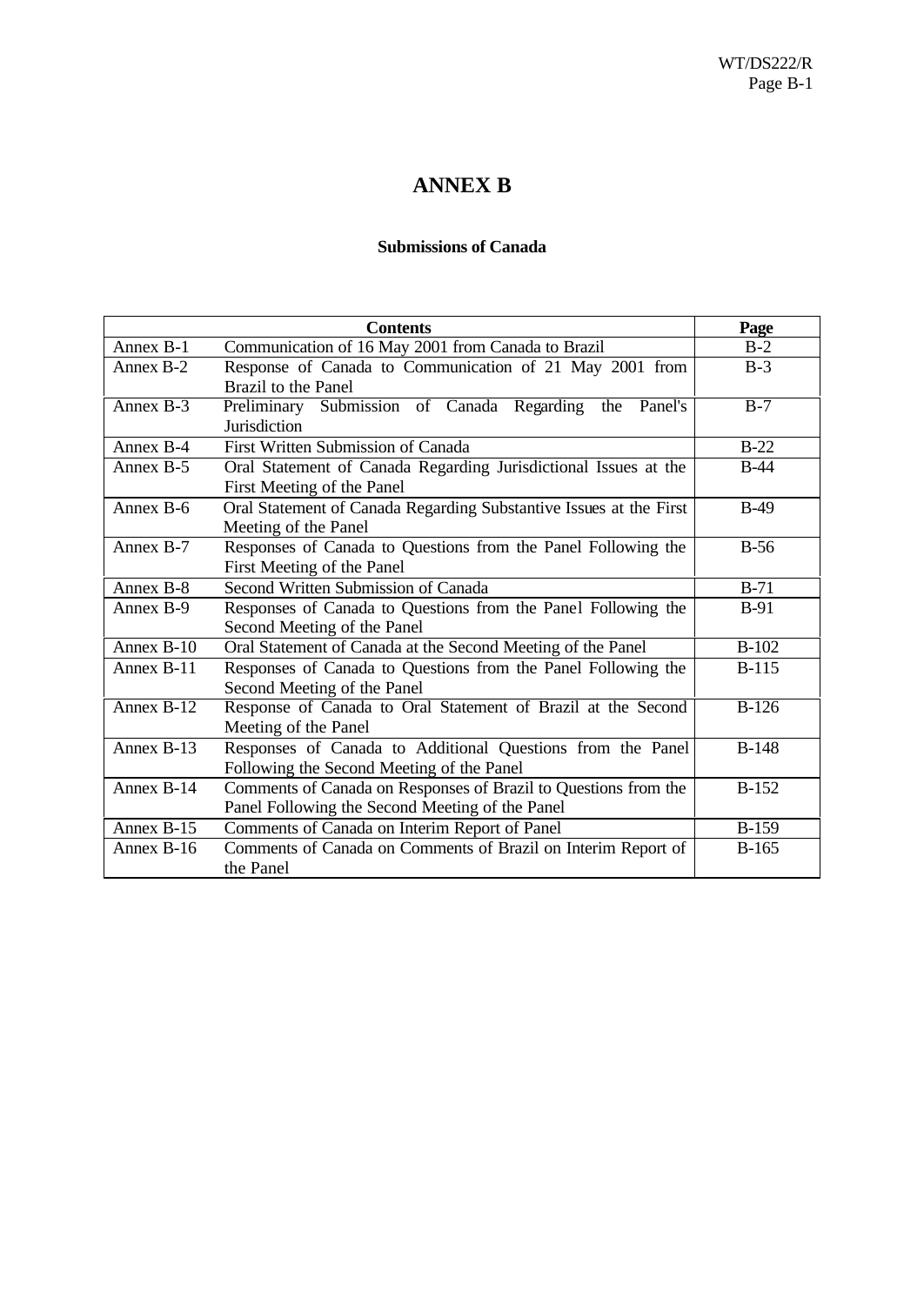## **ANNEX B-1**

## COMMUNICATION OF 16 MAY 2001 FROM CANADA TO BRAZIL

#### (16 May 2001)

Brazil's panel request in the above-noted dispute has raised seven claims. In order to know the case that it has to answer and the violations that Brazil is alleging, Canada requests further clarification from Brazil as to certain of these claims. In particular:

- 1. Canada seeks confirmation from Brazil that, pursuant to the title of this dispute and the 21 February 2001 consultations as described in Brazil's request, Brazil's claims 1, 5 and 7 are intended to refer to certain practices or programs only as they relate to regional aircraft.
- 2. Canada seeks clarification as to whether Brazil's claims 1, 5 and 7 are in respect of certain practices or programs *per se* or as they have been applied in specific instances. If the latter, Canada asks that Brazil identify the applications of the practices or programs to which its claims refer.
- 3. Brazil's claims 1, 5 and 7 allege that "export credits" are prohibited export subsidies. Brazil's panel request indicates that "export credits" includes certain types of practices, but its claims do not appear to be limited to these types of "export credits". The same is true of "guarantees" as used in Brazil's claim 7. Canada asks that Brazil specify the types of export credits and guarantees to which these claims refer.
- 4. Brazil's claim 1 alleges that certain practices "are and continue to be prohibited export subsidies...". Canada seeks clarification as to the distinction Brazil is making between "are" and "continue to be".
- 5. Brazil's claim 3 refers to export credits to the "regional aircraft industry" through the Canada Account. Canada seeks clarification as to what is meant by "regional aircraft industry" as it is used in this claim.

To enable Canada to prepare its defence even before the filing of the first written submissions, Canada asks that Brazil provide these clarifications no later than Monday, 21 May 2001.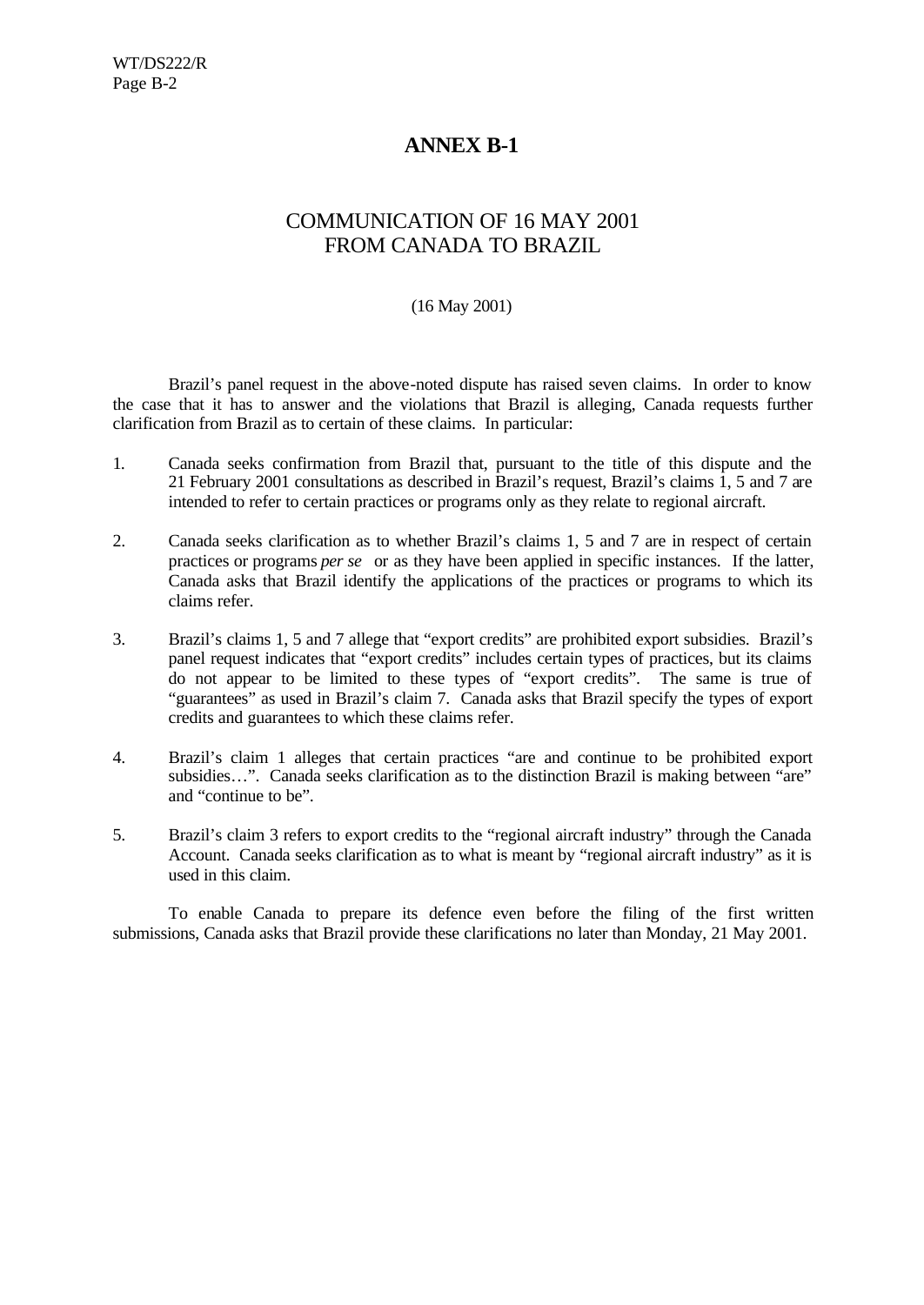## **ANNEX B-2**

# RESPONSE OF CANADA TO COMMUNICATION OF 21 MAY 2001 FROM BRAZIL TO THE PANEL

#### (28 May 2001)

1. In a letter to the Panel of 21 May 2001, Brazil has asked the Panel immediately to request that Canada provide documents regarding Export Development Corporation, Canada Account and Investissement Quebec support for Canadian regional aircraft transactions since the coming into force of the WTO Agreement in 1995. This letter provides Canada's comments on the Brazilian letter.

#### **General Comments**

l

2. Canada will limit its comments to the appropriateness of Brazil's request. Canada notes that Brazil, in its letter, makes a variety of arguments and allegations that it asserts constitute a *prima facie* case that certain Canadian programmes are inconsistent with Canada's obligations under the SCM Agreement. Canada does not agree either with Brazil's arguments and allegations or that they would constitute a *prima facie* case. However, Canada will not address them in this response. As the Appellate Body has found, and Brazil's letter acknowledges, whether a *prima facie* case has been demonstrated is irrelevant to whether and when a panel might undertake the kind of information gathering exercise proposed by Brazil.

3. Canada wishes to cooperate in every possible way in this dispute, including the provision of information that the Panel considers necessary for its task. Canada nevertheless respectfully suggests that the request by Brazil should be declined as both premature and overbroad.

4. Canada submits that any request is premature at this stage, in the context of this dispute. What information a panel may need to request depends on what is properly at issue in a dispute and whether that information will be available on a timely basis in the normal course of the dispute. Careful reflection is particularly warranted where, as in this case, much of the information is of a commercially sensitive nature. The Brazilian request for a panel is unclear in many respects and also appears to contain allegations regarding Canadian compliance with a prior DSB recommendation. These allegations are outside the jurisdiction of a panel formed to hear a new claim under Article 6 of the DSU. As the Panel is aware, Canada, acting in accordance with the guidance of the Appellate Body in *Thailand – Steel*<sup>1</sup> asked by letter of 16 May 2001 for Brazil to clarify its claims. However, Brazil refused to do so, saying in effect that Canada would have to learn the claims against it from Brazil's first submission.

5. Brazil's letter is also misleading in asserting that Canada has refused to produce evidence in response to Brazilian requests. Brazil's only prior request to Canada for information was much narrower than that which Brazil is now requesting. That request was presented to Canada for the first

<sup>&</sup>lt;sup>1</sup> Thailand – Anti-Dumping Duties on Angles, Shapes and Sections of Iron or Non-Alloy Steel and H-Beams from Poland, (WT/DS122/AB/R), 12 March 2001, para 97.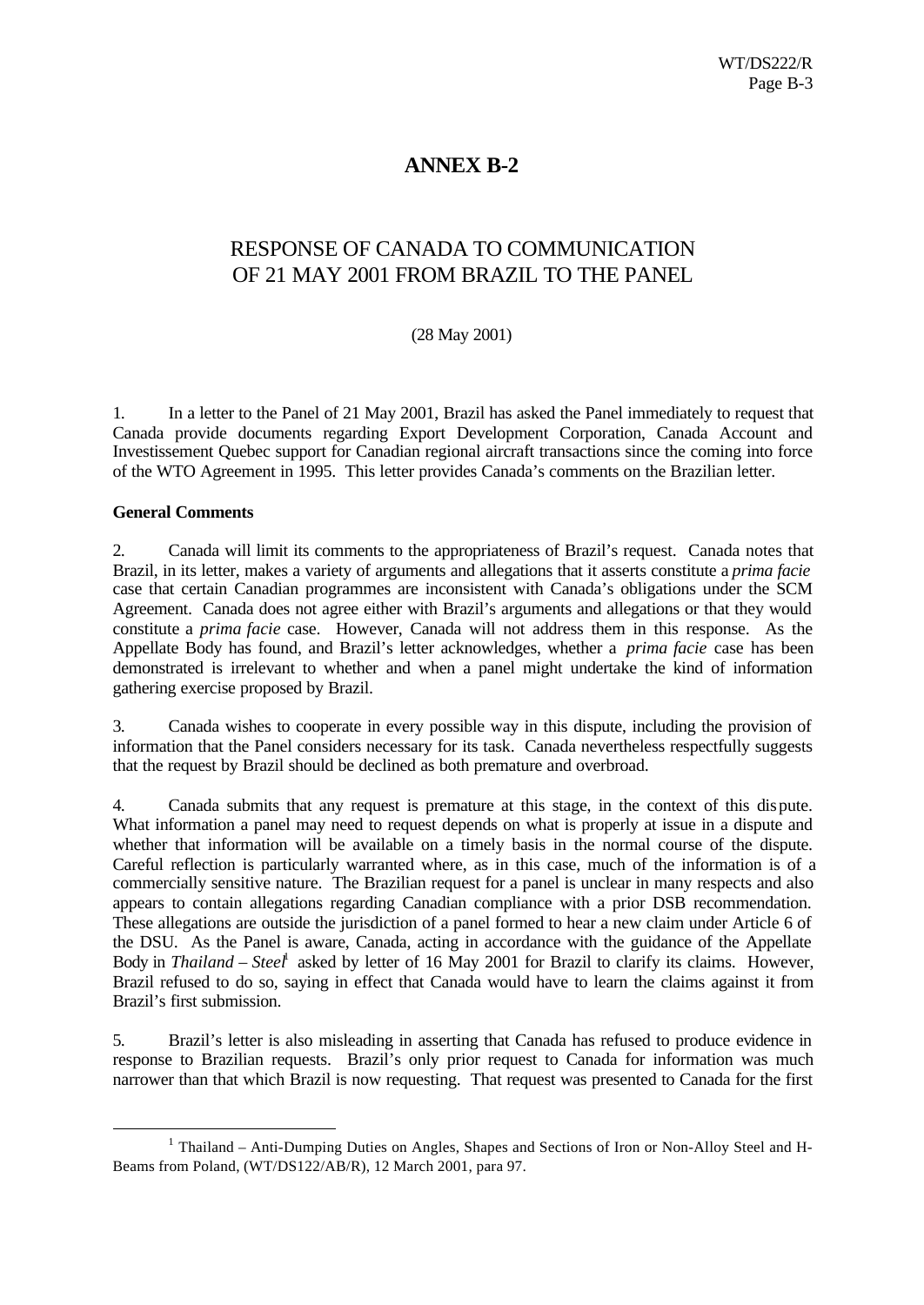time at the consultation meeting, at which Canada answered Brazil's questions to the best of its ability under the circumstances.

6. Brazil's current request also is clearly overbroad. Leaving aside all questions as to their consistency with the DSU, the claims in Brazil's request for the establishment of a panel appear to be a series of accusations about the current practices of the agencies concerned. By contrast, in its letter of 21 May, Brazil asks the Panel to solicit comprehensive information about completed transactions going back more than six years.

## **Brazil's Request is Premature**

7. In Canada's view it is not appropriate for the Panel to seek information at this stage of the proceedings in this case. The reason for a panel to request information is because the panel has determined that it requires that information. What information a panel considers "necessary and appropriate " (to use the language of Article 13.1), will depend on the claims before the panel and the arguments of the parties. In the present case, with the exception of Brazil's letter of 21 May, which refers in detail only to the Air Wisconsin transaction, the parties have not presented their arguments, and indeed, Brazil has not presented clear, proper claims in its request for a panel.

8. In *Canada – Measures Affecting the Export of Civilian Aircraft*, the panel declined to seek any information before receiving at least the first written submissions of the parties. The panel stated at paragraph 9.50 of its Report:

We did not consider it appropriate to seek any information before receiving at least the first written submissions of both parties. We considered that it was only on the basis of these first written submissions that we could properly determine what, if any, additional information might need to be sought. In this regard, we recall that the Appellate Body in *India-Patents* referred to "additional fact-finding" by a panel in a context where pertinent facts are "not before the panel". In our view, the Appellate Body could not have been referring in that case to a situation where information is not before the panel because the panel has not yet received any submissions from the parties. Any contrary view would be absurd, since it would at once defeat the very purpose of the parties making written submissions. [footnotes omitted]

9. The panel added, at paragraph 9.53:

l

In the circumstances of the present case, we did not consider it appropriate to exercise our discretionary authority under Article 13.1 to make generalized requests for information. Instead, we only sought detailed information of relevant loans, funds, contributions, assistance etc. identified in the record. Whereas more generalized requests for information (of the sort envisaged in Brazil's submission of 23 October 1998) may be appropriate for bodies such as commissions of enquiry, we do not consider them appropriate for a panel acting under Article 13.1 of the DSU.

10. The reasons of the panel in that dispute are equally persuasive in the present dispute. Brazil, in its panel request and in its letter of 21 May 2001 has referred to only one transaction, that involving Air Wisconsin. Canada will be addressing the Air Wisconsin transaction in its first submission. If, once both parties have filed their submissions, the Panel considers that pertinent facts with respect to Brazil's offer to support Air Wisconsin and Canada's offer in response are not before it, the Panel may then need to exercise its discretion to seek additional information under Article 13.1 of the DSU.

<sup>&</sup>lt;sup>2</sup> Canada – Measures Affecting the Export of Civilian Aircraft, (WT/DS70/R) 14 April 1999.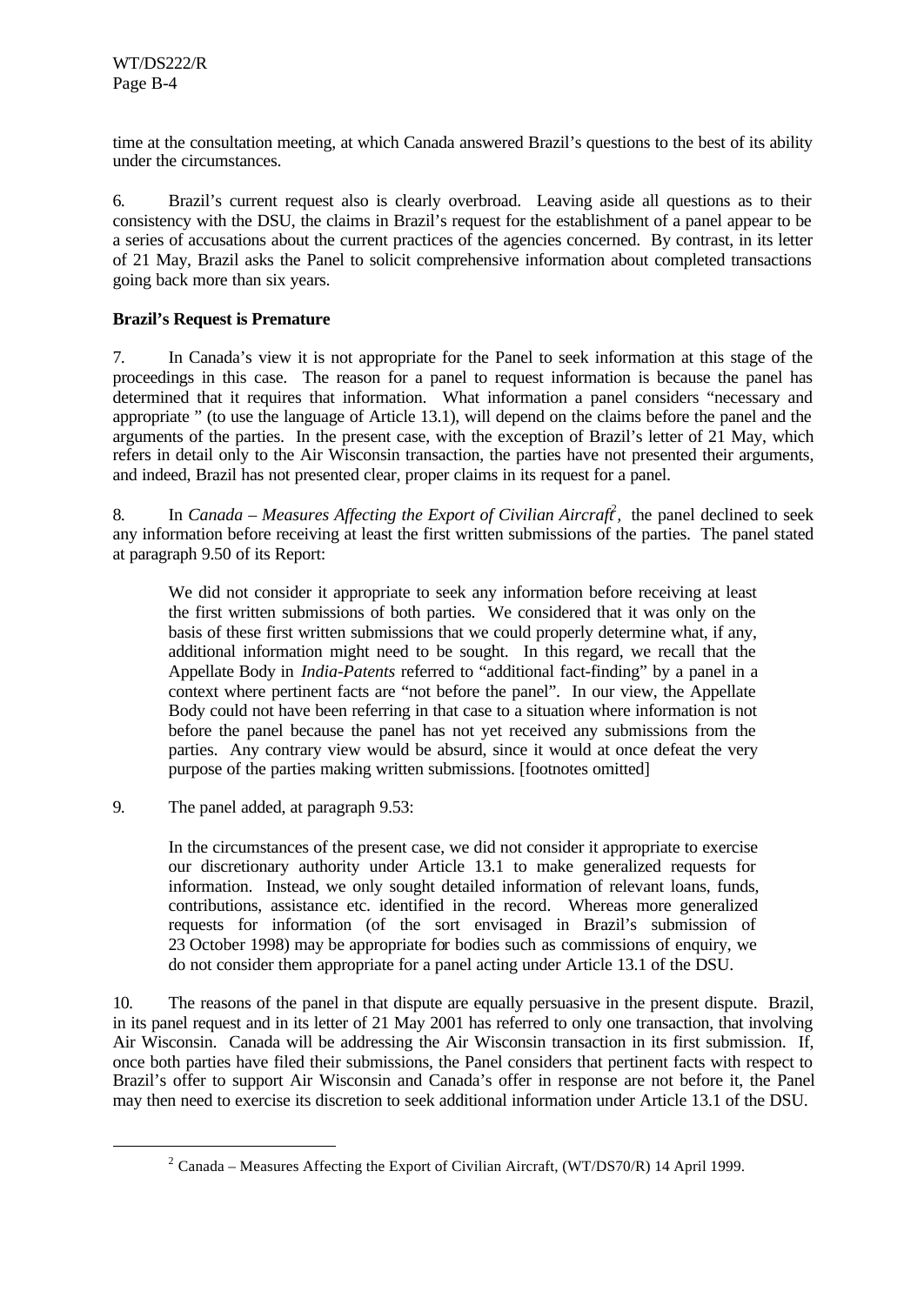11. In this regard, Canada notes that at paragraph 12 of its 21 May letter, Brazil acknowledges that in respect of Air Wisconsin transaction, Canada has simply sought to match support offered (or in Brazil's words, "allegedly offered") by Brazil to help its aircraft manufacturer Embraer secure the sale. Brazil alleges that such support by Canada is a prohibited export subsidy. However, in a separate proceeding<sup>3</sup>, Brazil has asserted that the export financing support it offers on Embraer regional aircraft has been WTO consistent since last year. To address this inconsistency, Canada asks that if, at any time, the Panel does decide to seek information under Article 13.1 of the DSU, it seek from Brazil information of the sort identified in paragraph 29 of Brazil's 21 May letter, with respect to all financing support provided, offered or proposed by Brazil and/or Embraer since  $4$  August  $2000<sup>4</sup>$ to potential or actual purchasers of Embraer regional aircraft.

12. Fundamentally, Canada considers that few of Brazil's seven claims are properly before this panel. At least two of Brazil's claims, those numbered 2 and 3 in its request for the establishment of a panel, and perhaps Brazil's claims 1 and 4 as well, appear to allege Canadian non-compliance with the recommendations and rulings of the DSB in the *Canada – Aircraft* dispute. The appropriate procedures for addressing such alleged non-compliance are set out in Articles 21 and 22 of the DSU and involve, wherever possible, recourse to the original panel.

13. In addition, Brazil's claims 1, 5 and 7 are inadequate to meet the requirements of Article 6.2 of the DSU. Canada 's letter of 16 May 2001 asked Brazil to clarify these claims and its claim 3 as well. However, Brazil has refused to do so, as it informed the Panel, and Canada, in its response of 21 May.

14. Accordingly, Canada will be seeking preliminary findings from the Panel with respect to Brazil's claims. At the May 23 organizational meeting, Canada asked the Panel to set aside time in the schedule for this purpose. As it cannot be necessary or appropriate for a panel to seek information in respect of claims that are not properly before it, Canada respectfully suggests that the Panel will be in a position to assess whether it needs specific information only once it has made preliminary findings on the adequacy and appropriateness of Brazil's claims and has received the parties' first submissions.

#### **Brazil's Allegation that Canada Has Refused to Produce Evidence Is Irrelevant or Incorrect**

15. Brazil bases its 21 May request to the Panel in part on the allegation that Canada has refused to provide information in a past panel proceeding and in bilateral consultations in this dispute. Neither contention is a fair basis for acceding to Brazil's request. Canada did refuse to provide certain information requested by the panel in Brazil's previous regional aircraft dispute with Canada. Canada did so for two reasons it considered legitimate according to its understanding of Article 13 of the DSU at that time: the inadequacy of the procedures for protecting business confidential information and Brazil's failure to make a *prima facie* case. The Appellate Body subsequently disagreed with Canada's views. Canada's response to a request by a panel in another dispute is irrelevant to the issue of whether this Panel should request certain information in this dispute.

16. Brazil also alleges that Canada refused to "produce" any information in the course of consultations. This is simply untrue. Even if the adequacy of consultations were relevant to this issue, which is doubtful, Brazil has neglected in its 21 May letter to acknowledge that it did not provide Canada with any of the questions it has attached as exhibit Bra-1 in advance of the

 $3$  Brazil – Export Financing Programme for Aircraft, Second Recourse by Canada to Article 21.5 of the DSU.

<sup>&</sup>lt;sup>4</sup> This date was the date of adoption of the Appellate Body Report and Panel Report as modified by the Appellate Body Report in the first Article 21.5 proceeding regarding regional aircraft export subsidies by Brazil under its PROEX programme .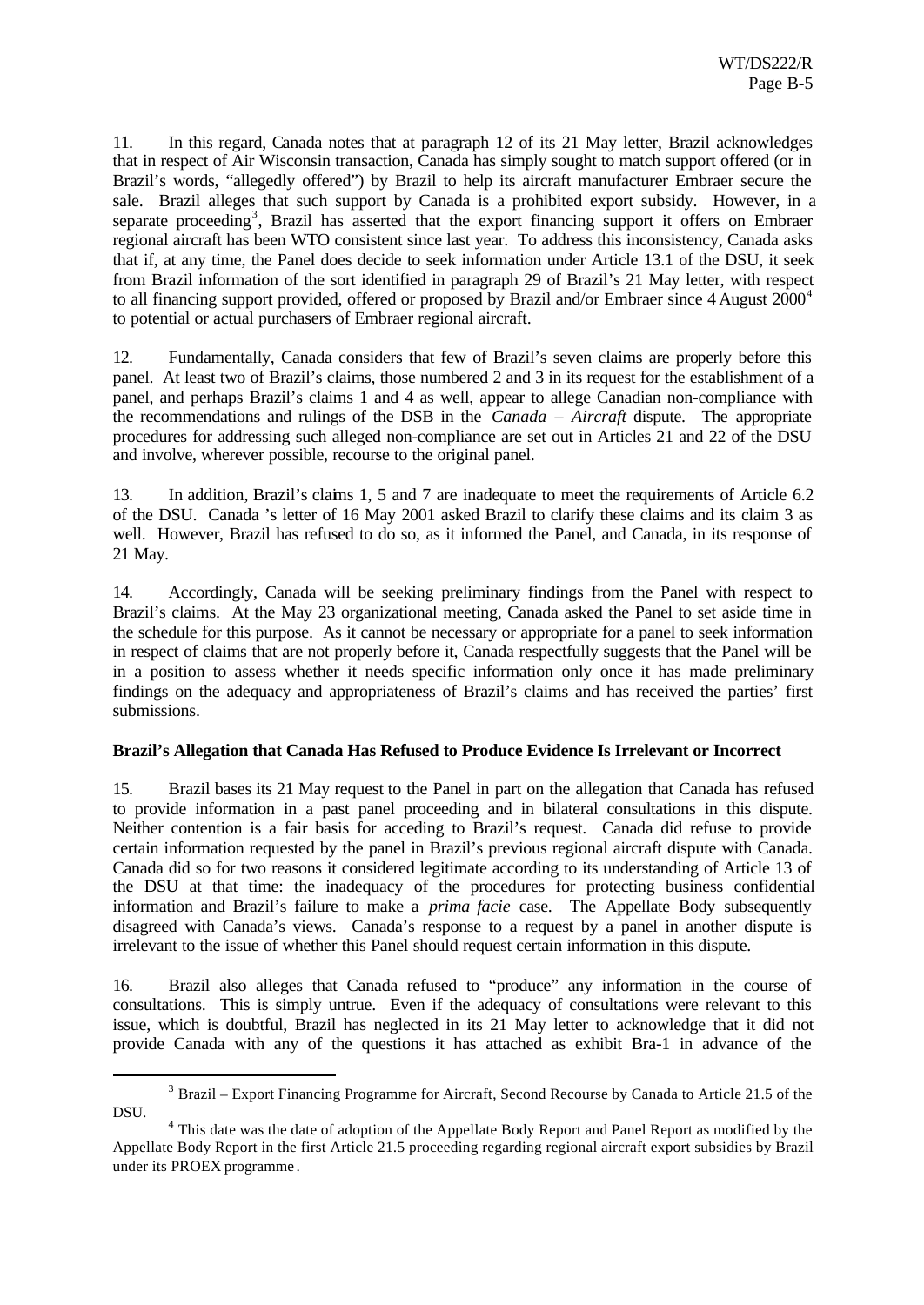consultations. Rather, it withheld them until the parties were in the room at the consultations. (By contrast, members of the Brazilian media received the questions prior to the consultations). Canada answered Brazil's questions to the best of its ability under the circumstances. Having chosen not to accord Canada an opportunity to prepare, if Brazil now considers Canada's answers to have been insufficient, it has only itself to blame.

17. Moreover, if Brazil regarded Canada's answers as inadequate, or if it felt that it required any other specific information, it could have made a written request to Canada under Article 25.8 of the SCM Agreement. In fact, the Appellate Body identified this course of action in its Report in *the Canada-Aircraft* case in August 1999, with respect to certain of the EDC's financing measures.<sup>5</sup> However, Brazil did not do so.

## **Brazil's Request is Overbroad**

18. Contrary to what is implied in Brazil's 21 May letter, the questions it put to Canada in the consultations in this dispute differ greatly from the information it is now asking the Panel to seek. As Brazil's exhibit Bra-1 shows, at the consultations, Brazil did not request any documents from Canada and most of the questions related either to the Air Wisconsin transaction or more generally to the use of the Canada Account since 20 August 1999.

19. Moreover, in last year's Article 21.5 proceeding in the *Canada – Aircraft* dispute, Brazil agreed that there was no issue concerning past Canada Account subsidies, both because prior to the 18 November 1999 deadline for compliance Canada had completed the transactions found to be subsidies and had granted no new Canada Account financing in the regional aircraft sector since that  $date.<sup>6</sup>$ 

20. Even if that were not so, the claims made in Brazil's request for the establishment of a panel in this dispute are worded in the present tense and appear to relate to the current practices of the agencies concerned. By contrast, Brazil's 21 May letter asks the Panel to seek "documents concerning EDC, Canada Account and IQ support for Canadian regional aircraft transactions from 1 January 1995 onward, including but not limited to the Air Wisconsin deal". Thus, Brazil is now asking the panel to cast its net far more broadly than Brazil itself did in the consultations and more broadly than its claims in its request for a panel would seem to warrant.

## **Conclusion**

l

21. The assertions made in Brazil's 21 May letter are neither accurate nor a basis for acceding to Brazil's request for immediate, sweeping information gathering beyond the scope of Brazil's complaint and certainly beyond the scope of its consultations with Canada. Canada respectfully requests that the Panel defer information requests until it has clarified what information it needs from either or both parties, having regard to which claims are legitimately before the Panel and what information has been provided in the submissions of the parties.

22. If the Panel has any questions regarding these comments, Canada would be pleased to respond.

 $<sup>5</sup>$  (WT/DS70/AB/R), 2 August 1999, Para. 206.</sup>

<sup>&</sup>lt;sup>6</sup> Canada – Measures Affecting the Export of Civilian Aircraft, Recourse by Brazil to Article 21.5 of the DSU, (WT/DS70/RW) 9 May 2000, para. 5.57.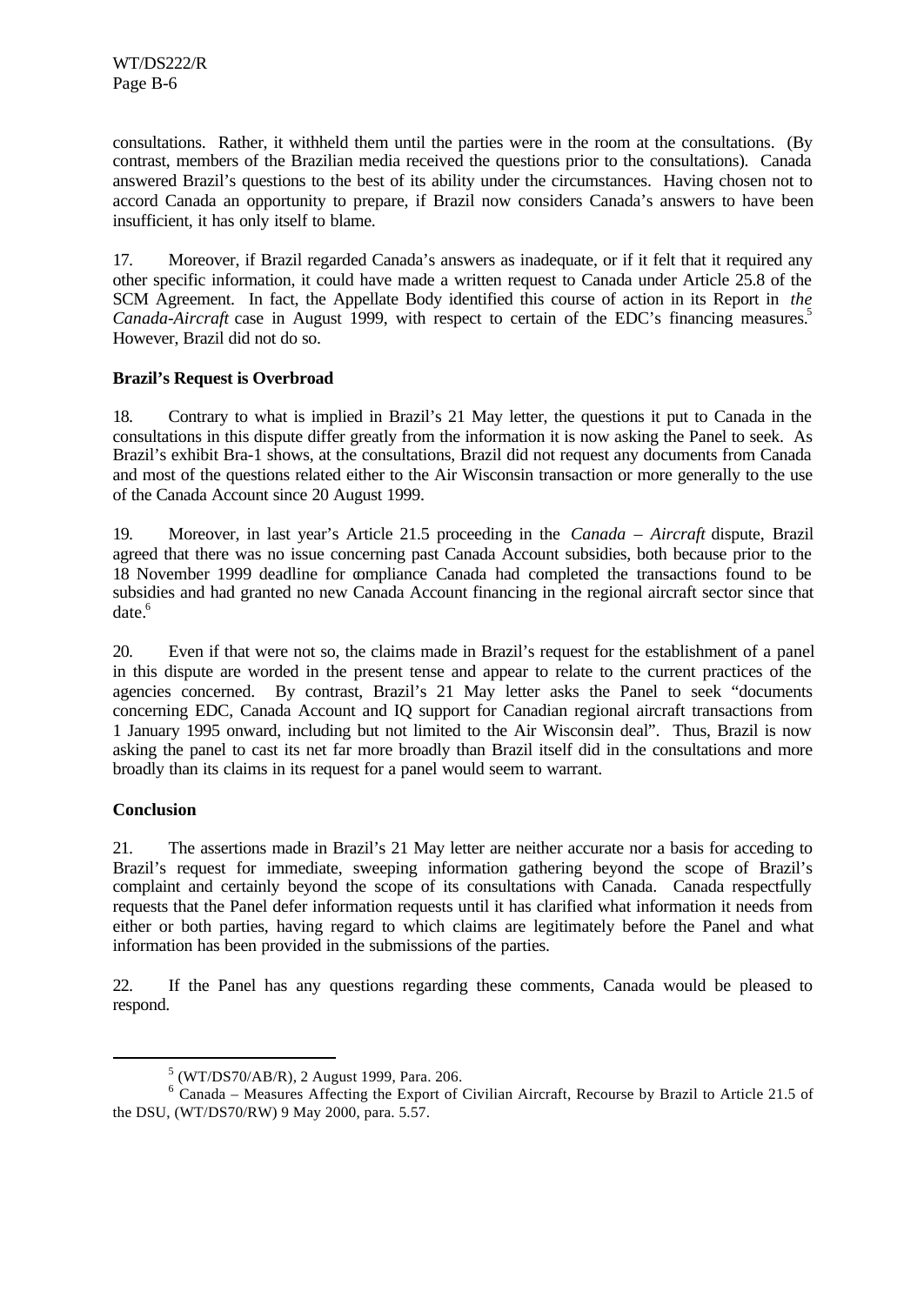# **ANNEX B-3**

# PRELIMINARY SUBMISSION OF CANADA REGARDING THE PANEL'S JURISDICTION

## (18 June 2001)

## TABLE OF CONTENTS

#### Page

| I.   | THE PANEL HAS THE RIGHT AND THE OBLIGATION TO DECIDE<br><b>WHETHER A PARTY'S CLAIMS FALL WITHIN ITS JURISDICTIONB-9</b> |                                                                        |                                                                  |  |
|------|-------------------------------------------------------------------------------------------------------------------------|------------------------------------------------------------------------|------------------------------------------------------------------|--|
| II.  |                                                                                                                         |                                                                        |                                                                  |  |
| III. |                                                                                                                         |                                                                        | <b>CERTAIN OF BRAZIL'S CLAIMS ARE INCONSISTENT WITH</b>          |  |
|      | A.                                                                                                                      |                                                                        |                                                                  |  |
|      | <b>B.</b>                                                                                                               |                                                                        |                                                                  |  |
|      |                                                                                                                         | 1.                                                                     |                                                                  |  |
|      |                                                                                                                         | 2.                                                                     |                                                                  |  |
|      |                                                                                                                         | 3.                                                                     | Compliance disputes cannot be resolved through new panel         |  |
| IV.  |                                                                                                                         | <b>BRAZIL'S CLAIMS 1, 2, 5 and 7 ARE INCONSISTENT WITH ARTICLE 6.2</b> |                                                                  |  |
|      | A.                                                                                                                      |                                                                        |                                                                  |  |
|      |                                                                                                                         | 1.                                                                     |                                                                  |  |
|      |                                                                                                                         | 2.                                                                     |                                                                  |  |
|      |                                                                                                                         | 3.                                                                     |                                                                  |  |
|      |                                                                                                                         | 4.                                                                     | Deficiency in panel request cannot be "cured" by submission B-15 |  |
|      |                                                                                                                         | 5.                                                                     |                                                                  |  |
|      |                                                                                                                         | 6.                                                                     |                                                                  |  |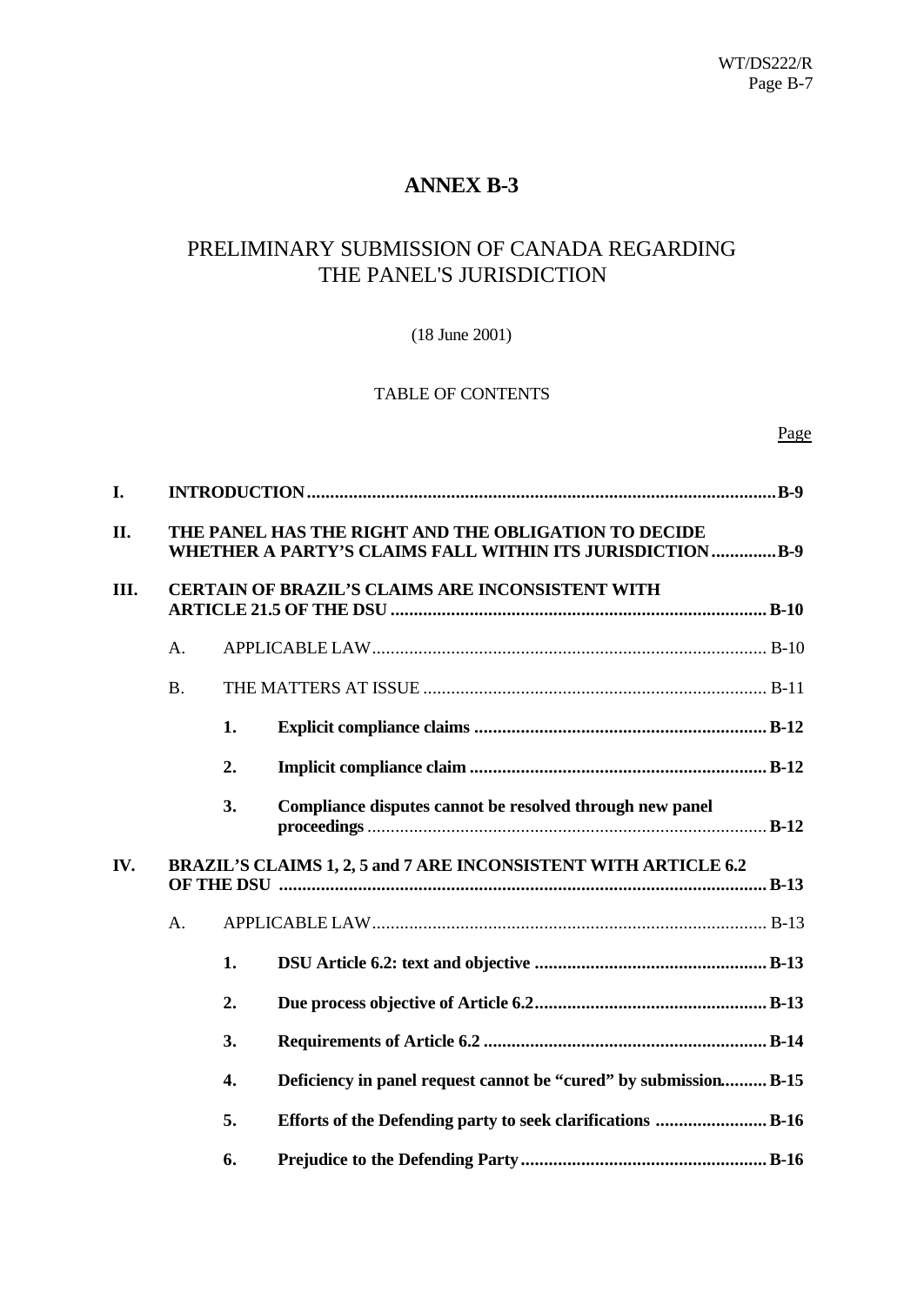$\mathbf{V}$ .

## Page

| $\mathbf{B}$ . |    |                                                             |  |
|----------------|----|-------------------------------------------------------------|--|
|                | 1. |                                                             |  |
|                | 2. |                                                             |  |
|                | 3. |                                                             |  |
|                | 4. |                                                             |  |
| $\mathbf{C}$ . |    | BRAZIL REJECTED CANADA'S EFFORTS TO SEEK CLARIFICATION B-19 |  |
| D.             |    |                                                             |  |
| Е.             |    |                                                             |  |
|                |    |                                                             |  |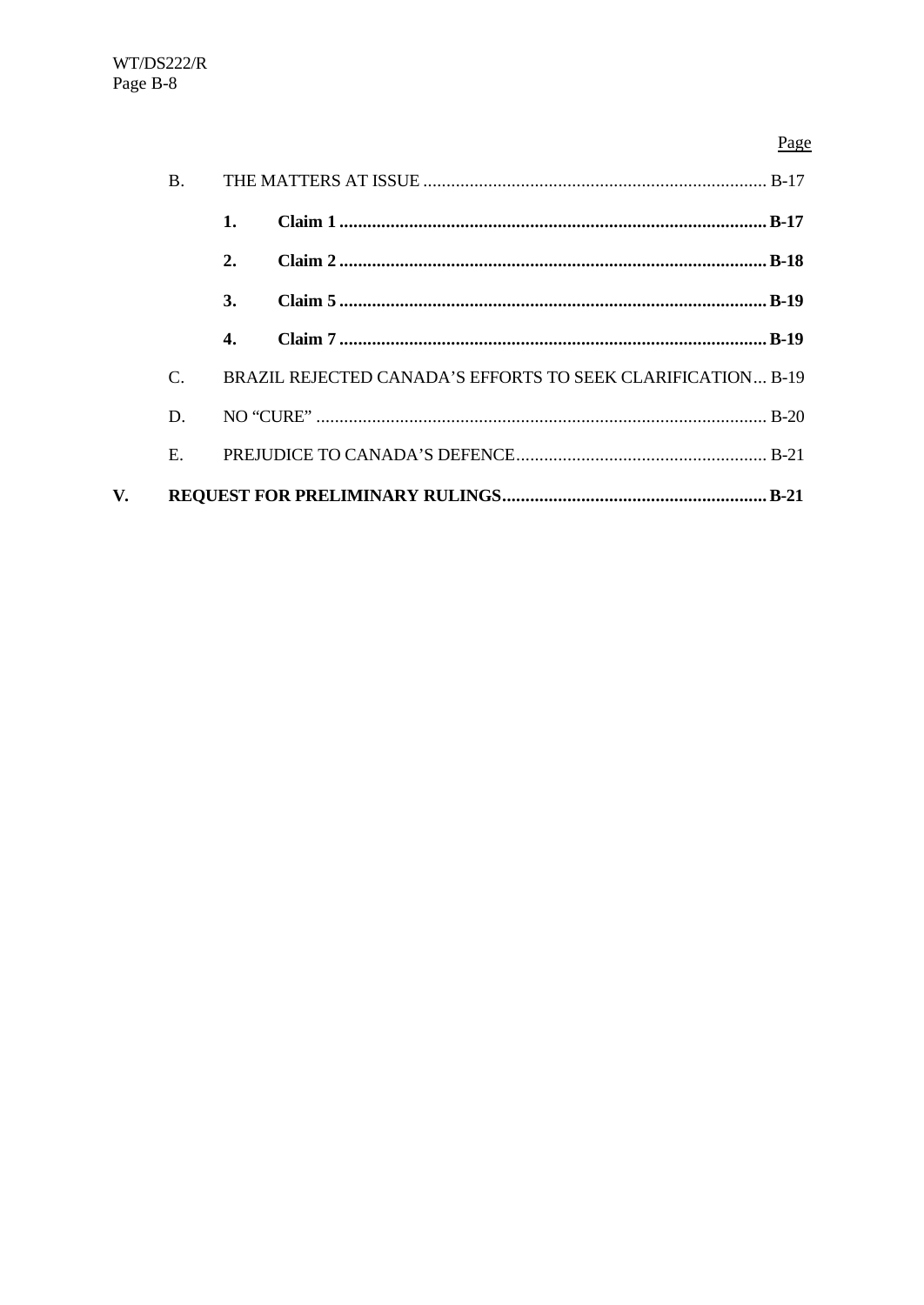#### **I. INTRODUCTION**

l

1. In its request for the establishment of a panel in this dispute<sup>1</sup>, Brazil has failed to comply with certain mandatory requirements of the *Understanding on Rules and Procedures Governing the Settlement of Disputes* ("DSU"). It has raised certain claims which fall outside the jurisdiction of this panel. These claims should be rejected.

- 2. The specific violations of the DSU in Brazil's panel request are as follows:
	- ? Claims 1, 2 and 3 raise issues of compliance or implementation related to another dispute. These claims are inconsistent with Article 21.5 of the DSU. This panel does not have the jurisdiction to examine compliance issues that have arisen in other disputes; and
	- ? Claims 1, 2, 5 and 7 are inconsistent with the requirements of Article 6.2 of the DSU, which require a complaining party to identify the specific matters at issue and to provide a brief summary of the legal basis of the complaint, sufficient to present the problem clearly. Brazil has not met the minimum standards of this provision.

3. A WTO panel has both the right and the obligation to determine whether the claims raised by a party fall within its jurisdiction. It is equally clear that Canada, as a defending party, is entitled to its full measure of due process in this dispute. As this submission explains, Brazil's violations of the DSU undermine Canada's due process rights in these proceedings. It is therefore incumbent on the panel to declare that certain claims do not fall within its jurisdiction.

4. Nevertheless, because of the sequence established by paragraph 13 of the Working Procedures, Canada will also show in its first written submission that Brazil's claims fail on the merits.

#### **II. THE PANEL HAS THE RIGHT AND THE OBLIGATION TO DECIDE WHETHER A PARTY'S CLAIMS FALL WITHIN ITS JURISDICTION**

5. It is well established in WTO dispute settlement that a Panel has both the right and the duty to determine whether the claims raised by a party comply with the DSU. As noted by the Appellate Body in *EC – Bananas*:

We recognize that a panel request will usually be approved automatically at the DSB meeting following the meeting at which the request first appears on the DSB's agenda. As a panel request is normally not subject to detailed scrutiny by the DSB, *it is incumbent upon a panel to examine the request for the establishment of the panel very carefully to ensure its compliance with both the letter and the spirit of Article 6.2* of the DSU.<sup>2</sup> [emphasis added]

<sup>&</sup>lt;sup>1</sup> Canada – Export Credits and Loan Guarantees for Regional Aircraft, Request for the Establishment of a Panel by Brazil, WT/DS222/2, 1 March 2001.

<sup>2</sup> *European Communities – Regime for the Importation, Sale and Distribution of Bananas*, Report of the Appellate Body, WT/DS27/AB/R, adopted 25 September 1997, para. 142 [hereinafter "*EC – Bananas*, Appellate Body Report"].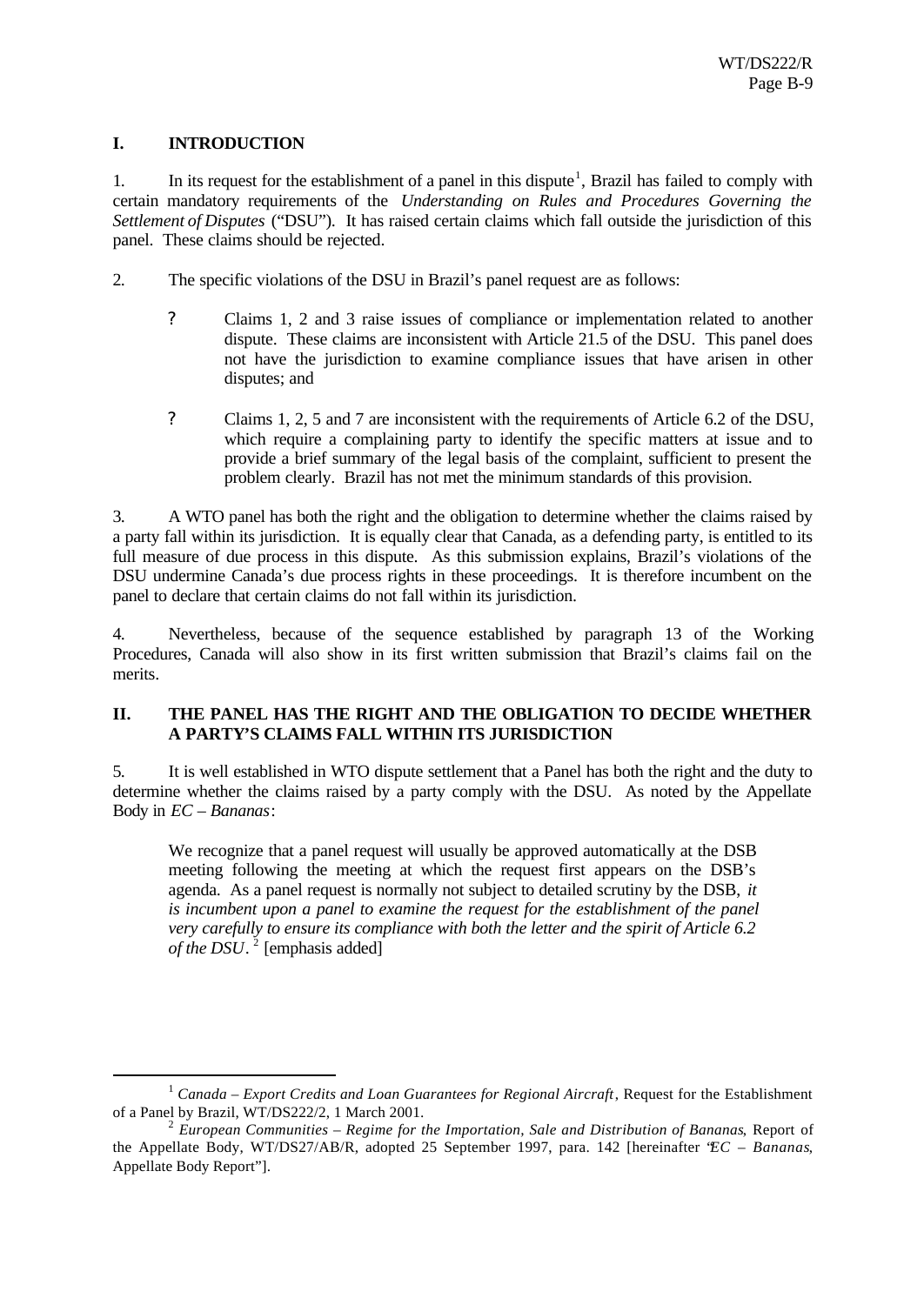6. This statement was re-affirmed by the Appellate Body in *Korea – Dairy Safeguard <sup>3</sup>* and in *Thailand – Anti-Dumping Duties on Steel*. 4

7. Indeed, the Appellate Body has "stressed, on more than one occasion, the fundamental importance of a panel's terms of reference.<sup>55</sup> Thus, as a preliminary matter, it is imperative that this Panel determine whether certain of the claims advanced by Brazil in this case fall within its jurisdiction. As the Appellate Body stated in *India – Patent Protection for Pharmaceutical and Agricultural Products*:

Nothing in the DSU gives a panel the authority either to disregard or to modify other explicit provisions of the DSU. The jurisdiction of a panel is established by that panel's terms of reference, which are governed by Article 7 of the DSU. *A panel may consider only those claims that it has the authority to consider under its terms of* reference. A panel cannot assume jurisdiction that it does not have.<sup>6</sup> [emphasis added]

8. As will be argued by Canada below, the Panel in this case does not have the authority, under its terms of reference, to consider a number of the claims made by Brazil. This panel cannot assume jurisdiction that it does not have.

### **III. CERTAIN OF BRAZIL'S CLAIMS ARE INCONSISTENT WITH ARTICLE 21.5 OF THE DSU**

#### A. APPLICABLE LAW

9. The DSU provides that disputes over compliance are to be resolved through the expedited proceedings provided for in Article 21.5, rather than through new panel proceedings.

10. Article 21.5 provides as follows:

Where there is disagreement as to the existence or consistency with a covered agreement of measures taken to comply with the recommendations and rulings such dispute shall be decided through recourse to these dispute settlement procedures, including wherever possible resort to the original panel. The panel shall circulate its report within 90 days after the date of referral of the matter to it. When the panel considers that it cannot provide its report within this time frame, it shall inform the DSB in writing of the reasons for the delay together with an estimate of the period within which it will submit its report.

11. Article 21.5 uses mandatory, not hortatory, language. Where there is disagreement over implementation, such a dispute "shall be decided through recourse to these dispute settlement procedures, including wherever possible resort to the original panel."

<sup>3</sup> *Korea – Definitive Safeguard Measure on Imports of Certain Dairy Products*, Report of the Appellate Body, WT/DS98/AB/R, adopted 14 December 1999, para. 122 [hereinafter "*Korea – Dairy Safeguard*, Appellate Body Report"].

<sup>4</sup> *Thailand – Anti-Dumping Duties on Angles, Shapes and Sections of Iron or Non-Alloy Steel H-Beams from Poland*, Report of the Appellate Body, WT/DS122/AB/R, adopted 5 April 2001, para. 86 [hereinafter "*Thailand – Steel*, Appellate Body Report"].

<sup>5</sup> *India – Patent Protection for Pharmaceutical and Agricultural Chemical Products*, Report of the Appellate Body, WT/DS50/AB1R, adopted 16 January 1998, para. 87 [hereinafter "*India – Patent Protection*, Appellate Body Report"].

<sup>6</sup> *Id*., para. 92.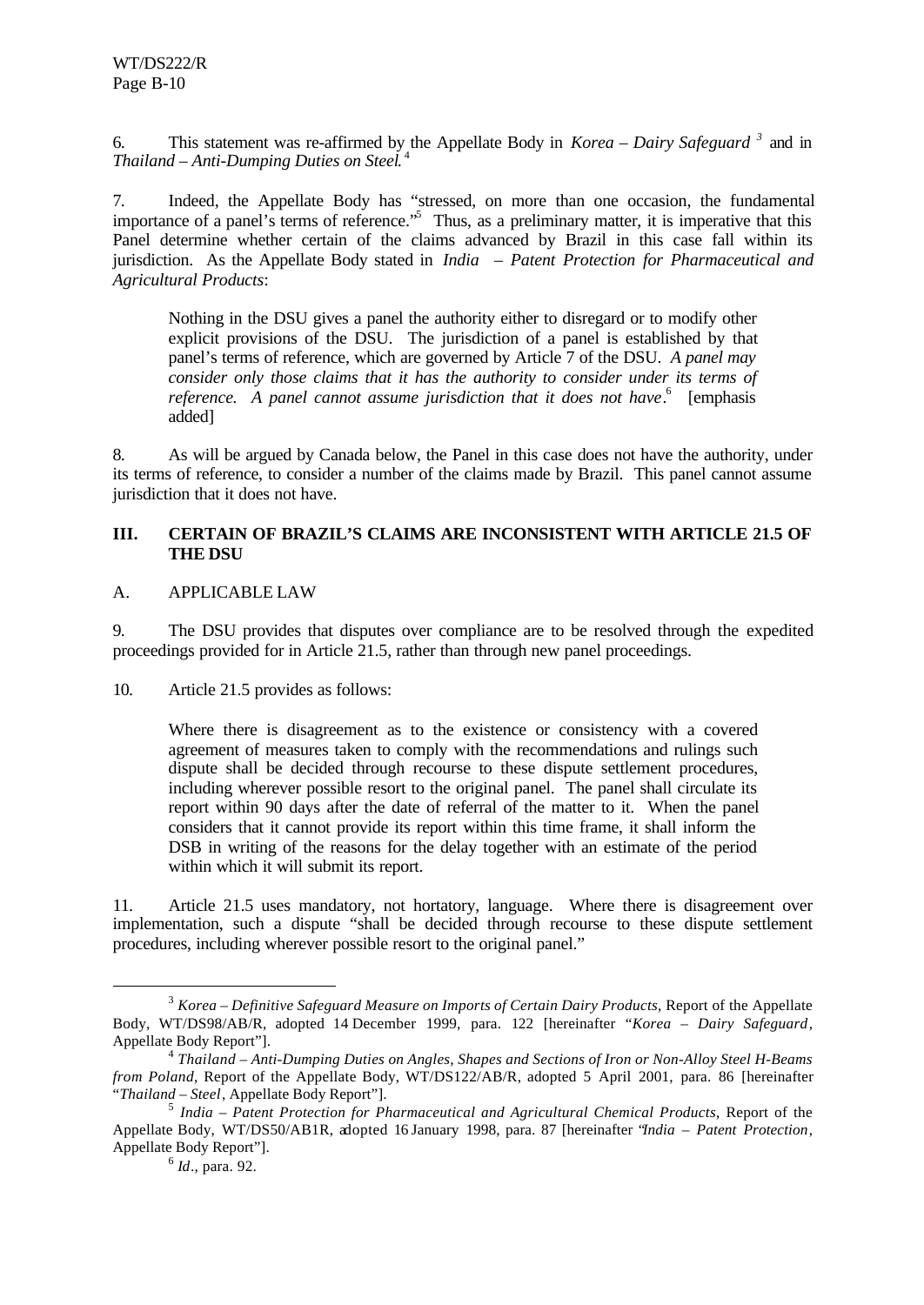12. Thus the DSU mandates recourse to Article 21.5 expedited procedures to resolve implementation disputes, unless it is "impossible" to use these procedures.

13. This interpretation is consistent with the practice to date of WTO Members. In all cases to date in which there has been a dispute over the existence or WTO -consistency of measures taken to comply with DSB recommendations or rulings, resort has been made to Article 21.5.<sup>7</sup> To allow a Member to ignore the specific requirements of Article 21.5 and instead to resort to *de novo* panel proceedings to determine issues of compliance would be contrary to Article 21.5.

14. More fundamentally, any Panel established through the regular dispute settlement procedures of Article 6 of the DSU would not have the jurisdiction to make findings on issues of compliance arising from other cases. Such other cases have different terms of reference, and different panel members. Where a complaining party asserts that a defending party has failed to comply with DSB rulings in a particular case, the proper avenue to pursue such claims is to reconvene the original panel.

#### B. THE MATTERS AT ISSUE

l

15. In its 1 March 2001 request for a panel, Brazil has made three claims that would require this panel to adjudicate issues of compliance with the earlier DSB rulings in a different case. It has done so explicitly in Claims 2 and 3, and implicitly in Claim 1. These claims must be pursued through an Article 21.5 compliance panel proceeding rather than through this proceeding.

<sup>7</sup> *India – Patent Protection for Pharmaceutical and Agricultural Chemical Products – Recourse to Article 21.5 of the DSU*, Request for Consultations, WT/DS50/11, 20 January 1999; *European Communities – Regime for the Importation, Sale and Distribution of Bananas – Recourse to Article 21.5 by Ecuador*, Report of the Panel, WT/DS27/RW/ECU, adopted 6 May 1999; *European Communities – Regime for the Importation, Sale and Distribution of Bananas – Recourse to Article 21.5 by the European Communities*, Report of the Panel, WT/DS27/RW/EEC; *Australia – Measures Affecting Importation of Salmon – Recourse to Article 21.5 by Canada*, Report of the Panel, WT/DS18/RW, adopted 20 March 2000; *Australia – Subsidies Provided to Producers and Exporters of Automotive Leather – Recourse to Article 21.5 of the DSU by the United States*, Report of the Panel, WT/DS126/RW, adopted 11 February 2000; *Canada – Measures Affecting the Export of Civilian Aircraft – Recourse by Brazil to Article 21.5 of the DSU*, Report of the Panel, WT/DS70/RW, report of the panel and the Appellate Body adopted 4 August 2000; *Brazil – Export Financing Programme for Aircraft – Recourse by Canada to Article 21.5 of the DSU*, Report of the Panel, WT/DS46/RW; report of the panel and the Appellate Body adopted 4 August 2000; *Mexico – Anti-Dumping Investigation of High Fructose Corn Syrup (HFCS) from the United States – Recourse by the United States to Article 21.5 of the DSU*, Request for the Establishment of a Panel, WT/DS132/6, 13 October 2000; *United States – Import Prohibition of Certain Shrimp and Shrimp Products – Recourse by Malaysia to Article 21.5 of the DSU*, Report of the Panel, WT/DS58/RW, 15 June 2001; *United States – Anti-Dumping Duties on Dynamic Random Access Memory Semiconductors (DRAMS) of One Megabit or Above from Korea – Recourse to Article 21.5 of the DSU by Korea*, Report of the Panel (Suspension of Panel Proceedings), WT/DS99/RW, 7 November 2000; *United States – Tax Treatment for "Foreign Sales Corporations" – Recourse by the European Communities to Article 21.5 of the DSU*, Request for the Establishment of a Panel, WT/DS108/16, 8 December 2000; *Brazil – Export Financing Programme for Aircraft – Second Recourse by Canada to Article 21.5 of the DSU*, Request for the Establishment of a Panel, WT/DS46/26, 22 January 2001; *Canada – Measures Affecting the Importation of Milk and the Exportation of Dairy Products – Recourse by the United States to Article 21.5 of the DSU*, Request for the Establishment of a Panel, WT/DS103/16, 19 February 2001; *Canada – Measures Affecting the Importation of Milk and the Exportation of Dairy Products – Recourse by New Zealand to Article 21.5 of the DSU*, Request for the Establishment of a Panel, WT/DS113/16, 19 February 2001.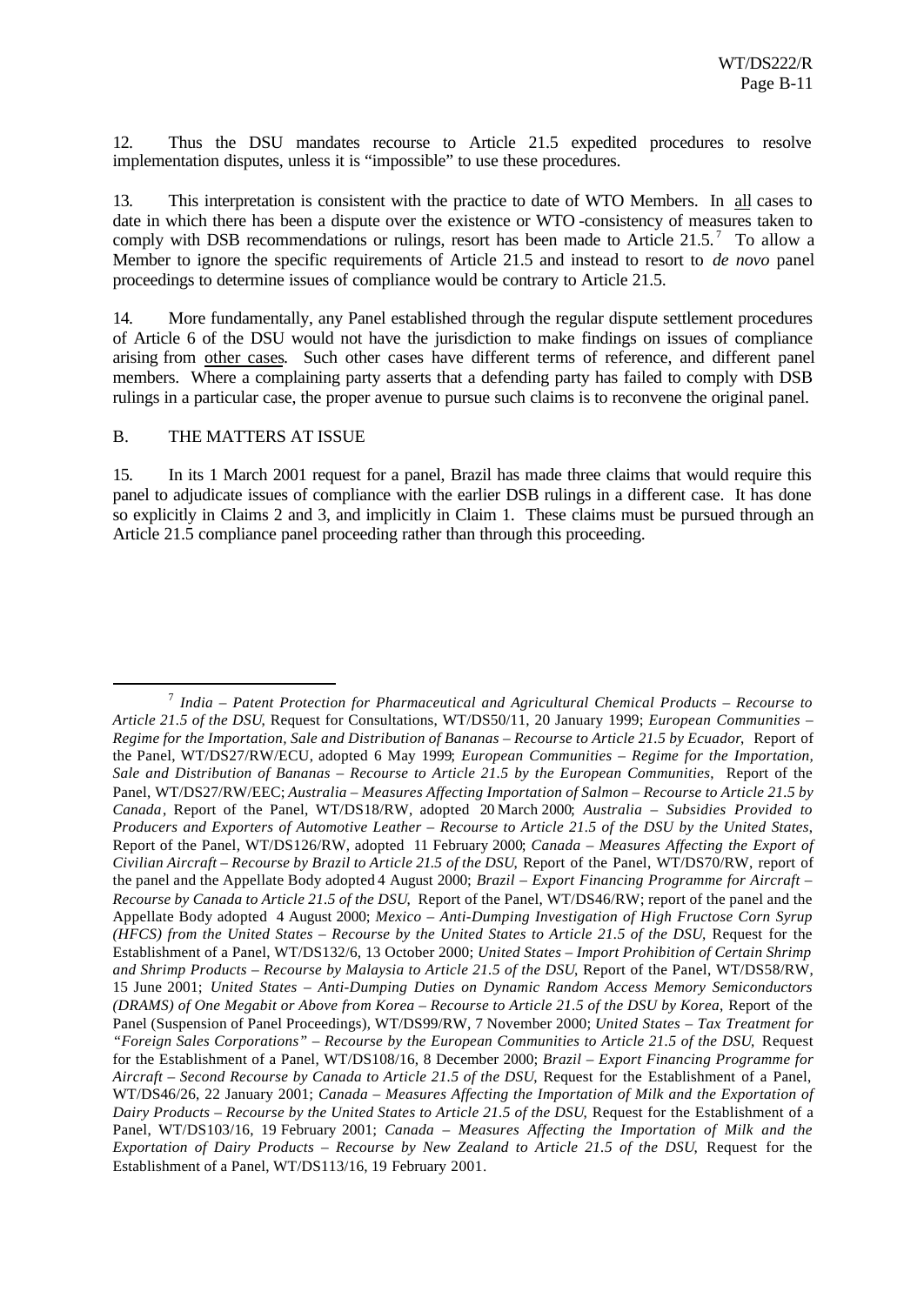## **1. Explicit compliance claims**

16. Claim 2 states that:

*Canada has not implemented the report of the Article 21.5 panel*, adopted by the DSB, requesting that Canada withdraw Canada Account subsidies.

17. Claim 2 fails to specify which "report of the Article 21.5 panel" is the subject of the current Brazilian complaint. Canada presumes that it is the report of the Article 21.5 panel in *Canada – Measures Affecting the Export of Civilian Aircraft*. 8 In any event, a complaint that Canada "has not implemented" the Article 21.5 panel report is clearly an issue of compliance or implementation related to an earlier dispute, which is outside the jurisdiction of the present panel.

#### 18. Claim 3 provides:

Canada, in defiance of the rulings and recommendations of the Dispute Settlement Body, continues to grant or offers to grant export credits to the regional aircraft industry through the Canada Account, that are prohibited subsidies within the meaning of Articles 1 and 3 of the Agreement.

19 Once again, Brazil has referred to "the rulings and recommendations of the Dispute Settlement Body", without any reference as to which such rulings or recommendations are the subject of the current complaint. Again, Canada surmises that Brazil is referring to the rulings and recommendations of the DSB in *Canada – Measures Affecting the Export of Civilian Aircraft*. The reference to the alleged granting of, or offers to grant, prohibited subsidies "in defiance of" the DSB rulings clearly indicates that this claim raises issues of compliance with earlier rulings. Such claims are outside the jurisdiction of the current panel.

## **2. Implicit compliance claim**

20. Claim 1 states that:

l

Export credits, including financing, loan guarantees, or interest rate support by or through the Canada Account are and *continue to be* prohibited export subsidies within the meaning of Articles 1 and 3 of the Agreement.

21. In this claim, Brazil asserts in part that certain export credits "continue to be" prohibited export subsidies. All measures of a Member are presumed to be WTO-consistent absent a specific DSB ruling to the contrary. Therefore, the reference by Brazil to export credits that "continue to be" prohibited export subsidies must refer back to earlier DSB rulings that certain "export credits" granted by Canada are not WTO-consistent. This would appear to be a claim that Canada has not complied with the DSB rulings in *Canada Measures Affecting the Export of Civilian Aircraft*.<sup>9</sup> This panel does not have the jurisdiction to determine issues of compliance related to other cases.

## **3. Compliance disputes cannot be resolved through new panel proceedings**

22. Thus, in its request for the establishment of a panel, Brazil has raised compliance issues, both explicitly and implicitly. As noted above, DSU Article 21.5 provides that implementation disputes

<sup>8</sup> *Canada – Measures Affecting the Export of Civilian Aircraft – Recourse by Brazil to Article 21.5 of the DSU*, Report of the Panel, WT/DS70/RW, adopted 4 August 2000.

<sup>&</sup>lt;sup>9</sup> In its letter of 16 May 2001, Canada asked Brazil to clarify this claim. However, as noted below, Brazil refused to do so.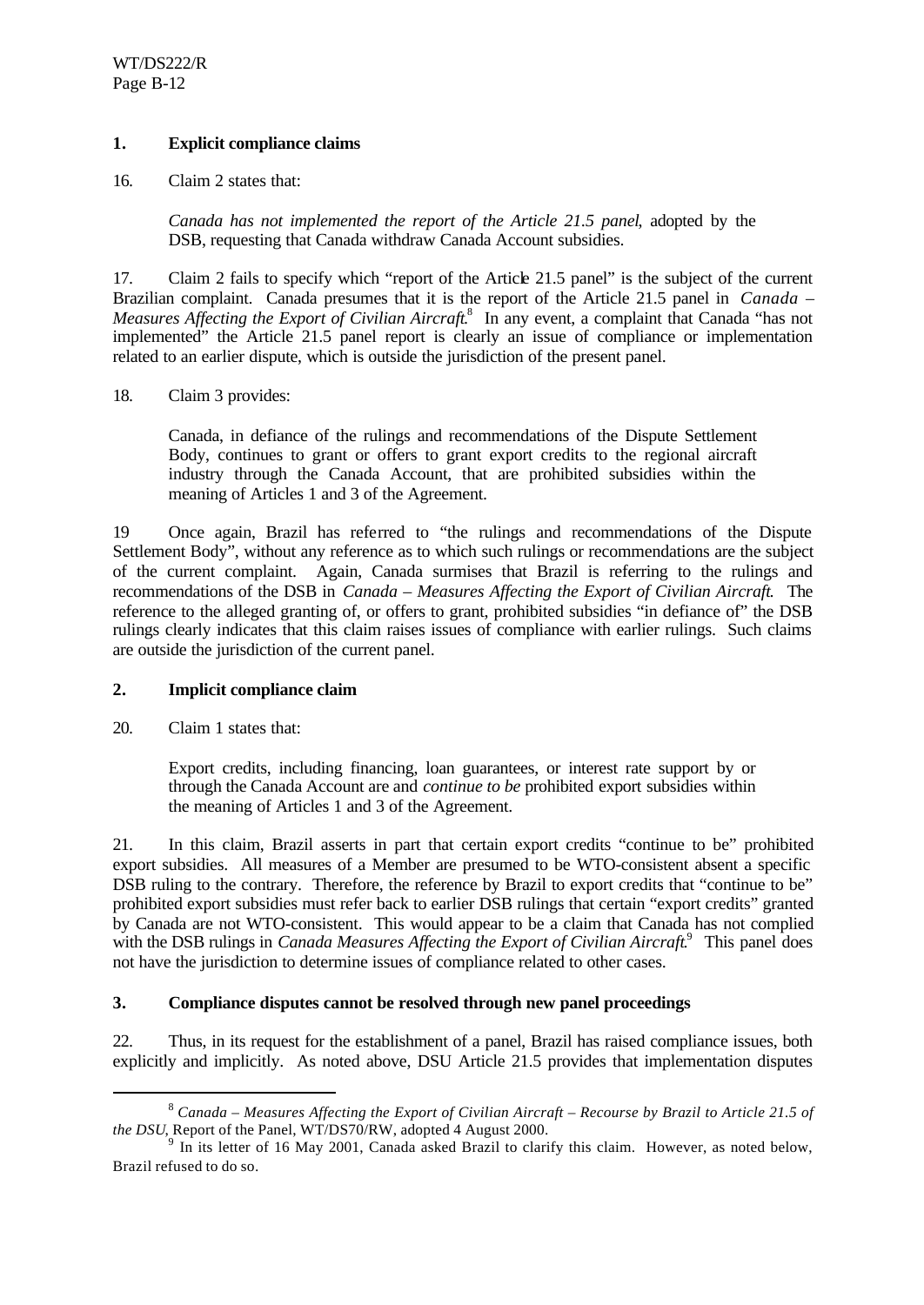are to be resolved "through recourse to these dispute settlement procedures, including *wherever possible resort to the original panel*." It was clearly "possible" for Brazil to seek to resort to the original panel, yet Brazil made no attempt to do so.

23. If Brazil believes that Canada had not complied with the DSB recommendations in the Article 21.5 proceeding in *Canada – Measures Affecting the Export of Civilian Aircraft*, it could also have requested DSB authorization to take appropriate countermeasures pursuant to Article 4.10 of the SCM Agreement and Article 22.6 of the DSU. Brazil did not seek to do so.

24. Brazil instead is seeking to have this panel rule on issues of implementation related to a different dispute. This would be unprecedented in the history of the WTO and contrary to the requirements of Article 21.5.

25. This Panel does not have the jurisdiction to adjudicate compliance issues that have arisen in other cases. The issues before the Panel in the present case may be similar to those examined by the Panel in *Canada – Measures Affecting the Export of Civilian Aircraft*. However, they are still different panels, established in different disputes, with different terms of reference and different members of the panel. The present Panel has no more jurisdiction to determine compliance issues arising from *Canada – Measures Affecting the Export of Civilian Aircraft* than it does to determine compliance issues arising from *Bananas*, *FSC*, or any other different WTO dispute.

### **IV. BRAZIL'S CLAIMS 1, 2, 5 and 7 ARE INCONSISTENT WITH ARTICLE 6.2 OF THE DSU**

#### A. APPLICABLE LAW

#### **1. DSU Article 6.2: text and objective**

26. Requests for the establishment of a Panel must comply with the requirements of DSU Article 6.2. Article 6.2 provides in part as follows:

The request for the establishment of a panel ... shall indicate whether consultations were held, identify the specific measures at issue and provide a brief summary of the legal basis of the complaint sufficient to present the problem clearly.

27. The Appellate Body has stressed the need to adhere to the requirements of DSU Article 6.2:

It is important that a panel request be sufficiently precise for two reasons: first, it often forms the basis for the terms of reference of the panel pursuant to Article 7 of the DSU; and, second, it informs the defending party and the third parties of the legal basis of the complaint. $10$ 

#### **2. Due process objective of Article 6.2**

l

28. It is clear that "a defending party is always entitled to its full measure of due process in the course of WTO dispute settlement."

<sup>10</sup> *EC – Bananas*, Appellate Body Report, para. 142; *Korea – Dairy Safeguard*, Appellate Body Report, para. 122; *Thailand – Steel*, Appellate Body Report, para. 84.

<sup>&</sup>lt;sup>11</sup> Thailand – Anti-Dumping Duties on Angles, Shapes and Sections of Iron or Non-Alloy Steel H-*Beams from Poland*, Report of the Panel, WT/DS122/R, adopted with the Appellate Body Report 5 April 2001, para. 7.24 [hereinafter "*Thailand – Steel*, Panel Report"] See also the Report of the Panel in *Turkey –*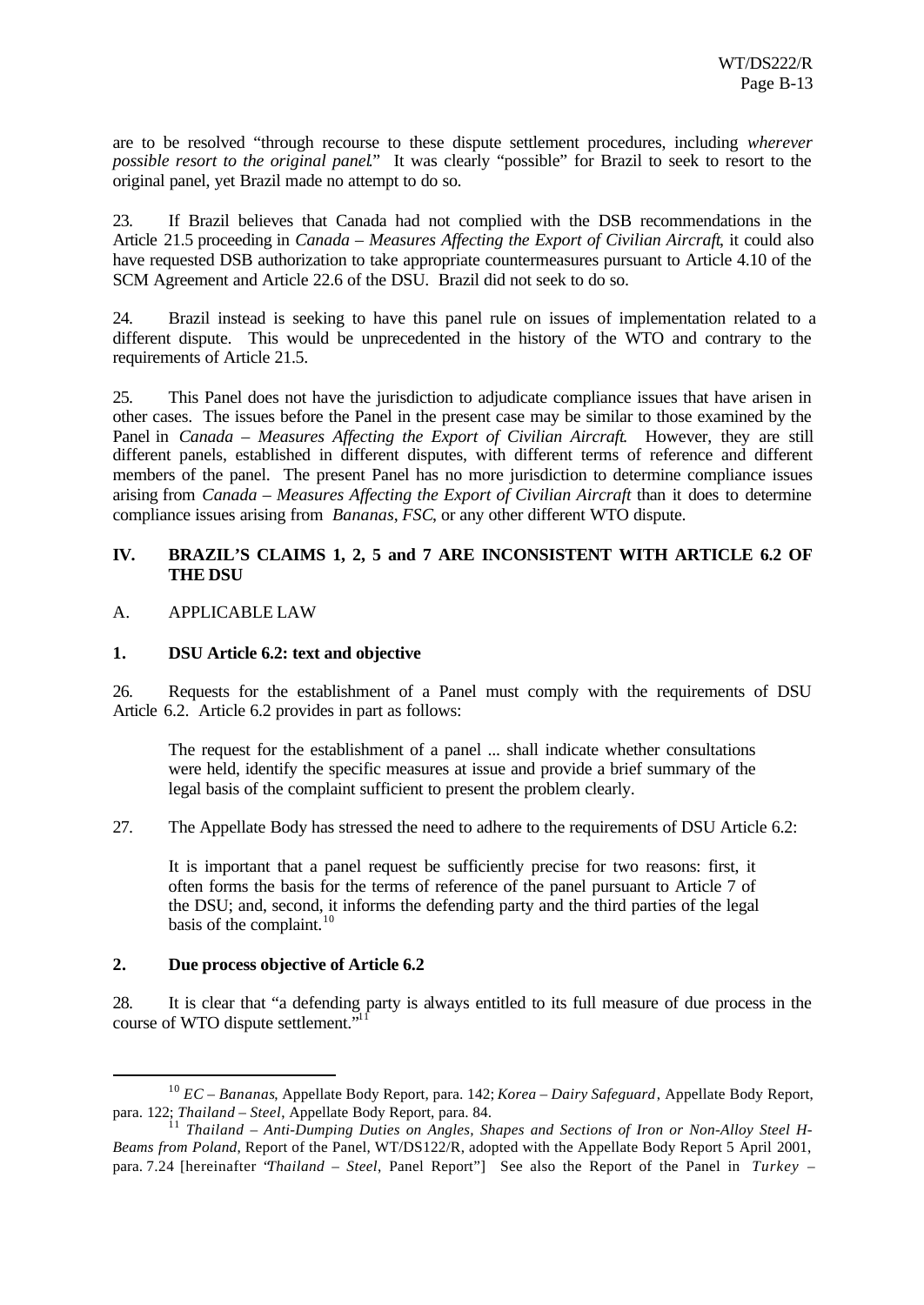l

29. Moreover, the fundamental fairness of the proceedings may be undermined where the complaining party has failed to comply with the requirements of Article 6.2, particularly the obligation to "provide a brief summary of the legal basis of the complaint sufficient to present the problem clearly." In *Thailand – Steel*, the Appellate Body stated that:

Article 6.2 of the DSU calls for sufficiently clarity with respect to the legal basis of the complaint, that is, with respect to the "claims" that are being asserted by the complaining party. *A defending party is entitled to know what case it has to answer, and what violations have been alleged so that it can begin preparing its defence.* Likewise, those Members of the WTO who intend to participate as third parties in panel proceedings must be informed of the legal basis of the complaint. *This requirement of due process is fundamental to ensuring a fair and orderly conduct of dispute settlement proceedings*. <sup>12</sup> [emphasis added]

## **3. Requirements of Article 6.2**

30. In *Korea – Dairy Safeguard*, the Appellate Body discussed the requirements imposed by Article 6.2:

When parsed into its constituent parts, Article 6.2 may be seen to impose the following requirements. The request must: (i) be in writing; (ii) indicate whether consultations were held; (iii) identify the specific measures at issue; and (iv) provide a brief summary of the legal basis of the complaint sufficient to present the problem clearly. In its fourth requirement, Article 6.2 demands only a summary – and it may be a brief one – of the legal basis of the complaint; but the summary must, in any event, be one that is "sufficient to present the problem clearly". It is not enough, in other words, that "the legal basis of the complaint" is summarily identified; the identification must "present the problem clearly".<sup>13</sup>

31. Whether a request for the establishment of a panel meets the requirements of Article 6.2 must be decided on a case-by-case basis.<sup>14</sup> As the *Korea – Dairy Safeguard* Appellate Body report stated:

Identification of the treaty provisions claimed to have been violated by the respondent is always necessary both for purposes of defining the terms of reference of a panel and for informing the respondent and the third parties of the claims made by the complainant; such identification is a minimum prerequisite if the legal basis of the

A panel's terms of reference are important for two reasons. First, *terms of reference fulfil an important due process objective* - they give the parties and third parties sufficient information concerning the claims at issue in the dispute in order to allow them an opportunity to respond to the complainant's case. Second, they establish the jurisdiction of the panel by defining the precise claims at issue in the dispute. [emphasis added]

Appellate Body Report, WT/DS22/AB/R, adopted 20 March 1997, p. 22 [hereinafter "*Brazil – Coconut*, Appellate Body Report"].

<sup>13</sup> *Korea – Dairy Safeguard*, Appellate Body Report, para. 120.

<sup>14</sup> *Id.*, para. 127; *Thailand – Steel*, Appellate Body Report, para. 87.

*Restrictions on Imports of Textile and Clothing Products*, WT/DS34/R, adopted with the Appellate Body report 19 November 1999, para. 9.3.

<sup>12</sup> *Thailand – Steel*, Appellate Body Report, para. 88. Similarly, in *Brazil – Measures Affecting Desiccated Coconut*, the Appellate Body noted that: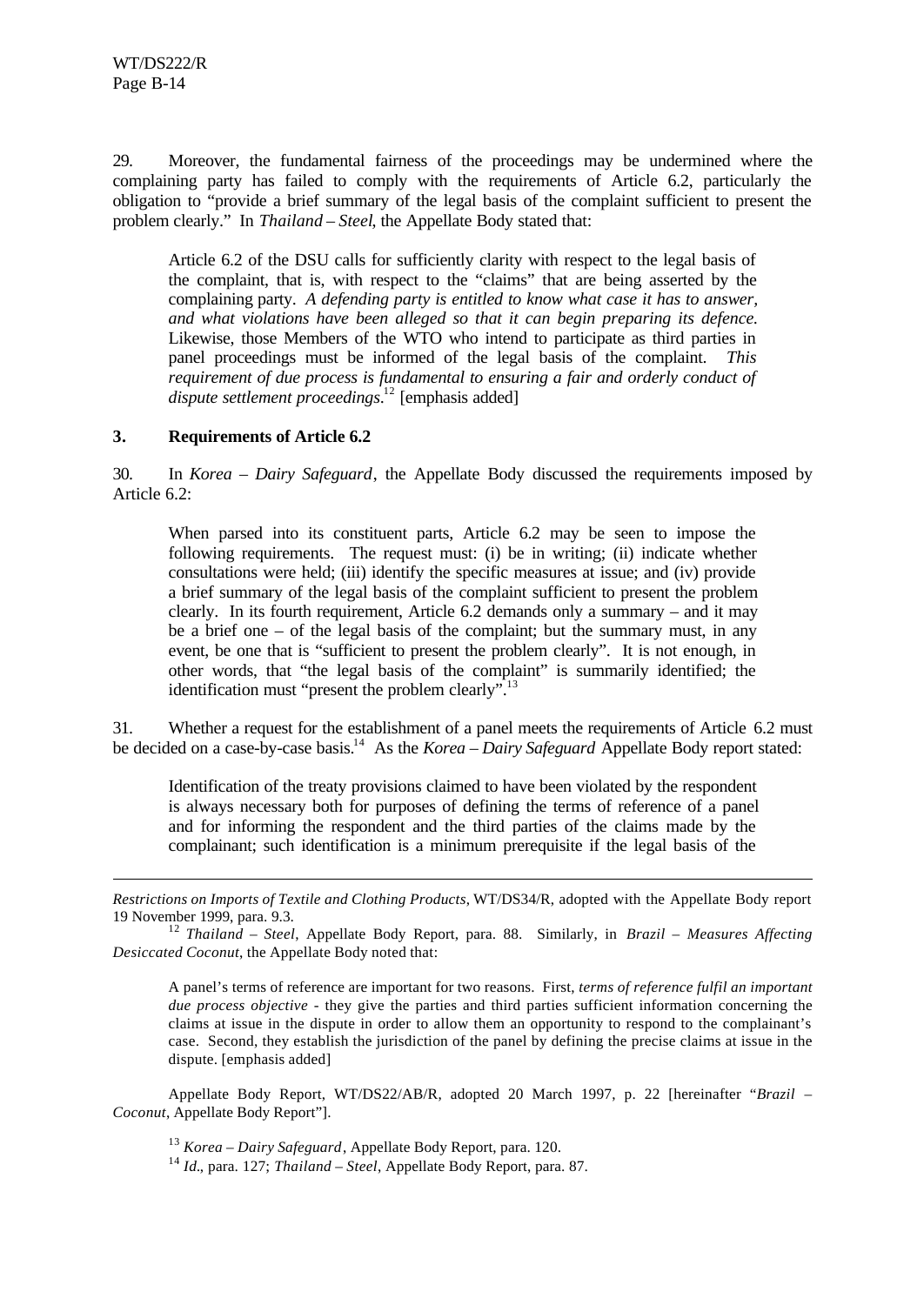complaint is to be presented at all. But it may not always be enough. There may be situations where the simple listing of the articles of the agreement or agreements involved may, in the light of attendant circumstances, suffice to meet the standard of *clarity* in the statement of the legal basis of the complaint. However, there may also be situations in which the circumstances are such that the mere listing of treaty articles would not satisfy the standard of Article 6.2. This may be the case, for instance, where the articles listed establish not one single, distinct obligation, but rather multiple obligations. In such a situation, the listing of articles of an agreement, in and of itself, may fall short of the standard of Article  $6.2$ .<sup>15</sup> [emphasis in original]

#### **4. Deficiency in panel request cannot be "cured" by submission**

l

32. It is well established that the requirements of Article 6.2 must be met in the request for the panel, and that any deficiencies in the panel request cannot be "cured" by the submissions of the complainant. The Appellate Body in *EC – Bananas* held that:

We do not agree with the Panel that "even if there was some uncertainty whether the panel request had met the requirements of Article 6.2, the first written submissions of the Complainants 'cured' that uncertainty because their submissions were sufficiently detailed to present all the factual and legal issues clearly". Article 6.2 of the DSU requires that the *claims*, but not the *arguments*, must all be specified sufficiently in the request for the establishment of a panel in order to allow the defending party and any third parties to know the legal basis of the complaint. If a *claim* is not specified in the request for the establishment of a panel, then a faulty request cannot be subsequently "cured" by a complaining party's argumentation in its first written submission to the panel or in any other submission or statement made later in the panel proceeding. $16$  [emphasis in original]

*European Communities – Anti-Dumping Duties on Imports of Cotton-Type Bed Linen from India*, Report of the Panel, WT/DS141/R, adopted with the Appellate Body report on 12 March 2001, paras. 6.13 and 6.15 [hereinafter "*EC – Bed Linen*, Panel Report"].

<sup>16</sup> *EC – Bananas*, Appellate Body Report, para. 143. See also *European Communities – Customs Classification of Certain Computer Equipment*, Report of the Appellate Body, WT/DS62/AB/R,

<sup>15</sup> *Korea – Dairy Safeguard*, Appellate Body Report, para. 124; *Thailand – Steel*, Appellate Body Report, para. 87 . See also the Report of the Panel in *Mexico – Anti-Dumping Investigation of High-Fructose Corn Syrup (HFCS) from the United States*, WT/DS132/R, adopted 24 February 2000; para. 7.13.

The Panel in the *Bed Linen* case rejected certain claims made by India under Article 6 of the Anti-Dumping Agreement because India had failed to set forth such claims in its request for the establishment of the panel. The panel recalled that in the *Korea – Dairy Safeguard* dispute, the Appellate Body had found that there might be situations where a "mere listing" of treaty Articles would not satisfy the standards of Article 6.2. It then went on to state that:

<sup>…</sup> the treaty Articles alleged to be violated *are not even listed* in the request for establishment – "Article 6" of the AD Agreement does [not] appear on the face of the document at all. In this circumstance, we consider that the legal basis of a complaint with respect to that Article has not been presented at all. … In our view, a failure to state a claim in even the most minimal sense, by listing the treaty Articles alleged to be violated, cannot be cured by reference to subsequent submissions. … Thus, the fact that India may have fully elucidated its position with respect to alleged violations of Article 6 of the AD Agreement in its first written submission to the Panel avails it nothing as a legal matter. Failure to even mention in the request for establishment the treaty Article alleged to have been violated in our view constitutes failure to state a claim at all. [emphasis in original]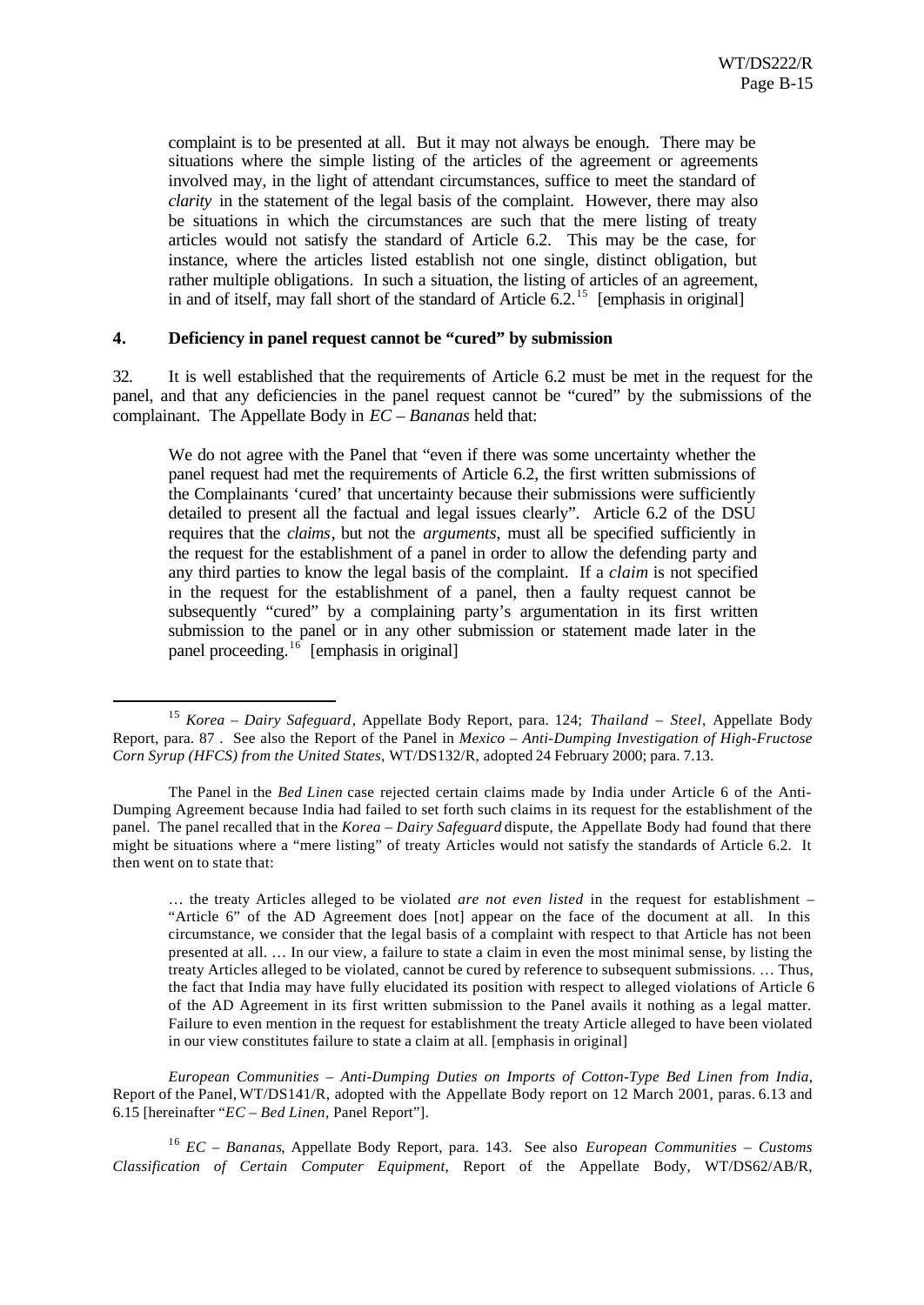l

33. In a subsequent case, the Appellate Body reinforced this point by stating that "a claim *must* be included in the request for establishment of a panel in order to come within a panel's terms of reference in a given case."<sup>17</sup> [emphasis in original]

#### **5. Efforts of the Defending party to seek clarifications**

34. Previous cases have noted that the defending party may seek clarifications from the complaining party about the claims that have been made. As the Appellate Body stated in *Thailand – Anti-Dumping Duties on Steel*:

In view of the importance of the request for the establishment of a panel, we encourage complaining parties to be precise in identifying the legal basis of the complaint. We also note that nothing in the DSU prevents a defending party from requesting further clarification on the claims raised in a panel request from the complaining party, even before the filing of the first written submission. In this regard, we point to Article 3.10 of the DSU which enjoins Members of the WTO, if a dispute arises, to engage in dispute settlement procedures "in good faith in an effort to resolve the dispute". As we have previously stated, the "procedural rules of WTO dispute settlement are designed to promote, not the development of litigation techniques, but simply the fair, prompt and effective resolution of trade disputes". <sup>18</sup>.

#### **6. Prejudice to the Defending Party**

35. In determining whether Article 6.2 has been violated, Panels and the Appellate Body have taken into account whether there has been prejudice to the rights of defence of the Defending party

<sup>17</sup> *India – Patent Protection*, Appellate Body Report, para. 89. See also *Brazil – Coconut*, Appellate Body Report, p. 22.

<sup>18</sup> *Thailand – Steel*, Appellate Body Report, para. 97.

Similarly, the Panel in *United States – Lamb* stated that:

... we consider it appropriate to recall the Appellate Body's statements in *United States – Tax Treatment for Foreign Sales Corporations ("US - FSC")* that:

"responding Members [should] seasonably and promptly bring claimed procedural deficiencies to the attention of the complaining Member, and to the DSB or the Panel, so that corrections, if needed, can be made to resolve disputes."

We note that the Appellate Body made the preceding statements in relation to the "statement of available evidence" as required by SCM Agreement Article 4.2 in the context of a request for *consultation*s, not a request for a *panel*. But we nevertheless find the above statement of the Appellate Body to be relevant to our examination of "attendant circumstances" in this case in connection with the procedural issue [DSU Article 6.2] before us. [emphasis in original] [footnote omitted]

*United States – Safeguard Measures on Imports of Fresh, Chilled or Frozen Lamb Meat from New Zealand and Australia*, Report of the Panel, WT/DS/177/R, WT/DS178/R, adopted with the Appellate Body report 16 May 2001, paras. 5.44-5.45.

WT/DS67/AB/R, WT/DS68/AB/R, adopted 22 June 1998, para. 72, footnote 49; and *EC – Bed Linen*, Panel Report, para. 6.15. In addition, the Panel in the *Argentina – Footwear* dispute noted that: "Clearly, due process and adequate notice would not be served if a complaining party were free to add new measures or new claims to its original complaint as reflected in its panel request at a later stage of a panel proceeding." (*Argentina – Safeguard Measures on Imports of Footwear*, Report of the Panel, WT/DS121/R, panel and Appellate Body report adopted on 12 January 2000, para. 8.45.)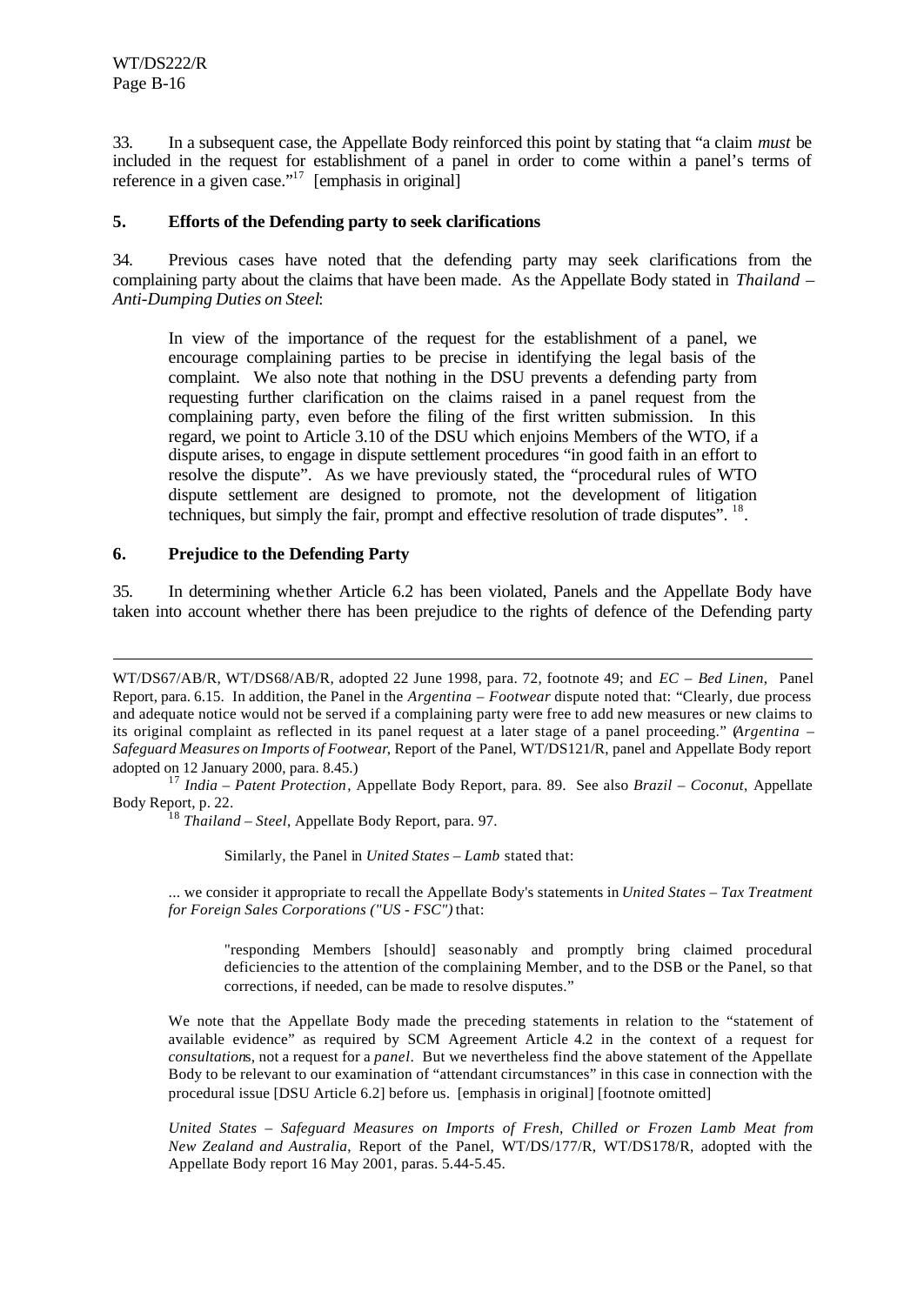during the course of the panel proceedings. For example, the Panel in *Thailand – Steel*, in dismissing Poland's claims under Article 6 of the Anti-Dumping Agreement, stated:

... we find that Thailand has demonstrated, with respect to Poland's claims under this Article, that its ability to defend itself was prejudiced in the course of the Panel proceedings. The prejudice to Thailand's ability to defend itself was a function of the fact that the precise nature and scope of the claims under Article 6 remained unclear and confusing to Thailand – and to us – even following Poland's first written submission. $19$ 

36. The *Bed Linen* panel commented on the issue of prejudice in the case where a complaining party has not made a particular claim in its panel request:

In the absence of any reference in the request for establishment to the treaty Article alleged to have been violated, the question of possible prejudice as a result of failure to state a claim with sufficient clarity simply does not arise. … Whether inadvertent or not, as a result of the omission of Article 6 from the request for establishment the defending Member, the European Communities, and third countries had no notice that India intended to pursue claims under Article 6 of the AD Agreement in this case, and were entitled to rely on the conclusion that it would not do so. Consequently, India would be estopped in any event from raising such claims.<sup>20</sup>

### B. THE MATTERS AT ISSUE

37. In accordance with the fundamental principles of procedural fairness, as enunciated by the Appellate Body in the *Thailand – Steel* case, Canada is entitled to know what case it has to answer, and what violations have been alleged, so that it can prepare its defence. As the Appellate Body has made clear, this requirement of due process is "fundamental to ensuring a fair and orderly conduct of dispute settlement proceedings."

38. Even if Brazil were not under an obligation to bring its Claims 1 and 2 in an Article 21.5 proceeding, they are inconsistent with DSU Article 6.2 because they do not identify the specific measures at issue and because they do not present the problem clearly. Either failure on its own is a violation of Article 6.2. Brazil's Claims 5 and 7 are similarly inconsistent with Article 6.2. Brazil's failure to comply with the requirements of Article 6.2 undermines the fundamental fairness of these proceedings.

39. The specific inconsistencies of each Claim with the requirements of Article 6.2 are set out below.

## **1. Claim 1**

l

40. As noted above, in Claim 1, Brazil states that:

Export credits, including financing, loan guarantees, or interest rate support by or through the Canada Account are and continue to be prohibited export subsidies within the meaning of Articles 1 and 3 of the Agreement.

41. The reference to "export credits" is extremely broad. Any practice that allows payment to be deferred for an exported good or service could conceivably qualify as an "export credit." Moreover,

<sup>19</sup> *Thailand – Steel*, *Panel* Report, para. 7.29. This finding was not appealed by Poland.

<sup>20</sup> *EC – Bed Linen*, Panel Report, para. 6.16.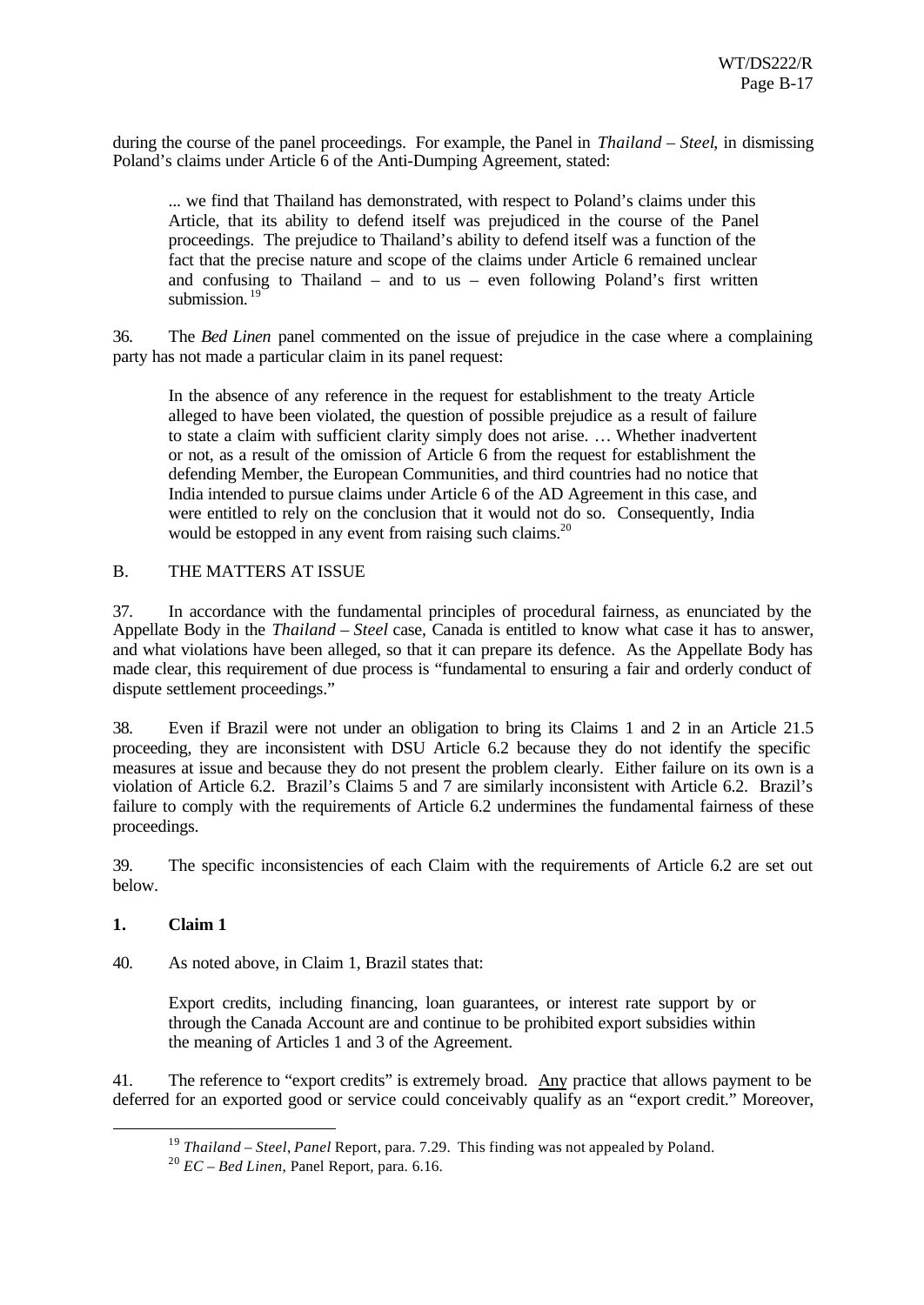the term "export credits" is limited neither to the Air Wisconsin transaction nor to the regional aircraft industry. The scope of "export credits", without any further clarification, is infinite. Brazil has failed to specify either the meaning or the scope of its claim.

42. The term "Canada Account" is not limited in any way in Brazil's claim. It is limited neither to the Air Wisconsin transaction nor to the regional aircraft industry. It appears from the terms of the claim that Brazil is challenging the whole of Canada Account. Canada Account transactions number in the hundreds and vary from tied-aid transactions to insurance products. $2<sup>1</sup>$ 

43. Thus, Canada submits that by using the terms "export credits" and "Canada Account", Brazil has neither adequately identified the specific measures at issue, nor presented the problem clearly, contrary to Article 6.2 of the DSU.

44. Accordingly, Canada does not know the violations Brazil is alleging and the case it has to answer.

## **2. Claim 2**

l

45. As stated earlier, Claim 2 provides that:

Canada has not implemented the report of the Article 21.5 panel, adopted by the DSB, requesting that Canada withdraw Canada Account subsidies.

46. The Appellate Body report in *Korea – Dairy Safeguard* left no doubt that "[i]dentification of the treaty provisions claimed to have been violated by the respondent is *always necessary* both for purposes of defining the terms of reference of a panel and for informing the respondent and the third parties of the claims made by the complainant; such identification is *a minimum prerequisite* if the legal basis of the complaint is to be presented at all."<sup>22</sup> [emphasis added].

47. However, in Claim 2, Brazil has failed to identify any treaty provision that Canada is alleged to have violated. It makes no reference to any provision of the WTO Agreements. It thus fails to meet the "minimum prerequisites" of Article 6.2. As noted by the *Bed Linen* panel, "[f]ailure to even mention in the request for establishment the treaty Article alleged to have been violated … constitutes failure to state a claim at all."<sup>23</sup>

48. In addition, the arguments under Claim 1 with respect to the "Canada Account" apply equally to Claim 2, and are incorporated by reference here.

 $21$  In considering a term as broad as "Canada Account", it is useful to recall the observations of the *Japan – Film* panel when faced with a similar request:

In considering whether these. … measures were adequately identified in the panel request, we note that in contrast to the Premiums Law, which has a relatively narrow focus (i.e., premiums), the Antimonopoly Law has a very broad scope and deals with a broad range of issues. As such, we would have some hesitation in saying that a reference to the Antimonopoly Law alone would be sufficient to bring all measures taken by Japan under that Law within the scope of the panel request.

However, it was not necessary for the *Japan – Film* panel to decide this issue. (*Japan – Measures Affecting Consumer Photographic Film and Paper*, Report of the Panel, WT/DS44/R; adopted 22 April 1998, para. 10.16.)

<sup>22</sup> *Korea – Dairy Safeguard*, Appellate Body Report, para. 124.

<sup>23</sup> *EC – Bed Linen*, Panel Report, para. 6.15.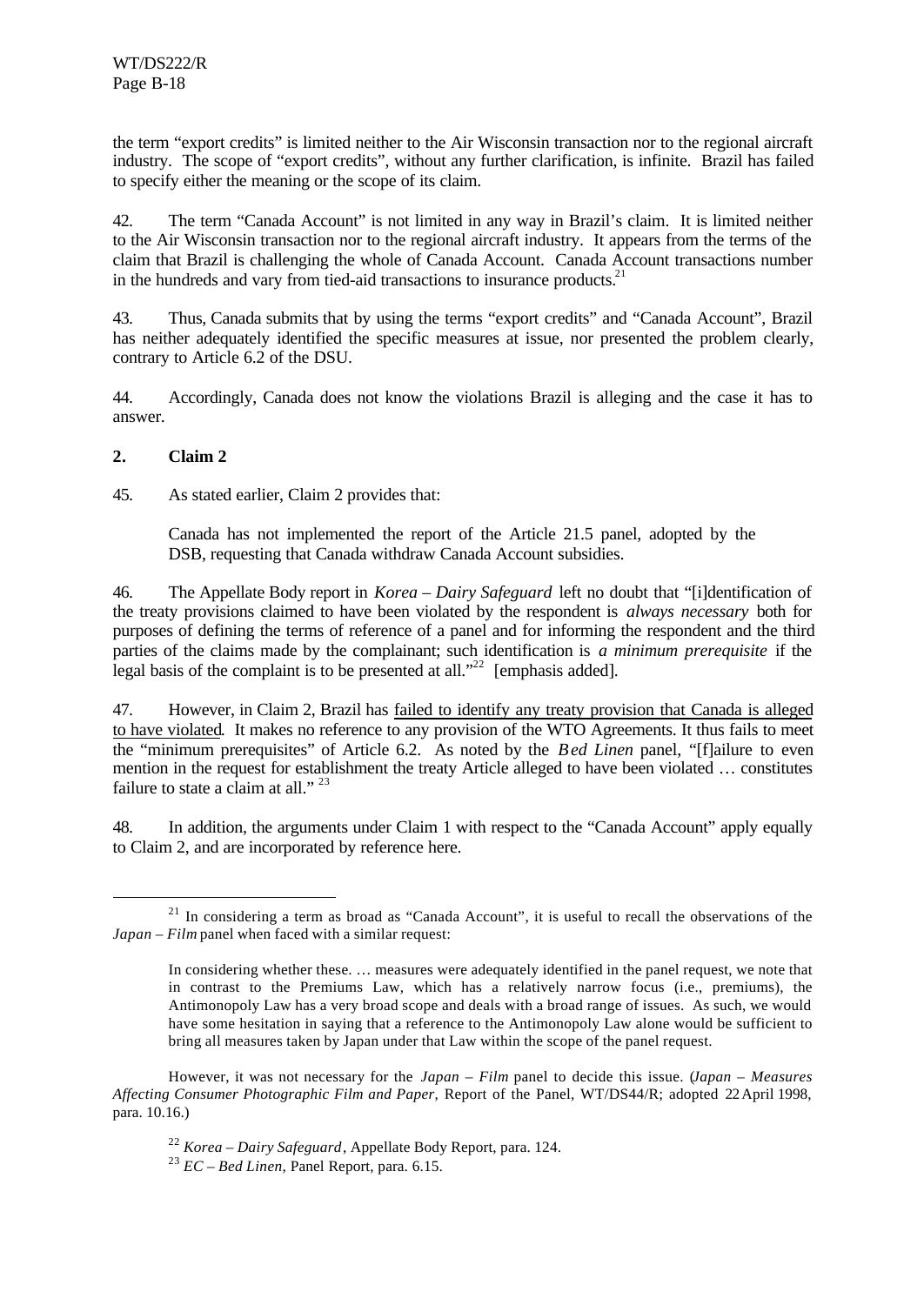## **3. Claim 5**

#### 49. Brazil's fifth Claim states:

Export credits, including financing, loan guarantees, or interest rate support by or through the EDC are prohibited export subsidies within the meaning of Articles 1 and 3 of the Agreement.

50. The arguments under Claim 1 with respect to "export credits" apply equally to Claim 5, and are incorporated by reference here.

51. In addition, Brazil's reference to "the EDC" is similarly so broad as to defy definition. The term "EDC" in this Claim is limited neither to the Air Wisconsin transaction nor the regional aircraft industry. The claim appears to be an ill-defined attack on the whole of EDC, a claim that could potentially cover hundreds of clients and many thousands of transactions since 1995.

52. The deficiency of Brazil's claim is illustrated by paragraphs 46 and 65 of Brazil's First Submission. Those paragraphs indicate that Brazil is seeking in this proceeding to challenge not only the sort of EDC "financial contributions" at issue in *Canada – Aircraft* (*i.e.* those covered by subparagraph  $1.1(a)(1)(i)$  of the SCM Agreement), but an unlimited range of "financial services" under sub-paragraph 1.1(a)(1)(iii). In its claim, Brazil neither specified which services it is challenging, nor even identified the specific provisions of Article 1 on which it is relying, contrary to the requirements of Article 6.2 as interpreted by the Appellate Body in *Korea – Dairy Safeguard*.

53. Thus, Canada submits that by using the terms "export credits" and "EDC", Brazil has neither adequately identified the specific measures at issue, nor presented the problem clearly, contrary to Article 6.2 of the DSU.

## **4. Claim 7**

54. The seventh Brazilian Claim is that:

Export credits and guarantees provided by *Investissement Québec*, including loan guarantees, equity guarantees, residual value guarantees, and "first loss deficiency guarantees" are prohibited export subsidies within the meaning of Articles 1 and 3 of the Agreement.

55. The arguments under Claim 1 with respect to "export credits" apply equally to Claim 7, and are incorporated by reference here.

56. In addition, the reference to "Investissement Québec" in Claim 7 is limited neither to the Air Wisconsin transaction nor to the regional aircraft industry.

57. Thus, Canada submits that by using the terms "export credits" and "Investissement Québec", Brazil has neither adequately identified the specific measures at issue, nor presented the problem clearly, contrary to Article 6.2 of the DSU.

## C. BRAZIL REJECTED CANADA'S EFFORTS TO SEEK CLARIFICATION

58. Canada made good-faith efforts to seek clarification with respect to Brazil's panel request. On 16 May 2001, Canada wrote to the Chair of the Panel, seeking the following specific clarifications. The letter stated in part: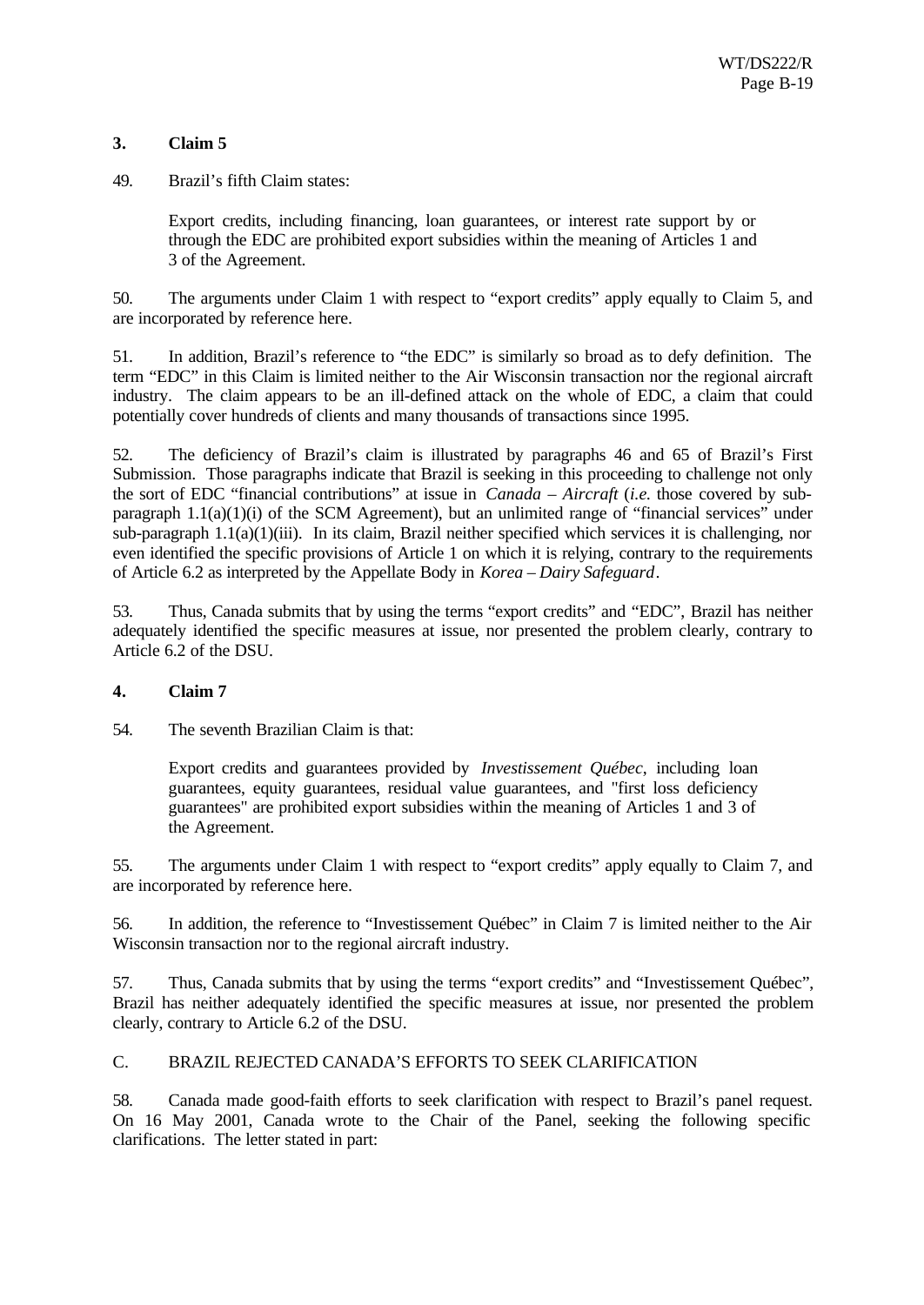In order to know the case that it has to answer and the violations that Brazil is alleging, Canada requests further clarification from Brazil as to certain of these claims. In particular:

1. Canada seeks confirmation from Brazil that, pursuant to the title of this dispute and the 21 February 2001 consultations as described in Brazil's request, Brazil's claims 1, 5 and 7 are intended to refer to certain practices or programmes only as they relate to regional aircraft.

2. Canada seeks clarification as to whether Brazil's claims 1, 5 and 7 are in respect of certain practices or programmes *per se* or as they have been applied in specific instances. If the latter, Canada asks that Brazil identify the applications of the practices or programmes to which its claims refer.

3. Brazil's claims 1, 5 and 7 allege that "export credits" are prohibited export subsidies. Brazil's panel request indicates that "export credits" includes certain types of practices, but its claims do not appear to be limited to these types of "export credits". The same is true of "guarantees" as used in Brazil's claim 7. Canada asks that Brazil specify the types of export credits and guarantees to which these claims refer.

4. Brazil's claim 1 alleges that certain practices "are and continue to be prohibited export subsidies…". Canada seeks clarification as to the distinction Brazil is making between "are" and "continue to be".

5. Brazil's claim 3 refers to export credits to the "regional aircraft industry" through the Canada Account. Canada seeks clarification as to what is meant by "regional aircraft industry" as it is used in this claim.

To enable Canada to prepare its defence even before the filing of the first written submissions, Canada asks that Brazil provide these clarifications no later than Monday, 21 May 2001.

59. Brazil cursorily refused to provide the clarifications requested. In a letter to the Chair of the Panel dated 21 May, Brazil stated that:

In a letter to the Panel dated May 16, 2001, Canada requested that Brazil provide "confirmation" and "clarification" on a number of points concerning Brazil's challenge to several Canadian subsidies. In accordance with normal practice in the WTO, Brazil intends to present its position to the Panel, to Canada, and to the Third Parties, in its first written submission to the Panel at the time established by the Panel in its Working Procedures.

Thus Brazil refused to clarify its claims, despite Canada's requests.

## D. NO "CURE"

60. The requirements of Article 6.2 must be met in the request for the panel. As the Appellate Body made clear in *EC – Bananas*, the deficiencies in the panel request with respect to Claims 1, 2, 3, 5, 7 cannot be "cured" by Brazil's subsequent submissions.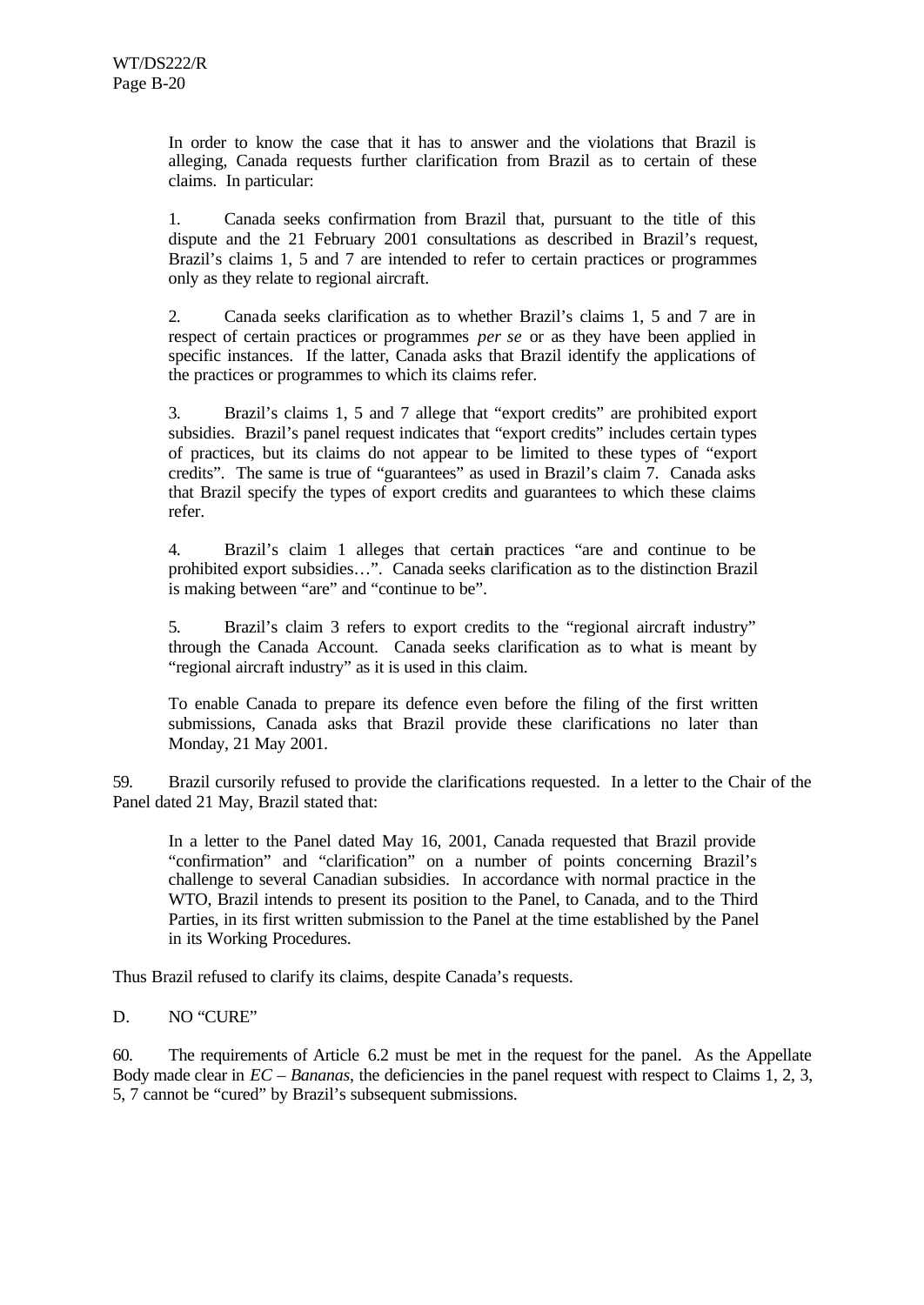#### E. PREJUDICE TO CANADA'S DEFENCE

61. As was the case for Thailand in the *Anti-Dumping Duties on Steel* dispute*,* the prejudice to Canada's ability to defend itself is a function of the fact that the precise nature and scope of the claims by Brazil remain unclear and confusing.<sup>24</sup> Brazil's violations of the mandatory requirements of Article 6.2 of the DSU prejudice Canada's ability to prepare and present a full defence in this proceeding.

#### **V. REQUEST FOR PRELIMINARY RULINGS**

l

62. Canada respectfully requests that the Panel make the following preliminary findings with respect to its jurisdiction:

1. Claims 2 and 3 raise issues of compliance related to another dispute. Brazil was required to bring these claims under DSU Article 21.5. Accordingly, Claims 2 and 3 are outside the jurisdiction of the panel;

2. The reference in Claim 1 to certain export credits that "continue to be" prohibited subsidies similarly raises compliance issues related to another dispute. This claim is also properly the subject of an Article 21.5 proceeding, and accordingly, is outside the jurisdiction of the panel; and

3. Claims 1, 2, 5 and 7 are inconsistent with the requirements of DSU Article 6.2, and therefore these Claims are outside the jurisdiction of the panel.

 $24$  With respect to Claim 2, in which Brazil has failed to identify  $\frac{any}{any}$  treaty provision that Canada is alleged to have violated, Canada recalls the statement of the *Bed Linen* panel that "the question of possible prejudice as a result of failure to state a claim with sufficient clarity simply does not arise." *EC – Bed Linen*, Panel Report, para. 6.16.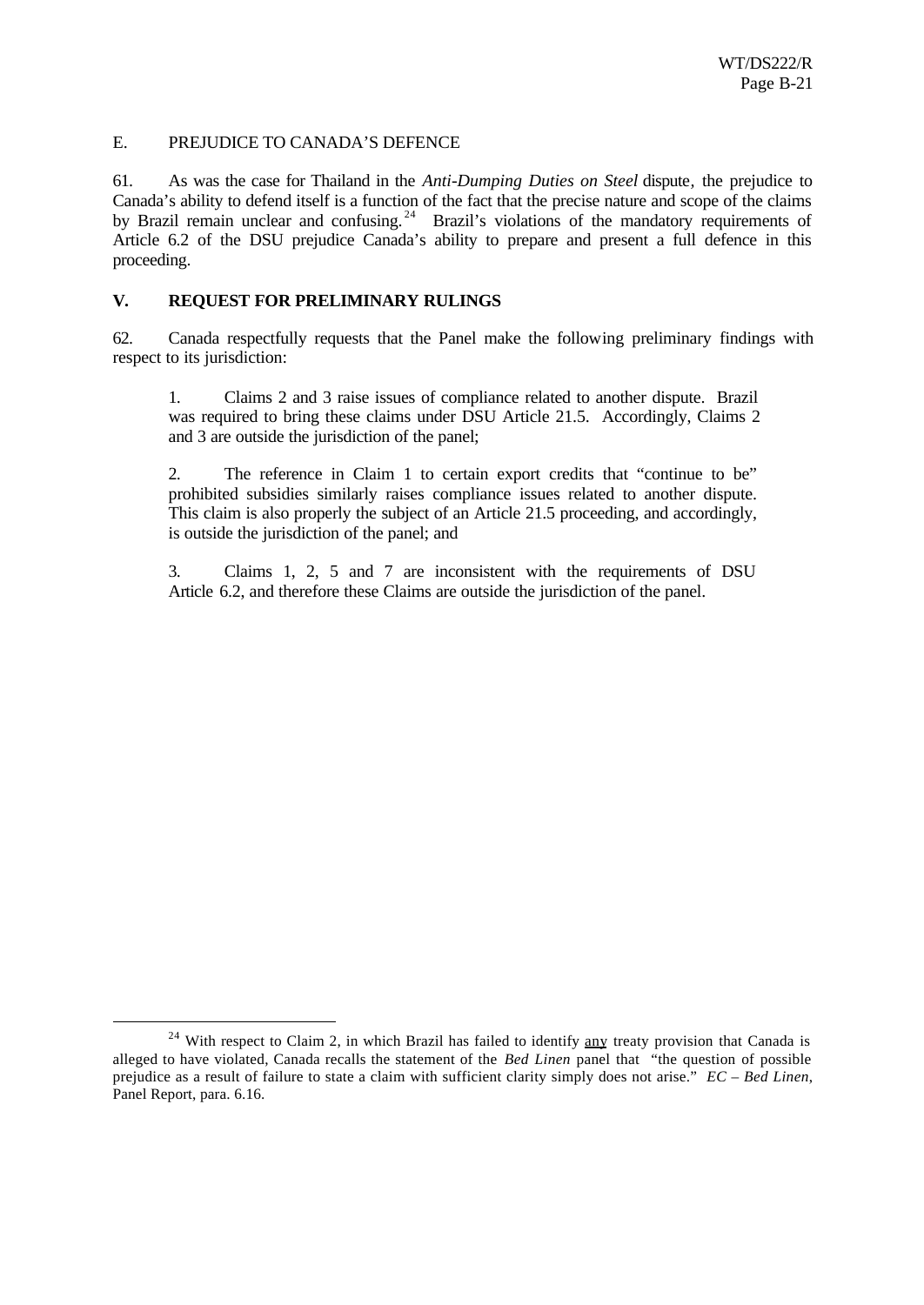# **ANNEX B-4**

# FIRST WRITTEN SUBMISSION OF CANADA

## (18 June 2001)

## TABLE OF CONTENTS

#### Page

| I.   |                                                   |       |                                                                     |  |  |
|------|---------------------------------------------------|-------|---------------------------------------------------------------------|--|--|
| II.  | THE CONTEXT FOR THIS PROCEEDING AND THE FACTSB-25 |       |                                                                     |  |  |
|      | A.                                                |       |                                                                     |  |  |
|      | <b>B.</b>                                         |       |                                                                     |  |  |
|      | $\mathcal{C}$ .                                   |       |                                                                     |  |  |
| III. |                                                   |       |                                                                     |  |  |
|      | A.                                                |       | BRAZIL'S PER SE CLAIMS IN CANADA - AIRCRAFT I B-28                  |  |  |
|      | <b>B.</b>                                         |       | CORPORATE ACCOUNT AS APPLIED IN CANADA - AIRCRAFT I B-28            |  |  |
|      | C.                                                |       | CANADA ACCOUNT AS APPLIED IN CANADA - AIRCRAFT I B-29               |  |  |
| IV.  |                                                   |       |                                                                     |  |  |
|      | A.                                                |       |                                                                     |  |  |
|      | <b>B.</b>                                         |       |                                                                     |  |  |
|      | C.                                                |       |                                                                     |  |  |
|      | D.                                                |       | CANADA ACCOUNT - THE AIR WISCONSIN TRANSACTION B-32                 |  |  |
|      |                                                   | (i)   | Canada Offered Financing on a Matching Basis to Air Wisconsin in    |  |  |
|      |                                                   | (ii)  | The Air Wisconsin Transaction Qualifies for the "Safe Haven" of the |  |  |
|      |                                                   | (iii) | Matching is in Conformity with the "Interest Rates Provisions"      |  |  |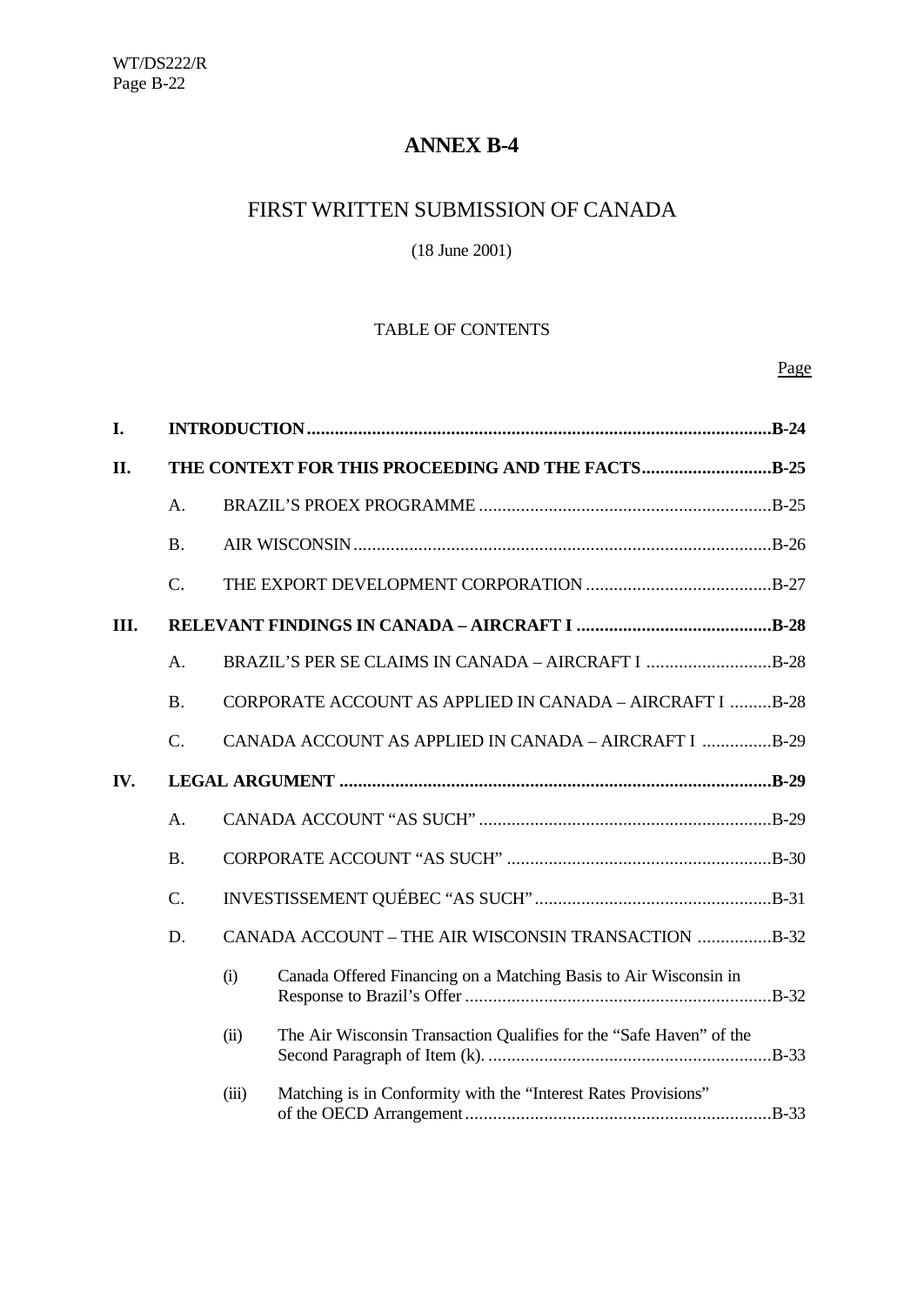|    | Ε. |       |                                                                    |  |
|----|----|-------|--------------------------------------------------------------------|--|
|    |    | (i)   |                                                                    |  |
|    |    | (ii)  | Corporate Account Financing For Regional Aircraft Does Not         |  |
|    |    | (iii) |                                                                    |  |
|    | F. |       |                                                                    |  |
|    |    | (i)   |                                                                    |  |
|    |    | (ii)  |                                                                    |  |
|    |    | (iii) | Brazil Has Failed to Demonstrate Contingency Upon Exportation B-41 |  |
|    |    | (iv)  |                                                                    |  |
| V. |    |       | <b>B-43</b>                                                        |  |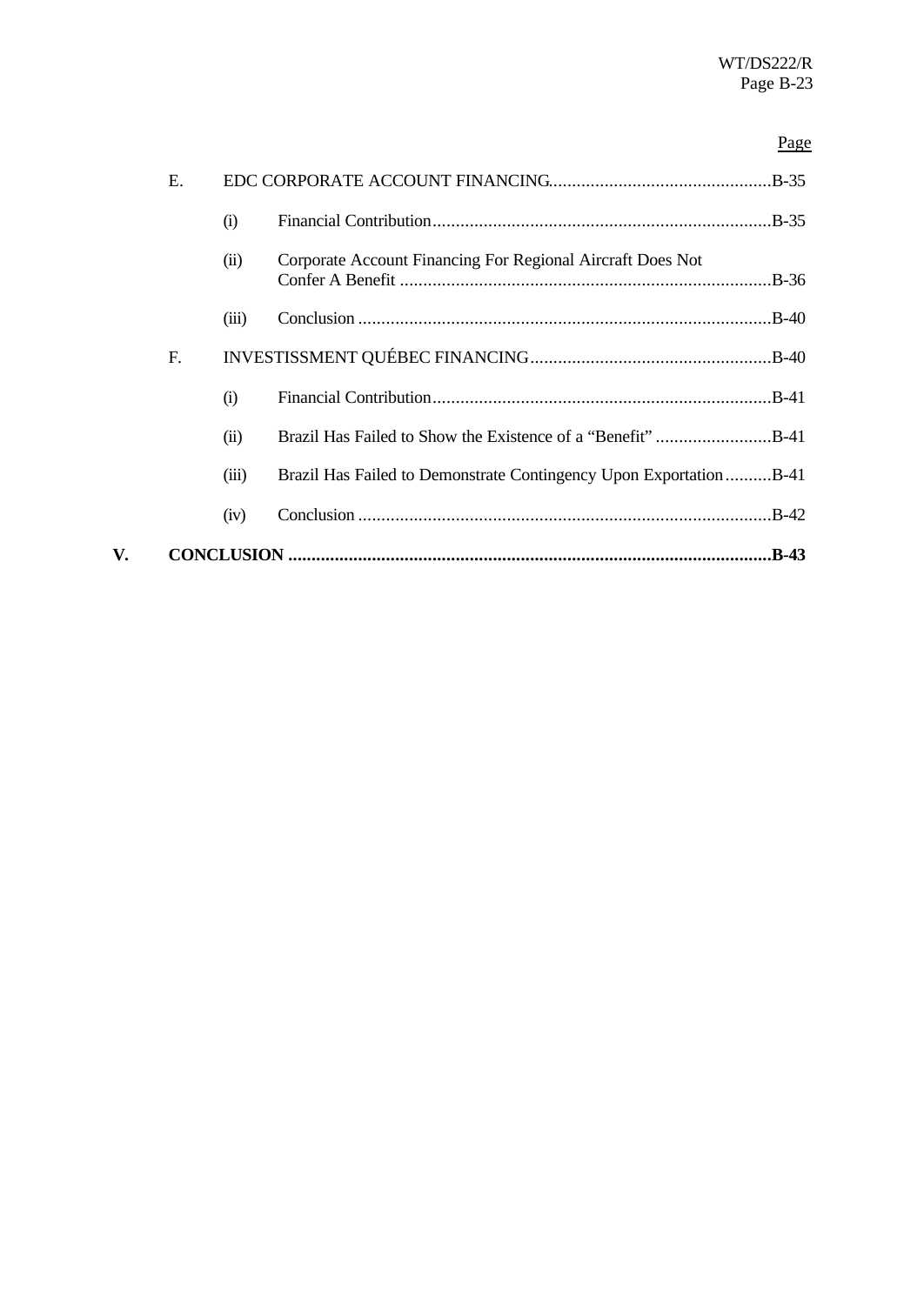l

## **I. INTRODUCTION**

1. This submission provides Canada's initial response to Brazil's allegations that Canada is providing export subsidies inconsistent with the Agreement on Subsidies and Countervailing Measures ("SCM Agreement"). The task of responding is made difficult, in that the only clear and consistent element of Brazil's complaint at each stage of the process in this dispute is Canada's offer of financing for the sale of regional jet aircraft to Air Wisconsin Airlines Corporation ("Air Wisconsin"). Nevertheless, Canada will respond to all of Brazil's claims insofar as Canada understands them, pending the Panel's disposition of Canada's request, in its Preliminary Submission, for preliminary rulings on certain of Brazil's claims.

2. In its complaints about the Air Wisconsin financing, Brazil neglects to mention that Canada's offer was made to match financing offered last year to Air Wisconsin by Brazil, through its PROEX (Programa de Financiamento as Exportações) interest-rate buy-down programme and BNDES (Banco Nacional de Desenvolvimento Econ? mico e Social). In a separate WTO proceeding<sup>1</sup>, Brazil has denied that its PROEX programme now constitutes illegal export subsidization. If Brazil is correct, this would mean that Canada's offer to Air Wisconsin must also be consistent with the SCM Agreement, since under the SCM Agreement Brazil has no defences regarding regional aircraft financing that are not also available to Canada. However, even if, as Canada considers, Brazil's offer to Air Wisconsin was an illegal export subsidy, Canada's matching offer is protected under the "safe haven" of the second paragraph of Item (k) of the Illustrative List of export subsidies in Annex I to the SCM Agreement.

3. In its first submission,<sup>2</sup> Brazil appears to claim broadly that any financing by Canada's Export Development Corporation ("EDC") and Investissement Québec is, as such, an export subsidy in violation of the SCM Agreement. In addition, Brazil seems to be challenging either types of financing offered by those agencies or specific transactions in which those agencies were, or are alleged to have been, involved.

4. In any case, Brazil's claims have no foundation. EDC administers two programmes, the Canada Account and the Corporate Account. In a previous dispute settlement case brought by Brazil, both were found to involve discretionary rather than mandatory legislation.<sup>3</sup> Canada Account financing is provided consistent with the interest rates provisions of the *Arrangement on Guidelines* for Officially Supported Export Credits<sup>4</sup> (the "OECD Arrangement" or the "Arrangement") and therefore qualifies for the "safe haven" of Item (k). Since 1998, all Corporate Account financing for regional aircraft has been provided on a commercial basis, and therefore does not confer a "benefit" under Article 1 of the SCM Agreement.<sup>5</sup> Similarly, Investissement Québec does not involve mandatory legislation, its financing does not confer a "benefit" and, even on the basis of Brazil's evidence, it is not contingent upon export performance.

<sup>1</sup> *Brazil – Export Financing Programme for Aircraft – Second Recourse by Canada to Article 21.5 of the DSU*, WT/DS46.

<sup>&</sup>lt;sup>2</sup> Canada – Export Credits and Loan Guarantees for Regional Aircraft, WT/DS222, First Submission of Brazil, 30 May 2001 [hereinafter "Brazil's First Submission"].

<sup>3</sup> *Canada – Measures Affecting the Export of Civilian Aircraft*, Report of the Panel, WT/DS70/R, adopted 20 August 1999, paras. 9.123 and 9.129 [hereinafter *Canada – Aircraft I*, Panel Report].

<sup>4</sup> OECD, *The Arrangement on Guidelines for Officially Supported Export Credits* (Paris: OECD, 1998). (Exhibit BRA-42)

<sup>&</sup>lt;sup>5</sup> From 1 January 1995 through 1997, the Corporate Account was also used for [] official support transactions. These transactions were consistent with the OECD Arrangement. They involved a total of [] propeller-driven aircraft but no regional jets.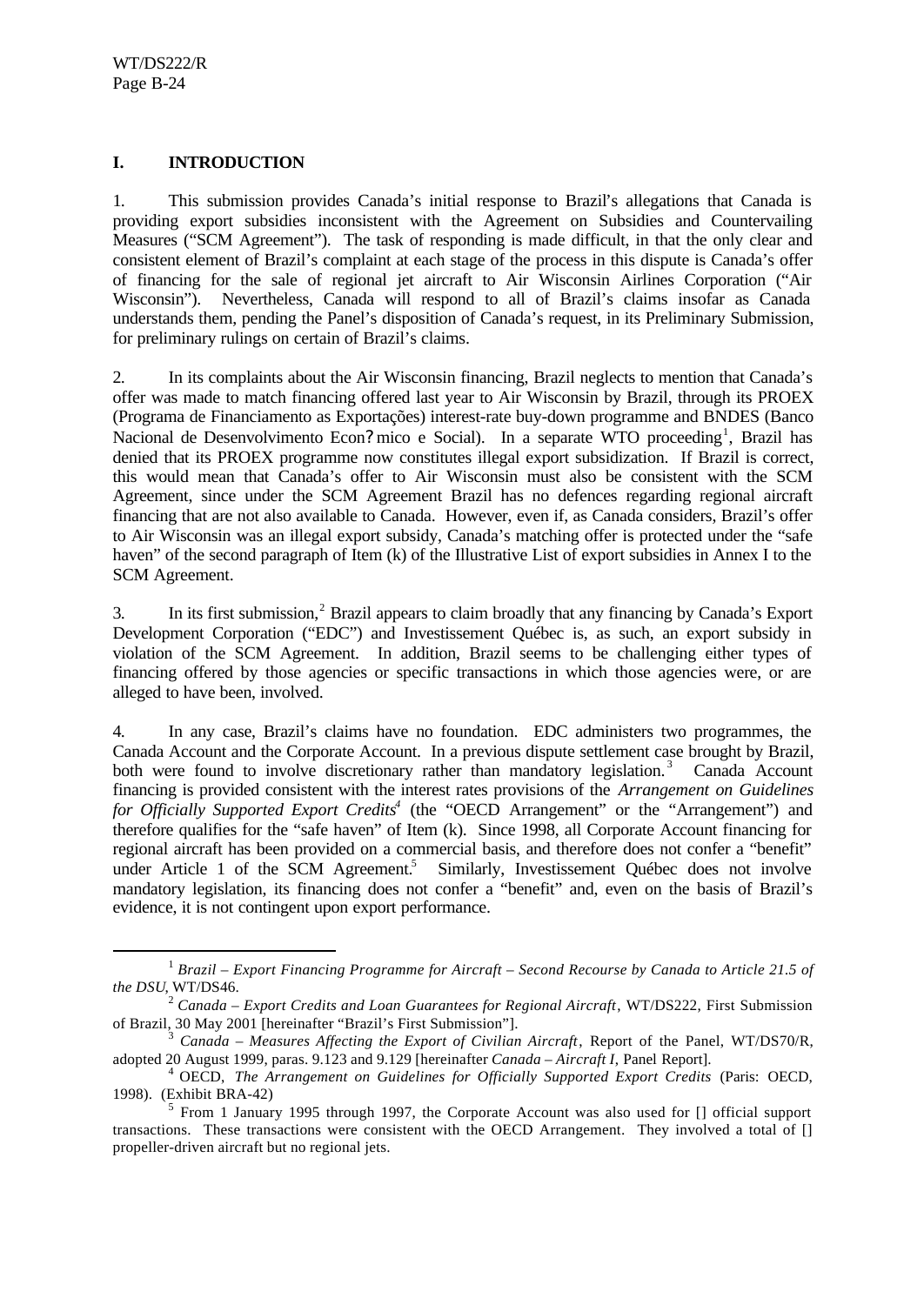5. With no basis for its complaints, Brazil tries to build a case on faulty interpretations of the SCM Agreement, unsustainable legal arguments and selective and sometimes inaccurate quotations from public documents and press reports. These do not demonstrate that Canada has breached its WTO obligations in any way.

6. In this submission, Canada will first show that the programmes or agencies challenged by Brazil are not, "as such", inconsistent with the SCM Agreement. Then it will show that its matching of Brazil's financing offer to Air Wisconsin is permitted under the SCM Agreement. Finally, it will show that there is no basis for Brazil's complaint that the application of Corporate Account or Investissement Québec financing is inconsistent with the SCM Agreement.

## **II. THE CONTEXT FOR THIS PROCEEDING AND THE FACTS**

#### A. BRAZIL'S PROEX PROGRAMME

l

7. It is no secret that this proceeding is part of a broader dispute. For several years, Brazil has been engaged in a well-documented campaign of illegal export subsidization to win contracts and gain market-share for Embraer at the expense of its competitors, particularly Bombardier.

8. In 1999 and again last year, the DSB ruled that Brazil provides illegal export subsidies to Embraer under PROEX, Brazil's interest-rate buy-down programme for exports. Under PROEX, Brazil buys down to a lower rate the interest rate commercially available to a potential purchaser of Embraer aircraft. The original version of PROEX ("PROEX I") involves interest rate buy-downs of up to 3.8 percentage points. This means that a potential purchaser that would otherwise have to finance a purchase of Embraer aircraft at, for example, a commercially available interest rate of 8 per cent, would receive financing at a 4.2 per cent interest rate thanks to the PROEX I interest rate buydown.

9. After a panel had found and the Appellate Body had affirmed that these PROEX subsidies were illegal<sup>6</sup>, the DSB ruled that Brazil had until 18 November 1999 to withdraw them. Brazil claimed compliance with the initial ruling of the DSB by revising PROEX to reduce the interest rate buy-down to 2.5 percentage points ("PROEX II"), but Brazil declined to cease granting subsidies with respect to aircraft under contract for delivery after the 18 November 1999 compliance date.

10. In a proceeding under Article 21.5 of the Dispute Settlement Understanding (DSU) Brazil was found not to have complied with the original DSB ruling because (i) after 18 November 1999 it continued to deliver PROEX I subsidized aircraft pursuant to contracts made before that date and the PROEX subsidies were granted on the delivery of the aircraft; and (ii) PROEX II remained a prohibited export subsidy which Brazil continued to grant on Embraer regional jets.<sup>7</sup> When the parties were unable to reach an agreement on compensation, Canada sought and obtained

<sup>6</sup> *Brazil – Export Financing Programme for Aircraft*, Report of the Panel, WT/DS46/R, adopted 20 August 1999 [hereinafter "*Brazil – Aircraft*, Panel Report"] and *Brazil – Export Financing Programme for Aircraft*, Report of the Appellate Body, WT/DS46/AB/R, adopted 20 August 1999 [hereinafter "*Brazil – Aircraft*, Appellate Body Report"].

<sup>7</sup> *Brazil – Export Financing Programme for Aircraft: Recourse by Canada to Article 21.5 of the DSU*, Report of the Panel, WT/DS46/RW, adopted 4 August 2000 [hereinafter "*Brazil - Aircraft*; Article 21.5 Panel Report"] and *Brazil – Export Financing Programme for Aircraft: Recourse by Canada to Article 21.5 of the DSU*, Report of the Appellate Body, WT/DS46/AB/RW, adopted 4 August 2000 [hereinafter "*Brazil – Aircraft*, Article 21.5 Appellate Body Report"].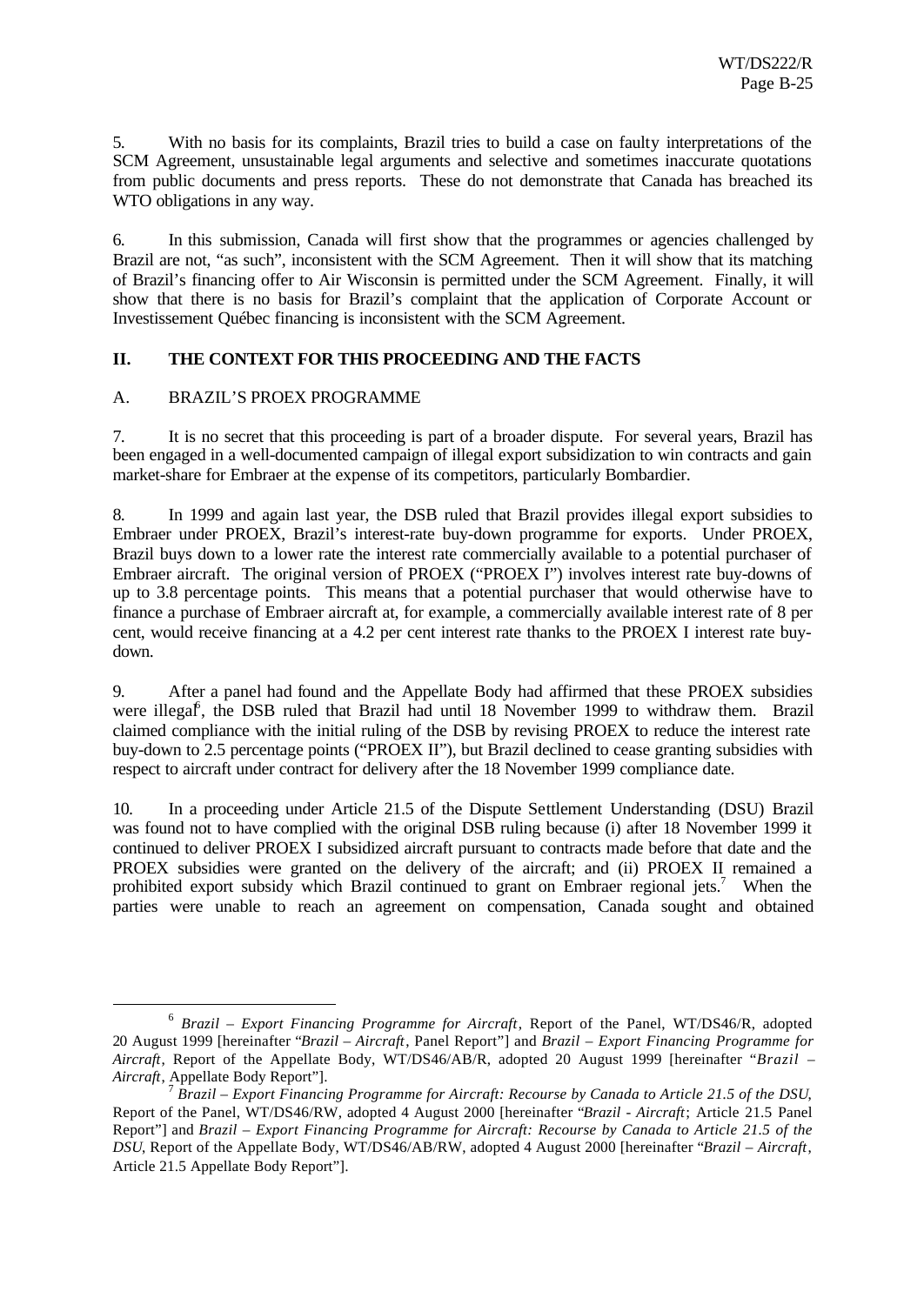authorization from the DSB to take countermeasures against Brazil in the amount of C\$344.2 million per year. 8

11. In December 2000, Brazil announced that it had again revised PROEX. According to Brazil, this revision, which will be referred to as PROEX III, continued the same programme that has twice been found to be an illegal export subsidy, but with a nominal limit on PROEX interest-rate buydowns to no more than the Commercial Interest Reference Rate (or "CIRR"). The CIRR is a constructed rate developed at the OECD and published by the OECD as one component of the Arrangement.<sup>9</sup> Brazil's position is that it may offer buy-downs to the CIRR rate, without any of the other terms or conditions required under the Arrangement or by the market. Brazil contends that as a result of this revision, PROEX III interest-rate buy-downs are no longer prohibited export subsidies. Canada disagrees and has challenged the conformity of PROEX III with the WTO rules in a separate proceeding under Article 21.5 of the DSU.

#### B. AIR WISCONSIN

l

12. After the Arbitrators had issued their decision in the Article 22.6 proceeding, Embraer and Bombardier became involved in a competition to win a large order from Air Wisconsin for approximately [] regional jets at a purchase price of approximately C\$ [] billion. Air Wisconsin is a US regional airline. It operates under a code-share agreement with United Airlines Inc.

13. In late October 2000, Canada learned that Brazil was prepared to finance the sale of Embraer regional jets to Air Wisconsin on terms far more favourable than those that Air Wisconsin would have been able to obtain in the commercial marketplace. Thus, it was evident that Brazil again was offering export subsidies inconsistent with the SCM Agreement on a major sale.

14. Embraer insisted on a commercial confidentiality agreement that precluded Air Wisconsin from disclosing to Canada precise details of the Brazilian offer. However, from the responses of Air Wisconsin officials to a variety of questions posed by Canadian officials, the Government of Canada concluded that the terms of the Brazilian offer included []. Evidence of Brazil's offer is contained in Canada's Confidential Exhibit CDA-1 and Exhibit CDA-2.<sup>10</sup>

15. In the eyes of some observers, Brazil was using a strategy of prolonging negotiations and litigation with a view to continuing its illegal subsidization to gain market share. As a major Brazilian newspaper reported when the Article 22.6 arbitration decision was released:

"[b]ut the major victory of the MFA [Ministry of Foreign Affairs] refers to the fact that it was able to extend the dispute with Canada for almost four years. Meanwhile, Embraer became one of the biggest aircraft manufacturer[s] in the world. Today, the company has half of the world market for small aircraft (with up to 70 seats). In order

<sup>8</sup> *Brazil – Export Financing Programme for Aircraft: Recourse to Arbitration by Brazil under Article 22.6 of the DSU and Article 4.11 of the SCM Agreement*, Decision by the Arbitrators, WT/DS46/ARB, adopted 12 December 2000.

 $9$  CIRR is determined by taking the average of the 7-year US Treasury rate (in the case of regional aircraft deals, i.e., Category A under Annex III of the Arrangement, in US dollars with repayment terms of over 8 ½ years up to 10 years) for the previous month and adding 100 basis points. See Article 16 of the main text. The usual practice in the regional aircraft sector is to use US dollars.

<sup>10</sup> See [], dated 21 March 2001 [hereinafter "[] Declaration"] (Confidential Exhibit CDA-1) and Letter from [], operated by Air Wisconsin Airlines Corporation, to A. Sulzenko, Assistant Deputy Minister, Industry and Science Policy, dated 20 March 2001 [hereinafter "Air Wisconsin Letter"] (Exhibit CDA-2).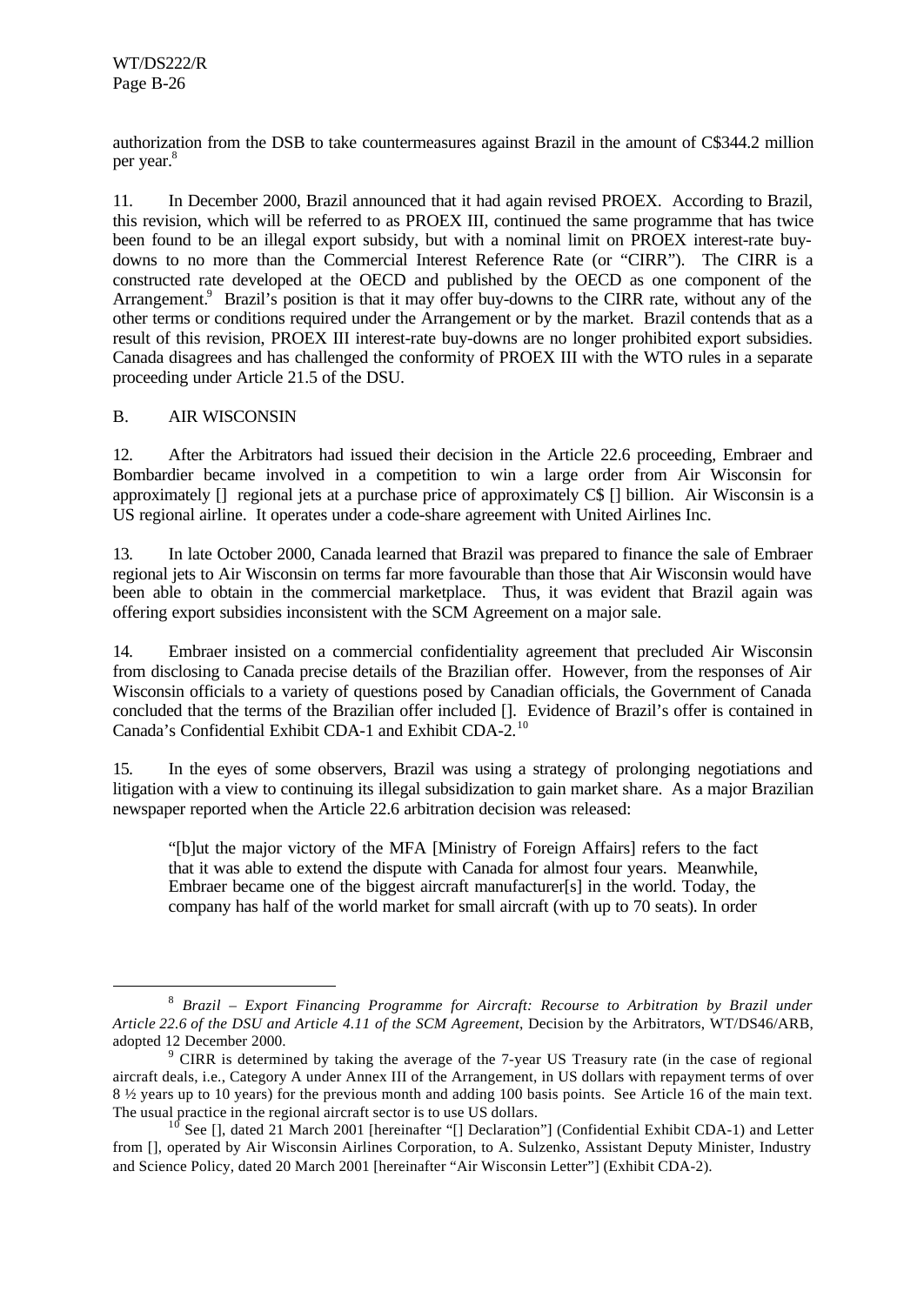to extend negotiations as much as possible, the MFA contracted big advocacy companies abroad specialized in international trade."<sup>11</sup>

16. Almost three years of WTO litigation had demonstrated that Brazil would not be bound by its WTO commitments. Four panel and Appellate Body decisions had confirmed that PROEX is an illegal export subsidy and the DSB had twice, unsuccessfully, called for Brazil to withdraw its illegal PROEX subsidies. Further, over the previous year, Brazil had rebuffed efforts by Canada to reach a negotiated solution committing both countries to financing on either market or Arrangement terms. Experience with PROEX I and II had shown that even if Brazil's export subsidies were ruled illegal, once it had made financing commitments Brazil would not cease its export subsidies on aircraft still to be delivered.

17. Thus, it was clear that, at best, WTO dispute settlement proceedings could afford limited relief with respect to the Air Wisconsin sale. Canada would permanently lose the sale unless it could match Brazil's offer. Accordingly, the Canadian government decided on a two-track approach to try to forestall future illegal subsidization by Brazil and to preserve competition for the Air Wisconsin sale. As one-track, in January 2001, Canada commenced a new Article 21.5 proceeding to test Brazil's assertions that PROEX III conforms to the recommendations and rulings of the DSU and the SCM Agreement. That Article 21.5 panel is scheduled to issue its interim report on 20 June 2001 and to circulate its final report by the end of July of this year.

18. The second track was to use the Canada Account programme to support Bombardier's bid for the Air Wisconsin contract with financing that matched the support that Brazil was offering to Air Wisconsin. Such matching, including non-identical matching, is permitted under the OECD Arrangement and, in Canada's view, by the exception in the second paragraph of Item (k) to Annex I of the SCM Agreement. Canada also reasons that if Brazil is found in the current Article 21.5 proceeding to be correct in its claims that PROEX III conforms to the SCM Agreement, then Canadian support on a matching basis will also conform to the SCM Agreement without the need to invoke the second paragraph of Item (k).

## C. THE EXPORT DEVELOPMENT CORPORATION

19. Many of Brazil's allegations in this dispute are directed at Canada's Export Development Corporation ("EDC"). EDC is incorporated under the laws of Canada and is wholly-owned by the Government of Canada. It operates on commercial principles with the objectives of:

- (a) supporting and developing, directly or indirectly Canada's export trade; and
- (b) supporting and developing, directly or indirectly Canada's capacity to:
	- (i) engage in exports, and

l

(ii) respond to international business opportunities.<sup>12</sup>

20. EDC's activities on its own account are referred to as "Corporate Account" activities. EDC may also undertake and administer financing transactions that it would not otherwise undertake provided that the Government of Canada deems them to be in the national interest. Obligations under such activities are funded by the Government of Canada and the risk is assumed directly by the Government of Canada. This is the so-called "Canada Account". Canada Account transactions will

<sup>11</sup> Guilherme Barros, "Canada can retaliate against Brazil by US\$1.3 billion" *Folha de Sao Paulo* (22 August 2000) (Exhibit CDA-3).

<sup>12</sup> See *Export Development Act*, R.S.C. 1985, c. E-20, s. 10. (Exhibit BRA-17)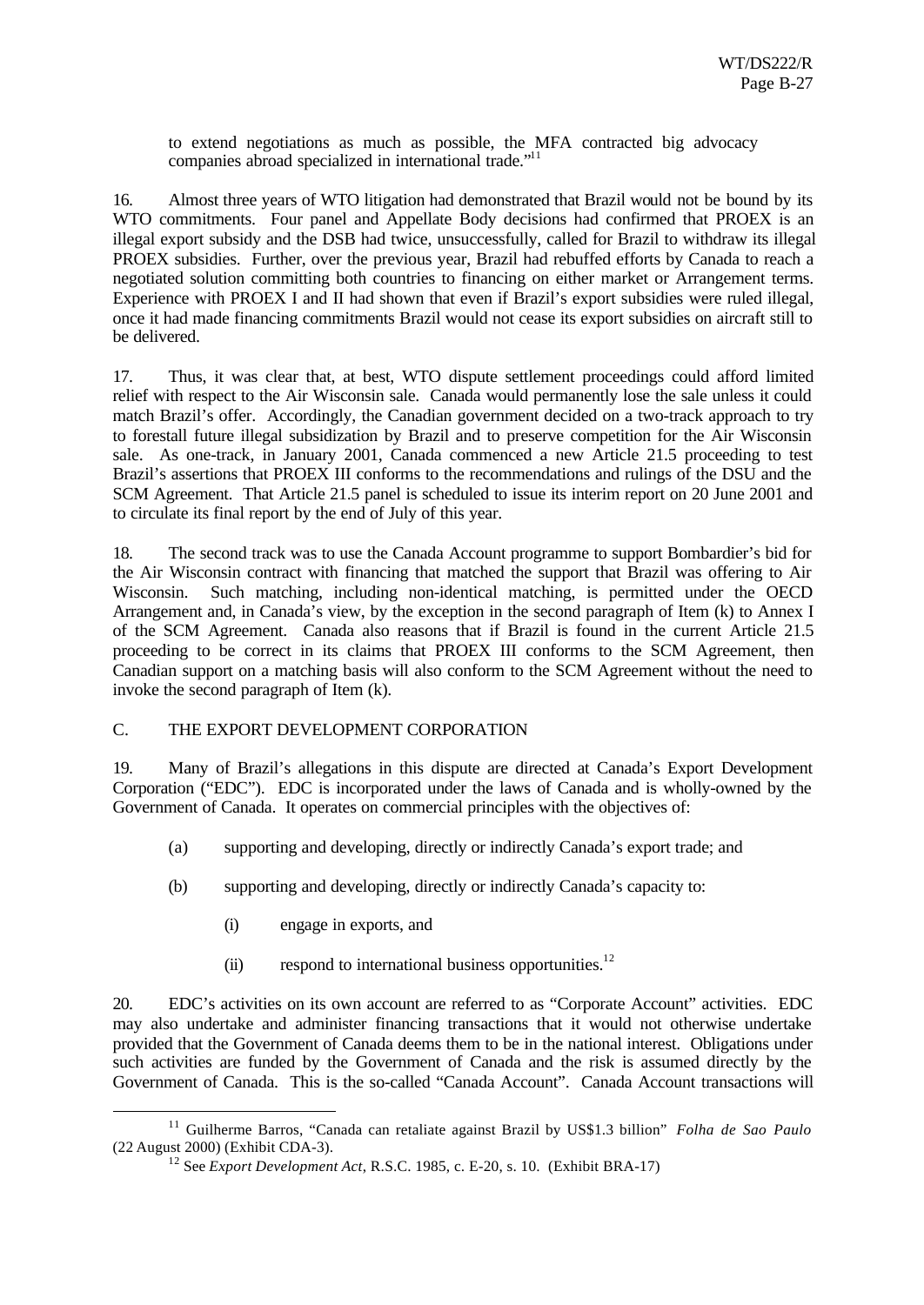always be in compliance with the OECD Arrangement, as Canada committed in response to the DSB ruling of 20 August 1999 in *Canada – Aircraft I*.

## **III.** RELEVANT FINDINGS IN *CANADA – AIRCRAFT I*

21. In its first submission, Brazil refers to findings by the panel and the Appellate Body in the various proceedings in C*anada – Aircraft I*. Some of the findings in that dispute are indeed relevant to the present dispute, including findings regarding the EDC's Corporate Account and Canada Account programmes.

22. In the original panel proceeding in *Canada – Aircraft I*, the parties and the panel distinguished between the EDC Corporate Account programme (which the panel referred to as the "EDC programme") and the Canada Account. Brazil challenged both programmes as *per se* (i.e. "as such") export subsidies and as applied in specific transactions.<sup>13</sup>

## A. BRAZIL'S PER SE CLAIMS IN *CANADA – AIRCRAFT I*

23. Applying "the distinction that GATT/WTO panels have consistently drawn between discretionary legislation and mandatory legislation,"<sup>14</sup> the panel found that Brazil had failed to demonstrate that the Corporate Account, as such, mandates the grant of subsidies. It found that the Corporate Account programme in fact "constitutes discretionary legislation", since the legislation does not require Canada to grant illegal export subsidies in any circumstances.<sup>15</sup>

24. The panel made similar findings in the case of the Canada Account: "we find that Brazil has failed to demonstrate that the Canada Account programme as such mandates subsidies that are contingent upon export performance. Rather, the Canada Account programme constitutes discretionary legislation."<sup>16</sup> Brazil did not appeal these findings in respect of either Corporate Account or Canada Account and they were adopted unmodified by the DSB when it adopted the panel and Appellate Body reports on 20 August 1999.

## B. CORPORATE ACCOUNT AS APPLIED IN *CANADA – AIRCRAFT I*

25. In support of its claims that the Corporate Account as applied provided prohibited export subsidies, Brazil in *Canada – Aircraft I* challenged certain forms of EDC financing assistance that it alleged were provided to the Canadian regional aircraft industry, including debt financing and loan guarantees.

26. In attempting to make out a case that Corporate Account debt financing constituted a benefit, Brazil relied on many of the same statements by officials and assertions about EDC's performance that it has again raised in this dispute. The panel found that "we do not believe that the evidence and arguments adduced by Brazil in respect of statements by EDC officials or EDC's overall financial performance demonstrates subsidized debt financing"<sup>17</sup> and that "Brazil has not demonstrated, on the basis of its arguments concerning statements by EDC officials and EDC's financial performance, that EDC debt financing generally confers a 'benefit'".<sup>18</sup>

<sup>13</sup> *Canada – Aircraft I*, Panel Report, paras. 9.121, 9.130, 9.204 and 9.214.

<sup>14</sup> *Id*., para. 9.124.

<sup>15</sup> *Id*., para. 9.129.

<sup>16</sup> *Id*., para. 9.213.

<sup>17</sup> *Id*., para. 9.180.

<sup>18</sup> *Id*., para. 9.181.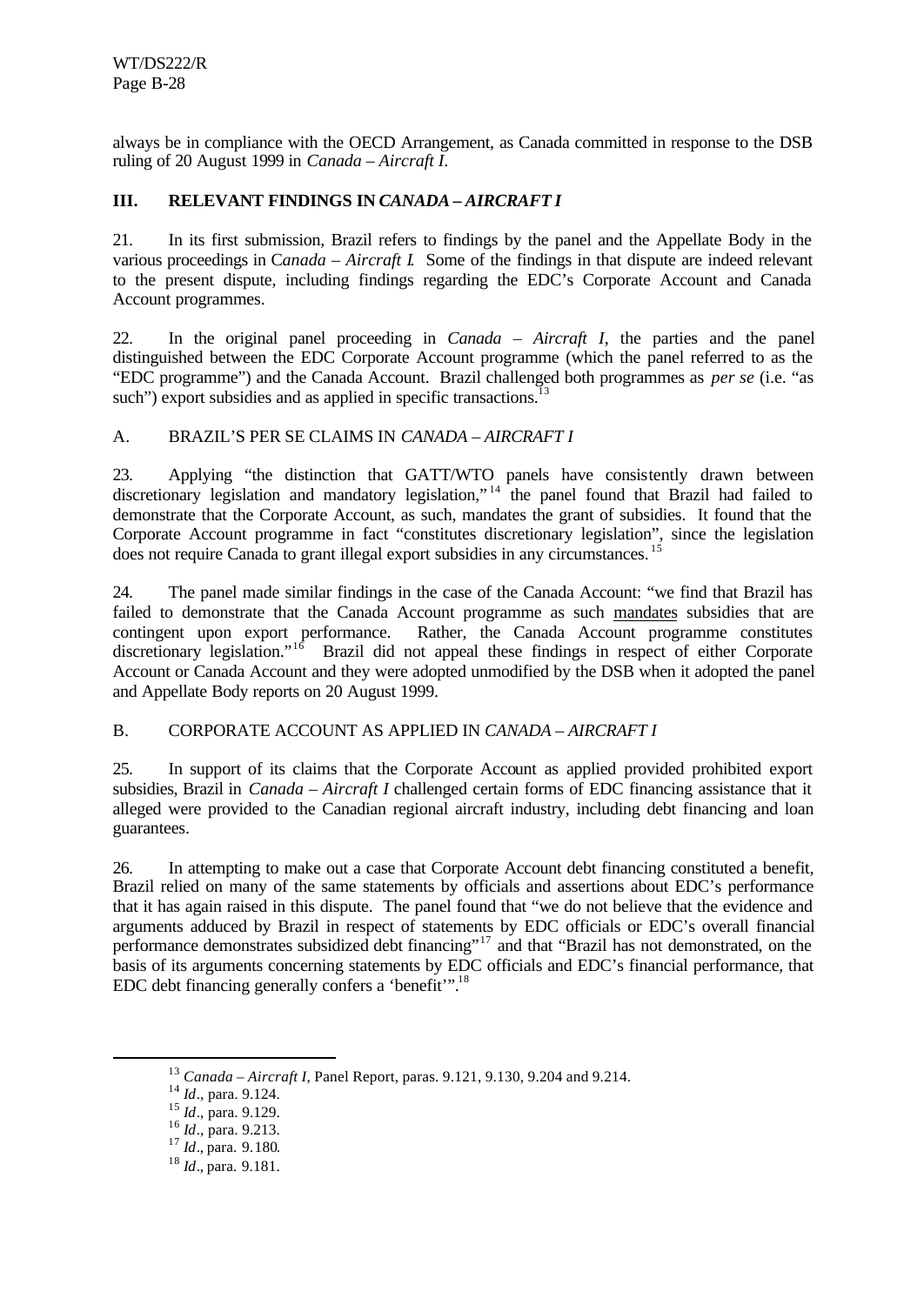27. In *Canada – Aircraft I*, Brazil also attempted to argue its case on the basis of evidence concerning certain transactions. In its arguments on debt financing and loan guarantees it relied on evidence that it has again referred to in this dispute, regarding two transactions, involving ASA and Comair respectively.

28. The panel in *Canada – Aircraft I* found that "Brazil's arguments concerning ASA provide no basis for finding that either this specific instance of EDC debt financing, or EDC debt financing in the regional aircraft sector generally, confers a 'benefit' within the meaning of Article 1.1(b) of the SCM Agreement,"<sup>19</sup> and that "the evidence adduced by Brazil concerning the ASA debt financing transaction in no way indicates that the general EDC debt financing policy of covering costs and a minimum risk margin has not been applied in the regional aircraft sector."<sup>20</sup>

29. In the case of Comair, the panel rejected "Brazil's allegation that EDC granted an export subsidy in the form of a loan guarantee to Comair in 1997. $^{21}$ 

#### C. CANADA ACCOUNT AS APPLIED IN *CANADA – AIRCRAFT I*

30. Brazil also challenged the Canada Account programme as applied. The panel found that Canada Account debt financing since 1 January 1995 for the export of Canadian regional aircraft constituted prohibited export subsidies.<sup>22</sup> Canada then took measures intended to ensure that future Canada Account transactions in the regional aircraft sector would be in conformity with the interest rates provisions of the OECD Arrangement, and would therefore qualify for the "safe haven" of the second paragraph of Item (k) of Annex I to the SCM Agreement. In an Article 21.5 proceeding brought by Brazil, the panel found that the measures taken by Canada did not "ensure" this with respect to future transactions.<sup>23</sup> However, in the Article 21.5 proceeding, Brazil did not dispute that Canada had brought itself into compliance in respect of Canada Account transactions up to 18 November 1999. Accordingly, the panel did not consider further past Canada Account transactions.<sup>24</sup>

#### **IV. LEGAL ARGUMENT**

#### A. CANADA ACCOUNT "AS SUCH"

31. GATT/WTO panels have consistently drawn a distinction between discretionary legislation and mandatory legislation. Generally, it is not sufficient for a complaining Member to show that an impugned measure might allow the Member complained against to violate its WTO obligations but

<sup>19</sup> *Id*., para . 9.179.

<sup>20</sup> *Id*., para . 9.180.

<sup>21</sup> *Id*., para . 9.186.

<sup>22</sup> *Id*., para. 10.1(b).

<sup>23</sup> *Canada – Measures Affecting the Export of Civilian Aircraft: Recourse by Brazil to Article 21.5 of the DSU*, Report of the Panel, WT/DS70/RW, adopted 4 August 2000, para. 6.1 [hereinafter "*Canada – Aircraft I*, Article 21.5 Panel Report"]. In rejecting an appeal by Brazil from the panel's finding that Canada had implemented another of the DSB's recommendations, the Appellate Body subsequently stated that the "ensure" standard applied by the panel "should be viewed with caution" because if read too literally, it would "be very difficult, if not impossible, to satisfy since no one can predict how unknown administrators would apply, in the unknowable future, even the most conscientiously crafted compliance measure." (*Canada – Measures Affecting the Export of Civilian Aircraft: Recourse by Brazil to Article 21.5 of the DSU*, Report of the Appellate Body, WT/DS70/AB/RW, adopted 4 August 2000, para. 38 [hereinafter "*Canada – Aircraft I*, Article 21.5 Appellate Body Report"].)

<sup>24</sup> *Canada – Aircraft I*, Article 21.5 Panel Report, para. 5.57.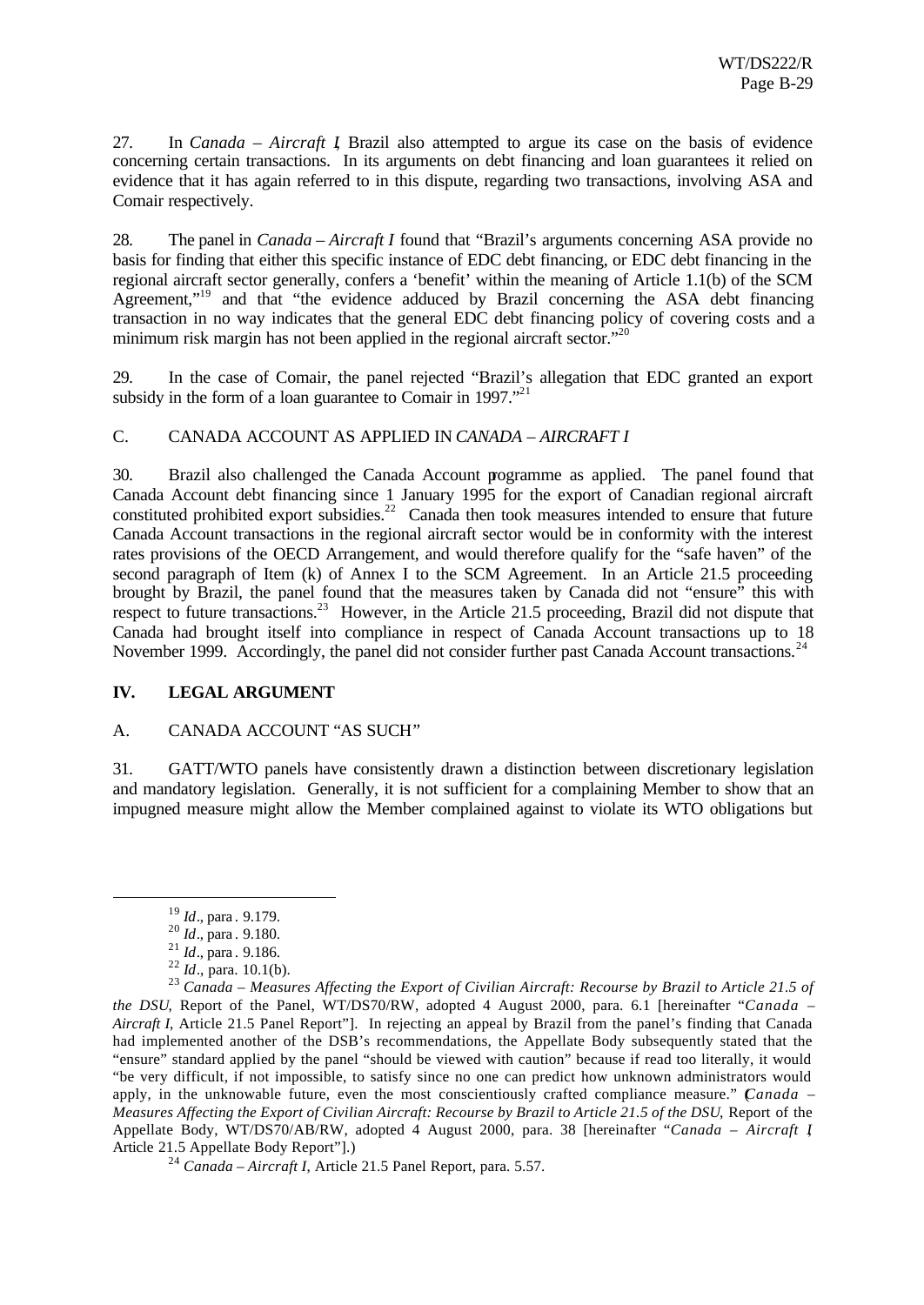rather, that the measure required, or would require, the Member to violate its obligations in at least some circumstances.<sup>25</sup>

32. In the original *Canada – Aircraft I* panel decision, the panel found that the Canada Account programme constituted discretionary legislation because there was nothing to suggest that Canada Account must, in law, subsidize. Therefore, the panel found that it was not permitted to make any findings on the Canada Account *per se* and confined its analysis to claims concerning the actual application of the Canada Account programme.<sup>26</sup>

33. Some of Brazil's assertions in its first submission in this dispute seem to suggest again that Canada Account *per se* is a prohibited export subsidy.<sup>27</sup> However, the findings that Brazil relies on to support these assertions are findings on the Canada Account *as applied* in the regional aircraft sector.<sup>28</sup> Brazil presents no arguments or evidence that Canada Account *mandates* the granting of prohibited export subsidies (other than a misrepresented panel finding),<sup>29</sup> because the Canada Account indeed is not mandatory legislation. Nothing since the finding in *Canada – Aircraft I* has changed that. Brazil's allegations in respect of Canada Account are only relevant to an *as applied* challenge. Therefore, if Brazil is challenging Canada Account *as such*, that challenge must fail.

## B. CORPORATE ACCOUNT "AS SUCH"

34. In this dispute it is unclear from Brazil's panel request and its first submission whether Brazil's new claims in respect of the EDC are restricted to certain forms of alleged EDC financial support for regional aircraft sales (as the title of this dispute would suggest), or extend to the EDC's alleged provision of unspecified "financial services" generally, as paragraphs 21 to 39 and 73 might suggest; whether it is the provision of these unspecified services to the regional aircraft industry that is being challenged (as paragraphs 40 to 70 might suggest); or even that the EDC itself is somehow prohibited, as paragraphs 71 and 72 ("EDC is Contingent upon Export") might suggest.

35. In its Request for Preliminary Rulings, Canada has addressed the prejudice caused by this lack of clarity and by Brazil's refusal to clarify its claims when requested to do so. Canada has explained in that submission why Brazil's claims regarding EDC do not meet the requirements of Article 6.2 of the DSU. However, pending the panel's ruling and as noted in the introduction, Canada will respond to what it understands to be Brazil's claims.

36. If Brazil is indeed challenging the EDC Corporate Account as such, Canada notes that, as the panel in *Canada – Aircraft I* found, the Corporate Account constitutes discretionary legislation. It does not in any way mandate subsidies inconsistent with the SCM Agreement and cannot be *per se* inconsistent with Articles 1 and 3 of the SCM Agreement.<sup>30</sup> It therefore is not surprising that Brazil has no evidence to support its claim.

37. In Sections III.A and B of its first submission (paragraphs 21 to 39), Brazil appears to be arguing that because the EDC is a governmental entity and as such does not pay income taxes, *any*

<sup>25</sup> See *United States – Anti-Dumping Act of 1916*, Report of the Appellate Body, WT/DS136/AB/R, WT/DS162/AB/R, adopted 26 September 2000, paras. 60 and 88.

<sup>26</sup> *Canada – Aircraft I*, Panel Report, paras. 9.208-9.213.

<sup>27</sup> Brazil's First Submission, paras. 74-81.

<sup>&</sup>lt;sup>28</sup> In each paragraph that Brazil cites in footnote 107 of its first submission, the panel used the language "Canada Account debt financing *in issue*." [emphasis added]

<sup>&</sup>lt;sup>29</sup> The actual finding reads "Canada Account debt financing since 1 January 1995 for the export of Canadian regional aircraft … ." See *Canada – Aircraft I*, Panel Report, para. 10.1(b). Brazil reads this as the whole of "Canada Account." (See Brazil's First Submission. para. 75.)

<sup>30</sup> See *supra*, para. 23.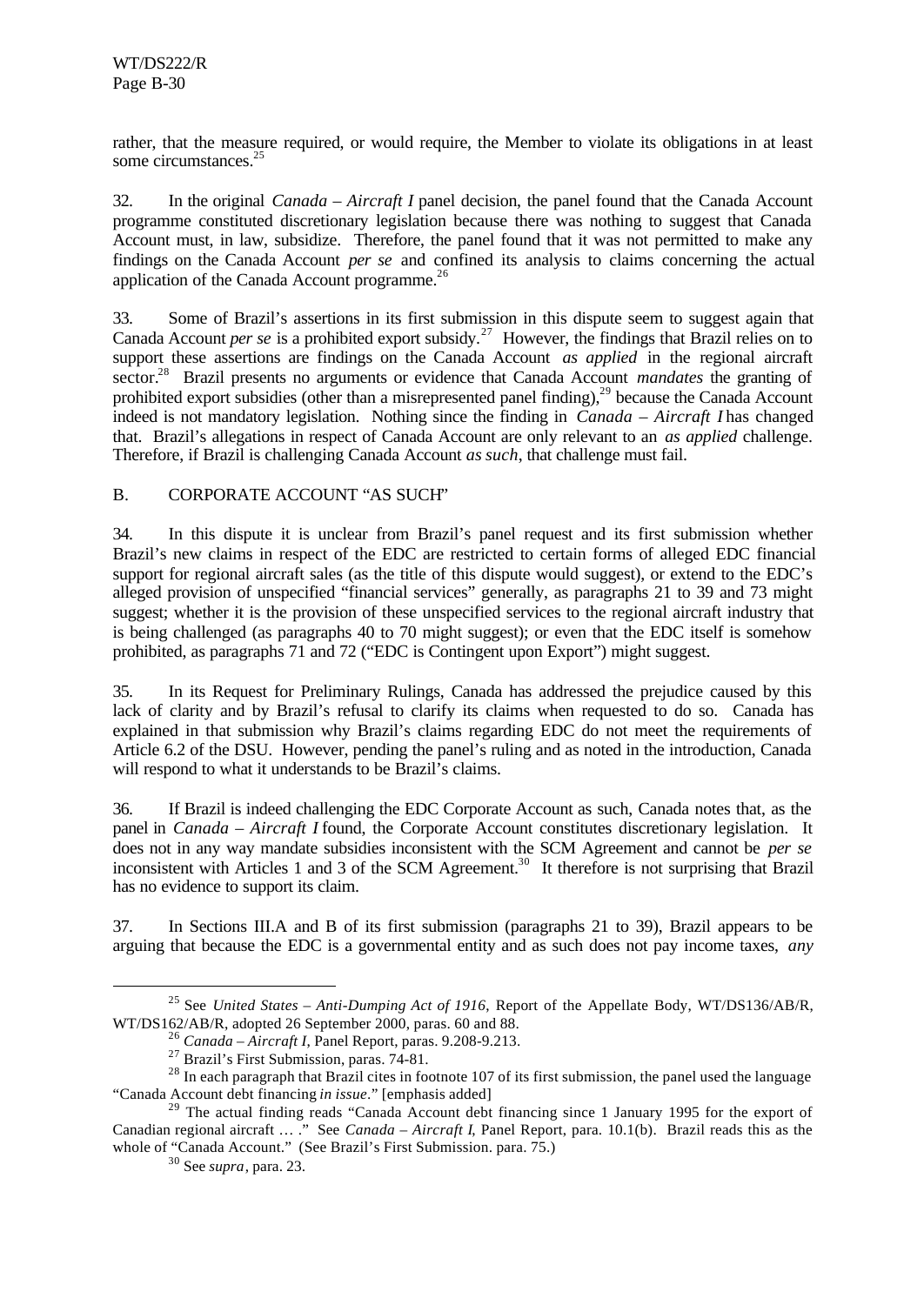financing by it constitutes a subsidy. There is no support for this argument in Article 1.1 of the SCM Agreement. Whether the EDC pays income taxes is irrelevant to the issue of whether it is granting a subsidy on aircraft exports, since the issue is not whether the EDC, as a public body, is, or is not, subsidized. Indeed, it would come as a great surprise to the many WTO Members who operate government financing agencies if those institutions were considered *per se* illegal under the SCM Agreement if they receive government support of any kind.

#### C. INVESTISSEMENT QUÉBEC "AS SUCH"

38. It is also unclear from Brazil's panel request and its first submission whether Brazil is challenging certain forms of Investissement Québec financing or is challenging Investissement Québec as such. If the latter, Brazil's own evidence demonstrates the broad mandate and discretion of Investissement Québec.<sup>31</sup> Investissement Québec is an agency established by *An Act Respecting Investissement-Québec and Garantie-Québec<sup>32</sup>* ("the Act"), which continues the Société de développement industriel du Québec.

39. As Brazil's own evidence at paragraph 84 of its first submission demonstrates, Investissement Québec's mandate and powers are broad. Investissement Québec's "general mission" to which Brazil refers, in part, at paragraph 83 of its first submission, is set out in Article 25 of the Act. Article 25 provides:

25. The mission of the agency is to facilitate the growth of investment in Québec and thus contribute to the economic development of Québec and the creation of employment opportunities.

The agency shall centralise and consolidate the actions of the State to seek out, promote and support investment, and shall become the main channel for communications with the enterprises concerned.

The agency shall strive to stimulate domestic investment and to attract investors outside Québec. It shall promote Québec among investors as a propitious location for investment, offer investors orientation services to guide them in their dealings with the Government, and provide them with financial and technical support.

The agency shall participate in the growth of enterprises, in particular by facilitating research and development and export activities.

The agency shall also work to retain current investment in Québec by providing support to enterprises established in Québec that show particular dynamism or potential.

40. Article 28 of the Act provides:

l

28. The Government may, where a project is of major economic significance for Québec, mandate the agency to grant and administer the assistance determined by the Government to facilitate the realisation of the project. The mandate may authorise the agency to fix the terms and conditions of the assistance.

<sup>31</sup> Brazil's First Submission, paras. 83-84.

<sup>32</sup> *An Act Respecting Investissement-Québec and Garantie-Québec*, L.R.Q. c. I-16.1, s. 28. (Exhibit BRA-18)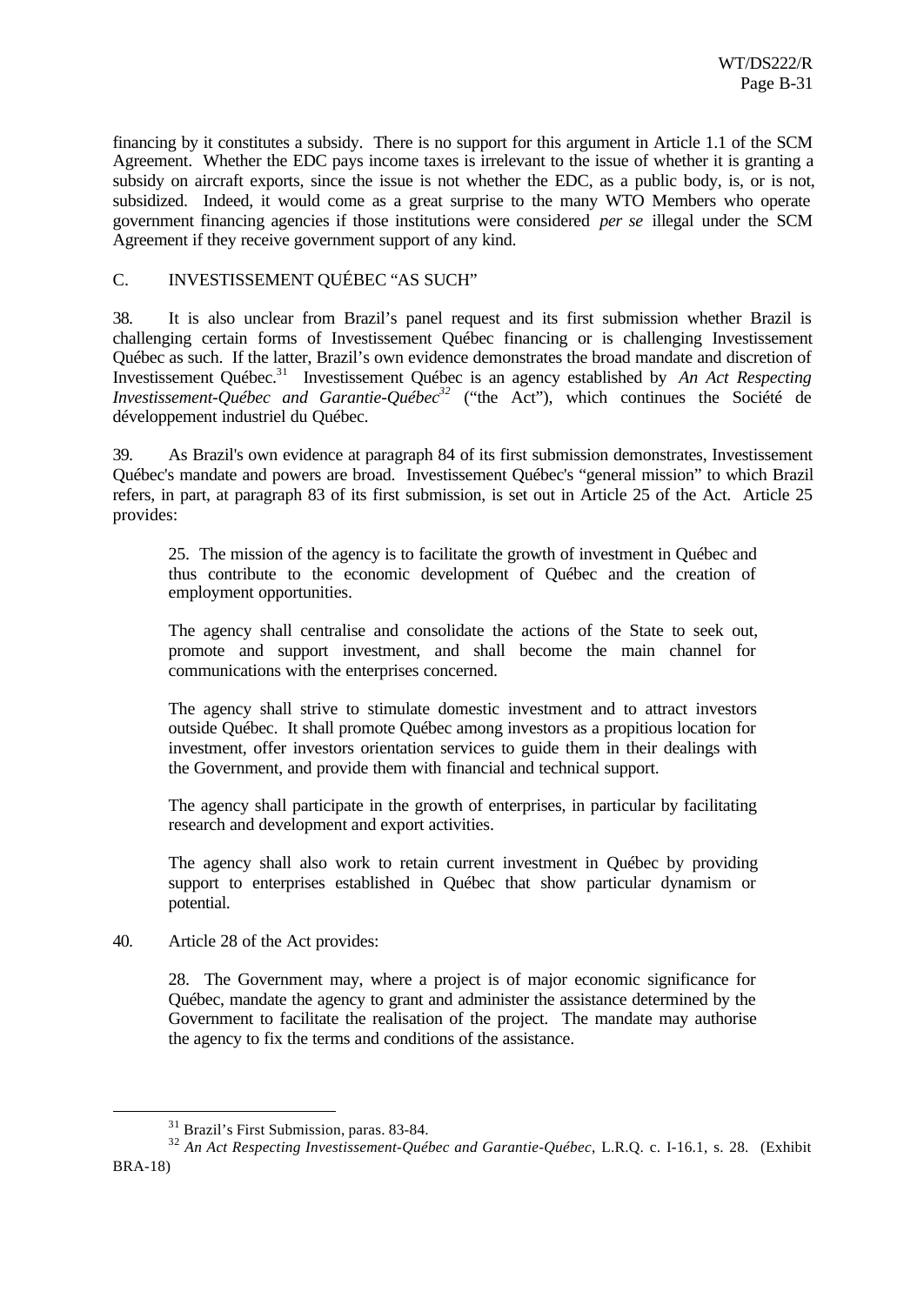l

41. Article 34 of the Act provides:

34. The agency may provide technical services to an enterprise, a government department or body or a state-owned enterprise, in particular in the field of financial analysis, credit arrangement and portfolio management.

42. As these articles demonstrate, Investissement Québec's mandate and discretion is very broad. Nothing in the Investissement Québec Act mandates it to provide financing at all. Nothing mandates it to provide financing that would confer a "benefit" within the meaning of Article 1 of the SCM Agreement. Nor is the financing it does provide made contingent upon exportation. Brazil has offered no evidence to support any claim that Investissement Québec is a prohibited export subsidy as such because there is no evidence.

## D. CANADA ACCOUNT – THE AIR WISCONSIN TRANSACTION

#### **(i) Canada Offered Financing on a Matching Basis to Air Wisconsin in Response to Brazil's Offer.**

43. In late October 2000, Canada learned that Brazil was prepared to finance the sale of Embraer regional jets to Air Wisconsin on below-market terms. The information indicated that Brazil was offering  $[1]^{33}$ 

44. The information Canada was receiving about the PROEX offer to Air Wisconsin was consistent with evidence that Brazil was continuing to offer prohibited export subsidies generally and in specific transactions. At approximately the same time as the PROEX offer was made to Air Wisconsin, Brazil made similar offers of PROEX support in the context of the campaigns for the sale of regional aircraft to SA Airlink, a South African airline and Japan Air System.<sup>34</sup>

45. Canada's information was also consistent with a statement made by Brazil's then foreign minister the week after Canada learned of Brazil's offer to Air Wisconsin, regarding the manner in which Brazil intended to apply PROEX: "For us, the interest rate is OECD rate, the coverage is 100 per cent and there are no limits on the length of the terms."<sup>35</sup>

46. In the light of Brazil's below-market financing offer to Air Wisconsin, Canada had no choice but to offer Air Wisconsin debt financing on a matching basis.<sup>36</sup> Therefore, Canada offered [] with a repayment term of  $\Box$  years and a loan-to-value ratio ("LTV") of  $\Box$  per cent.<sup>37</sup> As a pre-condition to the financing, Canada required Air Wisconsin to confirm in writing that Canada's offer was valued by Air Wisconsin as no more favourable, viewed in its entirety, than that offered by Brazil. Air Wisconsin provided written confirmation on March 20, 2001.<sup>38</sup>

<sup>&</sup>lt;sup>33</sup> [] Declaration (Confidential Exhibit CDA-1) and Air Wisconsin Letter (Exhibit CDA-2).

<sup>&</sup>lt;sup>34</sup> See Declaration of [], dated 21 March 2001 and Declaration of [], dated 20 March 2001. (Confidential Exhibits CDA-4 and CDA-5)

 $35$  See M.L. Abbott, "Bombardier's partnership in the country does not change negotiations with Canada" *Valor Econômico* (30 October 2000). (Exhibit CDA-6).

 $36$  In the Arrangement context, "matching" refers only to the matching of "official support" offered by another government through the provision of "official support" by the matching Participant. The matching need not be term-for-term identical, i.e., it may be non-identical matching, because it is often impossible – due to confidentiality commitments – to know the precise terms of the initiating offer (as in this case). For new aircraft except large aircraft, the applicable matching provision of the Arrangement is Article 25 of Annex III.

<sup>&</sup>lt;sup>37</sup> Air Wisconsin will have the option to choose between  $\lceil \rceil$  or a  $\lceil \rceil$ . In the case of a  $\lceil \rceil$  structure, with respect to [] aircraft, the Government of Quebec is providing a guarantee to the equity investor for an amount equal to [] per cent of the sale price of each aircraft.

 $3^3$  Air Wisconsin Letter (Exhibit CDA-2).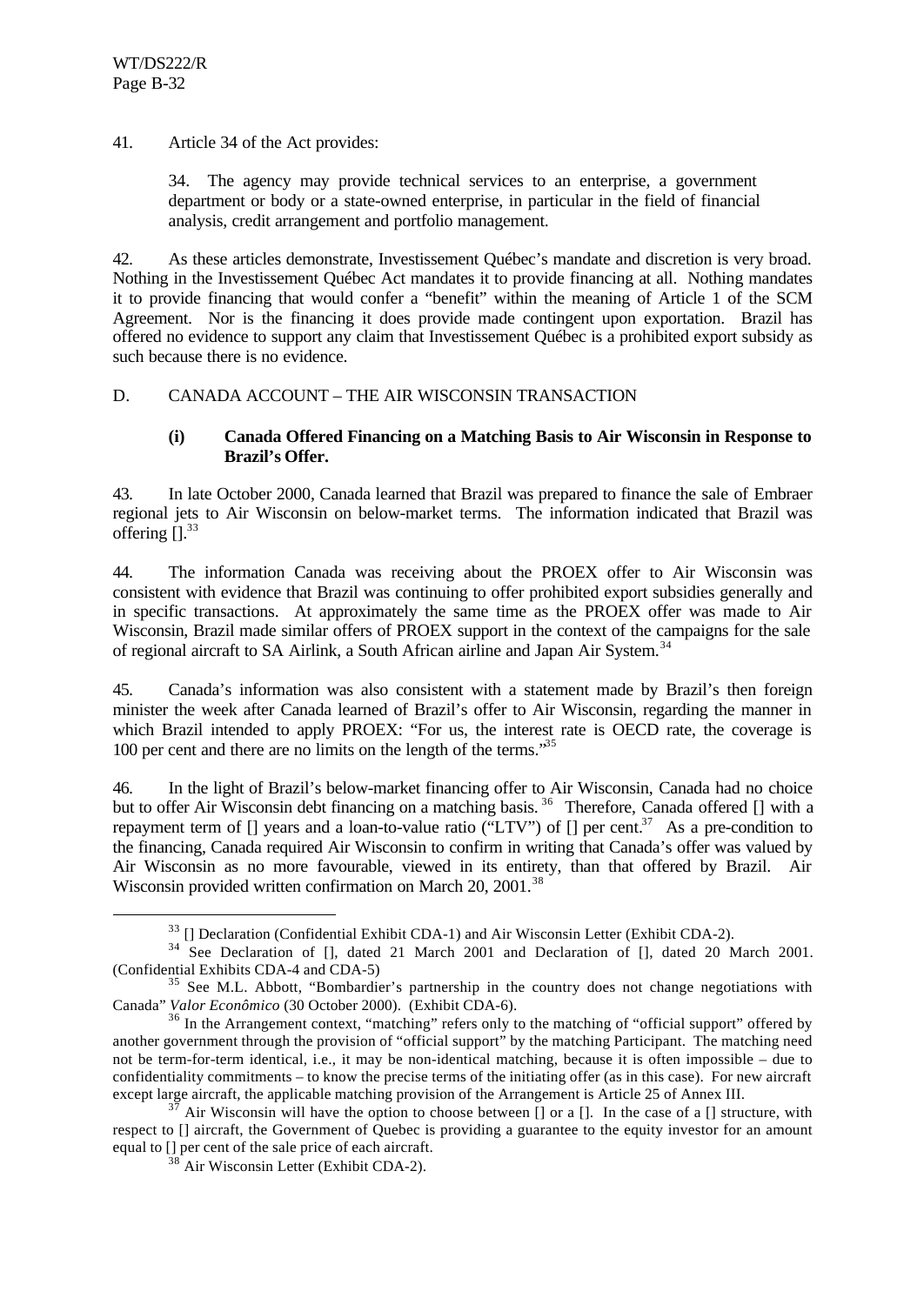## **(ii) The Air Wisconsin Transaction Qualifies for the "Safe Haven" of the Second Paragraph of Item (k).**

47. The Air Wisconsin transaction is consistent with Canada's SCM Agreement obligations because Canada is merely matching Brazil's offer in a manner consistent with the "interest rates provisions" of the Arrangement. Canada's offer on a matching basis thus falls within the exception of the second paragraph of Item (k) in Annex I to the SCM Agreement.

48. Canada is aware that the *Canada – Aircraft I* Article 21.5 panel opined as to which provisions of the Arrangement would constitute "interest rates provisions". It did so on the theory that its mandate was to determine what was necessary to "ensure" compliance. Subsequently, the Appellate Body stated that this standard "should be viewed with caution".<sup>39</sup> Moreover, the panel offered its opinion in the absence of an actual disputed transaction.

49. In Canada's view, the correct interpretation of the "interest rates provisions" includes matching. Matching in the context of the OECD Arrangement qualifies for the "safe haven" because the matching provisions of the Arrangement, i.e., Article 29 of the main text and Articles 25 and 31 of Annex III, are in "conformity" with the "interest rates provisions" and indeed are themselves "interest rates provisions." A body of disciplines on matching has been developed in the Arrangement in order to "govern" this practice. In particular, Articles 50 through 53 of the main text set out matching procedures. The mere existence of this body of disciplines demonstrates that matching is a legitimate exercise that is permitted by, and conforms to, the OECD Arrangement.<sup>40</sup>

50. Accordingly, because Canada's action with respect to Air Wisconsin was on a matching basis as expressly permitted by the OECD Arrangement,<sup>41</sup> the transaction qualifies for the "safe haven" in the second paragraph of Item (k) and is not considered an export subsidy prohibited by the SCM Agreement.

## **(iii) Matching is in Conformity with the "Interest Rates Provisions" of the OECD Arrangement.**

51. Under the second paragraph of Item (k), "an export credit practice" which is in "conformity" with the "interest rates provisions" of the OECD Arrangement "shall not be considered an export credit subsidy prohibited by" the SCM Agreement.<sup>42</sup>

52. The *Canada – Aircraft I* Article 21.5 panel found that some matching – but not all – was, by the OECD Arrangement's own terms, not in "conformity" with the provisions of the OECD Arrangement.<sup>43</sup> Essentially, the panel equated matching, in some circumstances, to a derogation.<sup>44</sup> Canada does not share this view.

53. Matching is specifically permitted by Article 29 as a response to an "initiating offer" that may or may not comply with the OECD Arrangement. The *Canada – Aircraft I* Article 21.5 panel agreed. It stated at paragraph 5.124:

<sup>39</sup> *Canada – Aircraft I*, Article 21.5 Appellate Body Report, para. 38.

<sup>40</sup> The Appellate Body in *Brazil – Aircraft*, at para. 184, mentioned the possibility of using the "matching" provisions of the OECD Arrangement.

<sup>41</sup> See note 36, *supra*.

<sup>42</sup> See *Canada – Aircraft I*, Article 21.5 Panel Report, para. 5.78.

<sup>43</sup> *Id*., paras. 5.124-5.125.

<sup>44</sup> *Id*.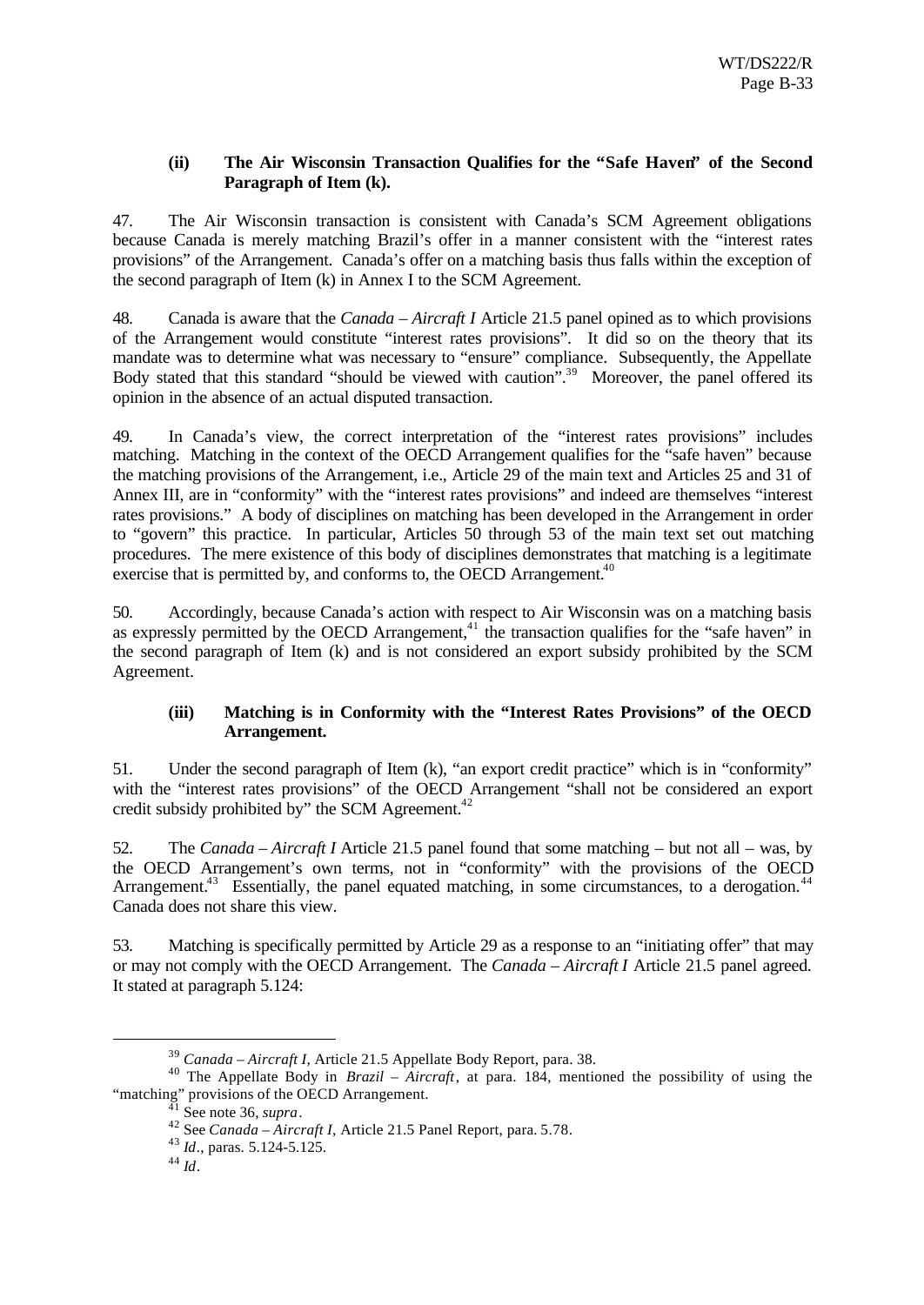Thus, if a country offers terms that are within permitted variations, … any matching of those terms … "complies" [with the Arrangement].

54. In the next paragraph, the *Canada – Aircraft I* Article 21.5 panel stated:

… Article 29 further provides that if an initiating offer "*does not comply* with the Arrangement", competing Participants are permitted to match those non-complying terms. [underlining added][footnote omitted]

55. Yet, the panel then reasoned that this latter matching – which is explicitly permitted by the Arrangement – somehow "departs from" the Arrangement and is therefore a derogation.<sup>45</sup> Matching cannot be "permitted" by the Arrangement and at the same time "depart from" the same Arrangement. If the Arrangement permits it, it "conforms" to the Arrangement by its own terms. If the Arrangement does not permit it, it does not "conform" to the Arrangement by its own terms.

(a) Matching is an "Interest Rates Provision"

56. The most logical interpretation of the term "interest rates provisions" used in Item (k) would include all substantive provisions in the OECD Arrangement that determine what interest rates are permitted, and that affect what the interest rate and what the amount of interest will be, in a given transaction, but would exclude procedural requirements with which a non-Participant inherently could not comply. <sup>46</sup>

57. Matching within the context of the OECD Arrangement provides one alternative permitted way of determining an interest rate and is consistent with the Arrangement. Therefore, matching is itself an "interest rates provision."<sup>47</sup>

(b) Matching is Consistent with the Object and Purpose of the SCM Agreement

58. The SCM Agreement is based on the premise that some forms of government intervention distort international trade, some have the potential to distort, and still others do not distort at all. The disciplines imposed by the SCM Agreement reflect this accepted approach, commonly known as the "traffic light approach":<sup>48</sup> trade distorting subsidies are to be prohibited outright (red light); potentially trade distorting subsidies are to be disciplined *if* they cause distortions in the market (amber); non-trade distorting subsidies are not subject to disciplines (green). Hence the prohibition on

<sup>45</sup> *Id*.

 $46$  The matching procedures are Articles 50 – 53 of the main text of the Arrangement. In Canada's view, the right to offer terms on a matching basis is available to all Members. If the matching transaction of a non-Participant were challenged at the WTO and found to provide a prohibited export subsidy, the "safe haven" of Item (k) would be available to that non-Participant, provided that the matching was undertaken in good faith and on the basis of reasonable due diligence.

 $^{47}$  Both the US and the EC support the view that the matching provisions of the Arrangement constitute "interest rates provisions" within the meaning of the second paragraph of Item (k). ( See *Brazil – Export Financing Programme for Aircraft – Second Recourse by Canada to Article 21.5*, Third Party Submission of the United States, para. 23; and Third Party Submission by the European Communities, paras. 34-39. (Exhibits CDA-7 and CDA-8))

<sup>48</sup> See Negotiating Group on Subsidies and Countervailing Measures, *Communication from Switzerland*, MTN.GNG/NG10/W/17, 1 February 1988, pp. 1-2; Negotiating Group on Subsidies and Countervailing Measures, *Meeting of 1-2 June 1988: Note by the Secretariat*, MTN.GNG/NG10/7, 8 June 1988; and *Trade Negotiations Committee Meeting at Ministerial Level, Montreal, December 1988*, MTN.TNC/7(MIN), 9 December 1988, pp. 18-20. (Exhibits CDA-9 – CDA-11)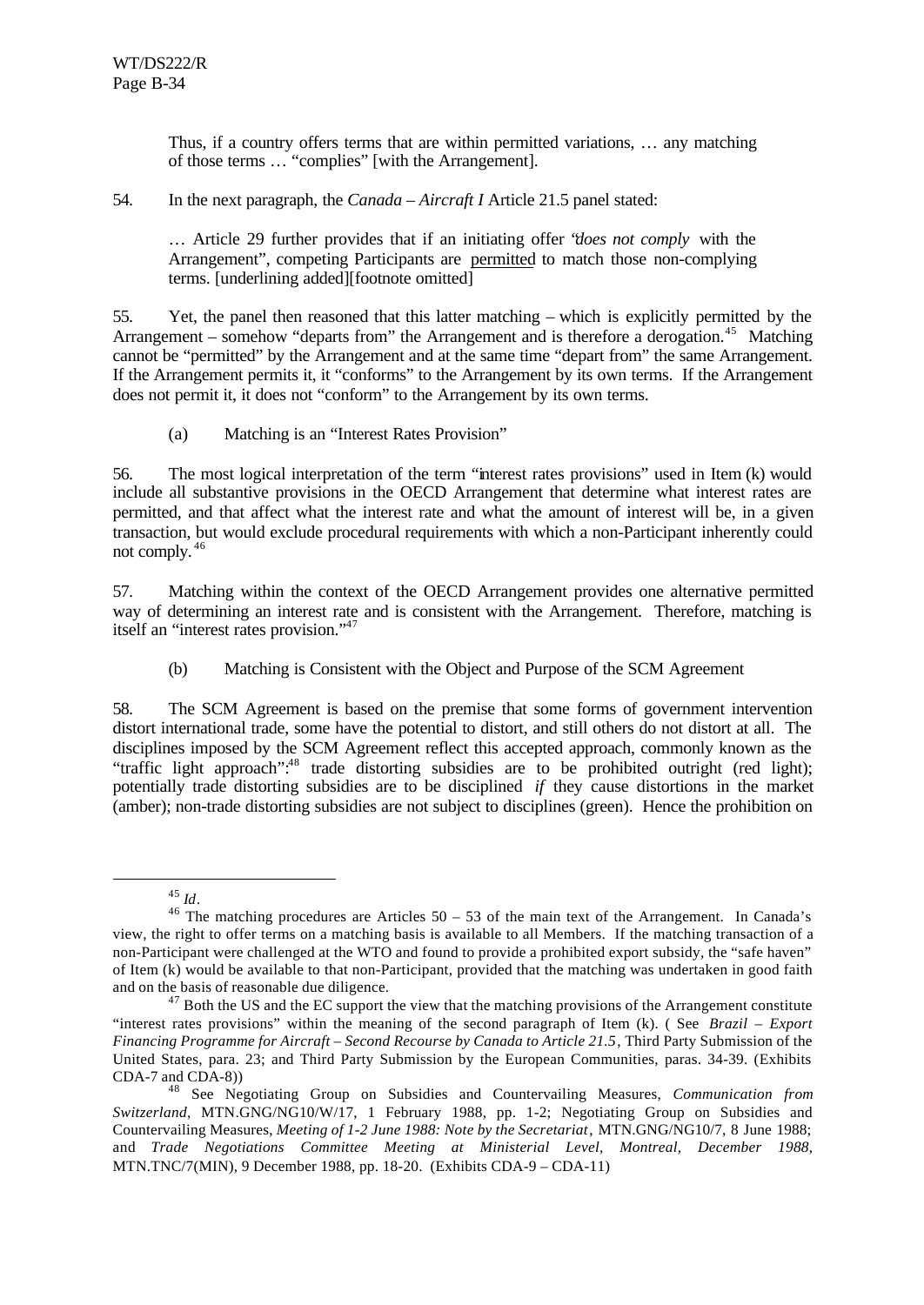export subsidies, the disciplines on actionable subsidies if they cause serious prejudice, and the absence of disciplines on certain types of research and development subsidies.<sup>49</sup>

59. Although the SCM Agreement disciplines trade distorting subsidies, the prospective nature of the dispute settlement remedies means that – in the absence of matching – illegal subsidizers will have a perpetual advantage. The events of this case provide practical evidence of why the SCM Agreement includes matching. Despite a DSB ruling that Brazil withdraw its prohibited export subsidies, Brazil has consistently and knowingly refused to cease illegal subsidies under "commitments" it made prior to the compliance date, i.e., 18 November 1999. This assures the regional aircraft market that it will be able to keep any subsidies that Brazil offers to secure a sale, which in turn means that Canada has no chance and will be out of the market for that sale unless it offers terms that are similar to Brazil's on a matching basis. $50$ 

60. Finally, it is significant that the Illustrative List of the SCM Agreement was carried over from the Tokyo Round Subsidies Code. After more than ten years of negotiations, the OECD Arrangement was adopted in 1978. In 1979, the Tokyo Round Subsidies Code was agreed together with other Tokyo Round Agreements. Given that the signatories of the GATT Subsidies Code were at the same time participants in the OECD Arrangement, it is illogical that the signatories of the GATT Subsidies Code would have allowed matching in the Arrangement but then would have forbade it in the subsidies agreement one year later.

## E. EDC CORPORATE ACCOUNT FINANCING

61. If Brazil is challenging specific types of Corporate Account financing, it bears the burden of establishing that those types of EDC financing constitute a subsidy within the meaning of Article 1 of the SCM Agreement that is prohibited by Article 3. In particular, Brazil must establish a *prima facie* case that EDC financing is a subsidy. This requires it to show that there is a financial contribution by a government or a public body that thereby confers a benefit.<sup>51</sup> Brazil must do this for each application of the EDC Corporate Account that it is challenging.

62. Article 1 of the SCM Agreement makes clear that for a subsidy to exist, there must be both a financial contribution by a government or a public body (Article 1.1(a)(1); and a benefit must *thereby* be conferred (Article 1.1(b)). Read together, these provisions require a causal link between a "benefit" and the fact that the financial contribution is made by a public body. In the case of EDC Corporate Account financing, Brazil has failed to make even a *prima facie* case of this link.

#### **(i) Financial Contribution**

63. In section III.C of its first submission, Brazil asserts that EDC offers "a wide range of financial services" and that, all of them, apparently, "constitute financial contributions within the meaning of Article 1.1(a)(1) of the SCM Agreement".<sup>52</sup> Brazil does not seek to substantiate this argument except in respect of loans and loan guarantees, which it considers to fall within Article  $1.1(a)(1)(i)$  of the SCM Agreement.<sup>53</sup> Canada agrees that loans and loan guarantees may be financial contributions within the meaning of Article  $1.1(a)(1)(i)$ . However, Canada does not agree with Brazil's assertion that those same loans and loan guarantees are also financial contributions within the meaning of Article  $1.1(a)(1)(iii)$ .<sup>54</sup>

<sup>&</sup>lt;sup>49</sup> The exemptions for research and development have lapsed.

<sup>50</sup> See note 36, *supra*.

<sup>51</sup> *Canada – Aircraft I*, Panel Report, paras. 9.158-9.159.

<sup>52</sup> Brazil's First Submission, para. 40.

<sup>53</sup> *Id*., paras. 44, 45.

<sup>54</sup> *Id*., para. 46.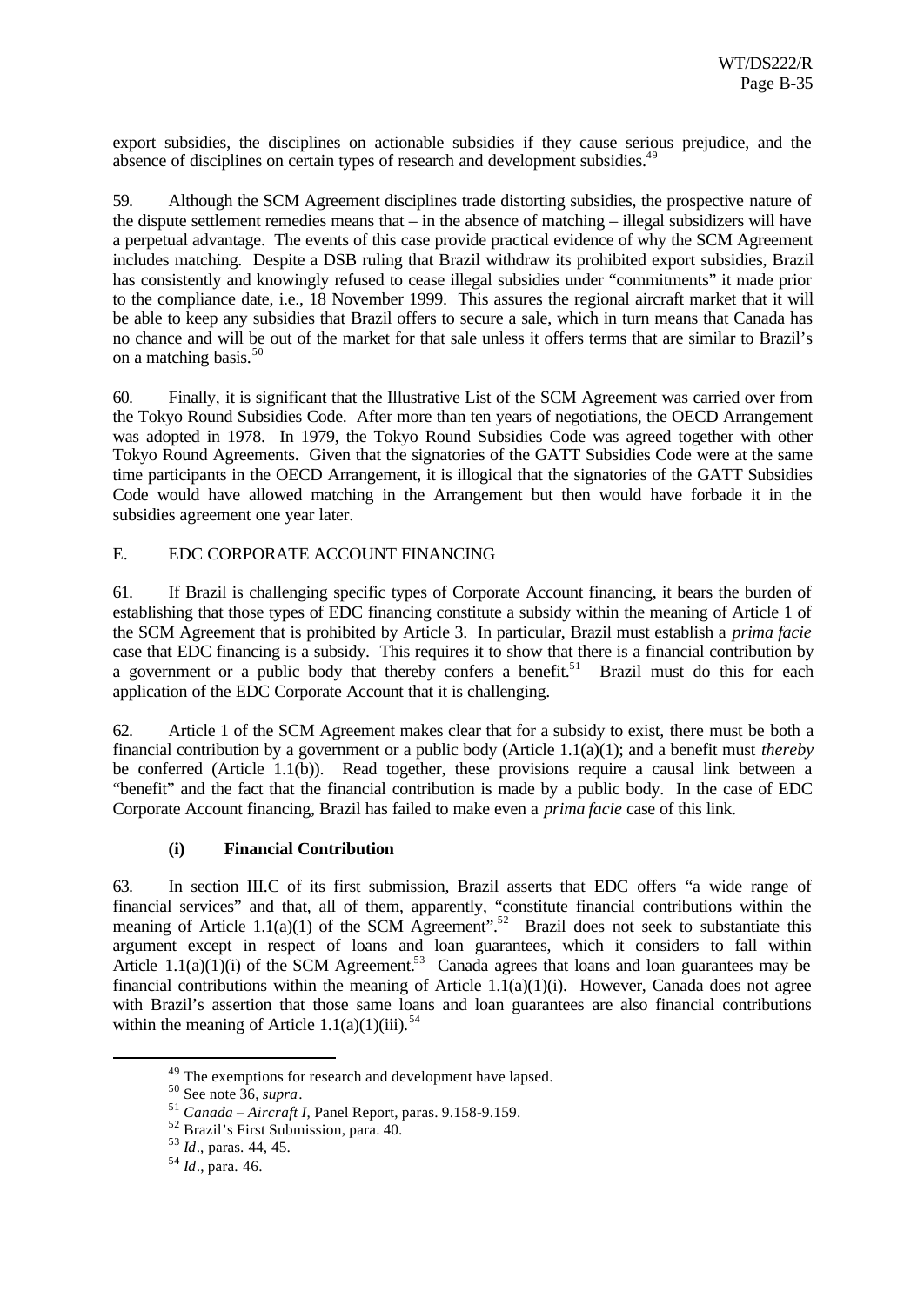64. In the same section, Brazil has incorrectly identified two transactions as constituting financial contributions involving EDC Corporate Account. One of these is Midway. The EDC has not participated in the Midway transaction. The other is the Air Wisconsin sale.<sup>55</sup> Canada made clear in public statements<sup>56</sup> and again during the consultations in this dispute that financing by the Canadian government for the Air Wisconsin transaction would be provided through the Canada Account alone. Throughout the course of the *Canada – Aircraft I* dispute, Brazil and Canada both distinguished between Canada Account transactions and EDC Corporate Account financing. Brazil has again drawn this distinction in this dispute. Any allegations that EDC Corporate Account financing is involved in either a Midway sale or the Air Wisconsin transaction are false.

65. Brazil has also alleged incorrectly that Comair received loan guarantees under EDC Corporate Account.<sup>57</sup> Brazil relies for this allegation on essentially the same evidence that it put before the *Canada – Aircraft I* panel.<sup>58</sup> As previously noted, Canada denied and the panel rejected Brazil's allegation in *Canada – Aircraft I*.<sup>59</sup> Canada again denies Brazil's allegation.

## **(ii) Corporate Account Financing For Regional Aircraft Does Not Confer A Benefit**

66. The Appellate Body has found that whether a benefit is conferred for the purposes of Article 1.1(b) can be determined by whether the financial contribution is on terms more favourable than those available to the recipient in the market. $60$ 

67. Since 1998, all Corporate Account financing for regional aircraft has been provided on a commercial basis. Therefore it does not confer a benefit.<sup>61</sup> In both the *Canada – Aircraft I* dispute and in the first Article 21.5 proceeding in *Brazil – Aircraft*, Canada described EDC's practices as follows:

The EDC operates on commercial principles. This means that in providing financing in sales transactions, the terms it offers to prospective purchasers are "priced" commercially. The EDC provides financing at market rates by setting its interest margins to reflect credit risk in accordance with market principles. The EDC's interest rates reflect commercial benchmarks and interest rate margins that are in accordance with commercial credit ratings provided by rating agencies such as Moody's or Standard & Poor. Where commercial credit ratings are not available from rating agencies, the EDC uses internal credit ratings determined in accordance with prudent commercial practices. Like several other international financial institutions, the EDC's internal credit ratings are based upon the result of analyses using a sophisticated computer programme, *LA Encore.* This programme is employed for the same purpose by other major financial institutions, such as Lloyd's Bank and Barclays Bank in the United Kingdom.

In terms of the pricing process, the EDC's transportation group has a committee that reviews and approves the pricing on all transactions in the civil aircraft sector. In

<sup>55</sup> *Id*., paras. 1, 3, 4, 43 and 44.

<sup>&</sup>lt;sup>56</sup> See e.g., "Bombardier Snags \$2.4 B order from US airline: Air Wisconsin: Government helps out with low-cost loan," *The National Post*, 17 April 2001 and "Canada Ready to match Brazilian Financing Terms to Preserve Aerospace Jobs," *Industry Canada News Release*, 10 January 2001. (Exhibits BRA-2 and BRA-3)

<sup>57</sup> Brazil's First Submission, paras. 43 and 45.

<sup>58</sup> *Id*., para. 43; *Canada – Aircraft I*, Panel Report, para. 6.94 and fn. 223.

<sup>59</sup> Panel Report, para. 9.186.

<sup>60</sup> *Canada – Aircraft I*, Appellate Body Report, para. 157.

<sup>61</sup> As described in footnote 5, *supra*, prior to 1998, the Corporate Account was used for [] official support transactions, involving [] aircraft. These transactions were consistent with the OECD Arrangement.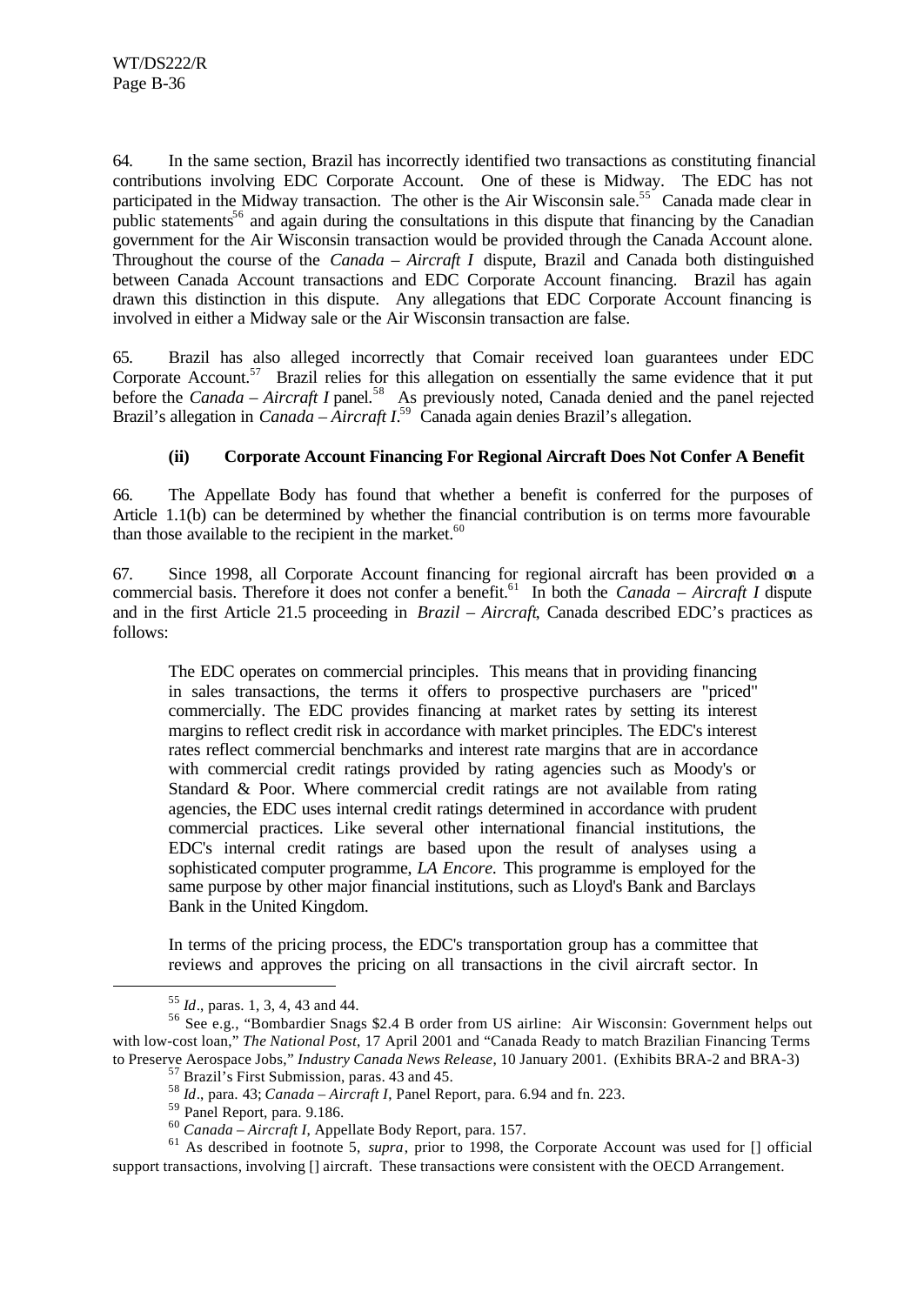setting this pricing, EDC compares what the relevant borrower has recently paid in the market for *similar terms* and with *similar security*. The EDC then prices according to that benchmark. In the absence of this benchmark, the EDC compares the relevant borrower to borrowers of comparable credit standing in the civil aviation sector for whom a similar credit history exists; the EDC then prices according to this alternative benchmark.<sup>62</sup>

(a) The OECD Arrangement is Relevant Only If a Subsidy Has Been Found

68. In the absence of evidence of "benefits", at paragraphs 47 to 59 of its first submission, Brazil resorts to sophistry. Its argument seems to be that the OECD Arrangement determines what is a benefit by determining, at least presumptively, what is at market. According to Brazil, if EDC transactions do not conform to the OECD Arrangement they are not at market and confer a benefit.

69. However, under the SCM Agreement, the Arrangement becomes relevant only once a subsidy has been found to exist and the analysis turns to whether that otherwise prohibited subsidy is permitted under the "safe haven" of the second paragraph of Item (k) in Annex I or is "used to secure a material advantage in the field of export credit terms" under the first paragraph of Item  $(k)$ .<sup>63</sup> Brazil's argument is circular. It relies on a standard that requires the existence of a subsidy in order to assess whether a subsidy exists.

(b) Rates below the Arrangement's CIRR Need Not Confer a Benefit

70. At paragraphs 56 and 57 of its first submission, Brazil makes much of Canada's statement in the *Brazil – Aircraft* Article 21.5 panel proceeding that it has, on occasion, provided export credits at interest rates that, despite being below the CIRR, were nevertheless commercial and did not confer a "benefit" within the meaning of Article 1. The Appellate Body indicated in *Brazil – Aircraft* that a net interest rate below one of the interest rates provisions of the Arrangement, the CIRR, is a positive indication that the government payment in a particular transaction has been used to secure a material advantage.<sup>64</sup> However, it subsequently emphasized that:

… the CIRR is "*one example*" of a "market benchmark" that may be used to determine whether a "payment" is used to "secure a material advantage". The CIRR is a constructed interest rate for a particular currency, at a particular time, that does not always necessarily reflect the actual state of the credit markets.<sup>65</sup> [emphasis in original]

71. Thus, Brazil is misguided in its attempt to imply something sinister about Canada's statement that it has, on occasion, provided export credits, on commercial terms, at interest rates below the CIRR. Canada made this statement in response to the panel's question: "Has any Canadian government agency (including the Export Development Corporation), since 1 January 1998, in respect of regional aircraft, (a) provided fixed interest-rate export credits at interest rates below CIRR?" Canada answered in part:

Yes. Due to the time delay in the construction of CIRR (as discussed below), there were instances where certain of EDC's financing transactions were at a rate less than the CIRR applicable on the date the transaction closed. However, the interest rates charged by EDC for such transactions were market-based and commensurate with the

<sup>62</sup> See e.g., *Brazil – Aircraft*, Article 21.5 Panel Report, p. 91, included in Brazil's Exhibit BRA-27.

<sup>63</sup> *Brazil – Aircraft*, Appellate Body Report, paras. 180-181.

<sup>64</sup> *Id*., para. 182.

<sup>65</sup> *Brazil – Aircraft*, Article 21.5 Appellate Body Report, para. 64.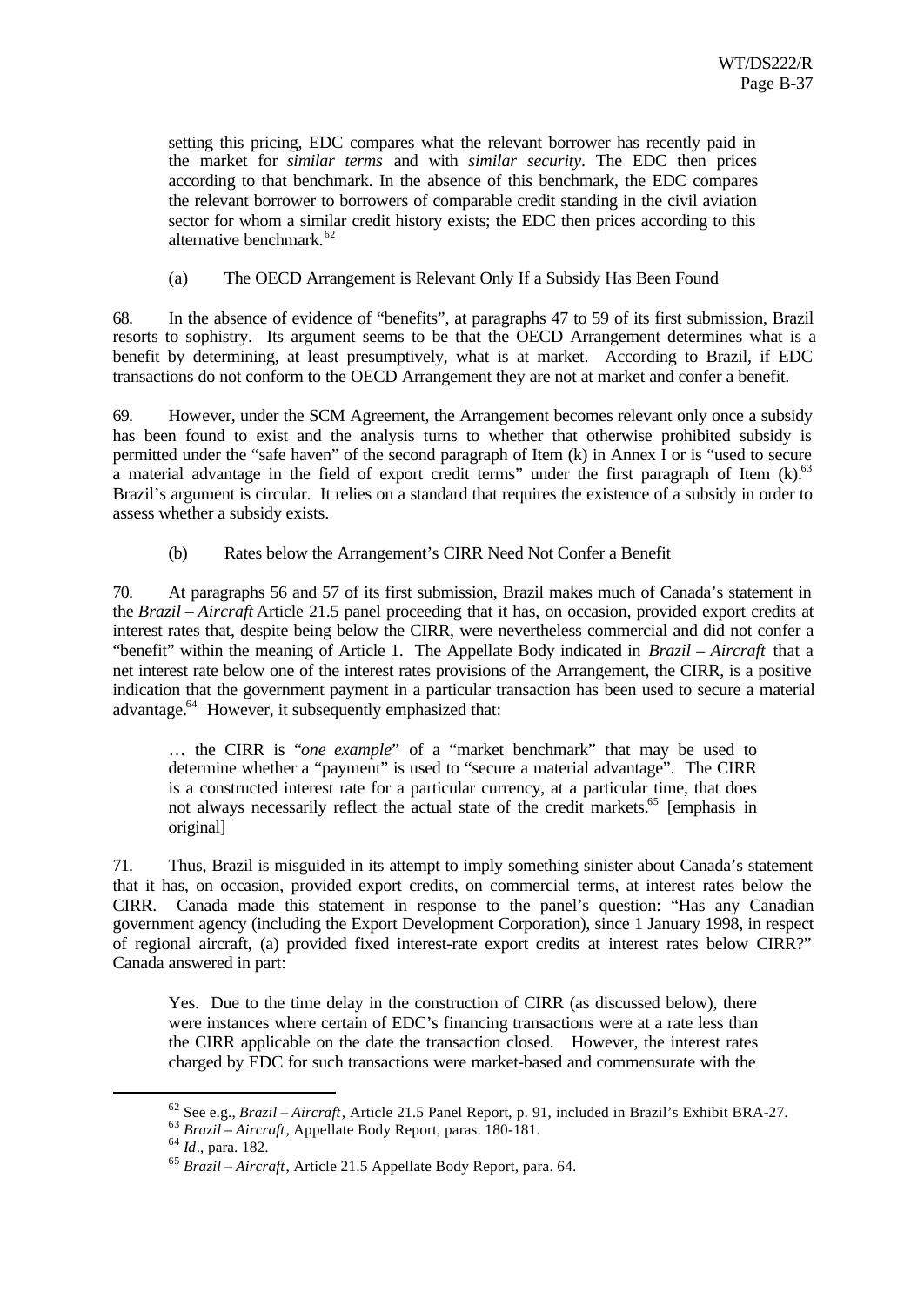risk associated with the particular borrower, and said transactions included customary collateral security protection.<sup>66</sup>

72. Contrary to Brazil's assertion in paragraph 57 of its first submission, Canada did explain why these instances were commercial. As the Panel noted at paragraph 6.102 of its Report, "Canada explains in some detail that the situation of below-CIRR market rates can arise because the CIRR lags behind the market."<sup>67</sup> Canada stated:

A meaningful comparison of market transactions to CIRR is difficult due to the fact that the CIRR is a constructed rate, while commercial aircraft transactions are priced at commercial rates available at the time of the specific transaction. To recall, the CIRR is determined by taking the average of the 7-year Treasury rate (in the case of deals with repayment terms up to 10 years) for the previous month and adding 100 bps. For example, the CIRR for the period 15 September – 15 October would be constructed using the average of the 7-year Treasury for the month of August, plus 100 bps. Carrying on with the example, the result of this calculation is that the CIRR applicable to transactions closing during the period from 15 September through 15 October would close using a rate that was calculated using the average of the applicable Treasury rate during August, i.e. up to two months earlier. To an entity that operates on the basis of commercial principles, the calculation of the CIRR is such that it would not be considered a reliable reflection of current market conditions.<sup>68</sup>

73. On the basis of Canada's statements, the Panel concluded that: "payments in respect of export credit financing for regional aircraft at below-CIRR interest rates are not necessarily used to secure a material advantage in the field of export credit terms".<sup>69</sup>

(c) The Transactions Described By Brazil Do Not Demonstrate a Benefit

74. The weakness of Brazil's argument that the Arrangement as applied in Item (k) somehow determines what is at market – and therefore a "benefit" for the purposes of Article  $1 -$  is demonstrated by paragraph 59 of its first submission.

75. In paragraph 59, Brazil cites five regional aircraft financing transactions for the proposition that "Canada routinely exceeds the *Arrangement's* 10-year maximum repayment term." Canada has already explained that Brazil has incorrectly identified EDC's involvement in two of these transactions, Midway and Comair.<sup>70</sup> More importantly, the terms described in the five transactions vary between [] and [] years. Standard commercially available financing terms for regional aircraft sales range from 10 to 18 years.<sup>71</sup> That is, marketplace financing for regional aircraft routinely exceeds 10 years. Thus, the terms Brazil has identified are all entirely within the ordinary commercial range. This evidence does not show that "Canada" is providing a "benefit" let alone a "material

<sup>66</sup> *Brazil – Aircraft*, Article 21.5 Panel Report, Annex 1-4, Responses by Canada to Questions of the Panel, Canada's Responses to the Panel's Questions Posed on 3 February 2000, Response to Question 4(a), p. 82.

<sup>67</sup> *Brazil – Aircraft*, Article 21.5 Panel Report, para. 6.102.

<sup>68</sup> *Brazil – Aircraft*, Article 21.5 Panel Report, Annex 1-4, Responses by Canada to Questions of the Panel, Canada's Responses to the Panel's Questions Posed on 3 February 2000, Response to Question 4(a), p. 82.

<sup>69</sup> *Brazil – Aircraft*, Article 21.5 Panel Report, para. 6.103.

<sup>70</sup> See paragraphs 64 and 65, *supra*.

<sup>&</sup>lt;sup>71</sup> See "CIT Structured Finance," Presentation to Aircraft Finance and Commercial Aviation Forum (February 2001). (Exhibit CDA-12)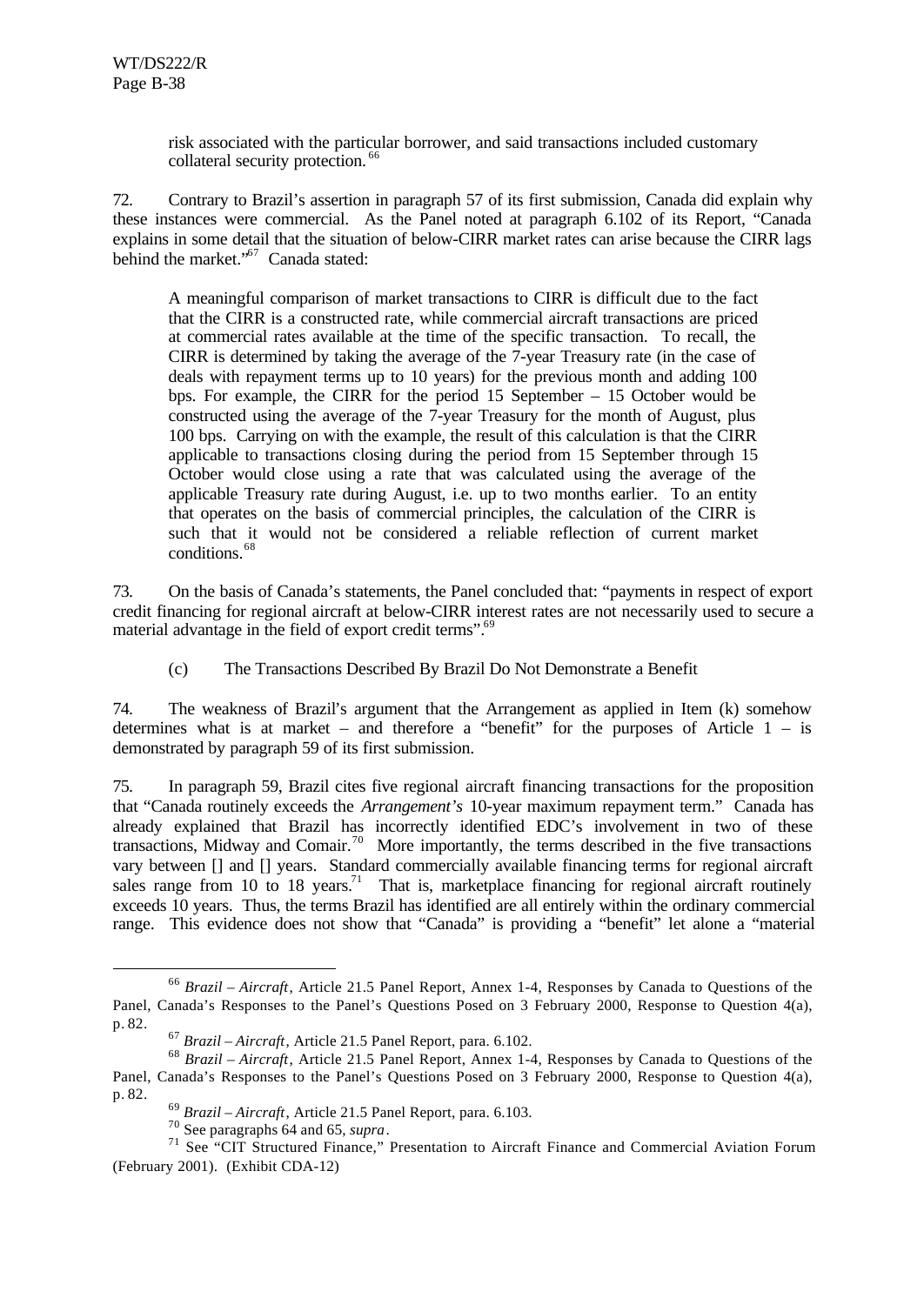advantage". On the contrary, it supports Canada's position that its regional aircraft financing is offered on market terms.<sup>72</sup>

76. Brazil also seeks to support its contention that EDC Corporate Account financing confers a benefit by raising the "matching" transaction to which Canada referred in *Brazil – Aircraft I*, and the Air Wisconsin transaction.<sup>73</sup> Both of these transactions involve the Canada Account and thus have no relevance for the Corporate Account. (As Canada has also explained, matching transactions, including Air Wisconsin, are permitted under the OECD Arrangement.)

(d) Generic Statements By the EDC and Its Officials Do Not Demonstrate a Benefit

77. At paragraphs 60 and 61 of its first submission, Brazil attempts to show that EDC programmes confer a "benefit" by relying on general statements from an EDC document that it previously submitted in *Canada – Aircraft I*. The statements are that "EDC complements the banks and other financial institutions but cannot substitute for them", and that "EDC's goal is to help absorb the risk beyond what is possible by other financial intermediaries". Nothing in these statements indicates that EDC provides "financial services" on non-market terms. The statements cited do not refer to specific "financial services", or to transactions, or even to "financial services" at all. As the panel found in *Canada – Aircraft I*, the answer to whether Corporate Account as applied confers a benefit cannot be inferred or extrapolated from the generic statements of the EDC or its officials.<sup>74</sup>

78. At paragraphs 62 to 67 of its first submission, Brazil seeks to argue, again on the basis of a statement by an EDC official, that Brazil put before the *Canada – Aircraft I* panel, that EDC financial contributions confer a benefit. In the statement, the official, Mr. Labbé, said, among other things, that "EDC's financing support gives Canadian exporters an edge". According to Brazil, this constitutes an acknowledgement that EDC provides a benefit within the meaning of Article 1 of the SCM Agreement.

79. However, the panel in *Canada – Aircraft I* found that this statement "provides no firm guidance as to whether EDC provides exporters with an 'edge' through subsidization."<sup>75</sup> Moreover, the panel did not accept the interpretation of the statement advanced by Brazil. The panel inferred that "the relevant 'edge' is the ability of the EDC officials to assemble better structured financial packages on the basis of their knowledge and expertise."<sup>76</sup> The Appellate Body concluded that this inference was neither illogical nor unreasonable.<sup>77</sup>

80. Now Brazil seems to be arguing that even if this is so, it is still evidence of a "benefit" because "[g]overnment provision of ability, knowledge and expertise through financial services" is a financial contribution, and moreover, the provisions of this ability, knowledge and expertise through financial services superior to those the recipient could otherwise obtain in the market also constitutes the conferral of a benefit.<sup>78</sup>

<sup>72</sup> In fact, the "terms" Brazil has identified in paragraph 59 appear to be *lease* terms – that is, the duration of aircraft leases – rather than loan *repayment* terms. In aircraft financing transactions, the term of loan repayment may run as long as the term of the lease but it will not be longer. Thus, Brazil may have erroneously overstated somewhat the repayment terms in these transactions. However, *even overstated*, these terms are still within the ordinary commercial range for repayment terms.

<sup>&</sup>lt;sup>73</sup> Brazil's First Submission, paras 57, 58.

<sup>74</sup> *Canada – Aircraft I*, Panel Report, paras. 9.162-9.165.

<sup>75</sup> *Id*., para. 9.163.

<sup>76</sup> *Id*.

<sup>77</sup> *Canada – Aircraft I*, Appellate Body Report, para. 213.

<sup>78</sup> Brazil's First Submission, para. 66.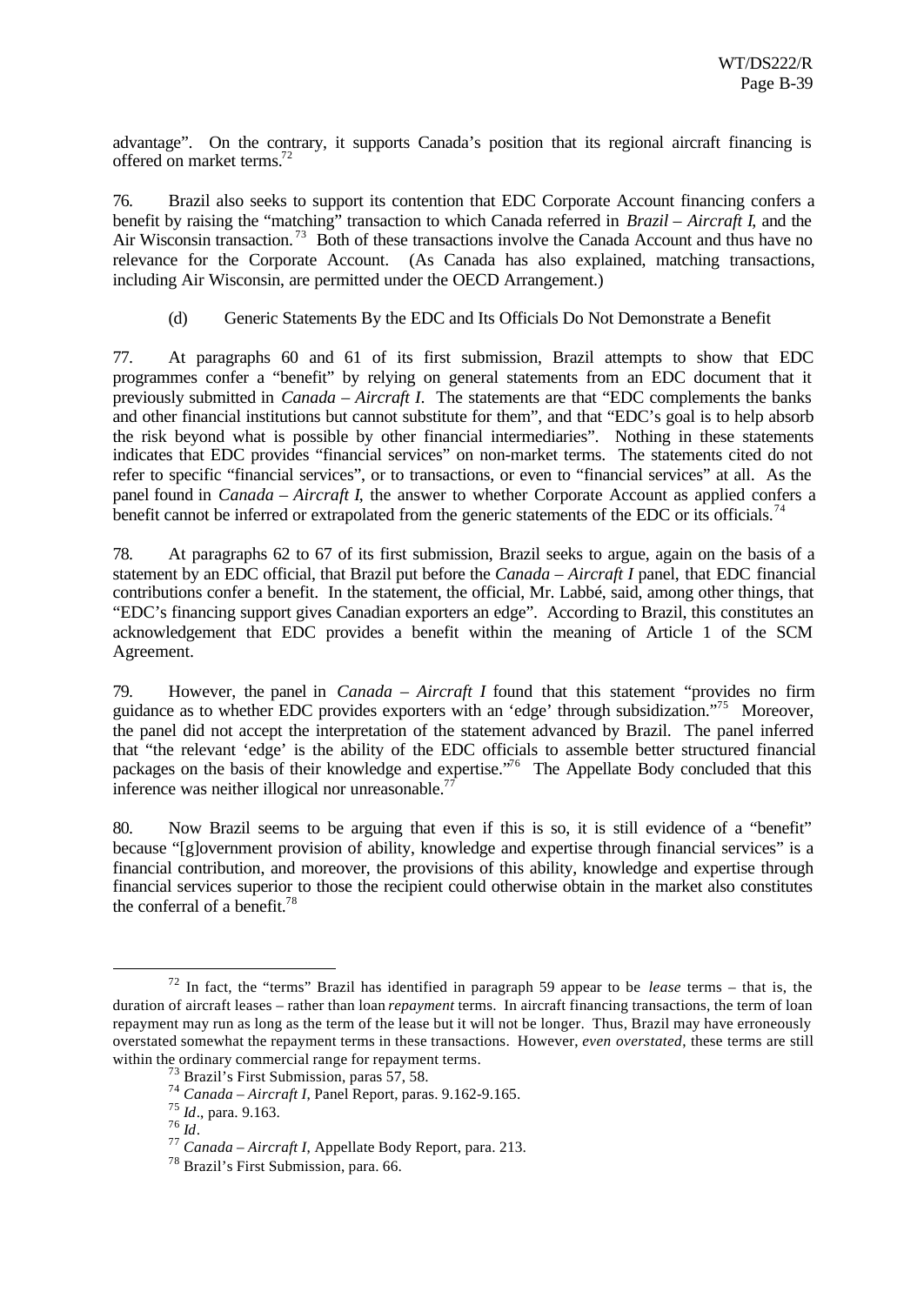81. There are two basic problems with this argument, one procedural, the other substantive. The procedural problem, which is addressed in Canada's Preliminary Submission at paragraph 52, is that this argument relies on Article  $1.1(a)(1)(iii)$  of the SCM Agreement. Brazil asserts that "[t]his proceeding explicitly involves both subparagraph (i) and subparagraph (iii)" of that Article.<sup>79</sup> However, contrary to Article 6.2 of the DSU, Brazil failed to make this explicit at all, either in its request for a panel (which referred to no more than "Article 1" generally) or when Canada asked for clarification of Brazil's claims.

82. The substantive problem is that Brazil offers no evidence that, even if the "ability, knowledge and expertise" required to develop a financial package is a financial contribution", it confers a "benefit" within the meaning of Article 1 of the SCM Agreement. Services such as "ability, knowledge and expertise" are paid for by the recipient as part of the price of the financial package. Brazil has offered no evidence that those services as such are priced below market and are therefore a "benefit".

83. It appears that Brazil tries to escape this result by interpreting Article  $1.1(a)(1)(iii)$  as requiring as a precondition that a benefit already be conferred under Article  $1.1(a)(1)(i)$  through the provision of financial packages superior to those the recipient could otherwise obtain in the market. As Canada has shown, Brazil has not demonstrated that EDC provides financial packages that are better than what a recipient could otherwise obtain in the market. Thus, Brazil's argument is circular here too. It assumes, falsely, that a benefit is conferred by a "financial package" to argue that a benefit is conferred by the "ability, expertise and knowledge" used to develop that package.

(e) Brazil Has Not Shown That Loan Guarantees Confer A Benefit

84. Lastly, Brazil asserts, at paragraphs 68 to 70 of its first submission, that loan guarantees provided by EDC confer a benefit. Brazil appears to be asserting that all government loan guarantees necessarily confer a benefit. Brazil does not explain how its position – which would come as a surprise to most government export credit agencies – is consistent with the definition of "benefit" adopted by the Appellate Body. Brazil has failed to recognize that most guarantors, including EDC, charge fees for their guarantees.

## **(iii) Conclusion**

85. In sum, having failed to show that Corporate Account as such constitutes a prohibited export subsidy, Brazil has also failed to make out a *prima facie* case that the application of Corporate Account financing confers a benefit. Brazil has not demonstrated, either by reference to the statements of EDC officials or to transactions, that Corporate Account financing is applied to confer a benefit. Corporate account loans and loan guarantees are not offered on terms more favourable than those available in the market. They do not confer a benefit within the meaning of Article 1.1(b) of the SCM Agreement and therefore do not amount to subsidies. As Brazil has failed to show that Corporate Account financing amounts to a subsidy, the issue of export contingency is moot.

## F. INVESTISSMENT QUÉBEC FINANCING

86. The onus lies with Brazil to make out a *prima facie* case that Investissement Québec financing constitutes a subsidy within the meaning of Article 1 of the SCM Agreement. In particular, Brazil must make out a *prima facie* case of the existence of financial contributions by Investissement Québec that thereby confer a benefit on the recipient.

<sup>79</sup> *Id*., para. 65.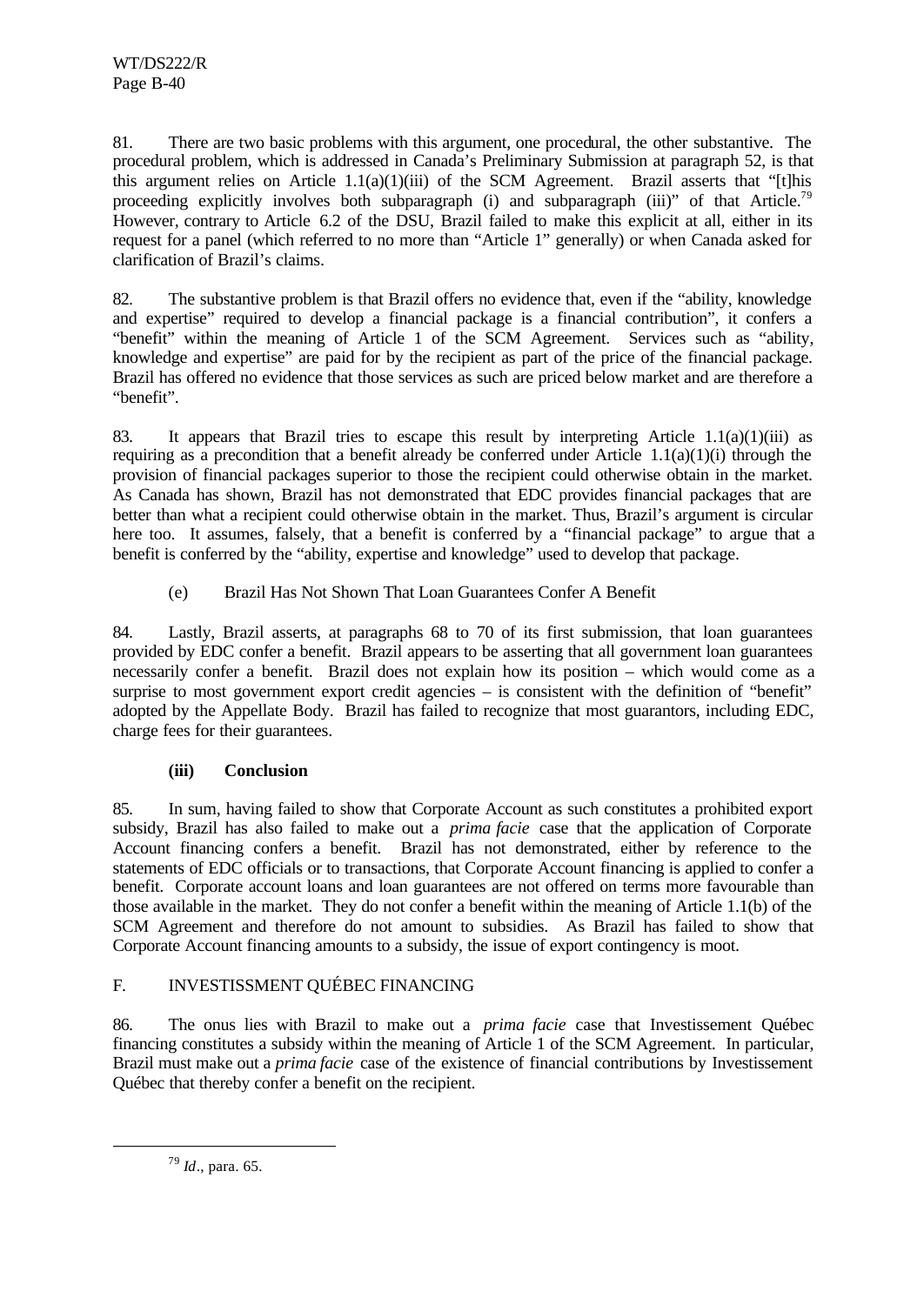## **(i) Financial Contribution**

87. The only financial contributions by Investissement Québec that Brazil appears to allege are the provision of "loan guarantees" and "first loss deficiency guarantees" or "equity guarantees".<sup>80</sup> The provision of such guarantees by a government or public body constitutes potential direct transfers of funds or liabilities within the meaning of Article  $1.1(a)(1)(i)$  of the SCM Agreement and would therefore be a "financial contribution".

## **(ii) Brazil Has Failed to Show the Existence of a "Benefit"**

88. As the Appella te Body has found, the existence of a "benefit" within the meaning of Article 1.1(b) of the SCM Agreement can be determined by whether the financial contribution is on terms more favourable than those available to the recipient in the market. $81$  Brazil has not demonstrated this. Instead, its only arguments appear to be that equity guarantees "do not even appear to be available commercially" or "are not available in the market", $\frac{82}{3}$  and that government loan guarantees necessarily confer a benefit.<sup>83</sup>

89. The first of these arguments is surprising coming from Brazil. Equity guarantees are not only offered commercially in the aircraft sector but they have been used to support the sale of Embraer regional aircraft. For example, according to the Preliminary Prospectus issued in conjunction with the financing of a 1997 sale of Embraer EMB-145 regional jets for use by Continental Airlines, the structure of the transaction includes an equity guarantee by the engine supplier Rolls-Royce. $84$ 

90. Moreover, as Brazil recognizes at paragraph 88 of its first submission, leveraged lease transactions, which often include first-loss deficiency guarantees, are hardly "unusual". They are a commonplace aircraft financing structure based on the tax laws of certain jurisdictions.

91. Nor has Brazil demonstrated that Investissement Québec loan guarantees confer a "benefit". As Canada noted above with respect to Brazil's Corporate Account arguments, Brazil does not explain how its position – which would come as a surprise to most government export credit agencies – is consistent with the definition of "benefit" adopted by the Appellate Body. Brazil has failed to recognize that most guarantors, including Investissement Québec, charge fees for their guarantees.

## **(iii) Brazil Has Failed to Demonstrate Contingency Upon Exportation**

92. Investissement Québec financing for aircraft sales is provided pursuant to section 28 of the Investissement Québec Act. As noted, Section 28 provides that:

The Government may, where a project is of major economic significance for Qu? bec, mandate the agency to grant and administer the assistance determined by the

<sup>&</sup>lt;sup>80</sup> At footnote 131 to its First Submission, Brazil appears to imply that Investissement Québec may have offered residual value guarantees on Bombardier regional aircraft sales. Investissement Québec has never provided residual value guarantees.

<sup>81</sup> *Canada – Aircraft I*, Appellate Body Report, para. 157.

<sup>82</sup> Brazil's First Submission, para 95.

<sup>83</sup> Brazil's First Submission, para. 96.

<sup>&</sup>lt;sup>84</sup> Continental Airlines, Preliminary Prospectus, 16 October 1997 SEC Filing 424(b)3, cited from www.sec.gov, p.S-33 (Exhibit CDA-13). Also available at www.continental.com/corporate under Investor Relations/SEC Filings.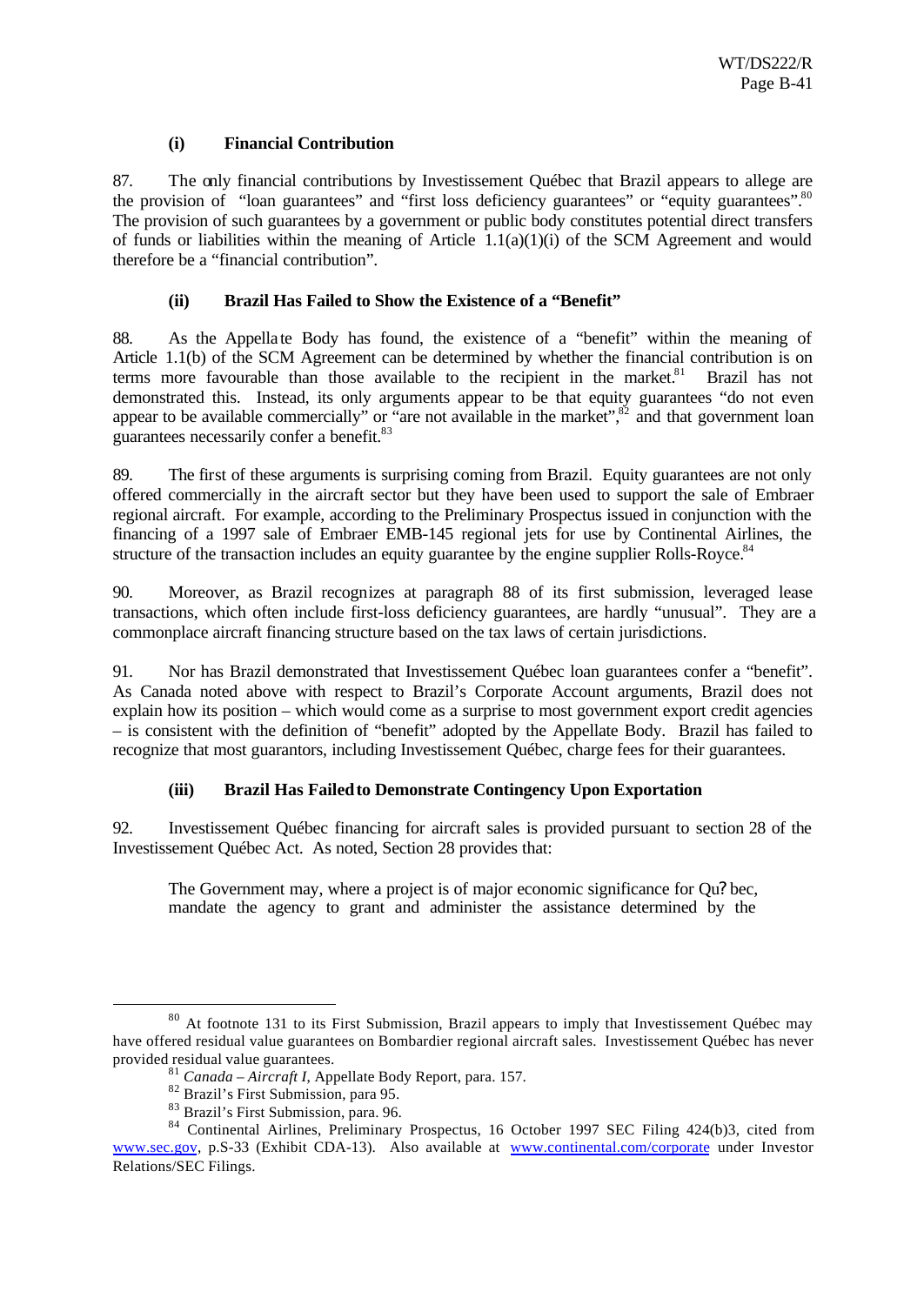Government to facilitate the realization of the project. The mandate may authorize the agency to fix the terms and conditions of the assistance.<sup>85</sup>

93. Section 28 of the Act is used for many types of projects, whether or not they have export potential. Nevertheless, Brazil argues, on the basis of Investissement Québec regulations, that Investissement Québec financing "is contingent in law upon export".<sup>86</sup> However, the programmes described in the decrees to which Brazil refers, 572-2000 and 841-2000, have nothing to do with aircraft sales financing and are not used for aircraft sales financing. <sup>87</sup>

94. Furthermore, Brazil appears to have misread Decree 572-2000. That decree states that funding can be for domestic or export projects but "exportation" as it refers to sale of goods refers to sale outside of Quebec. This, of course, does not mean that funding under the decree must be for sales outside of Quebec but that funding of export projects involving sales of goods must involve sales outside of Quebec. That is, "export projects" can include purely domestic sales to other parts of Canada as well as exports outside of Canada. Brazil's conclusion, that Investissement Québec financing for aircraft sales is contingent in law upon export performance, rests on the misreading of inapplicable decrees.

95. Nor do the remainder of Brazil's arguments support its claim. Brazil contends, at paragraph 101 of its first submission, that virtually all of Bombardier's production is exported and that this demonstrates "the *de jure* export contingency" of both a loan guarantee fund established for Bombardier as well as equity guarantees. Brazil has failed to show that either loan guarantees or equity guarantees offered by Investissement Québec are subsidies. They are not, but even if they were, Brazil has failed to establish their *de jure* export contingency.

96. According to the Appellate Body: "… the ordinary connotation of 'contingent' is 'conditional' or 'dependent for its existence on something else'."<sup>88</sup> A subsidy is contingent "in law" upon export performance "when the existence of that condition can be demonstrated on the basis of the very words of the relevant legislation, regulation or other legal instrument constituting the measure".<sup>89</sup> Brazil failed to identify any legal instrument from which the export contingency of Investissement Québec financing can be demonstrated, nor does any such instrument exist. At most, Brazil has shown that some of Investissement Québec's financing *involves* export sales. This in no way makes Investissement Québec financing contingent in law upon export performance.

## **(iv) Conclusion**

97. Brazil has failed to show that any of Investissement Québec's financing either confers a benefit or is contingent upon exportation. It has therefore failed to make out even a *prima facie* case that Investissement Québec financing is a prohibited export subsidy.

<sup>85</sup> *An Act Respecting Investissement-Québec and Garantie-Québec*, L.R.Q. c. I-16.1, s. 28. (Exhibit BRA-18)

<sup>&</sup>lt;sup>86</sup> Brazil's First Submission, para 97.

<sup>87</sup> *Id*., paras. 98-100.

<sup>88</sup> *Canada – Aircraft I*, Appellate Body Report, para. 166, citing with approval the panel's definition.

<sup>89</sup> *Canada – Measures Affecting the Automotive Industry*, Report of the Panel, WT/DS139/R, WT/DS142/R, adopted 19 June 2000, para. 100.

<sup>&</sup>lt;sup>90</sup> Although Brazil has alleged only contingency in law, the mere fact that Investissment Québec financing involves export sales does not amount to contingency in fact either. (See *Canada – Aircraft I*, Appellate Body Report, para. 173.)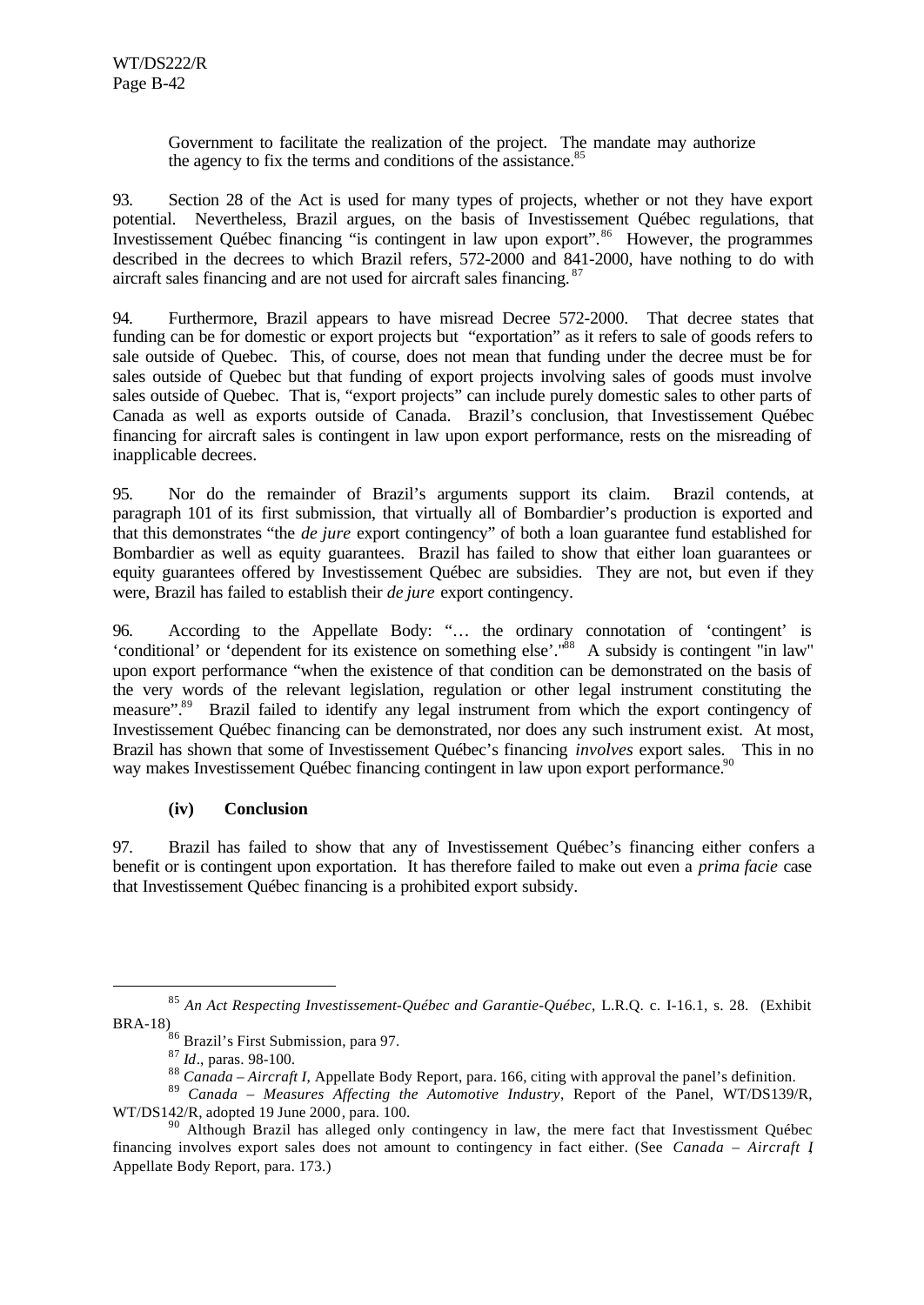## **V. CONCLUSION**

98. Brazil's claims in this dispute fall into two categories. On the one hand, it is challenging Canada's decision to offer financing to Air Wisconsin. Its claims in this regard are clear, but they ignore the fact that Canada is simply responding, on a matching basis, to a financing offer that Brazil made to Air Wisconsin in an effort to win a sale for Embraer. Under the second paragraph of Item (k) in Annex I to the SCM Agreement, Canada is fully within its rights to do this. Canada asks that the Panel find accordingly.

99. On the other hand, Brazil appears to be challenging, at one or more levels, the EDC's Canada Account and Corporate Account programmes and Investissement Québec. As Canada has argued in its Preliminary Submission, the scope and substance of these claims are far from clear. They are contrary to Articles 6.2 or 21.5 of the DSU, or both. However, even on the merits, Brazil has failed in all instances to meet its burden of establishing a *prima facie* case. In its first submission, it has largely recycled allegations and evidence that have already been rejected by the panel and the Appellate Body in *Canada – Aircraft I*.

100. If Brazil is again challenging Canada Account or Corporate Account "as such", it has offered no basis, in law or in fact, for this Panel to revisit the findings of the *Canada – Aircraft I* panel that those programmes involve discretionary legislation. Brazil has also confirmed by its own evidence that Investissement Québec involves discretionary legislation. It too is not inconsistent "as such" with the SCM Agreement.

101. To the extent that Brazil is challenging types of Corporate Account or Investissement Québec financing generally or in respect of specific transactions, it has neither demonstrated nor can it demonstrate that this financing is a prohibited export subsidy. In the light of Brazil's failure to establish a *prima facie* case of inconsistency with the SCM Agreement, Canada asks that the Panel reject these claims as well.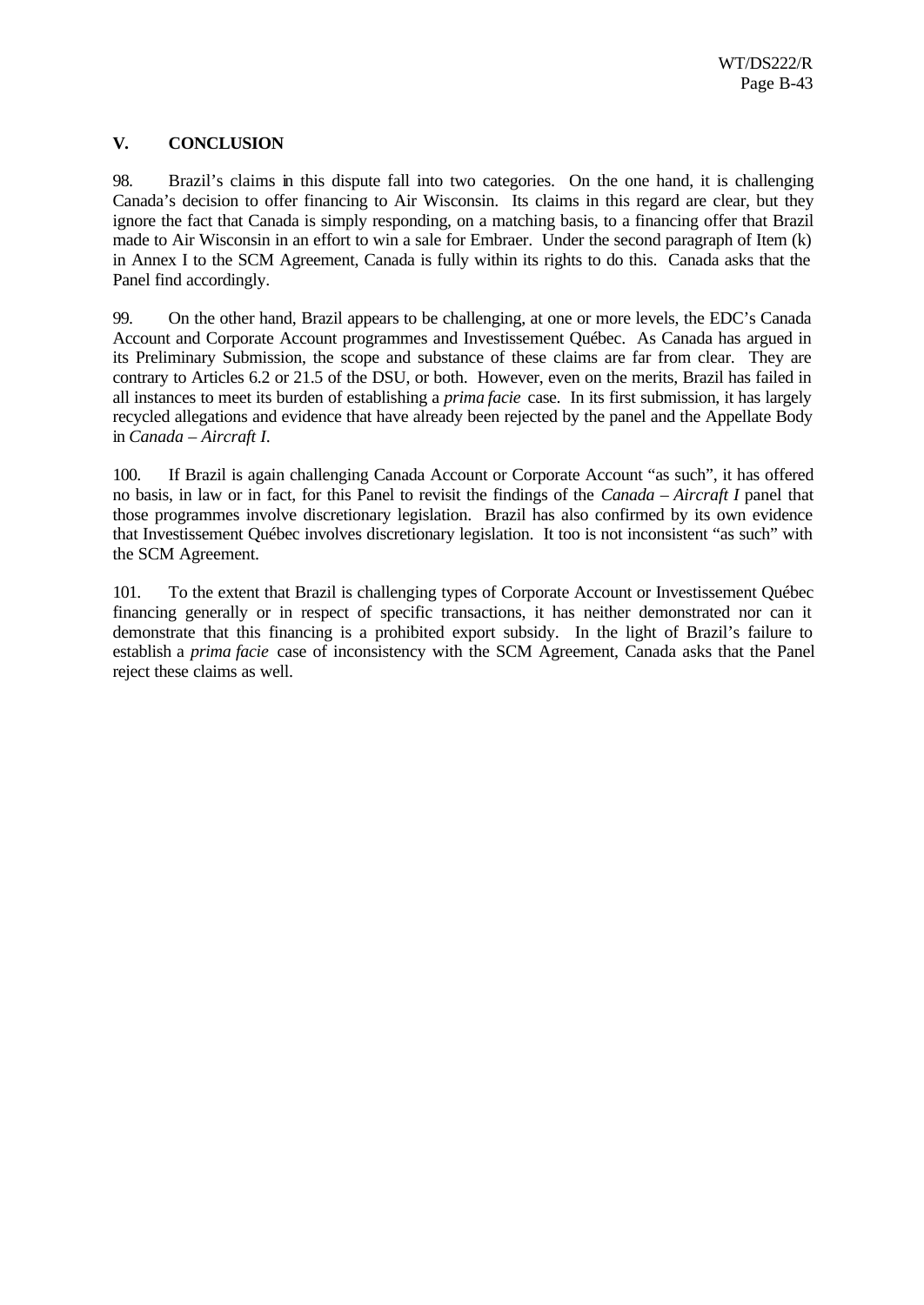# **ANNEX B-5**

## ORAL STATEMENT OF CANADA REGARDING JURISDICTIONAL ISSUES AT THE FIRST MEETING OF THE PANEL

(27 June 2001)

## **I. INTRODUCTION**

1. In its Preliminary Submission of June 18, Canada asked the Panel to make a number of findings with respect to its jurisdiction. Today, Canada will respond to the points raised by Brazil in its reply submission of 22 June, and in so doing will summarize briefly its positions on these issues. Certain of Brazil's Claims are Inconsistent with DSU Article 21.5

## A. CERTAIN OF BRAZIL'S CLAIMS ARE INCONSISTENT WITH DSU ARTICLE 21.5

2. On reading the 22 June reply submission of Brazil, Canada learned – for the first time – that Brazil does not consider each of the numbered paragraphs in its Panel request to constitute separate claims. Instead, according to Brazil, it has made one "overarching claim" in paragraph 1 with respect to the Canada Account. Paragraphs 2, 3 and 4, argues Brazil, merely "explain the nature of that claim in more detail".

3. There is nothing in the Panel request that would indicate that Brazil has made one "overarching" claim in paragraph 1, of which paragraphs 2, 3 and 4 are mere subsets. Any reasonable construction of Brazil's Panel request supports the view that Brazil has made separate claims, duly set out in separate paragraphs. Nor did Brazil offer this or any other clarification when asked to do so by Canada.

4. Even if one were to accept the "overarching claim" theory, which Canada does not, this does not mean that any of its Claims are somehow immune from review from the Panel on jurisdictional grounds. Any part of the request for the Panel – whether part of an "overarching claim" or not – must comply with the mandatory requirements of the DSU, including Article 21.5 and 6.2. Any parts of the Panel request that fail to abide by these requirements should rightfully be considered by the Panel as outside its terms of reference.

5. This late addition of the "overarching claim" theory appears to be an attempt by Brazil to "cure" the deficiencies in its Panel request. As noted by Canada in its Preliminary Submission, it is not possible for a complaining party to use later submissions to "cure" defects in its Panel request.

6. Brazil states in paragraph 8 of its June 22 submission that it considered it "efficient" to forego Article 21.5. Brazil also states, in paragraph 9, that it considered it "preferable" to bring all its claims before this Panel, rather than reconvening the original Panel to consider compliance issues, and *de novo* proceedings to consider new claims. In Canada's view, the issue is demonstrably not what is "efficient" or "preferable." Rather, the issue is what is permitted by the DSU.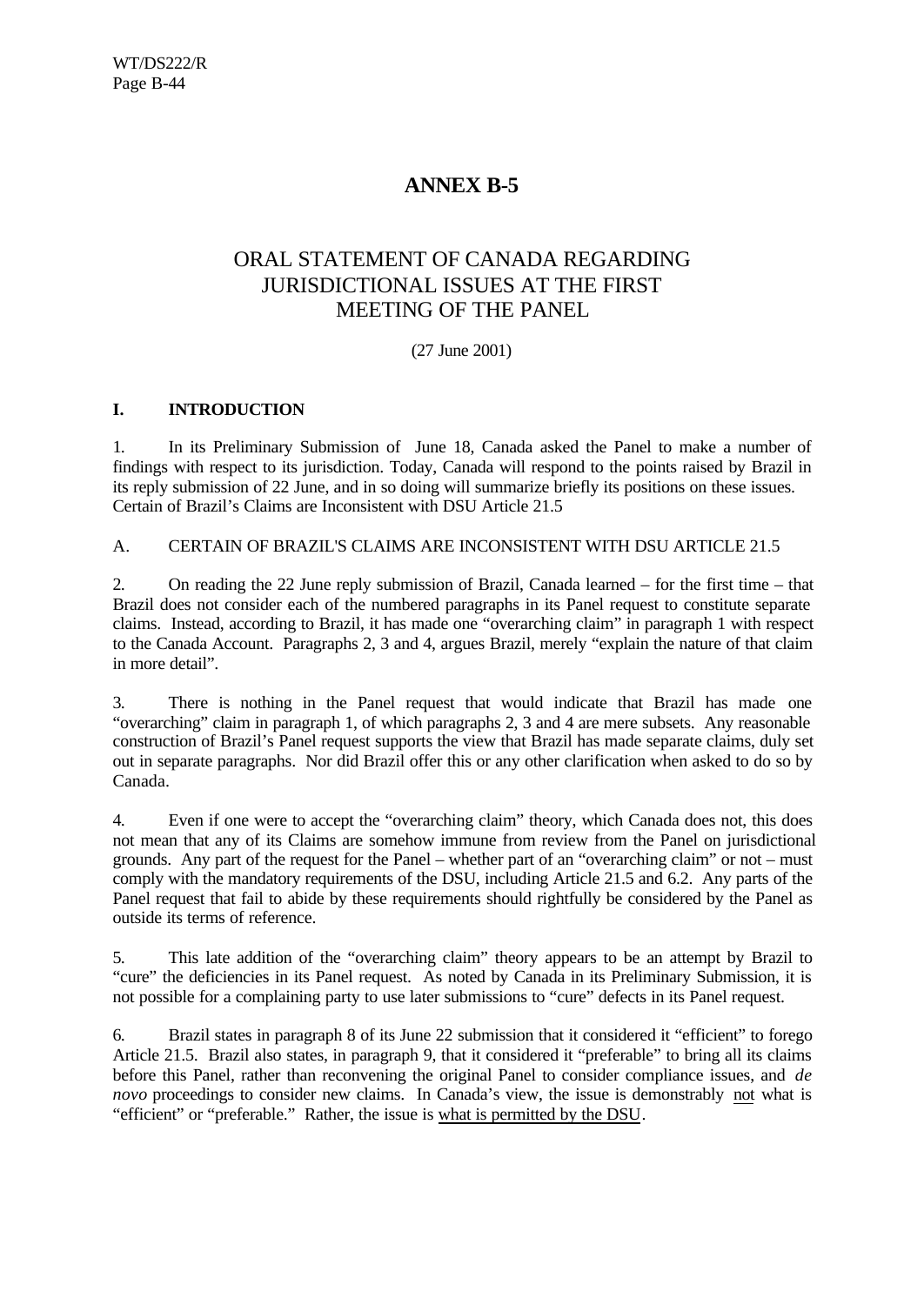7. Disputes over implementation must be resolved through recourse to DSU Article 21.5. This is clear from the language of the provision, which states that disagreements over compliance "shall" be decided through recourse to these dispute settlement procedures, including wherever possible resort to the original Panel.

8. If the intent of the drafters of the DSU had been different, they could have used different language. They could have said that such disputes "may" be decided through recourse to the original Panel. They did not. They could have said that such disputes "should" be decided through recourse to the original Panel. They did not. The ordinary meaning of Article 21.5 is that the complaining party "shall" have recourse to the original Panel where it is possible to do so. Brazil has not sought to argue that recourse to Article 21.5 was not possible in this case.

9. This interpretation is consistent with the practice of WTO Members to date, all of which, when seeking to resolve implementation disputes, have done so through recourse to Article 21.5. Brazil would be the first WTO Member to seek to resolve a compliance dispute through *de novo* Panel proceedings. To allow Brazil to proceed in this manner would be to ignore completely the mandatory language of Article 21.5.

10. Furthermore, Brazil is seeking to have the Panel rule on issues of implementation related to another dispute, with different terms of reference. The Panel has no jurisdiction to hear such claims.

11. The EC agrees that Article 21.5 is "not of a purely hortatory nature". However, Canada disagrees with the argument advanced by the EC that the word "shall" in Article 21.5 relates to "the use of the original panel once the option of an Article 21.5 panel has been chosen and not the use of the Article 21.5 procedure". The wording of Article 21.5 does not support such an interpretation. The relevant portion of Article 21.5 states that: "such dispute shall be decided through recourse to these dispute settlement procedures, *including wherever possible resort to the original panel*". If the drafters of the DSU intended to provide complaining parties with what the EC calls the "option" of an Article 21.5 procedure, they could easily have done so. Moreover, the use of the word including makes clear that the clause that follows this word ("wherever possible resort to the original panel") is subordinate to the mandatory language of the earlier part of the sentence ("shall be decided"). In other words, Article 21.5 requires that compliance disputes must be decided through recourse to the original panel, unless this is not possible.

12. Canada therefore maintains that Brazil has failed to respect the mandatory requirements of DSU Article 21.5.

B. CERTAIN OF BRAZIL'S CLAIMS ARE INCONSISTENT WITH DSU ARTICLE 6.2

13. DSU Article 6.2 requires that a request for the establishment of a Panel must, among other things, identify the specific measures at issue, and provide a brief summary of the legal basis of the complaint, sufficient to present the problem clearly.

14. The Appellate Body has made clear that compliance with Article 6.2 is a requirement of "due process" that is "fundamental to ensuring a fair and orderly conduct of dispute settlement proceedings".

15. As noted above, it is equally clear that the deficiencies in the Panel request, including a failure to meet the minimum standards of Article 6.2, cannot be "cured" by the subsequent submissions of the complainant.

16. The specific deficiencies of Brazil's request are set out in Canada's submission. Canada recalls that with respect to Claim 2, the EC also considers that this Claim fails to meet the standard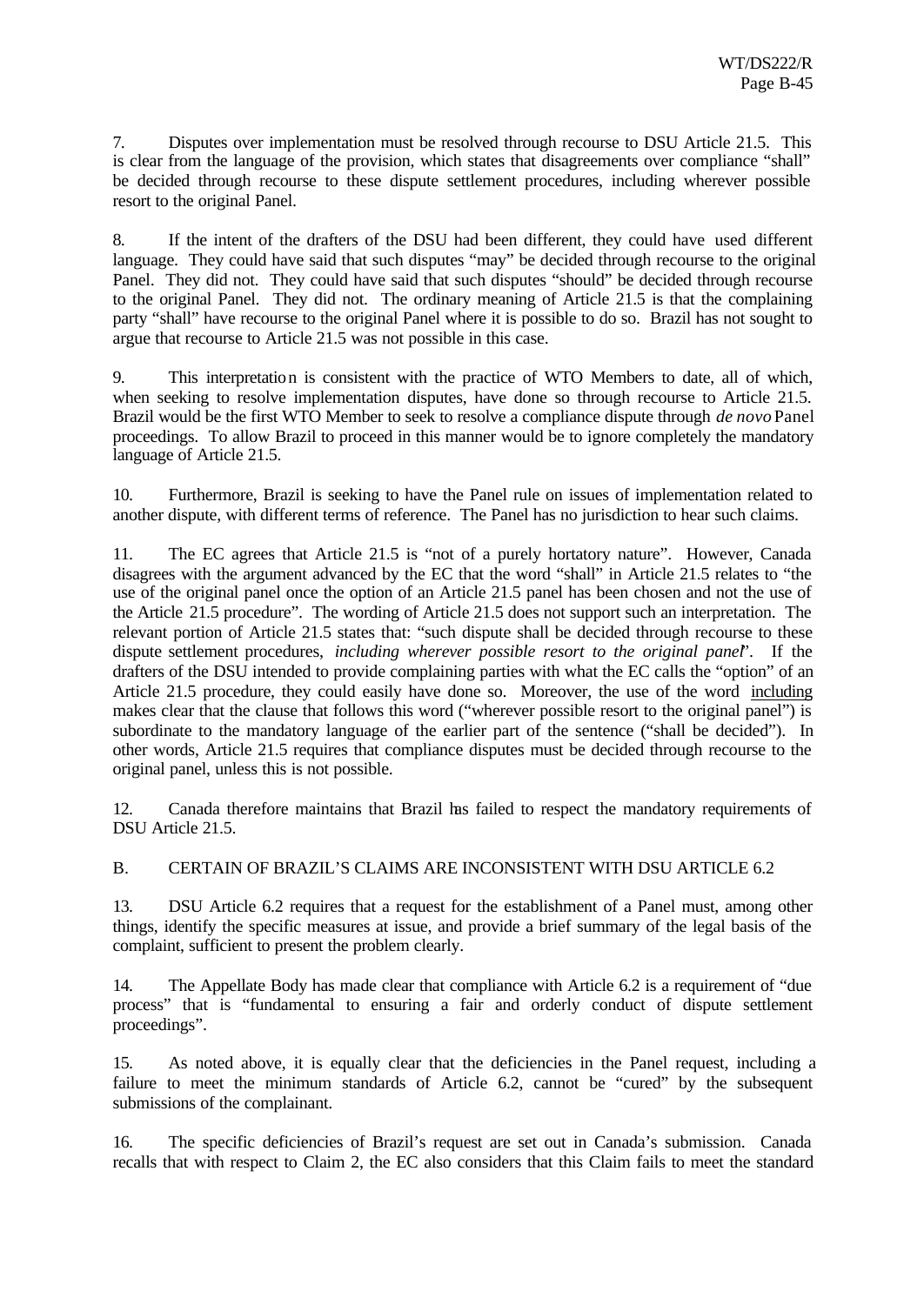required by Article 6.2, on the grounds that Brazil was required to cite a covered agreement, and that "a panel report in an earlier dispute…does not amount to a covered agreement." Although the EC puts this forward as a different argument than that advanced by Canada, it would appear to be another way of explaining the test set out by the Appellate Body that the complaining party must identify the treaty provision alleged to have been violated.

17. In its 22 June arguments with respect to DSU Article 6.2, Brazil again advances its theory of the "one overarching claim".

18. As Canada stated with respect to Article 21.5, there is nothing in the Panel request that would indicate that Brazil has made one "overarching" claim. Brazil has made separate claims, duly set out in separate paragraphs. The late addition of an "overarching claim" theory appears to be an attempt by Brazil to "cure" the deficiencies in its Panel request.

19. Even if one were to accept the "overarching claim" theory, which Canada does not, this would in no way mean that either paragraph 1, or the subsequent elaborations set out in the succeeding paragraphs, do not need to comply with DSU Article 6.2. Whether part of an overarching claim or not, the due process requirements of Article 6.2 mandate that the request for the establishment of the Panel both identify the specific matters at issue, and provide a brief summary of the legal basis of the complaint sufficient to present the problem clearly. As we have argued in our submission, Claims 1, 2, 5 and 7 fail to meet this standard.

20. In paragraph 21 of its June 22 submission, Brazil informs Canada that it is challenging measures "as such", and as applied, such as in the Air Wisconsin transaction. It adds that it is only concerned with the challenged measures with respect to their role in regional aircraft transactions.

21. Brazil cannot seek to "cure" the defects in its Panel request with such additional detail. The Panel request – as presented to the DSB - must be assessed against the requirements of Article 6.2, not in conjunction with whatever supplementary clarifications Brazil now wishes to present. Moreover, although Brazil reminds us of the title to this dispute, the title assigned by the Secretariat is of no relevance, one way or another, in determining whether Brazil's request meets the requirements of Article 6.2. In any event, when Canada sought clarification from Brazil as to the scope of its claims, Canada indeed referred to the title of this dispute and asked Brazil whether Claims 1, 5 and 7 were intended to refer to certain practices or programs only as they relate to regional aircraft. Brazil chose not to respond, leaving Canada to conclude that their Claims may not, in fact, have been limited in the manner suggested by the title.

22. Even though Brazil is not permitted to "cure" the defects in its Panel request, its subsequent submissions have in fact only added to the confusion. For example, paragraph 24 of the 22 June submission states that "Canada Account uses types of support not included in Brazil's claims, including export credits insurance, performance insurance, and political risk insurance." However, paragraph 78 of Brazil's First Submission provides in part that: "Canada Account offers…major financial services to support Canadian exporters: export credits insurance…performance insurance, and political risk insurance. These constitute either a 'direct transfer of funds' or a 'potential direct transfer of funds or liabilities,' under Article  $1.1(a)(1)(i)$  to the SCM Agreement....All of these export credits, whatever their form, also constitute the provision of services other than general infrastructure within the meaning of Article  $1.1(a)(1)(iii)$  of the Agreement." Given this inconsistency, it remains entirely unclear which Canada Account "services" or "export credits" are included in Brazil's claims.

23. Paragraph 24 of Brazil's 22 June submission states that "EDC similarly provides various types of support not subject to Brazil's claims, such as accounts receivable insurance, bonding, and political risk insurance." Yet paragraph 40 of Brazil's First Submission states that "EDC offers 'a wide range of financial services' to Canadian companies. These financial services include credit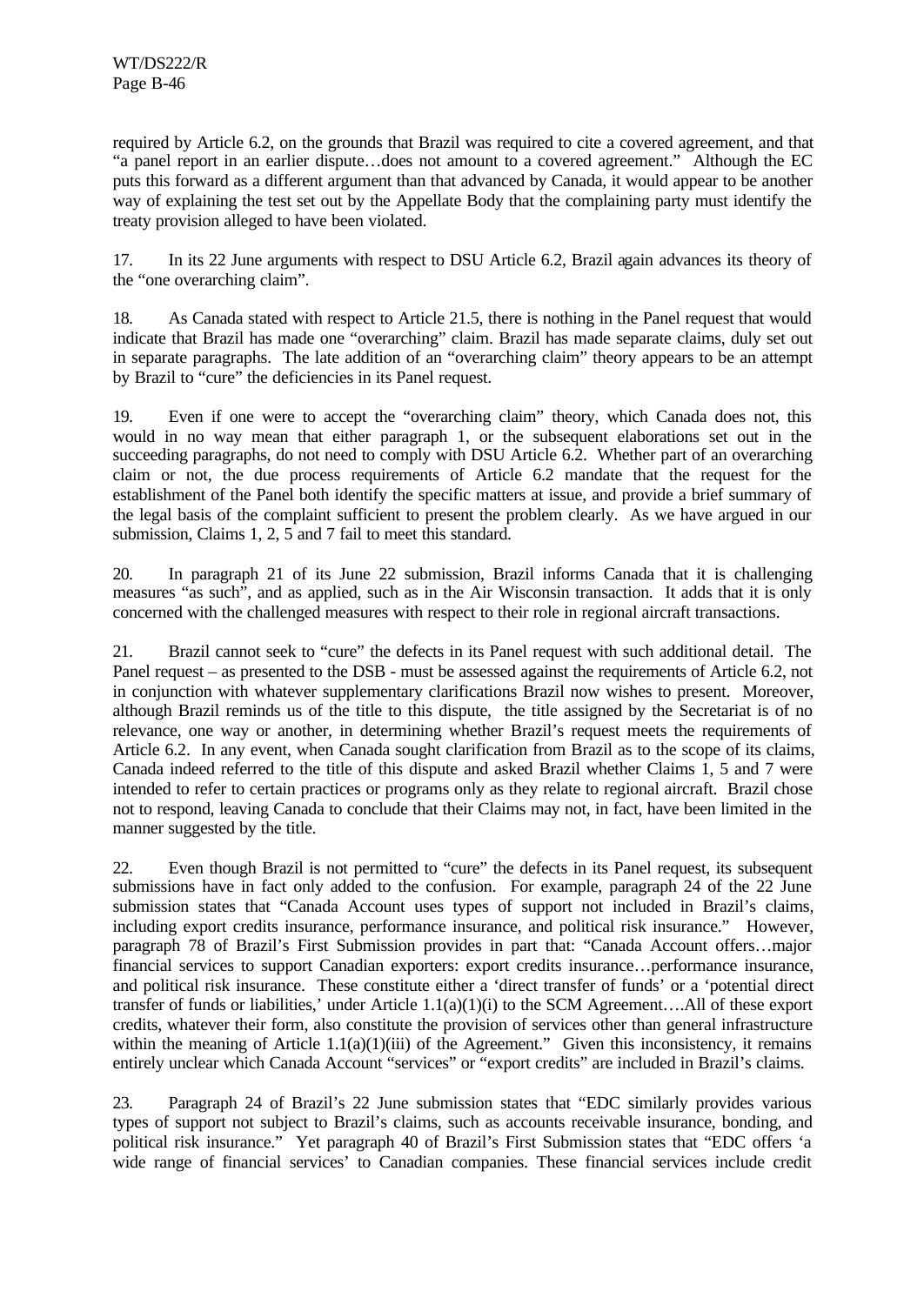insurance, financing services, bonding services, political risk insurance and equity. They constitute financial contributions within the meaning of Article  $1.1(a)(1)$  of the SCM Agreement." Brazil's First Submission (starting at paragraph 60) also challenges "financial services" generally, which would seem to include the financial services listed above. Given this inconsistency, it remains entirely unclear which EDC support or financial services are included in Brazil's claims.

24. Paragraph 24 of Brazil's June 22 submission similarly states that Investissement Québec "extends support not included in Brazil's claims, such as suretyship and exchange rate guarantees." However, in its argument on Investissement Québec, Brazil's First Submission states at paragraph 92 that: "[t]he provision of financial services in the form of loans and guarantees ("suretyship") constitute financial contributions within the meaning of Article 1.1(a)(1)(i) of the SCM Agreement." Given this inconsistency, it remains entirely unclear to Canada which Investissement Québec financing or support is included in Brazil's claims.

25. More generally, when Brazil states in paragraph 24 of its 22 June submission that certain types of support are not included in its claims, it seems to provide only examples of the types of support not subject to its claims. This raises the obvious question as to what other types of activities are not subject to Brazil's claims.

26. Indeed, the failure of Brazil to abide by the requirements of DSU Article 6.2 are particularly evident when Brazil's Panel request is read with paragraph 24 of Brazil's 22 June submission. Claim 1 challenges "Export credits, including financing, loan guarantees, or interest rate support by or through the Canada Account...." However, paragraph 24 states in part that: "Canada Account uses types of support not included in Brazil's claims, including…."

27. Claim 5 challenges "Export credits, including financing, loan guarantees, or interest rate support by or through the EDC...." Paragraph 24 says that "EDC similarly provides various types of support not subject to Brazil's claims, such as...."

28. Claim 7 impugns "Export credits and guarantees provided by Investissement Québec, including....." Paragraph 24 states that Investissement Québec "also extends support not included in Brazil's claims, such as….")

29. Thus Brazil's request for a Panel used all-encompassing language, advising Canada that certain measures were challenged, "including" some examples listed by Brazil. Canada was not advised what components of the challenged measures were not so "included". In Brazil's 22 June submission, Brazil has now advised Canada that certain measures were not included, although again without specifying which ones. This falls short of the minimum standards imposed by Article 6.2.

30. Canada also agrees with the observation made in paragraph 18 of the EC third party submission that "loosely worded requests for the establishment of a panel, such as the catch-all clause 'including, but not limited to', to describe the subject matter of a dispute have...rightly been held to fall short of the minimum requirements for a request for the establishment of a panel." Brazil cannot have met the requirements of Article 6.2 of the DSU when even at this late date it has still failed to clearly specify the matters at issue

31. Brazil refers to the so-called "attendant circumstances" in this case. More specifically, Brazil argues that Canada's ability to defend itself in this case has not been prejudiced, because "Canada is very much aware of the issues and claims involved and, as such, has been and will continue to be able to vigorously defend itself." However, as a result of Brazil's failure to meet the minimum requirements of Article 6.2, Canada has suffered actual prejudice in the conduct of its defence. In *Thailand Steel*, the Panel found that the prejudice to Thailand "was a function of the fact that the precise nature and scope" of Poland's claim "remained unclear and confusing" to Thailand. The same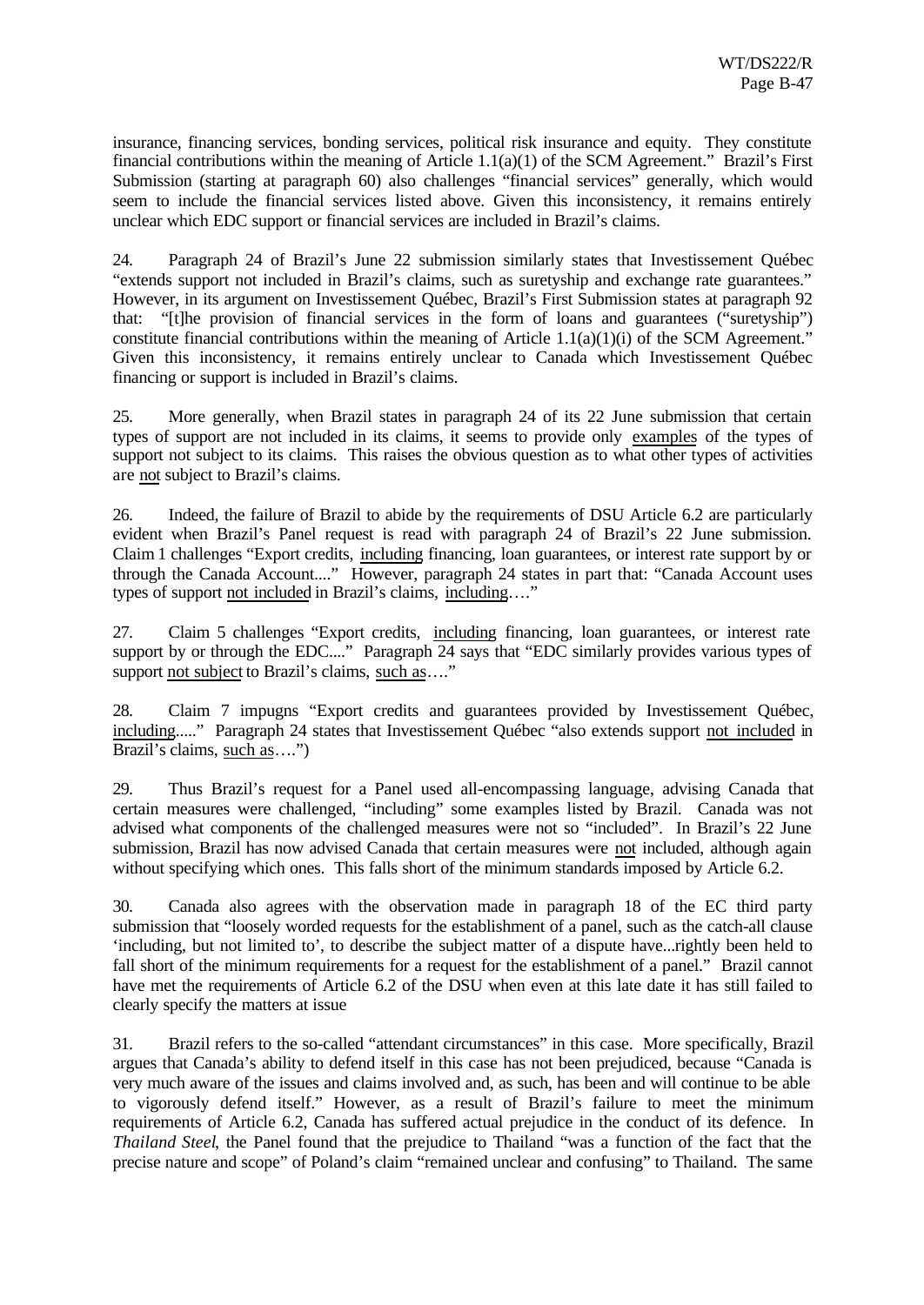rationale applies equally here. Brazil's claims remain "unclear and confusing" to Canada. Moreover, given the contradictory statements cited above, they would also appear to be unclear and confusing to Brazil.

32. The deficiencies of Brazil's complaint are not mere formalities. Knowing the case to be met is essential to a Member's right to fully defend its laws and programs. Complaining Members should not be permitted to gain a litigation advantage by obscuring the target and the basis of their challenge until the filing of the first submission or later. Clarity in the framing of a complaint protects the interest of the defending Member, as well as third parties participating in the dispute and all other Members who stand to be affected by the outcome of the dispute. Article 6.2 safeguards Members' rights by ensuring that they know the case to be met.

33. Even after the filing of its first submission, the precise scope and nature of Brazil's claims 1, 2, 5 and 7 remain unclear. Canada therefore urges the Panel to find that those claims are inconsistent with Brazil's obligations and Canada's rights under Article 6.2 and therefore are not properly before this Panel.

34. In paragraph 36 of its 22 June Submission, Brazil refers to Canada's request to obtain clarifications with respect to the scope of Brazil's claims, and asserts that "the Appellate Body's statement in *Thailand – Steel* does not, as Canada implies, impose a legal obligation on Brazil to unfold all the details of its case in response to Canada's detailed 16 May request." Canada never implied that Brazil had a "legal obligation" to "unfold all the details of its case." Instead, given the vague and broadly-worded nature of Brazil's Panel request, Canada simply sought clarification as to the scope of Brazil's claims. Brazil chose not to respond substantively to Canada's letter. Consequently, Canada chose to assert its right to seek a preliminary ruling that certain of Brazil's claims are inconsistent with DSU Article 6.2.

35. In paragraph 37 of the Brazilian June 22 submission, Brazil refers to the "considerable detail" regarding its claims provided in its May 21 letter. However, that letter in no way identified the scope of Brazil's claims. On the contrary, the sweeping request in Brazil's 21 May letter implied that Brazil's claims were even broader than the Panel request suggested, in that they extended not just to current practices but to past practices as well.

36. The EC shares Canada's view on Article 6.2. Its third party submission states that "Canada's rights of defence and the third parties' ability to clearly understand the purview of the present dispute have been seriously curtailed." The EC urges the Panel to conclude that Claims 1, 2, 5 and 7 are not properly before it.

37. To conclude, Canada respectfully requests the Panel to make the rulings on jurisdiction identified in paragraph 62 of our Preliminary Submission, namely that:

Claims 2 and 3 raise issues of compliance related to another dispute, which Brazil was required to bring under DSU Article 21.5. Accordingly, Claims 2 and 3 are outside the jurisdiction of the Panel;

The reference in Claim 1 to certain export credits that "continue to be" prohibited subsidies raises compliance issues related to another dispute, and is also outside the jurisdiction of the Panel; and

Claims 1, 2, 5 and 7 are inconsistent with the requirements of DSU Article 6.2, and therefore these Claims are outside the jurisdiction of the Panel.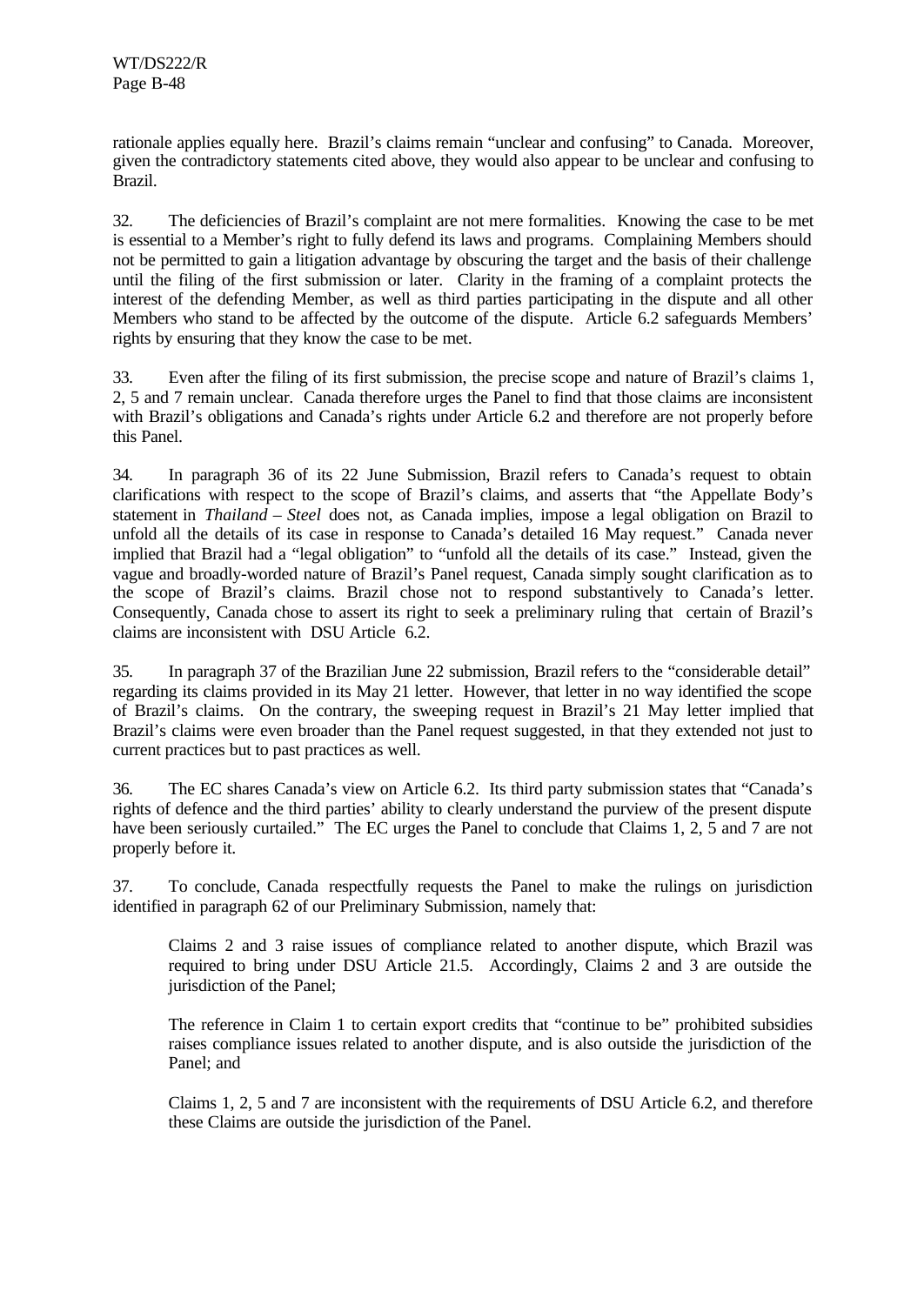## **ANNEX B-6**

# ORAL STATEMENT OF CANADA REGARDING SUBSTANTIVE ISSUES AT THE FIRST MEETING OF THE PANEL

#### (27 June 2001)

## **I. INTRODUCTION**

1. In the Written Submission that it filed nine days ago, Canada stated that the only clear and consistent element of Brazil's complaint in this dispute has been Canada's offer of financing for the sale of regional aircraft to Air Wisconsin. In that submission, Canada nevertheless made a full response to Brazil's claims as it understood them.

2. In its statement today, Canada will not repeat all of the arguments it made in its First Submission. Instead, Canada will begin with a brief review of Brazil's claims and Canada's responses, elaborating on the issue of "benefit". Due to the lack of clarity in certain of Brazil's claims, and pending the Panel's preliminary ruling, Canada will place particular emphasis on the Air Wisconsin transaction.

3. Canada will explain why it is simply not credible that Embraer, without any support from the Brazilian government, could commit to offering financing to Air Wisconsin on the terms described in the information provided on Monday by Brazil. Canada will show that if Embraer's offer truly did not entail Brazilian government support, this would demonstrate that the OECD Arrangement cannot be used to determine what is a benefit for the purposes of Article 1 of the SCM Agreement. It would also mean that Canada's offer to Air Wisconsin does not confer a benefit.

4. If, however, the Embraer offer did entail Brazilian government support, Canada's offer simply matched Brazil's offer to Air Wisconsin. My colleague, Karl Blume, will explain why such matching is permitted under the *Agreement on Subsidies and Countervailing Measures* (the "SCM Agreement") and more specifically, the "safe haven" of the second paragraph of Item (k) in Annex I.

#### **II. ARGUMENT**

#### A. BRAZIL HAS FAILED TO MAKE OUT ITS CASE

5. In its First Submission, Canada showed that Brazil has not demonstrated that Corporate Account, Canada Account or Investissement Québec, as such, are illegal. Canada showed that Brazil has offered no basis for the Panel to revisit the findings of the *Canada – Aircraft I* panel that the Corporate Account and Canada Account are discretionary. Brazil itself confirmed by its evidence that Investissement Québec is discretionary. Canada also explained that Brazil has failed to demonstrate that in their specific application, any of these programmes are offering prohibited export subsidies.

6. In the case of the EDC Corporate Account, Canada reconfirms that, with the exception of official support transactions, Corporate Account activities are undertaken on commercial principles and using market pricing. EDC offers financing at market rates by setting the interest rate payable by the borrower to reflect risk, in accordance with market principles. Consequently, except when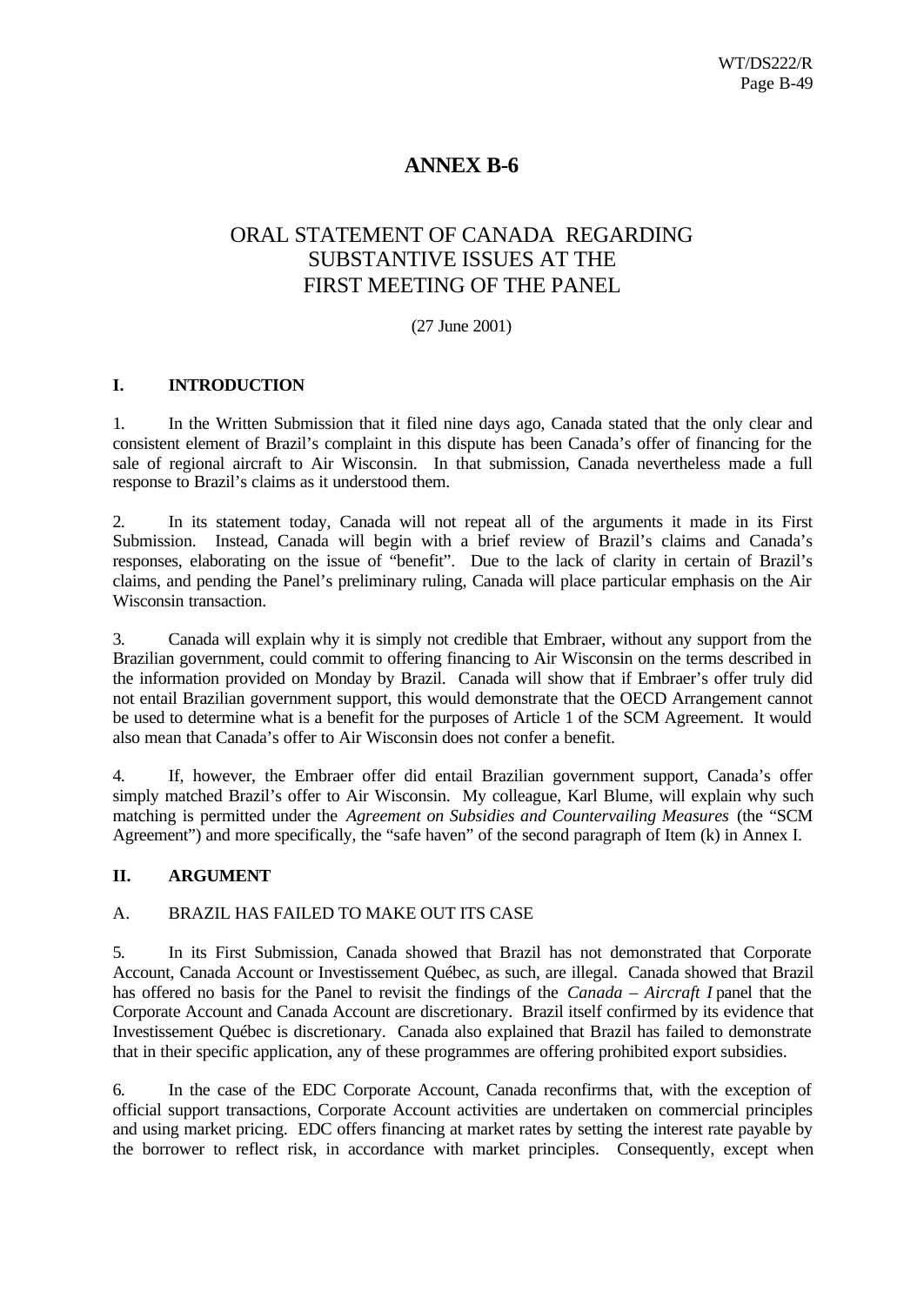providing official support, EDC does not offer terms more favourable than those available in the market. It therefore does not confer a benefit and is not a prohibited export subsidy. Brazil has not shown otherwise. Brazil has similarly failed to show that Investissement Québec's financing is offered on terms more favourable than those available in the market. Brazil has also failed to show that Investissement Québec financing is contingent upon exportation.

## B. REFERENCE TO THE ARRANGEMENT DOES NOT DEMONSTRATE A BENEFIT

7. In its arguments on the Corporate Account in its First Submission, Brazil contends that terms more favourable than those in the OECD Arrangement are positive evidence of a benefit within the meaning of Article 1 of the SCM Agreement. However, there is no textual basis, outside the second paragraph of Item (k), for incorporating the terms of the Arrangement into the SCM Agreement. The reference to the OECD Arrangement is thus in the context of an exception to Article 3. No principle of logic or legal interpretation requires the incorporation of an exception as a benchmark for a definition.

8. In fact, it is particularly odd that Brazil would suggest that it can show the existence of a benefit under Article 1 of the SCM Agreement with reference to two terms of the OECD Arrangement, the 10 year repayment term and the CIRR. Just last month, at a meeting of the SCM Committee, Brazil expressed its concern that in the context of the SCM Agreement, reference to the OECD Arrangement could create what Brazil called "a permanent 'carte blanche' to the participants of that Arrangement to alter WTO rules".

9. It is one thing to allow conformity with the interest rates provisions of the Arrangement to offer a safe haven for what would otherwise be a prohibited export subsidy. The SCM Agreement expressly provides for this in Item (k) and the Members of the WTO have agreed to it. However, it is quite another to allow the Arrangement to determine what is or is not a benefit under Article 1. That would enable the participants in the Arrangement to alter WTO rules by altering the terms of the Arrangement – precisely the concern that Brazil has raised in the SCM Committee and something to which the Members of the WTO have not agreed.

10. Whether or not a benefit has been conferred must be determined not with reference to the Arrangement, but, as the Appellate Body has found, with reference to the terms that could be obtained in the market. As Canada explained in its Written Submission, the Arrangement becomes relevant only once a subsidy has been found to exist and a Member seeks to rely on the safe haven of Item (k).

11. There are no better examples of why this is the case than two of the situations before the Panel. First, Brazil has argued that EDC Corporate Account transactions confer a benefit because they are offered for repayment terms longer than the 10 year limit in the Arrangement. However, as Canada showed in its Written Submission, repayment terms of greater than 10 years for regional aircraft financing are entirely consistent with the terms that can be obtained in the market. By Brazil's reasoning, if all other terms of a transaction were equal but EDC offered financing with a repayment term of 11 years while a commercial bank offered 16 years, EDC's financing would be deemed to confer a benefit simply because it exceeded the Arrangement, even though it was significantly less favourable than the terms available in the market. The SCM Agreement simply cannot have this result.

12. The second example is the Air Wisconsin transaction itself. According to the information Brazil provided to the Panel on Monday, Embraer made two offers to Air Wisconsin, one at what Embraer calls []. At this time, Canada will not comment specifically on the first of these offers, as it was apparently superseded, except to state that to its knowledge there is no such thing as a [].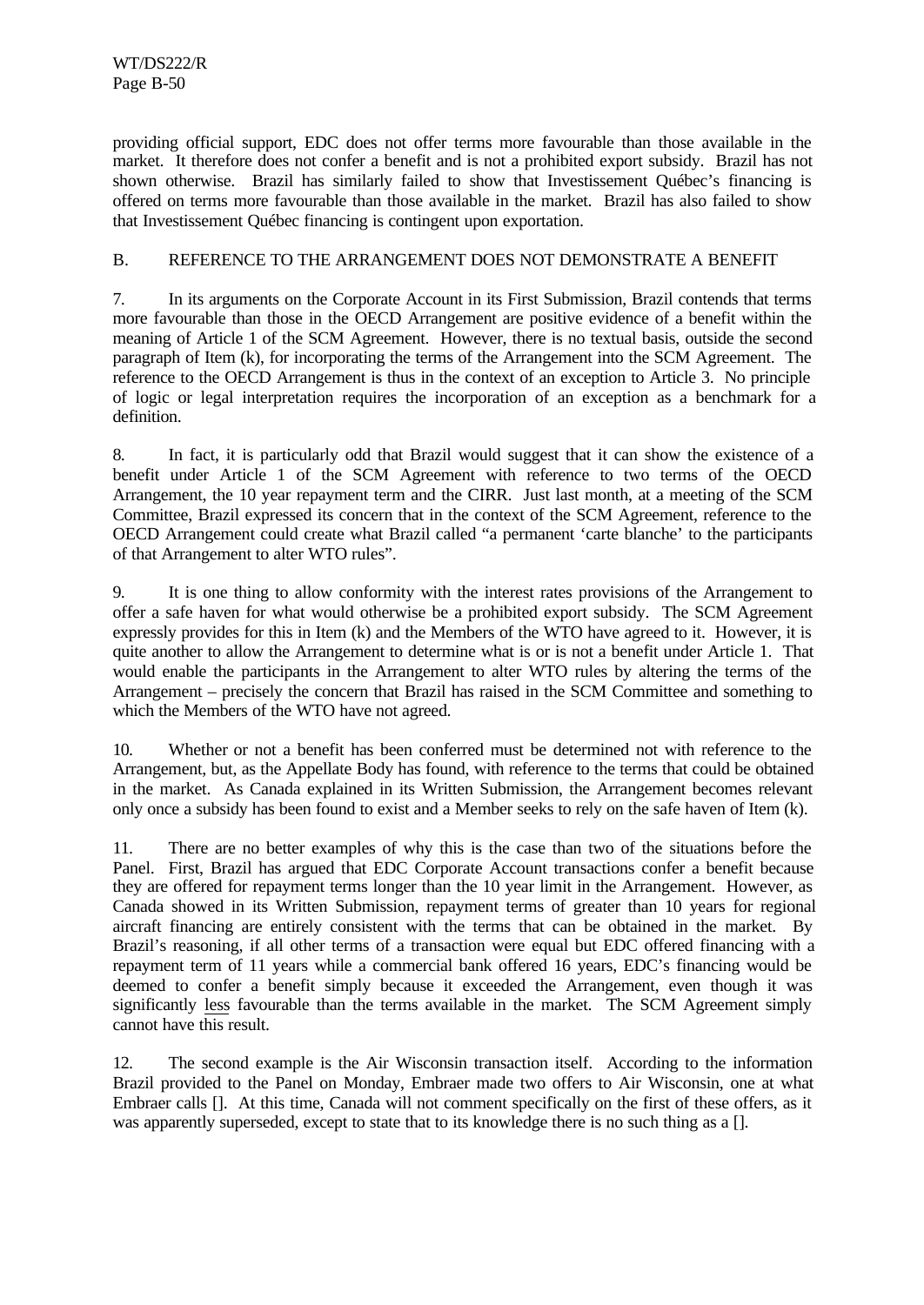13. Brazil asks the Panel to believe that Embraer's offers involved no support from the Brazilian government. The Panel is asked to believe that the financing described in Embraer's letter was available in the commercial market to Air Wisconsin for []. However, the Arrangement imposes a maximum repayment term of 10 years and a loan-to value limit of 85 per cent, []. Thus, Embraer's claim, if accepted, confirms the illogic of Brazil's position that the Arrangement could determine what terms are "at market" for the purpose of establishing a "benefit" under Article 1 of the SCM Agreement.

## C. EMBRAER'S EXPLANATION OF THE AIR WISCONSIN TRANSACTION IS NOT CREDIBLE

14. Embraer's exact statement in its letter is that: "EMBRAER made two financing offers, neither of them involving any support from the Brazilian Government." In Canada's view, this raises three possibilities:

- ? First, the statement may be the truth but not the whole truth. That is, at the time the offers were made, it may technically be true that the Brazilian Government had not formally committed to providing support, but the offers were made in the expectation and on the understanding that the Brazilian government or an agency of the government would provide the necessary support.
	- ? Second the statement may be false. In order to accept the veracity of the statement, one would have to find: (a) that the Air Wisconsin official cited in Canada's Exhibit CDA-1 was lying to Bombardier when he told the Bombardier official that Embraer's offer involved BNDES and PROEX support, or that the Bombardier official was lying when he reported this back to his company; (b) that Air Wisconsin officials misrepresented the nature of Brazil's involvement when they met with Canadian officials; and (c) that Embraer realistically could have arranged commercial financing for []. Even the highest rated US airlines, such as American, are routinely required to pay interest rates significantly greater [] when financing aircraft even at loan-to-value ratios of below 70 per cent.<sup>1</sup> Yet Brazil would have the Panel believe that Embraer was capable of []. The claim is simply not credible.
	- ? The third possibility is that the statement is true. That is, incredible as it might seem, Embraer discovered a source, or sources, of commercial credit that were prepared to support its offer to Air Wisconsin of  $\Box$ .

15. If the Panel were to accept Brazil's position that commercial credit was available to Air Wisconsin on the terms claimed by Embraer, then the financing offered by Canada - essentially a  $[]$ would be no more favourable than Embraer's "market" terms. Air Wisconsin itself confirmed this in its letter of 20 March 2001 (filed as Canada's Exhibit CDA-2).

16. Accordingly, if the Panel determines that Embraer is telling the truth, then Canada's offer to Air Wisconsin would be on terms no more favourable than those available to the recipient in the market. One would therefore have to infer that Canada's offer does not confer a benefit within the meaning of Article 1 of the SCM Agreement.

17. If, however, the Panel considers that Embraer's offer to Air Wisconsin did involve Brazilian government support, Canada's offer was made to match Brazil's support and therefore qualifies for the "safe haven" of Item (k). I will now turn to Karl Blume, to discuss this issue.

<sup>&</sup>lt;sup>1</sup> Morgan Stanley Dean Witter Report, 10 February 2001 (Exhibit CDA-14).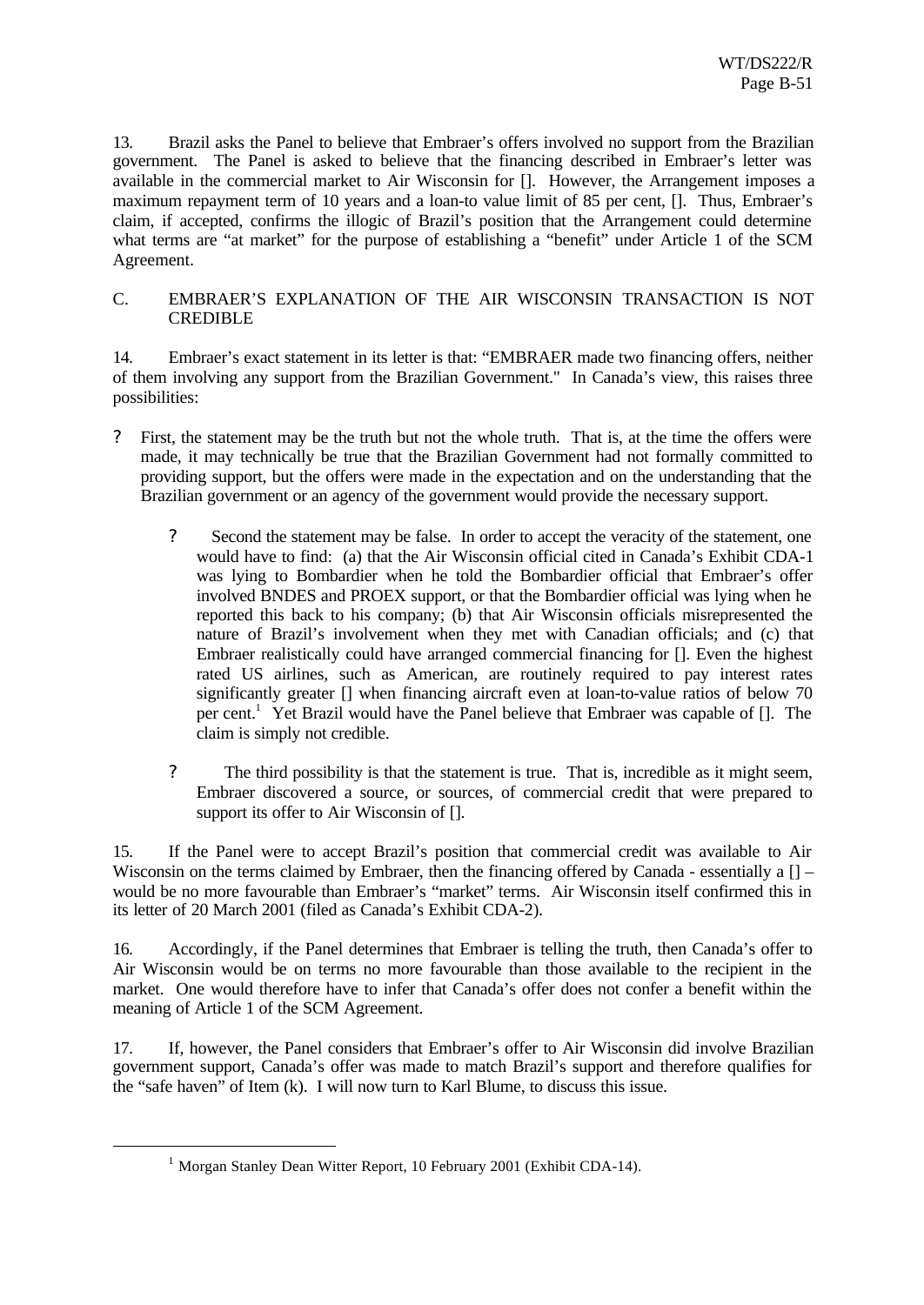#### D. CANADA'S MATCHING OF BRAZIL'S OFFER TO AIR WISCONSIN IS PERMITTED BY THE SCM AGREEMENT

18. Brazil alleges that the Air Wisconsin transaction constitutes a prohibited export subsidy that does not qualify for the "safe haven" of the second paragraph of Item (k) to Annex I of the SCM Agreement because Canada's offer was made on a matching basis and matching is not an "interest rates provision".<sup>2</sup>

19. Brazil's argument is based on an *obiter dictum* by a previous panel.<sup>3</sup> The previous panel made its findings in the abstract without the benefit of an actual disputed transaction. The events of this case provide practical evidence of why the SCM Agreement permits matching.

20. The matching provisions of the OECD Arrangement are expressly permitted by, and conform to, the OECD Arrangement. Moreover, the matching provisions of the OECD Arrangement are "interest rates provisions" within the meaning of the second paragraph of Item (k). Accordingly, because Canada's action with respect to Air Wisconsin is on a matching basis as expressly permitted by the OECD Arrangement and as envisaged by the SCM Agreement, the transaction qualifies for the "safe haven" of the second paragraph of Item (k).

21. The second paragraph of Item (k) provides an exception to the general prohibition on export subsidies found in Article 3 of the SCM Agreement. Under the second paragraph of Item (k), an "export credit practice" which is in "conformity" with the "interest rates provisions" of the OECD Arrangement "shall not be considered an export subsidy prohibited by" the SCM Agreement.<sup>4</sup>

## **1. Matching is in Conformity with the "Interest Rates Provisions" of the Arrangement**

## *(i) Conformity with the Arrangement*

22. The *Canada – Aircraft I* Article 21.5 panel ("Article 21.5 panel") found that some matching – but not all – was, by the OECD Arrangement's own terms, not in "conformity" with the provisions of the OECD Arrangement, and thereby, not in conformity with the "interest rates provisions" of the Arrangement.<sup>5</sup>

23. This is contrary to the text of the second paragraph of Item (k). As the Article 21.5 panel admitted itself, matching is "permitted" by the provisions of the Arrangement.<sup>6</sup> Article 29 of the Arrangement specifically permits matching. Matching cannot be "permitted" by the Arrangement and at the same time not be in "conformity" with that same Arrangement.

## *(ii) Matching is an "Interest Rates Provision"*

24. Moreover, matching is itself an "interest rates provision". The most logical interpretation of the term "interest rates provisions" includes all substantive provisions in the Arrangement that determine what interest rates are permitted, and that affect what the interest rate and the amount of interest will be, in a given transaction. Matching addresses one set of circumstances that affect the

<sup>&</sup>lt;sup>2</sup> Brazil's First Submission, at paras. 74-81.

<sup>3</sup> *Canada – Measures Affecting the Export of Civilian Aircraft: Recourse by Brazil to Article 21.5 of the DSU*, Report of the Panel, WT/DS70/RW, adopted 4 August 2000, at paras. 5.124-5.126 [hereinafter] "*Canada – Aircraft I*, Article 21.5 Panel Report"]. 4 *Id*., at para. 5.78.

<sup>&</sup>lt;sup>5</sup> *Id.*, at paras. 5.124 -5.126.

<sup>&</sup>lt;sup>6</sup> *Id.*, at paras. 5.124-5.125.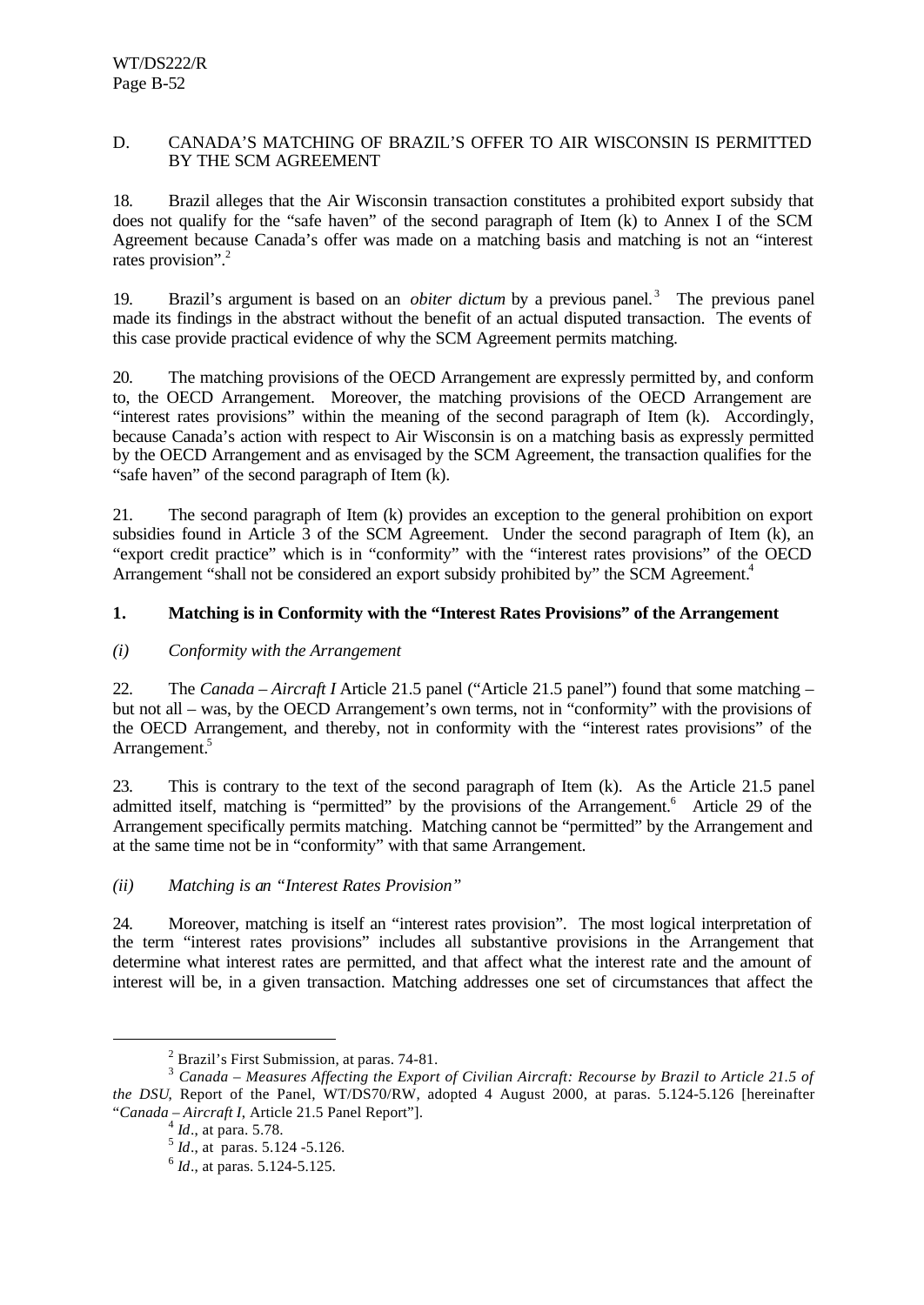determination of interest rates and is consistent, and conforms with, the Arrangement. The US and EC both support Canada's view that matching is an "interest rates provision".<sup>7</sup>

25. All of the "interest rates provisions" – including matching – operate together to discipline the terms and conditions of a particular transaction in a way that minimum interest rates, on their own, could not achieve. Matching fosters compliance with the other "interest rates provisions".

## *(iii) Conclusion*

l

26. The text of the second paragraph of Item (k) requires "conformity" with the "interest rates provisions" of the Arrangement. $\delta$  As Canada has demonstrated, matching conforms to the provisions of the Arrangement by its own terms. Furthermore, matching is itself an "interest rates provision". Accordingly, matching is in "conformity" with the "interest rates provisions" of the Arrangement.

## **2. Members Incorporated the Discipline of Matching.**

27. Not only does the text of the second paragraph of Item (k) support Canada's view that matching is in "conformity" with the "interest rates provisions" of the Arrangement, matching is consistent with the object and purpose of the SCM Agreement.

28. The intent of the SCM Agreement drafters was not that some Members must remain at a permanent disadvantage to other Members that fail to fulfil their obligations. The SCM Agreement drafters envisaged such a situation and incorporated the discipline of matching into the SCM Agreement through the second paragraph of Item (k). Incorporating the matching disciplines of the Arrangement fulfils the drafters' intent and, as Canada has demonstrated, is consistent with the text of the second paragraph of Item (k).

29. The incorporation of the "interest rates provisions" of the OECD Arrangement in the GATT Subsidies Code and in the SCM Agreement indicates that the signatories were fully aware of the object and purpose of the Arrangement and found it to be consistent with, and support, the object and purpose of the SCM Agreement. The reliance on the disciplines developed by the Participants to the Arrangement reflects the acceptance by all Members of the Participants' particular expertise in the field of officially supported export credits.

30. When Members agreed to the WTO Agreements including the SCM Agreement in 1994 , the Arrangement had been successfully disciplining trade distorting export subsidies for over 15 years. In that light, Members were almost certainly aware of the success of the Arrangement in limiting the use of trade distorting export subsidies. The Arrangement's success came through the implementation of a full set of well-balanced rights and obligations in the field of export credits. In the absence of any particular language in the second paragraph of Item (k), there is no reason to believe that Members would have wanted to discard one key instrument in this set of rights and obligations.

## **3. The "Interest Rates Provisions" – Including Matching – Do Not Introduce an Imbalance of Members Rights and Obligations.**

31. The Article 21.5 panel stated that because the second paragraph of Item (k) creates an exemption from a prohibition in a WTO Agreement – with the scope of that exemption being in the hands of a subgroup of Members – it was important that the second paragraph of Item (k) not be

<sup>&</sup>lt;sup>7</sup> See US Third Party Submission, at paras. 10-15, and E.C. Third Party Submission, at paras. 57-70.

<sup>&</sup>lt;sup>8</sup> The OECD Arrangement is an "international undertaking on official export credits" in the sense of the second paragraph of Item (k). See *Canada-Aircraft I*, Article 21.5 Panel Report, at para. 5.78.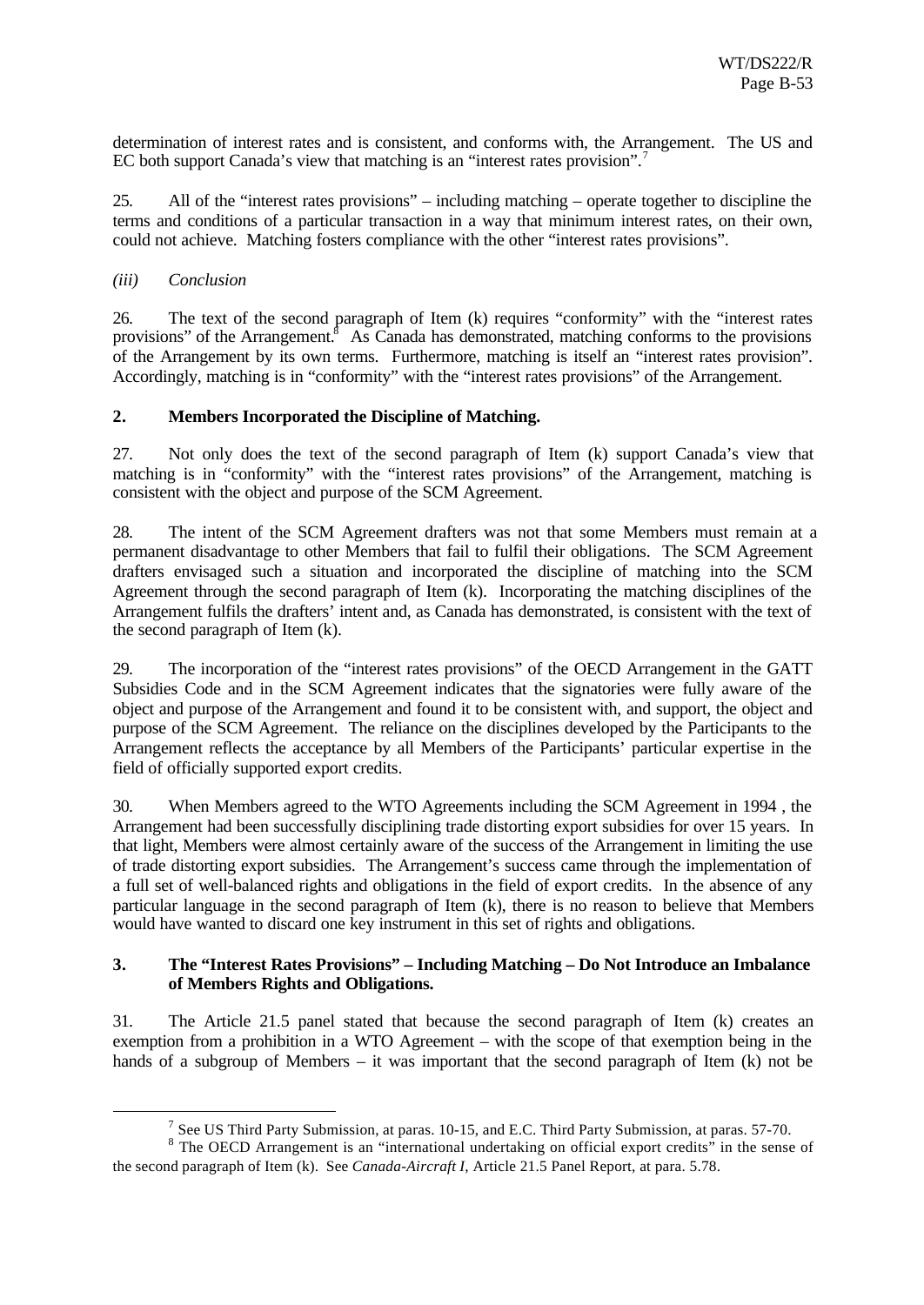interpreted in a manner that allows that subgroup of Members to create for itself *de facto* more favourable treatment under the SCM Agreement than is available to all other Members.<sup>9</sup>

32. The application of all the "interest rates provisions" of the OECD Arrangement – including matching – is not *de facto* more favourable treatment for Participants to the Arrangement because it is available to all other WTO Members. In Canada's view, the right to offer terms on a matching basis is available to all Members. If the matching transaction of a non-Participant were challenged at the WTO and found to provide a prohibited export subsidy, the "safe haven" of Item (k) would be available to that non-Participant, provided that the matching was undertaken in good faith and on the basis of reasonable due diligence.

33. Furthermore, in Canada's view, the "interest rates provisions" do not include procedural requirements of the Arrangement with which a non-Participant inherently could not comply.

## **4. On a Systemic Level, Matching Directly Supports Real Disciplines Under the SCM Agreement.**

34. The Article 21.5 panel equated matching, in some circumstances, to a derogation.<sup>10</sup> The text of the Arrangement does not support this view. Article 29 specifically permits matching as a response to an "initiating offer" that may or may not comply with the Arrangement. It is the initiating offer that, in some circumstances, is the derogation – never the response. The initiating offer – when it amounts to a derogation – is specifically prohibited under Article 27 of the Arrangement. The response is specifically permitted by Article 29 of the Arrangement, and qualifies for the "safe haven" by virtue of being an "interest rates provision" within the meaning of the second paragraph of Item (k).

35. Matching is an explicitly permitted response when, in certain cases, export subsidy disciplines have not been complied with. Matching does not encourage non-compliance with the disciplines. Instead, matching directly supports the disciplines of the SCM Agreement on a systemic level by providing a strong and effective disincentive to breach the disciplines. The strengthening of the export subsidy disciplines that matching provides to the Arrangement applies equally to the disciplines of the SCM Agreement because matching is an "interest rates provision" under the second paragraph of Item (k).

36. Matching is consistent with both the second paragraph of Item (k), and with the object and purpose of the SCM Agreement in disciplining trade-distorting export subsidies. Matching restores equilibrium and removes the illegal advantage of Brazil's financing package as an element – often the deciding element – in the decision of an airline of which aircraft to purchase, rather than basing the decision on the characteristics, quality and price of the aircraft itself.

## **5. Transparency Is Not An Advantage For Participants to the Arrangement – It Is a Competitive Disadvantage.**

37. When considering the importance of transparency to the SCM Agreement, the Article 21.5 panel stated that non-Participants to the Arrangement would not, as a matter of right, have access to information regarding the terms and conditions offered or matched by Participants. Therefore, non-Participants would be at a systemic disadvantage vis-à-vis Participants.<sup>11</sup> A closer examination of this issue reveals no systemic disadvantage to non-Participants.

<sup>&</sup>lt;sup>9</sup> *Id.*, at paras. 5.132-5.133.

*Id.*, at paras. 5.152 5.155.<br><sup>10</sup> *Id.*, at paras. 5.124-5.125.

<sup>11</sup> *Id*., at para. 5.134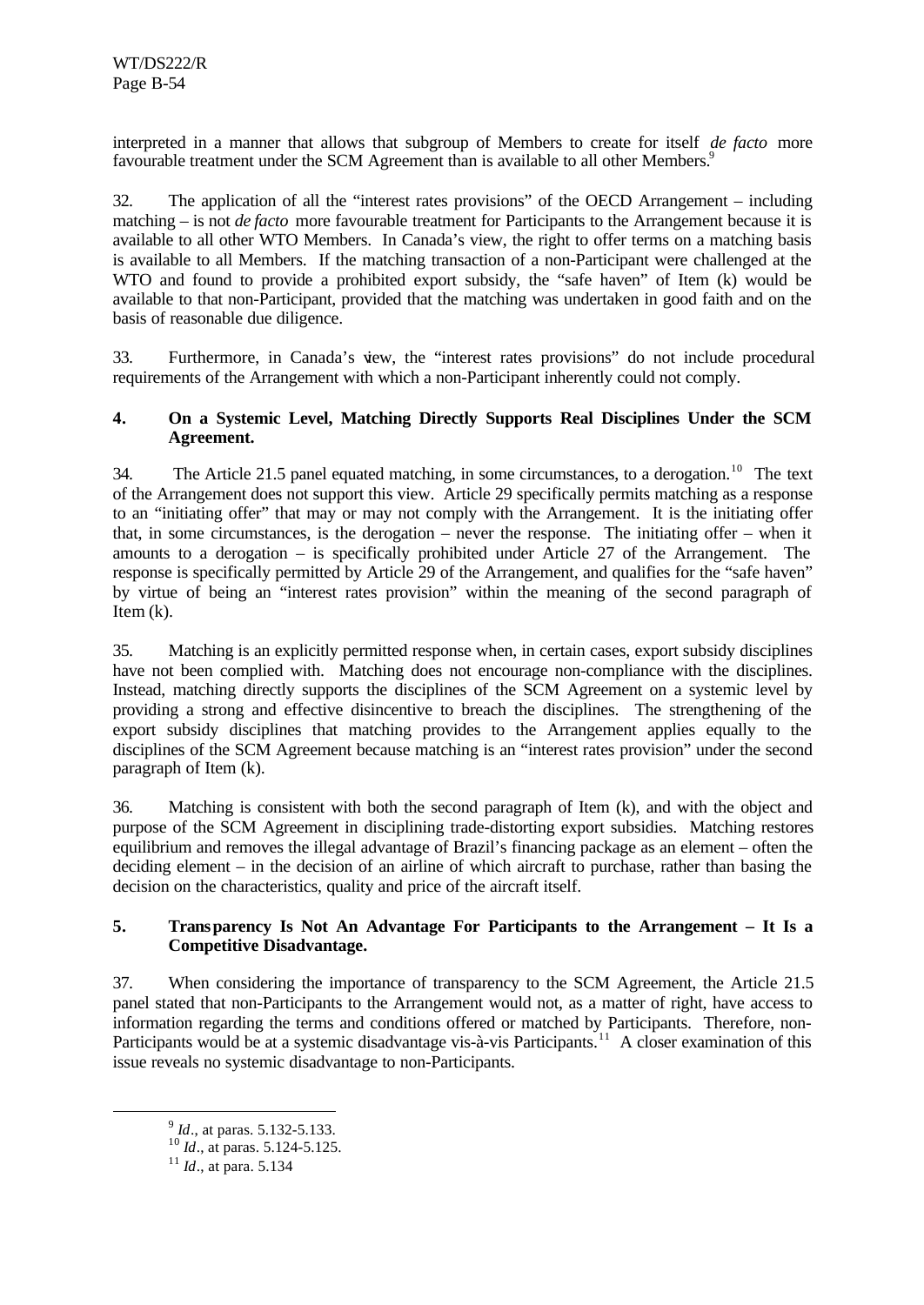38. Transparency among Participants does not disadvantage non-Participants. In contrast to non-Participants, Participants must provide the terms and conditions of a matching offer to other Participants. Non-Participants would not be under an obligation to provide information on matching offers to anyone. When Participants provide the terms and conditions of a matching offer to other Participants, the offer is subject to the prior scrutiny of the other Participants. The matching offer of a non-Participant would not be subject to any scrutiny under the Arrangement. Furthermore, although non-Participants would not receive the terms and conditions of Participants' matching offers, Participants would likewise not receive non-Participants' matching offers.

39. Moreover, non-Participants are advantaged because the Arrangement is a public document. By virtue of the Arrangement being a public document, non-Participants know the basic terms and conditions that Participants may offer. However, the terms of non-Participants' offers are not public knowledge.

40. Accordingly, transparency is not an advantage for Participants to the Arrangement, it is a competitive disadvantage.

## **III. CONCLUSION**

41. Mr. Chairman, distinguished members of the Panel, there are two distinct categories of claims before you. The first category is Brazil`s Air Wisconsin claims. In considering these, you face the choice of accepting or rejecting Embraer`s assertion that its offers to Air Wisconsin did not involve government support. In Canada`s view, the assertion lacks all credibility. If you accept it, then the necessary inference is that Canada`s offer to Air Wisconsin is on terms no more favourable than those available to the recipient in the market and does not confer a benefit under Article 1 of the SCM Agreement. If you reject it, the law and the evidence support a finding that Canada`s offer was made to match Brazil`s support and qualifies for the "safe haven" of the second paragraph of Item (k).

42. The other category of Brazil's claims involves EDC's Canada and Corporate Account programmes and Investissement Québec. Brazil has failed in all cases to substantiate these claims.

43. Accordingly, Canada requests that the Panel dismiss both categories of Brazil's claims. I thank you for your patience and attention.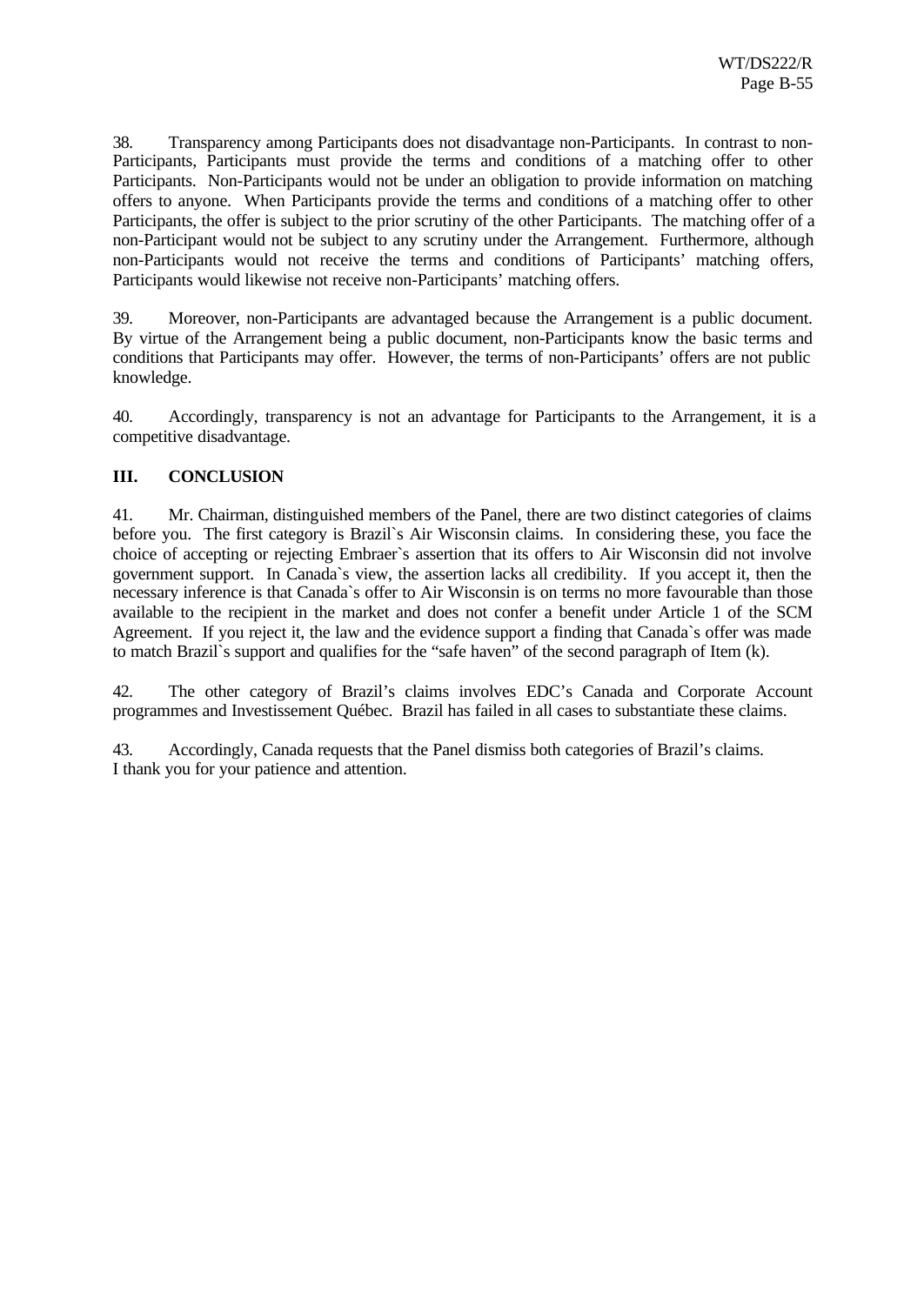## **ANNEX B-7**

## RESPONSES OF CANADA TO QUESTIONS FROM THE PANEL FOLLOWING THE FIRST MEETING OF THE PANEL

(6 July 2001)

#### **Both parties**

## **Question 1**

l

**What, if any, is the precedential effect of the findings of the Canada – Aircraft (DS70) panel on this Panel's consideration of Brazil's claims regarding the Canada Account and EDC programmes as such? What, if any, is the precedential effect of the findings of the Canada – Aircraft (DS70) panel on the matching provisions of the OECD Arrangement under item (k) of the Illustrative List of the SCM Agreement.**

1. In *India – Patent Protection for Pharmaceutical and Agricultural Chemical Products* the panel found that panels are not legally bound by previous decisions of panels or the Appellate Body even if the subject-matter is the same, but that they should take into account the conclusions and reasoning of previous panels and the Appellate Body.<sup>1</sup> Canada agrees. In Canada's view, previously adopted panel reports are not legally binding precedents (*stare decisis*). However, as the Appellate Body stated in *Japan – Taxes on Alcoholic Beverages*, at page 14:

Adopted panel reports are an important part of the GATT *aquis*. They are often considered by subsequent panels. They create legitimate expectations among WTO Members, and, therefore, should be taken into account where they are relevant to any dispute. However, they are not binding, except with respect to resolving the particular dispute between the parties to that dispute.

2. The Appellate Body was referring to GATT reports, but there is no reason why the Appellate Body's finding should not apply equally to WTO reports.

3. The general practice has been for panels and the Appellate Body to follow the relevant findings of previous reports. At least one publicist, observing the Appellate Body, has characterized this as "*de facto*" *stare decisis* and has argued that the absence of *stare decisis* is a "myth".<sup>2</sup> However, panels have in some cases seen fit to depart from the findings of previous panels. For example, in the current Article 21.5 proceeding in *Canada – Measures Affecting the Importation of* Milk and the Exportation of Dairy Products<sup>3</sup>, in response to a request by the European Communities

<sup>&</sup>lt;sup>1</sup> India – Patent Protection for Pharmaceutical and Agricultural Chemical Products, Report of the Panel, WT/DS79/R, adopted 2 September 1998, para. 7.30.

<sup>2</sup> R. Bhala, "The Precedent Setters: *De Facto Stare Decisis* in WTO Adjudication," (1999) 9 J. Transnat'l L. and Pol'y 1; "The Myth About *Stare Decisis* and International Trade Law," (1999) 14 Am.U. Int'l L.Rev. 845. In the latter article, the author notes that among those who have grappled with the issue of *stare decisis* in the WTO, in his view inconclusively, are the Chairman of this Panel and counsel for Brazil.

<sup>&</sup>lt;sup>3</sup> WT/DS 103; WT/DS 113.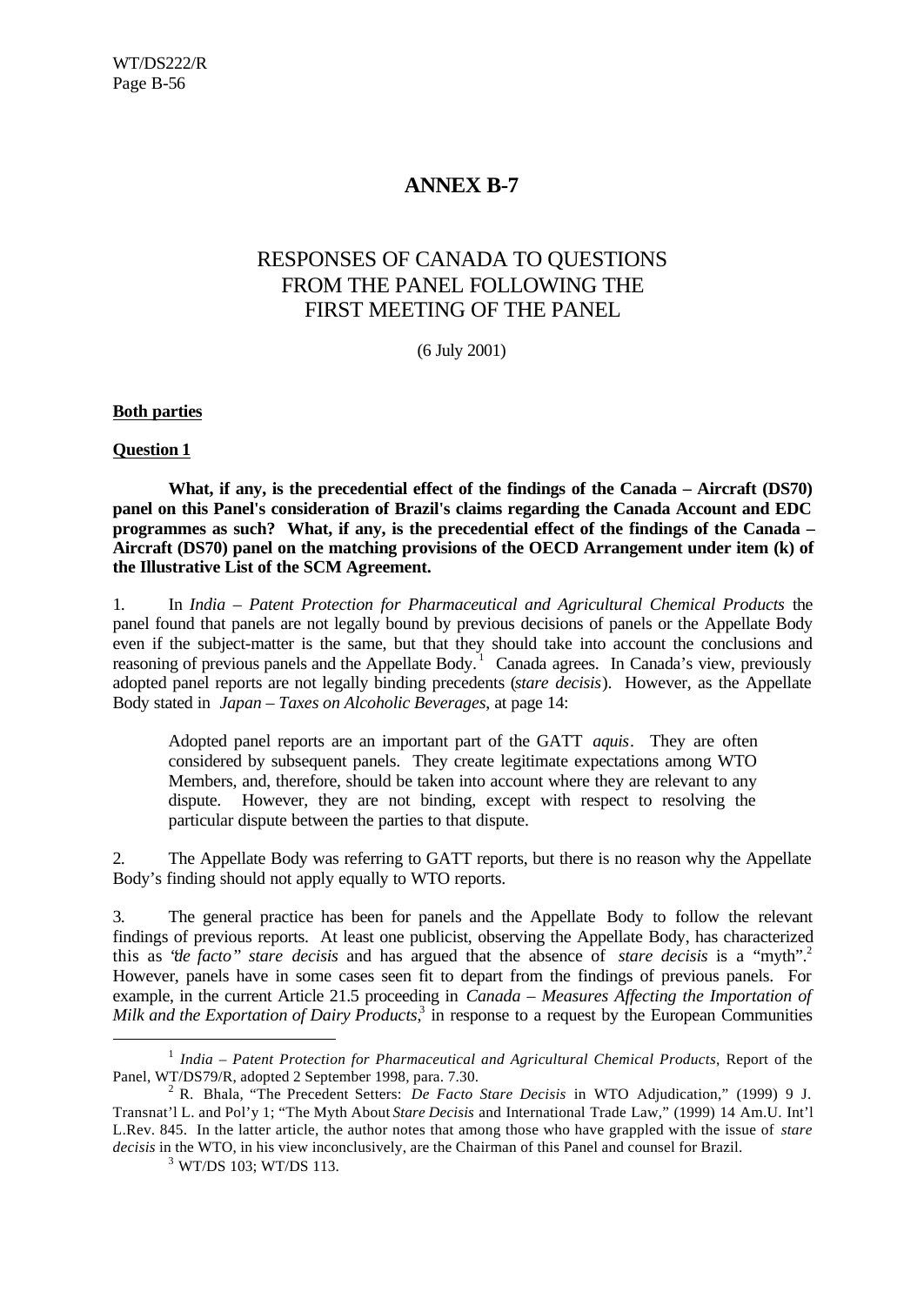(EC), the panel made a preliminary ruling that Article 10.3 of the DSU entitles third parties to receive all submissions, including rebuttal submissions filed prior to the hearing. In reaching this conclusion, the panel departed from the approach taken by previous panels in *Australia – Automotive Leather, Australia – Salmon*, and *United States – DRAMS*. In each of those previous disputes, the panel had rejected a similar request by the EC. Similarly, in *Canada – Autos* the panel seems not to have followed the *Indonesia – Autos* panel with respect to the meaning of "unconditionally" in Article I:1 of the GATT.<sup>4</sup>

4. In practice, panels are likely to follow the findings of previous panels unless there is a good reason for not doing so, for example if the circumstances giving rise to the previous finding can be distinguished or if it can be shown that the previous panel was wrong.

5. In the present case, there is no good reason for this panel to diverge from the finding of the *Canada – Aircraft* (DS 70) panel that EDC's Canada Account and Corporate Account programmes involve discretionary rather than mandatory legislation and are therefore not, as such, subsidies contingent upon export performance. These programmes still involve discretionary rather than mandatory legislation. The *Canada – Aircraft* (DS 70) panel found that Brazil had failed to demonstrate otherwise. Without prejudice to Canada's answer to Question 2, in this dispute, Brazil has put forward no new arguments or evidence that would justify this Panel making a different finding.

6. By contrast, there are good reasons for this Panel not to follow the Article 21.5 panel report in *Canada – Aircraft* (DS 70) with respect to "matching". The Article 21.5 panel interpreted the whole of the matching provisions of the OECD Arrangement as not being "interest rates provisions" within the meaning of Item (k), second paragraph, of the Illustrative List. In the present case, at paragraphs 47 to 61 of its First Submission and paragraphs 18 to 40 of its First Oral Statement, Canada has put forth arguments that justify this Panel making a different and more qualified finding.

## **Question 2**

l

**Does this Panel have jurisdiction to review Brazil's claims regarding the Canada Account and EDC programmes as such? In particular, is the principle of res judicata, or a similar principle, applicable in this case, so as to preclude the Panel's consideration of issues previously ruled on by a panel?**

1. In its Preliminary Submission, Canada argued that Brazil's claims regarding EDC's Canada Account and Corporate Account programmes "as such" fell outside the Panel's jurisdiction. However, Canada did not base its arguments on the principle of *res judicata*, i.e. the principle that the decision of a matter on the merits is conclusive as between the parties to the decision and therefore is a bar to a subsequent action by those parties on the same claim.

2. It may be that the principle of *res judicata* is a "generally recognized principle of law" within the meaning of Article  $38(1)$  of the Statute of the International Court of Justice  $(ICJ)$ .<sup>5</sup> If so, the principle should apply to international dispute settlement bodies except where an applicable international agreement provides otherwise. The DSU does not provide otherwise. Moreover, there are three required elements for the application of the *res judicata* principle: identity of parties, identity

<sup>4</sup> *Canada – Measures Affecting the Automotive Industry*, Report of the Panel, WT/DS139/R, WT/DS142/R, adopted 19 June 2000, para. 10.28.

<sup>5</sup> *Effect of Awards of Compensation Made by the United Nations Administrative Tribunal*, 1954 I.C.J. 47, p. 53; *Request for Interpretation of the Judgment of 11 June 1998 in the case Concerning the Land and Maritime Boundary Between Cameroon and Nigeria (Cameroon v. Nigeria), Preliminary Objections,* 1999 I.C.J. 3, p. 36.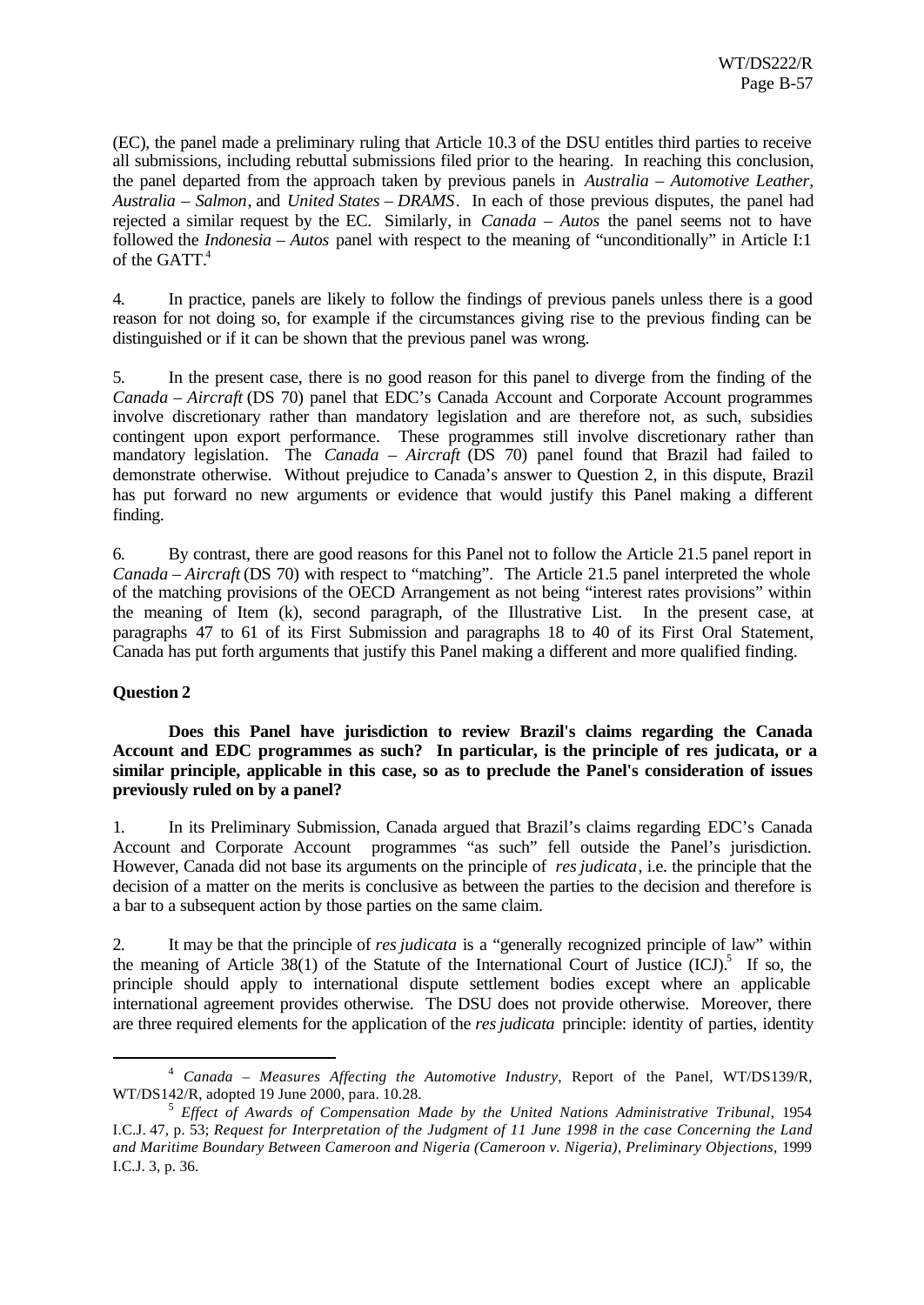of cause and identity of object in the subsequent proceedings.<sup>6</sup> All three of these elements are present in this dispute with respect to Brazil's "as such" claims regarding Canada Account and Corporate Account. Thus, if the Panel considers that the principle of *res judicata* applies to WTO disputes, its application is warranted in respect of Brazil's "as such" claims regarding Canada Account and Corporate Account.

3. However, the Panel need not decide whether the principle of *res judicata* applies to WTO disputes because, as noted in Canada's answer to Question 1, Brazil has, in any event, failed to offer any evidence or arguments that would warrant this panel departing from the findings in *Canada – Aircraft* (DS 70) that Canada Account and Corporate Account involve discretionary legislation and therefore are not, as such, subsidies contingent upon export performance.

4. Canada also notes that with respect to the issue of "matching" under the OECD Arrangement, the principle of *res judicata* cannot apply because only one of the three requirements for the application of *res judicata*, the identities of the parties, is satisfied. Furthermore, the force of *res judicata* does not extend to the reasoning of a judgment.<sup>7</sup> Canada has argued with respect to matching that both the reasoning and the conclusion of the Article 21.5 panel in *Canada – Aircraft* (DS 70) are incorrect.

## **Canada**

## **Question 3**

**Is it Canada's position that EDC financing under market windows is provided on terms and conditions no more favourable than could be obtained by the borrower in the commercial market-place?**

1. Yes. Broadly speaking, EDC undertakes two types of financing through its Corporate Account. One type, official support transactions, has occasionally been used for regional aircraft financing. Transactions of this type have been consistent with the OECD Arrangement. The other type of Corporate Account financing is undertaken on market terms. EDC does not offer terms more favourable than those available in the market when providing such financing.

## **Question 4**

l

**At page 22 of its first written submission, Canada includes a description of EDC's practices. The second paragraph thereof describes EDC's pricing process. It essentially involves fixing a "benchmark" or "alternative benchmark", and pricing "according to" that "benchmark" or "alternative benchmark".**

**(a) Is it Canada's position that this pricing process does not result in the provision of financing on terms more favourable than could be obtained by the relevant borrower in the commercial market place?**

<sup>6</sup> *South West Africa (Ethiopia v. South Africa; Liberia v. South Africa)* 1966 I.C.J. 6, p. 333.

<sup>7</sup> *Case Concerning the Barcelona Traction, Light and Power Company, Limited, (New Application: 1962)* 1970 I.C.J. 3, p. 267; *Application For Revision and Interpretation of the Judgment of 24 February 1982 in the Case Concerning the Continental Shelf (Tunisia v. Libyan Arab Jamahiriya)* 1985 I.C.J. 192, p. 228. But see S. Rosenne, *The Law and Practice of the International Court* 1920-1996, 3rd ed., vol. III: Procedure (The Hague: Martinus Nijhoff, 1997), p. 1656 and note 206. He suggests that *res judicata* as applied by the ICJ derives from Articles 59 and 60 of the Statute of the ICJ rather than from a general principle of law that the Court would adopt by virtue of Article 38 of the Statute.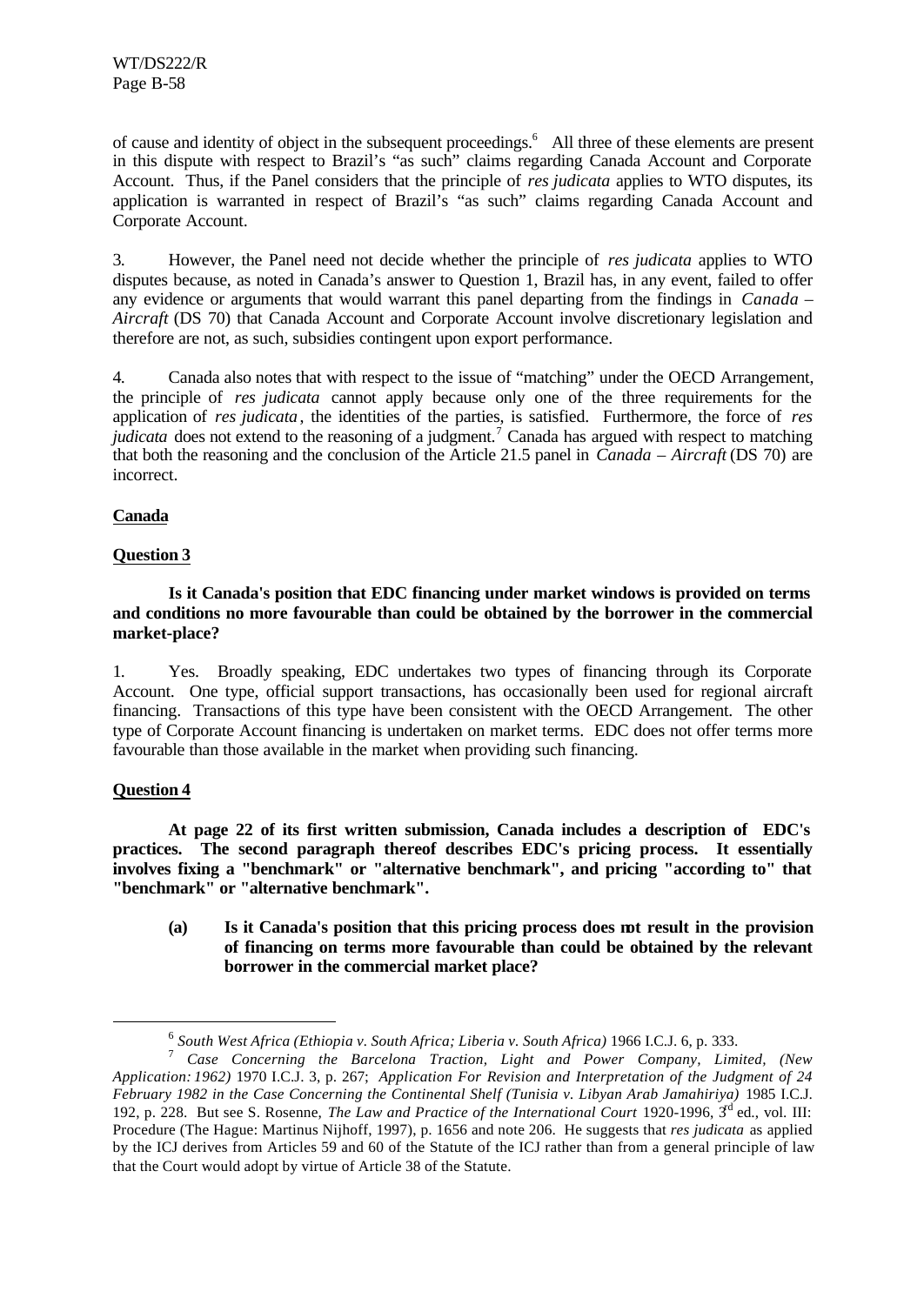1. Yes. In establishing Corporate Account pricing for non-official support transactions, EDC fixes the benchmark for each borrower by utilizing that borrower's credit rating for a similar debt situation. If independent credit ratings are not available for the borrower from a major rating agency, EDC will generate an internal rating by using financial modeling software (FAMAS/Moody's Financial Analyst and LA Encore/Moody's Risk Advisor both now owned by Moody's Risk Management Services a subsidiary of Moody's Investor Services, one of the world's premier rating agencies). This allows the establishment of a market-based rating using historical and projected financial information.

2. Using the credit rating generated or obtained for each borrower, EDC utilizes industry sources to determine pricing for comparable credit situations as well as historical pricing for the borrower involved (including secondary market pricing). Industry sources for such pricing data include Bloomberg Fair Market Yield Curves<sup>8</sup>, pricing offered to comparable borrowers, bond market pricing, structured transaction pricing (i.e. EETCs), as well as on-going contacts with financial institutions and financial arrangers active in the capital markets.

3. In addition, EDC can and does participate in financing arranged by commercial banks on market terms (for example, the Kendell transaction described in Canada's answer to Question 11).

#### **(b) In fixing the "benchmark", EDC has regard to "what the relevant borrower has recently paid in the market". How does Canada define the "market"? Is it composed of commercial lenders, export credit agencies, or both?**

1. The "market", as used in fixing the benchmark for a borrower is the commercial marketplace. It includes banks, other commercial financial institutions and the public bond market but does not include export credit agencies.

## **Question 5**

l

**For the purpose of Questions 5 - 7 only, please assume that Brazil's request for the establishment of a panel is interpreted as being limited to assistance provided to the regional aircraft industry. With respect to Brazil's request for findings that Canada Account as such, as applied and in individual transactions, constitute prohibited export subsidies, please indicate why Canada considers that Brazil's request for establishment fails to adequately identify the measure at issue. Please do the same in respect of Brazil's request for findings that EDC and IQ as such, as applied and in individual transactions also constitute prohibited export subsidies.**

1. The Panel's question highlights the failure by Brazil in its panel request to adequately identify the measure at issue in respect of Canada Account, EDC (Corporate Account) and IQ as such, as applied and in individual transactions. Despite the wording of the question, in its panel request, Brazil did not request findings that Canada Account, Corporate Account and IQ "as such, as applied and in individual transactions" constitute prohibited export subsidies.

2. Brazil did not make this distinction until its 22 June Reply Submission, when Canada learned for the first time of Brazil's "overarching claim" theory. Even then, as the European Communities noted at paragraph 10 to 14 of in its Oral Statement of 27 June, it is still not clear whether Brazil is

<sup>&</sup>lt;sup>8</sup> The Bloomberg Fair Market Yield Curve or Fair Market Sector Curve (FMC) is used to compare yields across maturities of multiple bond sectors and ratings. The Curve allows one to compare sector curves to benchmark curves (e.g. US Treasuries) to determine current spreads. Curves within the same sector can be compared with the benchmark as well as those with a different rating.

FMC's are created using prices from new issue calendars, trading/portfolio systems, dealers, brokers and evaluation services which are fed directly into the specified bond sector databases on an overnight basis.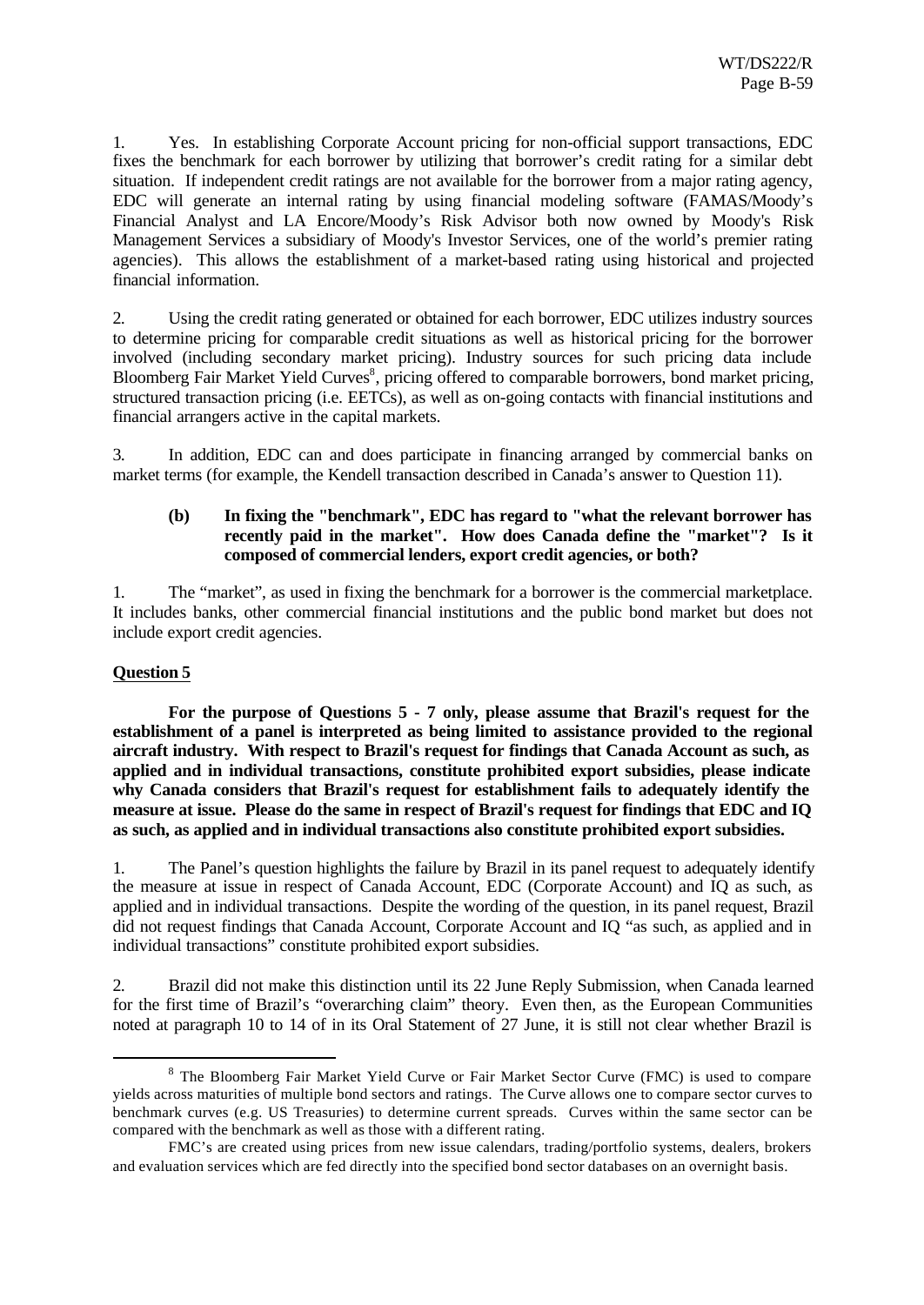challenging a programme (such as Canada Account "as such"), specific financing under a programme, (such as the Kendell transaction under Corporate Account), or all financing under those programmes, at least in respect of the Canadian regional aircraft industry. Programs "as such", "as applied" and "individual transactions" may all involve measures for the purposes of dispute settlement, but they will not be the same measures. By failing in its panel request to adequately identify the measures it is challenging, Brazil has failed to satisfy the requirements of Article 6.2 of the DSU.

3. Brazil clearly cannot use its subsequent submissions to attempt to "cure" the deficiencies of its panel request. The panel request – as presented to the DSB – must be the sole point of reference for the Panel in determining whether Brazil has met the standards of Article 6.2. Brazil did not distinguish in its panel request between claims made "as such", "as applied" and in "individual transactions". In any event, Brazil's subsequent submissions have failed to clarify the measures at issue. The EC put the matter succinctly in paragraph 12 of its 27 June Oral Statement. In assessing whether Brazil is challenging Canada Account, Corporate Account and IQ as such, as applied, or in respect of individual transactions, the EC said: "It is still not clear to the European Communities which Brazil is seeking to do."

4. Furthermore, in respect of what Brazil now seems to assert are its challenges to Canada Account, Corporate Account and IQ measures "as applied", Brazil has still failed to identify the specific measures at issue. For example, as Canada noted at the first substantive meeting, for all three programs Brazil's request used general and imprecise language ("Export credits, "including...."). By contrast, Brazil's 22 June submission apparently sought to circumscribe the scope of its claim, but only provided examples of types of measures that were not included in its claims. Brazil's 28 June statement has only added to the confusion. Many of the assertions in Brazil's 28 June statement are simply inconsistent with its Panel request.

5. Paragraph 5 of Brazil's 28 June statement asserts that: "Brazil's claims against the Canada Account are limited to 'financing, loan guarantees, or interest rate support' for the regional aircraft industry [emphasis added]." However, no such limitation is found in paragraph 1 of Brazil's panel request, which challenges "Export credits, including financing, loan guarantees, or interest rate support by or through the Canada Account...". In addition, despite the assumption on which the panel's questions 5 to 7 are based, the important qualifier "for the regional aircraft industry" is not found in paragraph 1 of Brazil's panel request.

6. Paragraph 7 of Brazil's 28 June statement says that "Brazil's claims against the EDC are limited to 'financing, loan guarantees, or interest rate support' for the regional aircraft industry." However, paragraph 5 of the Panel request refers to "Export credits, including financing, loan guarantees, or interest rate support by or though the EDC...". The qualifier "for the regional aircraft industry" is also missing in paragraph 5 of Brazil's panel request.

7. Similarly, paragraph 9 of Brazil's 28 June statement contends that "Brazil's claims against IQ are limited to "loan guarantees, equity guarantees, residual value guarantees, and 'first loss deficiencies guarantees' for the regional aircraft industry." However, paragraph 7 of Brazil's panel request challenges export credits and guarantees provided by IQ, "including loan guarantees, equity guarantees, residual value guarantees, and 'first loss deficiency guarantees'...". Paragraph 7 of Brazil's panel request also does not contain the qualifier "for the regional aircraft industry".

8. Accordingly, Brazil's panel request failed to adequately identify the specific matters at issue and therefore failed to meet the minimum standard prescribed by Article 6.2 of the DSU.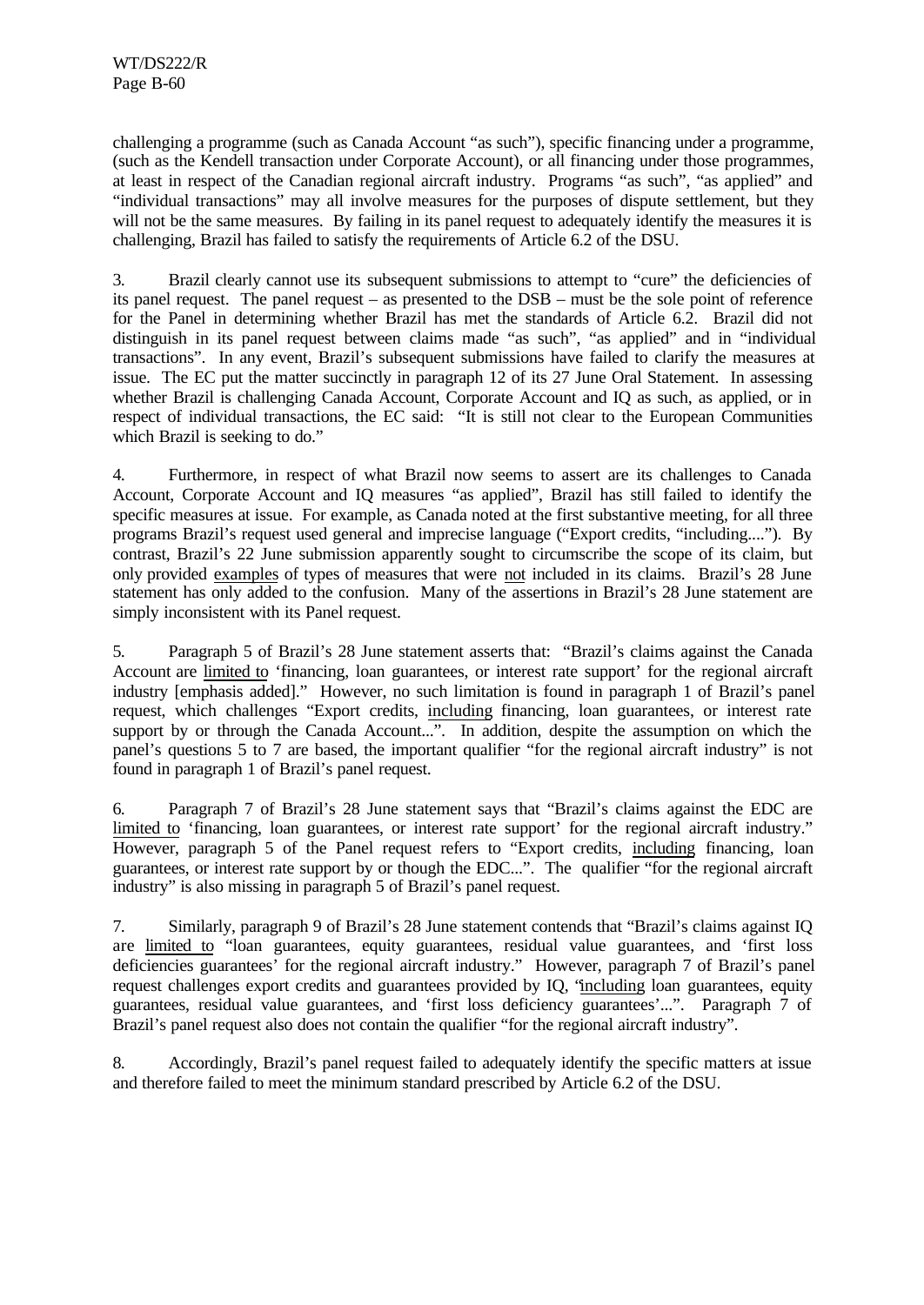## **Question 6**

**If a measure is not identified in the request for establishment of a panel as required by Article 6.2 of the DSU, is that measure necessarily outside of the panel's terms of reference? Or does the jurisdiction of the panel over the measure also depend on whether or not the respondent has suffered prejudice as a result of the failure to identify the measure in the request for establishment.**

1. If a measure is not identified in the request for establishment of a panel, as required by DSU Article 6.2, then the measure is outside the panel's terms of reference. The obligations imposed by Article 6.2 are mandatory. A panel lacks jurisdiction over the claim in respect of the measure, regardless of whether or not the respondent has suffered prejudice.

2. If the complainant has not complied with the requirements of Article 6.2, then the Panel request is invalid by the terms of Article 6.2. Such invalidity is not dependent on whether the complaining party has suffered prejudice. Even if it happens to guess correctly, a defending Member is not required to guess at what is being challenged, either with respect to what is being included in a complaint, what is being excluded from it or the legal basis of the complaint. Rather, as the Appellate Body has stated, "[a] defending party is entitled to know what case it has to answer, and what violations have been alleged so that it can begin preparing its defence".<sup>9</sup>

3. Article 6.2 does not impose any additional "prejudice" requirement. Nor does it create an exception from the obligations imposed if there is no "prejudice". Although, as Canada noted at paragraph 35 of its Preliminary Submission, panels and the Appellate Body have taken prejudice into account, to excuse non-compliance with the requirements of Article 6.2 on the basis that a defending Member did not suffer prejudice would create an exception to the obligations in Article 6.2. It would diminish the obligations on complainant Members, contrary to Articles 3.2 and 19.2 of the DSU. It cannot be an answer for a Member, having made an inadequate panel request, to say to the defendant in effect, "You figured it out so we didn't have to tell you".

4. In any event, Canada has suffered prejudice in the present proceedings as a result of Brazil's failure to comply with Article 6.2. As Canada noted at paragraph 61 of its Preliminary Submission, the prejudice to Canada's ability to defend itself is a function of the fact that the precise nature and scope of the claims made by Brazil are unclear and confusing. This was the test applied by the Panel in the *Thailand – Steel* dispute.<sup>10</sup> A party is entitled to know the case it has to answer. Even if a defending Member succeeds in deducing part, or even all, of a complaining Member's claims from an inadequate panel request, a lack of specificity regarding the measures at issue and/or a failure to provide a clear summary of the legal basis of the complaint will necessarily dissipate the efforts of the defendant, and therefore prejudice it in preparing its defence.

#### **Question 7**

l

**With respect to Brazil's request for findings that Canada Account as such, as applied and in individual transactions constitute prohibited export subsidies, please indicate why Canada considers that Brazil's request for establishment fails to "provide a brief summary of the legal basis of the complaint sufficient to present the problem clearly". Please do the same in respect of Brazil's request for findings that EDC and IQ as such, as applied and in individual transactions also constitute prohibited export subsidies.**

<sup>9</sup> *Thailand – Anti-Dumping Duties on Angles, Shapes and Sections of Iron or Non-Alloy Steel H-Beams from Poland*, Report of the Appellate Body, WT/DS122/AB/R, adopted 5 April 2001, para. 88.

<sup>&</sup>lt;sup>10</sup> Thailand – Anti-Dumping Duties on Angles, Shapes and Sections of Iron or Non-Alloy Steel H-*Beams from Poland*, Report of the Panel, WT/DS122/R, adopted 5 April 2001, para. 7.29.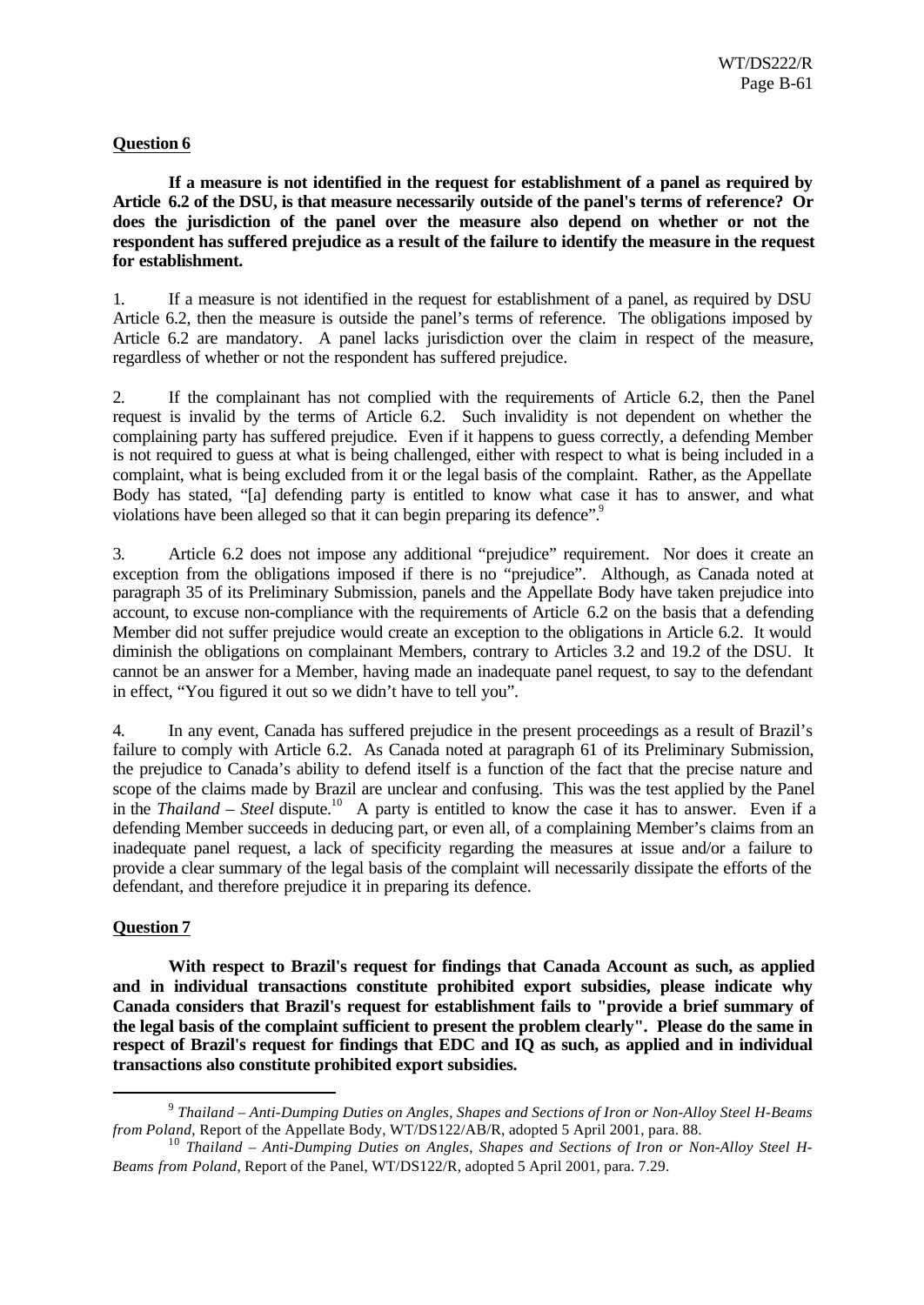l

1. The Panel's question asks Canada to indicate why Brazil's panel request with respect to Canada Account, Corporate Account and IQ "as such, as applied and in individual transactions" fails to provide "a brief summary of the legal basis of the complaint sufficient to present the problem clearly" as required by Article 6.2 of the DSU. Again, Canada emphasizes that in its panel request, Brazil did not request findings that Canada Account, EDC (Corporate Account) or IQ constitute prohibited export subsidies "as such, as applied and in individual transactions". This failure goes to the inadequacy of Brazil's identification of the measures at issue, as described in Canada's answer to Question 5. Given this failure, it is impossible for Canada to answer the question as posed. Nevertheless, Canada will review precisely where Brazil, in its panel request, failed to satisfy this requirement of Article 6.2.

2. In its first claim, with respect to Canada Account, Brazil failed to explain what it meant when it asserted that measures "continue to be" prohibited export subsidies. As Canada noted in its Preliminary Submission, this phrase appears to be a claim that Canada has not complied with the DSB's rulings in another dispute, *Canada – Measures Affecting the Export of Civilian Aircraft* (DS70). However, this is not clear from the claim itself. The claim therefore fails to provide a summary of the legal basis of the complaint sufficient to present the problem clearly. It is therefore inconsistent with Article 6.2 of the DSU.

3. In its second claim, Brazil failed to identify the treaty provisions that Canada is alleged to have violated. As the Appellate Body stated in the *Korea – Dairy Safeguard* case, "[i]dentification of the treaty provisions claimed to have been violated by the respondent is always necessary…; such identification is a minimum prerequisite if the legal basis of the complaint is to be presented at all."<sup>11</sup> As the panel noted in *EC – Bed Linen*, "[f]ailure to even mention in the request for establishment the treaty Article alleged to have been violated  $\ldots$  constitutes failure to state a claim at all."<sup>12</sup>

4. Both of the foregoing claims relate to Canada Account, but as noted, it is impossible to link these failures to requests for findings "as such, as applied and in individual transactions" because the claims themselves fail to do so.

5. In its fifth and seventh claims, regarding Corporate Account and IQ respectively, Brazil alleges that measures are "prohibited export subsidies within the meaning of Articles 1 and 3" of the SCM Agreement. However, only in its First Submission, filed two months later, does Brazil explain that unlike the *Canada – Aircraft* (DS 70) dispute "[t]his proceeding explicitly involves both subparagraph (i) and subparagraph (iii)" of Article 1 of the SCM Agreement.<sup>33</sup> Until then, Canada did not know that Brazil's claims involved subparagraph (iii) of Article 1. Canada could not tell that they did from the claims as articulated in Brazil's panel request. Furthermore, as Canada explained at the first substantive meeting of the parties, Brazil's failure to adequately identify the measures at issue in respect of these two claims made it particularly difficult to discern from the panel request the legal provisions underlying the claims. Thus, in respect of claims five and seven, Brazil failed to provide a brief summary of the legal basis of the complaint sufficient to present the problem clearly. These claims too are inconsistent with Article 6.2 of the DSU.

<sup>11</sup> *Korea – Definitive Safeguard Measure on Imports of Certain Dairy Products*, Report of the Appellate Body, WT/DS98/AB/R, adopted 12 January 2000, para. 124.

<sup>12</sup> *European Communities – Anti-Dumping Duties on Imports of Cotton-Type Bed Linen from India*, Report of the Panel, WT/DS141/R, adopted 12 March 2001, para. 6.15.

<sup>&</sup>lt;sup>13</sup> Brazil's First Submission, para. 65 (in respect of Corporate Account). Similarly, at paragraph 92 of tis First Submission, Brazil asserts that its claims with respect to IQ extend to services within the meaning of Article  $1.1(a)(1)(iii)$ .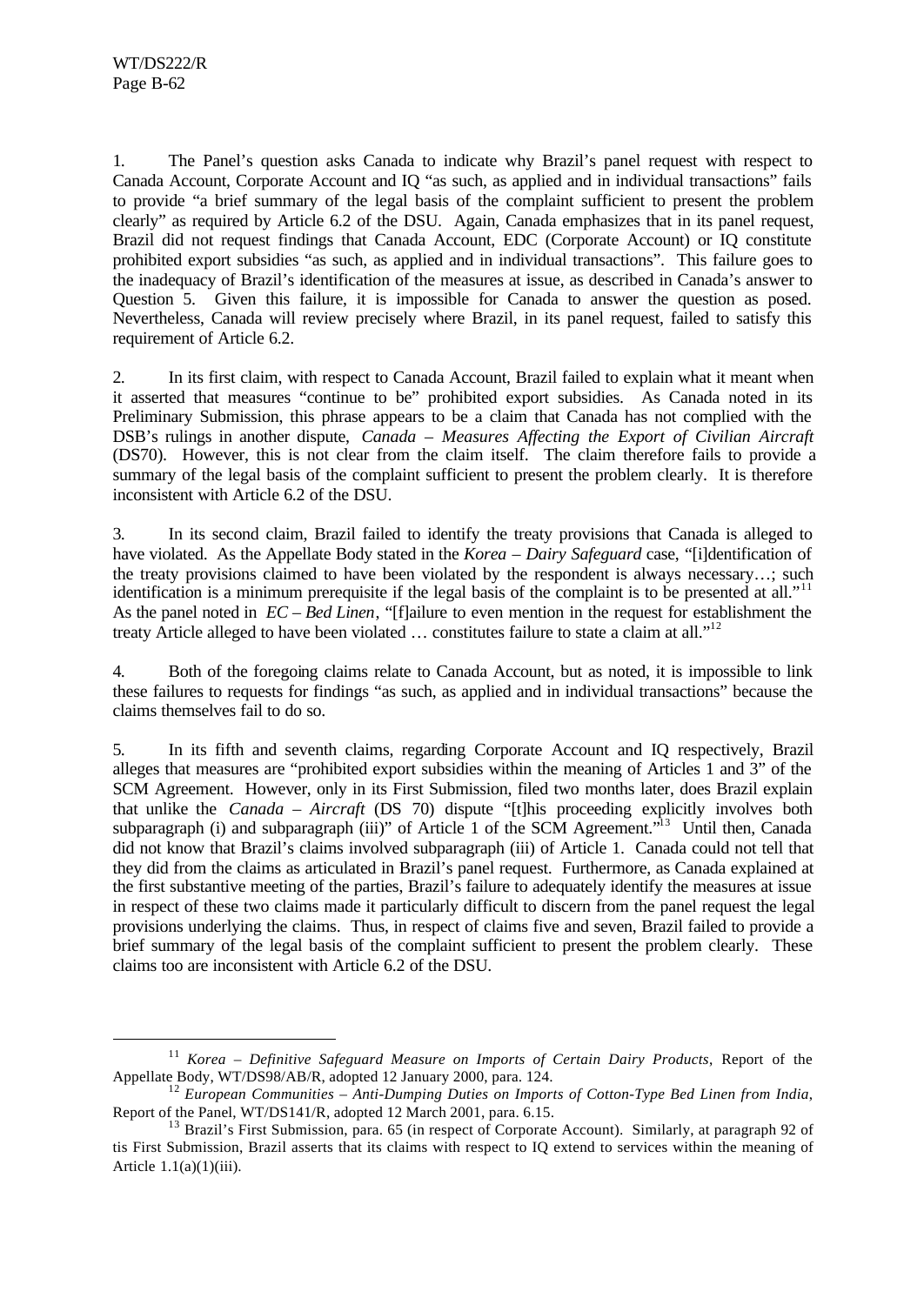6. Again, Canada notes that while Brazil's claims five and seven relate to Corporate Account and IQ respectively, it is impossible to link the deficiencies in these claims to requests for findings "as such, as applied and in individual transactions" because the claims themselves fail to do so.

## **Question 8**

#### **Please provide any general or sector-specific regulations, guidelines, policies or similar documents applicable to the decision to approve specific transactions and/or concerning the fixing of the terms and conditions of Canada Account support to the regional aircraft industry.**

1. Please see exhibits CDA-15 through CDA-23 and exhibit BRA-17. With respect to exhibit CDA-15, the process for Canada Account transactions over C\$50 million differs in only one respect from that for Canada Account transactions under C\$50 million. Transactions over C\$50 million require Cabinet approval. Transactions under C\$50 million require the approval of the Minister for International Trade and the concurrence of the Minister of Finance.

## **Question 9**

#### **Please provide the underlying legal instruments concerning the creation and funding of Canada Account, EDC and IQ.**

1. For Canada Account, please see exhibits BRA-17 and CDA-24. For EDC Corporate Account, please see exhibits CDA-24 through CDA-32 and BRA-17. For IQ, please see exhibits CDA-33 through CDA-36 and BRA-18.

#### **Question 10**

**First, we note Canada's assertion that "[i]n the light of Brazil's below-market financing offer to Air Wisconsin, Canada had no choice but to offer Air Wisconsin debt financing on a matching basis" (para. 46, Canada's first written submission). Second, we note Minister Tobin's assertion that the interest rate for the Air Wisconsin transaction was "a better rate than one would normally get on a commercial lending basis". Third, we note that the Air Wisconsin transaction was financed through Canada Account, rather than EDC market windows. In light of these considerations, would Canada agree that the Canada Account financing for the Air Wisconsin transaction was below market, and therefore conferred a "benefit" within the meaning of Article 1.1(b) of the SCM Agreement?**

1. Prior to Brazil's submission of Embraer's letter describing its financing offers to Air Wisconsin, Canada had considered that the Canada Account financing for the Air Wisconsin transaction was below market, and therefore conferred a "benefit" within the meaning of Article 1.1(b) of the SCM Agreement. However, as Canada explained at paragraphs 15 and 16 of its Oral Statement, if the Panel finds that commercial credit was available to Air Wisconsin, without Brazilian government involvement, on the terms claimed by Embraer and Brazil, those terms would be, by definition, market terms. The financing offered by Canada under the Canada Account is no more favourable than that in Embraer's offer. Accordingly, the offer under the Canada Account would be no more favourable than that available to Air Wisconsin in the market, as demonstrated by Embraer's offer, and would not confer a benefit within the meaning of Article 1 of the SCM Agreement.

2. Alternatively, if the Panel finds that Embraer's offer to Air Wisconsin did involve Brazilian government support, Canada's offer could not be said to be on market terms and would confer a "benefit". However, because the Canada Account financing is being offered on a matching basis to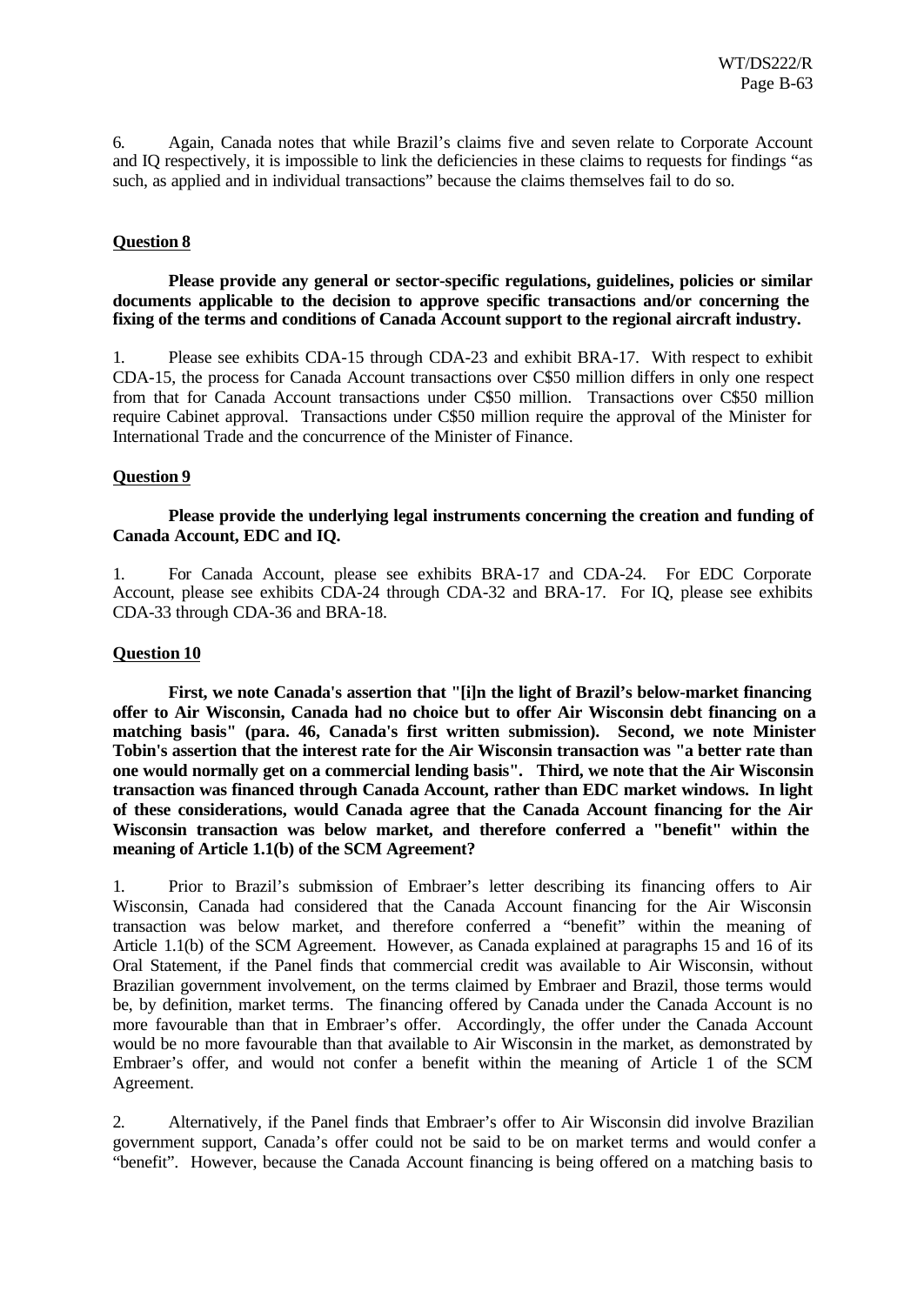Brazil's offer, it would qualify for the safe haven in the second paragraph of Item (k) to the Illustrative List and would not be a prohibited export subsidy.

## **Question 11**

**Please provide full details of the terms and conditions of the following transactions referred to at para. 43 of Brazil's first written submission:**

- ? **the sale of [] Bombardier CRJ jets to Kendell;**
- ? **the sale of [] CRJ to ASA Holdings, Inc., and its subsidiary Atlantic Southeast Airlines; and**
- ? **the sale of [] CRJ-200 aircraft to ASA Holdings, Inc.**

**Please also provide all documentation regarding the review of these transactions by the "committee" of the "EDC transportation group" referred to in the second paragraph of the description of EDC's practices set forth in para. 67 of Canada's first written submission. Please include the terms and conditions of specific transactions used to establish the committee's "benchmark" for the abovementioned transactions, or relevant details of the borrower(s) used to establish the "alternative benchmark" for the abovementioned transactions. Please also provide the credit ratings of Kendell, ASA and Atlantic Southeast Airlines at the time of the abovementioned transactions.**

1. Kendell: EDC participated by way of a public offering in the initial financing of [] CRJ aircraft on an equal risk-sharing basis with five other commercial lenders: []. Terms and conditions were dictated by the arranging banks []. The financing was not conditional upon EDC's participation. Exhibits CDA-37 to CDA-41 are, respectively, Kendell's initial Executive Summary for the transaction, the Summary of Terms and Conditions of the Facility (provided by the arrangers), the Pricing Strategy submitted to the Aerospace Pricing Committee, the LA Encore ratings for the Borrower and the Kendell Term Sheet.

2. ASA: As of July 1, 2001 EDC has provided financing for the purchase of [] CRJ aircraft by ASA Inc. (inclusive of ASA Holdings, Inc. and Atlantic Southeast Airlines) and has committed financing to be completed by [] aircraft. EDC provided its commitment []. In March 1997, EDC issued a Letter of Offer for []. In August 1998, EDC issued a revised Letter of Offer for a total of [ ] aircraft (inclusive). The details of these letters, which offered pricing of  $UST + []$ , are provided as exhibits CDA-42 and CDA-43.

3. The Aerospace Pricing Committee was not established until after the issuance of both these Letters of Offer. At the time of the first Offer, LA Encore had not been developed but EDC was able to impute from Famas (commercial financial analysis software) a [] for ASA based on the company's financial results (provided as Exhibit CDA-44). Pricing was developed in consideration of the then current [], the rates paid by the airline on its other debt as well as the rate obtained by a comparable airline, [], on a recent market financing of regional jets. Then current EDC pricing offered to [] (then rated by EDC as a []) was also considered.

4. At the time of the second Offer LA Encore had been developed and a rating of "[]" was generated based on then current financial information (Exhibit CDA-45). It was determined that based on EDC's previous pricing of [], EDC's then current pricing of other like borrowers (e.g. [] which was then rated "[]" by LA Encore), the overall market conditions and the company's improved credit standing that the previous pricing was still appropriate. Although at UST  $+$  [] bps EDC's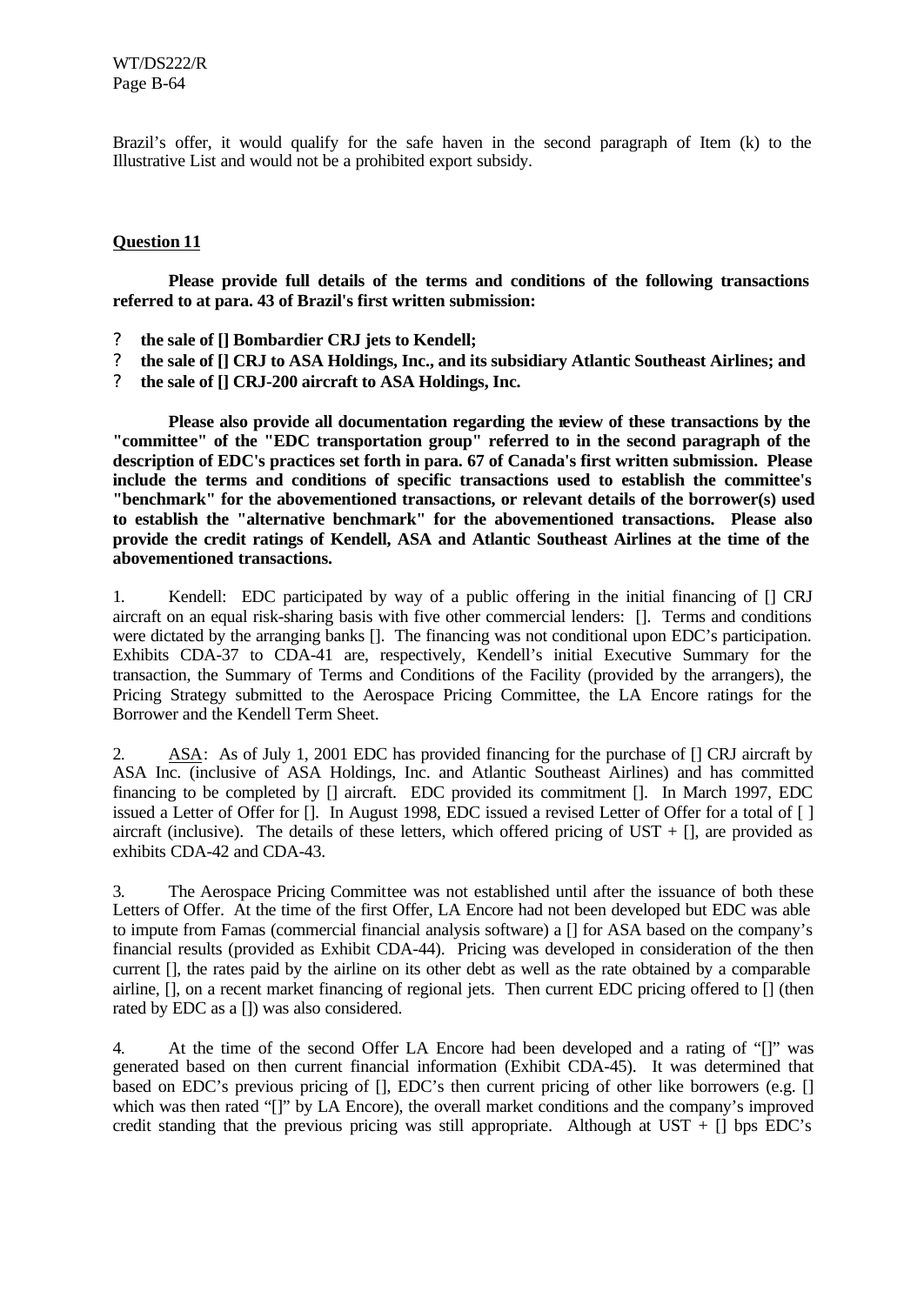pricing was  $\Box$  bps below its  $\Box$ , it was deemed appropriate for the above-noted reasons and a  $\Box$  was approved.

5. In addition EDC benefited from an agreement with [] which provided additional transaction support during the disbursement period for all [] aircraft such that, if [] deemed or published credit rating fell below certain benchmarks, [] would protect EDC's position.

## **Question 12**

**Please provide any general or sector-specific regulations, guidelines, policies or similar documents applicable to the decision to approve specific transactions and/or concerning the fixing of the terms and conditions of EDC / Corporate Account support to the regional aircraft industry.**

1. Please see exhibits CDA-18 through CDA-23, CDA-25 and CDA-46 through CDA 50.

## **Question 13**

**Is the description of EDC's practices set forth in para. 67 of Canada's first written submission reflected in any general or sector-specific regulations, guidelines, policies or similar documents of EDC? If so, please provide the relevant documentation.**

1. The relevant documentation is the same as that listed in Canada's answer to Question 12.

## **Question 14**

**Brazil has identified a number of IQ transactions in paragraphs 90 and 91 of its first written submission. Canada has not denied that IQ was involved in any of these transactions. Please provide full details of the terms and conditions of these transactions. Please also provide all documentation regarding the review of these transactions by IQ. Please also provide the credit ratings of the relevant airlines at the time of these transactions.**

1. IQ has been involved with only two of the Bombardier customers identified by Brazil, MESA and Midway. MESA's Standard & Poors credit rating was B at the time of the guarantee was approved. Midway had no public credit rating at the time the guarantee was approved, as it was then a private company.

2. IQ was also involved in three other transactions, i.e., Air Littoral, Atlantic Coast Airlines and Air Nostrum.

3. For each of these Bombardier customers, IQ provided an "equity guarantee" of up to a maximum of [] per cent of the aircraft purchase price, and in the case of Mesa, a [] per cent loan guarantee was also provided. IQ support in these transactions was limited to a total of [] aircraft deliveries, as follows:

## MESA

- ? [] CRJ 200 aircraft on a total of [] ordered.
- ? Date of transaction: September 1998 and December 1999.
- ? Term: [] years.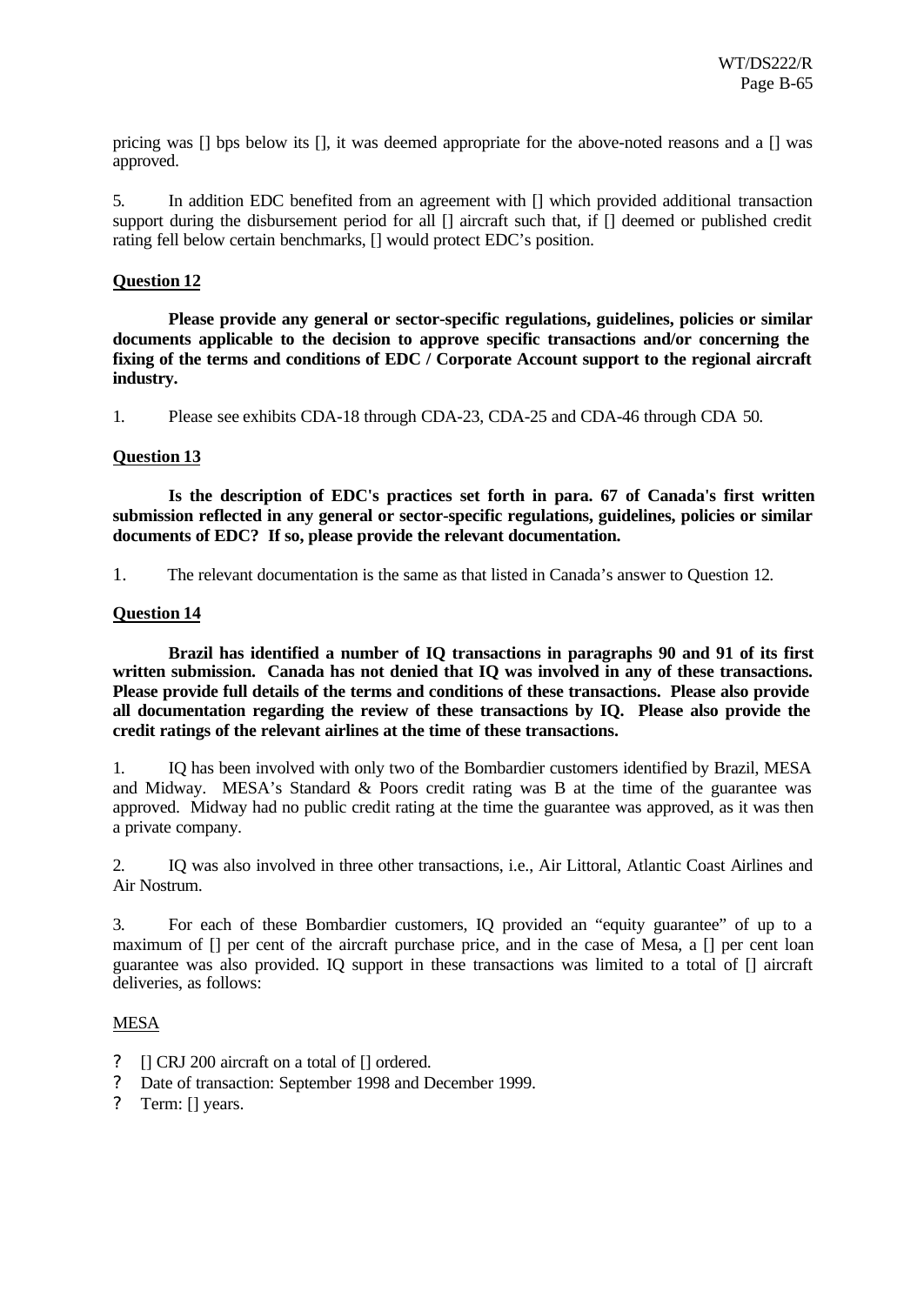WT/DS222/R Page B-66

## Midway

- ? [] CRJ 200 aircraft on a total of [] ordered.
- ? Date of transaction: July 1998.
- ? Term: [] years.

## Air Littoral

- ? [] CRJ 100/200 aircraft on a total of [] ordered.
- ? Date of transaction: August 1997.
- ? Term: [] years.

#### Atlantic Coast Airlines

- ? [] CRJ 200 aircraft on a total of [] ordered.
- ? Date of transaction: May 1997.
- ? Term: [] years.

#### Air Nostrum

- ? [] CRJ 200 aircraft on a total of [] ordered.
- ? Date of transaction: January 1999.
- ? Term: [] years.

Canada also notes that:

#### **(a) Equity Guarantees are often provided in regional aircraft transactions.**

4. IQ is not alone in providing such guarantees. In the aerospace industry, Bombardier has informed Canada that in the aerospace industry such private sector commercial actors as GE, Rolls-Royce, and Pratt & Whitney have been known to provide such guarantees. For example, as discussed in paragraph 89 of Canada's first written submission, it is Canada's understanding that Embraer aircraft purchases have been financed in part through Rolls-Royce equity guarantees.

#### **(b) Investissement Quebec's risk is substantially mitigated [].**

- 5. On a commercial basis, []. In this way, Quebec's risk is substantially less [].
- 6. To illustrate, assume for example, there were [].

#### **(c) As is the case of private sector transactions, Quebec receives both an up-front and an on-going fee for its participation.**

7. In exchange for its guarantee, Quebec receives both an up-front fee of [] basis points to cover its administrative costs, as well as an annual fee equivalent to [] basis points on its effective exposure.

## **(d) The Investissement Quebec equity guarantee is used only by a small proportion of Bombardiers customers.**

8. Based on order intake data for the period 1 January 1995 through 1 June 2001 inclusive, IQ guarantees were only present for [] per cent of Bombardier regional aircraft.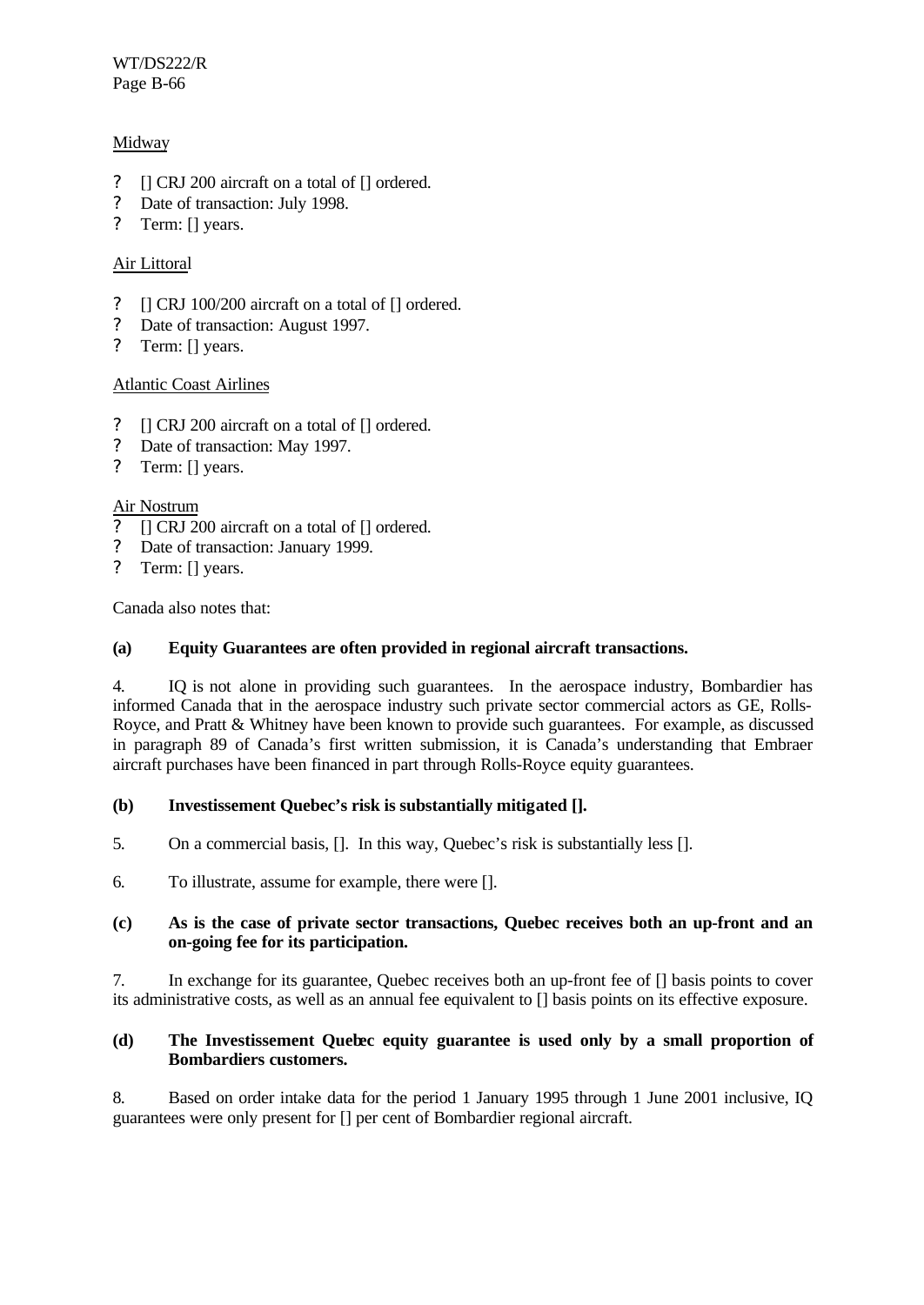#### **(e) Of those customers who have used the IQ guarantee, each has elected to use it on only some, not all of their delivered aircraft.**

9. No Bombardier customer has ever made a regional aircraft purchase contingent on the presence of an IQ guarantee. Indeed, as can be seen in the above transactions, on average, Bombardier customers using IQ equity guarantees have chosen to do so on less than [] per cent of their unit volume.

#### **Question 15**

**Please describe the decision-making procedures regarding the provision of IQ support to the regional aircraft industry.**

1. An analysis of a proposed transaction is made by the Canadair Québec Capital (CQC) Credit Committee. The Committee is composed of three members representing [];

2. In the event of a positive credit analysis, a recommendation is made by the Credit Committee to the CQC board of directors, which reviews it and may or may not decide to accept it;

3. In the event of a positive decision by the CQC board, the proposed transaction is taken to the IQ board of directors for review and approval.

## **Question 16**

**Please provide full details of the terms and conditions of the transactions accounting for the (approx.) \$300 million of IQ funding referred to in the press article cited in paragraph 85 of Brazil's first written submission.**

1. Please see the answer to Question 14.

#### **Question 17**

**Please provide any general or sector-specific regulations, guidelines, policies or similar documents applicable to the decision to approve specific transactions and/or concerning the fixing of the terms and conditions of IQ support to the regional aircraft industry.**

1. Please see the criteria provided as Exhibit CDA-51. These criteria are used by the Credit Committee in arriving at its recommendations.

#### **Question 18**

**Since the establishment of IQ, what proportion of total IQ support has directly or indirectly concerned Bombardier regional aircraft.**

1. Since its establishment, 6.3 per cent of total IQ support has directly or indirectly concerned Bombardier regional aircraft.

#### **Question 19**

## **Since the establishment of IQ, what proportion of IQ support for Bombardier's regional aircraft products has involved the export of regional aircraft outside of Canada?**

1. All of the 6.3 per cent has involved the export of regional aircraft outside of Canada.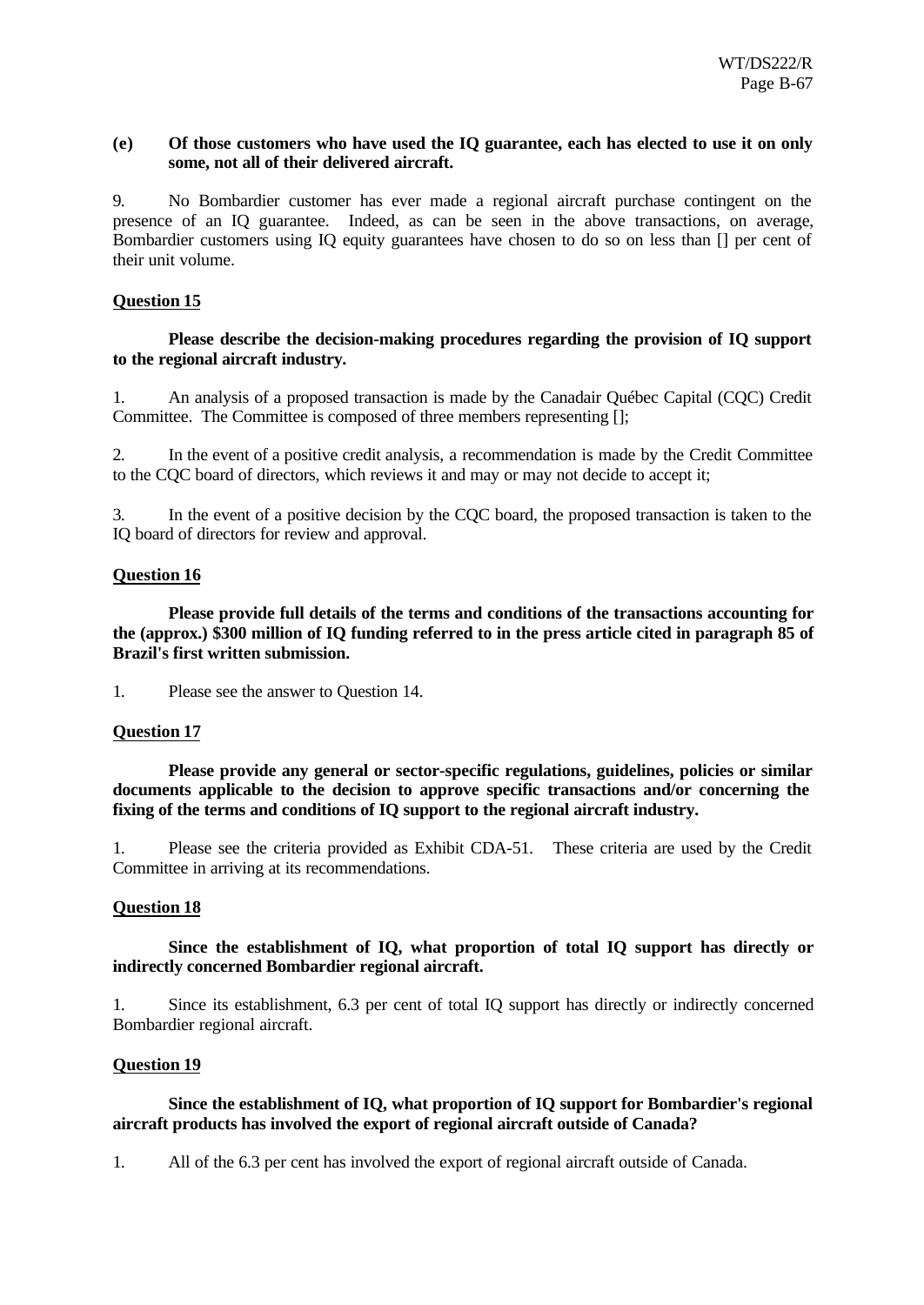## **Question 20**

## **Since 1 January 1995, what proportion of Bombardier's regional aircraft production was exported outside of Canada?**

1. From 1 January 1995 to 31 May 2001, Bombardier delivered 96.4 per cent of its regional aircraft, including jets and turboprops, to customers based outside of Canada. Bombardier has not yet compiled its deliveries for June 2001, but confirms that they will not materially change the percentage cited above.

## **Question 21**

## **Since the establishment of IQ, what proportion of total IQ support has involved the export of goods / services outside of Canada?**

1. Since the establishment of IQ, 23.41 per cent of IQ support has involved the "export" of goods and services outside of Québec, including to other parts of Canada. IQ does not distinguish between "exports" within Canada and those outside of Canada. Accordingly, the percentage of IQ support involving exports outside of Canada will not be greater than 23.41 per cent of total IQ support, and most likely will be lower, but it is not possible from the available data to determine the precise proportion.

## **Question 22**

l

**Please provide a copy of Canada's notification to the OECD regarding its decision to match EMBRAER's offer to Air Wisconsin. Please demonstrate how Canada complied with the requirements of the OECD Arrangement regarding matching in respect of the Air Wisconsin transaction.**

1. A copy of Canada's notification is provided as Exhibit CDA-52.<sup>14</sup>

2. Article 53 of the Arrangement requires Participants that intend to match terms and conditions offered by a non-Participant to make "every effort to verify that these terms and conditions are officially supported" and to inform other Participants of the nature and outcome of these efforts. The Arrangement also requires that Participants notify all other Participants of the terms and conditions they intend to support at least 10 calendar days before issuing a commitment on such terms. If any other Participant requests a discussion during this period, the notifying Participant must wait an additional 10 days before issuing its commitment.

3. Government of Canada officials met with officials from Air Wisconsin and United Airlines on 19 December 2000 in Ottawa. The Government officials posed a variety of questions to Air Wisconsin. From the responses of Air Wisconsin, Canada concluded that the Embraer offer involved Brazilian government export financing support with []. The Brazilian government export financing programs that were discussed were BNDES and PROEX.

4. Air Wisconsin's responses also corroborated previous statements by Brazilian officials, including Brazil's then Minister of Foreign Affairs, Luis Felipe Lampreia, who stated that: "[f]or us,

<sup>&</sup>lt;sup>14</sup> See Exhibit CDA-52. The contract value and credit value, i.e., items  $7(a)$  and (b), have been redacted from the Arrangement Notification. These values are commercially sensitive as they would enable the average aircraft price to be computed. Moreover, it is Canada's view that this information is not relevant to the Panel's question.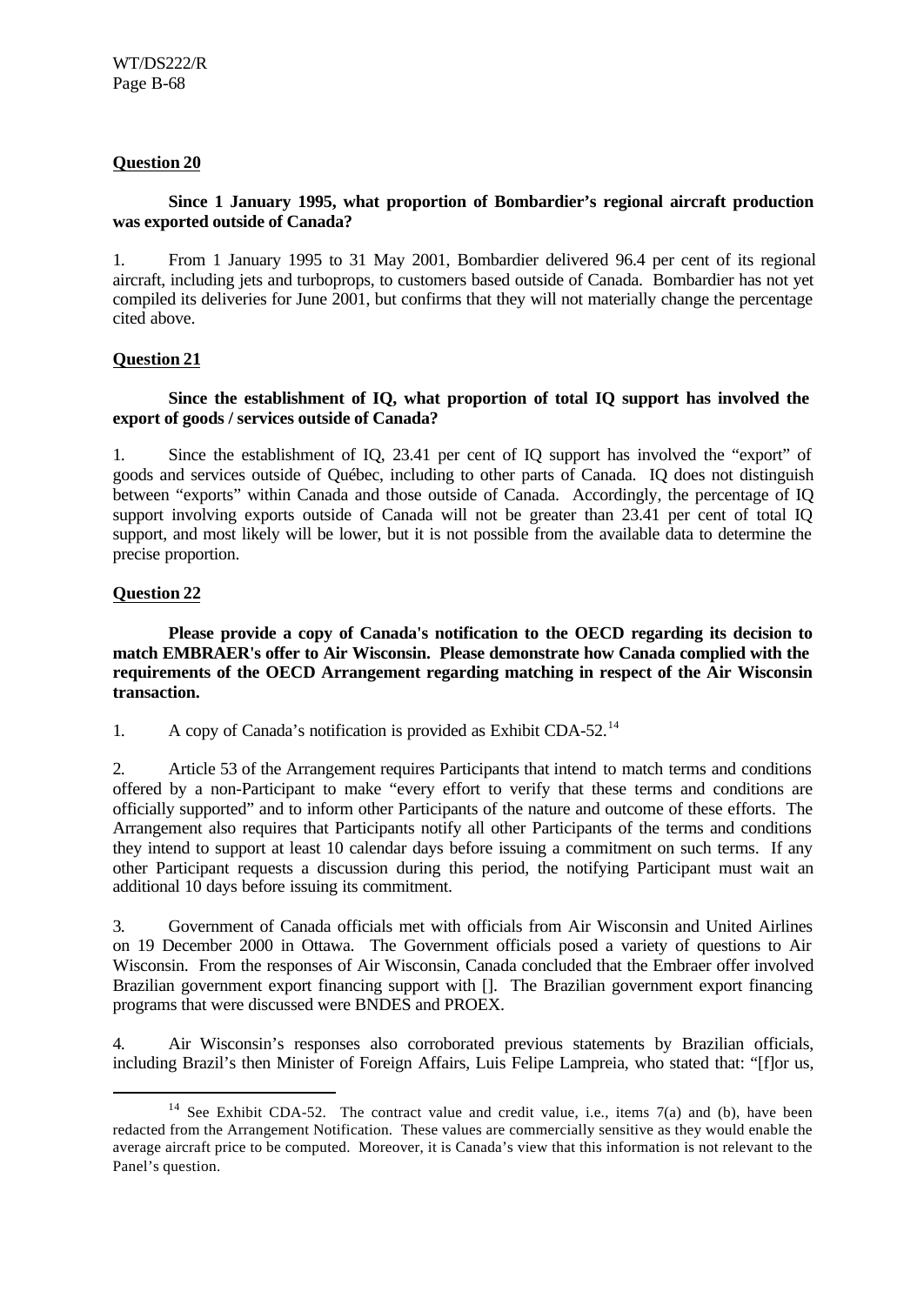the interest rate is the OECD rate, the coverage is 100% and there are no limits on the length of terms". $15$ 

5. Canada notified other Participants of its intention to match Brazil's offer on 12 January 2001. In the notification, Canada informed the other Participants of its knowledge of the Brazilian offer. No Participant requested a discussion during the 10 day waiting period. The Ministerial Authorization for EDC to commit Canada Account funding as required under Section 23(1) of the Export Development Act was issued on 25 April 2001. EDC issued a letter of offer to Air Wisconsin on 10 May 2001.

## **Question 23**

**Since 1 January 1995, how many transactions involving the sale of Bombardier regional aircraft have been financed in the commercial market, i.e., without any form of Canada Account, EDC, or IQ assistance, or without any other form of governmental assistance?**

1. From 1 January 1995 to 31 May 2001, in unit terms, [] per cent of Bombardier's order book was financed in the commercial market.

## **Question 24**

**Concerning paragraph 75 of Canada's first written submission, please specify precisely how, and on what grounds, Exhibit CDA-12 demonstrates that standard commercially available financing terms for regional aircraft sales range from 10 to 18 years. In this regard, we note that page 21 of Exhibit CDA-12 refers to different types of financing sources ("private, EETC, ECA"), including governmental. Please explain who made the presentation in that Exhibit, and for what purpose. Please also explain what the Aircraft Finance and Commercial Aviation Forum is.**

1. Exhibit CDA-12 is the summary of a presentation made by [] to the Aircraft Finance and Commercial Aviation Forum that was held in Geneva in February 2001.

2. [] is a leading, global source of financing and leasing capital for many industries, including commercial aviation. [] offers customized leasing and financing packages for new and used aircraft, with an emphasis on regional aircraft.  $\Box$  has developed transactions involving US\$ 7.6 billion of financing for regional aircraft. [] also provides bridge financing, long-term debt financing and financial advisory services worldwide. Its credentials are published on its website: []

3. The Aircraft Finance and Commercial Aviation Forum is an annual aircraft finance conference taking place in Geneva. It is internationally recognized as the leading conference on aircraft finance and commercial aviation and is a meeting place for all key players in the industry. This years' event was the 15th annual Geneva Forum. It featured 90 speakers and panelists addressing such topics as the fundamentals of aircraft finance and the latest developments in aircraft financing sources, structures and products.

4. The [] presentation was prepared for the Forum and was presented by the Managing Director of the Aerospace Group []. Given []'s in-depth knowledge of regional aircraft financing and its involvement in structuring leasing and financing packages in the commercial market for regional aircraft transactions, Canada considers that the statement in the presentation that regional aircraft financing terms range from 10 to 18 years reflects commercial realities and demonstrates that marketplace financing for regional aircraft exceeds 10 years. Canada also notes that Brazil has not

<sup>&</sup>lt;sup>15</sup> See Exhibit CDA-6.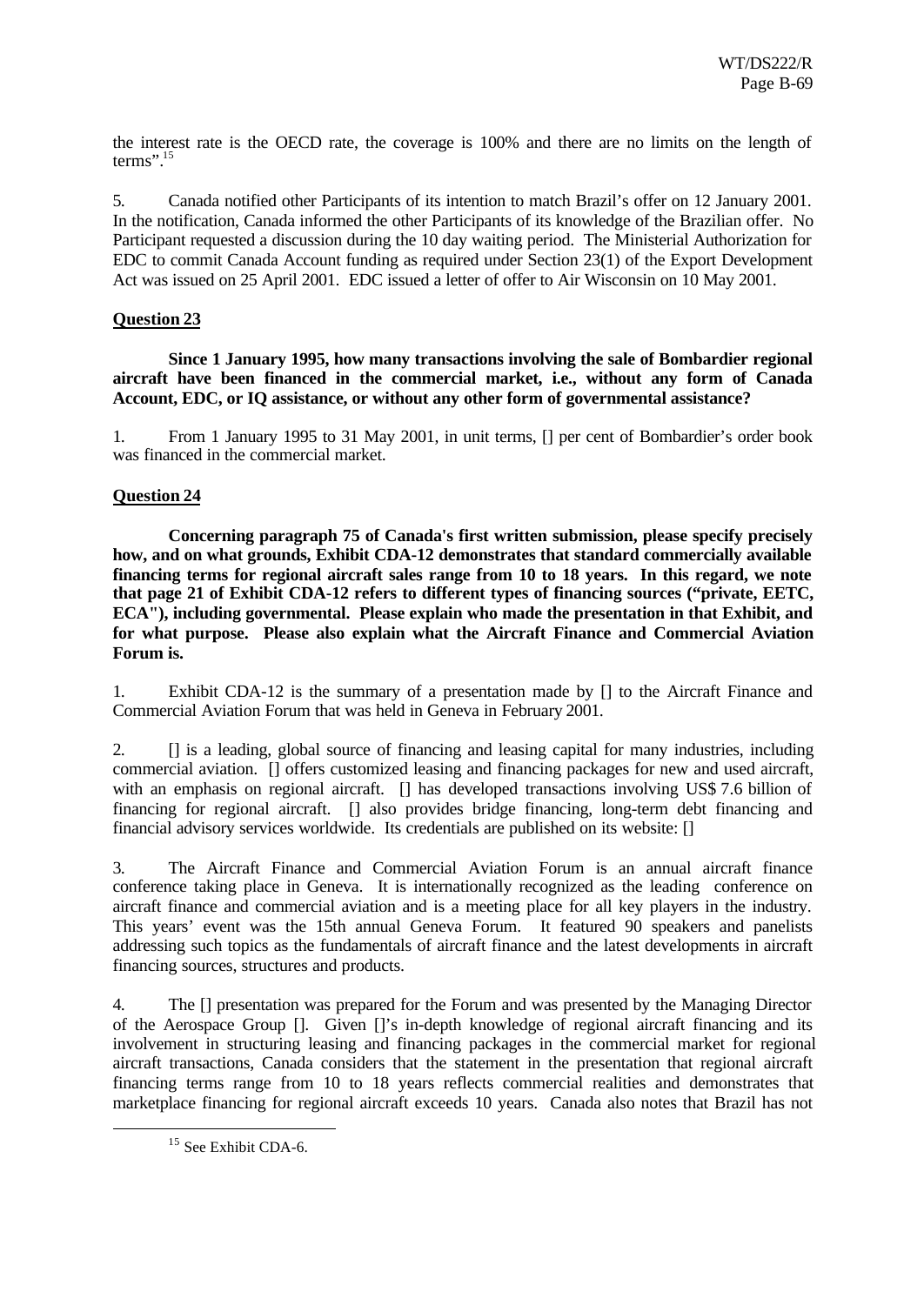WT/DS222/R Page B-70

disputed Canada's position that standard commercially available financing terms for regional aircraft range from 10 to 18 years.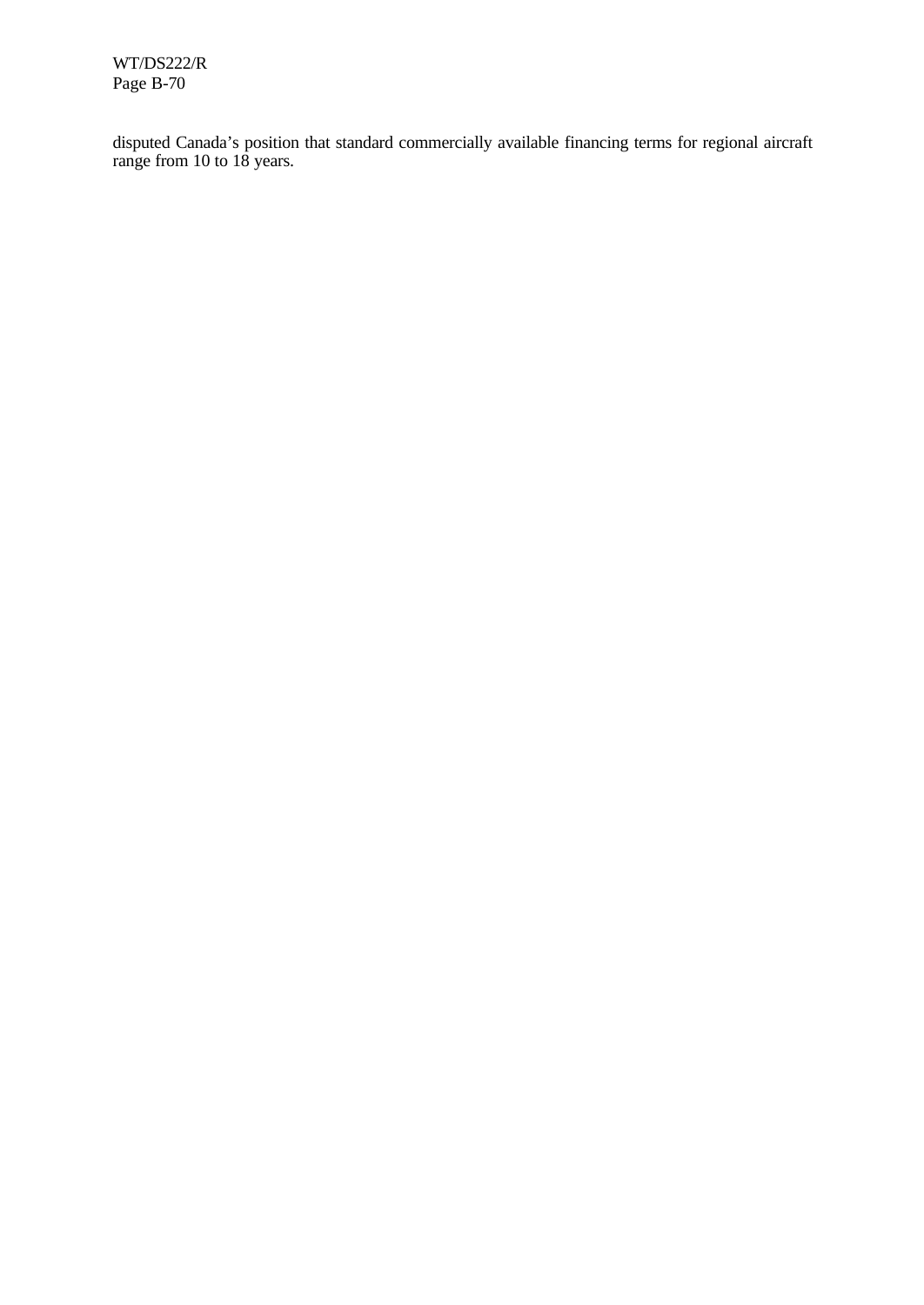# **ANNEX B-8**

# SECOND WRITTEN SUBMISSION OF CANADA

## (13 July 2001)

## **TABLE OF CONTENTS**

## Page

| I.    |                                                                                              |  |
|-------|----------------------------------------------------------------------------------------------|--|
| II.   |                                                                                              |  |
| A.    |                                                                                              |  |
| 1.    |                                                                                              |  |
| (a)   | The Canada – Aircraft I panel clearly found fhat EDC and Canada Account are                  |  |
| (b)   |                                                                                              |  |
| (c)   |                                                                                              |  |
| (d)   |                                                                                              |  |
| (i)   |                                                                                              |  |
| (ii)  |                                                                                              |  |
| (e)   |                                                                                              |  |
| (i)   |                                                                                              |  |
| (ii)  | Brazil's argument is not supported by the text of the SCM Agreement B-80                     |  |
| (iii) | Brazil's argument ignores the Appellate Body's findings as to when a "subsidy"<br>exists     |  |
| 2.    |                                                                                              |  |
| (a)   | Brazil's distinction between "as applied" and "specific transactions" is untenable  B-81     |  |
| (b)   | Brazil has failed to identify the measures it is challenging "as applied"  B-81              |  |
| (c)   | Brazil alone is responsible for its failure to identify the measures it is challenging  B-82 |  |
| 3.    | Brazil has failed to show that the specific application of Canada's measures is              |  |
| (a)   | Brazil has failed to show that specific Corporate Account transactions are inconsistent B-82 |  |
| (b)   | Brazil has failed to show that specific IQ transactions are inconsistent  B-84               |  |
| (c)   | Brazil has failed to show that specific Canada Account transactions are inconsistent B-84    |  |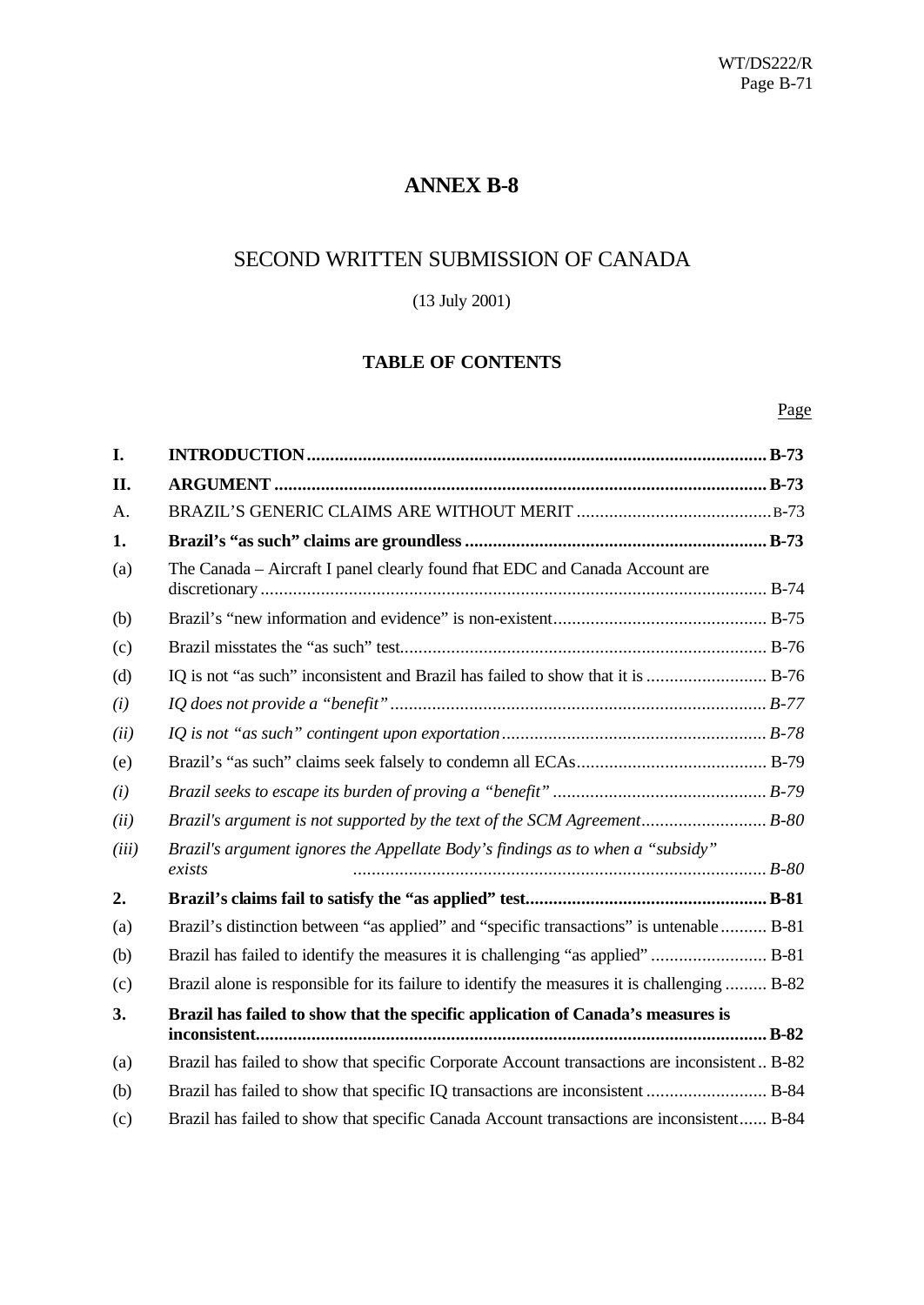| <b>B.</b> | THE SCM AGREEMENT PERMITS CANADA'S OFFER ON A MATCHING<br>BASIS IN RESPONSE TO BRAZIL'S OFFER TO AIR WISCONSIN B-85 |             |
|-----------|---------------------------------------------------------------------------------------------------------------------|-------------|
| 1.        | Matching is in conformity with the "interest rates provisions" of the                                               | $B-85$      |
| 2.        | Canada complied with its WTO obligations when it matched Brazil                                                     | <b>B-86</b> |
| (a)       | The MFN rule of Article I is not an obligation on the WTO generally to ensure that                                  | $B-86$      |
| (b)       | Canada offered financing to Air Wisconsin on a matching basis in good faith and                                     |             |
| (c)       | Canada's offer to Air Wisconsin on a matching basis meets the procedural                                            |             |
| 3.        | Canada's interpretation of the "interest rates provisions" treats all Members                                       | <b>B-89</b> |
| 4.        |                                                                                                                     | .B.90       |
| III.      |                                                                                                                     | $B-90$      |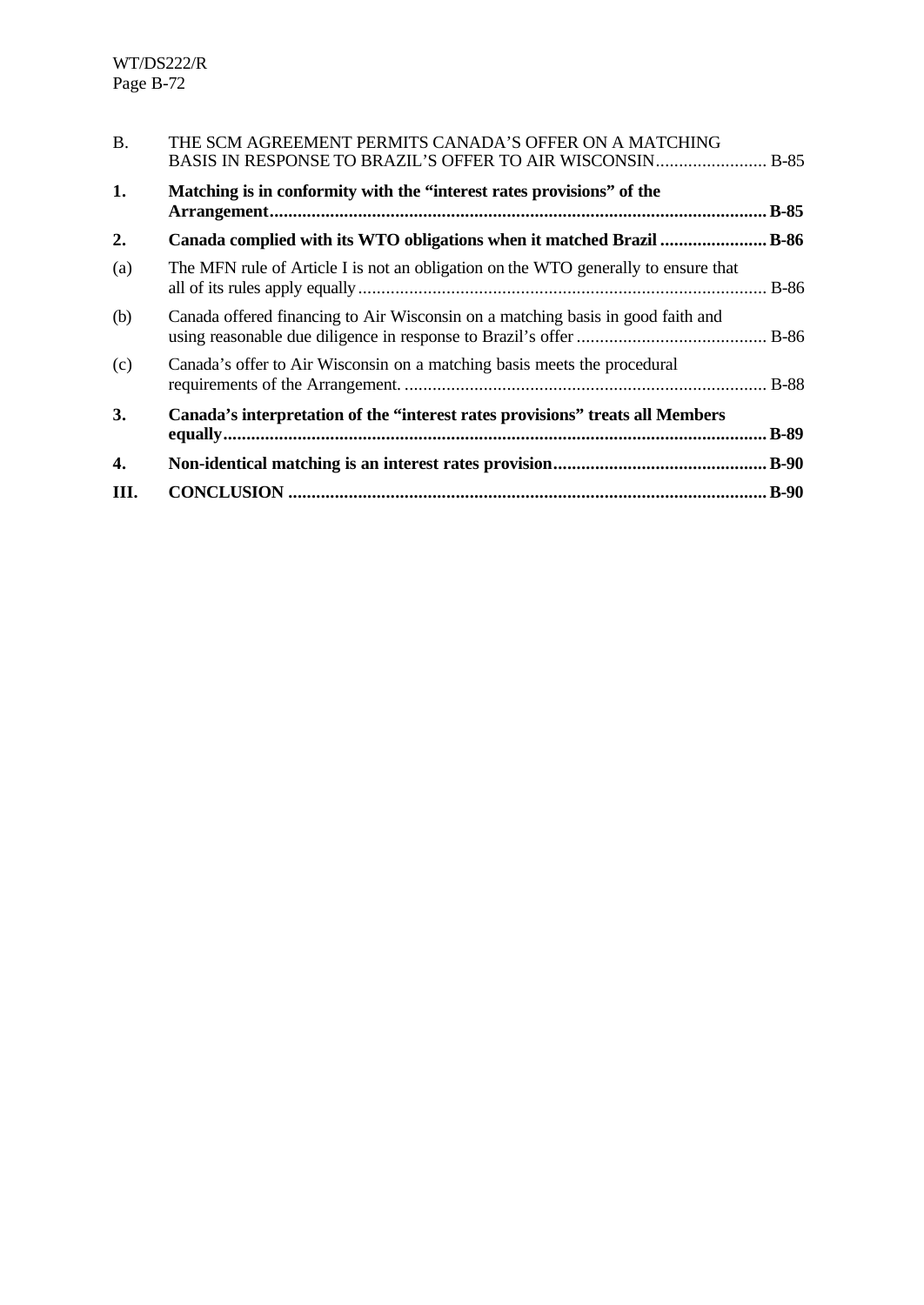### **I. INTRODUCTION**

1. In this Rebuttal Submission, Canada will show, again, that despite the breadth of its challenge and its assertions, Brazil has failed to present a *prima facie* case that any of the Canada Account, Corporate Account<sup>1</sup> or Investissement Québec ("IQ") programmes, "as such", "as applied" or in respect of "specific transactions" are inconsistent with Canada's obligations under the SCM Agreement.

- 2. Canada will show that:
	- ? There is no basis for this Panel to reverse the findings in *Canada Aircraft I*<sup>2</sup> that EDC (Corporate Account) and Canada Account are discretionary;
	- ? IQ is not "as such" inconsistent with the SCM Agreement;
	- ? Brazil's "as such" claims would improperly condemn all ECAs, and are at odds with the facts and the law;
	- ? Brazil seeks to make an untenable distinction between its challenges to measures "as applied" and in respect of "specific transactions"; an
	- ? Brazil has failed to show that any specific transactions, under Corporate Account, IQ or Canada Account, including Air Wisconsin, are inconsistent with Canada's obligations under the SCM Agreement, because they are not inconsistent.

#### **II. ARGUMENT**

l

#### A. BRAZIL'S GENERIC CLAIMS ARE WITHOUT MERIT

#### **1. Brazil's "as such" claims are groundless**

3. As Canada has noted, there is no basis for finding EDC (Corporate Account) or Canada Account or IQ "as such" inconsistent with the SCM Agreement. Under well-established WTO jurisprudence, a measure can be found "as such" inconsistent with a Party's obligations only if the measure mandates a violation of the Member's obligations in some or all feasible circumstances.<sup>3</sup> None of the challenged programmes require financing to be provided in a manner inconsistent with Canada's obligations. Accordingly, even if Brazil's "as such" claims were properly before this panel, there is no legal or factual basis for upholding such a claim.

4. In its responses to the Panel's Question 2 concerning Brazil's claims regarding the Canada Account and EDC (Corporate Account) programmes "as such", Brazil asserts, first, that the *Canada – Aircraft I* panel did not find that these programmes were discretionary but rather, that Brazil had not

<sup>&</sup>lt;sup>1</sup> Brazil has chosen to refer to what seems to be EDC's Corporate Account as "EDC". Canada asks Brazil to clarify if, by "EDC", it is referring to anything other than Corporate Account.

<sup>2</sup> *Canada – Measures Affecting the Export of Civilian Aircraft*, Report of the Panel, WT/DS70/R, and Report of the Appellate Body, adopted 20 August 1999 [hereinafter "*Canada – Aircraft I*, Panel Report" and *Canada – Aircraft I*, Appellate Body Report"].

<sup>&</sup>lt;sup>3</sup> See, e.g., *United States – Anti-Dumping Act of 1916*, Report of the Appellate Body, WT/DS136/AB/R, WT/DS162/AB/R, adopted 26 September 2000, paras. 60 and 88 [hereinafter "*United States – Anti-Dumping Act of 1916*, Appellate Body Report"].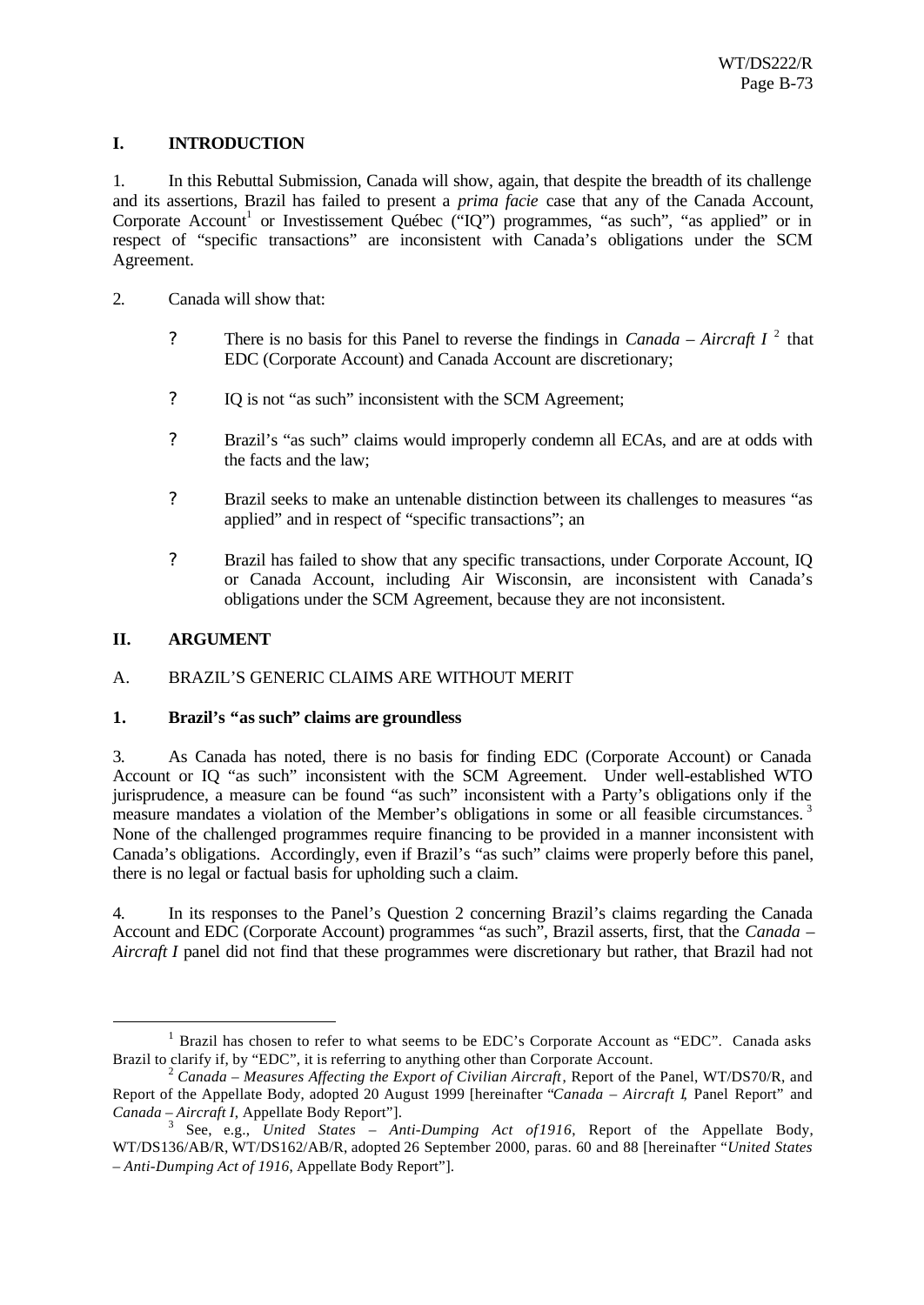l

proved that they were mandatory; and second, that Brazil has offered new evidence and arguments in this case.<sup>4</sup> Both assertions are unsustainable.

(a) The *Canada – Aircraft I* panel clearly found fhat EDC and Canada Account are discretionary

5. In respect of the EDC, the *Canada – Aircraft I* panel stated, at paragraph 9.129 of its Report:

[W]e find that Brazil has failed to demonstrate that the EDC programme as such mandates the grant of subsidies. *Rather, the EDC programme constitutes discretionary legislation.* [italics added]

6. Contrary to Brazil's assertion, the *Canada – Aircraft I* panel clearly found that the EDC programme is discretionary.

7. In respect of the Canada Account, the *Canada – Aircraft I* panel stated, at paragraph 9.213 of its Report:

[W]e find that Brazil has failed to demonstrate that the Canada Account programme as such mandates subsidies that are contingent upon export performance. *Rather, the Canada Account programme constitutes discretionary legislation*. [italics added]

8. Contrary to Brazil's assertion, the *Canada – Aircraft I* panel clearly found that the Canada Account programme is discretionary.

9. There is no reason for this panel to diverge from the findings of the *Canada – Aircraft I* panel that EDC (Corporate Account) and Canada Account are discretionary. Brazil has not submitted arguments or evidence showing that the *Canada – Aircraft I* panel erred in its findings. Nor has Brazil offered any basis on which the circumstances giving rise to the *Canada – Aircraft I* findings can be distinguished from those in this dispute.

10. Brazil also contends that Canada's refusal to provide the *Canada – Aircraft I* panel with certain information regarding specific EDC transactions might have affected the "as such" findings of that panel. However, as Brazil acknowledges, this information was in respect of specific transactions. In fact, as the Report of the Appellate Body makes clear at paragraph 205, the information at issue concerned a single transaction, involving one airline,  $ASA$ . <sup>5</sup> It could not possibly have affected the *Canada – Aircraft I* panel's "as such" findings.

11. Furthermore, in respect of this information, the Appellate Body indicated that Brazil was not precluded from pursuing another dispute settlement complaint against Canada "concerning the consistency of *certain of the EDC's financing measures*" with the provisions of the SCM Agreement.<sup>6</sup> "Certain of the EDC's financing measures" did not mean the EDC programme "as such". Nor could it possibly have meant Canada Account "as such". Brazil therefore misrepresents the Appellate Body's Report when it states that "Brazil, in this case, is following the advice of the Appellate Body."

<sup>4</sup> *Canada – Export Credits and Loan Guarantees for Regional Aircraft*, Responses of Brazil to Questions from the Panel, 6 July 2001 [hereinafter "Brazil's Response"].

<sup>5</sup> *Canada – Measures Affecting the Export of Civilian Aircraft*, Appellate Body Report,, para. 205. 6 *Id*., para. 206.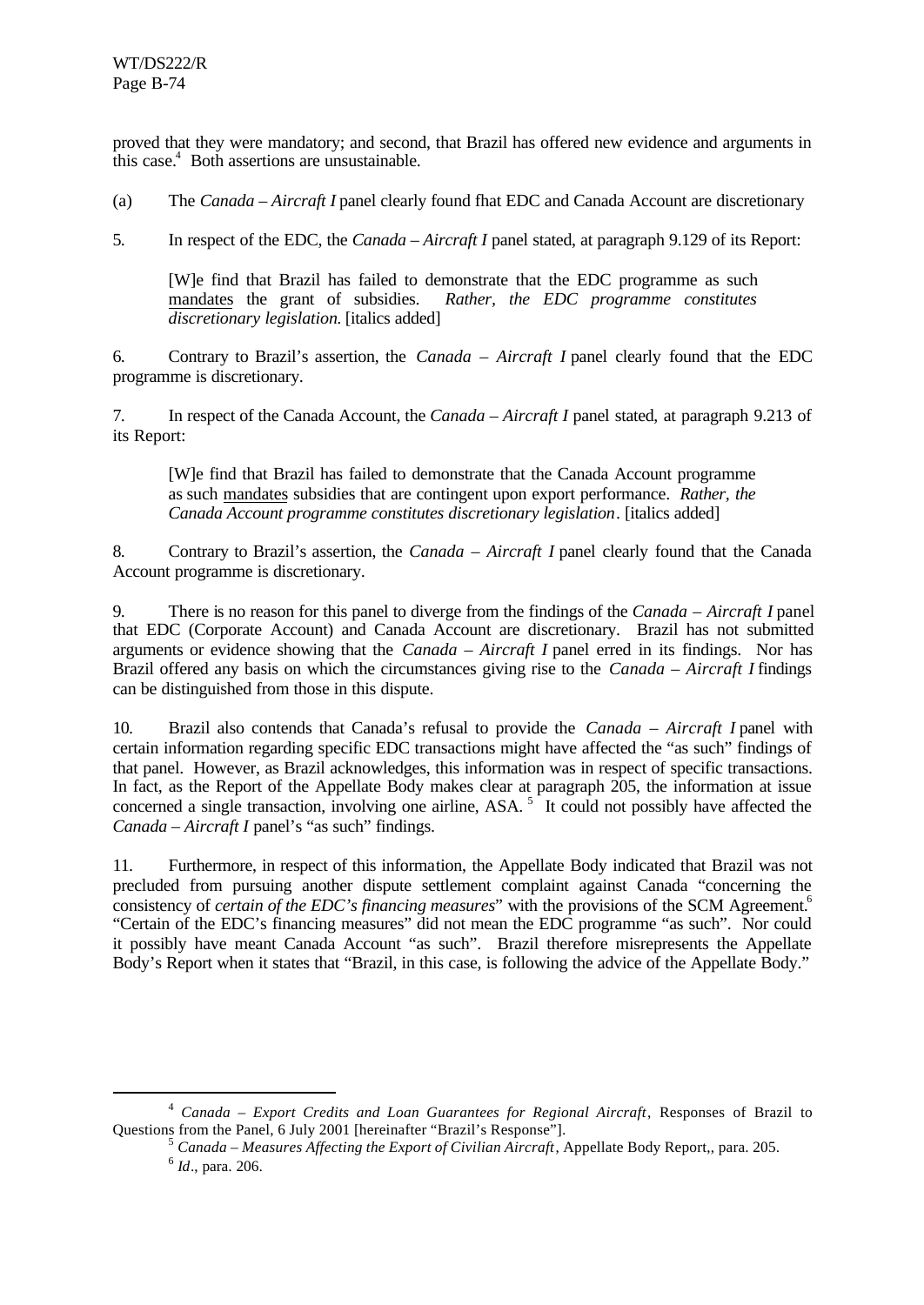(b) Brazil's "new information and evidence" is non-existent

12. In its previous submissions, Canada has shown that Brazil, not surprisingly, has offered no new evidence or information to support its allegations that Canada Account or Corporate Account are "as such" inconsistent with the SCM Agreement.<sup>7</sup> Brazil still has not done so because no aspect of these programmes mandates a violation of the SCM Agreement.

13. In its response to Question 2, Brazil does not identify the alleged new evidence it has provided. Nor does it actually assert that this "evidence" demonstrates that Corporate Account or Canada Account mandate the use of prohibited export subsidies. Instead, Brazil asserts, without foundation that the "evidence" shows that the "*modus operandi*" or "the very existence" of the programmes is to provide export subsidies. This does not amount to a demonstration that the programmes require the granting of prohibited export subsidies.<sup>8</sup>

14. In respect of the Corporate Account, the *Canada – Aircraft I* panel found that: "Brazil has failed to demonstrate that the EDC programme as such mandates the grant of *subsidies*."<sup>9</sup> [emphasis added] Thus, by failing to adduce new evidence, Brazil not only has failed to show that the Corporate Account programme mandates the use of prohibited export subsidies, it also has failed to show that it mandates the use of subsidies at all. It has still failed to show this, because Corporate Account financing does not mandate the use of subsidies.

15. Brazil has also failed to demonstrate that Canada Account financing mandates the granting of prohibited export subsidies. Brazil's new evidence in respect of the operation of Canada Account relates solely to the Air Wisconsin transaction. Canada's offer of Canada Account support on a matching basis in response to Brazilian government support for Embraer's offer to Air Wisconsin is not a prohibited export subsidy in accordance with Item (k) second paragraph of Annex I to the SCM Agreement.

16. Canada is also entitled to offer financing on terms no more favourable than those that would be available to the recipient in the marketplace, because such financing does not confer a benefit within the meaning of Article 1 of the SCM Agreement. At the first meeting of the parties, Brazil appeared to be contending, based on the Embraer letter it submitted,<sup>10</sup> that Embraer's offers to Air Wisconsin involved only commercial financing and not Brazilian government support. If so, Embraer's offer would necessarily define the terms available to Air Wisconsin in the market. So long as Air Wisconsin will not receive financing from Canada Account on terms more favourable than those offered by Embraer – and it will not – the Canada Account offer does not confer a benefit and therefore is not a subsidy.

<sup>&</sup>lt;sup>7</sup> First Submission of Canada, 18 June 2001, paras. 33 and 36 [hereinafter "Canada's First Submission"] and Canada's Answers to the Panel's Questions, 6 July 2001, Answer to Question 1, para. 5; Answer to Question 2, para. 3.

 $8 \text{ In its response to the Panel's Question 2, Brazil also misrepresents Canada's position with respect to the panel.}$ the Air Wisconsin transaction and the operation of Canada Account and Corporate Account. Brazil also seeks again to confuse the fact that the Air Wisconsin transaction involves Canada Account and not Corporate Account. In this submission, Canada's position with respect to the Air Wisconsin transaction is set out beginning at paragraph 69.

<sup>9</sup> *Canada – Aircraft I*, Panel Report, para. 9.129.

<sup>10</sup> Letter from Paulo César de Souza e Silva, Sales Financing Director, Embraer, to Roberto Azevêdo, Counsellor, Permanent Mission of Brazil, Geneva, dated 25 June 2001, faxed to the Panel on 25 June 2001.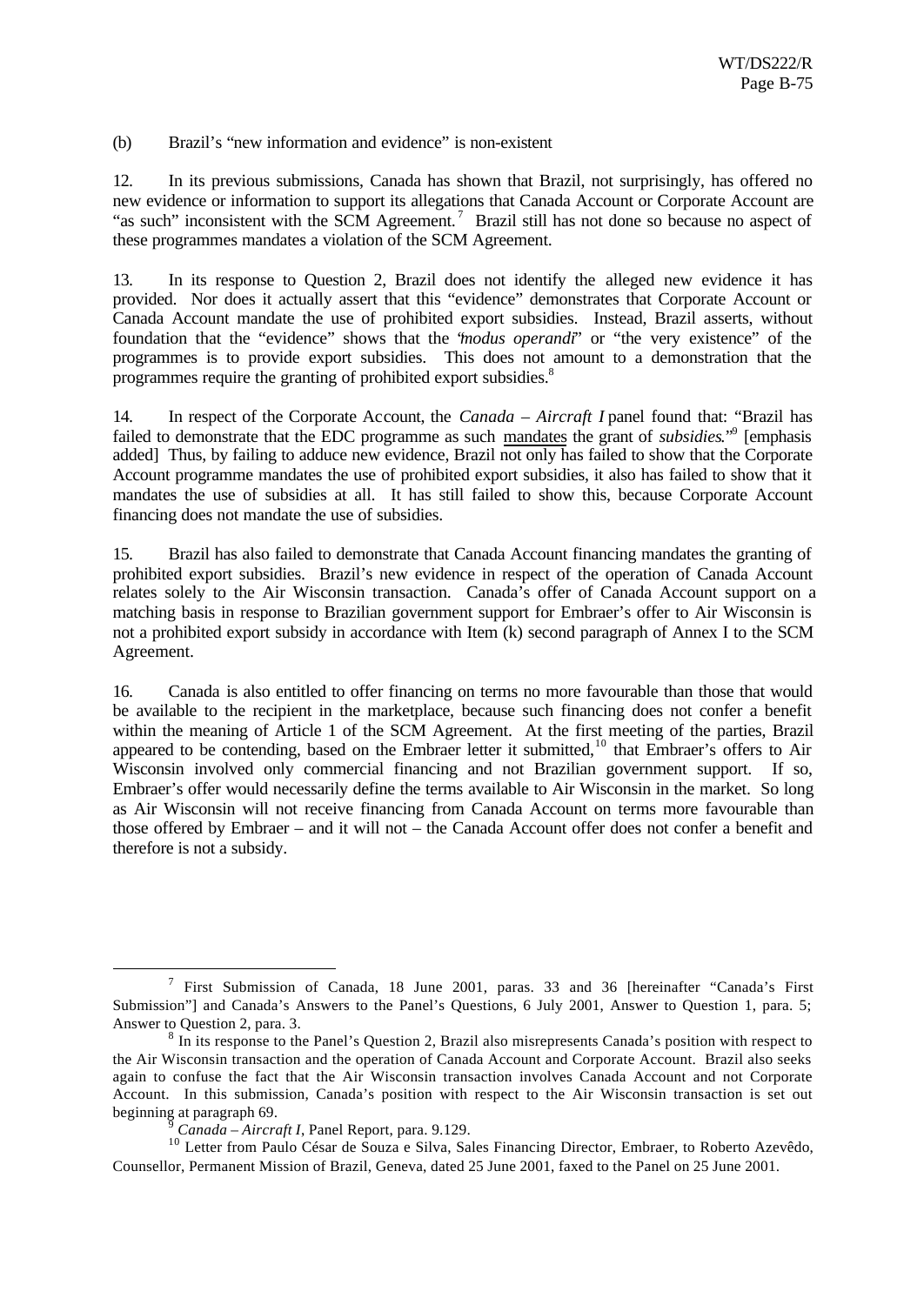(c) Brazil misstates the "as such" test

17. In seeking to evade the *Canada – Aircraft I* panel's findings that neither the Canada Account nor the EDC (Corporate Account) programmes are "as such" inconsistent with the SCM Agreement, Brazil in its response to Question 26, misstates what is meant by a measure being "as such" inconsistent with a Member's obligations.

18. Brazil asserts that a measure is "as such" inconsistent with a Member's obligations "when it calls for action by the executive authority that is inconsistent with a Member's WTO obligations." Brazil cites paragraph 6.13 of the GATT panel report in *United States – Non-Rubber Footwear from Brazil*<sup>11</sup> for this proposition. In fact, paragraph 6.13 of that Report actually states:

The Panel noted that the CONTRACTING PARTIES had decided in previous cases that legislation manditorily requiring the executive authority to impose a measure inconsistent with the General Agreement was inconsistent with that Agreement as such  $\ldots$ .

19. The test the *Non-Rubber Footwear* panel described was the test the *Canada – Aircraft I* panel applied in finding that the Canada Account and EDC (Corporate Account) are not "as such" inconsistent with the SCM Agreement.

20. Contrary to Brazil's argument in response to Question 26, a Member cannot look to individual transactions to "illustrate and prove that a measure is inconsistent 'as such'." To prove that a programme is inconsistent "as such", a Member must prove that the executive is legally required to act in a manner inconsistent with the WTO Agreement in some circumstances. A programme is not "as such" inconsistent with WTO rules merely because it could be applied inconsistently with a Member's obligations in some or all circumstances. Nor does the fact that a measure has been applied inconsistently make it "as such" inconsistent with WTO rules.<sup>12</sup> Thus, the cases have distinguished between measures that require (mandate) WTO inconsistent actions and those that grant the discretion to take such action. $13$ 

21. Brazil's proposition that, in the absence of evidence that inconsistent action is required, a Member can look to individual transactions to make its case is both at odds with the established test and fallacious. Brazil cannot escape the fact that nothing in the programmes it has challenged mandates the granting of prohibited export subsidies.

(d) IQ is not "as such" inconsistent and Brazil has failed to show that it is

22. As Canada has described, sections 25 and 34 of the IO Act<sup>14</sup> clearly demonstrate that IO's authority is not limited to export financing.<sup>15</sup> Its authority is very broad, as is its discretion in how to fulfil it. Like Canada Account and Corporate Account, nothing in the IQ Act requires the granting of prohibited export subsidies. IQ therefore cannot be inconsistent "as such" with the SCM Agreement.

<sup>11</sup> *United States – Denial of Most-Favoured Nation Treatment as to Non-Rubber Footwear from Brazil*, Report by the Panel, adopted 19 June 1992, BISD 39S/128.

<sup>12</sup> *European Economic Community – Regulation on Imports of Parts and Components*, Report by the Panel, adopted 16 May 1990, BISD 37S/132, para. 5.25.

<sup>13</sup> See *United States – Anti-Dumping Act of 1916*, Appellate Body Report, paras. 60 and 88.

<sup>&</sup>lt;sup>14</sup> An Act Respecting Investissement-Québec and Garantie-Québec, L.R.Q. c. I-16.1, s. 28. (Exhibit BRA-18)

<sup>&</sup>lt;sup>15</sup> Canada's First Submission, paras. 38-42.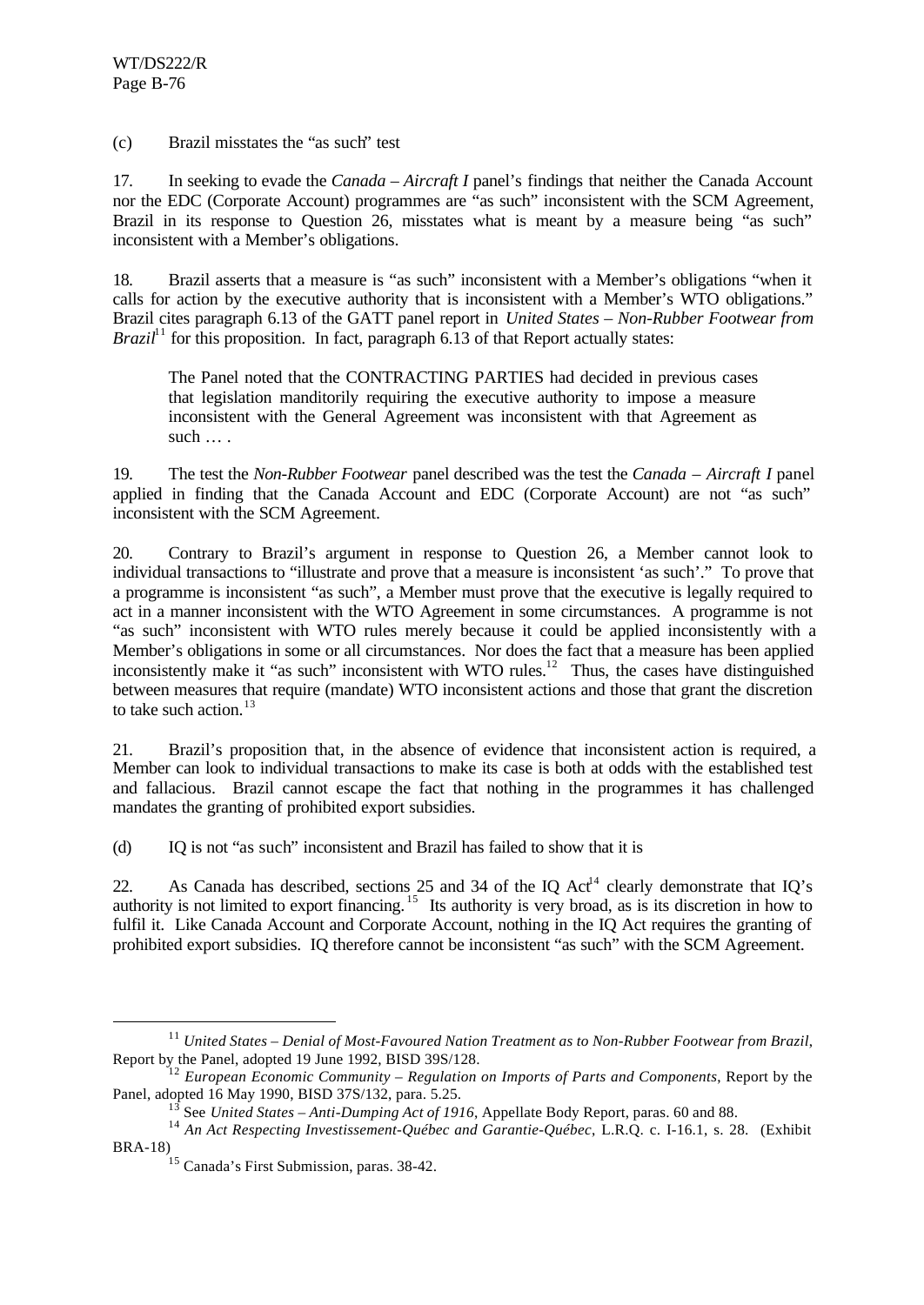23. IQ's authority to participate in regional aircraft transactions is derived from section 28 of the IQ Act. Section 28 (formerly section 7 of the *Société de développement industriel du Québec Act*<sup>16</sup>) reads as follows:

The Government may, where a project is of major economic significance for Québec, mandate the agency to grant and administer the assistance determined by the Government to facilitate the realization of the project. *The mandate may authorize the agency to fix the terms and conditions of the assistance.* [emphasis added]

24. The wording of section 28 shows that the executive authority enjoys complete discretion regarding the terms and conditions of the assistance it provides. Section 28 does not mandate the granting of subsidies contingent upon exportation. In fact, section 28 does not relate specifically to export assistance at all. It is used mostly for projects that have no export component whatsoever as well as for projects involving exports.

25. IQ's involvement in regional aircraft transactions is authorized more specifically under Decrees 792-96 (26 June 26 1996); 879-97 (2 July 1997); 1187-98 (16 September 1998); and 1488- 2000 (20 December 2000).<sup>17</sup> These decrees simply empower IO (and formerly the SDI) to grant guarantees or counter-guarantees up to certain amounts of money. Under these decrees, IQ enjoys complete discretion. Nothing in these decrees *mandates* the granting of prohibited export subsidies.

26. Nor does IQ provide prohibited export subsidies when it grants guarantees or counterguarantees as it is empowered to do by the decrees because these guarantees and counter-guarantees are always provided on market terms.

27. Contrary to Brazil's assertion in the last paragraph of its response to the Panel's Question 29, nothing in the IQ programme "calls for" the provision of loan and equity guarantees. Nor does Brazil, in its response, identify the element of the IQ programme that allegedly does "call for" such guarantees. Finally, Brazil has not established that, "as such", loan or equity guarantees provided by IQ confer a benefit or are contingent upon export performance.

28. The IQ programme allows for the provision of guarantees but it does not require them. Any guarantees provided by IQ result from the exercise of its discretionary powers. Accordingly, the IQ programme could not be inconsistent "as such" with the SCM Agreement even if Brazil had established that, "as such", loan or equity guarantees provided by IQ confer a benefit and are contingent upon export performance.

29. Far from requiring the providing of a prohibited subsidy, the step-by-step description of the decision-making process for the provision of IQ financing assistance to the regional aircraft industry (set out in Canada's answer to the Panel's Question 15) shows that there are three levels of discretion when deciding whether or not to provide support.

# *(i) IQ does not provide a "benefit"*

30. Furthermore, the criteria set out in Exhibit CDA-51 demonstrate that IQ must provide its financing assistance on market terms. The criteria provide that:

Le support de la Société ne sera pas disponible pour des transactions:

 $^{16}$  R.S.Q., c. S-11.01.

 $17$  Filed as Exhibits CDA-33 – CDA-36.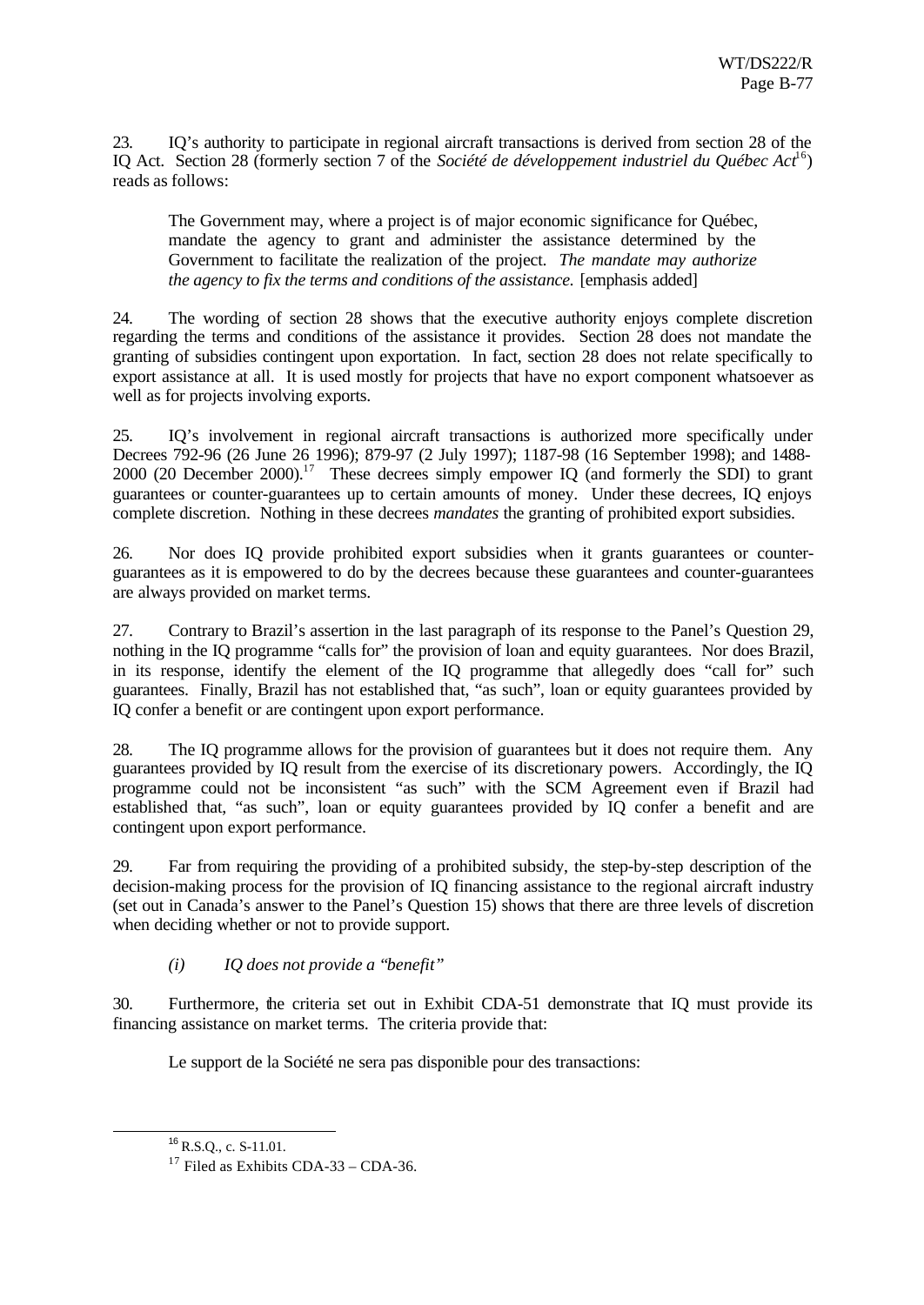l

- A. sauf si la compagnie aérienne (ou l'acheteur), sur la base d'état financiers couvrant une période minimale de deux années consécutives précédant le financement et des projections pour au moins la prochaine année:
- (i) a une valeur nette tangible positive;
- (ii) a un mouvement de trésorerie positif; et
- (iii) est, ou est affiliée avec, (par voie de "code sharing", contrat d'affrètement, etc.) une compagnie aérienne.
- B. si la rémunération que la Société est appelée à recevoir est inférieure à ce qui est offert sur le marché pour une structure et un risque similaire, pour une transaction entre participants non reliés ("arm's length") et ce, en tenant compte de la nature compétitive des transactions.
- C. si le financement est d'une durée supérieure à ce qui est disponible pour un financement sans support gouvernemental pour une transaction de même nature (RJ, "arm's length", crédit, type de financement, juridiction, etc.), et ce, en tenant compte de la nature compétitive des transactions.
- 31. Consequently, IQ "as such" cannot mandate the provision of an export subsidy.

32. Furthermore, IQ "as such" does not mandate the provision of prohibited export subsidies because the fees it charges in order to provide support to the regional aircraft industry are at market. As the criteria set out above state, IQ will not make support available for transactions if the remuneration it is to receive is less than that offered in the market. Thus, Brazil cannot meet its burden of showing that IQ "as such" confers a benefit.

#### *(ii) IQ is not "as such" contingent upon exportation*

33. In its Oral Statement of 27 June 2001, at paragraphs 56 to 62, Brazil appears to argue that IQ is, or possibly IQ guarantees are, "as such" contingent upon exportation even though much of IQ's assistance involves the sale of goods and services within Canada. Canada elaborated, in its answer to the Panel's Question 21, that only 23.41 per cent of IQ support has involved sales of goods and services outside of Québec, including to other parts of Canada.

34. Faced with facts that make clear that IQ cannot "as such" be contingent upon exportation, Brazil argues in its oral statement that these inconvenient facts are somehow subversive of the export subsidy disciplines of the SCM Agreement. It asks: "may Canada convert a subsidy, otherwise contingent upon export, into a non-export contingent subsidy by making part, but not all, of its territory eligible for sales of the subsidized product?"

35. First, Brazil appears to be relying for its argument on Decree 572-2000, which defines "export" as being "outside of Québec". As Canada explained at paragraph 93 of its First Submission, this decree has nothing to do with aircraft sales financing. Nor does it preclude funding for projects within Québec. On the contrary, Decree 572-2000 relates to the (FAIRE) programme, the Private Investment and Job Creation Promotion Fund ("Fonds pour l'accroissement de l'investissement privé et la relance de l'emploi"). Almost all of the financing provided under this programme is for projects within Ouébec.<sup>18</sup>

<sup>&</sup>lt;sup>18</sup> Paragraphs 71 and 72 of Brazil's Oral Statement, which suggest a contradiction in Canada's position, also rest on a confusion of different programmes. The "export development" eligibility criterion of SDI to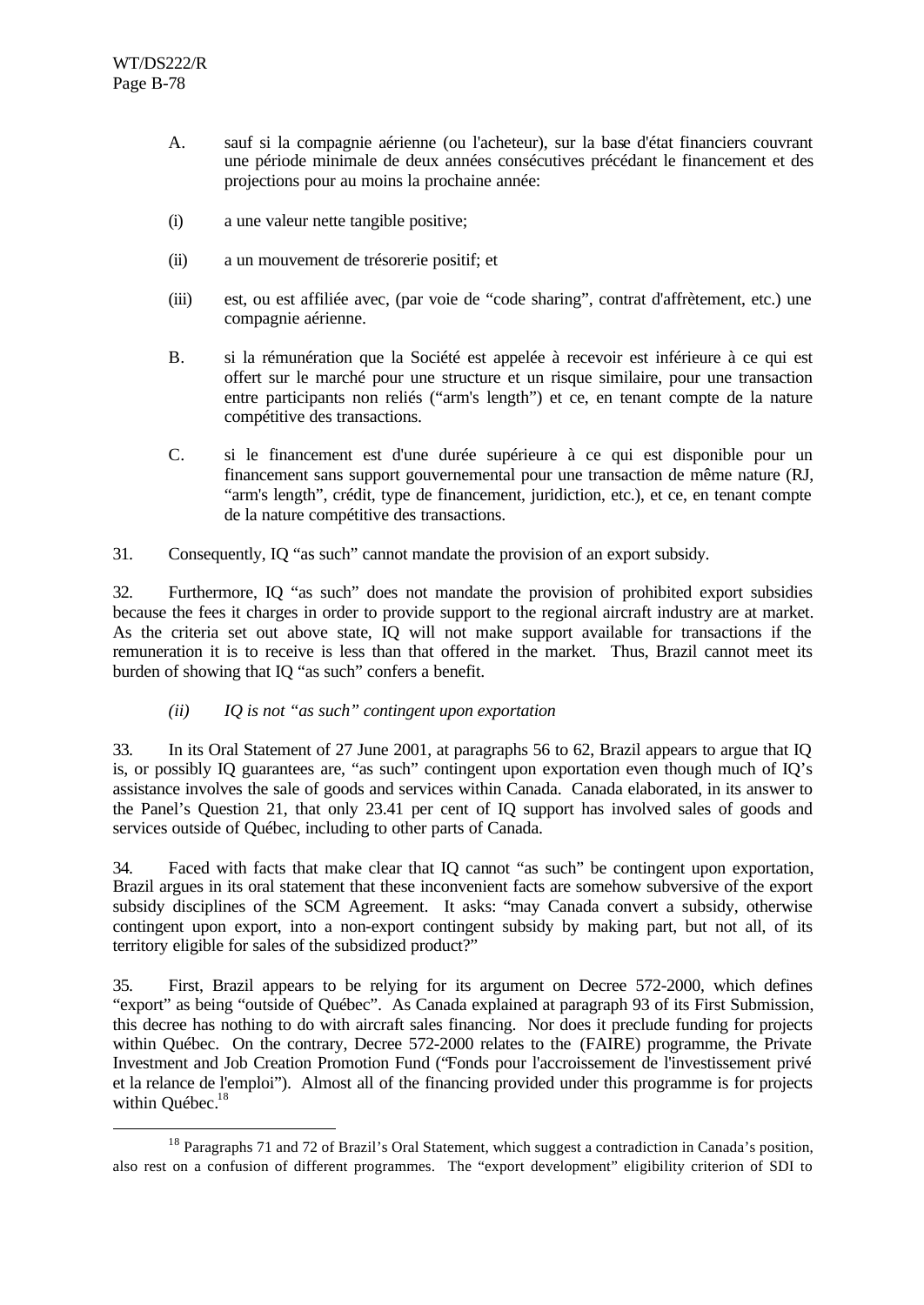36. Second, neither Canada nor Québec "converted" anything "otherwise contingent upon export into a non-export contingent subsidy". Most of IQ's funding does not leave Québec, let alone Canada. That this does not involve exportation, and that IQ funding is not export contingent, is not due to a "conversion" of anything. It is due to the fact that "exportation" within the meaning of the SCM Agreement refers to the movement of goods and services between Members, not within them.

#### (e) Brazil's "as such" claims seek falsely to condemn all ECAs

37. In its response to Questions 28 and 29 from the Panel, Brazil attempts to deal with its complete lack of new evidence that would refute the *Canada – Aircraft I* panel's conclusion that Canada Account and EDC (Corporate Account) are discretionary, or that would refute the evidence that IQ is discretionary. <sup>19</sup> It does so by making the extraordinary argument that *all* export credit agencies (ECAs) necessarily provide prohibited export subsidies. Brazil, by its argument, seeks to escape its burden of proving the existence of a subsidy and in particular, a benefit. Brazil's argument is not supported by the text of the SCM Agreement, and it is contrary to what previous panels and the Appellate Body have found to constitute a "subsidy".

# *(i) Brazil seeks to escape its burden of proving a "benefit"*

38. The "substantive context" of ECAs is not, as Brazil would have it, that they "exist to subsidize exports." ECAs vary with respect to legal status, policies and products. ECAs generally exist to facilitate exports by providing financial and risk management products. They do not necessarily subsidize exports. The test of whether an ECA offers a subsidy is not "is it an ECA?". The test is whether the recipient of the financing receives a financial contribution on terms more favourable than those available to the recipient in the market. $20$ 

39. In certain cases, officially supported export credits may confer a subsidy. They may, for example, be used to provide or insure credits in insolvent markets and absorb risks that "'no banker in his right mind' is willing to assume." However, Exhibit BRA-54, from which Brazil extracted this quotation, states that this is "an extreme case". It does not mean that EDC or any other ECA will necessarily offer subsidies.

40. Brazil can hardly contend, for example, that EDC's participation in the Kendell transaction involved assuming risks that "no banker in his right mind" was willing to assume. As Canada described in its answer to Question 11 from the Panel, EDC participated in the Kendell transaction, a public offering, on an equal risk-sharing basis with seven commercial banks. The terms and conditions of the transaction were dictated by the arranging banks, []. The other banks were [ ]. Evidently, all seven of those banks were quite willing to assume the same risk as EDC.

41. Similarly, in paragraphs 23, 24, 54 and 68 of its 27 June 2001 Oral Statement, and again in its response to the Panel's Question 29, Brazil argues that whenever EDC or IQ provides a loan or equity guarantee, they automatically provide a benefit because their credit rating is invariably higher than that of a recipient of the financing. According to Brazil, any guarantee or counter-guarantee provided by a government credit agency automatically will be a subsidy because, given the high credit ratings of governments, they will automatically confer a benefit.

which Brazil refers was contained in the "Programme de développement des exportations". No guarantees or financing were provided to the civil aircraft sector under that programme. Financing support for the transaction to which Brazil refers in paragraph 71 was provided under section 7 of the SDI Act (which has become section 28 of the IQ Act) [see Exhibit BRA-18], and not under the Programme de développement des exportations.

<sup>&</sup>lt;sup>19</sup> Canada's First Submission, paras. 39-42.

<sup>20</sup> *Canada – Aircraft I*, Appellate Body Report, para. 157.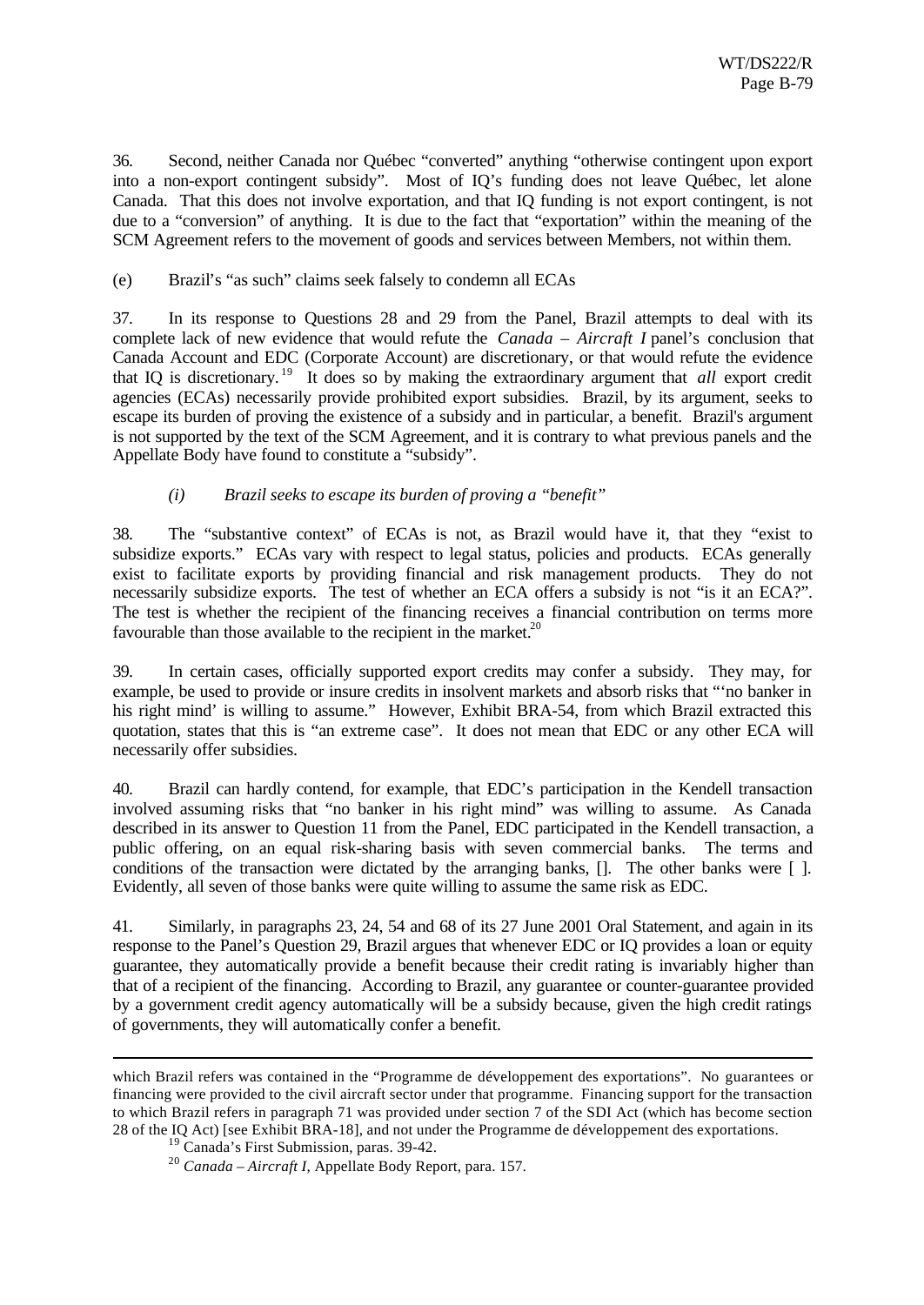42. Brazil has not demonstrated this argument. To accept Brazil's argument is to suggest that any guarantor with a higher credit rating than the recipient of the financing would automatically be providing a subsidy. Brazil's argument is also puzzling given the statement on the website of BNDES, the Brazilian government's development bank, that: "In order to make possible the export of Brazilian products, BNDES-*exim* operates with the same guarantee instruments offered by the largest export credit agencies."<sup>21</sup>

- *(ii) Brazil's argument is not supported by the text of the SCM Agreement*
- 43. Article 1.1 of the SCM Agreement provides:

For the purpose of this Agreement, a subsidy shall be deemed to exist if:

- $(a)(1)$  there is a financial contribution by a government or any public body within the territory of a Member (referred to in this Agreement as "government"), i.e. where:
	- (i) a government practice involves a direct transfer of funds (e.g. grants, loans, and equity infusion), potential direct transfers of funds or liabilities (e.g. loan guarantees);

(…)

l

and

(b) a benefit is thereby conferred.

44. If Brazil were correct that the provision by a government of a guarantee or a counterguarantee automatically entails a benefit and therefore is a subsidy, it would render redundant paragraph (b) of Article 1.1. As a "financial contribution" as understood in Article 1.1(a)(1)(i) is always provided by a government or public body, there could not be a financial contribution in the form of a guarantee without conferring a benefit, and therefore a subsidy. However, the two-part test in Article 1.1 necessarily implies that a government or public body can provide a financial contribution in the form of a guarantee without conferring a benefit and therefore without granting a subsidy.

#### *(iii) Brazil's argument ignores the Appellate Body's findings as to when a "subsidy" exists*

45. According to the Appellate Body, the existence of a subsidy requires a financial contribution and a benefit. The existence of a benefit can be determined by whether a financial contribution was granted to the recipient on terms more favourable than the recipient could receive in the market. $^{22}$ The focus, in determining the existence of a "benefit", is on whether the recipient received terms more favourable than those available in the market. It is not on the identity of the provider of the financial contribution, which, by definition, is always a government or a public body.

46. The fact that panels and the Appellate Body have sought to determine whether or not financial contributions by a government or public body was made on market terms necessarily implies that such financial contributions can be provided on market terms and do not in and of themselves confer a benefit.

<sup>&</sup>lt;sup>21</sup> "BNDES-exim. Your access to global markets," http://www.bndes.gov.br/english/exim.htm p. 2. (Exhibit CDA-53)

<sup>22</sup> *Canada – Aircraft I*, Appellate Body Report, para. 157.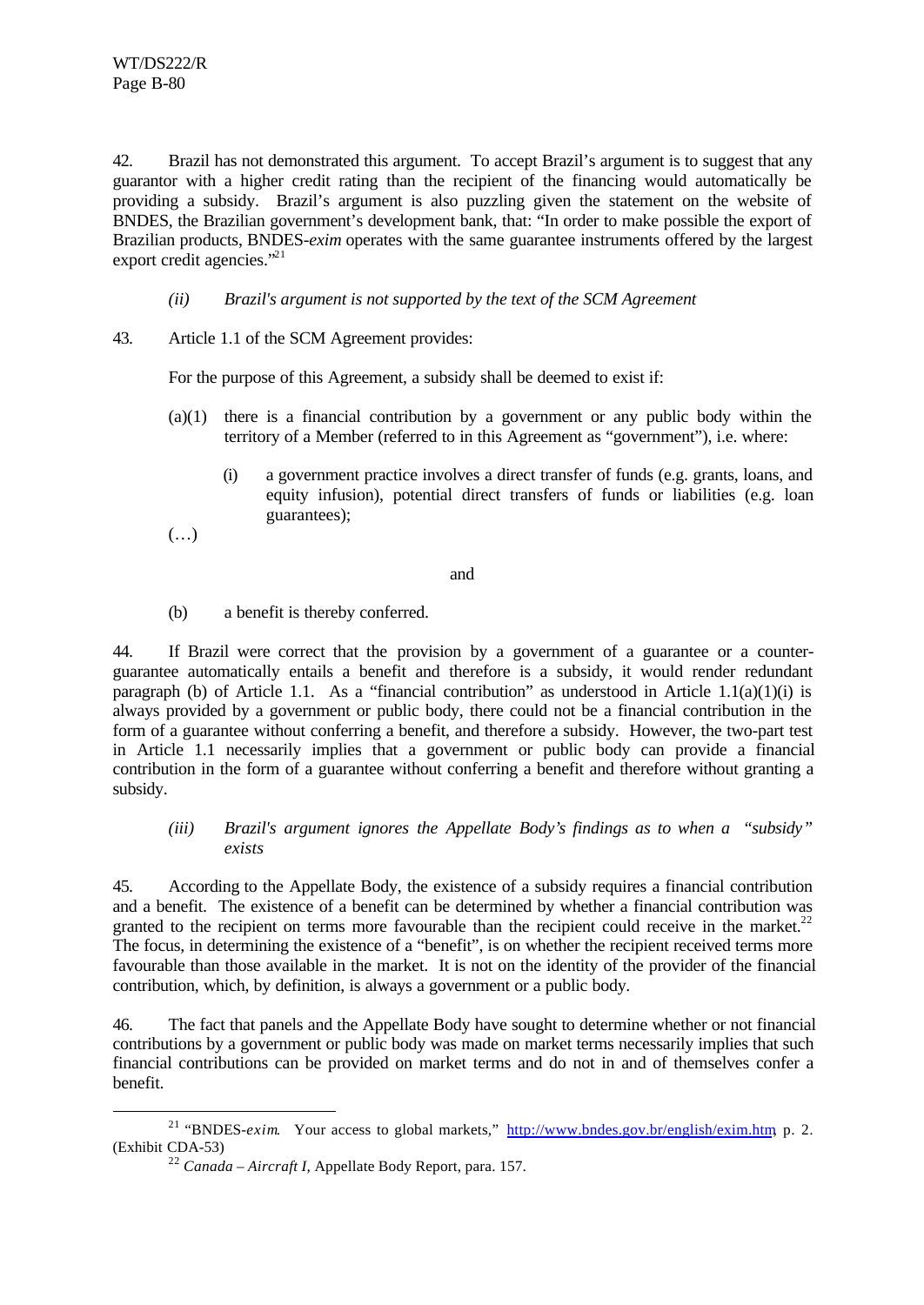47. Thus, contrary to Brazil's assertion in response to Question 29 that Canada somehow bears the burden of showing that its programmes fall within the scope of the Item (k) exception, the burden of proof lies with Brazil to show that Canada's programmes make mandatory, action inconsistent with its WTO obligations in any circumstances. Brazil has failed to meet this burden. It cannot meet this burden because none of Corporate Account, Canada Account or IQ require Canada to provide prohibited export subsidies.

### **2. Brazil's claims fail to satisfy the "as applied" test**

48. In addressing Question 25 from the Panel, Brazil states that it is challenging Canada's programmes, "as such", "as applied" and in respect of specific transactions. In taking this position, Brazil seems to be distinguishing between a challenge "as applied" and a challenge "in respect of specific transactions". In Canada's view, a challenge "as applied" is the same thing as a challenge to "specific transactions". Each refers to a challenge to a specific application of a measure.

(a) Brazil's distinction between "as applied" and "specific transactions" is untenable

49. If Brazil's implicit position is accepted, and a challenge to a measure "as applied" is to be distinguished from a challenge to "specific transactions", then the basis of the "as applied" challenge must be that the programme is applied such that all transactions, not just those specified, are inconsistent with the Member's obligations. Furthermore, if Brazil's "as applied" challenge is to be distinguished from an "as such" challenge, the basis of the "as applied" challenge must be that even if there is no legal requirement that transactions under a programme must be inconsistent the programme is applied such that all transactions are inconsistent. In Canada's view, there is no legal basis for such a characterization of an "as applied" challenge.

(b) Brazil has failed to identify the measures it is challenging "as applied"

50. The distinction between a challenge to a programme "as such", "as applied" and to specific transactions is important given the lack of clarity in Brazil's claims. As Canada emphasized in its answer to the Panel's Question 5, Brazil failed to make this distinction in its claims. None of Brazil's claims in its request for the establishment of a panel, other than those relating to Air Wisconsin, identify specific transactions.

51. In its response to Question 26, Brazil argues that to show that individual transactions under a programme are inconsistent with a Member's obligations "should be sufficient" for a finding that a programme is inconsistent "as applied". Not only should it not be sufficient, it cannot be sufficient, as a matter of logic.

52. Even if Brazil could identify specific transactions under a programme that were inconsistent with Canada's SCM Agreement obligations – and it cannot – this would only mean that, in the case of those specific transactions, a programme *has been applied* inconsistently with Canada's obligations. However, this would not mean that all transactions under the programme are or will be inconsistent with those obligations. Brazil has failed to identify under Canada Account, Corporate Account or IQ, a single transaction that is inconsistent with Canada's obligations. Even if it had done so, this would demonstrate only that the transaction is inconsistent, not that all transactions under the programmed "as applied" are inconsistent.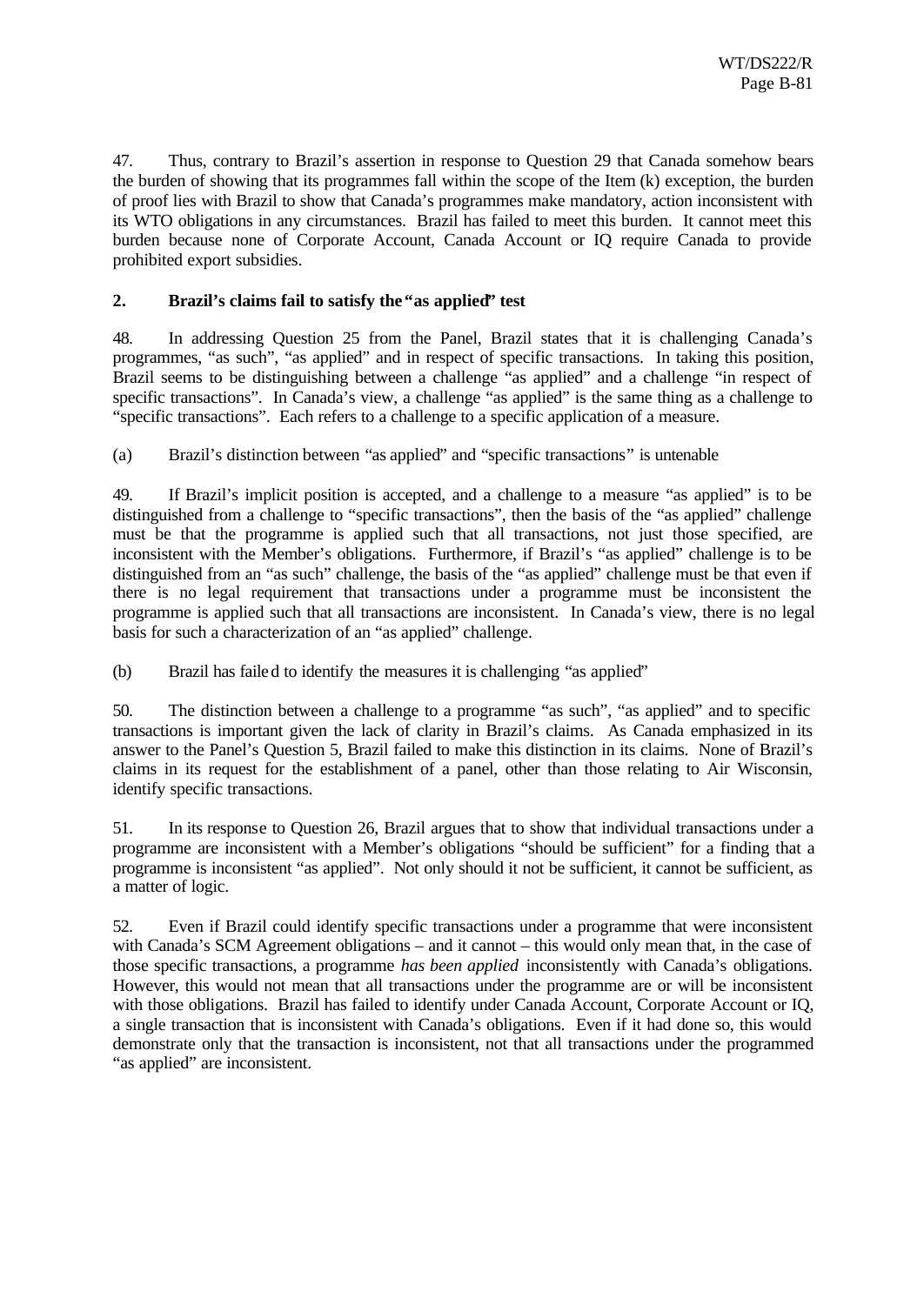(c) Brazil alone is responsible for its failure to identify the measures it is challenging

53. Brazil seeks to blame Canada for its failure to identify the specific transactions it is challenging. Canada is at fault, according to Brazil, because it has not notified any of its challenged measures under Article 25 of the SCM Agreement and because it allegedly refused to respond to Brazil's questions during consultations. These assertions are not tenable.

54. Article 25 requires the annual notification of subsidies by 30 June of each year. Canada did not notify any subsidies because there were no subsidies it was obligated to notify. As the Appellate Body observed in its Report in *Canada – Aircraft I*, Brazil was entitled to request information under Article 25.8 of the SCM Agreement concerning certain of the EDC's financing measures.<sup>23</sup> Under Article 25.8 a Member can, among other things, seek an explanation of why a measure has *not* been notified under Article 25. Brazil never did this.

55. Moreover, Brazil's allegations regarding the 21 February 2001 consultations are mere posturing. Brazil arrived at the consultations with a wide-ranging list of questions for Canada. Brazil did not provide these questions to Canada in advance of the consultations to enable Canada to investigate and prepare responses. When Canada was unable to answer many of the questions at the consultation, Brazil declared the meeting concluded, told Canada that it would be requesting the establishment of a panel and did so eight days later.

56. Brazil implies that it asked Canada for written responses to its questions and that Canada "refused" to provide them. That is not true. Nor did Canada "refuse" to discuss anything at the consultations, disappointing as those consultations were from Canada's point of view. Brazil cannot use these misrepresentations as an excuse for its failure to adequately identify the measures that it is challenging.

#### **3. Brazil has failed to show that the specific application of Canada's measures is inconsistent**

(a) Brazil has failed to show that specific Corporate Account transactions are inconsistent

57. Brazil has failed to show that specific Corporate Account transactions are inconsistent with Canada's WTO obligations. Other than its CIRR argument, which Canada has refuted,  $24$  the only evidence it has advanced is that Canadian financing exceeds the 10 year limit of the OECD Arrangement.<sup>25</sup> Canada has explained in its submissions why the Arrangement is not necessarily reflective of market terms<sup>26</sup> and that in the commercial market, repayment terms for regional aircraft financing routinely exceed 10 years. Canada confirmed this by its Exhibit CDA-12, which it described in more detail in its answer to the Panel's Question 24.

58. In its comments on this evidence, in response to the Panel's Question 35, Brazil does not actually contest Canada's position that commercially available financing for regional aircraft exceeds 10 years. Nor could it credibly do so, given its position in *Brazil – Export Financing Programme For Aircraft, Recourse by Canada to Article 21.5 of the DSU* (PROEX II). In its response to Question 6 from the Panel, Brazil stated with respect to PROEX, that the 10 year maximum financing period:

<sup>23</sup> *Canada – Aircraft I*, Appellate Body Report, para. 206.

 $^{24}$  Canada's First Submission, paras. 70-73.

<sup>25</sup> *The Arrangement on Guidelines for Officially Supported Export Credits*, Organization for Economic Co-operation and Development (OECD) 1998, [hereinafter "OECD Arrangement"]. (Exhibit BRA-42)

<sup>26</sup> Canada's First Submission, paras. 70-75; Canada's Oral Statement, paras. 10-13.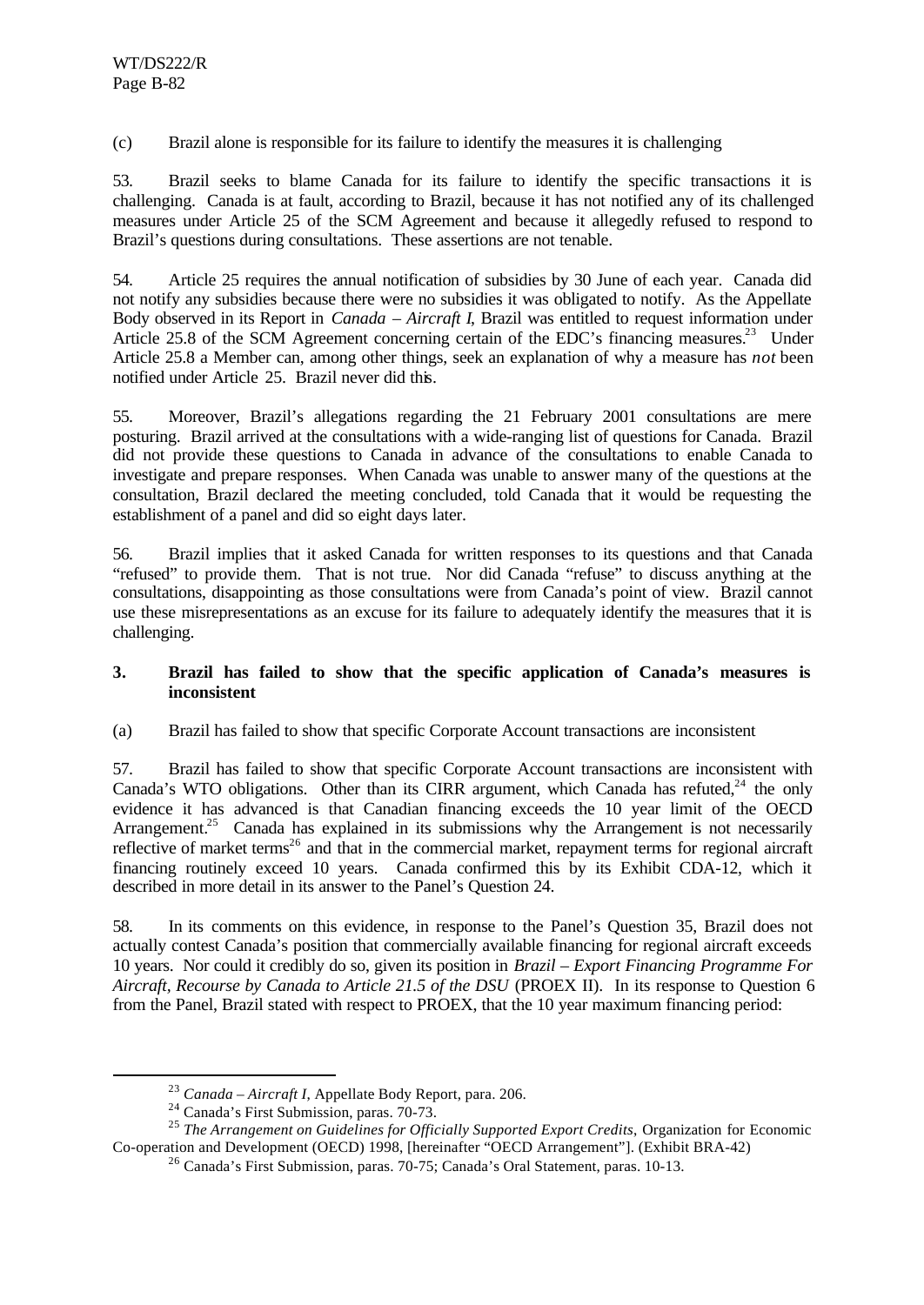was waived, and continues to be waived, however, for regional jet aircraft only. This is because it is necessary for Brazil to provide regional aircraft financing on terms that are consistent with the market. $27$ 

59. Instead, in response to Question 35, Brazil resorts to inductive reasoning, implying, without saying so, that because it could not find regional aircraft financing in excess of ten years by two particular banks, such commercial financing must not exist. In addition to being logically flawed, Brazil's argument is disingenuous. It claims that Canada has not elaborated on which commercial entities offer terms in excess of ten years but that in *Canada – Aircraft I*, Canada referred specifically to these two banks, Bank of America and Citibank, "as providing financing in the field".

60. A review of paragraph 6.31 of the *Canada – Aircraft I* Panel Report shows that Canada said nothing of the sort. In the paragraph to which Brazil refers, Canada identified those banks as employing trade financing experts, not as providing regional aircraft financing on commercial terms.

61. Furthermore, contrary to Brazil's allegation, in *Canada – Aircraft I*, Canada did identify commercial entities offering financing for regional aircraft in excess of ten years.<sup>28</sup> Canada identified, for example, the 1997 issuance by Northwest Airlines of pass-through certificates financing 12 British Aerospace Avro RJ85 aircraft. The term for the 1997-1A (Class A) certificates is 18.25 years (from September 1997 to January 2016): *Northwest Airlines* 1997-1 *Pass Through Trusts*, Credit Suisse First Boston, Lehman Brothers, Morgan Stanley Dean Witter, Prospectus 16 September 1997, at pp. S-1, S-5 and S-6.<sup>29</sup>

62. Canada also identified the 1997 issuance by Continental Airlines of pass-through certificates financing nine Embraer EMB-145ER Regional Jets. The term for the 1997 3A (Class A) certificates is 15.25 years (from December 1997 to March 2013): *Continental Airlines* 1997-3 *Pass Through Trusts*, Morgan Stanley Dean Witter, Prospectus, 23 July 1997, at pp. 1, S-3.<sup>30</sup>

63. The Morgan Stanley Dean Witter Report, filed as Exhibit CDA-14, offers additional evidence that the standard length of financing available in the market for regional aircraft financing ranges from 10 to 18 years. <sup>31</sup> This report contains information on structured transaction pricing in the commercial marketplace. It indicates that US airlines have financed regional aircraft in the market using enhanced equipment trust certificate (EETC) tranches that feature a greater than 10 year term of maturity. For example, the EETC Class A and B tranches issued on 19 September 1997 by Atlantic Coast Airlines for 6 CRJ-200 and 8 British Aerospace J-41 aircraft have terms of maturity of respectively 16 years (Class A) and 13 years (Class B).<sup>32</sup> Other examples include Midway EETC tranches issued on 6 August 1998 for 8 CRJ-200, with terms of maturity of approximately 16.5 and 14.5 years.<sup>33</sup>

64. In sum, Brazil has failed entirely to demonstrate that in any instance in which Canada granted financing terms in excess of ten years, those terms were more favourable than those available in the market and therefore conferred a benefit.

<sup>27</sup> *Brazil – Export Financing Programme for Aircraft: Recourse by Canada to Article 21.5 of the DSU*, Report of the Panel, WT/DS46/RW, adopted 4 August 2000, Annex 2-4, p. 135.

<sup>28</sup> *Canada – Aircraft I*, Canada's Appellee Submission, 28 May 1999, para. 64 and footnote 55.

<sup>29</sup> *Northwest Airlines 1997-1 Pass Through Trusts*, Credit Suisse First Boston, Lehman Brothers, Morgan Stanley Dean Witter, Prospectus, 16 September 1997. (Exhibit CDA-54)

<sup>30</sup> *Continental Airlines 1997-3 Pass Through Trusts*, Morgan Stanley Dean Witter, Prospectus, 23 July 1997. (Exhibit CDA-55)

<sup>&</sup>lt;sup>31</sup> "EETC Market Update: Monthly Update: Airlines" (Morgan Stanley Dean Witter, Fixed Income Research, North America, Investment Grade Credit – Industrials) 10 February 2001. (Exhibit CDA-14)

<sup>32</sup> *Id*., p. 13.

<sup>33</sup> *Id*., p. 15.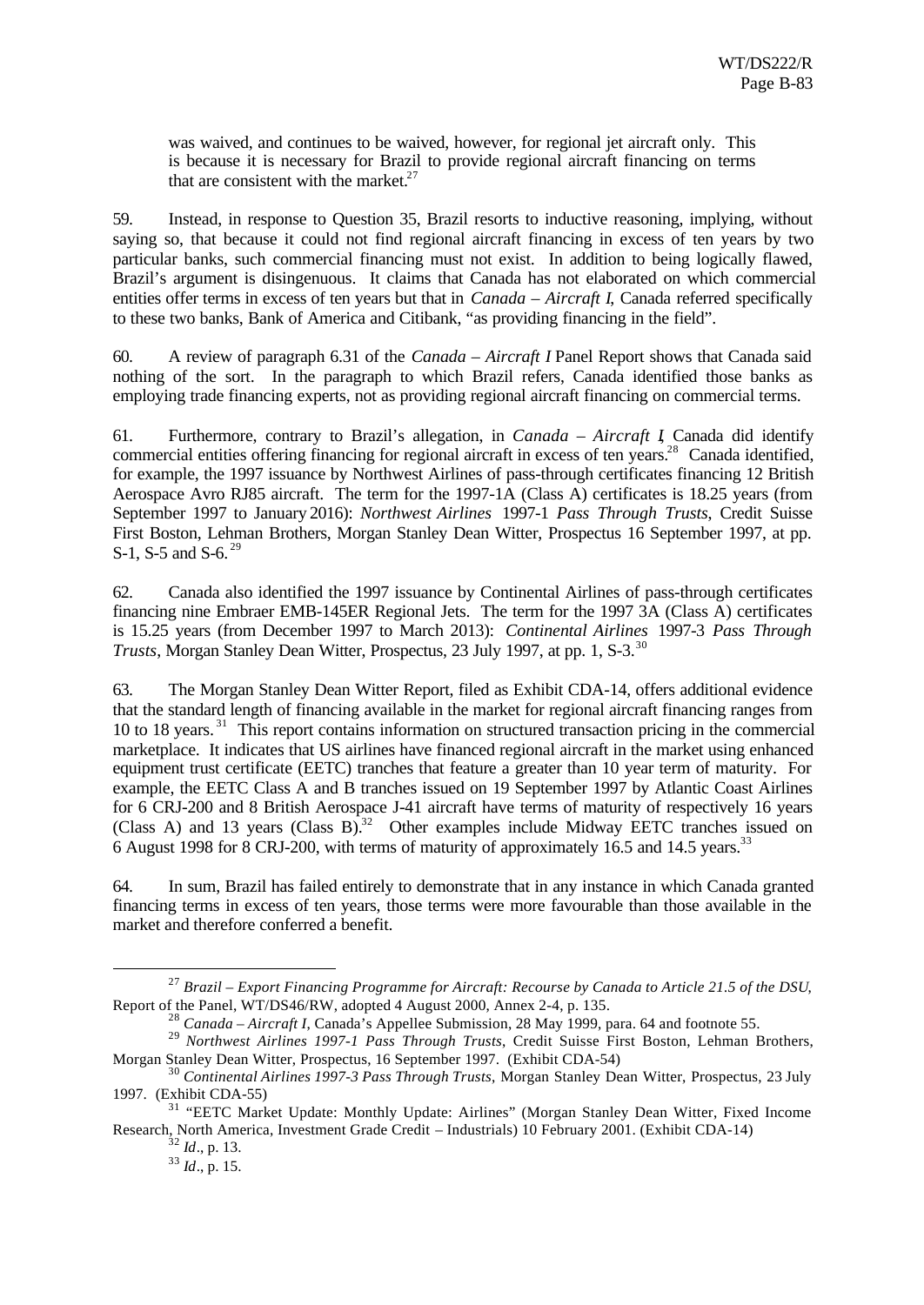(b) Brazil has failed to show that specific IQ transactions are inconsistent

65. Brazil has failed to meet its burden of showing that IQ financing assistance "as applied" to regional aircraft transactions constitutes a subsidy. As described at paragraph 30 of this Submission, the criteria applied to transactions for which IQ assistance has been requested ensure that the financing assistance is being offered on market terms.<sup>34</sup> Accordingly, there is no benefit within the meaning of Article 1 of the SCM Agreement.

66. In its answer to the Panel's Question 14, Canada also explained that, in exchange for its guarantees, IQ receives both an up-front fee of [] basis points to cover its administrative costs, as well as an annual fee equivalent to [] basis points on its effective exposure.

67. On a commercial basis, this fee is justified by the fact that [].

68. As a result, and consistent with the IQ criteria set out in Exhibit CDA-51, IQ's involvement in regional aircraft financing transactions is on terms no more favourable than those available in the market and does not confer a benefit within the meaning of Article 1 of the SCM Agreement.

(c) Brazil has failed to show that specific Canada Account transactions are inconsistent

69. The only Canada Account transaction that Brazil has challenged is that involving Air Wisconsin. Canada's position is that the offer to Air Wisconsin was made on a matching basis in response to an offer of Brazilian government supported financing to Air Wisconsin by Embraer. Canada's offer therefore qualifies for the "safe haven" of the second paragraph of Item (k) to Annex I to the SCM Agreement. Canada's response to Brazil's argument that Canada's matching offer does not qualify under Item (k) is set out in section B below.

70. Moreover, although Brazil seems to be suggesting, in its response to Question 32, that the second Embraer offer was made "to compete with the offer made by Bombardier and Canada," that second offer is dated 29 December 2000. This predates Canada's matching offer. Canada's offer was not announced until 10 January 2001 and the letter of offer was not issued until 10 May 2001. This confirms that Canada's offer was made in response to that of Embraer or Brazil, contrary to what Brazil appears to suggest in its response to Question 32.

71. However, Brazil also maintains that Embraer's offer to Air Wisconsin did not involve a commitment of Brazilian government support.<sup>35</sup> In its response to Question 32, Brazil seems to be acknowledging what its Exhibit BRA-56 makes clear: Embraer's second offer [] to the benefit of Air Wisconsin. This is consistent with the information provided by Air Wisconsin to  $[1]^{36}$ 

72. It is also consistent with Embraer's 31 March 2001 Interim Financial Statements, which discloses Embraer's continuing dependency on PROEX support. The statement warns:

If the ProEx programme or another similar programme is not available in the future, or if its terms are substantially reduced, the customers' financing costs could be

<sup>&</sup>lt;sup>34</sup> See Exhibit CDA-51.

 $35$  See Brazil's Response to Question 31, second paragraph. Brazil does not state whether Embraer made its offer in the expectation of receiving Brazilian government support.

<sup>36</sup> Canada's Confidential Exhibit CDA-1.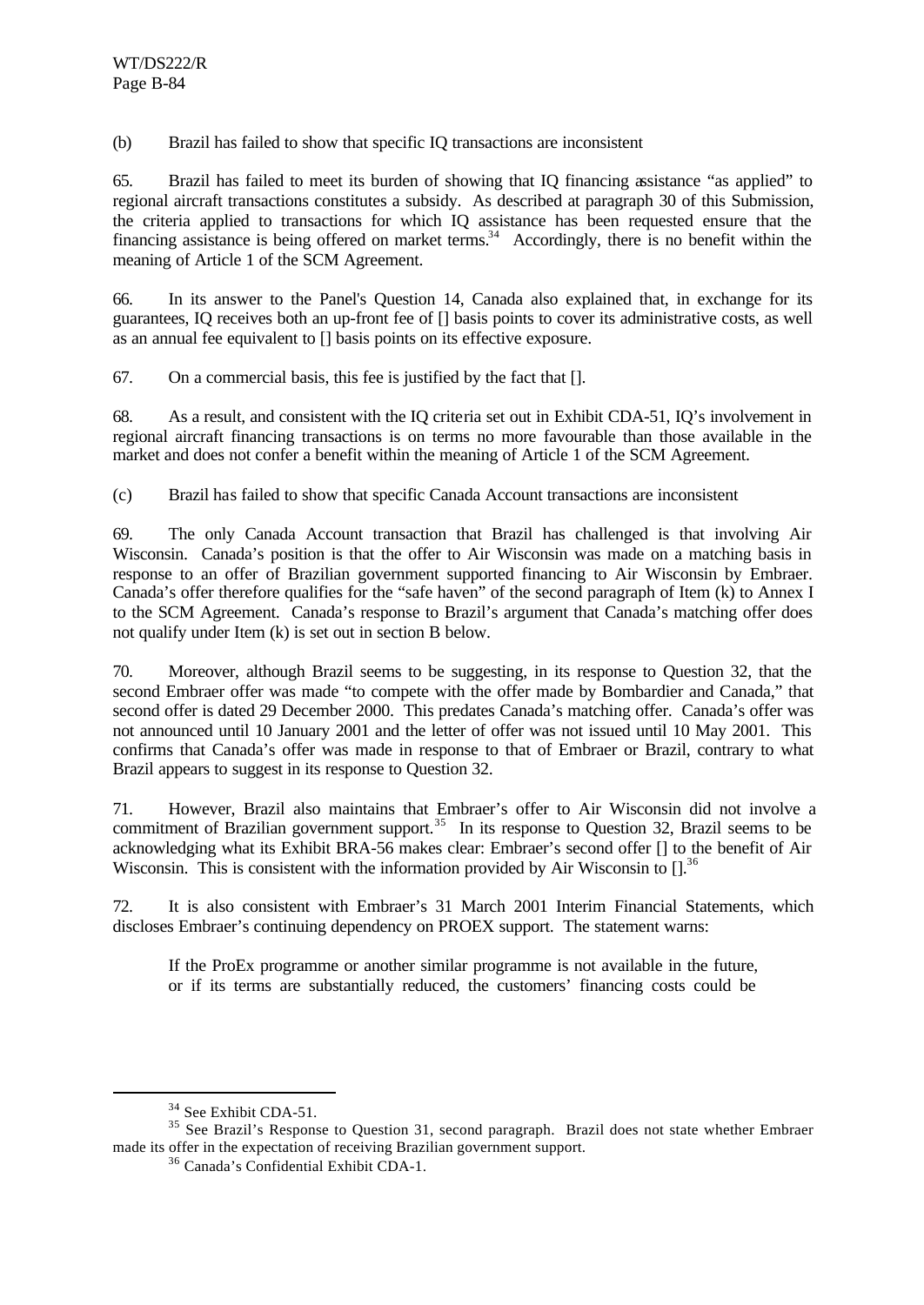higher and the cost-competitiveness of the Company in the regional jet market could decrease.<sup>37</sup>

73. If, nevertheless, the Panel were to accept Brazil's position that commercial credit was available to Air Wisconsin on the terms claimed by Embraer and Brazil, and without Brazilian government involvement, those terms would be, by definition, market terms. Although Brazil's Exhibit BRA-56 is silent as to certain terms that one would expect to see in an offer of this sort such as administration fees, Canada notes that the number of aircraft offered, the financed amount and the repayment term offered by Canada are, together, no more favourable than the terms Brazil alleges to be commercial market terms. The Canada Account offer therefore would not confer a benefit within the meaning of Article 1 of the SCM Agreement.<sup>38</sup>

#### B. THE SCM AGREEMENT PERMITS CANADA'S OFFER ON A MATCHING BASIS IN RESPONSE TO BRAZIL'S OFFER TO AIR WISCONSIN

74. The matching provisions of the OECD Arrangement are expressly permitted by, and conform to, the OECD Arrangement. Moreover, the matching provisions of the Arrangement are "interest rates provisions" within the meaning of the second paragraph of Item (k). Accordingly, because Canada's action with respect to Air Wisconsin was on a matching basis as expressly permitted by the "interest rates provisions" of the OECD Arrangement, the transaction qualifies for the "safe haven" of the second paragraph of Item (k).

# **1. Matching is in conformity with the "interest rates provisions" of the Arrangement**

75. In Brazil's response to Question 36 from the Panel, Brazil states that "[r]ecourse to the matching provisions of the OECD Arrangement does not constitute 'conformity with' the 'interest rate provisions' of the OECD Arrangement." Brazil also claims that the ordinary meaning of Item (k), in its context, along with the object and purpose of the SCM Agreement supports this interpretation. For this assertion, Brazil relies on the reasoning of the *Canada – Aircraft I* Article 21.5 Panel ("Article 21.5 Panel").<sup>39</sup>

76. Canada has demonstrated that the Article 21.5 Panel's interpretation does not follow the ordinary meaning of the second paragraph of Item  $(k)$ .<sup>40</sup> It is illogical to say that a matching transaction – which includes the rate of interest and other terms – can be specifically permitted by the OECD Arrangement and yet condemned as not "in conformity" with the Arrangement's "interest rates provisions". The Article 21.5 Panel tried to justify this result by an argument that interprets "interest rates provisions" extremely narrowly – effectively to mean only the normal permitted rate without any other terms. The Panel then tried to escape the illogic of such a result by selectively bringing in other provisions such as the amount financed and length of financing term on the theory that they are measures of whether the financing is "in conformity". This is a strained reading in comparison to the

<sup>37</sup> *Embraer – Empress Brasileira de Aeronática S.A.: Interim Financial Statements Together with Report of Independent Public Accountants, March 31, 2001*, pp. 22-23 (complete document is available at http://www.embraer.com/english under Investor Relations, Financial Statements, Filed in SEC). (Exhibit CDA-57). *Embraer – Empress Brasileira de Aeronática S.A.: Financial Statements Together with Report of Independent Public Accountants, December 31, 1998, 1999 and 2000*, pp. F-2, F-92 (complete document is available at http://www.embraer.com/english under Investor Relations, Financial Statements, Filed in SEC). (Exhibit CDA-58)

 $38$  Canada has also been able to shed some light on the reference to  $\lceil \rceil$  in Embraer's first offer to Air Wisconsin. The so-called  $\begin{bmatrix} \cdot \\ \cdot \end{bmatrix}$  rate is, generally, a rate applicable to commercial real property mortgages denominated in British sterling. Canada has found no evidence that it is a rate available in international capital markets.

<sup>39</sup> See Brazil's Response to Question 36, first paragraph and eighth to tenth paragraphs.

<sup>40</sup> See Canada's First Submission, paras. 51-57, and Canada's Oral Statement, paras. 22-26.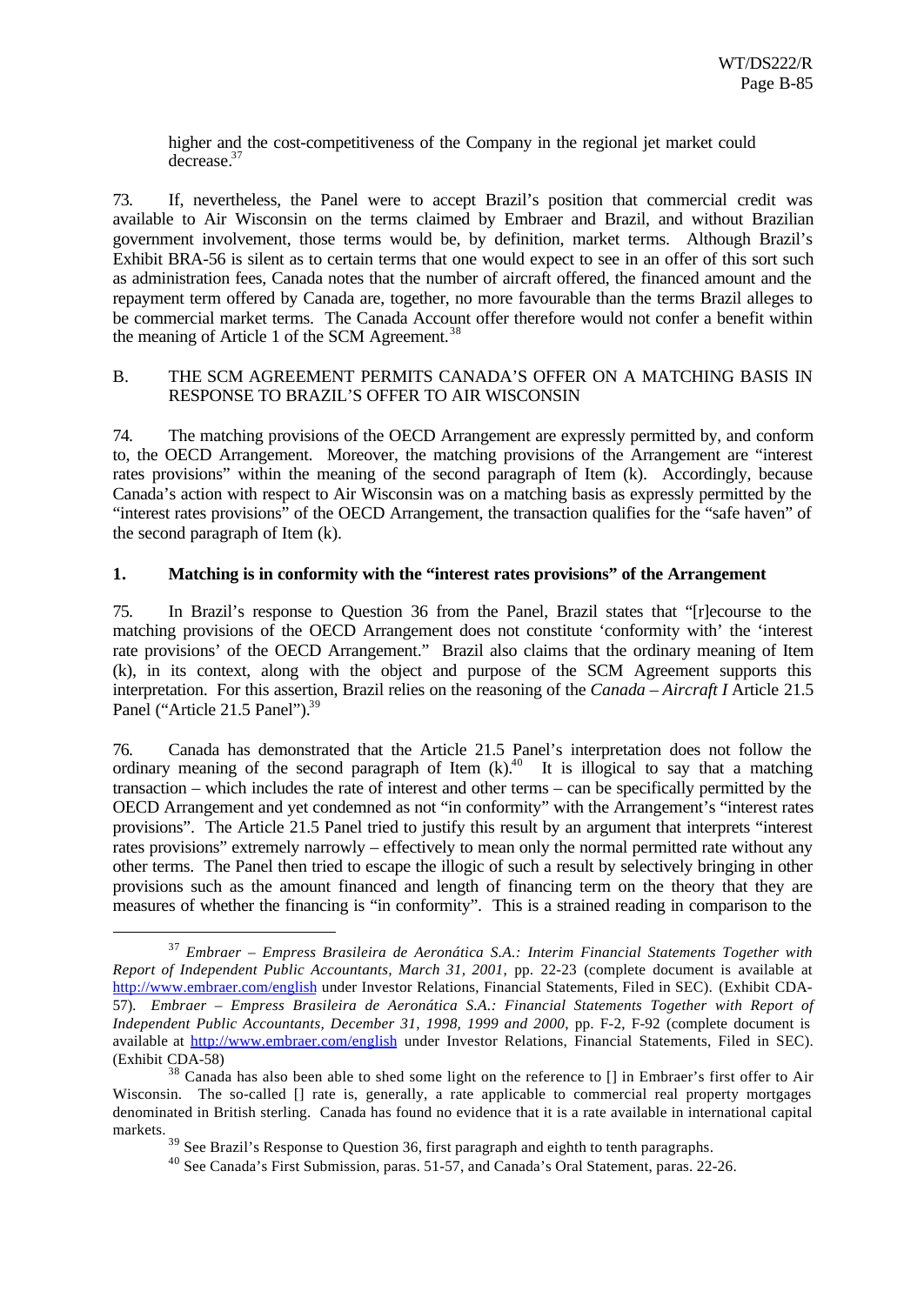interpretation proposed by Canada, which would include matching transactions specifically permitted by the Arrangement.

77. Brazil's response to Question 36 does not respond to Canada's argument that matching is specifically "permitted" by, and in conformity with, the provisions of the Arrangement, and thereby is in conformity with the "interest rates provisions" of the Arrangement.

78. Moreover, Canada demonstrated in its Oral Statement at paragraphs 27 through 40 that matching is consistent with the object and purpose of the SCM Agreement.

# **2. Canada complied with its WTO obligations when it matched Brazil**

(a) The MFN rule of Article I is not an obligation on the WTO generally to ensure that all of its rules apply equally

79. In its response to Question 36 from the Panel, Brazil argues that "matching" results in a violation of the most-favoured-nation requirements of Article I of  $GATT$  1994.<sup>41</sup> This argument, in each of its forms, is wholly without merit and must fail.

80. Article I is an obligation addressed to Members to accord most-favoured-nation ("MFN") treatment to products of other Members. Article I is not, as Brazil appears to argue, an obligation that requires all rules written under the WTO to benefit equally the trade of each WTO Member. Such an interpretation is utterly without support in the text of Article I of the GATT or any other MFN rule of the WTO.

81. Were there some obligation to write or interpret WTO obligations so that each rule equally benefits all, as Brazil seems to argue, then special and differential treatment of developing countries under any of the WTO agreements would be forbidden, as would any other rule or exception that *de facto* or *de jure* could be argued to benefit one Member or group of Members more than others.

82. Thus, while Canada does not agree with Brazil that the rule allowing matching favours Participants to the Arrangement over non-Participants, there is in any event no basis for claiming that Item (k) does or could constitute a violation of Article I of the GATT.

(b) Canada offered financing to Air Wisconsin on a matching basis in good faith and using reasonable due diligence in response to Brazil's offer

83. In Canada's view, the term "interest rates provisions" used in the second paragraph of Item (k) includes all substantive provisions that determine what interest rates are permitted, and that affect what the interest rate and the amount of interest will be in a given transaction. In Canada's view "interest rates provisions" would exclude procedural requirements with which a non-Participant inherently could not comply. <sup>42</sup>

84. Matching in the context of the OECD Arrangement qualifies for the "safe haven" of Item (k) because the substantive matching provisions of the Arrangement, i.e., Article 29 of the main text and Articles 25 and 31 of Annex III, are in "conformity" with the "interest rates provisions" and indeed are themselves "interest rates provisions".<sup>43</sup> The "safe haven" of Item (k) is available to any WTO Member that complies with these provisions. The procedural requirements of the Arrangement such as notification are not "interest rates provisions", and in any event could not be complied with by non-

<sup>&</sup>lt;sup>41</sup> See Brazil's Response to Question 36, fifteenth to seventeenth paragraphs.

<sup>&</sup>lt;sup>42</sup> See Canada's First Submission, para. 56 and Canada's Oral Statement, para. 32.

<sup>43</sup> See Canada's First Submission, para. 49.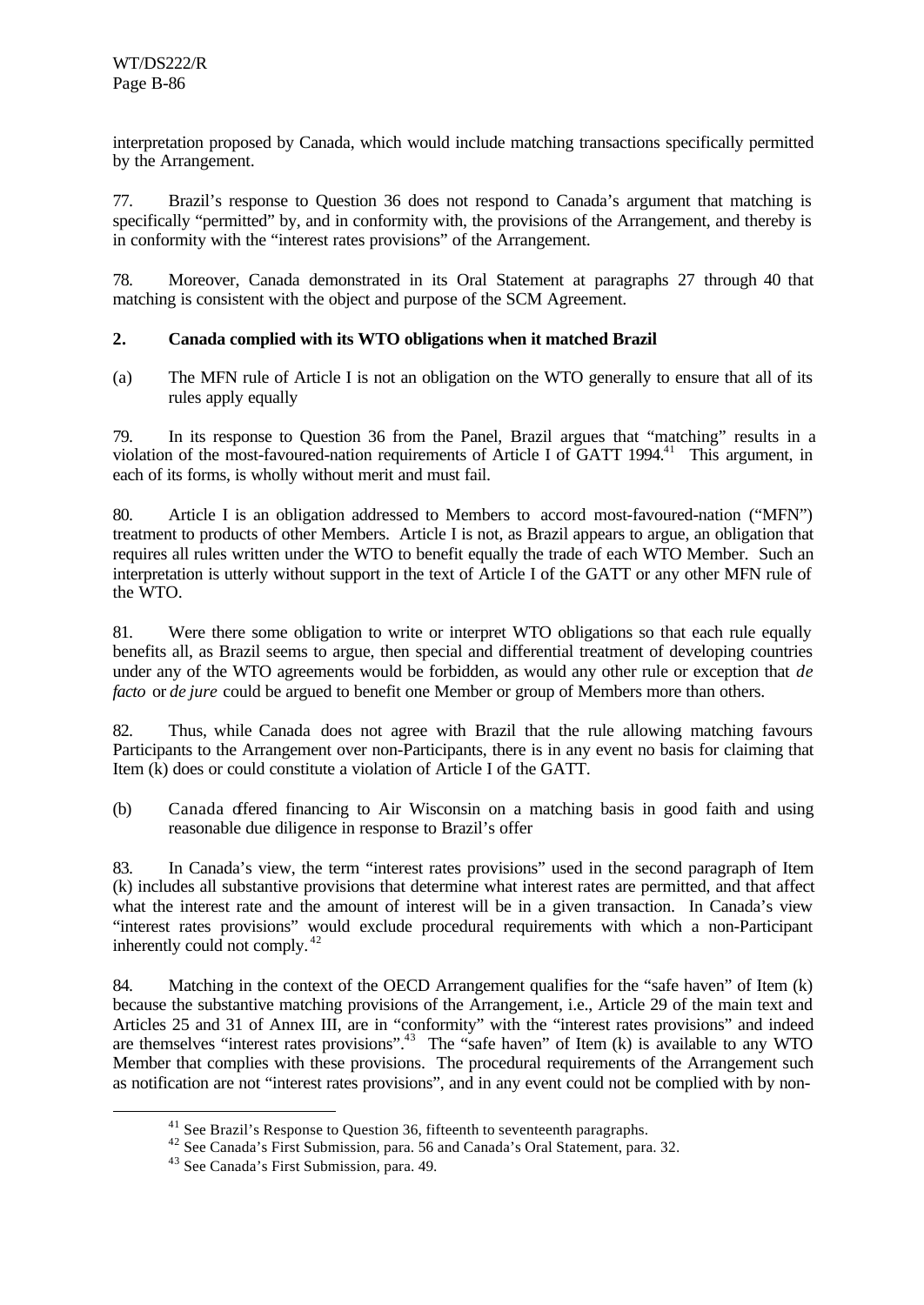Participants. However, just as under the Arrangement a Participant must undertake due diligence when matching,<sup>44</sup> a WTO Member seeking to rely on the matching provisions must act in good faith and on the basis of reasonable due diligence.

85. Canada offered debt financing to Air Wisconsin on a matching basis, in good faith and following reasonable due diligence, in response to Brazil's offer. Government of Canada officials met with officials from Air Wisconsin and United Airlines on 19 December 2000 in Ottawa. The Government officials posed a variety of questions to Air Wisconsin. From the responses of Air Wisconsin, Canada concluded that the Embraer offer involved Brazilian government export financing support with [].

86. The information Canada received at the meeting was consistent with evidence that Brazil was continuing to offer prohibited export subsidies generally and in specific transactions. At approximately the same time as the Brazilian offer was made to Air Wisconsin, Brazil made similar offers of official support in the context of campaigns for the sale of regional aircraft to SA Airlink, a South African airline and Japan Air System.<sup>45</sup>

87. Air Wisconsin's responses also corroborated previous statements by Brazilian officials, including Brazil's then Minister of Foreign Affairs, Luis Felipe Lampreia, who stated that: "[f]or us, the interest rate is the OECD rate, the coverage is 100 per cent and there are no limits on the length of terms". $46$ 

88. In response to Brazil's financing offer to Air Wisconsin, Canada offered Air Wisconsin debt financing on a matching basis. Canada offered a [] rate with a repayment term of [] years and a loanto-value ratio of  $\prod$  per cent.<sup>47</sup> In the light of all the evidence from Air Wisconsin, other airlines and the admission of Brazil's own Minister of Foreign Affairs, Canada's offer to Air Wisconsin on a matching basis was made in good faith and on the basis of reasonable due diligence. Accordingly, Canada's offer to Air Wisconsin is in conformity with the "interest rates provisions" of the Arrangement.

(c) Canada's offer to Air Wisconsin on a matching basis meets the procedural requirements of the Arrangement.

89. If the Panel is of the view that some of the procedural requirements of the Arrangement are actually substantive provisions that determine what interest rates are permitted, and that affect the interest rate and what the amount of interest will be in a given transaction, or if some of the procedural requirements are actually "interest rates provisions", Canada's offer to Air Wisconsin is still in conformity with the "interest rates provisions" of the Arrangement.

90. Brazil puts forth four arguments why Canada's offer to Air Wisconsin on a matching basis does not meet the procedural requirements of the Arrangement.<sup>48</sup> Each of Brazil's arguments fails.

91. First, citing Article 53(a) of the Arrangement, Brazil argues that Canada did not "make every effort to verify" that the non-conforming terms offered by Embraer were "officially supported" by Brazil because Canada did not ask Brazil. Upon a review of Article 53(a) of the Arrangement, it is

<sup>44</sup> OECD Arrangement, Articles 50-53.

<sup>45</sup> See Confidential Exhibits CDA-4 and CDA-5.

<sup>&</sup>lt;sup>46</sup> See Exhibit CDA-6.

<sup>&</sup>lt;sup>47</sup> Air Wisconsin will have the option to choose between  $\Box$  or a  $\Box$  for each of the  $\Box$  aircraft. In the case of a [] structure, with respect to [] aircraft, the Government of Québec is providing a guarantee to the equity investor for an amount equal to [] per cent of the sale price of each aircraft.

<sup>48</sup> See Brazil's Response to Question 36, fourth to seventh paragraphs.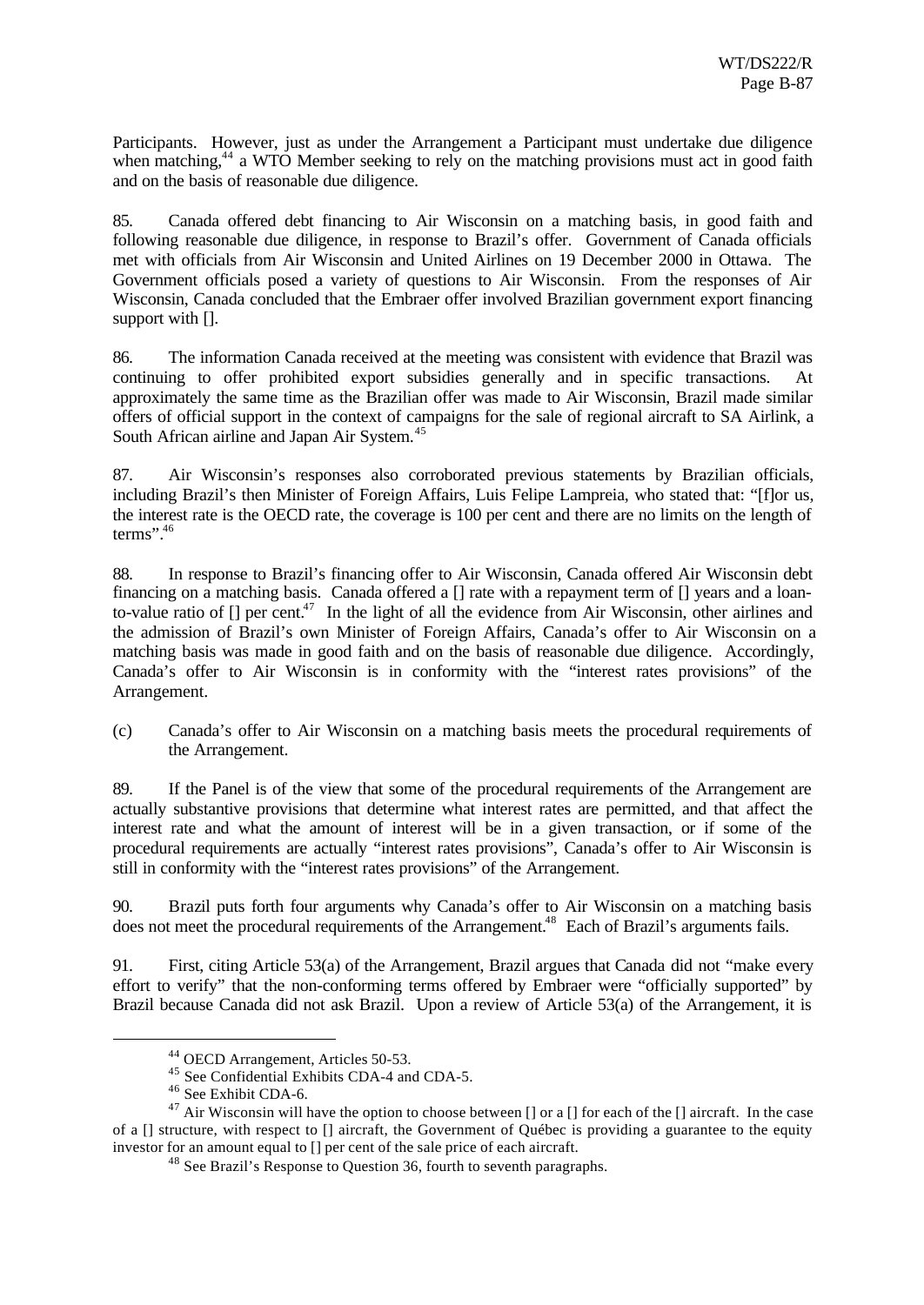immediately evident that the text of Article 53(a) does not require asking the non-Participant being matched if it is providing official support at terms more favourable than those generally envisaged under the Arrangement. The drafters of the Arrangement could have easily created such a requirement, if asking the non-Participant was required, as they did for Participants in Article 52.

92. Moreover, there was no reason to contact Brazil. Brazil is, even today, denying its involvement in the offer to Air Wisconsin. However, it is not plausible that Embraer could have arranged financing of the magnitude offered  $\Box$  – for a relatively low quality credit such as Air Wisconsin on the terms that Embraer was proposing without Brazilian official support. Indeed, the mention of [], and the past practice of the Brazilian government would have afforded no basis for anyone to doubt that Brazilian official support would be provided. <sup>49</sup>

93. Brazil attempts to explain away the  $[$ <sup>50</sup> However, Embraer by its own admission continues to rely heavily on official support from Brazil.<sup>51</sup> Given this admission, it is highly likely that the financing of the magnitude offered on those terms was officially supported by Brazil.

94. Canada did exactly what the text of Article 53(a) requires. It made "every effort to verify that these terms and conditions are officially supported." Canada did this by going directly to Air Wisconsin.<sup>52</sup>

95. Brazil's second argument is that Canada has not demonstrated that Canada has informed and notified other Participants. This argument is without merit and must fail. In response to Question 22 from the Panel, Canada provided a copy of its OECD Arrangement notification. By the notification, Canada fulfilled both the information and the notification requirements of Article 53 of the Arrangement.

96. Third, Brazil argues that non-identical matching is not permitted by Article 53 of the Arrangement. Matching of a non-Participant is explicitly permitted by the Arrangement. Nonidentical matching is also explicitly permitted. Nowhere in Article 53 (Matching of Terms and Conditions offered by a Non-Participant) does it state that only identical matching is permitted. Matching in the form permitted under the Arrangement in general comprises both identical and nonidentical matching. Matching of a non-Participant can generally be expected to be non-identical matching because non-Participants are not subject to the notification requirements of the Arrangement and have no other obligation to respond to Participants' inquiries. In such instances, as in this case, it is often very difficult, due to confidentiality commitments, to know the precise terms of the initiating offer.

97. Fourth, Brazil argues that Canada's offer to Air Wisconsin was more favourable than Embraer's offer. While Canada's offer was not identical to Brazil's, Canada's offer to Air Wisconsin was not more favourable than Brazil's offer.<sup>53</sup>

<sup>49</sup> See Exhibit BRA-56 and Brazil's Response to Question 32.

<sup>50</sup> See Brazil's Response to Question 32.

<sup>&</sup>lt;sup>51</sup> Without Brazilian official support, according to Embraer, Embraer's "cost-competiveness" could decrease. Brazilian official support – now and in the future - seems to have a substantial impact on Embraer. See Note 32 in Embraer's 1998-2000 Financial Statements (Exhibit CDA-57).

 $5<sup>2</sup>$  In Brazil's Response to Question 34, Brazil seems to question the veracity of Air Wisconsin's written statement (see Exhibit CDA-2) on the basis that Air Wisconsin was contractually obligated to make the statement. Rather than impugn the statement, the contractual obligation supports its veracity. When Air Wisconsin agreed to make the statement, it did so with the knowledge that the statement would be subject to scrutiny in a WTO dispute settlement proceeding. To put such a statement in writing – with knowledge of how it would be scutinized – Air Wisconsin had to be absolutely certain that it was accurate. The contractual obligation simply reflects Air Wisconsin's agreement to make the statement.

<sup>53</sup> See *supra*, para. 73.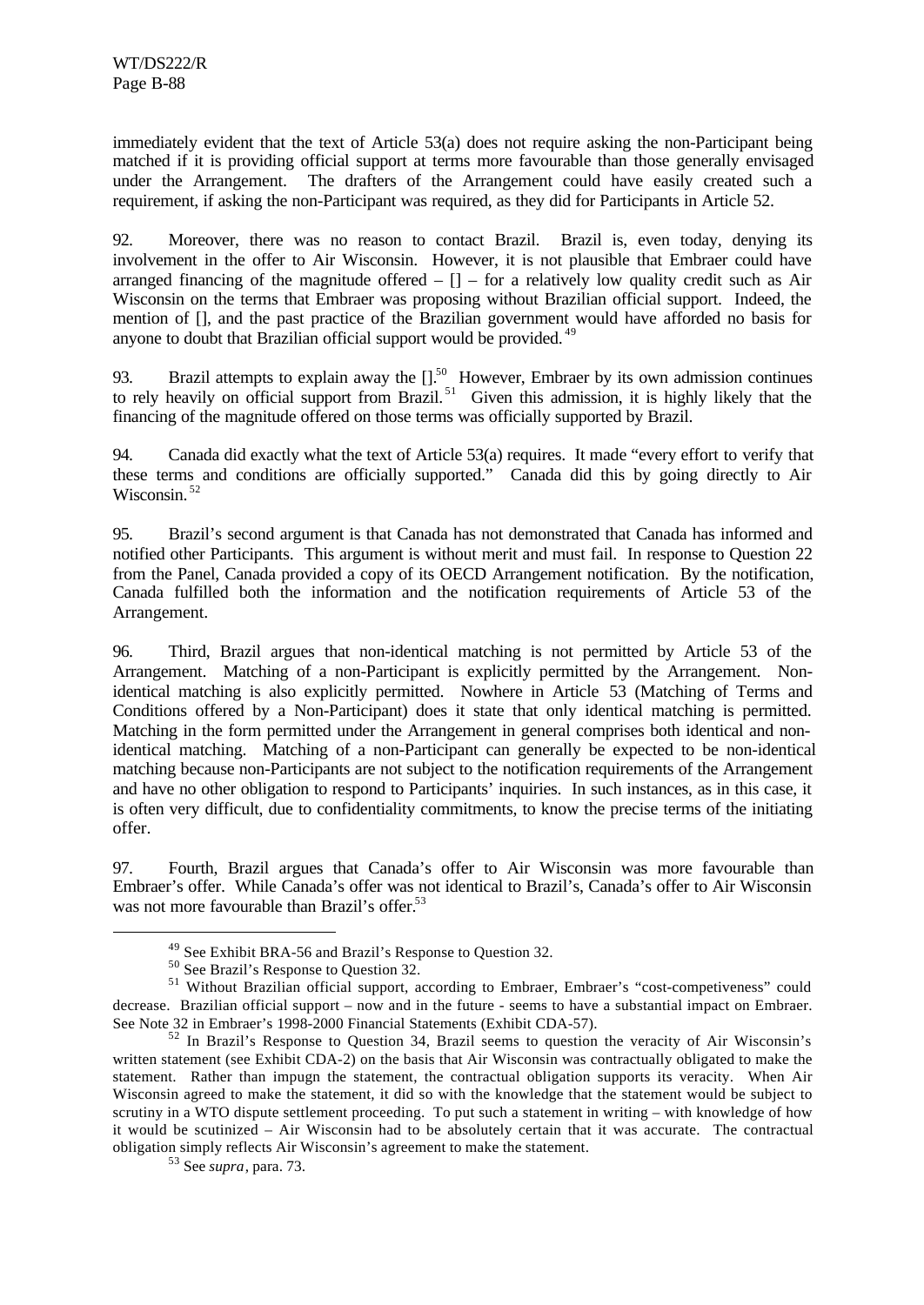98. Therefore, even if the "interest rates provisions" of the Arrangement include some of the procedural requirements of the Arrangement, Canada's offer to Air Wisconsin on a matching basis is in conformity with the "interest rates provisions" of the Arrangement. Canada's offer to Air Wisconsin therefore qualifies for the "safe haven" of the second paragraph of Item (k).

#### **3. Canada's interpretation of the "interest rates provisions" treats all Members equally**

99. In its response to Question 36, Brazil argues that an interpretation of the "interest rates provisions" that includes matching removes clarity and certainty about the application of the SCM Agreement for those Members who are not Participants to the Arrangement.<sup>54</sup> Brazil's rationale appears to be that non-Participants would not receive notice of the terms and conditions matched by Participants, and therefore, non-Participants would be disadvantaged vis-à-vis Participants. Brazil then proceeds in the next three paragraphs of its response to use this rationale as the basis for arguing that allowing matching would, in effect, violate Article I of the GATT.<sup>55</sup> All of these arguments can be summarized as follows: in Brazil's view, allowing matching under Item (k) is more favourable to Participants than to non-Participants. As Canada noted in its Oral Statement, it is hardly a disadvantage for non-Participants that they can match without being subject to the transparency requirements of the Arrangement.<sup>56</sup>

100. Brazil alleges that differing views exist among Participants about matching and suggests that those alleged differing views undermine the clarity and certainty concerning the application of the SCM Agreement.<sup>57</sup> Brazil misunderstands the position of the US and the EC. There is no disagreement amongst Participants that matching is an "interest rates provision", and on how the matching provisions of the Arrangement operate.

#### **4. Non-identical matching is an interest rates provision**

101. Brazil argues that Canada is disingenuous to claim that non-identical matching is an "interest rates provision" because, in Brazil's view, it leads to a "race to the bottom".<sup>58</sup> As noted above at paragraph 96, Brazil's view ignores that non-identical matching is permitted by, and in conformity with, the Arrangement. And by virtue of the matching provisions being "interest rates provisions", non-identical matching is in conformity with the "interest rates provisions" of the Arrangement.

102. While Canada's offer was not identical to Brazil's offer to Air Wisconsin, Canada's offer was not more favourable than Brazil's, i.e., it did not undercut Brazil's offer.<sup>59</sup> Contrary to what Brazil appears to suggest, the matching provisions of the Arrangement do not permit undercutting. <sup>60</sup> Brazil's statement that non-identical matching is "not really matching at all" suggests that matching can only be considered if the matching offer was identical to the initiating offer.<sup>61</sup> This is an impossible test to

l

<sup>61</sup> See *id*., eighteenth paragraph.

<sup>54</sup> See Brazil's Response to Question 36, eleventh to fourteenth paragraphs.

<sup>55</sup> See *id*., fifteenth to seventeenth paragraphs.

<sup>56</sup> See Canada's Oral Statement, paras. 37-40.

<sup>57</sup> See Brazil's Response to Question 36, fourteenth paragraph.

<sup>58</sup> See *id*., eighteenth paragraph.

<sup>59</sup> See *supra*, paras. 73 and 85-88.

<sup>&</sup>lt;sup>60</sup> It is unclear to Canada whether Brazil believes that undercutting is or is not permitted by the matching provisions. Brazil's argument that Canada's offer must be equal to, and not more favourable than, Embraer's offer, would seem to indicate that Brazil believes undercutting is not permitted. See Brazil's Response to Question 36, seventh paragraph. However, Brazil's "race to the bottom" argument seems to indicate that Brazil believes undercutting is permitted. *Id*., eighteenth paragraph. In any event, in Canada's view, under the matching provisions of the Arrangement, non-identical matching must not be more favourable, to the best of the Member's knowledge, than the initiating offer.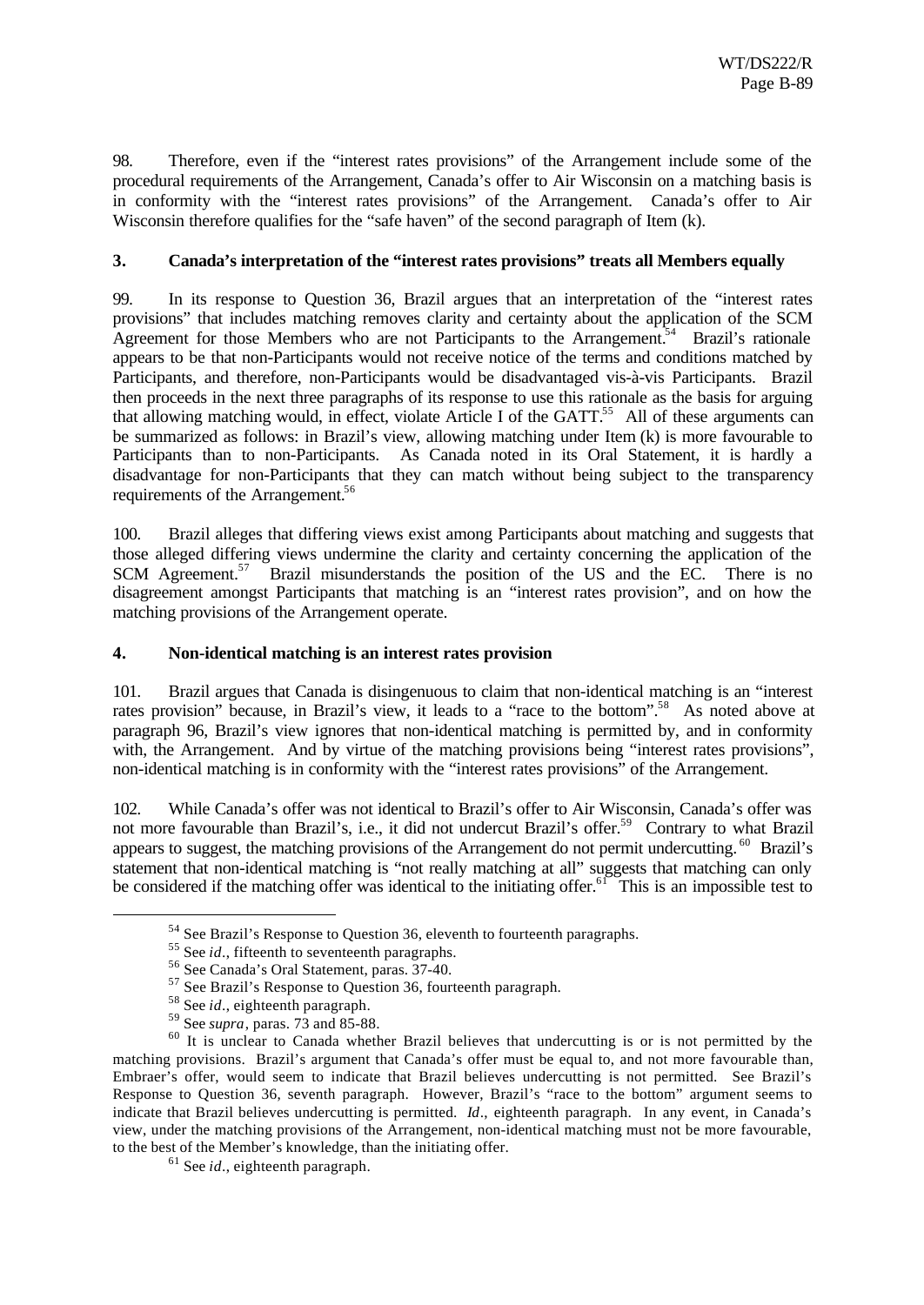meet, as it would require competitors to "share" their offers and to use identical financing tools and structures. In fact, non-identical matching is permitted by the Arrangement both because a matching Participant may have imperfect information, for example, when matching a non-Participant, and because different credit agencies have different means of providing export credits.

103. Matching, by definition, implies equal or similar attributes. Therefore, a Member that intentionally or carelessly undercut an offer by another Member would not be matching and could not rely on the "safe haven" of Item (k). Canada did not undercut Brazil's offer. Canada neutralized the unfair advantage for Embraer that resulted from Brazil's support and allowed Air Wisconsin to make its decision solely on the merits of the aircraft.

104. Brazil's "race to the bottom" argument is wrong. The "interest rates provisions" include matching, not undercutting. The success of the Arrangement in disciplining officially supported trade-distorting export subsidies demonstrates that the fears of a "race to the bottom" are misplaced. Matching is one of the key elements in the success of the Arrangement in imposing discipline on officially supported export subsidies. The strengthening of the export subsidy disciplines that matching provides to the Arrangement applies equally to the SCM Agreement because matching is an "interest rates provision" under the second paragraph of Item  $(k)$ .<sup>62</sup>

105. For all these reasons, the SCM Agreement permits Canada's offer on a matching basis in response to Brazil's offer to Air Wisconsin. Specifically, Canada's offer to Air Wisconsin on a matching basis is in conformity with the "interest rates provisions" of the Arrangement. Canada's offer to Air Wisconsin therefore qualifies for the "safe haven" of the second paragraph of Item (k).

# **III CONCLUSION**

l

106. Brazil has failed to substantiate its claims in this dispute. It has failed to establish that Canada's Corporate Account, Canada Account or IQ programmes are "as such" prohibited export subsidies. It has also failed to establish that specific transactions in which these programmes are applied involve prohibited export subsidies.

107. In the case of the Air Wisconsin transaction, Brazil has claimed that Embraer's offer to Air Wisconsin did not involve Brazilian government support and that Canada therefore could not have made a matching offer under Item (k) of Annex I to the SCM Agreement. Brazil's claim lacks all credibility. If this Panel finds that Embraer's offer to Air Wisconsin did involve Brazilian government support, it should also find that Canada's offer on a matching basis qualifies for the "safe haven" of Item (k).

108. Alternatively, if the Panel were to accept Brazil's position that commercial credit was available to Air Wisconsin on the terms offered by Embraer, those terms would necessarily be market terms. Canada's offer, being no more favourable than those terms, would not confer a benefit and would not be a subsidy within the meaning of Article 1 of the SCM Agreement.

109. Accordingly, Canada respectfully requests that this Panel dismiss each of Brazil's claims.

<sup>62</sup> See Canada's Oral Statement, paras. 34–36.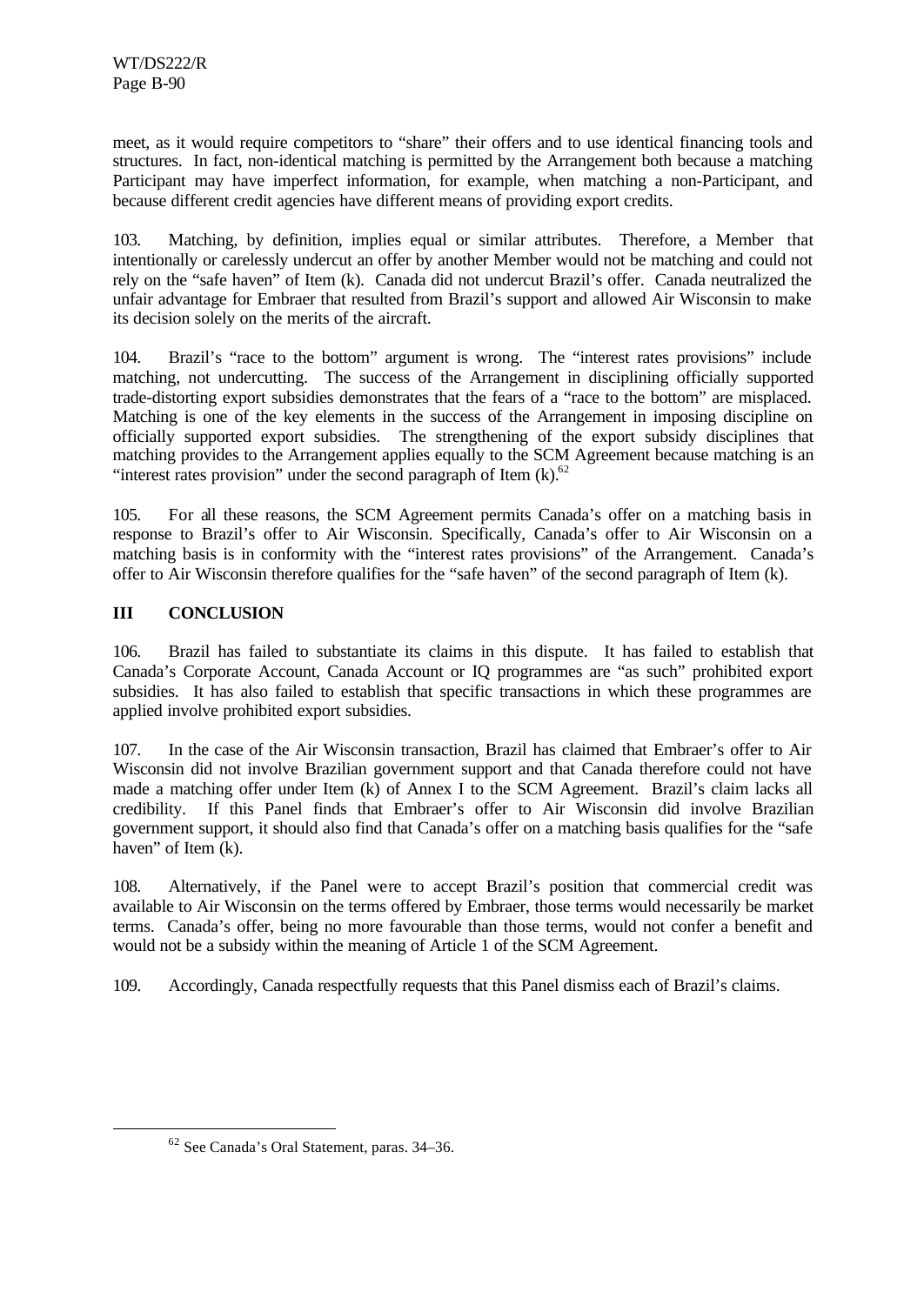# **ANNEX B-9**

# RESPONSES OF CANADA TO QUESTIONS FROM THE PANEL FOLLOWING THE SECOND MEETING OF THE PANEL

#### (26 July 2001)

Following are Canada's answers to the Panel's Questions of 20 July 2001. Certain of the Panel's questions, particularly Questions 43 and 44, ask Canada to respond to specific arguments in Brazil's second written submission prior to the second substantive meeting with the parties. While Canada is pleased to provide responses as requested, in accordance with the working procedures, Canada reserves the right to elaborate on its answers by way of formal rebuttal at the second substantive meeting.

#### **Question 37**

**Since 1 January 1995, was any government guarantee or support provided to Comair or Midway by EDC and / or IQ? If so, please provide full details of the terms and conditions of the relevant transaction(s), and all documentation regarding the review of the transaction(s) by EDC and / or IQ.**

1. **Midway:** In its first submission, Brazil argued that EDC's involvement with Midway was a financial contribution. Canada responded that EDC had no involvement with the Midway transaction. Again: EDC was not involved in the Midway transaction.

2. At paragraph 66 of its second submission, Brazil seems to assert that it only learned in Canada's 6 July answer to the Panel's Question 14 that support for the Midway transaction came from IQ. Paragraph 91 of Brazil's 30 May first submission belies this assertion. There, Brazil states that it understands IQ to have been involved in the Midway transaction. In its answer to Question 14, Canada provided the Panel with the full details of the terms and conditions of IQ's involvement in the Midway transaction.

3. **Comair:** At paragraphs 43 and 59 of its first submission, Brazil appeared to assert that it was government guarantees by EDC Corporate Account to Comair that were the basis for some sort of claim in respect of that transaction, or possibly a part of what Brazil has since characterized as its "as such" claim against EDC. In response, Canada stated that EDC's Corporate Account has not provided guarantees to Comair. (Nor has IQ had any involvement in any Comair transaction).

4. In both paragraphs 43 and 59 of its first submission, Brazil put the emphasis on government guarantees, not Canada. Brazil even italicized the term in paragraph 43 so that there would be no doubt that such alleged guarantees were the basis of its complaint. Until its second submission, Brazil never suggested that it is challenging the Comair transaction other than in respect of government guarantees. Moreover, in citing the Comair Form10-K in its first submission, Brazil omitted a paragraph. The omitted paragraph makes clear that Comair's description of how it "expects" to finance certain aircraft relates not to the delivered aircraft identified by Brazil, but to the scheduled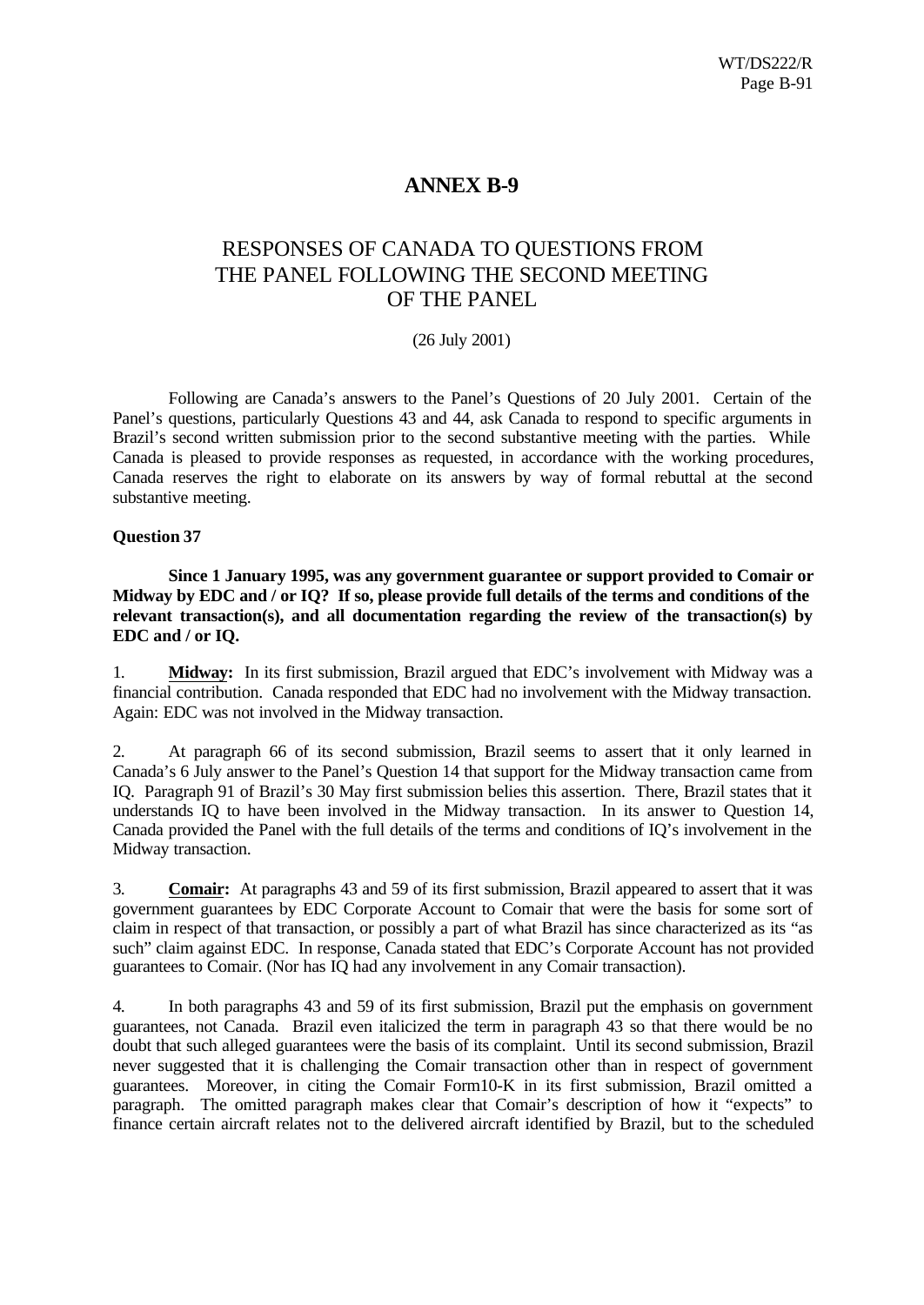delivery of other aircraft after 31 March 1998. It is only logical that Comair's financing *expectations* would apply to future deliveries, not aircraft already delivered.

5. EDC provided []. These Corporate Account transactions were authorized in 1996 and 1998 and [] for the ASA transactions described by Canada in its response to the Panel's Question 11.<sup>1</sup>

6. Canada's Exhibits CDA-58 and CDA-59 contain the letters of offer and the documentation outlining the pricing for these loans. The documentation makes clear the efforts to which EDC went to ensure that the transaction was financed at market terms.

- 7. For ease of understanding, Canada also offers the following synopsis:
	- ? Pricing for the first Letter of Offer was set in April 1996 and was based on an imputed rating of [], derived from the airline's most recent financial results – LA Encore was not introduced until mid-1997. At that time the Bloomberg Fair Market Curve  $(FMC)^2$ indicated that [] rated US industrials were borrowing at 10 year US Treasury Bills (UST) + []. Today, given the availability of LA Encore, after inputting Comair's 1994, 1995 and 1996 results into LA Encore we find that the 1996 rating is calculated as []. The FMC for [] credits at the time of the transaction was 10 year UST + []. Then current market pricing for Comair, which was provided to EDC in confidence by a reputable financial institution, was also considered; EDC was advised that [] Comair deliveries at that time were priced by 3-4 European banks in the 10 year UST  $+ \iint$  range with similar repayment terms, average life and loan to value ratios as the EDC proposal. Finally, then current EDC pricing offered to other airlines was also considered. Based on all of the above, the first EDC Letter of Offer issued to Comair (16 July 1996) carried an interest rate of 10 year UST  $+$  []. This market-based pricing was [] bps below the [] and was authorized.
	- ? Letters were issued to Comair in December 1996 and March 1997, which offered Comair a ten year repayment and an interest rate of 10 year UST +[]. This pricing was offered as a result of Comair's strong financial performance and the fact that Comair had been able to receive bids for financing up to [] aircraft at UST+[] through a EETC with a [] year repayment term, although EDC estimated that all-in pricing, including all requisite fees, would actually be closer to UST +  $\Box$ . In addition, at the time of these offers  $\Box$  rated credits were attracting rates of 10 year UST  $+$  [] and [] rated credits were trading at 10 year UST  $+$  [] according the []. This EDC market-based pricing was [ ] and was authorized.
- ? By the time of the next Letter in August 1997 LA Encore was operational and a rating of [] was calculated for Comair. The offered interest rate of 10 year UST  $+$  [] was based on Comair's continued strong performance as well as the previously noted benchmarks (banks, EETCs) and pricing offered by []. In addition, recent pricing for [] was also considered as this airline was deemed to be a similar risk. At the time of this Letter the FMC for [] rated credits indicated 10 year terms of 10 year UST +  $\lceil \rceil$ . An  $\lceil \rceil$  of  $\lceil \rceil$  was required and authorized based on the above noted market benchmarks.

 $^{1}$ [].<br>2 The Bloomberg Fair Market Yield Curve or Fair Market Sector Curve (FMC) is used to compare yields across maturities of multiple bond sectors and ratings. The Curve allows one to compare sector curves to benchmark curves (e.g. US Treasuries) to determine current spreads. Curves within the same sector can be compared with the benchmark as well as those with a different rating. FMC's are created using prices from new issue calendars, trading/portfolio systems, dealers, brokers and evaluation services which are fed directly into the specified bond sector databases on an overnight basis.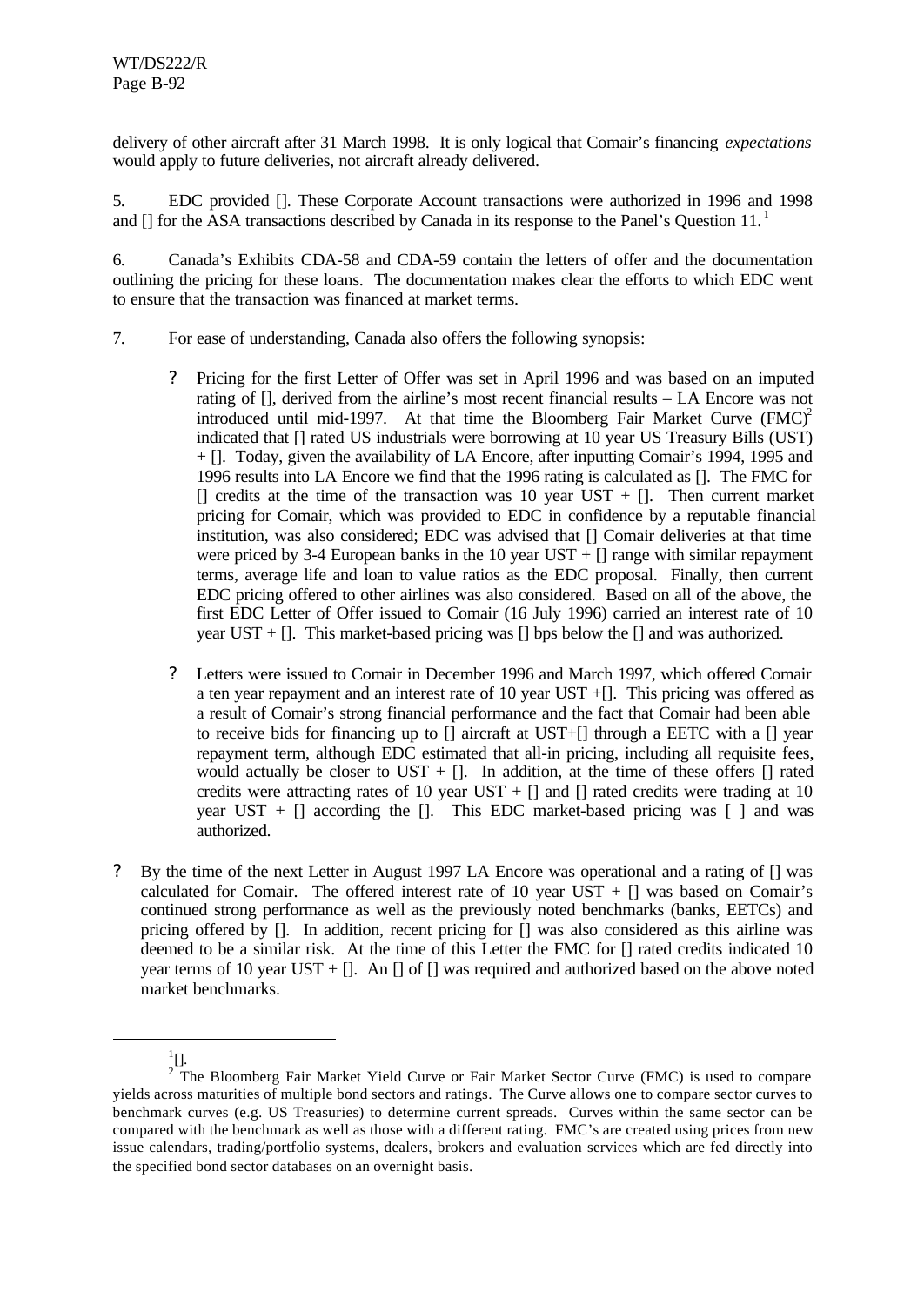- ? On 18 August 1997 EDC agreed to allow Comair to stretch the average life of the debt component of the USLL transactions to [] years from []. Comair's request for this was reviewed by EDC based on the debt exposure over the term of the loan and a reduction in the loan-to-value ratio (LTV). EDC deemed acceptable the risk associated with this change, based on consideration of data available at that time from recognized aircraft appraisers of projected CRJ residual values in comparison with the exposure profile under the proposed financing. This option required the loan to value ratio to be reduced to [] per cent. All other terms and conditions remained unchanged.
- ? Similarly, a term included in EDC's 17 September 1997 Letter was up to a [] year average life with the LTV restricted to [] per cent. All other terms and conditions remained unchanged.
- ? On 31 March 1998 EDC issued a Letter of Offer which, in addition to the terms and conditions offered in previous Letters, offered a direct loan option with a ten year repayment and an interest rate of 7 year  $UST + []$  or  $LIBOR + []$ . This pricing considered Comair's financial performance (then rated [] by LA Encore) and similar pricing offered to []. The floating rate was based on then current swap rates. The [] for 31 March 1998 indicated [] credits were attracting 7 year  $UST + []/10$  year  $UST + []$ .
- ? On 14 April 1998, EDC offered up to a [] year repayment term under the direct loan option (though the direct loan option was never utilized by Comair). Financing under the USLL structure allowed up to an  $\Box$  year average life, subject to a LTV of  $\Box$  per cent. Also considered were: appraisers' residual value projections and the EDC debt profiles. Approval of an [] of [] basis points was duly authorized based on the commercial pricing benchmarks noted.
- ? In February 1999, EDC issued its most recent Letter to Comair. This Letter provided the airline with the option of a fixed rate (10 year  $UST + []$ ) or a floating rate (six-month US dollar LIBOR  $+$  [1]) and tied the swap to a market-based benchmark for advances after March 2000. Pricing was based on the airline's credit quality, deemed  $\iint$  and considered first among its peers in the industry. Also considered were pricing for similar credits both internal to EDC and available in the market (including airlines and industrials, e.g. the []) and then applicable swap rates between UST and LIBOR. Based on these market-based considerations an [] of [] bps was obtained for the fixed rate option ([] was met under the floating rate option).

#### **Question 38**

**Please provide full details of the terms and conditions of any SDI support provided in respect of the Atlantic Southeast and Northwest transactions discussed at para. 91 of Brazil's first written submission. Please also provide all documentation regarding the review of any relevant transaction(s) by SDI. Please also provide the credit ratings of the airline(s) at the time of the relevant transaction(s).**

1. SDI did not participate in either the Atlantic Southeast or the Northwest transactions. Nor did IQ, as Canada stated in its answer to Question 14 from the Panel.

#### **Question 39**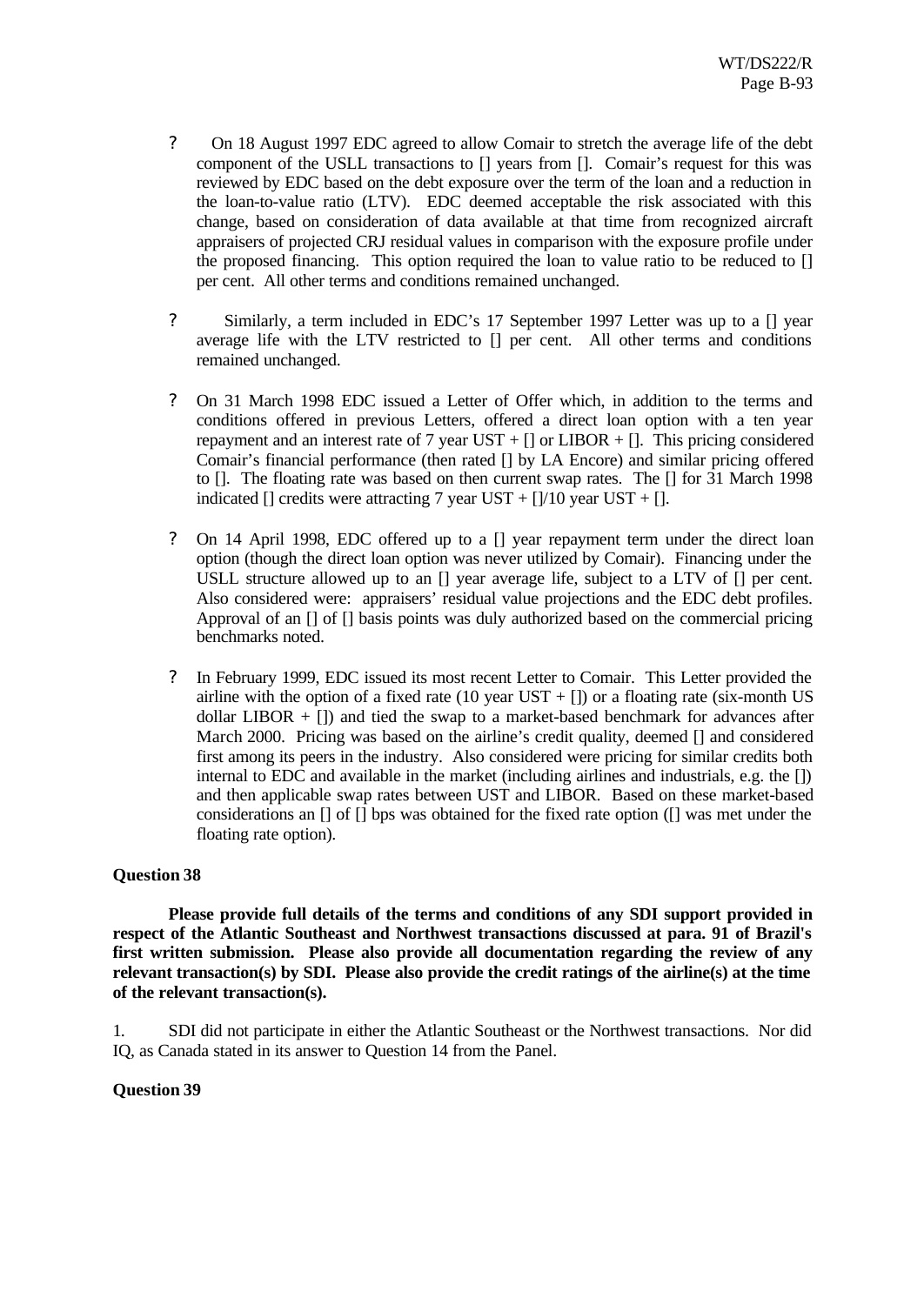#### **Please respond to the suggestion (in para. 132 of Brazil's second written submission) that Canada has failed to explain the use of \$135 million of the (approx.) \$300 million of IQ funding referred to in the press article cited in paragraph 85 of Brazil's first written submission.**

1. Brazil contends that "[a]s a matter of simple math, the list of transactions included in Canada's response to Question 14 cannot be complete." Brazil is wrong. Canada has included all of the transactions in which IQ was involved. Brazil has failed to take into account that the newspaper article on which Brazil relies was using Canadian dollars, whereas the \$20 million that Brazil uses as the average price for a Bombardier aircraft is a US dollar amount. What Brazil describes as a difference of nearly \$135 million dollars is mostly due to its failure to adjust for the difference in the value of the Canadian and US dollars.

2. For example, at a current exchange rate of approximately CAD 1.545 per USD, Brazil's estimate of USD \$164.6 million in committed funds becomes approximately CAD 254.3 million. Furthermore, it is IQ's practice, whenever it does financing, to keep funds in reserve in order to guard against possible variations in exchange rates. This accounts for most, if not all, of the remaining difference.

3. In addition, as both the article and the Panel's question make clear, the reference to \$300 million is an approximation by the author of the article. Thus, contrary to Brazil's assertion, in paragraph 132, that Mr. Cyr "stated that \$300 million had been used", the reference in the article is to "[a]bout \$300 million" and the article is careful not to attribute this estimate to Mr. Cyr. Finally, as Brazil has acknowledged, the average price of \$[] million that Brazil assigned to the Bombardier aircraft is also an approximation.

# **Question 40**

#### **Please provide the credit ratings for Air Littoral, Atlantic Coast Airlines and Air Nostrum at the time of the transactions referred to in Canada's reply to Question 14 from the Panel.**

1. None of the airlines were public companies at the time of the transactions in question. [] conducted an internal credit assessment and arrived at the following credit ratings for Air Littoral and Air Nostrum at the time of the transactions:

Atlantic Coast Airlines: [] Air Littoral: [] Air Nostrum: []

2. These internal ratings are calibrated to ratings of international credit rating agencies such as Standard & Poor and Fitch IBCA. For example, ACA is now a public company with a Standard  $\&$ Poor rating of [].

#### **Question 41**

**Please provide the documentation requested in Question 14 from the Panel, particularly in respect of the specific guarantee fees involved, and any [], or explain why such documentation is not available.**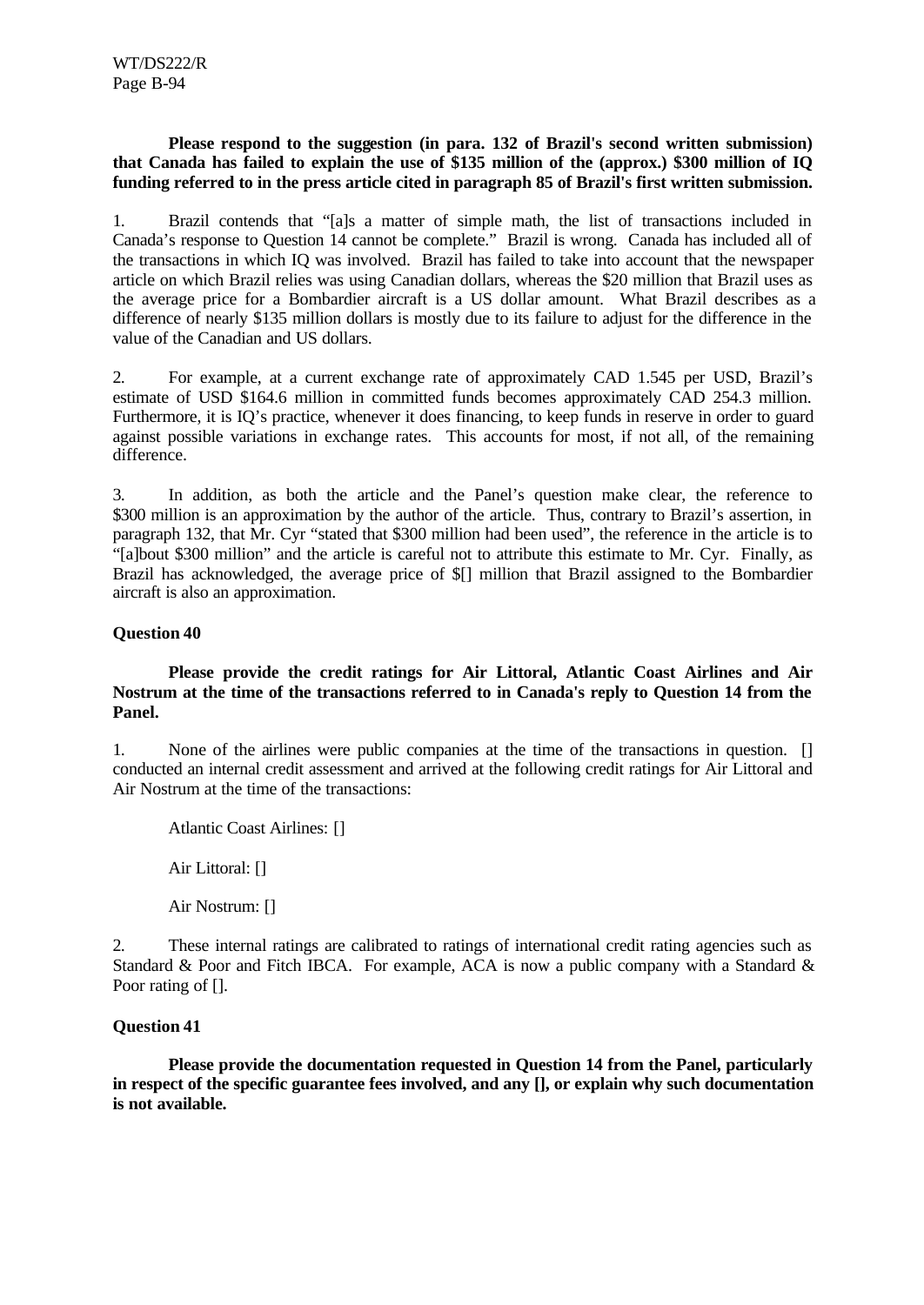#### **In addition, please provide all documentation regarding the review by IQ of the Air Littoral, Atlantic Coast Airlines and Air Nostrum transactions referred to in Canada's response to Question 14 from the Panel.**

1. Please see Exhibits CDA-60 to CDA-64. In respect of the documentation concerning any [], please see Exhibit CDA-65. This document, entitled [].

#### **Question 42**

#### **Please respond to Brazil's comments in paragraphs 137-138 of its second written submission regarding Canada's reply to Question 17 from the Panel.**

1. Paragraph 137: Whatever Brazil "suspects", there is no updated version of the "critères d'évaluation". They have remained the same since IQ superseded SDI in 1998.

2. Paragraph 138: Canada provided the "critères d'évaluation" included in its Exhibit CDA-51 in an effort to answer the Panel's question as comprehensively as possible, even thought the "critères" do not fix terms and conditions. No other guidelines etc. exist fixing the terms and conditions of IQ support to the regional aircraft industry. As Canada has explained and as the facts and evidence bear out, subject to the "critères d'évaluation", IQ has very broad discretion in deciding whether to provide such support, and the terms and conditions on which it does so.

#### **Question 43**

#### **Please respond to para. 153 of Brazil's second written submission.**

1. When Canada stated in its answer to the Panel's Question 23 that, from 1 January 1995 to 31 May 2001, 70.04 per cent of Bombardier's order book was financed in the commercial market, Canada was not including orders in which Canadian government entities participated on what Brazil refers to as a "market window" basis. There was no involvement whatsoever of Canadian government entities.

# **Question 44**

l

#### **Please respond to paras. 62 and 63 of Brazil's second written submission.**

1. **Para. 62:** Brazil asserts that the "question, therefore, is whether – in the absence of EDC – Bombardier could make equally attractive financing available to its customers." Canada understands Brazil to be arguing that Bombardier must show that it could arrange financing in the commercial market on terms as favourable as those offered by EDC to customers of Bombardier. Canada disagrees.

2. Bombardier is not the party requiring financing – the purchaser of the aircraft is. Brazil's proposition ignores the test used by the Appellate Body that a benefit can be identified by determining whether the recipient has received a "financial contribution" on terms more favourable than those available to the recipient in the market.<sup>3</sup> Regardless of whether EDC or another financial institution is providing the financing, the purchaser of the aircraft, not Bombardier must repay the financing. The terms on which it can do so are determined by the attributes of the purchaser, including its credit risk. The terms on which Bombardier could obtain financing are irrelevant to this determination.

<sup>&</sup>lt;sup>3</sup> *Canada – Measures Affecting the Export of Civilian Aircraft*, Report of the Appellate Body, WT/DS70/AB/R, adopted 20 August 1999, para. 157.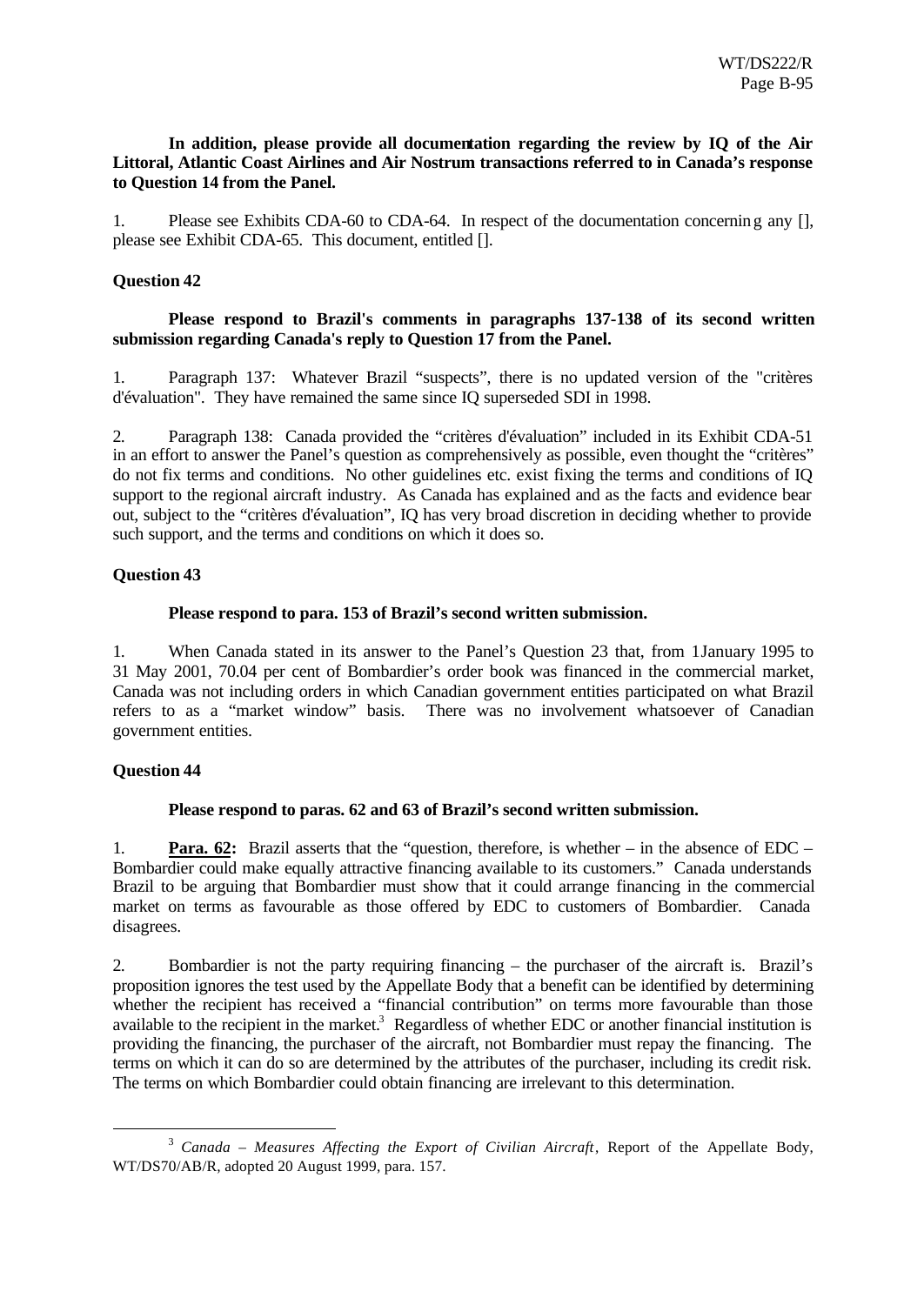l

3. Nor could it be argued that Bombardier receives a benefit if EDC provides financing on terms that the borrower could obtain in the marketplace. Since its first submission, Brazil has gone to great lengths in its argument against Corporate Account and IQ to avoid the "benefit" test applied by the Appellate Body. Brazil's argument in paragraph 62 in respect of Corporate Account continues this pattern.

4. The implication of Brazil's assertion in paragraph 62 is that EDC's operations – or those of any export credit agency – are unnecessary when they offer no more than what the market does. When an ECA operates on market terms, it does not imply that the financing provided will not be attractive to its customers. By definition, all private sector financial institutions provide financing on market terms as well. By Brazil's reasoning, most of these institutions are "unnecessary" as they do not provide anything on better terms than those otherwise available in the market.

5. Borrowers seek out financial institutions with the expertise that best meets their needs. EDC's borrowers seek its depth of experience and specialized expertise in facilitating all aspects of export transactions. Relying entirely on innuendo, Brazil seeks to penalize EDC for being good at what it does. Brazil cannot in this manner avoid its obligation to demonstrate all the elements of a prohibited export subsidy.

6. By Brazil's logic, any financing by an export credit agency would be *per se* illegal. However, that is not what Article 1 and 3 of the SCM Agreement provide. In particular, Article 1 requires not only a financial contribution by a government or a public body, but also that a benefit thereby be conferred. Brazil has not established that EDC Corporate Account financial contributions confer a benefit because its allegations are baseless.

7. In paragraph 62, Brazil also continues the practice of using the Air Wisconsin transaction to argue against Corporate Account. Brazil is fully aware that the Air Wisconsin transaction does not involve Corporate Account. Canada suggests that Brazil has engaged in this practice because Corporate Account transactions are on market terms.

8. Finally, even if Brazil's definition of the issue were appropriate – and clearly it is not – Brazil would still have the onus to demonstrate the existence of a benefit by showing that Bombardier could not arrange "equally attractive financing" in the absence of EDC. Brazil has neither demonstrated this nor made any attempt to do so.

9. **Para. 63:** Throughout this dispute, Canada has confirmed that, as the panel found in *Canada*  $-Aircraft I<sup>4</sup>$ , the EDC programme constitutes discretionary legislation. This finding was not based on Item (k). Nothing has changed since the finding of the *Canada – Aircraft I* panel, nor has Brazil submitted any arguments or evidence that show otherwise. Canada's position is not in any way dependent on the affirmative defence in Item (k).

10. Moreover, Brazil's assertion that "A measure that exists to provide export subsidies remains mandatory whether or not it may fall within the scope of the "safe haven" of item (k)" is irrelevant. Even if "existing to provide export subsidies" were the test for inconsistency "as such", Canada has explained previously that EDC exists to provide financing assistance, not subsidies. However, "existing to provide export subsidies" is not the test. The test of whether a measure is "as such" inconsistent with the prohibition on export subsidies is whether the measure must necessarily, at least in some circumstances, result in the granting of prohibited export subsidies. Nothing in the Export

<sup>&</sup>lt;sup>4</sup> Canada – Measures Affecting the Export of Civilian Aircraft, Report of the Panel, WT/DS70/R, adopted 20 August 1999.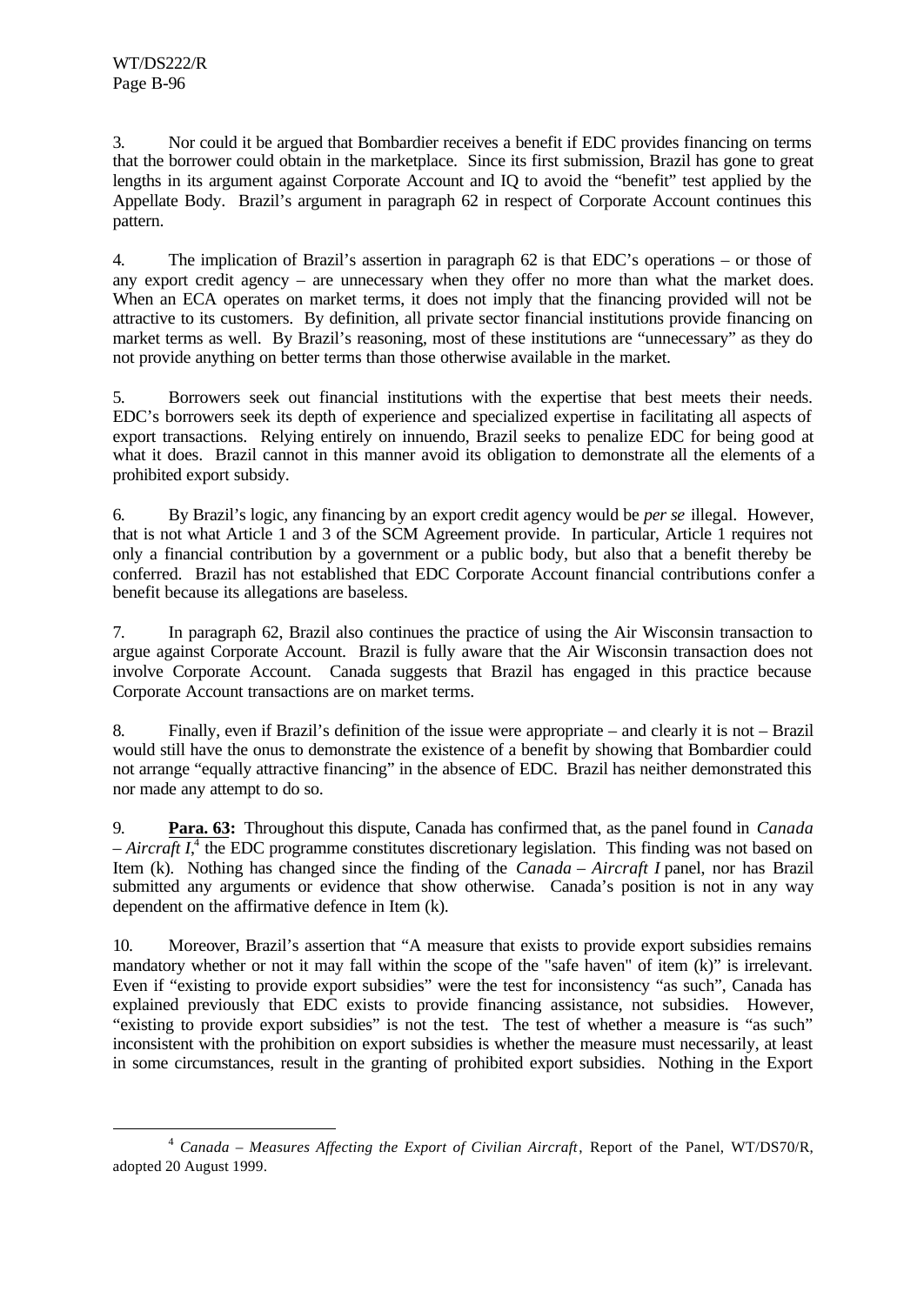Development  $\text{Ac}^5$  or anywhere else, requires EDC, when providing financing, to grant prohibited export subsidies.

11. Brazil's argument in paragraph 63 is in no way relevant to the facts of this dispute or to Canada's arguments. Canada therefore wonders if the Panel has sought comment on paragraph 63 because Brazil has contradicted its own position in *Brazil – Export Financing Programme for Aircraft: Second Recourse by Canada to Article 21.5 of the DSU*. There, Brazil argued that once it "has established a *prima facie* case that PROEX III allows compliance with the interest rates provisions of the *OECD Arrangement*, PROEX III should, under the traditional mandatory vs. discretionary distinction, be considered to be in conformity with Brazil's WTO obligations until Canada proves otherwise."<sup>6</sup>

12. The panel in that proceeding has found that PROEX III is not "as such" inconsistent with the SCM Agreement because, *inter alia*, it allows Brazil to act in conformity with the second paragraph of Item (k). As the panel put it, "Thus, Brazil has successfully invoked the safe haven provided for in the second paragraph of item (k) in respect of PROEX III as such."<sup>7</sup> It is intriguing, if not surprising, that Brazil's position in this dispute amounts to an assertion that the panel in the PROEX III proceeding erred at law.

#### **Question 45**

**At paras. 74 and 75 of its second written submission, Brazil argues in essence that, for the ASA transaction, "EDC financial contributions were granted on terms more favourable than those available on the market". Please comment.**

1. Contrary to Brazil's assertion, the fact that EDC provided Corporate Account financing to ASA at a rate below its usual [] does not "demonstrate that EDC financial contributions were granted on terms more favourable than those available on the market." More particularly, it does not demonstrate that EDC's lending yield resulted in ASA receiving a financial contribution on terms more favourable than those available to it in the commercial marketplace. Nor could it demonstrate this, because the transaction was priced at market terms. EDC's [] is an internal requirement. It expressly provides for the possibility of exceptions. These exceptions may be sought to achieve market pricing as was done in the ASA transaction.

2. As noted in Canada's answer to the Panel's Question 11, at the time of the first Letter of Offer to ASA, LA Encore had not been developed but EDC was able to impute from Famas (commercial financial analysis software) a [] for ASA based on the company's financial results for the previous three years. EDC developed its pricing based on consideration of i) the then current  $[1, ii)$  the rates paid by the airline on its other debt as well as iii) the rates obtained by a comparable airline, [], on a recent market financing of regional jets. In addition, EDC considered the then current EDC pricing offered to [].

3. As previously described, the [] or Fair Market Sector Curve (FMC) is used to compare yields across maturities of multiple bond sectors and ratings. The Curve allows one to compare sector curves to benchmark curves (e.g. US Treasuries) to determine current spreads. Curves within the same sector can be compared with the benchmark as well as those with a different rating. FMC's are created using prices from new issue calendars, trading/portfolio systems, dealers, brokers and

<sup>5</sup> *Export Development Act*, R.S.C. 1985, c. E-20, s. 10. (Exhibit BRA-17)

<sup>6</sup> *Brazil – Export Financing Programme for Aircraft: Second Recourse by Canada to Article 21.5 of the DSU*, Report of the Panel, WT/DS46/RW/2, not yet adopted, para. 5.122.

<sup>7</sup> *Id*., para. 5.206.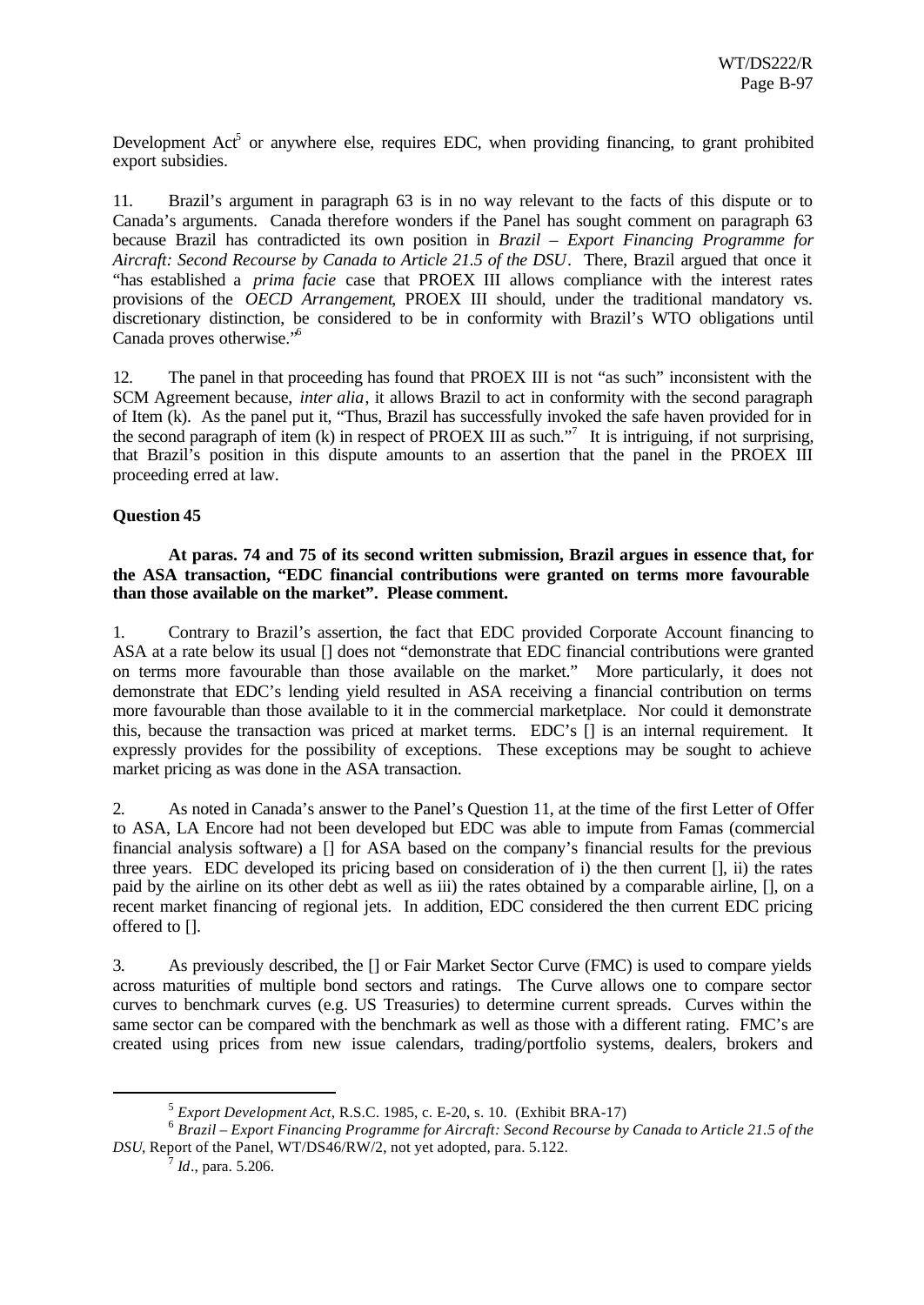evaluation services which are fed directly into the specified bond sector databases on an overnight basis.

4. At the time of the first Letter of Offer to ASA, generic US industrials with a credit rating of [] were trading at 10 year UST + []. Had LA Encore been operation at the time of the letter, it would have generated a rating of [], based on the company's financial results of the previous three years. At that time, the FMC indicated that such credits were attracting 10 year  $UST + []$ .

5. According to ASA's financial statements, as at 31 December 1995, the company had a USD [] unutilized line of credit which was afforded a rate of  $L + []$  (which swapped to fixed rate at the then appropriate spread was equivalent to 10 year UST + []).

6. At the time of the first Letter of Offer to ASA, EDC had previously offered financing to Comair on essentially the same terms. As discussed in Canada's answer to Question 37, at about the same time as EDC's first Offer to ASA,  $\lceil \rceil$  was able to attract pricing in the 10 year UST +  $\lceil \rceil$  range from a number of European banks for its CRJ acquisition programme and had received a bid for the issuance of a EETC at 10 year UST +  $\Box$  (estimated to be 10 year UST +  $\Box$  inclusive of fees and charges). In addition to the referenced face rates, the bank loans and the proposed EETC offered terms and conditions similar to those offered by EDC. At the time of the first Offer to ASA, EDC had previously offered [] financing on essentially the same terms.

7. As noted in Canada's answer to Question 11, the pricing offered in EDC's second Letter of Offer, dated 26 August 1998, was based on the airline's LA Encore rating of [], the then current FMC, EDC's concurrent pricing of its other borrowers (including [], which by then was similarly rated by LA Encore) and the company's continued strong performance. At the time, the FMC for similarly rated  $\Box$  grade generic industrial credits was in the order of 10 year UST +  $\Box$ .

8. In March 1998 EDC presented a Letter of Offer to [] which provided a face rate of 10 year UST  $+$  []. This pricing was based on market benchmarks considered in the [] previous and then current pricing offerings.

9. ASA's financial performance continued to be strong, as demonstrated by its LA Encore credit rating and consistent profitability. It clearly warranted the pricing received from EDC.

10. Finally, as noted in Canada's answer to Question 11, through [] if ASA's deemed or published credit rating fell below certain benchmarks, [] would either purchase the ASA receivable or pay EDC a predetermined incremental interest margin as described therein.

# **Question 46**

**Please explain in more detail, (in addition to the statement by an Air Wisconsin official) why and how Bombardier's offers to Air Wisconsin "matched" the terms of Embraer's offer. Does Canada take the view that Bombardier's financing terms were "economically equivalent to Embraer's offer" (see para. 89, Brazil's second written submission)? If yes, please explain why and how.**

1. As a preliminary matter, Canada wishes to clarify that the "matching" of offers at issue in this proceeding is Canada's matching of official support offered by Brazil, rather than Bombardier's matching of a commercial proposal by Embraer.

2. Canada decided to match in order to establish a level playing field and to ensure that the Canadian bidder was not disadvantaged by Embraer's subsidized financing offer. Canada sought to ensure that the buyer's decision in the Air Wisconsin transaction would not be made on the basis of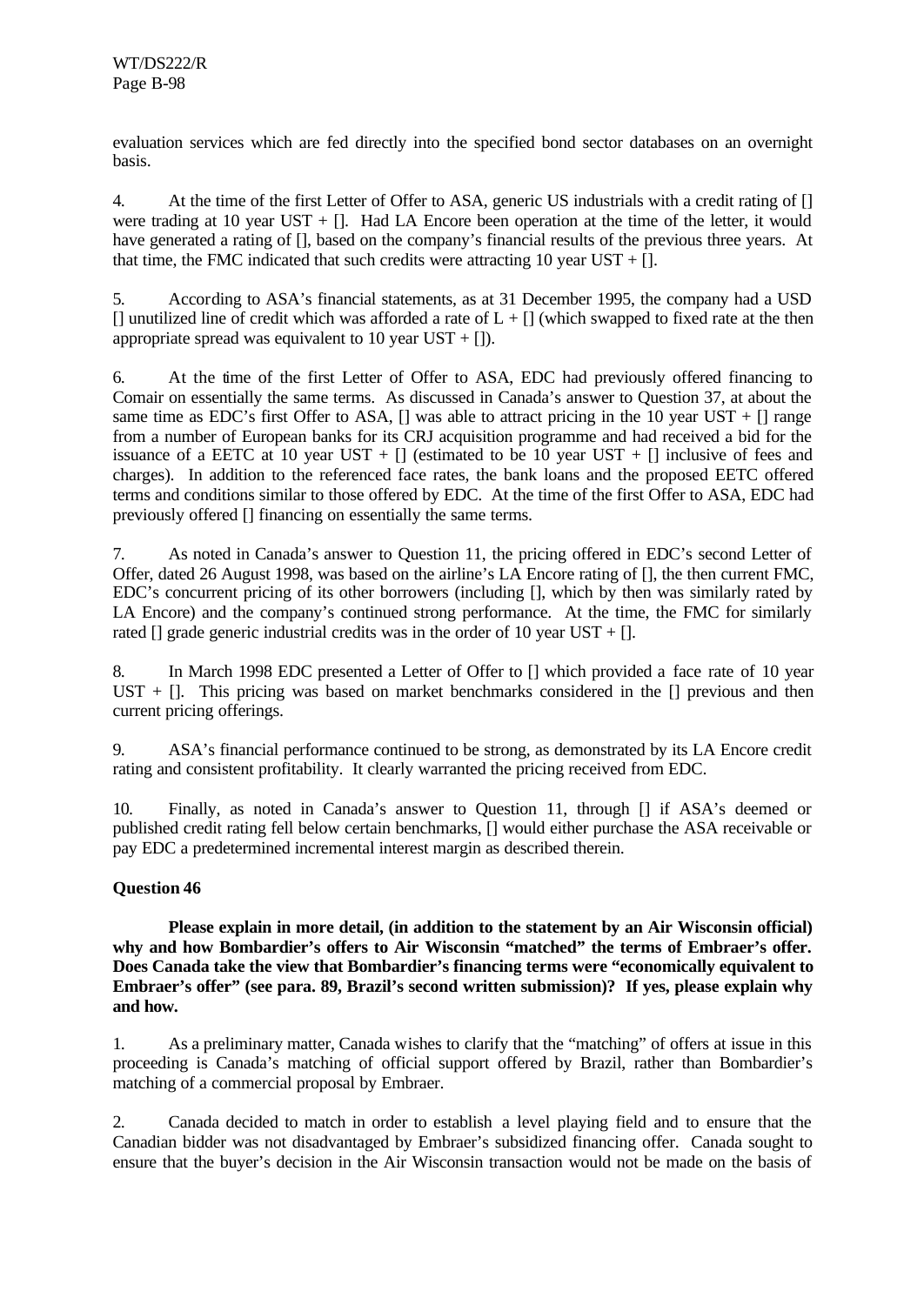the "most favourable officially supported terms".<sup>8</sup> In its rebuttal submission, at paragraphs 85 to 88, Canada has explained the due diligence efforts that it took to ensure that its financing offer matched Brazil's financing offer. These efforts succeeded.

3. Canada is not sure what Brazil means by "economically equivalent", nor does Canada accept that there are any textual or other grounds for using "economic equivalence" as the basis for comparison of matching offers. The question is whether the financing offered by Canada is more favourable than the financing offered by Brazil. The answer is no. Thus, if "economically equivalent" means that each financing package, taken as a whole, has effectively the same value to the borrower (i.e. it is no more favourable), then the answer to the Panel's question is that the terms of Canada's offer were not more than "economically equivalent" to Brazil's offer.

4. In the course of this proceeding, Brazil has been obliged to provide the Brazilian offer to Air Wisconsin. Canada's comparison of the two financing offers, attached as Annex A, shows that there are differences in the two financing offers on a term-by-term basis. However, as Canada explained in paragraph 102 of its rebuttal submission, non-identical matching is permitted by the OECD Arrangement, both because a matching Participant may have imperfect information about the offer being matched and because different export credit agencies use different instruments to provide export credits.

5. The comparison of the two offers demonstrates that, taken in their entirety, the terms of Canada's financing offer are not of more favourable value to Air Wisconsin and may indeed be of less value than the Brazilian offer. For example, the Brazilian offer does not specifically refer to collateral security requirements and proposes [], whereas Canada's offer requires specific security and is limited to []. If this was Brazil's commitment, then the Brazilian offer may well have been significantly more favourable than Canada's. Thus, the comparison of the two offers confirms that, as Air Wisconsin stated in its letter, Canada's offer, viewed in its entirety is no more favourable than that offered by Brazil.<sup>9</sup>

# **Question 47**

l

**In Canada's Rebuttal, para. 32, Canada argues that the guarantee fees charged by IQ when providing support to the regional aircraft industry are "at market". What is the basis of this argument? Also, Brazil argues that the most recent decree (Exhibit Cda 36) eliminates fees as a condition for the grant of a guarantee. Please comment on whether / how the elimination of such fees would make any difference to the Panel's analysis of "benefit" issues.**

1. In response to Question 14 of the Panel, Canada explained that IQ "receives both an up-front fee of  $\Box$  basis points to cover its administrative costs, as well as an annual fee equivalent to  $\Box$  basis points on its effective exposure."<sup>10</sup> The "market rate" nature of the guarantee can only be demonstrated considering the value of the financial service that is being provided in the light of the risk exposure of the service provider.

2. Canada explained at paragraphs 67 and 68 of its Rebuttal Submission as well as in its responses to question 14 of the Panel that the effective risk exposure of IQ is key to the determination of what constitutes an appropriate fee. As a result of [], IQ risk exposure is greatly diminished. In

<sup>8</sup> OECD, *The Arrangement on Guidelines for Officially Supported Export Credits* (Paris: OECD, 1998), p. 5. (Exhibit BRA-42)

 $9$  Letter from [], operated by Air Wisconsin Airlines Corporation, to A. Sulzenko, Assistant Deputy Minister, Industry and Science Policy, dated 20 March 2001. (Exhibit CDA-2)

<sup>&</sup>lt;sup>10</sup> Canada's answer to Question 14 of the Panel, para. 7.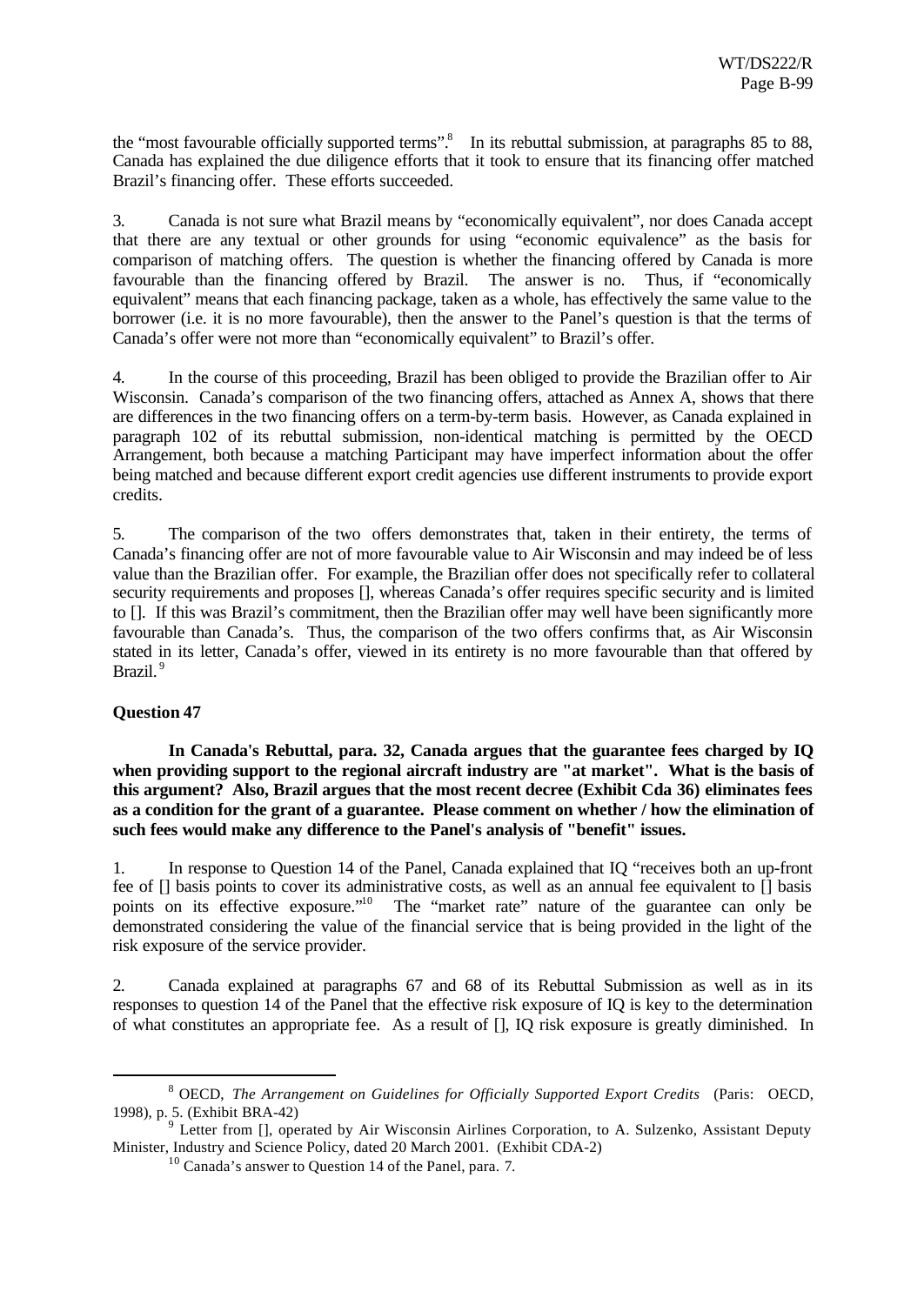fact, [], the risk represented by a possible default of the aircraft purchaser is, in large part, replaced by  $\prod$ .

3. The market nature of the fee is further demonstrated by the commercial practice of the use of the guarantees. As mentioned by Canada in paragraph 9 of its answer to Question 14 of the Panel:

No Bombardier customer has ever made a regional aircraft purchase contingent on the presence of an IQ guarantee. Indeed, as can be seen in the above transactions, on average, Bombardier customers using IQ equity guarantees have chosen to do so on less than [] per cent of their unit volume.

4. This proves that in practice, IQ provides financing servic es in competition with other financial institutions interested in participating in the aircraft financing market and that for the great majority of aircraft sold by Bombardier, the IQ guarantee is not sufficiently attractive to Bombardier's customers. In other words, the fact that [] per cent of the aircraft being financed are financed without IQ equity guarantees demonstrates that most of the time, Bombardier's customers are, at best, indifferent to IQ equity guarantees. The necessary implication of these circumstances is that the fees charged by IQ in return for the guarantees are market rate; otherwise Bombardier's customers would not be so indifferent as to their availability.

5. Given that [ ]the fees that are charged [] are more than adequate to compensate it for its risk and service.

6. The second part of the Panel's question relates to Brazil's argument that Decree  $1488-2000^{11}$ (the most recent decree) eliminates fees as a condition for the grant of a guarantee. If by this argument, Brazil is implying that IQ no longer charges fees, Brazil is mistaken. Decree 1488-2000 does not eliminate fees as a condition for the grant of a guarantee. Decree 1488-2000 does not specify the nature or the amount of the fees that may be charged by IQ. Instead, the fees to be charged are subsumed into IQ's discretionary power, subject to the "critères d'évaluation" set out in Exhibit CDA-51, to stipulate whatever terms and conditions it requires before it will provide a guarantee. Indeed, if IQ did not charge an appropriate fee, it could not satisfy "Critère B", which provides that IQ's support will not be available if the remuneration IQ is called upon to receive is less than that offered in the market for an arm's length transaction of similar structure and risk.

7. The Air Wisconsin transaction is the best evidence that contrary to Brazil's contention, Decree 1488-2000 does not eliminate fees. As described in more detail in the answer to Question 48, below, IQ is charging fees for its participation in the Air Wisconsin transaction.<sup>12</sup> In fact, IQ has charged fees for every transaction in which it has participated and has provided for fees in every financing offer it has made.

8. Because the fees in question have not been eliminated the questions of whether and how the elimination of such fees would affect the Panel's "benefit" analysis are moot.

# **Question 48**

l

**At paras 66 and 67 of its second submission, Canada states that IQ charges an up-front fee of [] basis points, and an annual fee equivalent to [] basis points on its effective exposure. In addition, Canada asserts that IQ is provided with a []. In its letter of 25 June 2001, which**

<sup>&</sup>lt;sup>11</sup> Décret 1488-2000, 20 décembre 2000, concernant une participation de 226 000 000 \$ d'Investissment-Québec pour la vente d'avions par Bombardier Inc. (Exhibit CDA-36)

<sup>&</sup>lt;sup>12</sup> See Canada's 25 June 2001 Letter to the Panel, last sentence of "Investissement Québec Guarantee – Transaction Description": "[]."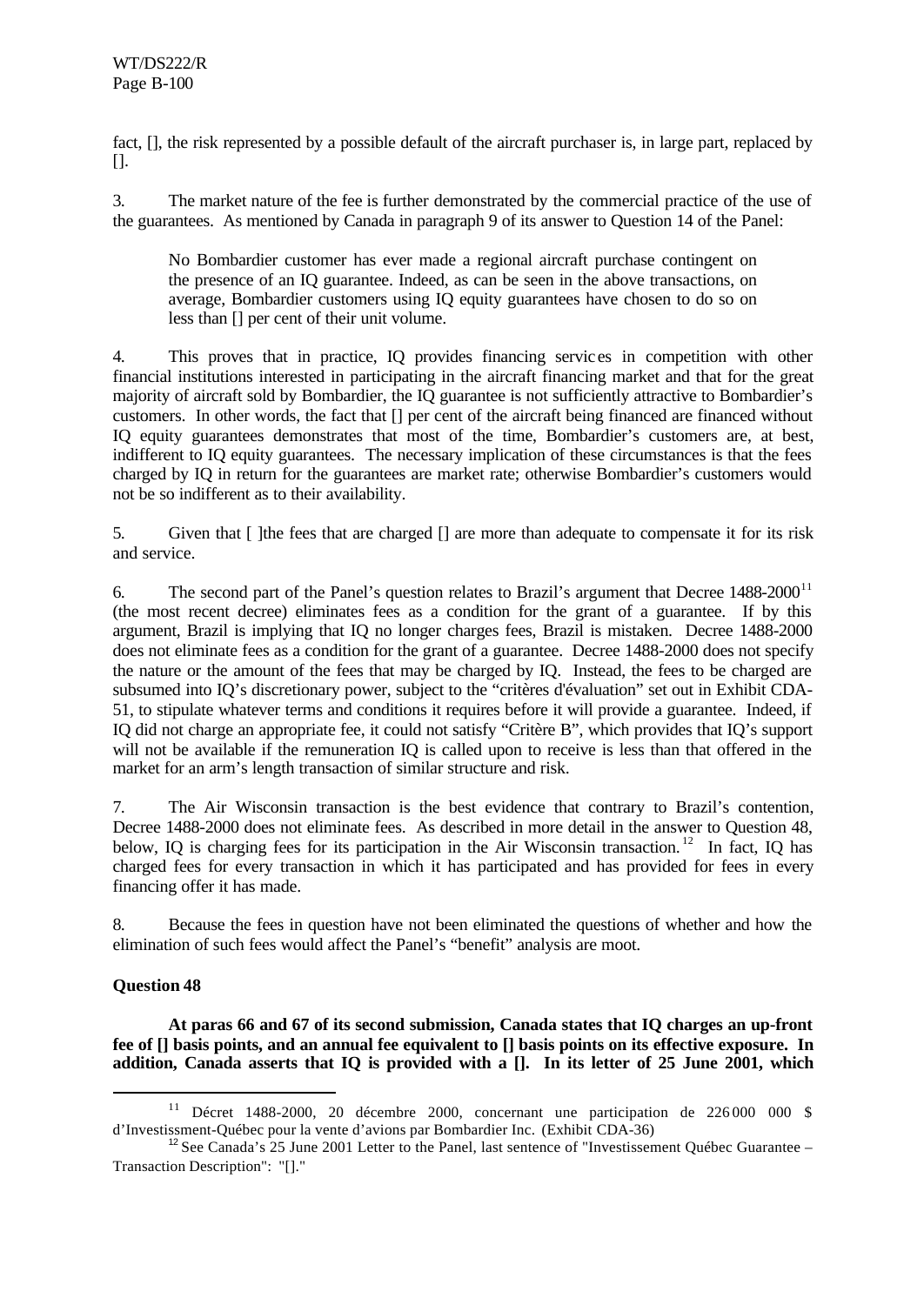**includes details of IQ's participation in the Air Wisconsin transaction, there is no reference to either an annual fee, or to a []. Please explain why IQ's participation in the Air Wisconsin transaction does not appear consistent with the practice set forth in the above mentioned paras 66 and 67.**

1. IQ's participation in the Air Wisconsin offer is consistent with the practice set forth in paragraphs 66 and 67 of Canada's second written submission. Canada's 25 June 2001 letter indicates that IQ charges a fee of [] basis points per annum.<sup>13</sup> As explained above, in paragraph 5 of Canada's answer to Question 47, []. Furthermore, IQ's participation is subject to the usual conditions such as due diligence. Depending on the outcome of that due diligence, it is possible that IQ's fees could exceed [] basis points (on the [] per cent exposure) but they will not be lower than [] basis points.

2. The up-front [] basis point administration fee is always charged by IQ pursuant to its obligation to self-finance its operations, in accordance with Section 40 of the IQ Act.<sup>14</sup> Such a  $\Box$  basis point administrative fee is routinely charged by any commercial financial institution.

3. The lack of reference to a [] in the description of the Air Wisconsin offer is because that []. However, pursuant to Decree 879-97,  $[.]^{15}$ 

# **ANNEX A**

### **COMPARISON OF THE FINANCING OFFERS TO AIR WISCONSIN**

| <b>Category</b> | Canada | <b>Brazil</b> |
|-----------------|--------|---------------|
|                 |        |               |
|                 |        |               |
|                 |        |               |
|                 |        |               |
|                 |        |               |
|                 |        |               |
|                 |        |               |

<sup>13</sup> See *id*., last sentence of the last paragraph.

<sup>14</sup> *An Act Respecting Investissement-Québec and Garantie-Québec*, L.R.Q. c. I-16.1, s. 40. (Exhibit BRA-18)

<sup>&</sup>lt;sup>15</sup> Décret 879-97, 2 juillet 1997, concernant la participation de la Société de développement industriel du Québec relativement à la vente d'avions par Bombardier Inc., pp. 2-3, sub-para. (c)(ii). (Exhibit CDA-34)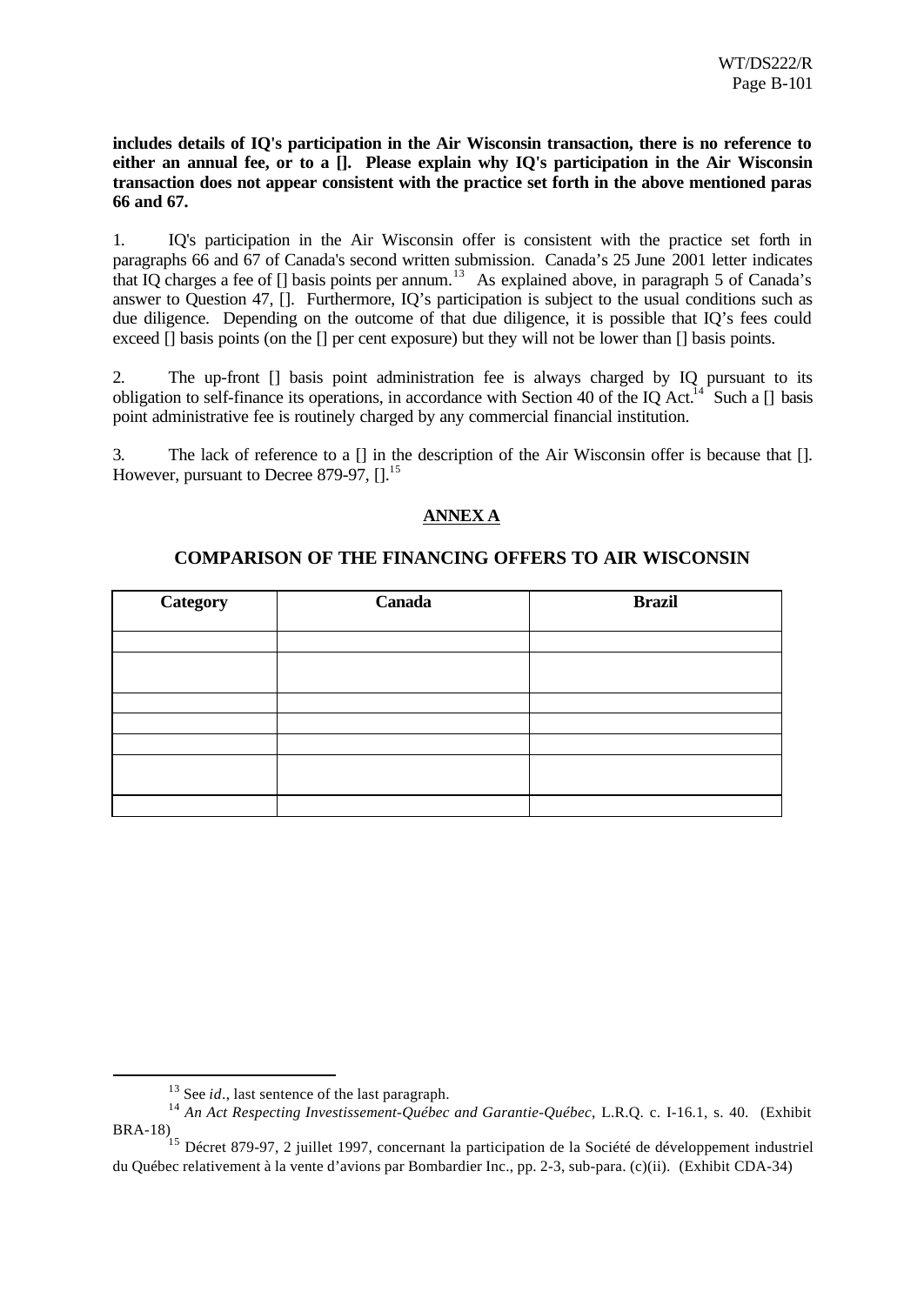# **ANNEX B-10**

# ORAL STATEMENT OF CANADA AT THE SECOND MEETING OF THE PANEL

# (31 July 2001)

# **I. INTRODUCTION**

1. Mr. Chairman, distinguished members of the panel, the facts do not support Brazil's claims. Nor does the law.

2. The facts and the law do not support Brazil's contentions that Canada's programmes "as such" are inconsistent with its WTO obligations. The fact is that there is wide discretion in how each of these programmes is applied. The law is clear: because these programmes do not require Canada, in any circumstances, to grant prohibited export subsidies, they cannot be "as such" inconsistent with the prohibition on export subsidies. Brazil has offered nothing to indicate otherwise or to affect the previous findings of the *Canada – Aircraft I* (DS 70) panel.

3. The facts and the law also fail to support Brazil's contentions that these programmes have been applied inconsistently with Canada's WTO obligations. The law for the purposes of this dispute is clear: unless there is a financial contribution by a government or public body that thereby confers a benefit, there is no subsidy. A benefit is conferred if the recipient receives a financial contribution on terms more favourable than those available to it in the market. If it does not, there is no subsidy.

4. Due to the inadequacy of Brazil's claims and the lack of clarity in its submissions, Canada still does not know which Corporate Account or Investissement Québec transactions it is challenging "as applied". However, Brazil has failed to show that any of the transactions it has mentioned in its submissions involve a financial contribution that thereby confers a benefit. Brazil has failed to meet its burden of proof. Nevertheless, in response to the Panel's questions, Canada has adduced extensive evidence establishing that these transactions are on terms no more favourable than those available to the recipient in the market and therefore are not subsidies.

5. Brazil has challenged only one Canada Account transaction as applied: the Air Wisconsin transaction. There is strong evidence that Embraer's offers did involve Brazilian government support. If so, Canada's offer of support on a "matching" basis qualifies for the safe haven of Item (k), second paragraph. Canada bears the burden of proving this on a *prima facie* basis, and it has done so. Brazil contends that the SCM Agreement affords Canada no right to match Brazilian subsidy offers. Canada has demonstrated that this is wrong as a matter of law. Brazil also contends that even if Canada does have the right to match Brazilian subsidies, its offer to Air Wisconsin has failed to meet the requirements for matching Brazil's offer. As Canada has shown, Brazil's contention is wrong on the law and on the facts.

6. Should the Panel accept, as Brazil argues, that commercial credit rather than government support was available to Air Wisconsin on the terms Embraer offered to arrange through third party institutions, those terms would be, by definition, terms available to Air Wisconsin in the market. Brazil bears the burden of showing that the terms of the financing by Canada are more favourable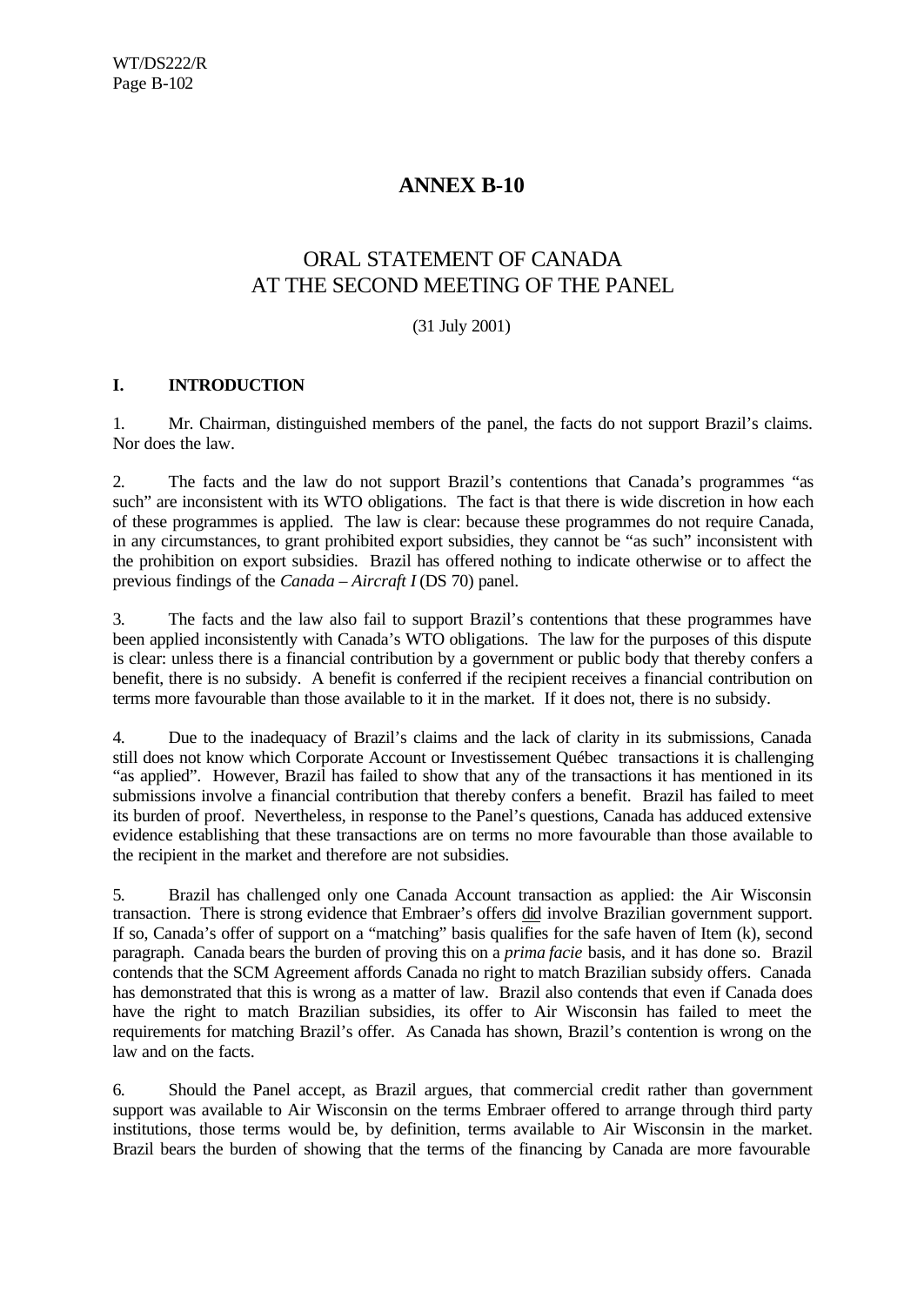than those that Brazil argues were available to Air Wisconsin in the market. Brazil has failed to meet this test. On the contrary, Canada has demonstrated that the terms it offered were not more favourable than those allegedly available to Air Wisconsin in the market.

- 7. In this statement, Canada will do the following:
- ? First, Canada will address Brazil's attempt to avoid its burden of proof and its failure to set out its claims with sufficient clarity;
- ? Then, Canada will elaborate on Brazil's failure to make out its challenge to Canada's programmes "as such", and "as applied" in specific transactions;

8. In sum, Mr. Chairman, Canada will show that when the proper legal tests are applied to the facts of this dispute, Brazil's challenge cannot be sustained.

#### **II. BRAZIL HAS SOUGHT TO AVOID ITS BURDEN OF PROOF**

9. Brazil's request for the establishment of a panel claimed that three programmes, Canada Account, "EDC" (by which Brazil seems to mean Corporate Account since it distinguishes it from Canada Account), and Investissement Québec violate various provisions of the WTO Agreement, including Articles 1 and 3 of the SCM Agreement and Article 21.5 of the DSU. Brazil appeared to be claiming that the programmes "as such" violate these agreements. Where, as in its first submission, Brazil referred to certain transactions, it appeared to consider these to be evidence of the inconsistency of Canada's programmes "as such". Brazil's claims also challenged the Air Wisconsin transaction.

A. BRAZIL HAS NOT CLARIFIED ITS "AS APPLIED" CLAIMS

10. However, Brazil has only recently said that it is challenging specific transactions under Canada's programmes "as applied", and it has never said with any clarity, which transactions, or applications, it is challenging. Instead, Brazil has sought to enlist the panel to investigate whether there are applications that could be challenged.

11. As the complainant, Brazil has the responsibility of establishing its claims. With respect to each of the impugned programmes "as such", and each transaction "as applied", Brazil bears the burden of proving, on a *prima facie* basis, two distinct general elements. First, it must show that a subsidy exists within the meaning of Article 1 of the SCM Agreement. Second, it must show that the subsidy, if one exists, is contingent in law or in fact upon export performance. In the place of a *prima facie* case, Brazil has offered suppositions and rhetoric. Brazil seems to consider that if its rhetoric is loud enough, it can persuade the Panel to assist it in its fishing expedition.

12. Brazil persists in these efforts. Its approach to the Kendell transaction is typical. Brazil made blanket assertions that EDC, by definition, took risks that no bank would ever take and that EDC's financing was below market because the term offered to Kendell was []. Canada showed in the Kendell transaction that, in fact, EDC participated in a syndicate of commercial banks. Those banks took the same risks as EDC and provided financing on the same terms as EDC. In other words, the terms offered by EDC were not only not more favourable than those *available* to the recipient in the market, they were identical to those actually *provided* to the recipient by the market.

13. Now, in its response to Question 51, Brazil makes further unsubstantiated allegations about the Kendell transaction. It then asks the Panel to ask Canada to produce still more information.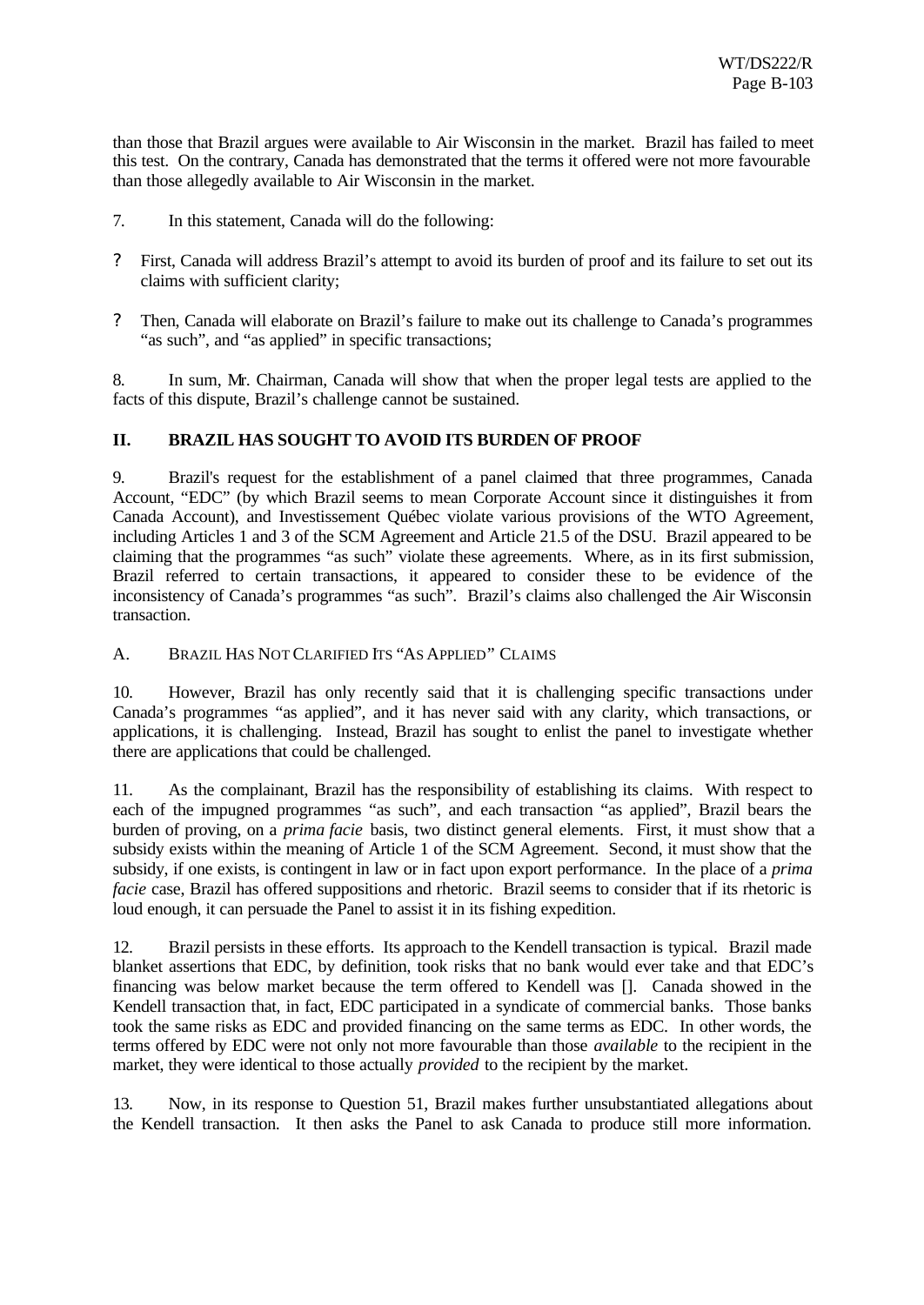l

Brazil's approach to its burden of proof has important implications for the integrity of the dispute settlement process.

# B. THE DISCLOSURE OF BUSINESS CONFIDENTIAL INFORMATION

14. The Appellate Body has found that, although a panel cannot relieve a complaining Member of the task of establishing a *prima facie* case, a panel has the broad authority to ask for information. The Appellate Body has said that Members have a duty to comply, whether or not the opposing party has established a *prima facie* case, and that a Member that fails to comply risks having adverse inferences drawn.<sup>16</sup> The Panel in this case has used its authority to make numerous requests for information, much of it of a business confidential and commercially sensitive nature.

15. Canada has complied with the Panel's requests. It has done so despite the unclear and shifting nature of Brazil's complaints, despite Brazil's manifest failure to establish a *prima facie* case, and despite the obvious risks that the sensitive and business confidential information Canada has provided regarding credit agencies and their clients will fall into the hands of their commercial competitors.

16. The information gathering authority found by the Appellate Body to exist in the DSU is not accompanied by confidentiality procedures whose effectiveness can be ensured or enforced. The risks that the business confidential information of a Member's businesses will fall into the hands of its competitors in a complaining Member are particularly high when the competitors in question are government agencies or private entities with close links to the complaining government.

#### C. BRAZIL SEEKS TO HAVE THE PANEL DEVELOP ITS CASE

17. Canada recognizes that the Panel is following the practice suggested by the Appellate Body with regard to information requests. Canada also realizes that requests for "preliminary rulings" are often dealt with at the end of arguments by the parties. Nevertheless, there is a serious problem with requesting sensitive information about transactions that did not appear to be subject to the complaint and about which there has been no showing of illegality. The problem is that a Member with little more than suspicion can use the dispute settlement process to get the panel to develop its case for it.

18. Brazil persists with its approach even now, when the information Canada has provided proves that neither the transactions in the Panel's questions nor the programmes "as such" involve prohibited subsidies. Brazil's response to Question 51 is a good example of the continuing effort by Brazil to promote a prosecutorial "fishing expedition" by the Panel. The Panel should reject this effort.

# D. *EXPORT RESTRAINTS* DOES NOT EXCUSE BRAZIL'S FAILURE TO CLARIFY ITS CLAIMS

19. In its second submission, Brazil attempts to rely on *United States – Export Restraints* to excuse its failure to clarify what it now calls its "as applied" claims. In previous submissions, Canada has explained why Brazil's request for the establishment of a panel is inadequate and fails to meet the requirements of Article 6.2 of the DSU. Canada will not repeat those arguments here. However, it is relevant to the foregoing discussion to correct Brazil's assertions regarding the *Export – Restraints* case.

20. Whether a panel request adequately identified measures "as applied" was not genuinely at issue in *Export Restraints*, (despite the United States' efforts to make it an issue), because Canada in

<sup>16</sup> *Canada – Aircraft I*, Appellate Body Report, WT/DS70/AB/R, paras. 192-194.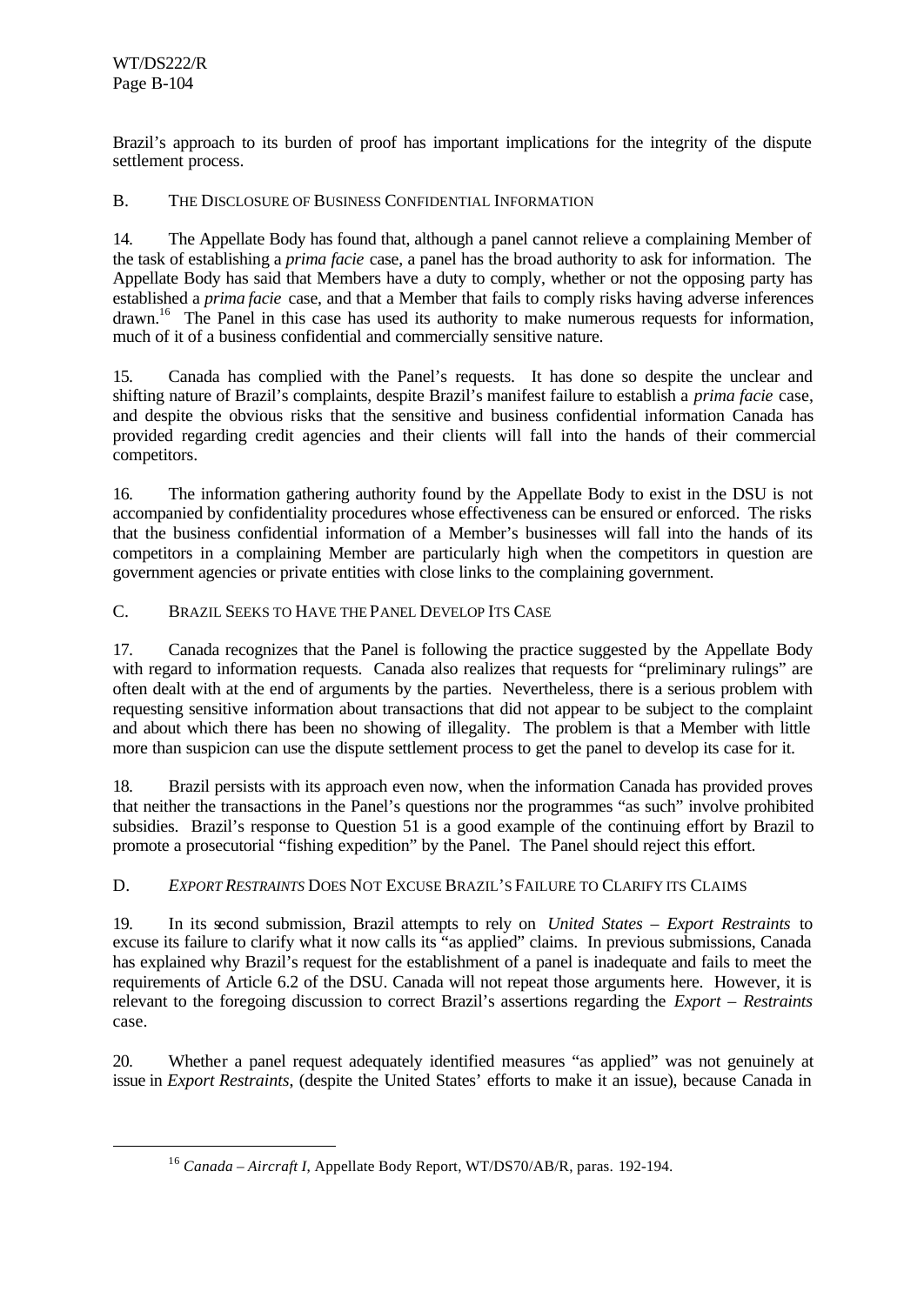that dispute was only challenging US measures "as such". This is set out clearly in the Panel's findings. $17$ 

21. At this stage of this dispute, Brazil does contend that it is challenging Canada's measures "as applied". Nowhere, however, has it specified the applications that it is challenging. Unlike *Export Restraints*, there is no question here of whether the mandatory/discretionary distinction is a jurisdictional issue. It is not. The question is what exactly Brazil is challenging.

22. As the European Communities noted, it is possible to challenge a programme "as such", or individual transactions under a programme "as applied" or even both. Both programmes and transactions may be the object of a claim in a panel request.<sup>18</sup> However, Brazil seems to be attempting to create a new class of case, the "open-ended 'as applied' case", in which the complainant asks the panel to figure out if there are applications that could be challenged. Brazil thereby seeks to relieve itself of its burden of proof and enlist the Panel as its prosecutor. In effect, Brazil has asked the panel to try to make its *prima facie* case for it.

# **III. THE FACTS AND THE LAW DO NOT SUPPORT BRAZIL'S AS SUCH CLAIMS**

23. anada has described, Brazil's request for the establishment of a panel contains claims that Canada Account, "EDC" (Corporate Account) and Investissement Québec, "as such", are inconsistent with Articles 1 and 3 of the SCM Agreement. To prove these claims, Brazil bears the burden of showing that each of the three programmes, at least in some circumstances, makes it mandatory for Canada to grant prohibited export subsidies. Brazil has failed to meet this burden. Brazil cannot meet its burden because none of the three challenged programmes require Canada to grant prohibited exports subsidies.

#### A. CANADA ACCOUNT, CORPORATE ACCOUNT AND INVESTISSEMENT QUÉBEC ARE **DISCRETIONARY**

24. The facts are indisputable that each of the Canada Account, Corporate Account and Investissement Québec (or IQ) programmes has wide discretion as to whether, and on what terms, it will offer financing assistance. Nothing in the Export Development Act, the Investissement Québec Act or anywhere else, requires these programmes, when providing financing or financing assistance, to grant prohibited export subsidies.

25. In the case of Canada Account and Corporate Account, Brazil has failed to offer any compelling reasons – because there are none – for this Panel to reverse the findings of the DS  $70$ panel that these programmes involve discretionary rather than mandatory legislation and therefore, "as such", are not prohibited export subsidies.

26. In the case of IQ, which Brazil did not challenge in the DS 70 dispute, it is clear from the applicable legislation and regulations that the programme is discretionary, and in no circumstances requires Québec or Canada to grant prohibited export subsidies.

27. First, IQ generally, has broad discretion in the administration of its practices under the IQ Act. Second, Section 28 of the IQ Act, under which IQ can participate in regional aircraft transactions is also discretionary. It does not require IQ to act in a manner inconsistent with Article 3.1(a) and 3.2 of the SCM Agreement.

<sup>17</sup> WT/DS194/R, 29 June 2001, paras. 8.126, 8.130.

<sup>&</sup>lt;sup>18</sup> Third Party Statement of the European Communities, 28 June 2001, para. 10.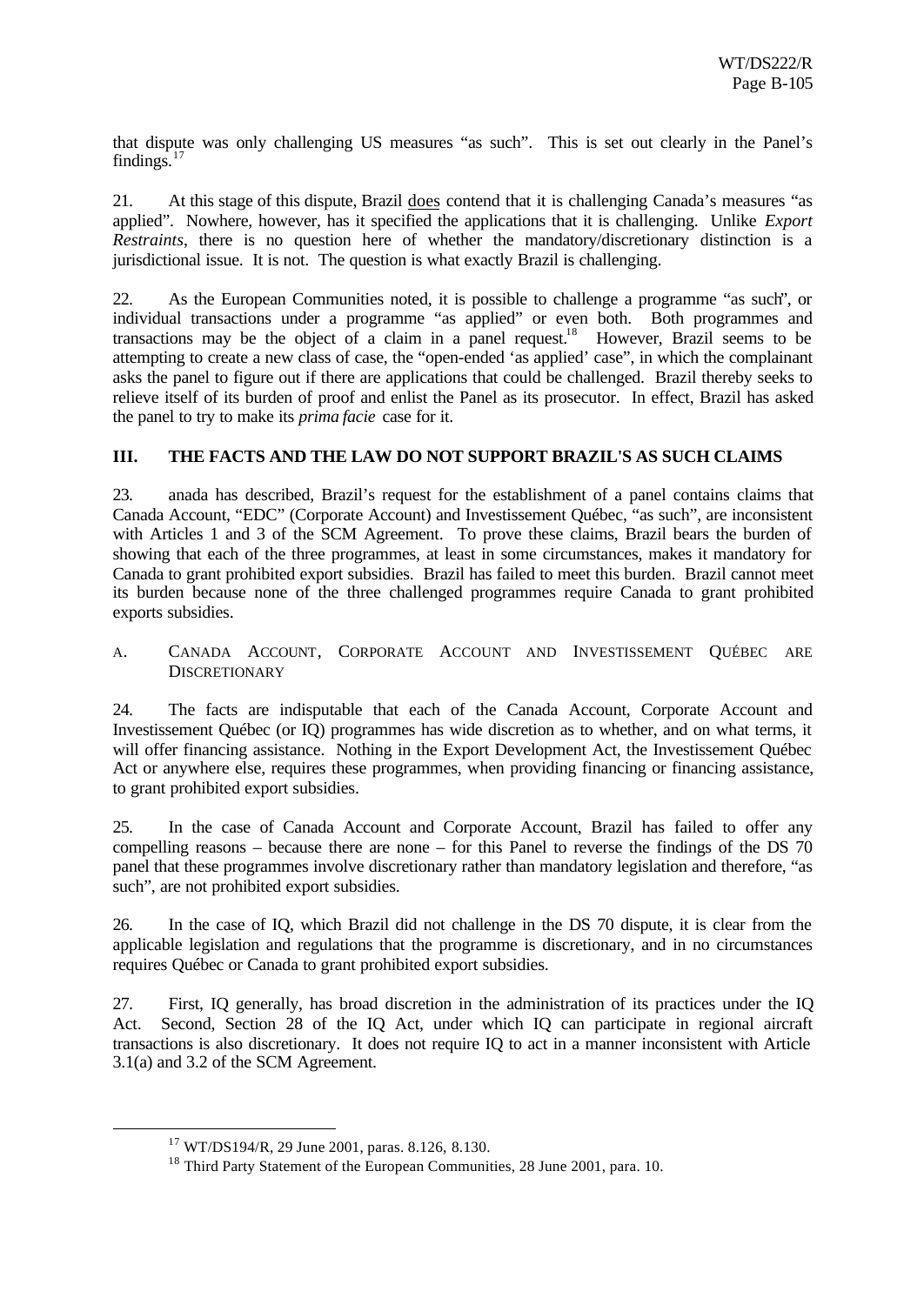28. Section 28 enables the Government of Québec to delegate to IQ the authority to determine and administer any assistance to be provided under Section 28. Section 28 provides that "the [IQ] mandate may authorize the agency to fix the terms and conditions of the assistance." It is obvious that "mandate" in this sense does not refer to what IQ must do, but to the scope of IQ's authority. It does not require IQ to authorize financing assistance under any specific terms and conditions, let alone on terms and conditions that would amount to a prohibited export subsidy.

29. In the case of assistance in regional aircraft transactions, the terms of IQ's mandate (i.e., the scope of its authority to act) under Section 28 are set out in the decrees filed as exhibits CDA-33 to 36. These decrees provide that IQ has broad discretion to accept or refuse to grant assistance in regional aircraft transactions. The decrees set out conditions that must be fulfilled in order for IQ to grant assistance and also specify that IQ can impose "any other conditions" for doing so.

30. Contrary to Brazil's argument, under Section 28 and the applicable decrees, IQ is never required to provide financing assistance in any regional aircraft transactions, and, if it does offer financing assistance, it is never required to confer a benefit thereby. The IQ programme therefore does not mandate the granting of prohibited subsidies. Brazil "as such" claim must fail.

# B. BRAZIL'S ALTERNATIVE "AS SUCH" TEST IS BASELESS

31. Confronted with the indisputable fact that none of Canada's programmes make the granting of prohibited export subsidies mandatory, Brazil seeks to construct alternative tests for "as such" inconsistency out of whole cloth. Thus, Brazil argues that the Canada Account and Corporate Account programmes "as such" require the provision of export subsidies because they are export credit agencies "with the raison d'etre of providing export subsidies". This is factually incorrect. The raison d'etre of Canada's programmes is to provide financing assistance, not export subsidies. Brazil has no basis for its assertion.

32. Brazil attempts to argue that Item (k) exists as a recognition that all credits from export credit agencies are prohibited export subsidies, but this too is a baseless assertion. There is nothing in the SCM Agreement itself to support it. Nor does Brazil's position find support in the journal article that Brazil has cited in paragraph 45 of its second submission.

33. Brazil's argument is also legally incorrect. Brazil's position appears to be that the SCM Agreement prohibits all government export credits, except those offered in conformity with the second paragraph of Item (k). Article 1.1 of the SCM Agreement makes clear that financial contributions by a government, including such practices as loans or loan guarantees are not necessarily subsidies. To be subsidies, the financial contributions must confer a benefit. Brazil's argument would read out of existence Article 1.1(b) of the SCM Agreement as it relates to practices such as government loans and loan guarantees.

34. Not surprisingly, because it disregards the benefit element in Article 1, Brazil's position would have perverse results if accepted. Brazil argues, in effect, that an export credit agency may offer export credits only when they conform to the OECD Arrangement, but may not do so when they are on market terms. In other words, under Brazil's interpretation, export credits that do not confer a benefit and are not subsidies would be prohibited – an absurd result.

# C. BRAZIL'S "GUARANTEES" EXAMPLE FAILS TO AID ITS CASE

35. Brazil also attempts to show that Canada's programmes are "as such" prohibited by arguing that the guarantees they may provide are necessarily prohibited export subsidies. Since none of Canada's programmes mandate the granting of guarantees, this argument cannot possibly demonstrate that the programmes are "as such" inconsistent.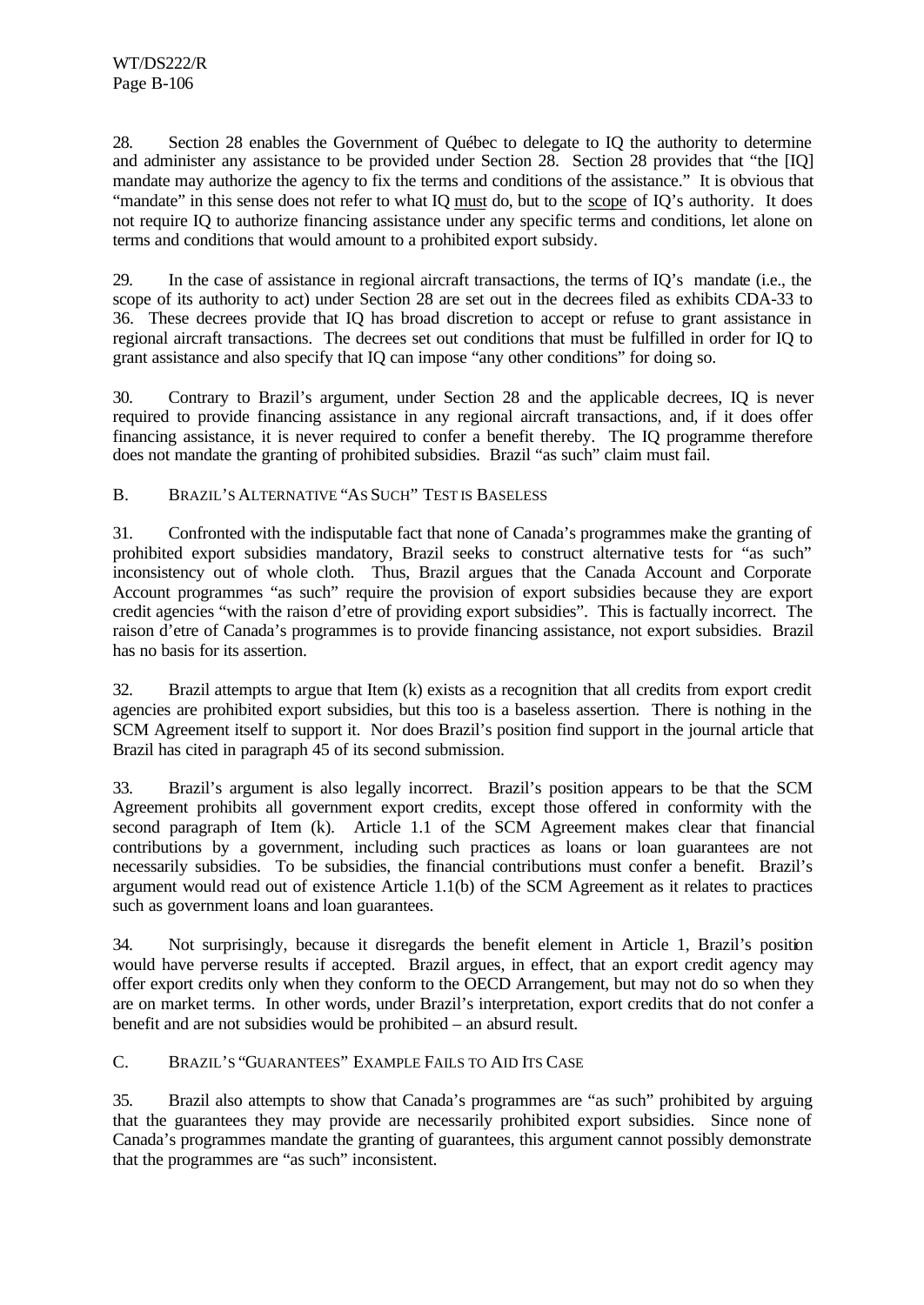36. Moreover, government guarantees are not necessarily subsidies at all. In its guarantee arguments, Brazil again seeks to avoid satisfying the second element of Article 1 of the SCM Agreement. According to Brazil, in the case of government guarantees, the mere existence of the financial contribution confers the benefit. Brazil's argument would conflate these two distinct elements of the definition of a subsidy.

37. In this respect, Brazil's argument regarding the transfer of a government's credit rating in favour of the purchaser or borrower misses the point. Any guarantee allows a borrower to obtain better rates or conditions than would be the case in absence of such a guarantee. This is true whether the guarantor is the government or a private financial institution.

38. To assess whether a benefit is conferred within the meaning of Article 1, one must look to whether the recipient is receiving the guarantee on terms more favourable than those available in the market. Brazil has failed to do this. Instead, Brazil seeks to reverse the burden of proof. For example, it contends in its second submission, at paragraph 52, that Canada has failed to demonstrate that the fees charged by EDC are commensurate with those charged by commercial guarantors. Brazil did the same thing this morning with respect to Investissement Québec. Brazil misses two points here. First, the initial burden lies on Brazil to show that Canada's guarantees confer a benefit; it is not Canada's burden to show that they do not. Second, to satisfy the "benefit" element of its "as such" case, Brazil would have to show that Canada's measures require conferral of a benefit, not that the measure could be used to confer a benefit.

39. As to Brazil's Item (j) argument, Brazil again ignores an essential element of the requirements in that provision. To be a "per se" prohibited subsidy under Item (j), a loan guarantee must be provided "at premium rates which are inadequate to cover the long-term operating costs and losses of the programmes". Brazil does not even attempt to demonstrate the existence of this requirement. For this reason alone, Brazil's argument must fail.

# D. BRAZIL'S "FINANCIAL SERVICES" EXAMPLE FAILS TO AID ITS CASE

40. Brazil attempts to bolster its "as such" case against EDC (presumably Corporate Account) with the additional "example" of financial services. Brazil's argument seems to be that EDC's efforts in putting together financing packages should be regarded as distinct financial services. Brazil has never identified what precisely these services are, how they are distinct from the export credit practices it is challenging under Article  $1.1(a)(1)(i)$ , how they constitute a financial contribution or if they do constitute a financial contribution, how they thereby confer a benefit.

41. Insofar as these "services" seem to involve putting together a loan or guarantee deal, it is difficult to see how this is not covered by the granting of export credits under Article 1.1(a)(1)(i). Brazil argues that these EDC "services" confer a benefit because they are better than those offered by other financial institutions. However, Brazil has not explained how it would measure this alleged "benefit" other than the self-testimonials of agency officials. As Canada noted at paragraphs 82 and 83 of its first submission, Brazil has offered no evidence of the true test of a benefit: whether the "services" involved in providing a financial package are priced below market.

42. Finally, Brazil makes its services argument in the context of its "as such" claim. It therefore bears noting that Brazil has failed to show even a single case where the terms on which these "financial services" were offered were more favourable than those available in the market, let alone that they are necessarily offered on more favourable terms.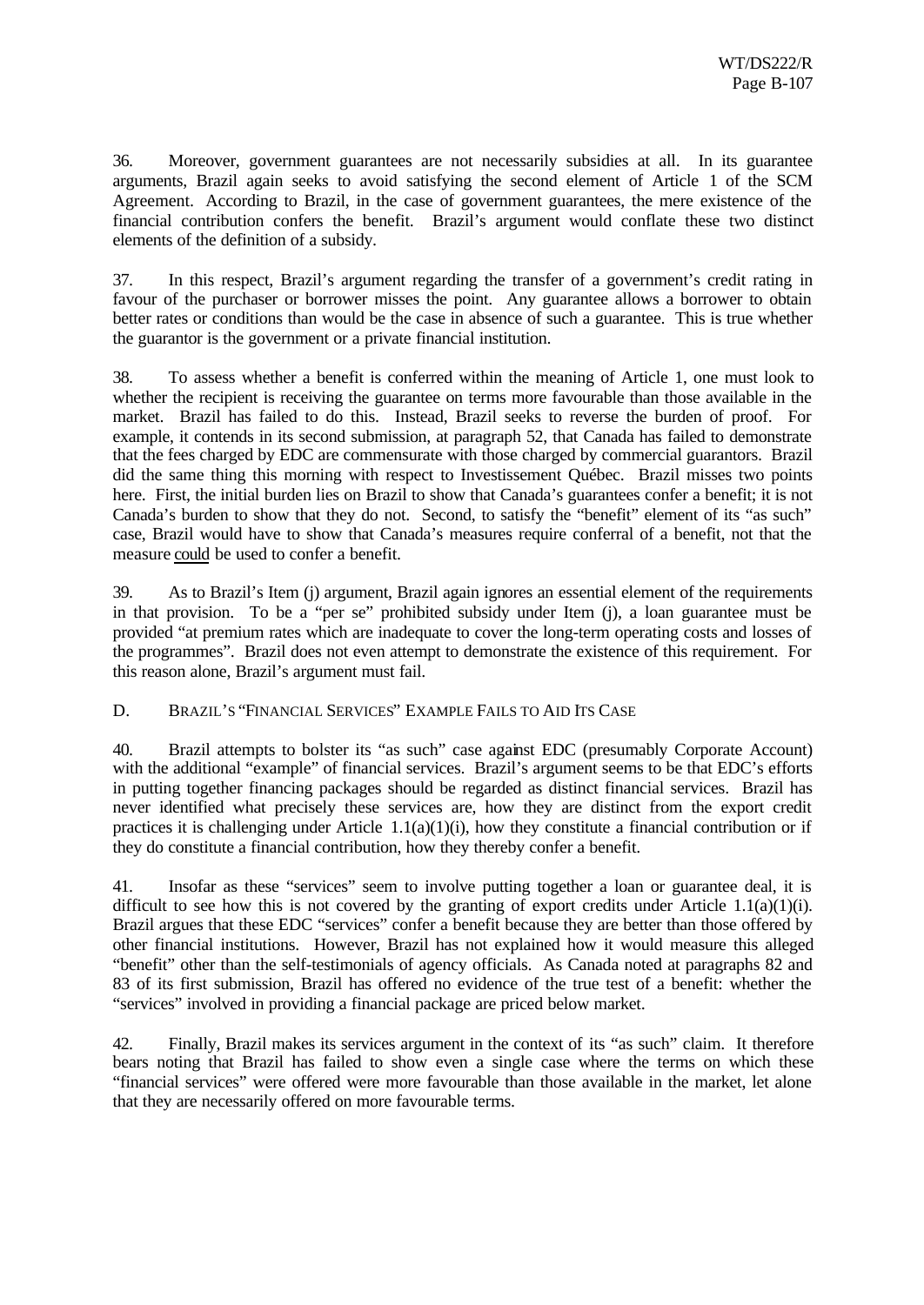#### **IV. THE FACTS AND THE LAW DO NOT SUPPORT BRAZIL'S "AS APPLIED" CHALLENGES**

43. As Canada has explained, with the exception of the Air Wisconsin transaction, Brazil has failed to identify the specific transactions it is challenging when it argues that Canada's programmes have been applied inconsistently with the SCM Agreement. Air Wisconsin remains the only Canada Account transaction that Brazil is challenging. My colleague, Karl Blume, will address Brazil's Air Wisconsin arguments in a few minutes.

#### A. BRAZIL HAS FAILED TO DEMONSTRATE THAT ANY CORPORATE ACCOUNT TRANSACTION IS A PROHIBITED EXPORT SUBSIDY

44. In the case of Corporate Account, Brazil has focused on two transactions, ASA and Kendell. Brazil claims that both transactions involved prohibited export subsidies, but in neither case has Brazil demonstrated, as it is required to do, that Corporate Account financing was provided on terms more favourable than those available to the recipient in the market and therefore conferred a benefit. Brazil has failed to make out a *prima facie* case. Nevertheless, at the request of the Panel, in its response to Question 45, Canada has presented evidence and argument proving that these transactions did not confer a benefit within the meaning of Article 1 of the SCM Agreement. In fact, Canada's answer demonstrates that the interest rate given to ASA is within the range of rates that could have been obtained in the market for a similar transaction.

45. In its responses to the Panel's Question 50, Brazil makes two objections to Canada's evidence regarding ASA. First, Brazil states, with respect to the risk premium, that: "Presumably, a small airline such as ASA would have a higher credit risk than US Air or Northwest". Brazil offers no basis for this presumption, which is demonstrably incorrect. Brazil reiterated this presumption today. An airline's credit-worthiness is a function of its financial performance, not its size, as the failure of large airlines such as Pan American illustrates. For instance, Southwest, one of the smaller major US airlines, has a better credit rating than any other major US airline. Brazil has confirmed this. Itnotes that Southwest has a higher rating than, for example, British Airways, which is one of the largest airlines in the world.

46. Second, Brazil argues that the lack of [] identified in the offer to [] "appears" to illustrate how the transaction was on below-market terms. In fact, the absence of any [].The test of market pricing, as in the case in question, is the "all-in" cost of the financing to the borrower.

47. In the case of Kendell, as Canada has described in its discussion of burden of proof, Canada has provided evidence that the terms of the offer were identical to those of seven commercial banks participating in the transaction. Brazil's only response has been to make unsubstantiated allegations and suppositions and to ask the Panel to insist on further evidence from Canada.

48. Canada does not expect that the Panel will take Brazil up on its request. Nor should the Panel do so. Nevertheless, in the interest of fully refuting Brazil's charges, Canada offers the following responses.

49. First, the number of commercial banks participating was indeed seven. In a syndicated deal such as the Kendell transaction, many banks are invited to participate. At the time EDC prepared its pricing strategy, it knew of four banks that were participants. Three others also joined. In its answer to Question 11, Canada listed all seven banks but inadvertently counted them as five.

50. Second, Brazil contests the accuracy of Canada's statement that EDC participated on an equal risk-sharing basis. EDC participated on what is known as a "pari passu" basis. This means that it was equally exposed to the risk of non-payment of its loan and that it participated in the loan on the same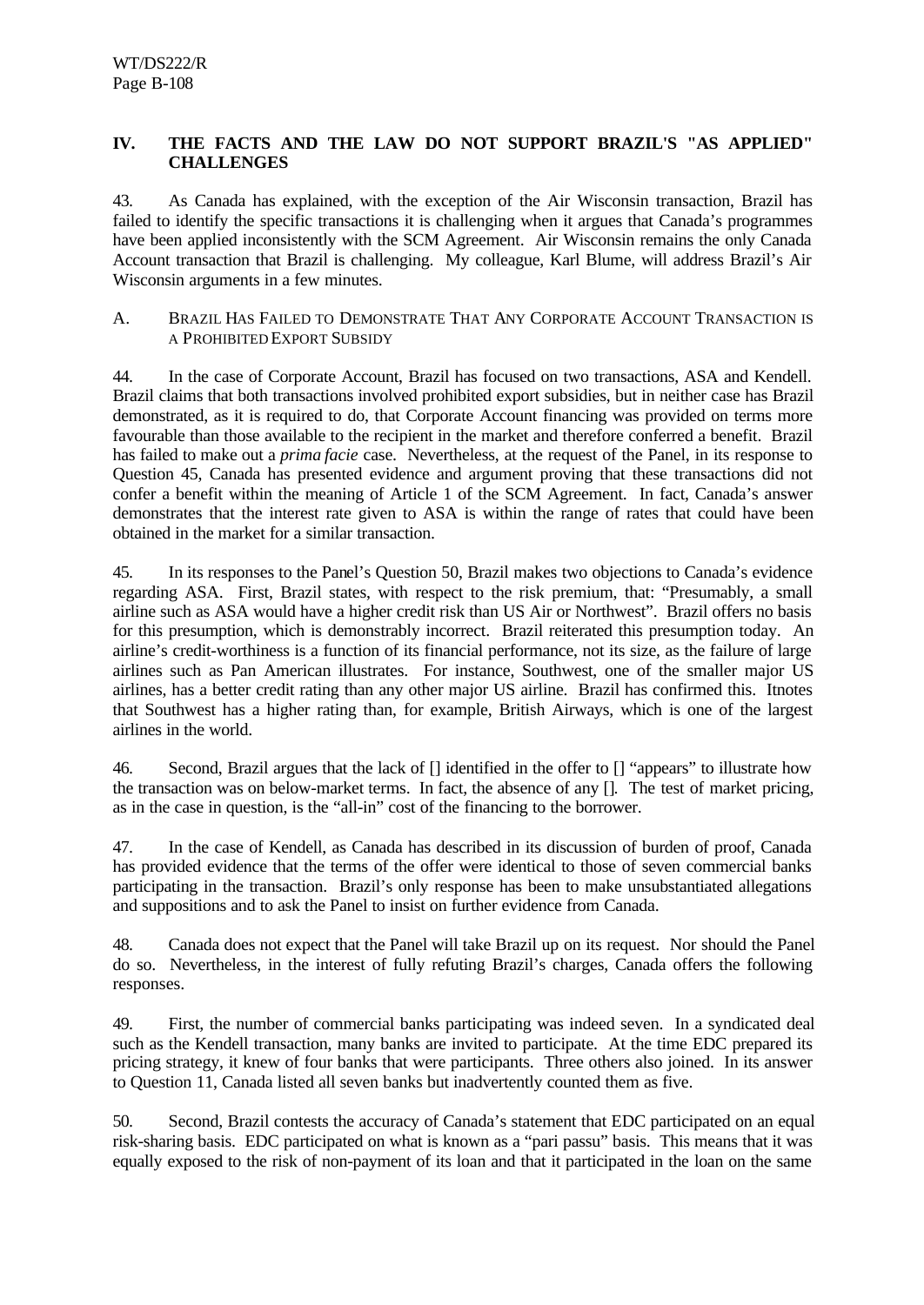terms and conditions as the other commercial lenders. EDC was responsible for [] per cent, not [] per cent of the lending provided.

51. Third, the comparisons Brazil seeks to draw between other spreads and those offered to Kendell are irrelevant in the face of proof that EDC's financing to Kendell was on terms no more favourable than those available in the market. This is very interesting given the allegation Brazil has made this morning about appropriate market spreads. In fact, Kendell recently completed a second round of financing for [] more CRJ-200 aircraft. That financing was offered by a group of four commercial banks. According to a news report in Airfinance Journal, (exhibit CDA-66), those banks priced the senior tranche of debt to Kendell at Libor plus 70 basis points. That is, it was priced [] basis points below the financing in which EDC was involved. If one looks at Brazil's exhibits 65 and 66, the latter in particular states that the market spread for Kendell financing should be [] basis points. This calls into serious question the reliability of the assumptions and data in Brazil's new exhibits. Brazil cannot deny what was available to Kendell in the market. Brazil seems to be suggesting that commercial banks are wrong when their pricing differs from what Brazil thinks it should be.

52. Brazil also makes the unsubstantiated assertion that the terms set for the first Kendell transaction were "influenced by EDC's participation". EDC's participation had no influence on the terms, as evidenced by the second, lower-priced, Kendell financing, in which EDC did not participate.

53. One essential point remains true of both the Kendell and ASA transactions as well as every other Corporate Account transaction that Brazil has mentioned in its submissions: in no instance has Brazil established a *prima facie* case that Corporate Account financing is provided on terms more favourable than those available to the recipient in the market. That is, in no instance has Brazil demonstrated the existence of a benefit. The Panel must dismiss these "as applied" challenges, whichever they may be.

#### B. BRAZIL HAS FAILED TO DEMONSTRATE THAT ANY IQ TRANSACTION IS A PROHIBITED **SUBSIDY**

54. Brazil's "as applied" challenge to Investissement Québec seems to be limited to the assertion that IQ has, in specific transactions, provided guarantees that are allegedly prohibited export subsidies. However, Brazil has failed to establish that any such transactions either confer a benefit or are contingent upon export performance.

## **1. IQ Assistance Does Not Confer a Benefit**

55. The arguments and evidence submitted by Canada in response to Question 47 of the Panel clearly demonstrate that IQ charges market fees for its guarantees. Brazil has not, at any point in this dispute, demonstrated the existence of a benefit in respect of any IQ transaction. Brazil's "as applied" arguments therefore fail.

#### **2. IQ's Assistance Is Not Contingent Upon Export Performance**

56. Even if the Panel were to accept Brazil's unsubstantiated argument that IQ has granted a subsidy in specific transactions, Brazil claims would still fail because Brazil has not established that the provision of IQ assistance is contingent upon export performance. Brazil has failed to identify any legal instrument establishing the export contingency of IQ. It has also failed to submit evidence establishing that IQ's assistance is, in fact, contingent upon export performance.

57. Neither the IQ Act nor any of the relevant decrees demonstrate any element of export contingency attached to the various forms of IQ's financial assistance. Accordingly, export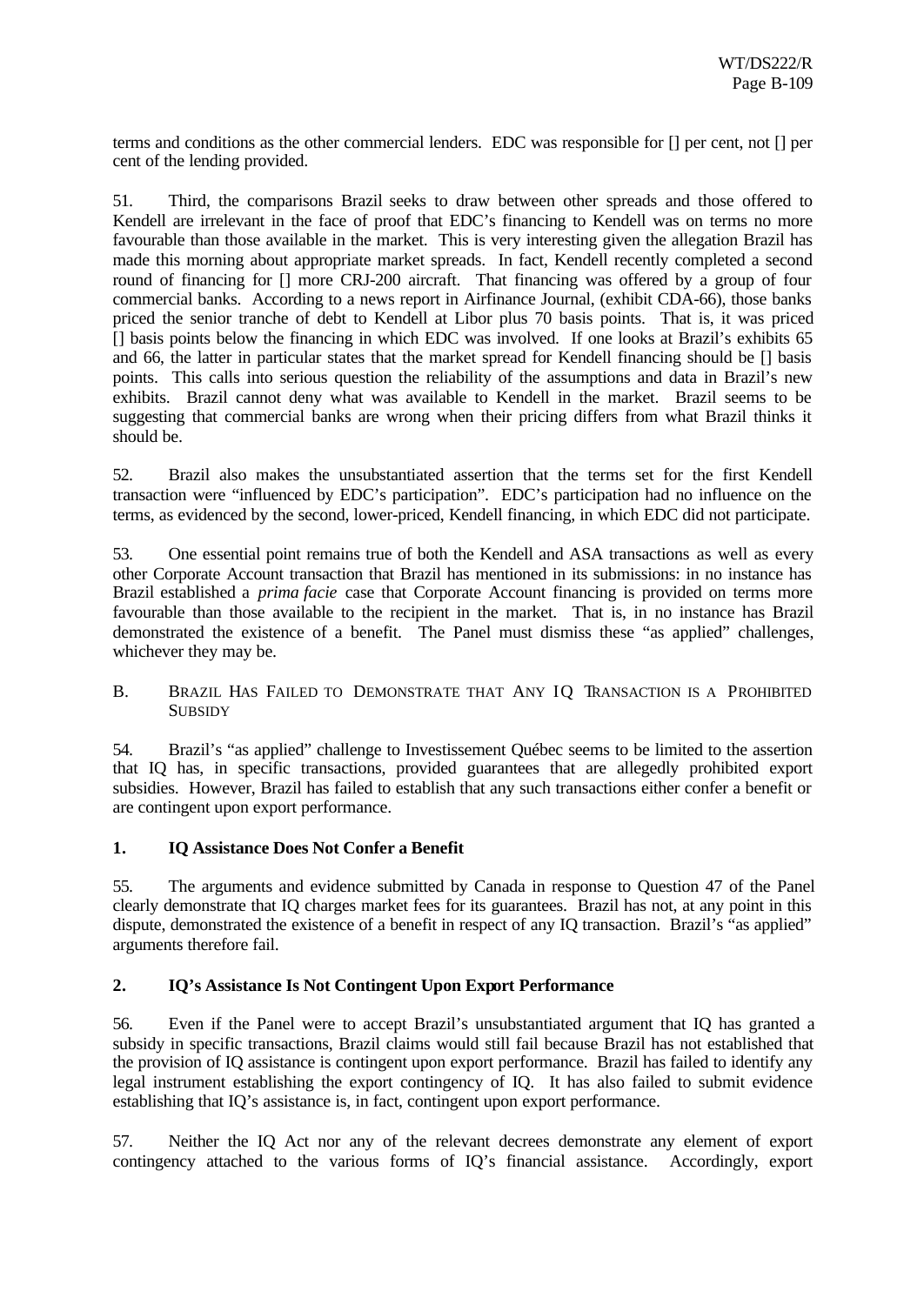contingency cannot be established on the basis of the words of the relevant legal instruments. Nor has Brazil offered any evidence that export performance was a condition for the provision of the assistance in any IQ transaction.

58. Brazil's principal argument that IQ assistance is export contingent appears to be that it "suspects" that there is a more recent version of the "critères d'évaluation" used by IQ to authorize the granting of guarantees, which would establish that IQ's support is contingent upon export performance. That Brazil felt compelled to ask the Panel to seek additional information from Canada on this issue indicates that Brazil is well aware that it cannot establish *de jure* export contingency on the basis of the "critères d'évaluation" and the legal instruments. As Canada mentioned in its response to question 42 from the Panel, there is no updated version of the "critères d'évaluation" and no other guidelines that exist. Clearly, in law, export performance is not a criterion that can be taken into account by IQ when it provides guarantees.

59. Finally, in its rebuttal submission, Brazil alleges (for the first time) that IQ guarantees are also *de facto* contingent upon export performance. Brazil's only argument in support of its allegation is that Canada is aware that its domestic market cannot absorb Bombardier's production of regional aircraft and that the panel in *Australia – Automotive Leather* established that "a Member's awareness that its domestic market is too small too absorb domestic production of a subsidized product indicates the subsidy is granted on the condition that it be exported."<sup>19</sup>

60. Brazil's reference to the panel's finding in *Australia-Leather* is both inaccurate and taken out of context. Brazil implies incorrectly that the *Australia – Leather* panel consider a member's awareness that its market could not absorb subsidized domestic production to be sufficient to prove *de facto* export contingency. In fact, the subsidy in *Australia-Leather* was, conditioned in part on sales performance targets. Given that the Australian government was aware of the fact that the recipient of the subsidy would have to maintain or increase export sales in order to meet the sales performance targets, the panel considered that, in fact, sales performance targets were export performance targets. Those specific circumstances of the case led the Panel to find that there was, in fact, a close tie between anticipated exportation and the grant of the subsidies.<sup>20</sup>

61. Moreover, Brazil has failed to apply the test established in *Canada-Aircraft I* for the purpose of determining whether a subsidy is contingent, in fact, upon export performance. In *Canada – Aircraft I*, the Appellate Body established that in order for a subsidy to be contingent in fact upon export performance, it must be "tied to" export performance. The Appellate Body found that the ordinary meaning of "tied to" necessarily implies a relationship of "conditionality or dependence" between the provision of the subsidy and export performance. The Appellate Body specifically stated, at paragraph 171 of its Report, that it is not sufficient for a complainant to "demonstrate solely that a government granting a subsidy anticipated that exports would result".

62. The Appellate Body also found that footnote 4 of the SCM Agreement precludes a Panel from making a finding of *de facto* export contingency for the sole reason that the subsidy is "granted to enterprises which export".<sup>21</sup> It appears that Brazil has chosen to ignore the test elaborated by the Appellate Body because its only argument remains Canada's "knowledge" of the export propensity of the Canadian regional aircraft industry. Clearly, this is not sufficient to demonstrate *de facto* export contingency. Brazil has not submitted any other evidence demonstrating that the provision of IQ guarantees is conditioned or dependent on export performance. Therefore, its *de facto* argument must also fail.

<sup>19</sup> Second Submission of Brazil, 13 July 2001, para. 149.

<sup>20</sup> *Australia – Leather*, Panel Report, para. 9.67.

<sup>21</sup> WT/DS70/AB/R, para. 173.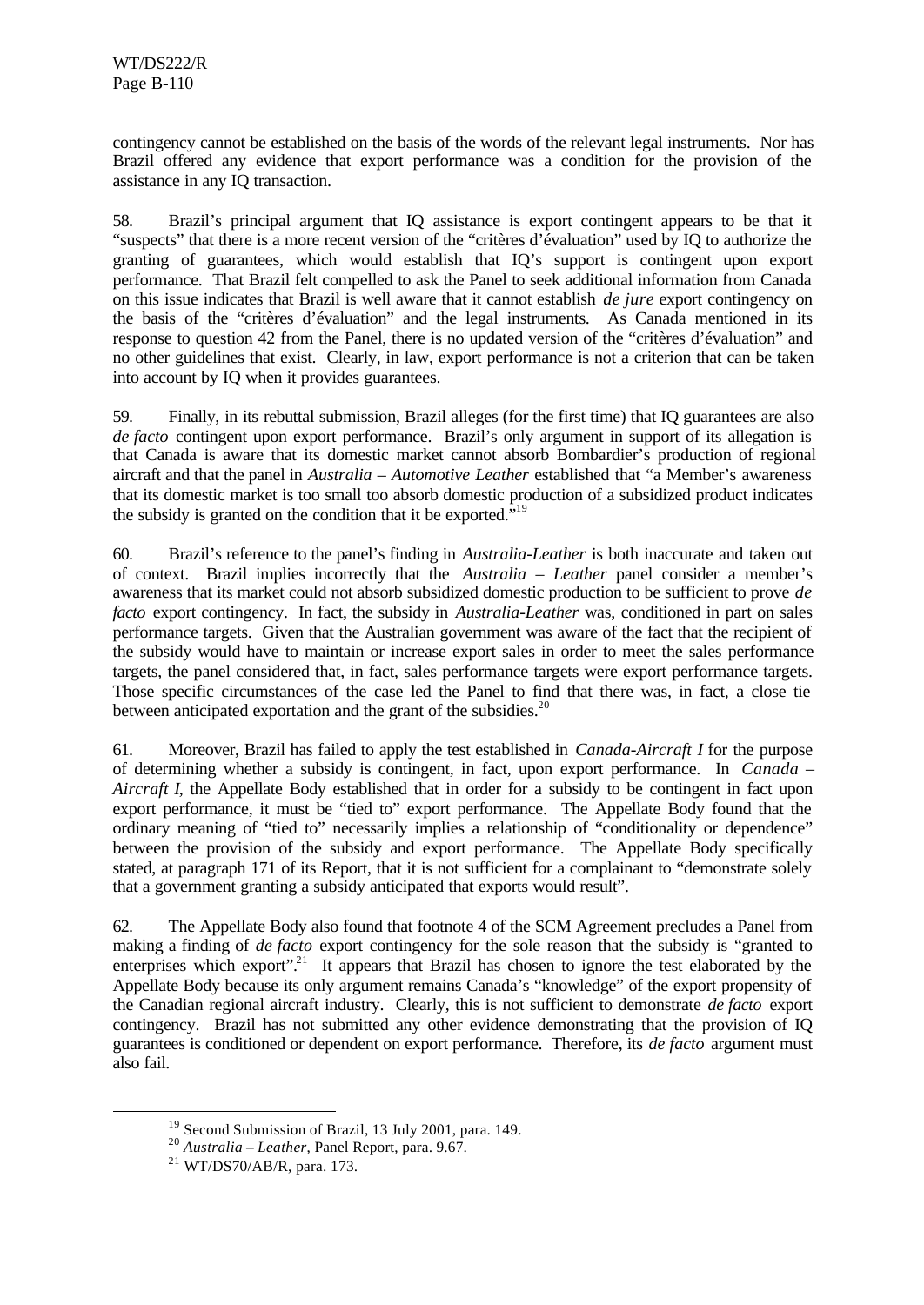C. BRAZIL HAS FAILED TO DEMONSTRATE THAT THE AIR WISCONSIN TRANSACTION IS A PROHIBITED SUBSIDY

#### **1. Canada's Offer On A Matching Basis In Response To Brazil's Offer To Air Wisconsin Is Consistent With The SCM Agreement**

63 Canada considers that Embraer's offer involved, and indeed could not have been made without, Brazilian government support. The Air Wisconsin transaction is consistent with Canada's SCM Agreement obligations because Canada is merely matching Brazil's offer in a manner consistent with the "interest rates provisions" of the Arrangement. Canada's offer therefore qualifies for the "safe haven" of the second paragraph of Item (k) to Annex I to the SCM Agreement.

64 If, however, as Brazil contends, commercial credit was available to Air Wisconsin on the terms Embraer offered to arrange, those terms would be, by definition, available in the market. Canada's offer is on terms no more favourable than those Embraer offered to arrange and therefore no more favourable than those available to Air Wisconsin in the market. Accordingly, Canada's offer would not confer a benefit within the meaning of Article 1.1(b) of the SCM Agreement.

65 [] Although Canada does not consider the latter possiblity to have been plausible, Brazil cannot have it both ways. Brazil cannot argue that Embraer's offer did not involve Brazilian official support and at the same time argue that Embraer's offer did not constitute terms and conditions available to Air Wisconsin in the market.

#### *(i) The SCM Agreement Permits Canada's Offer on a Matching Basis in Response to Brazil's Offer to Air Wisconsin*

66. In its Rebuttal Submission and in its response to the Panel's Question 52, Brazil put forth three arguments on why Canada's offer to Air Wisconsin on a matching basis is inconsistent with the SCM Agreement. Brazil's first argument is that its offer to Air Wisconsin did not involve Brazilian official support. Second, Brazil argues that, if Brazilian official support was involved, Canada's offer was more favourable than Brazil's offer. Third, Brazil claims that matching is not in conformity with the "interest rates provisions" of the Arrangement. Canada refuted each of these arguments in previous submissions. Canada's comments today will focus on the inconsistencies and illogic of Brazil's arguments.

(a) Embraer's Offer to Air Wisconsin Involved Brazilian Official Support

67. With respect to its first argument, Brazil claims that Embraer's offer to Air Wisconsin did not involve Brazilian official support. At a minimum, Brazil or Embraer led Air Wisconsin to believe that Brazilian official support would be provided. Canada suggests that the only reasonable inference was that Brazilian official support was involved in Embraer's offer to Air Wisconsin.

68. It is not credible that [].

l

69. Embraer by its own admission continues to rely heavily on official support from Brazil. According to Embraer, without Brazilian official support Embraer's "cost-competitiveness" could decrease. Brazilian official support – now and in the future – impacts substantially on Embraer.  $^{22}$ Embraer could not have made its offer without Brazilian official support.

(b) Canada's Offer was Made on a Matching Basis

<sup>22</sup> Embraer's 1998-2000 Financial Statements, note 32 (Exhibit CDA-57).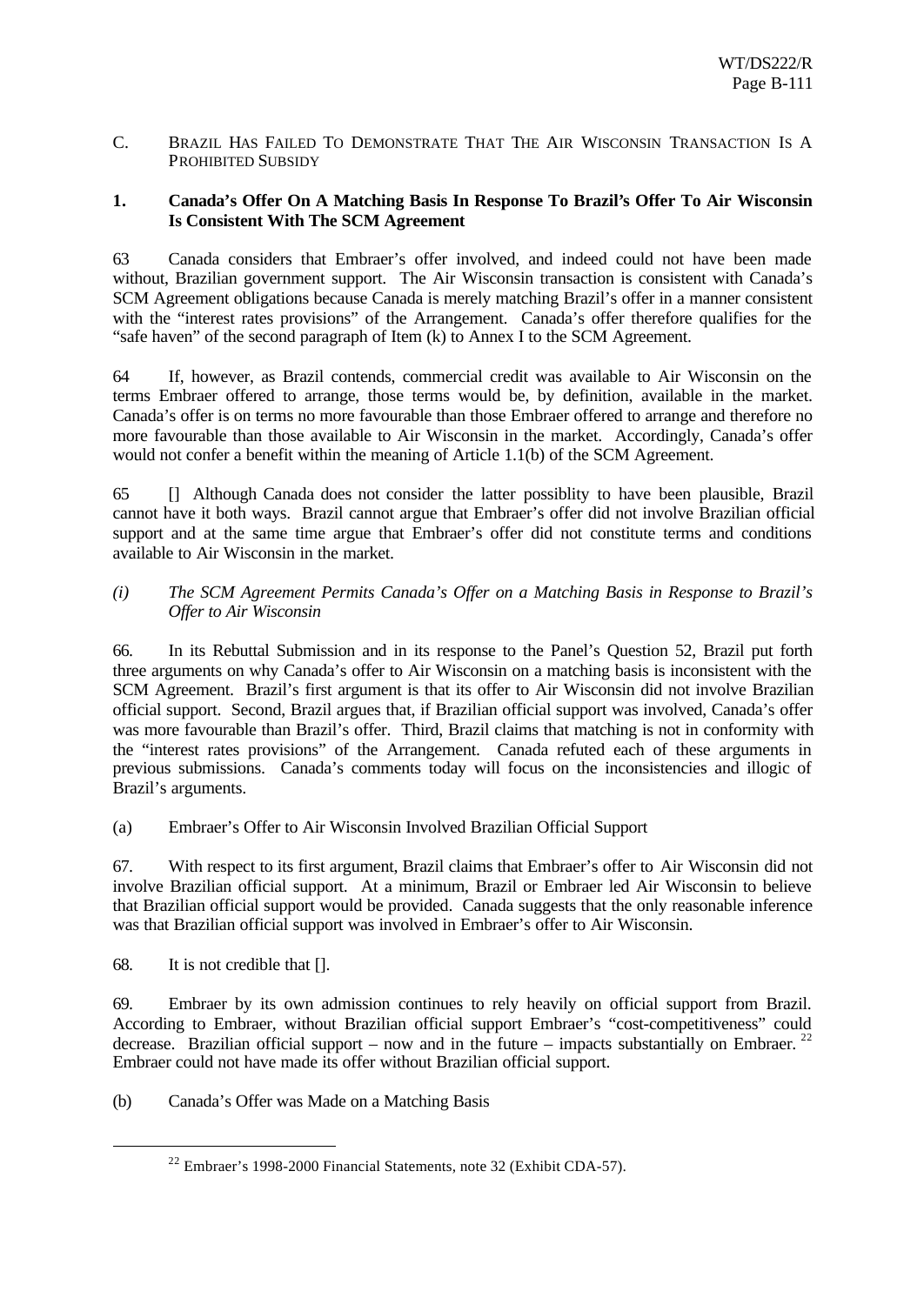70. Brazil's second argument is that, if Brazilian official support was involved, Canada's offer was more favourable than Brazil's offer. In Canada's response to the Panel's Question 46, Canada explained how its financing offer to Air Wisconsin was on a non-identical matching basis and was no more favourable than Brazil's offer. Non-identical matching is permitted by the OECD Arrangement, both because a matching Participant may have imperfect information about the offer being matched and because different export credit agencies use different instruments to provide export credits.

71. Brazil attempts to explain away the fact that Canada's offer was no more favourable than Brazil's offer by excluding from the comparison a "special element" of its offer which Brazil claims is unrelated to financing.<sup>23</sup> However, this "special element" is indeed related to financing. In Brazil's letter to the Panel of 25 June, this [].

72. Brazil makes a secondary argument that Canada did not comply with Article 53 of the Arrangement. Canada carried out its due diligence and matched the Brazilian offer in good faith.

73. Canada's response to the Panel's Question 46 included a reference to the due diligence efforts that it took to ensure that its financing offer matched Brazil's financing offer. As Embraer's term sheet demonstrates, these efforts succeeded. Canada's due diligence included an extensive discussion with Air Wisconsin officials. From the responses of Air Wisconsin, Canada concluded that the Embraer offer involved Brazilian government export financing support [].

74. Air Wisconsin's responses also corroborated previous statements by Brazilian officials, including Brazil's then Foreign Relations Minister, Luiz Felipe Lampreia, who stated, with respect to PROEX, that: "[f]or us, the interest rate is [the] OECD rate, the coverage is 100 per cent and there are no limits on the length of the terms.<sup> $24$ </sup> Mr. Lampreia, although no longer the Foreign Relations Minister, is now a member of Embraer's Board of Directors. He is one of two Brazilian Government representatives that sit on Embraer's Board. <sup>25</sup>

(c) Matching is in Conformity with the "Interest Rates Provisions" of the Arrangement

75. Brazil's third argument is that matching is not in conformity with the "interest rates provisions" of the Arrangement. Brazil refers the Panel to its response to the Panel's Question 36. Brazil's response to Question 36 does not address Canada's arguments. Canada has repeatedly demonstrated that:

- ? Matching is specifically "permitted" by, and in conformity with, the provisions of the Arrangement;
- ? The substantive provisions in the Arrangement that determine what interest rates are permitted, and that affect what the interest rate and the amount of interest will be, in a given transaction, but excluding procedural requirements with which a non-Participant inherently could not comply, are logically "interest rates provisions". Matching provides one alternative permitted way of determining an interest rate and is consistent with the Arrangement. Therefore, matching is an "interest rates provision";
- ? Accordingly, matching is in "conformity" with the "interest rates provisions" of the Arrangement;
- ? Matching is consistent with the object and purpose of the SCM Agreement; and

 $23$  Second Submission of Brazil, para. 91 and Brazil's Response to the Panel's Question 52, last paragraph.

 $24$  Exhibit CDA-6.

 $25$  Exhibit CDA-67, pp. 66 and 73.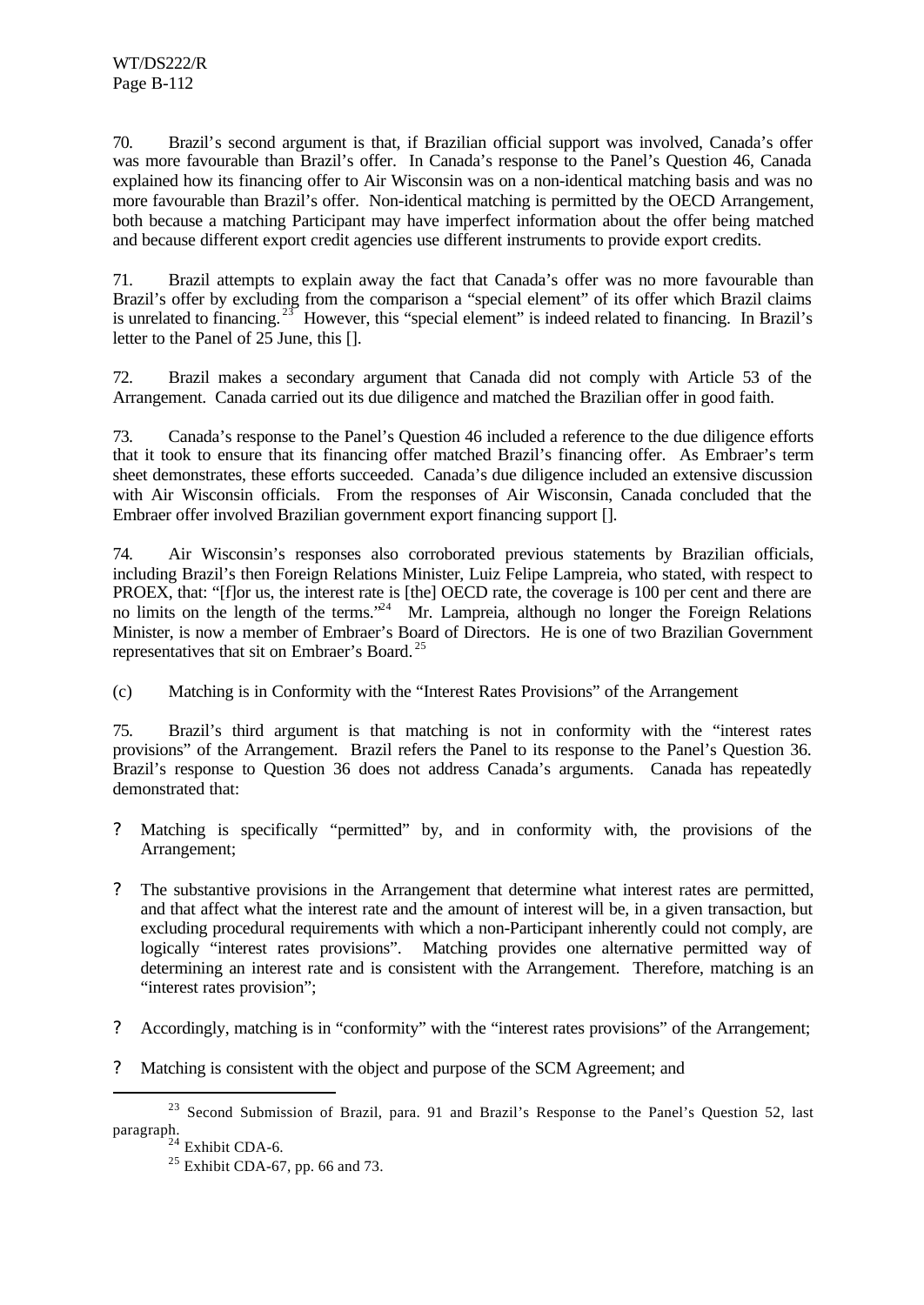? The application of matching is not de facto more favourable treatment for WTO Members that are Participants in the Arrangement vis-à-vis WTO Members that are non-Participants because matching is available to all WTO Members.<sup>26</sup>

76. In conclusion, Embraer's offer to Air Wisconsin involved Brazilian official support. Canada's offer was on a matching basis and was no more favourable than Brazil's offer to Air Wisconsin. Furthermore, Canada's offer was made in good faith and on the basis of reasonable due diligence in response to Brazil's offer to Air Wisconsin. Finally, matching is in conformity with the "interest rates provisions" of the Arrangement. Therefore, because Canada is merely matching Brazil's offer in a manner consistent with the "interest rates provisions" of the Arrangement, Canada's offer qualifies for the "safe haven" of the second paragraph of Item (k) to Annex I to the SCM Agreement.

#### *(ii) If Embraer's Offer did not contain Brazilian Official Support, Canada's Offer was on Terms No More Favourable Than Those Available to Air Wisconsin in the Market*

77. Alternatively, if the Panel were to accept Brazil's position that commercial credit was available to Air Wisconsin on the terms Embraer offered to arrange without Brazilian government involvement, those terms would be, by definition, available in the market. It would be Brazil's burden to establish a *prima facie* case that Canada's offer was more favourable than Embraer's offer to Air Wisconsin. Brazil cannot do so. As Canada explained in its answer to the Panel's Question 46, its offer to Air Wisconsin is no more favourable than that which Embraer offered to arrange according to its term sheet. Canada's offer therefore is on terms no more favourable than those available to Air Wisconsin in the market. Accordingly, Canada's offer would not confer a benefit within the meaning of Article 1.1(b) of the SCM Agreement. Brazil's claims must fail.

## **V. CONCLUSION**

l

78. Mr. Chairman, there's an old saying among lawyers, that I'm sure will be familiar to counsel for Brazil: "When the facts are against you, argue the law; when the law is against you, argue the facts; when both the facts and the law are against you, pound on the table."

79. Because the facts and the law are extremely unhelpful to its claims, Brazil has done its share of table pounding in this dispute. However, in the course of its submissions it has adopted other tactics more worthy of the Panel's attention. It has sought to avoid its burden of proof and it has avoided and misrepresented the facts and the law.

80. The panel must not permit this. It cannot, for example, allow Brazil's deficient claims to stand. It cannot allow Brazil to make open-ended claims and enlist the Panel as its prosecutor. It cannot allow Brazil to evade the well-established test for "as such" inconsistency, nor to pretend that Canada's programmes are anything but discretionary. It cannot allow Brazil to avoid the Appellate Body's test for the existence of a benefit by arguing that all government export credits are "as such" prohibited export subsidies or that Canada's transactions are illegal because they do not conform to the OECD Arrangement. It cannot allow Brazil to have it both ways on the Air Wisconsin transaction.

<sup>26</sup> Canada's First Submission, paras. 51–60; Canada's Oral Statement 27 July 2001, paras. 22–40; and Canada's Rebuttal Submission, paras. 74–78.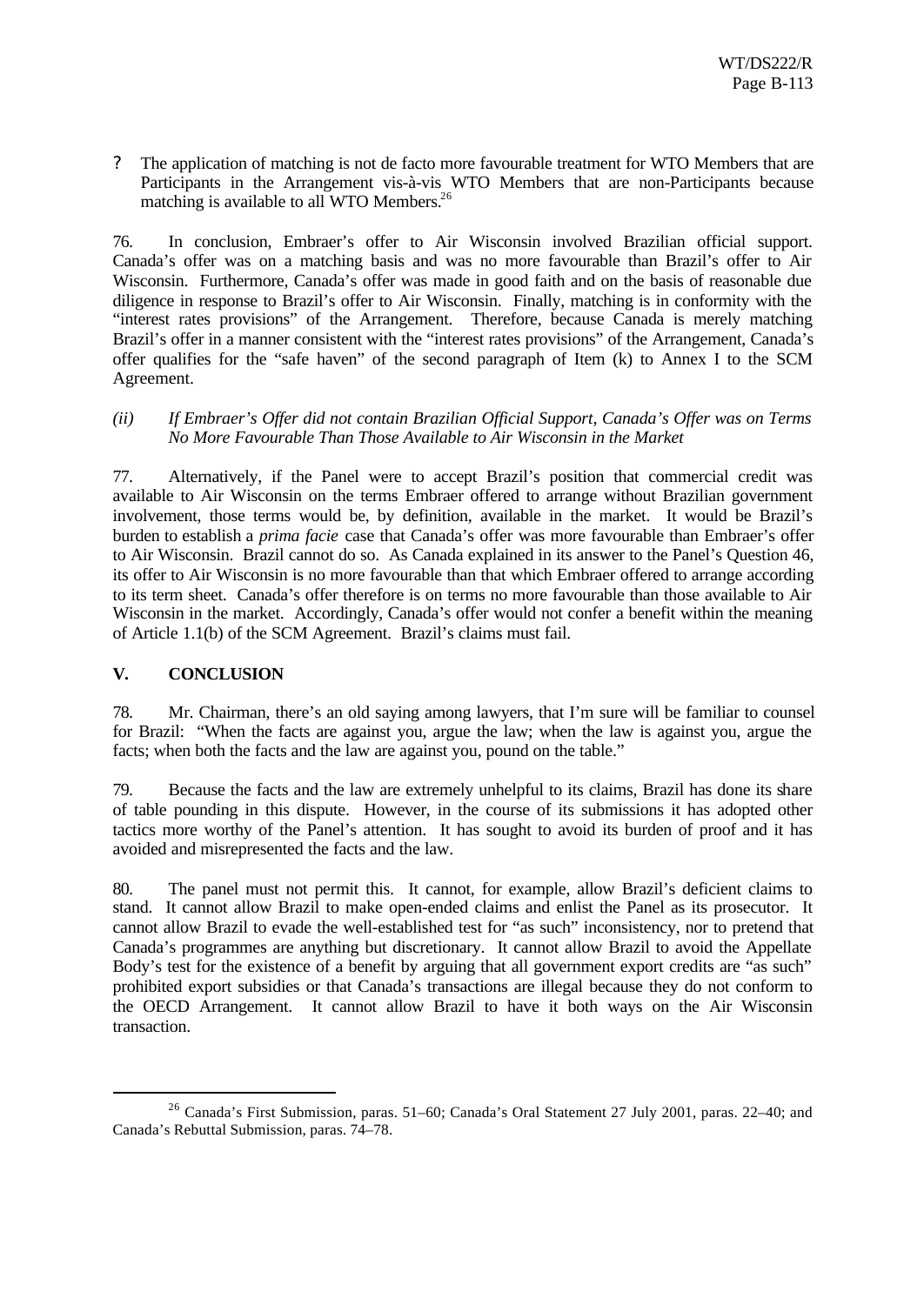81. Mr. Chairman, distinguished members of the Panel, Brazil has sought to avoid its burden of proof, the correct legal tests and facts themselves, because it is apparent that when the appropriate legal standards are applied to the facts of this dispute, none of Brazil's claims can be sustained. Accordingly, Canada respectfully requests that all of Brazil's claims be dismissed.

82. I thank you for your patience and attention.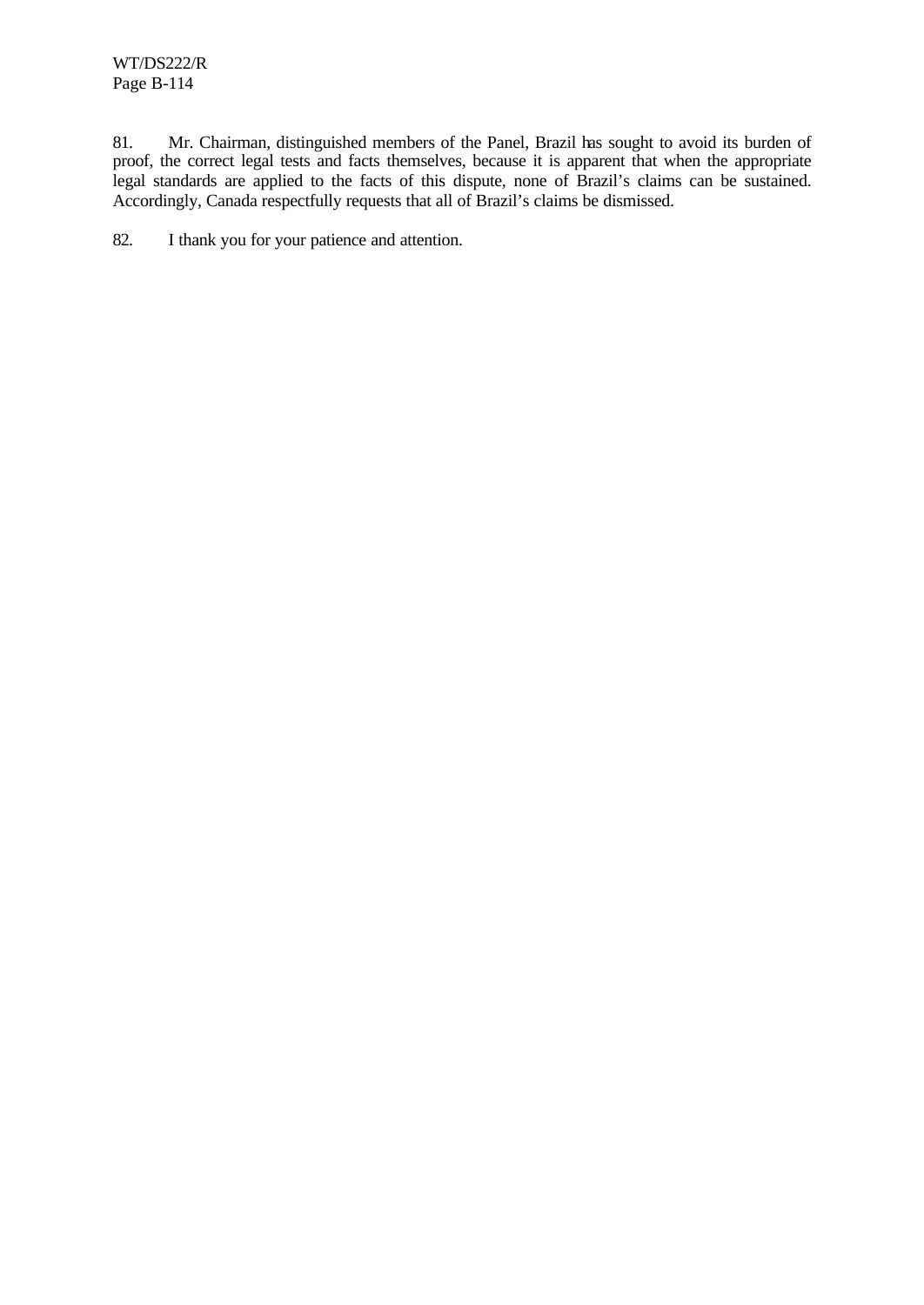## **ANNEX B-11**

## RESPONSES OF CANADA TO QUESTIONS FROM THE PANEL FOLLOWING THE SECOND MEETING OF THE PANEL

#### (8 August 2001)

Following are Canada's answers to the Panel's questions.

#### **Questions to Both Parties**

#### **Question 54**

l

#### **In situations in which there are several commercial transactions, at a range of prices, how does one determine the "market price"?**

1. In the field of regional aircraft financing it is entirely possible that there may be several commercial transactions at a range of prices. Several commercial transactions may be with the same or similar borrowers. The specific price that a financial institution will typically offer will depend on that institution's assessment of a range of variables, including the creditworthiness of the purchaser, security, the size of the transaction, any precedents in respect of the same or similar borrowers, the term of the financing, the loan-to-value ratio, the existence and nature of any guarantees and the commercial appetite of the institution for the business. Indeed, the Appellate Body recognized that "the commercial interest rate with respect to a loan in a given currency varies according to the length of maturity as well as the creditworthiness of the borrower."<sup>1</sup> As far as the creditworthiness of a purchaser is concerned, in the absence of any public benchmark, a financial institution would use other assessment tools to establish a commercially sound benchmark for that particular borrower.

2. A "market price" can be determined, at least in part, by examining what the relevant borrower has recently paid in the market for *similar terms* and with *similar security*. Commercial transactions that feature different terms and conditions or different security, or that occurred in a different time period, are less relevant. Due to the range of variables, one will probably not be able to determine a precise, single "market price". Several transactions involving similar credit qualities, similar terms and similar security over a period of time leading up to the conclusion of the transaction may enable one to identify a range of prices that would be at "market". Moreover, different commercial financial institutions may price a transaction somewhat differently, even if the terms and security are the same, based, *inter alia*, on their familiarity with the borrower, the security and/or the sector. If it were otherwise, there would be no "market".

<sup>&</sup>lt;sup>1</sup> *Canada – Measures Affecting the Export of Civilian Aircraft*, Report of the Appellate Body, WT/DS70/AB/R, adopted 20 August 1999, para. 182 [hereinafter "*Canada – Aircraft I*, Appellate Body Report"].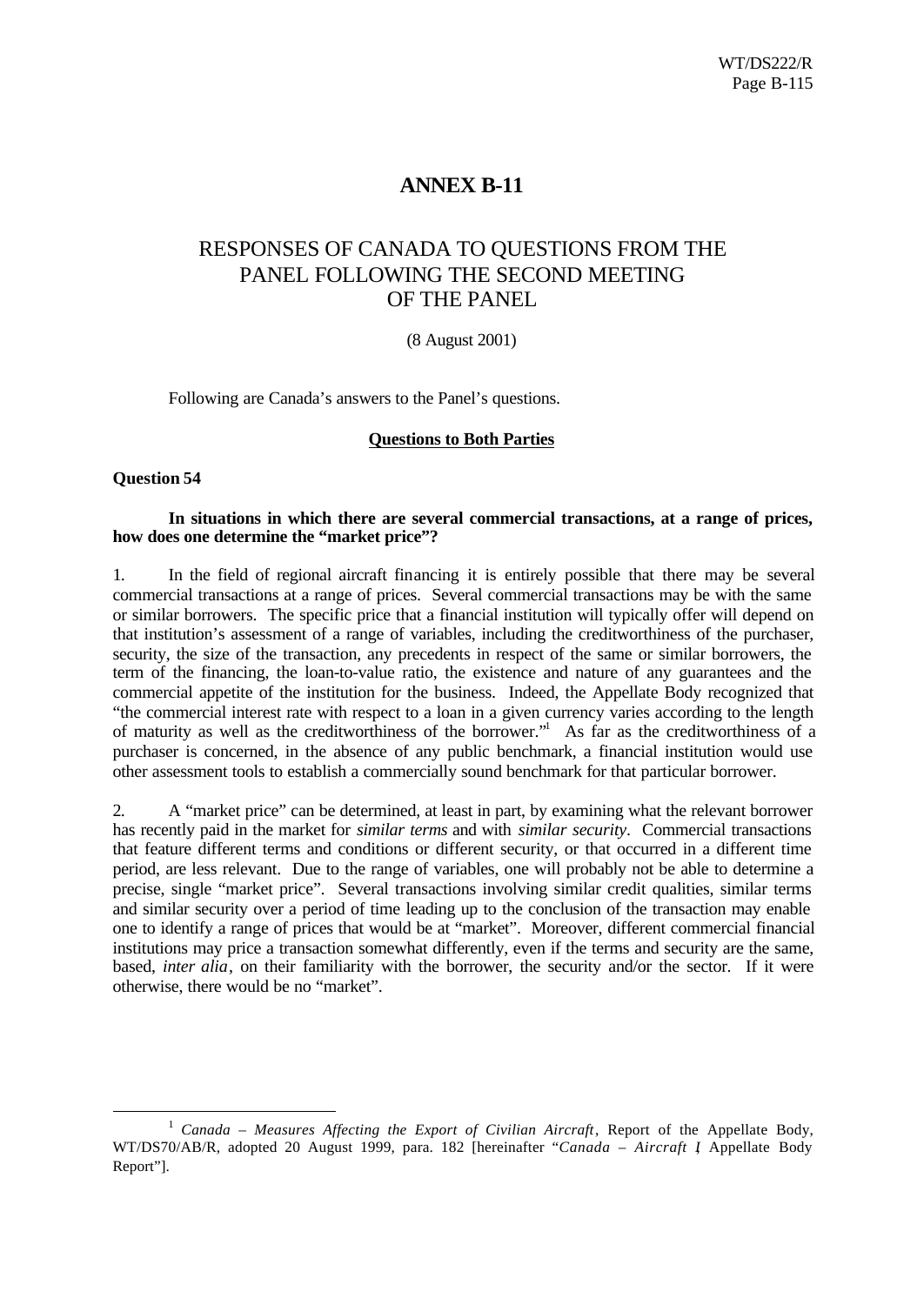## **Question 55**

**If it is commercial practice to engage in transactions at a short-term loss for long-term commercial reasons, should such transactions be treated as "market" transactions? Please explain.**

1. []. There is no evidence whatsoever to support this speculation. Moreover, Brazil's unsubstantiated speculation has been contradicted by:

2. [];

3. Embraer's recent Form 20-F filing with the US Securities and Exchange Commission (SEC) which states that Embraer does not provide direct financing to its customers (Exhibit CDA-69); and

4. Brazil's own representative, Mr. Azevedo, who acknowledged at the second meeting of the parties that aircraft manufacturers do not normally engage in such tactics because of the danger that subsequent customers would demand similar discounts.

5. As Canada describes in its answer to the Panel's Question 67, *all* of the evidence regarding Embraer's offer indicates that it did involve Brazilian government support and [].

6. However, as a hypothetical matter, a commercial transaction at a short-term loss for long-term commercial reasons should be considered as a "market transaction". Whether the commercial offer is influenced by a given pricing or marketing strategy does not change the fact that a private commercial party was willing to make a financing offer on those terms to that recipient. In that sense, the financing terms and conditions were terms and conditions available to the recipient in the "market".

#### **Question 56**

l

#### **Please analyse the significant elements of Embraer's second offer, and the Canada Account / Bombardier offer, to Air Wisconsin, and indicate how the significant elements demonstrate that such offers were, or were not, comparable.**

1. The following compares those elements that Canada considers "significant" and that are contained in both the Canadian and Brazilian offers. However, there are also numerous elements, some of which could be considered "significant", for which no provision has been made in the Embraer offer. Although one would reasonably expect that Embraer would have provided for at least some of these elements, in the absence of any explicit reference to them in the Embraer offer it is not possible to compare them.

#### 1. Number of Aircraft

Canada's offer provides for support for [].

Embraer's offer provides for support for [].

In the Article 22.6 arbitration in *Brazil – Aircraft*, the arbitrators assumed a conversion of options into firm orders at a rate of  $\left[\right]^2$ . Applying the same conversion rate to  $\left[\right]$ .

<sup>2</sup> *Brazil – Export Financing Programme for Aircraft: Recourse to Arbitration by Brazil under Article 22.6 of the DSU and Article 4.11 of the SCM Agreement*, Decision by the Arbitrators, WT/DS46/ARB, adopted 12 December 2000, para. 3.79.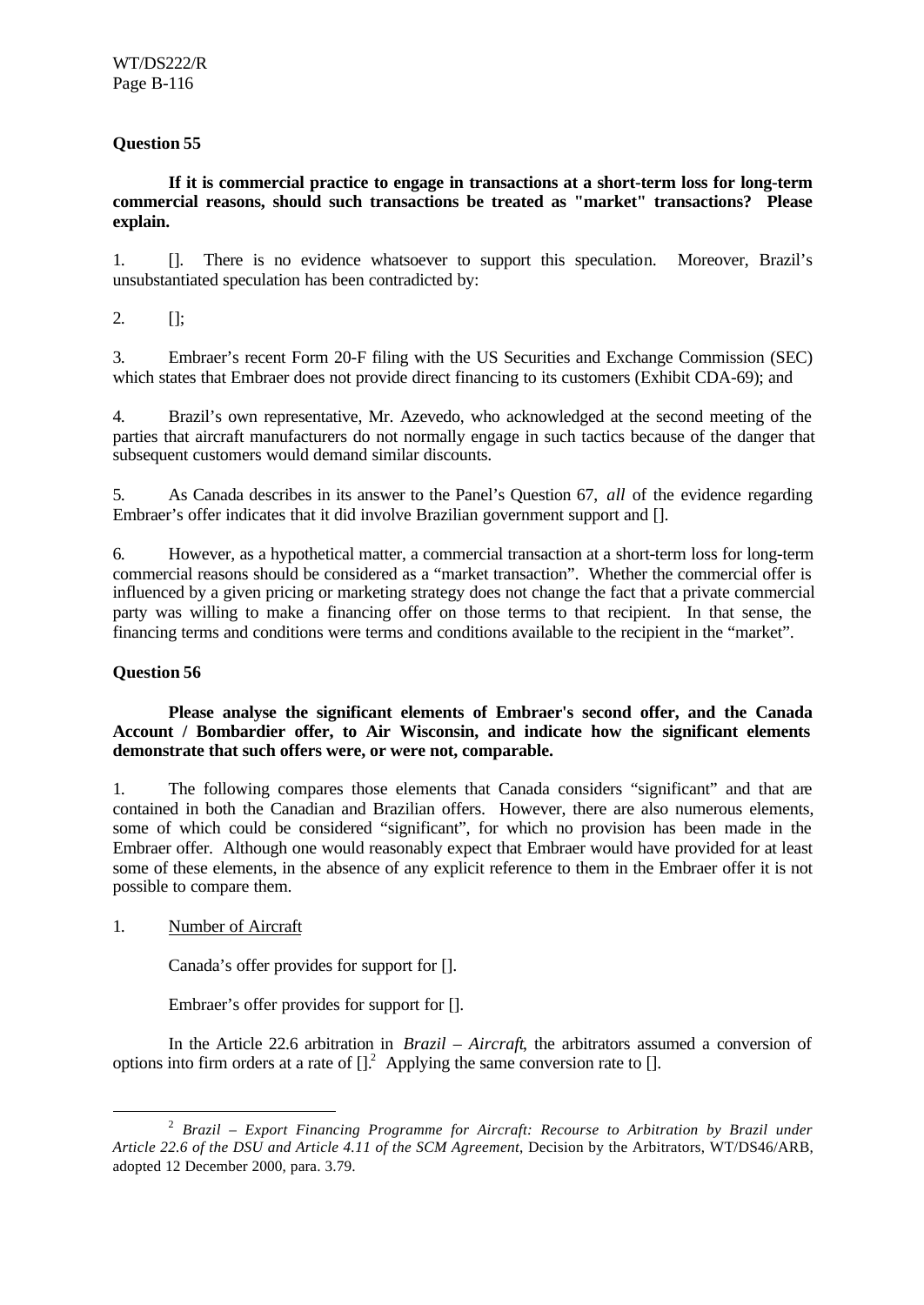## 2. Financed Amount:

Canada's offer provides for financing up to [] aircraft.

Brazil's offer provides for [].

## 3. Repayment Term:

Canada offered a repayment term of [] with maximum average life of [].

In respect of  $\prod$ .

## 4. Interest Rate:

Canada offered an interest rate of [] in effect at the time of delivery of each aircraft.

 $\prod$ 

## 5. Administration Fee:

Canada's offer requires payment of an up-front administration fee [] per cent of the financed amount payable at the time of financing of each aircraft.

#### $\prod$ 6. Security:

Canada's offer requires, *inter alia*, a first perfected security interest in the aircraft, assignment of insurance and manufacturer's warranties.

## $\prod$

It is reasonable to expect that had the sale materialized for Embraer, such provisions would have been incorporated in final loan agreements and would have been comparable to those included in Canada's offer. However, the absence of one or more of these provisions in Embraer's offer would render Embraer's offer more favourable to Air Wisconsin.

#### 7. Other Financing Support:

 $\prod$ 

Based on the foregoing, and the assumption that Embraer would ultimately provide terms at least equally restrictive as Canada's for those provisions not specifically addressed in its offer, Canada concludes that Canada's financing offer was not more favorable to Air Wisconsin than Embraer's. This is also the judgement of the purchaser, as reconfirmed in Air Wisconsin's letter of 7 August 2001 (Exhibit CDA-68).

## **Questions to Canada**

## **Question 63.**

**What is the legal status of the EDC Credit Risk Policy manual (Exhibit CDA-48)? Is it legally binding on the EDC?**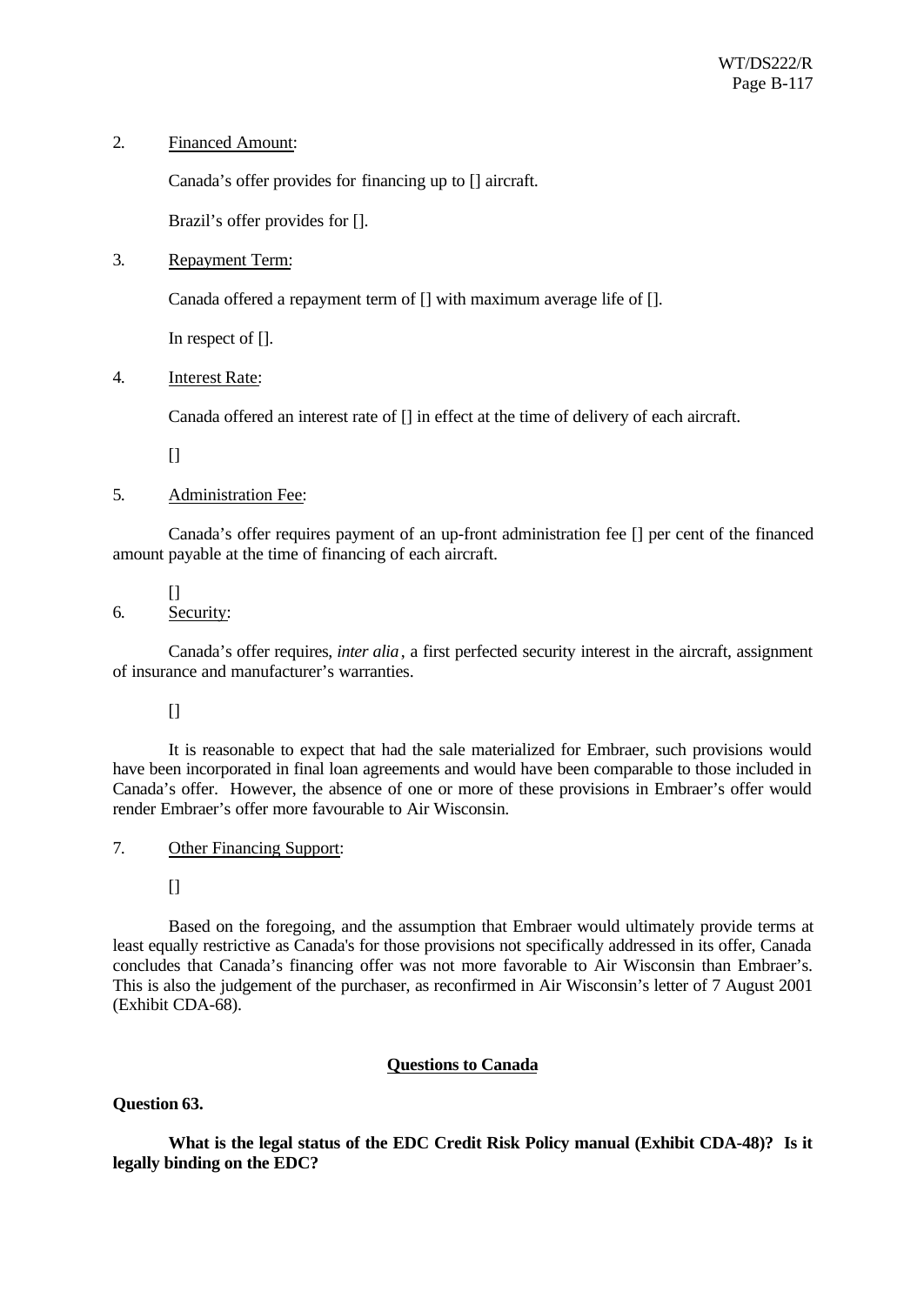1. EDC's Credit Risk Policy Manual is a set of credit risk management policies that was developed with the assistance of Oliver, Wyman & Co., a management consulting firm with expertise in the banking sector, including active portfolio management and pricing for credit assets. The manual was developed as part of EDC's continuous review of processes and systems in order to improve the administration and assessment of credit risk under EDC's contingent liability and lending programmes. It represents the various components of EDC's risk management structure for transactions under these programmes and is part of EDC's commitment to ensure that its policies for the assessment of credit risks under proposed transactions and the management of its portfolio of transactions embody relevant best-in-class practices within the private sector and the public sector.

2. As a self-governing, autonomous Crown corporation, EDC's operating practices and policies are the responsibility of its Board of Directors. The Credit Risk Policy Manual was approved by the Board of Directors, but it is not legislation and consequently is not binding on EDC in the same way as legislation would be. However, any transaction of EDC which is within the authority delegated to EDC management and which departs from the policies in the Manual is not duly authorized unless the transaction is in accordance with an exception to the relevant policy (as approved by the Board of Directors) or the Board approves the transaction itself.

## **Question 64**

#### **What is the legal status of the Government Response to the Standing Committee on Foreign Affairs and International Trade (Exhibit BRA-28)? Is it legally binding on the EDC?**

1. Section 25 of the *Export Development Act* (the "Act") provides that the Minister for International Trade (the "Minister") will periodically cause a review of the provisions and operation of the Act to be undertaken. The first such review commenced in 1998. Subsequent reviews must be undertaken every ten years. The review report was submitted to the Parliament of Canada and referred to a standing committee of the House of Commons (the Standing Committee on Foreign Affairs and International Trade – "SCFAIT"). The SCFAIT made several recommendations when it reported to the House of Commons. The Government's Response to the SCFAIT report (Exhibit BRA-28) is the Government's report to the House of Commons regarding legislative and non-legislative actions being taken in response to the SCFAIT report and recommendations. These actions are underway.

2. The Government's Response is not legally binding on EDC. However, the legislative actions (proposed amendments to the Act) will, when passed, be legally binding on EDC. Furthermore, with respect to the non-legislative action, the Minister has instruments at his disposal (such as the issuance of directives and the approval of EDC's annual corporate plan) through which he can legally require EDC to conform to non-legislative measures that he finds necessary and appropriate.

## **Question 65**

## **With reference to Exhibit CDA-66, what is a "letter of awareness"?**

1. Exhibit CDA-66 is a published article on the second Kendell transaction in which, as stated previously, EDC was not involved. Canada, therefore, cannot comment on the specific letter referred to in that article, but can provide the following definitions:

## LETTER OF AWARENESS: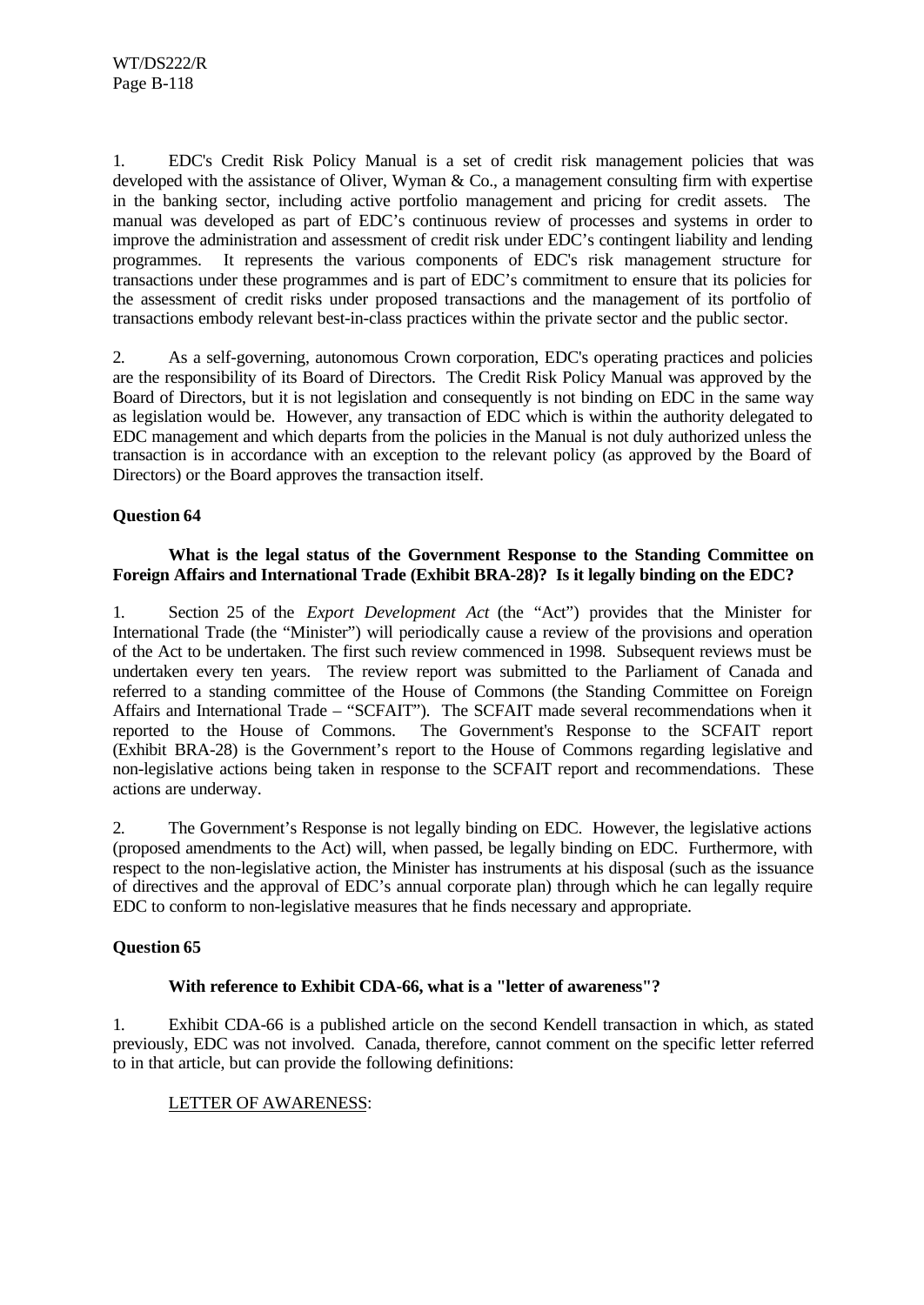A formal letter written by a parent company to a lender, acknowledging its relationship with another group company and its awareness of a loan being made to that company. It is [the] weakest form of a letter of comfort.<sup>3</sup>

#### LETTER OF COMFORT:

A letter to a bank from the parent company of a subsidiary that is trying to borrow money from the bank. The letter gives no guarantee for the repayment of the projected loan but offers the bank the comfort of knowing that the subsidiary has made the parent company aware of its intention to borrow; the parent also usually supports the application, giving, at least, an assurance that it intends that the subsidiary should remain in business and that it will give notice of any relevant change of ownership. Se also letter of awareness.<sup>4</sup>

#### **Question 66**

l

#### **Has the LA Encore programme used by the EDC been adapted for specific EDC considerations, or is it identical to the programme used by Lloyds Bank, Barclays Bank, and ABN-Amro?**

1. FAMAS/- LA Encore is a computer-based company analysis software developed by a Certified Public Accounting firm and systems analyst company as a tool for analyzing financial risk and comparing, on a broad basis, the financial risks associated with different companies. The larger the database of companies, the greater the consistency of the rating with that of other companies in the industry. As previously noted by Canada, FAMAS/- LA Encore is now owned by Moody's Risk Management Services, one of the two largest rating agencies in the world. (As a result, the LA Encore software has been renamed Moody's Risk Advisor, or MRA).

2. One of the purposes of using such a tool is to generate ratings for companies that are not publicly rated by a rating agency and that are consistent with the ratings that are provided by such agencies.

3. Rating agencies, such as Moody's and Standard and Poor's, provide ratings at the request of the company being rated. The company must pay to obtain a rating. Companies are willing to make this expenditure when they intend to seek financing in the public debt markets. The fact that a company is not publicly rated is not necessarily an indicator of any financial weakness or defect nor is it an indicator of the size of the company; it simply indicates that the company does not require public debt financing. A lender must have an alternative method of assessing the financial risk of unrated companies that seek its financing.

4. Moody's maintains each user's system to ensure consistency with the public ratings that it publishes. Moody's permits LA Encore to be tailored using customization tools to establish or reflect an organization's own credit practices, policy guidelines or internal ratings approach based on its own lending preferences and portfolio.

5. The EDC has utilized the customization features of LA Encore to reflect EDC's own corporate risk methodologies. This recalibration of specific weightings has been undertaken to ensure all EDC generated ratings take into account a data-base of the current senior unsecured bond ratings

<sup>&</sup>lt;sup>3</sup> A Dictionary of Accounting, (Oxford: University Press, 1999) ("Letter of Awareness"), available online at www.xrefer.com. (Exhibit CDA-70).

<sup>4</sup> *A Dictionary of Accounting*, (Oxford: Oxford University Press, 1999) ("Letter of Comfort"), available online at www.xrefer.com. (Exhibit CDA-71)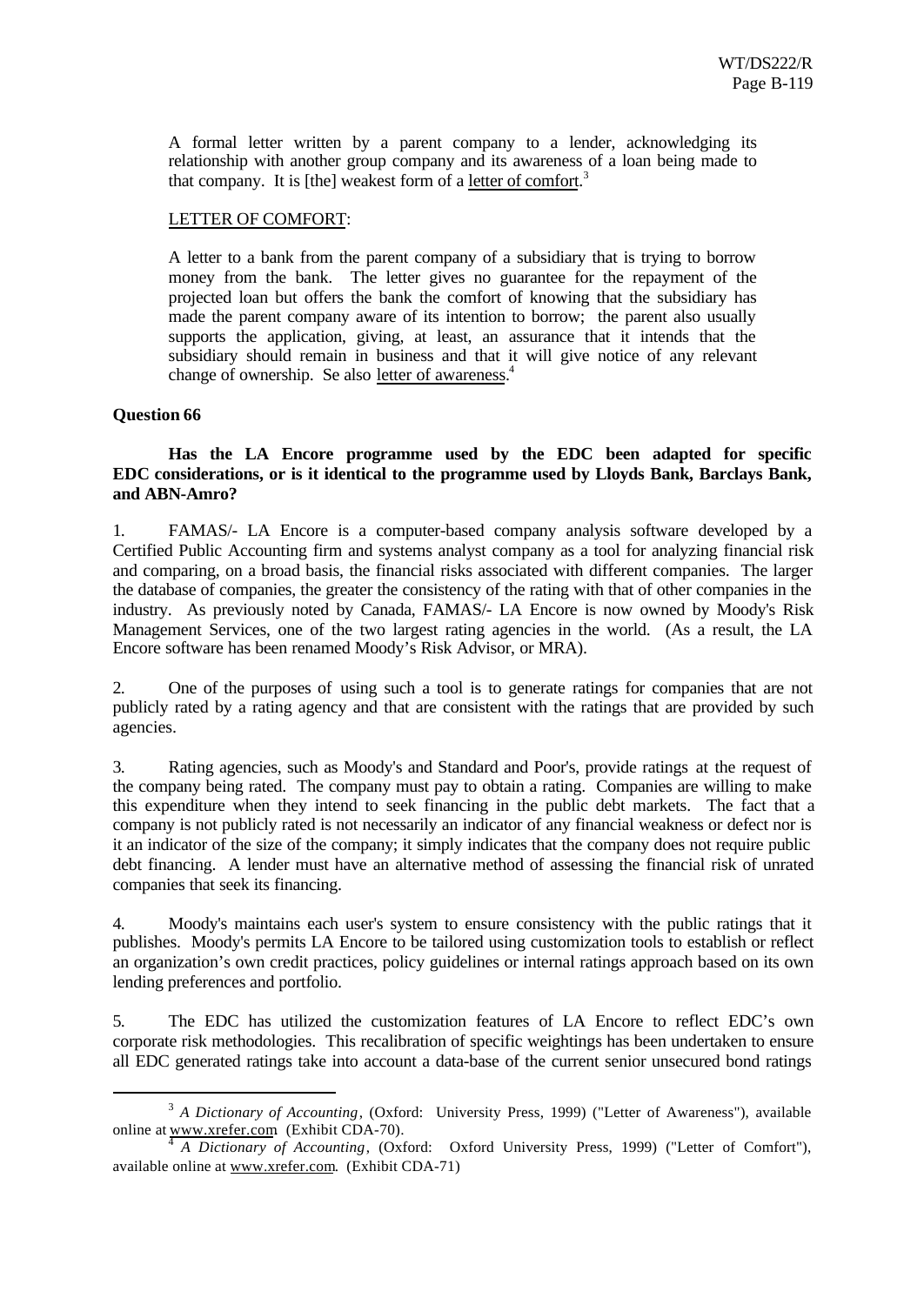of more than 900 S&P rated industrials. This allows EDC to calibrate its own internally generated ratings with these external market benchmarks. EDC's risk rating methodologies, which include the recalibration, have been reviewed in the context of EDC's credit risk management framework<sup>5</sup> by the external risk management consultants Erisk. Erisk has deemed these methodologies to be in line with standard industry practice.

6. Canada cannot comment on the customizations that may have been undertaken by other financial institutions that use LA Encore. Nevertheless, the systems they purchased from the vendor would be the same as that purchased by EDC.

7. Canada has submitted as Exhibit CDA-72 a brochure further describing the LA Encore system and as Exhibit CDA-73 a recent Moody's research report on Moody's Risk Advisor which specifically discusses the use of knowledge-based systems in the context of commercial lending.

## **Question 67**

**With reference to paragraph 5 of Canada's oral statement of 31 July 2001, please identify the "strong evidence" of Brazilian Government support for Embraer's offers to Air Wisconsin.**

- 1. **[]**
- $2.$  []
- 3. However, it is simply not credible that [].

4. In addition to the term sheet itself, the evidence that Embraer's offer was predicated on Brazilian government support is:

- ? The [] declaration and contact report (Confidential Exhibit CDA-1), consisting of a declaration and an [], this exhibit shows that at the time Embraer's offer was made, Air Wisconsin understood that it involved Brazilian government support.
- ? A new letter, provided by Air Wisconsin (Exhibit CDA-68), stating that "[]."
- ? Similar offers of government support made by Brazil at about the same time in the context of campaigns for the sale of regional aircraft to SA Airlink, a South African airline and Japan Air Systems.<sup>6</sup>
- ? []. The CIRR is the rate specified in the OECD Arrangement for purposes of official support. It is not a rate normally used for commercial offers, which refer to benchmarks such as US Treasury rates or LIBOR plus a spread to reflect credit risk. In a commercially financed transaction, negotiations with the purchaser would focus on the spread until an appropriate spread was agreed upon.
- ? At the time Embraer made its offer, Brazil took the position that offers of PROEXsupported financing down to the CIRR rate alone would be consistent with Article 3 of the SCM Agreement whether or not they satisfied the other "interest rates" provisions of the OECD Arrangement. Thus, Brazil's then Foreign Minister Lampreia, who now sits

 $<sup>5</sup>$  See Exhibit CDA-48, p. 16.</sup>

<sup>6</sup> Confidential Exhibits CDA-4 and CDA-5.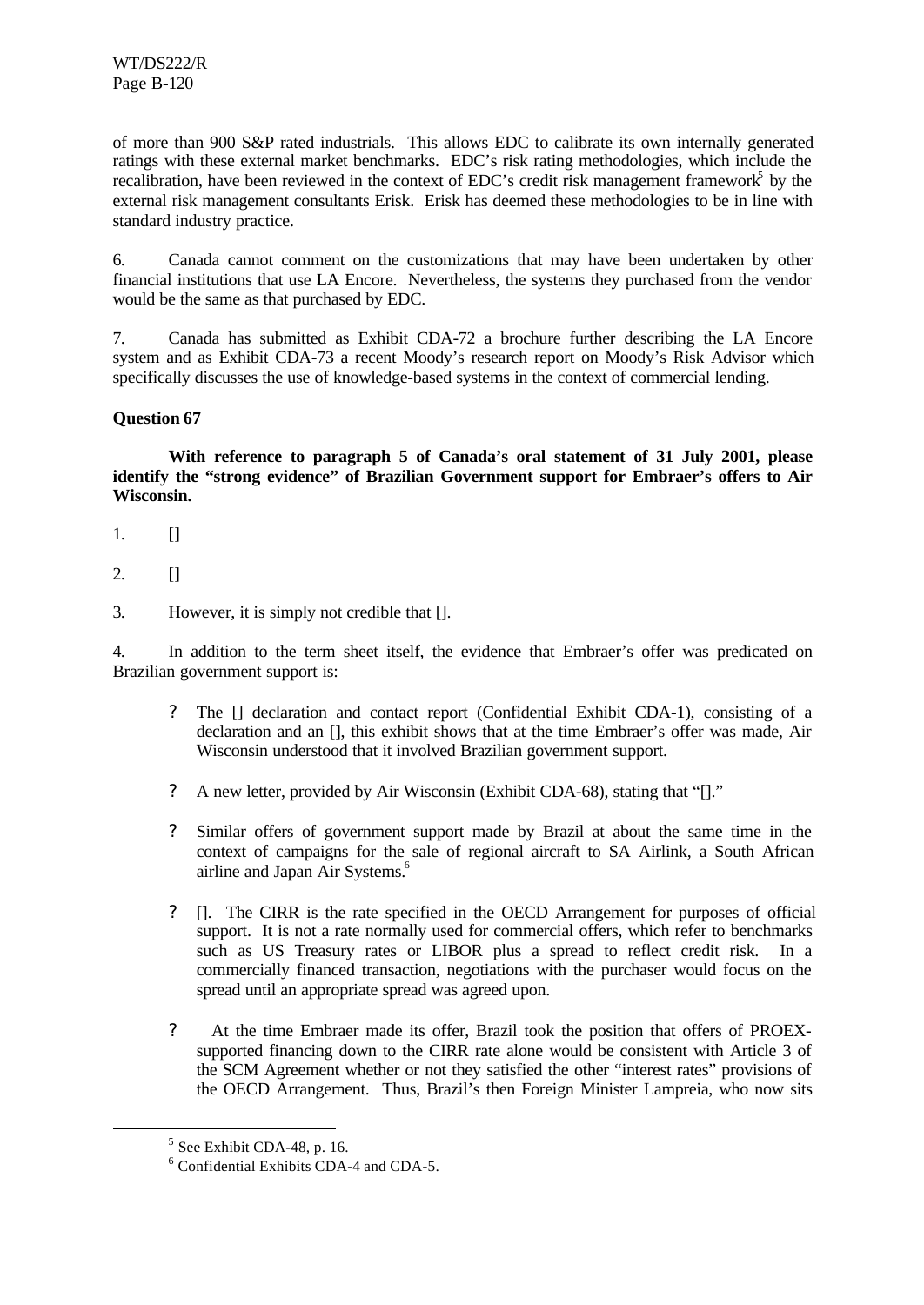on Embraer's Board of Directors, $\frac{7}{1}$  stated with respect to PROEX, that "[f]or us, the interest rate is [the] OECD rate, the coverage is 100 per cent and there are no limits on the length of the terms."<sup>8</sup> []

- ? Note 32 to Embraer's most recent financial statements (Exhibit CDA-57) makes clear that Embraer continues to rely heavily on Brazilian government support. According to Embraer, without Brazilian government support, Embraer's "cost-competitiveness" could decrease. The same note 32 refers to PROEX payments decreasing the effective interest rate to the "commercial interest reference rate", that is, the CIRR.
- ? In a response to a question from the panel in the PROEX III proceeding, Brazil stated that:

No aircraft manufacturer in the world tells airlines, "This is the price. Pay cash, or go borrow the cash from a bank." It is the custom in the trade, established long before Brazil began producing aircraft, for the manufacturers to have available a financing package for their sales, and these packages generally include *some form of official government support* for export credits. … PROEX payments enable Embraer to avoid a competitive disadvantage *in the marketplace* by enabling it to offer financing *at the CIRR and market rates*. …. 9 [emphasis added]

5. Brazil has not explained why Embraer's offer to Air Wisconsin would have been any different than the practice it described in the PROEX III proceeding.

6. Brazil has stated that Embraer's offer to Air Wisconsin could have been "on its own account" and has speculated that []. Brazil has offered no evidence whatsoever for this proposition, nor has it explained what the long-term gain may have been. On the contrary, on 31 July, Brazil's representative at the second meeting of the parties acknowledged that aircraft manufacturers do not normally engage in deep discounting because of the danger that subsequent customers would demand similar discounts.

7. Most important, Brazil's suggestion that [] offer is directly contradicted by Embraer's 2 July 2001 Form 20-F filing with the SEC. In that filing, Embraer states:

We do not provide direct financing to our customers. We assist our customers in obtaining financing arrangements through different sources such as leasing arrangements and the BNDES-*exim* programme. In addition, we help our customers qualify for the ProEx programme.<sup>10</sup>

8. []. According to its SEC filing, Embraer does arrange this, through BNDES-*exim* credits and/or PROEX.

<sup>&</sup>lt;sup>7</sup> Embraer, Securities and Exchange Commission Form 20-F, p. 66. (Exhibit CDA-67)

<sup>8</sup> M.L. Abbott, "Parceria da Bombardier no país não altera negociação com Canadá" ("Bombardier's partnership in the country does not change negotiations with Canada") *Valor Econômico* (30 October 2000). (Exhibit CDA-6)

<sup>9</sup> See Brazil's Response to the Panel's Question 4, *Brazil – Export Financing Programme for Aircraft: Second Recourse by Canada to Article 21.5 of the DSU*, Report of the Panel, WT/DS46/RW2, not yet adopted, p. B-50.

<sup>10</sup> Exhibit CDA-69, p. 34.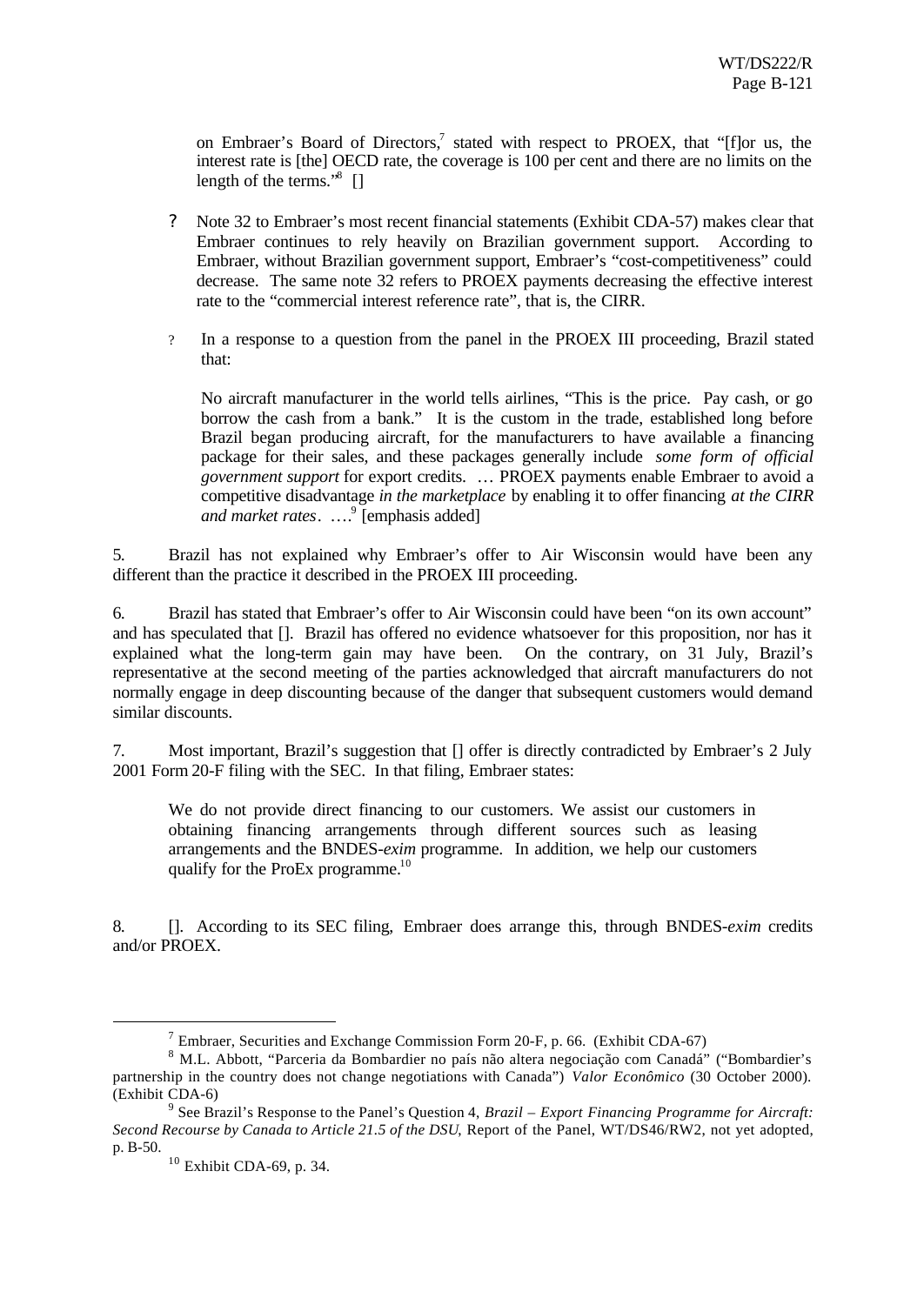9. This conclusion is supported by Air Wisconsin's letter, [], Brazil's contemporaneous practice in other transactions, [], which correspond with Brazil's then position regarding official support terms, statements by Embraer in its SEC filings regarding its dependence on Brazilian government support, and a similar statement in the PROEX III proceedings in which Brazil described how Embraer generally does business with "some form of official government support for export credits."

10. By contrast, Brazil has offered no evidence whatsoever for its speculation that [] and Brazil's suggestion has been contradicted by, among other things, the Air Wisconsin letter and Embraer's own statements to the SEC. The only reasonable conclusion from the evidence before the Panel is that Embraer's offer involved Brazilian government support.

## **Question 68**

11. Article 25 of the IQ Act refers to "export" activities. Is the term "export" defined in the IQ Act, or in some other legislative instrument? If so, please provide the relevant material. Does the term "export" mean export outside of Québec, export outside of Canada, or both?

12. The term "export" is not defined in the IQ Act or in another legislative instrument. However, in keeping with the jurisdiction of the IQ Act, which is limited to the territory of Québec, the term "export" as used in the Act is considered by IQ and Québec officials to refer to exports outside of Québec, which could include exports outside of Canada. Consistent with this interpretation, section 2 of Decree 572-2000 (Exhibit BRA-19), which was made pursuant to the IQ Act, defines "export" as:

« la vente de biens, la prestation de services et l'exécution de contrats à l'extérieur du Québec; »

2. Generally speaking, when the term "export" is used in Québec legislation, it is used to mean exports outside of Québec and not necessarily outside of Canada. For example, the *Loi sur l'exportation de l'électricité* (L.R.Q., c. E-23), does not define "export" but has been applied consistently to exportation outside of Québec.

## **Question 69**

## **Could IQ Decrees 572-2000 and 841-2000 apply in principle to financing regarding sales of Bombardier regional aircraft?**

1. Decree 841-2000 could not apply to financing of Bombardier regional aircraft because it applies only to small enterprises. Bombardier would not qualify. Decree 572-2000 applies, for the most part, to investments in Québec. However, one of the measures in the Decree provides for loan guarantees intended for buyers outside of Québec for the purchase of goods and services. Such loan guarantees cannot exceed 75 per cent of the Québec content of the products included in the transaction. Theoretically, this measure could be used to finance the sale of Bombardier regional aircraft. However, due to the Québec content limitation and other restrictions, Decree 572-2000 is not well suited to financing regional aircraft sales and has never been used to do so.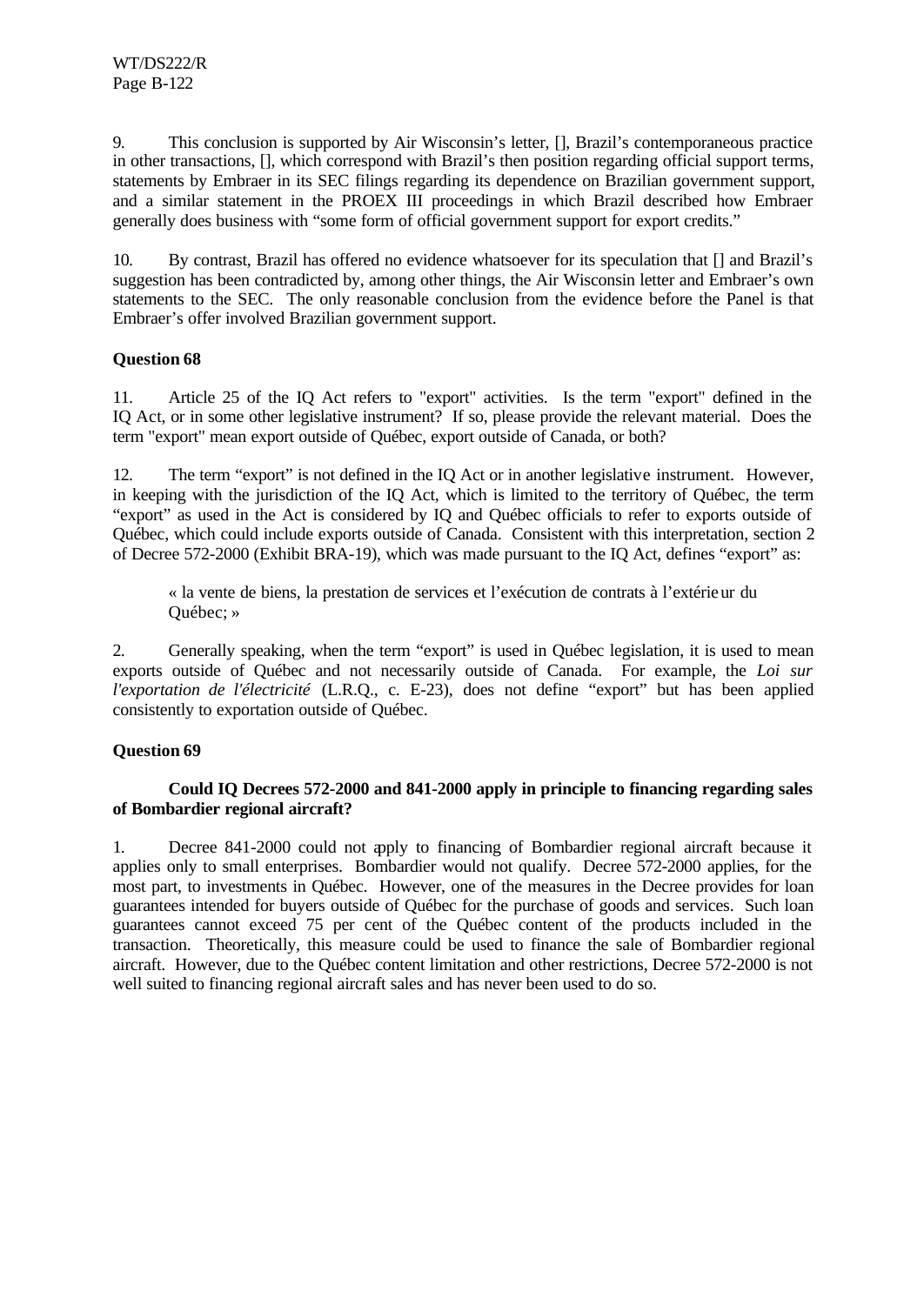## **Question 70**

**Canada has informed the Panel that equity guarantees have been provided by engine manufacturers such as Rolls-Royce, GE, and Pratt & Whitney. Is Canada aware of other instances where equity guarantees have been provided in respect of aircraft transactions? For example, are EETCs packaged with equity guarantees? If there is no market for equity guarantees outside of IQ and engine manufacturers, how should the Panel determine whether or not the equity guarantees provided by IQ confer a benefit? Is Article 14(c) of the SCM Agreement relevant in this regard?**

#### **(i) Is Canada aware of other instances where equity guarantees have been provided in respect of aircraft transactions?**

1. Contrary to Brazil's general allegations, there is clear evidence of the existence of a private sector market for the transfer of risk in a manner similar to the guarantees provided by IQ. IQ provides "equity guarantees" or "deficiency guarantees" that cover the first level of risk assumed by a financial institution. This level of risk is commonly referred to as the "equity risk". Financial instruments similar to IQ equity guarantees are, in fact, available in the market.

2. Furthermore, Canada notes that the letters submitted by Brazil in support of its allegation that such guarantees would not be "economic" do not take into account the specific characteristics of the mechanisms used by IQ, []. These mechanisms are essential to making the IQ guarantees "economic" from a commercial point of view.

3. Exhibit CDA-74 demonstrates that Bombardier has, in fact, used private sector alternatives in precisely the same manner as IQ. []

4. Not only is this transaction analagous in structure to IQ guarantees, []. This has the effect of substantially lowering the risk assumed by the insurer (IQ).

5. Exhibit CDA-75 shows that aircraft manufacturers can create innovative financing mechanisms centred around risk and remuneration. []

6. This innovative structure shares many of common elements of the IQ model: the assessment of the risk of a default (based on the credit-worthiness of the operator of the asset), the assessment of changes in the market environment, the assessment of changes in the underlying value of the assets, and their repossession, refurbishment, remarketing costs. In this case, the private-sector insurance syndicate [] provided the guarantee in exchange for an up-front fee that would, in its estimation, cover its risk.

7. Moreover, Exhibit CDA-76, which contains letters from two respected financial services institutions, indicate that there is an active private sector market for "risk transfer", the technical term for transactions of this kind. The letters indicate that the private sector is not only capable of analyzing the risk and determining the appropriate fee to guarantee the risk, but is also ready to assume the risk of a portion of debt or equity in aircraft financing transactions in case of default.

#### **(ii) Are EETCs packaged with equity guarantees?**

8. No, EETCs are not packaged with equity guarantees. EETCs are instruments that are associated with debt financing, whereas "equity guarantees" are instruments that facilitate raising equity.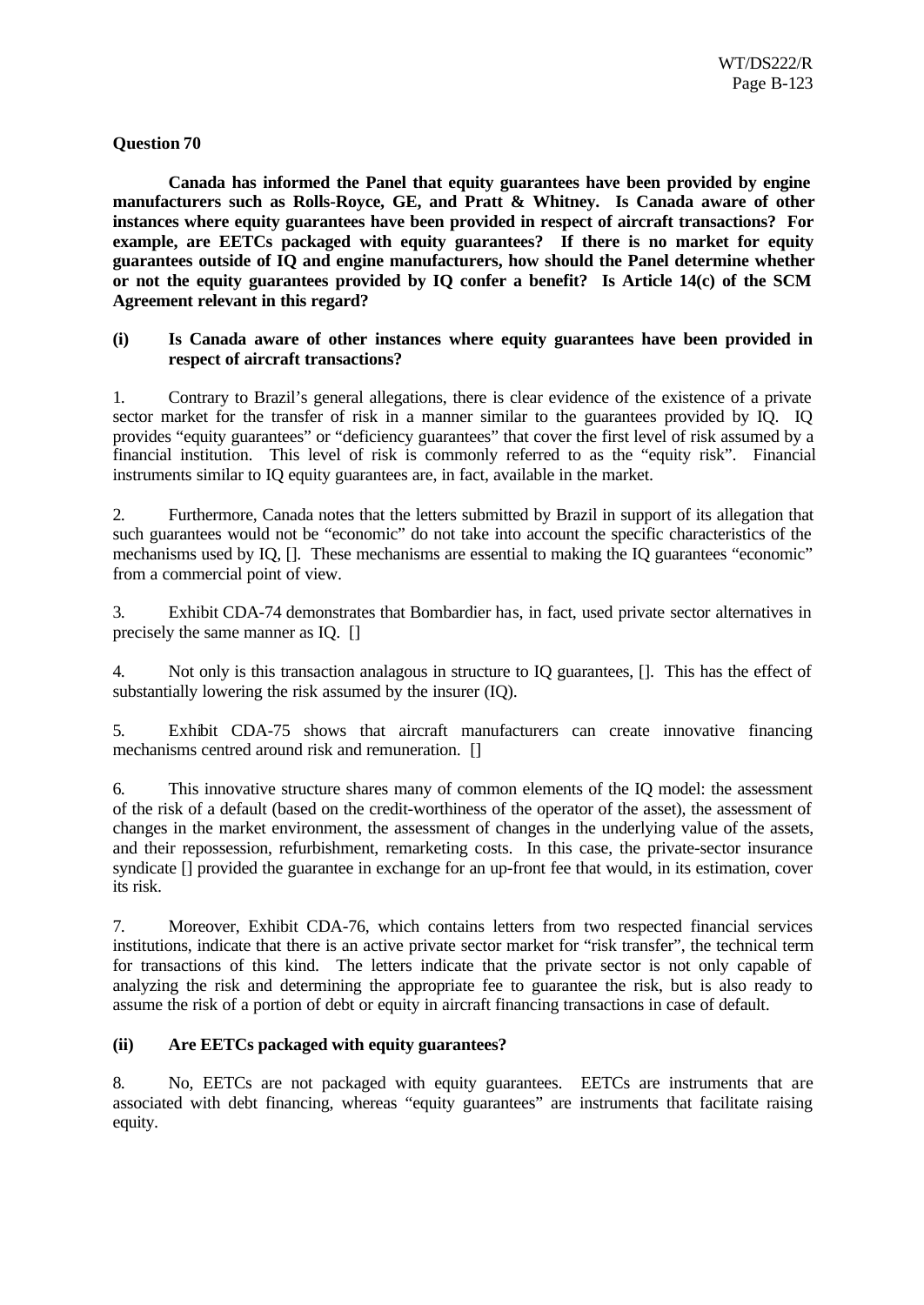#### **(iii) If there is no market for equity guarantees outside of IQ and engine manufacturers, how should the Panel determine whether or not the equity guarantees provided by IQ confer a benefit? Is Article 14(c) of the SCM Agreement relevant in this regard?**

9. If there were no private sector market for such instruments, contrary to what Brazil has suggested, the mere fact that a financial service would be provided only by a government entity could not be determinative of the existence of a benefit. As indicated by the Appellate Body in *Canada - Aircraft I*, whether a benefit has been conferred can be determined by whether a recipient has received a financial contribution on terms more favourable than those available to it in the market.<sup>11</sup>

10. The Appellate Body found that Article 14 of the SCM Agreement is relevant context in interpreting Article 1.1(b) and supports its view that the marketplace is an appropriate basis for comparison.<sup>12</sup> However, there is no reason why Article 14(c) would be more relevant than any other part of Article 14, because Article 14(c) addresses loan guarantees, which are not at all equivalent to equity or first-loss deficiency guarantees.

11. As Canada argued at paragraph 38 of its 31 July 2001 Oral Statement, the question of whether or not a "benefit" is conferred by equity guarantees (first loss deficiency guarantees) provided by IQ is a function of whether or not the recipient (*i.e.* the aircraft purchaser) obtains the financial contribution on terms more favourable than those available to it in the market.

12. Clearly this is not the case. As Canada stated in its 26 July answer to Question 47 of the Panel, "[t]he 'market rate' nature of the guarantee can only be demonstrated considering the value of the financial service that is being provided in the light of the risk exposure of the service provider." In its response, Canada established that, as a result of  $\prod$ , IO is being properly remunerated for the effective risk it undertakes. Brazil has offered no evidence to the contrary.

13. Canada's answer to the Panel's question remains the same even when examined from the point of view of Bombardier as a potential recipient of the benefit. If the aircraft purchaser is not receiving the financial contribution on terms more favourable than would otherwise be available in the market, it cannot be argued, as suggested by Brazil, that it has been influential to Bombardier's sales.

## **Question 71**

l

## **With reference to paragraph 105 of Brazil's oral statement of 31 July 2001, please clarify the dates of the Air Nostrum transaction.**

1. There is no discrepancy as to the date on which the IQ equity guarantee was provided. Canada's answer to Question 14 from the Panel related to IQ's involvement in the Air Nostrum sale. The first approval of an equity guarantee by IQ was given in December 1997 as described in Exhibit CDA-64. However, in its answer to Question 41 of the Panel, the documents that Canada provided as Exhibit CDA-64 did not reflect the final terms and conditions of the guarantee provided by IQ. A second approval was later provided in June 1998 (see Exhibit CDA-77 which contains the final recommendation and transaction summary). Canada was not previously aware of the existence of the second set of documents for this transaction and apologizes for this error.

2. As a result of this second approval, the IQ equity guarantee was [] per cent to [] per cent of the aircraft purchase price. As evidenced by Exhibit CDA-77, the applicable IQ equity guarantee is for a maximum of [] per cent of the aircraft purchase price. This equity guarantee is also subject to a

<sup>11</sup> *Canada – Aircraft I*, Appellate Body Report, para. 157.

<sup>12</sup> *Id*., para. 158.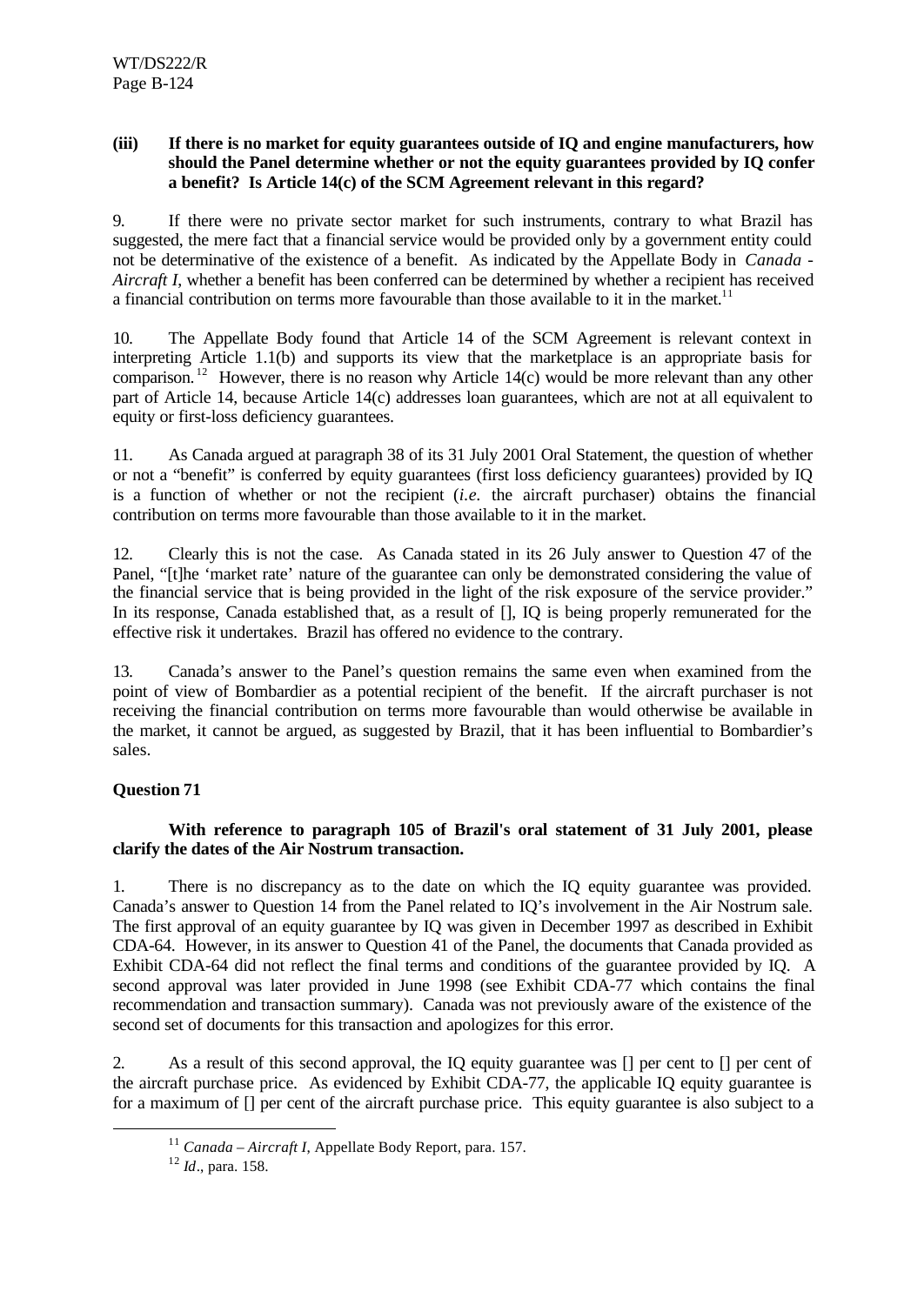[]. The [] per cent is also in a more secure position within the financing structure than the [] per cent that IQ would normally take in other transactions because Air Nostrum provided a []. In a normal transaction, after the [], IQ holds the tranche []. In this case, as a result of [], IQ holds a lesserexposed tranche,  $\prod_{i=1}^{13}$  IQ's guarantee is provided in exchange for a fee calculated in the usual manner.

3. The IQ Board of Directors approved the provision of its guarantee in January 1999. With respect to EDC's Canada Account involvement, the Government of Canada provided approval in principle in December 1997. Deliveries began in May 1999, not 1998, and were concluded in November 1999. Contrary to Brazil's assertion in paragraph 105, EDC and IQ supported the delivery of only five aircraft. They did not provide support for any options.

## **Question 72**

## **Please comment on paragraph 135 of Brazil's second written submission.**

1. To the best of its knowledge, Canada has provided all of the documentation that exists regarding the review of these transactions by IQ. Brazil's statements that additional documentation would have shed light on whether IQ guarantees conferred benefits and would have provided further information about conditions such as a requirement that the aircraft be exported are entirely conjectural. Canada has provided a detailed description of IQ's review of each transaction as well as the result of the internal credit analysis. That is, Canada has provided all available information relevant to the Panel's determination of the benefit and export contingency issues.

2. The statements in paragraph 135 are, moreover, an acknowledgement by Brazil that it has failed to establish whether IQ's guarantees did confer a benefit within the meaning of Article 1 of the SCM Agreement and also that it has failed to establish that the guarantees were contingent, either in fact or in law, upon exportation.

3. Brazil's request, in paragraph 136, that the panel reach these conclusions by way of "adverse inference" is unwarranted and insupportable and a further acknowledgement that the evidence does not support Brazil's claims. Brazil's request is particularly inappropriate because it would require the Panel to ignore the exculpatory evidence that Canada did provide at the Panel's request and despite Brazil's failure to establish a *prima facie* case. Brazil cannot offload its burden of proof to Canada and the Panel by making unsubstantiated allegations against Canada, calling on Canada to substantiate them, and then asking the Panel to draw adverse inferences when Canada fails to do so.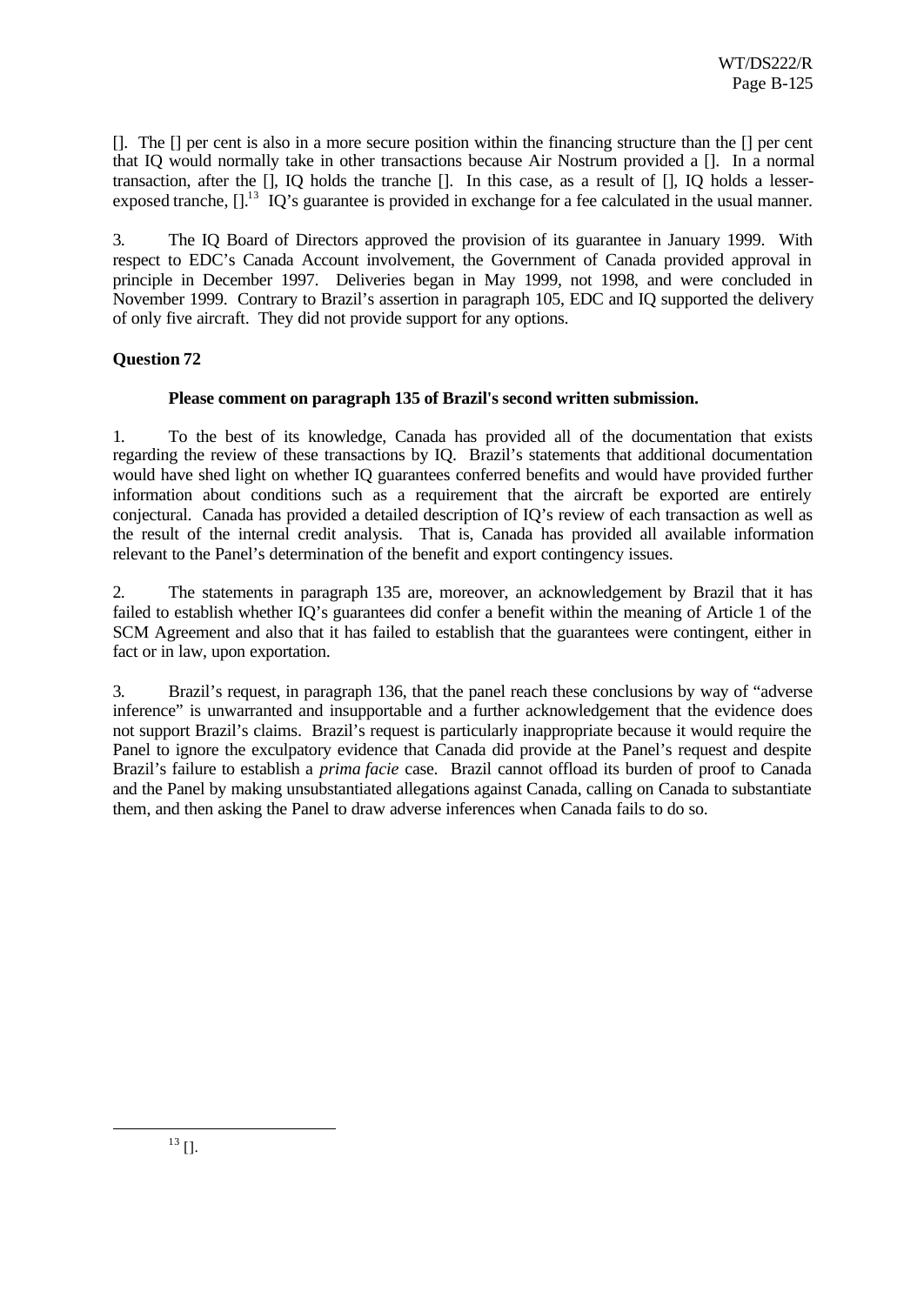## **ANNEX B-12**

# RESPONSE OF CANADA TO ORAL STATEMENT OF BRAZIL AT THE SECOND MEETING OF THE PANEL

## (13 August 2001)

## TABLE OF CONTENTS

Page

| I.   |              |                                                                                      |
|------|--------------|--------------------------------------------------------------------------------------|
| II.  | <b>MERIT</b> | <b>BRAZIL'S CHALLENGE TO EDC'S PRICING METHODOLOGY IS WITHOUT</b>                    |
|      | A.           |                                                                                      |
|      | <b>B.</b>    |                                                                                      |
|      |              | (i)                                                                                  |
|      |              | (ii)                                                                                 |
|      |              | Brazil Misrepresents the Relevance of Other Airlines' Debt Financing. B-140<br>(iii) |
|      |              | (iv)                                                                                 |
|      | $C$ .        |                                                                                      |
| III. |              |                                                                                      |
|      | A.           |                                                                                      |
|      | <b>B.</b>    |                                                                                      |
|      | C.           |                                                                                      |
|      | D.           |                                                                                      |
|      | E.           |                                                                                      |
| IV.  |              |                                                                                      |
| V.   |              |                                                                                      |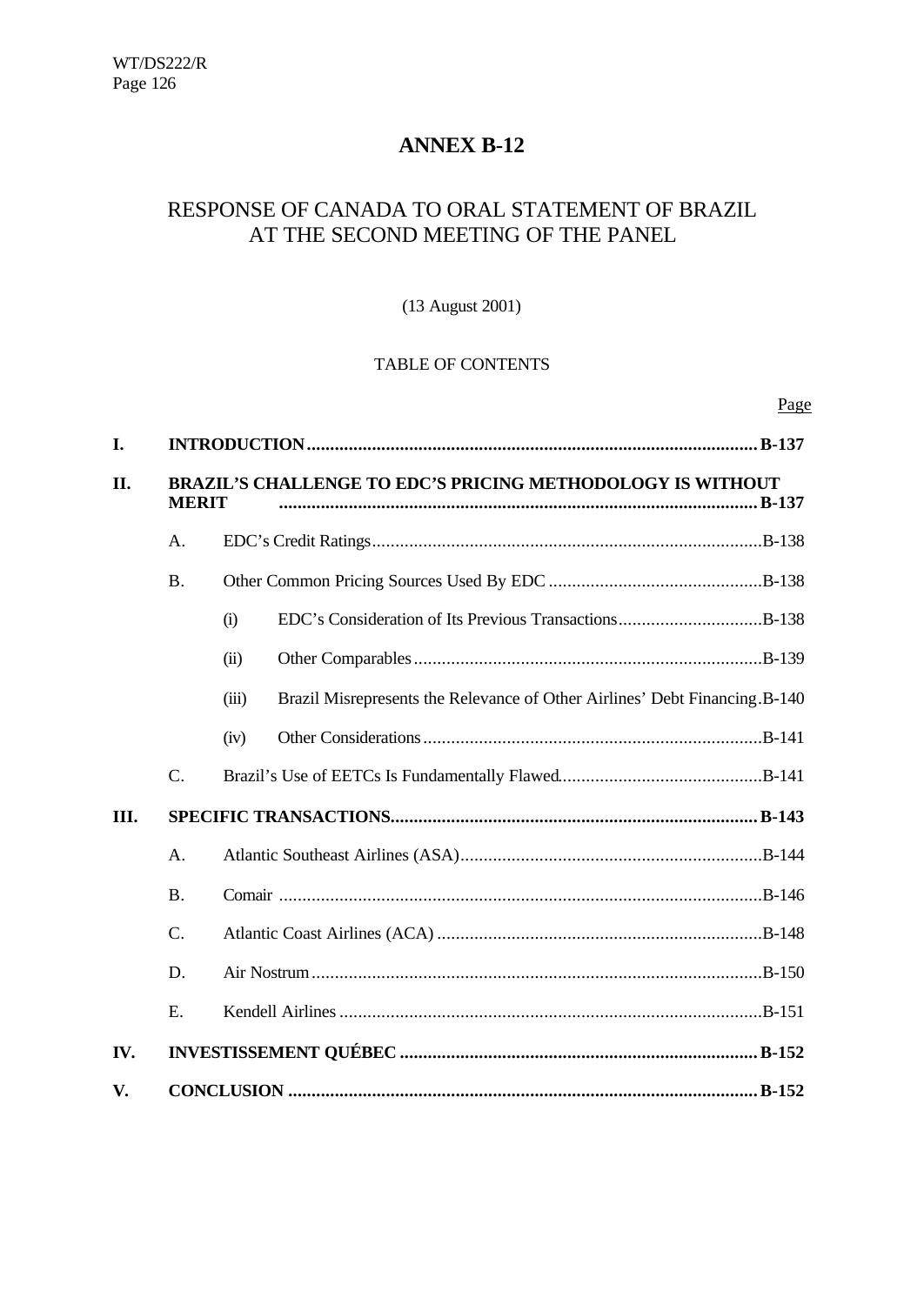## **I. INTRODUCTION**

1. This submission refutes the new arguments raised by Brazil in its 31 July 2001 second oral statement. The first part of the submission explains why Brazil's arguments alleging general shortcomings in EDC's pricing methodology are without foundation. The second part of this submission reviews EDC's pricing analysis and strategy in the transactions that Brazil has identified. It demonstrates that the factors EDC considered in establishing its pricing were entirely appropriate and resulted in pricing that was on terms available in the market. In fact, in some of the instances that Brazil has identified, involving Comair and Atlantic Coast Airlines, other commercial financial institutions were able to out-compete EDC to provide financing for Bombardier regional jet sales.<sup>1</sup> The third part of this submission refutes new allegations Brazil has made in its 31 July statement regarding Investissement Québec.<sup>2</sup>

2. This submission also includes two annexes. Annex I explains in detail the fundamental flaws in Exhibits BRA-65 and BRA-66, in which Brazil purports to show that EDC's pricing is below market by comparing it with EETCs. Annex II revisits and analyzes the data that Brazil relied on in its exhibits to its 31 July statement, including Exhibits BRA-65 and BRA-66. Annex II reviews EDC pricing in terms of market comparables and again demonstrates that EDC's offers involving ASA, Comair, ACA and Kendell were on market terms.

#### **II. BRAZIL'S CHALLENGE TO EDC'S PRICING METHODOLOGY IS WITHOUT MERIT**

3. In its 31 July statement, Brazil makes a number of arguments as to why EDC's pricing methodology for specific Corporate Account transactions was incorrect. In essence, Brazil is asking the Panel to second guess both the manner in which EDC developed its pricing strategies and, more important, the pricing that EDC provided in specific transactions. There are two fundamental problems with Brazil's position.

4. First, Brazil's data and arguments purporting to show errors in EDCs methodologies and pricing are misleading, irrelevant or simply incorrect. In this submission, Canada reviews the data that Brazil has used in the transactions in question and demonstrates that when the correct benchmarks are applied, it is clear that EDC's pricing was very much at "market".

5. Second, Brazil is asking the Panel to substitute Brazil's judgement as to the appropriate pricing in these transactions for the judgement exercised at the time by EDC. The pricing of aircraft financing offers by commercial financing institutions is a highly technical and specialized exercise requiring both the objective and subjective consideration of a large number of factors. Canada has included in this response a comprehensive summary of the analysis and pricing of the transactions identified by Brazil, which confirms that these transactions were on market terms and that Brazil's attempts to show otherwise are baseless.

6. The Panel should consider, for example, the Kendell transaction, which offers excellent empirical proof that Brazil's constructed "market spreads", based on EETCs, are completely unfounded. The Kendell transaction was priced by commercial banks. EDC was simply a participant. According to Exhibit BRA-66, a "market spread" for the Kendell transaction should have been [] bps over US Treasury. However, the uncontroverted evidence shows that Kendell was able to arrange financing for that transaction in the commercial marketplace for [] basis points less than what Brazil claims was an "appropriate" market spread. Brazil cannot seriously be suggesting that the Panel

 $<sup>1</sup>$  See *infra*, paras. 15 and 86.</sup>

 $2$  Brazil's 31 July statement makes no new arguments concerning either Canada Account generally or the Air Wisconsin transaction.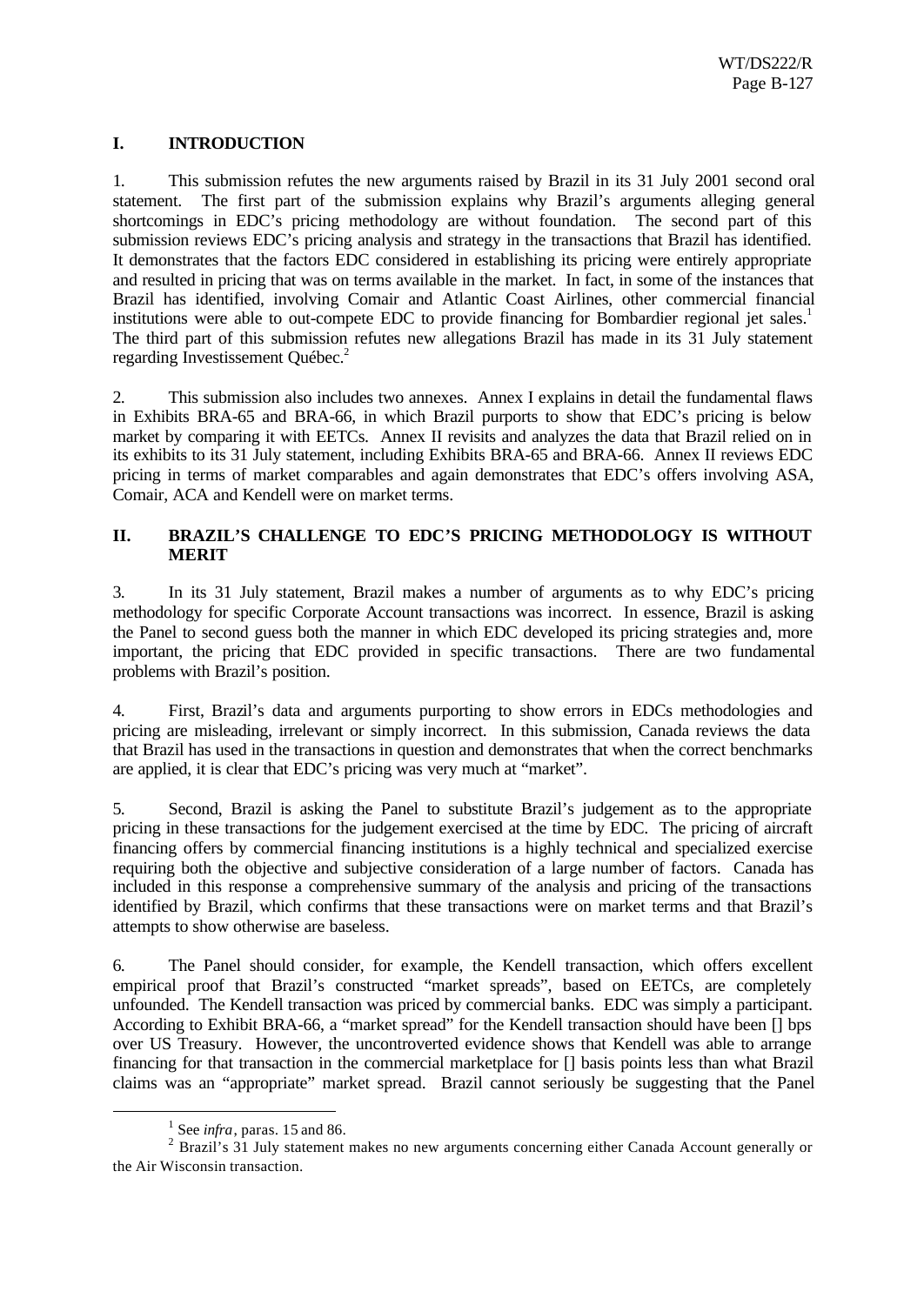should rely on Brazil's construction of what it asserts the market spreads should have been, when the empirical evidence proves that EDC's customers were actually able to obtain far lower interest rate spreads in the commercial marketplace.

## A. EDC's Credit Ratings

7. In its 6 July submission, Canada noted that in establishing its pricing, EDC considers the credit rating generated by the LA Encore (now Moody's Risk Advisor) software for each borrower or the third-party credit rating in the event that a public credit rating was available.<sup>3</sup>

8. In its 31 July statement, Brazil attempts to challenge the validity of EDC's credit ratings, as well as the other benchmarks EDC uses. Brazil's challenge is groundless.

9. At paragraph 54 of its statement, Brazil asserts that LA Encore overstates airlines' credit ratings because they are higher than those EDC generated before it had access to LA Encore. Brazil ignores a fundamental difference between the nature of the LA Encore ratings generated by EDC and the ratings EDC generated before LA Encore was available. Prior to LA Encore, EDC did not attempt to assign precise credit ratings for potential customers. It simply determined whether the borrower []. Thus, Brazil is mistaken in asserting that EDC's pre-LA Encore ratings for Comair and ASA were []. EDC's pre-LA Encore ratings meant that Comair and ASA were at least []. EDC's subsequent LA Encore ratings were more accurate than those EDC was previously able to generate and demonstrated that EDC's pre-LA Encore ratings were conservative.

10. Although Brazil has offered no credible substantiation for its assertions that LA Encore itself or as used by EDC is flawed, Canada has, nevertheless, provided additional documentation of the reliability of this credit rating tool and EDC's application of it, in its 8 August answer to the Panel's Question 66.

## B. Other Common Pricing Sources Used By EDC

11. Canada also described in its 6 July submission that in addition to credit ratings, in establishing pricing EDC considers common industry pricing sources to determine pricing for comparable credit rating situations. Industry sources for such pricing data include, *inter alia*, Bloomberg Fair Market Curves, pricing offered to comparable bank pricing, bond market pricing, structured transaction pricing (i.e. EETCs), as well as on-going contacts with financial institutions.<sup>4</sup>

12. In its 31 July statement, Brazil takes issue with individual elements of EDC's pricing strategies. In so doing, Brazil appears to treat each element as though it were determinative and to ignore the other elements described in the documentation Canada has provided. Brazil's approach therefore is misrepresentative of EDC's methodology and cannot demonstrate that the pricing EDC offered was more favourable than that available in the market. Moreover, the assertions Brazil makes regarding these isolated elements do not stand up to scrutiny.

(i) EDC's Consideration of Its Previous Transactions

13. For example, at paragraph 57 of its 31 July statement, Brazil asserts that EDC acted inappropriately by considering its own previous transactions in the course of developing a pricing strategy. Brazil also asserts that EDC's actions demonstrate that Canada falsely stated that it defines the "market" exclusive of export credit agencies in its answer to the Panel's Question 4. This is yet another example of Brazil's unfortunate tendency to take evidence out of context.

<sup>&</sup>lt;sup>3</sup> Canada's Answer to the Panel's Question 4.

 $^4$  *Id*.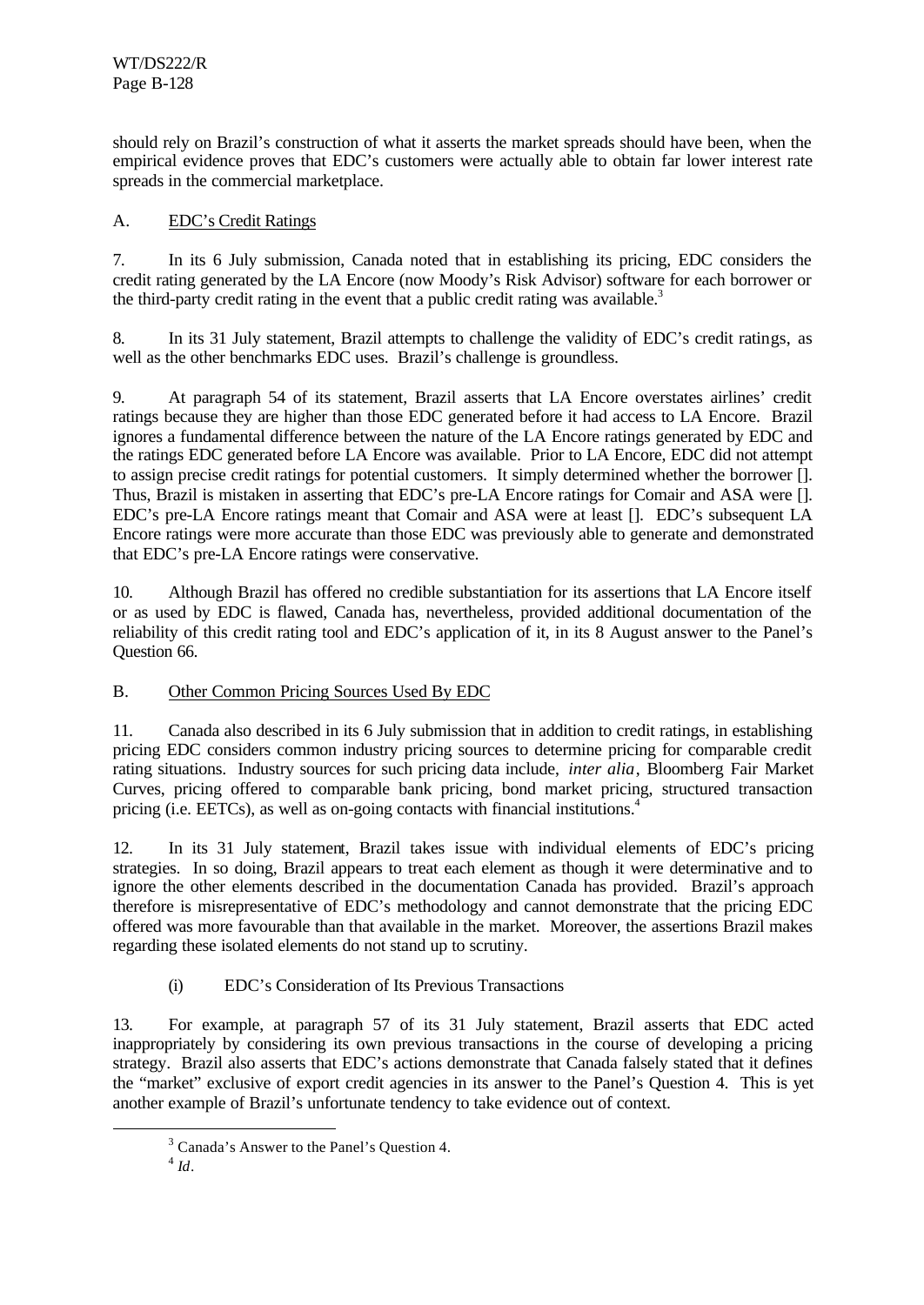14. EDC does consider its previous transactions. However, EDC does not use these transactions to determine what a borrower has recently paid in the "market". Moreover, EDC neither relies exclusively on its own pricing of previous credits nor does it simply apply the same price to new credits. Rather, EDC considers its own previous pricing in order to ensure consistency and completeness in new transactions. Thus, EDC reviews, among other things, the pricing methodology it used for previous transactions and the benchmarks it used in those transactions and compares them to its methodology and benchmarks for the new transaction.

#### (ii) Other Comparables

15. Brazil also takes issue with other comparables that EDC has used in pricing its transactions. Brazil has failed to explain why EDC should not have considered industrial bonds. As well, Brazil suggests that EDC should have used the data regarding Bombardier regional jet transactions that did not involve government support.<sup>5</sup> Where such information is available, EDC does consider it to the extent that it is relevant. Although Brazil seems to assert, at paragraph 56 of its 31 July statement, that EDC has never considered the rates offered by commercial banks financing Bombardier's aircraft, the evidence shows otherwise. Thus for example, Canada's Exhibit CDA-59 shows that EDC considered a competitive bid that Comair had received at US Treasury plus [] in determining its pricing and the fact that EDC was not selected by the airline to provide the financing for [] previous aircraft due to a more favourable offer by European commercial banks.

16. However, it is often difficult to obtain complete information on the financing provided by banks and other financial institutions due to their confidentiality policies. As a result, lenders must often consider in their analyses, statements by airlines, loan arrangers and other participants relating to previous financing offers.

17. To the extent that such information is available, as for example in the second Kendell financing (Exhibit CDA-66), it confirms that EDC's pricing was at or even above commercial market financing. Similarly, as described in Annex II to this statement, EDC's 1999 financing to Atlantic Coast Airlines (ACA) was priced  $\Box$  to  $\Box$  than financing ACA arranged at approximately the same time with [] and well higher than earlier financing ACA had received from other commercial sources.<sup>6</sup> Moreover, the February 1996 term sheet by EDC to ACA, on which Brazil relies, was rejected by ACA because it could – and did – obtain better pricing in the private commercial market than the price EDC was prepared to indicate at that time.

18. In paragraph 60 of its 31 July statement, Brazil suggests that EDC was wrong to use the financing of a  $\Box$  as one comparative element in the Kendell financing. Brazil fails to explain why this comparison was irrelevant other than to assert that it is "obvious". Contrary to Brazil's assertion, it is relevant to compare a proposed USD [] million financing "to a small non-US regional airline" (i.e, Kendell) with the financing of USD [] million sale to a like-rated US airline, i.e. []. Moreover, Brazil fails to acknowledge that the pricing and all other terms EDC offered Kendell were the same as those offered by the seven commercial banks that participated in the transaction along with EDC.

19. Finally, in paragraph 61 of its 31 July statement, Brazil takes issue with the fact that one of the elements EDC sometimes considered was financing offered by []. In that paragraph, Brazil repeats an assertion it made in the *Canada- Aircraft I* dispute that [ ]. Brazil knows this allegation is untrue. When Brazil first made it, Canada stated: []

<sup>&</sup>lt;sup>5</sup> Brazil's 31 July Statement, paras. 55 and 56.

 $<sup>6</sup>$  Annex II, p. 6.</sup>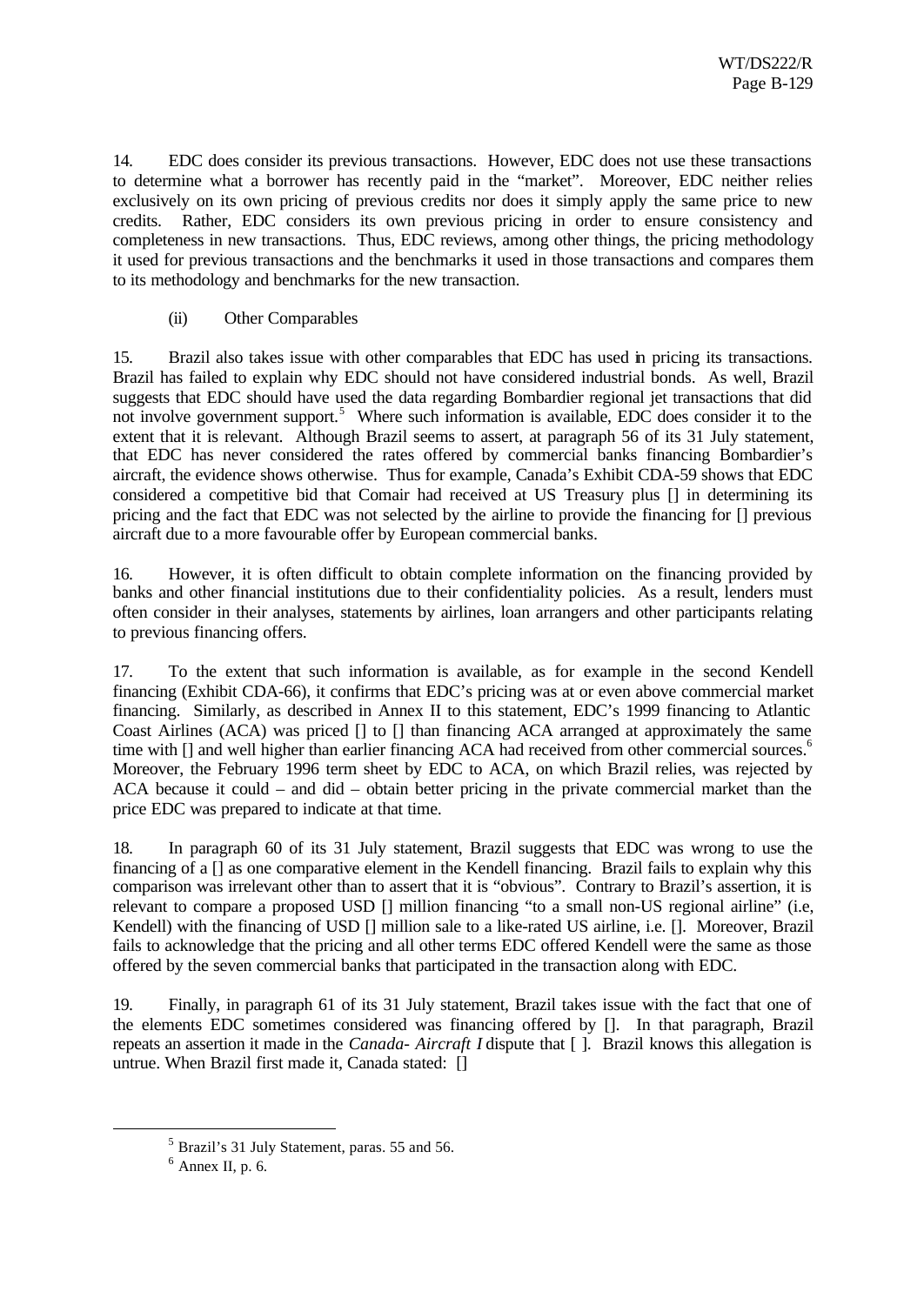20. At the time, Canada submitted documents proving that [] was a for-profit company created by a [], as an instrument for commercial regional aircraft financing involving institutional investors. It has no ties whatsoever to the Governments of Canada or Quebec or to EDC. Canada resubmits the exhibits that show this, as Exhibit CDA-78.

(iii) Brazil Misrepresents the Relevance of Other Airlines' Debt Financing

21. Brazil also attempts to show that EDC's rates are below market with reference to statements that Canada made, in the *Brazil – Aircraft* dispute, regarding the risk premiums for certain debt financing by certain major airlines.<sup>7</sup> In so doing, Brazil misrepresents and distorts Canada's argument in that dispute.

22. The essence of Canada's argument was that the rate offered under PROEX II, US Treasury plus 20 bps, was not available in the market.<sup>8</sup> Moreover, Canada cautioned that although that rate was under no circumstances available, the other rates to which it referred – and to which Brazil now refers in its 31 July statement – do not establish a hard limit for the international aircraft financing market. As Canada explained:

Prevailing market conditions, different payment profiles, or terms, or other conditions negotiated between a lender and a borrower could affect the final interest rate, resulting in higher or lower rates [than those to which Canada referred in that proceeding].<sup>9</sup>

23. Nevertheless, in paragraphs 48 and 49 of its 31 July statement and Exhibit BRA 64, Brazil attempts to attribute to Canada the position that: "For a '*representative*' airline with a credit rating ranging from AAA to BBB-, the appropriate spread would be up to T-bill +250 bps." This is patently false. Exhibit BRA-64 describes the weighted average of particular tranches of airline debt. It does not describe a generically appropriate interest-rate spread based on an airline's credit rating.<sup>10</sup>

24. Nowhere in the submissions Brazil cites, did Canada argue on the basis of that data that airlines from AAA to BBB- would have to pay spreads of up to 250 bps over US Treasury. Moreover, while Canada pointed out the rates that British Airways was paying at the time as the bestrated non-sovereign airline, Canada did not argue that highly rated airlines would have to pay US Treasury plus 125 bps or more. Canada could not have made such an argument: the data Canada provided (now Brazil's Exhibit BRA-64) shows that American Airlines, which at the time was rated BBB- by Standard & Poor's, was paying, on a weighted average basis, 111 bps over US Treasury.

25. In addition, Brazil has failed to recognize that the market for the debt of these and other externally-rated airlines is dynamic; it depends on such factors as company performance, the underlying assets and the general economic climate. These factors, among others, can and do affect the creditworthiness of these airlines, and consequently, the financing terms they can be expected to receive. Brazil has made no attempt to link these rates to the specifics of the EDC transactions nor to the time at which EDC made its offers.

(iv) Other Considerations

<sup>&</sup>lt;sup>7</sup> Brazil's 31 July Statement, paras. 47-50.

<sup>8</sup> *Brazil – Export Financing Programme for Aircraft – Recourse by Canada to Article 21.5 of the DSU*, WT/DS46/RW, adopted 4 August 2000, Annex I-2, Rebuttal Submission of Canada, para. 51; WT/DS46/RW, Annex I-5, Canada's Comments on Brazil's Responses to Questions of the Panel, para. 10. 9 *Id*, para. 11.

 $10^{10}$  Nor did Canada suggest that the representative airlines to which it referred in Exhibit BRA-64 were rated at or above BBB-. Standard & Poor's rated Northwest as BB and rated US Air even lower: B.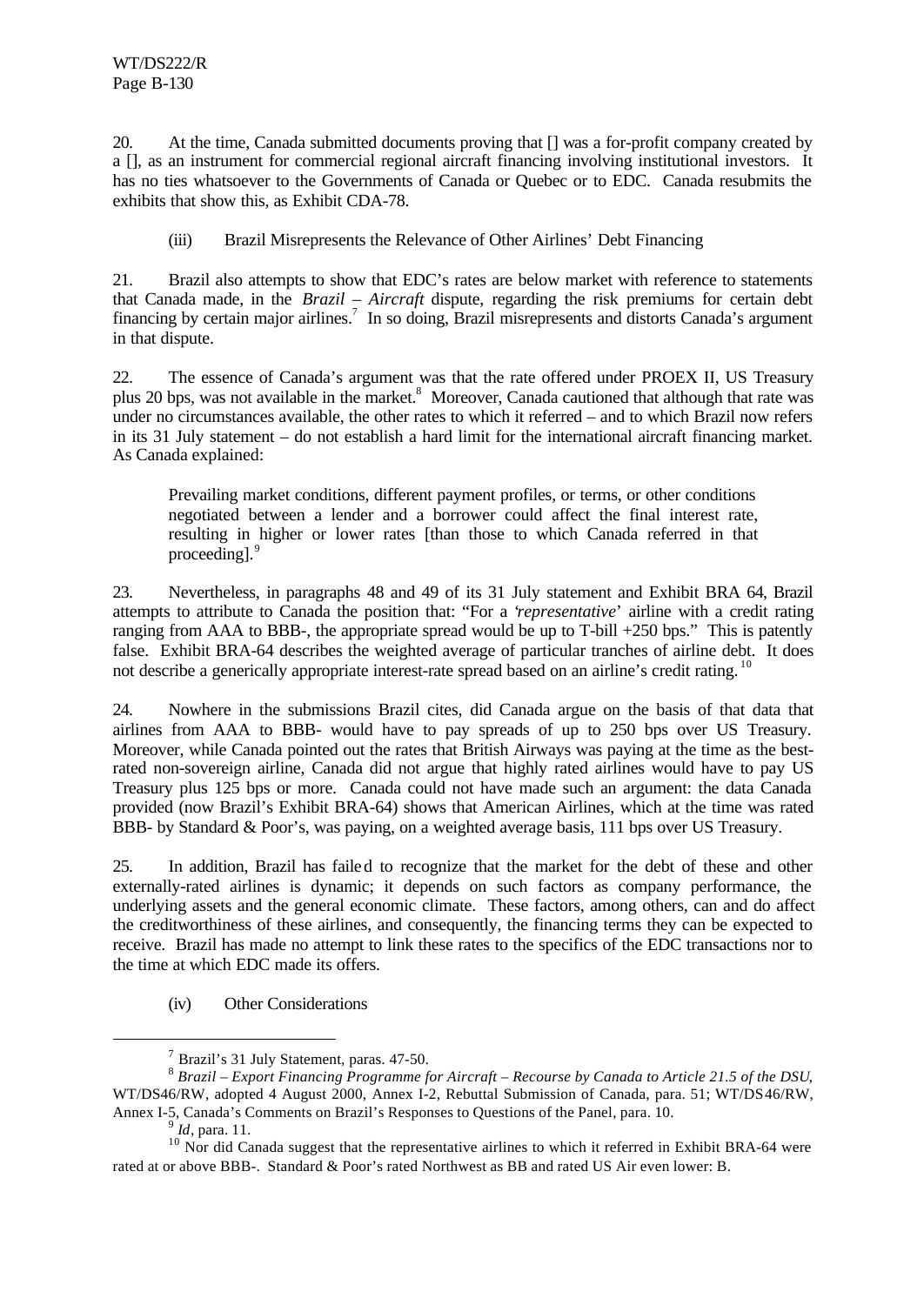26. Brazil's misleading attempts to isolate single considerations and present them as determinative are similarly in evidence in paragraphs 58 and 60 of its 31 July statement. In paragraph 58, Brazil argues that "it seems reasonable to assume that" one of EDC's considerations in the 1996 Comair transaction, [], was a "determining' factor in deciding which transactions to finance and at which rates. Thus, Brazil attempts, without evidence, to extend this consideration to all EDC financing.

27. Furthermore, although Brazil contends that [] has nothing to do with the market rate for the deal", a review of Annex-2 in Exhibit CDA-59 makes clear that [] was very much related to the market rate. The first sentence of Annex-2 states that the [] Bombardier to offer Comair []. Thus in order to be competitive on the financing, EDC would have to price its offer in the US Treasury plus [].

28. Canada's Exhibit CDA-59 also shows that the transaction's [] was just one of several considerations for EDC. Among the others were that EDC had been underbid by commercial banks on previous Comair financings, that Comair had received another bid at US Treasury plus [] and the good quality of the credit risk and asset security involved.

#### C. Brazil's Use of EETCs Is Fundamentally Flawed

29. A substantial part of Brazil's new argumentation in its 31 July submission attempts to show, with reference only to Enhanced Equipment Trust Certificates (EETCs), that specific EDC corporate account transactions were priced below market and thereby conferred a benefit.<sup>11</sup> Brazil's Exhibits BRA-65 and BRA-66 both purport to show this. Brazil contends that its reliance on EETCs in attempting to make out its case is akin to Canada's references to EETCs in the *Brazil – Aircraft* dispute. This assertion is disingenuous. Brazil's position is also contrary to its own position in the *Brazil – Aircraft* dispute.

30. In *Brazil – Aircraft*, Canada referred to EETCs to show that the CIRR alone – that is, the CIRR independent of other terms and conditions such as the loan-to-value ratio and the length of financing – is not an appropriate market benchmark and to refute Brazil's assertion that it is.<sup>12</sup>

31. Canada never suggested that EETCs could identify the "market" spread for a particular regional aircraft financing transaction, nor did it rely on EETCs for that purpose. Brazil too, considered that EETCs were an unreliable benchmark for particular loan transactions. This is what Brazil said about EETCs:

Brazil would point out that the securitization of aircraft *leases* is an operation that does not directly reflect the terms of the *original loan* itself. This complex and recently developed financial operation involves a number of additional steps.<sup>13</sup>

The securities of the EETC structure are offered in the secondary market and their prices then oscillate according to the financial market trends, with spreads that respond to various economic and market indicators (such as the behavior of the markets of stocks and bonds) that maintain no relationship whatsoever with the original financial structure of the loan obtained by the lessor when purchasing the aircraft. The spreads mentioned by Canada reflect nothing more than investors [sic]

 $11$  See, e.g., Brazil's 31 July Statement, paras. 62-76.

<sup>12</sup> *Brazil – Export Financing Programme for Aircraft: Second Recourse by Canada to Article 21.5 of the DSU*, Report of the Panel, WT/DS46/RW2, not yet adopted, Annex A-2, para. 88.

<sup>&</sup>lt;sup>13</sup> *Id.*, Brazil's Comments on Responses to Questions by Canada and Third Parties, Annex B-6, para. 19.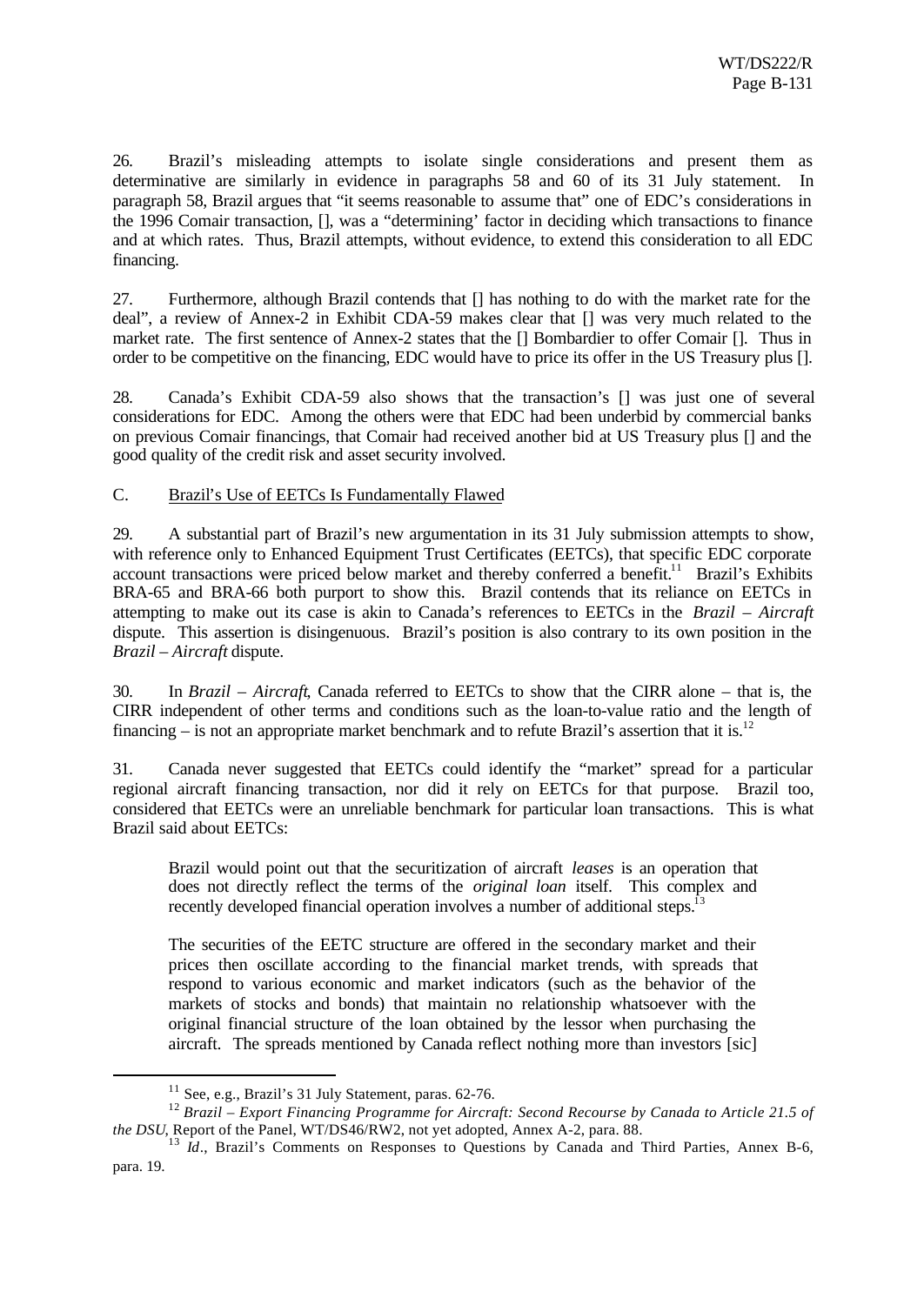return expectations based on a range of commercial papers, with comparable coupons, yields, maturities, credit ratings, etc. $14$ 

32. Brazil also argued in that dispute that the spread on EETCs at a given point in time, "is misplaced". According to Brazil, "[t]hat spread simply represents the current yield on the instrument. It has nothing to do with the original spread, at the time the EETCs were issued."<sup>15</sup>

33. Brazil noted that the data in the 10 February 2001 Morgan Stanley Dean Witter Report on which Canada relied (Exhibit CDA-17 in that dispute), "itself shows [that] many of the original spreads were below CIRR. This is the case for the very first transactions listed, for America West. It is also the case for a number of the Continental Airlines transactions listed."<sup>16</sup>

34. Canada does not dispute the use of EETC's as *one* among several benchmarks for establishing pricing in spite of the fact that only a small percentage of regional aircraft have been financed to date utilizing this financing instrument. However, according to two leading arranger/advisors to the regional aircraft industry, the interest rates offered to the airlines through not only export credit agencies but also by private banks and finance companies have been more favourable (i.e. lower) than  $EETC's$ .<sup>17</sup> Brazil's exclusive use of EETCs as a sole bench mark for establishing pricing for the regional aircraft industry is not appropriate, as Brazil itself recognized in its submissions in the *Brazil – Aircraft* dispute.

35. In Annex I to this submission, Canada sets out precisely why Exhibits BRA-65 and 66, in which Brazil purports to show that EDC's pricing is below market by comparing it with EETCs, are fundamentally flawed.

36. For example, Brazil uses the weighted average of all EETC issues for a particular year. Nowhere has Brazil indicated that it has considered the varying underlying credit ratings of the individual airlines or EETC loan tranches. Neglecting to consider the creditworthiness of different borrowers is a fundamental flaw. Nor does it appear that Brazil has considered the varying age or type of the underlying assets (for example, whether they are jets at all), or the market's appetite for these assets. Brazil's analysis also fails to address terms to maturity, loan-to-value ratios, liquidity features and cross-collateralization of the various issues.

37. Taken together, these methodological flaws render Brazil's analysis meaningless.

38. BRA-66 also cites "industry sources" for the addition of 20 basis points in calculating a benchmark for non-US EETCs. However, EETCs have met with only limited success outside of the US market for various tax and cost reasons. Well-rated, non-US airlines such as British Airways, SAS and Lufthansa, whose credit ratings rival those of the higher rated EETC tranches, are able to fund themselves at attractive rates outside of a EETC structure.

39. In Brazil's 8 August response to questions from the Panel, it noted that a 8 June 2001 Salomon Smith Barney report cited a number of reasons for the yield premium enjoyed by EETCs over the generic bond market. Though Salomon Smith Barney has correctly identified this spread, a 9 May 2001 report from the same brokerage house cited quite different reasons for this apparent

<sup>14</sup> *Id*., para. 21.

<sup>15</sup> *Id*., para. 23.

<sup>16</sup> *Id*.

<sup>&</sup>lt;sup>17</sup> See letter from [], to N. Taylor, Vice President, Sales Finance, Structured Finance, Bombardier Inc., dated 7 August 2001; and letter from [], to N. Taylor, Director of Structured Finance, Bombardier Capital, Inc., dated 8 August 2001. (Exhibit CDA-79).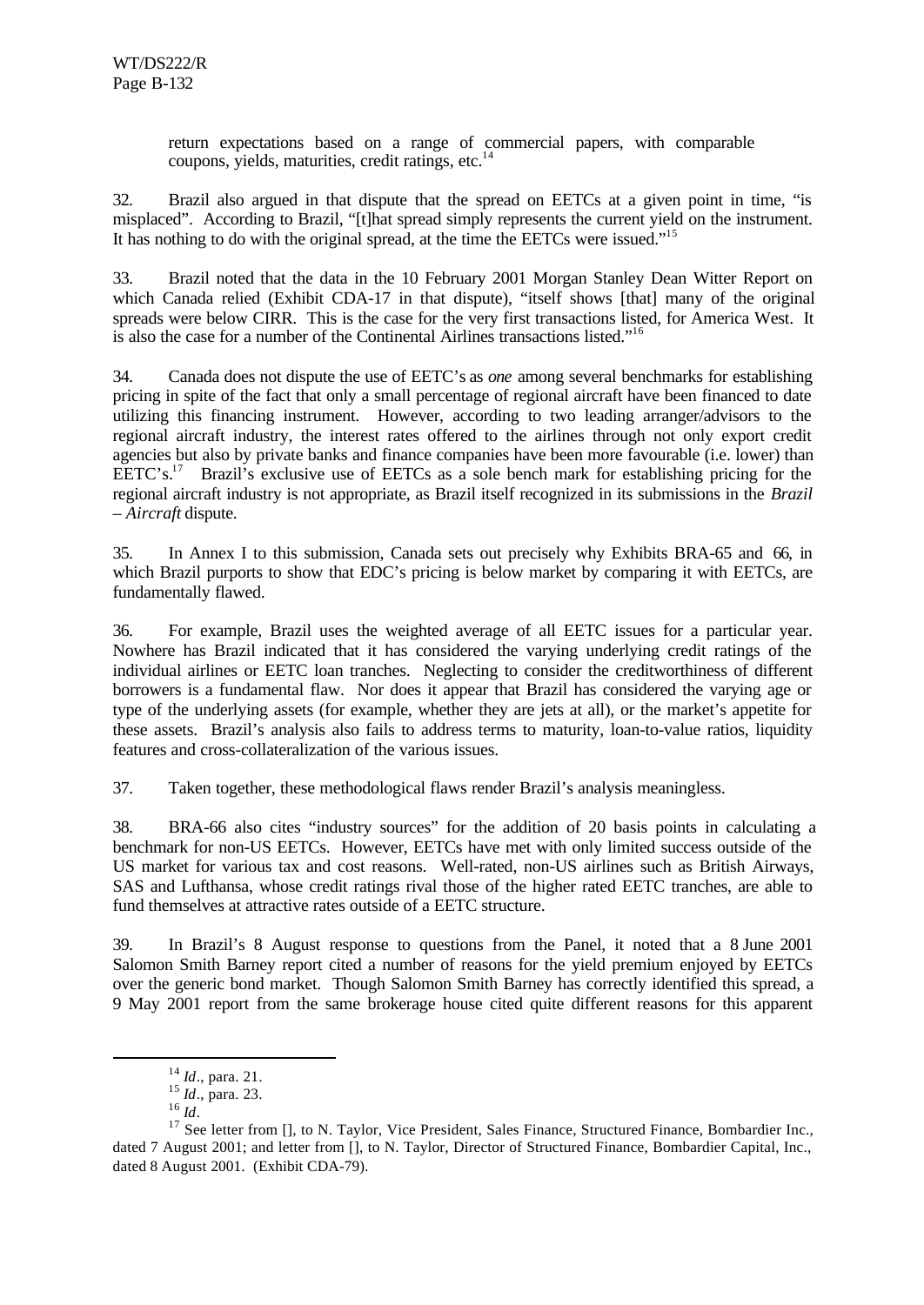gap.<sup>18</sup> These reasons included perceptions that this sector is not very liquid, or at least not as liquid as other corporate sectors, EETCs' relatively new appearance in the fixed income arena, and that the EETC market does not yet have the same depth and, thus, liquidity characteristics as some of the most actively traded corporate sectors such as bank and finance, oil and gas, and media and telecommunications.

40. Based on the foregoing, it does not appear there is consensus, even within Salomon Smith Barney, as to the reason for the apparent spread between EETC issues and generic bond spreads. This is not surprising. In the 8 June report submitted by Brazil, Salomon Smith Barney admits to its "limited knowledge of the asset-backed, mortgage backed, and collateralized debt obligations markets."<sup>19</sup>

#### **III. SPECIFIC TRANSACTIONS**

41. The foregoing review demonstrates that none of Brazil's arguments regarding EDC's methodology or pricing stand up to scrutiny. It is still uncertain if Brazil is challenging any transactions "as such". (In its response to the Panel's Question 60, Brazil states that its "challenge is to how the measures [Corporate Account, Canada Account and Investissement Quebec] are applied generally, the evidence of which is found in specific transactions.") Nevertheless, in order to demonstrate once and for all that the transactions Brazil has identified in its 31 July statement, involving ASA, Comair, ACA, Air Nostrum and Kendell were priced at market, Canada offers the following review of these transactions.<sup>20</sup> This review examines the market benchmarks EDC employed in each transaction as well as providing further insight into the market at the time the pricing strategy for each transaction was developed.

42. In addition, in Annex II to this submission, Canada has revisited and analyzed the data that Brazil relied on in its exhibits to its 31 July statement, including Exhibits BRA 65 and BRA-66. Annex II, which analyses EDC pricing in terms of market comparables, again demonstrates that EDC's offers involving ASA, Comair, ACA and Kendell were at market.

## A. Atlantic Southeast Airlines (ASA)

l

| <b>Pricing Strategy</b> | <b>Letter of Offer</b> |
|-------------------------|------------------------|
| December 1996           | March 1997             |
| August 1998             | August 1998            |

43. In its 31 July attack on the Corporate Account pricing of ASA, Brazil discusses only the issue of EDC's credit rating for ASA and the EETC market at the time of the individual pricing strategies.

44. As previously explained, Brazil's challenge to EDC's rating for ASA stems from a fundamental misunderstanding. At the time of EDC's first offer, LA Encore had not been developed and EDC had been satisfied that on the basis of the airlines most current and previous financial information the airline's *unsecured* rating was *at least* []. This did *not* mean that EDC rated ASA as [].

<sup>18</sup> Salomon Smith Barney, *The EETC Trading Observer*, 9 May 2001, pp. 7. (Exhibit CDA-80)

<sup>19</sup> Salomon Smith Barney, *The ABCs of EETCs: A Guide to Enhanced Equipment Trust Certificates*, 8 June 2001, p. 36. (Exhibit BRA-71)

 $^{20}$  As described in this section, the Air Nostrum transaction is anomalous in that it matched an offer of financing by the Government of Brazil. Canada's offer was structured as a matching Canada Account tranche (offered at what would be below market terms) as well as a Corporate Account tranche offered on market terms.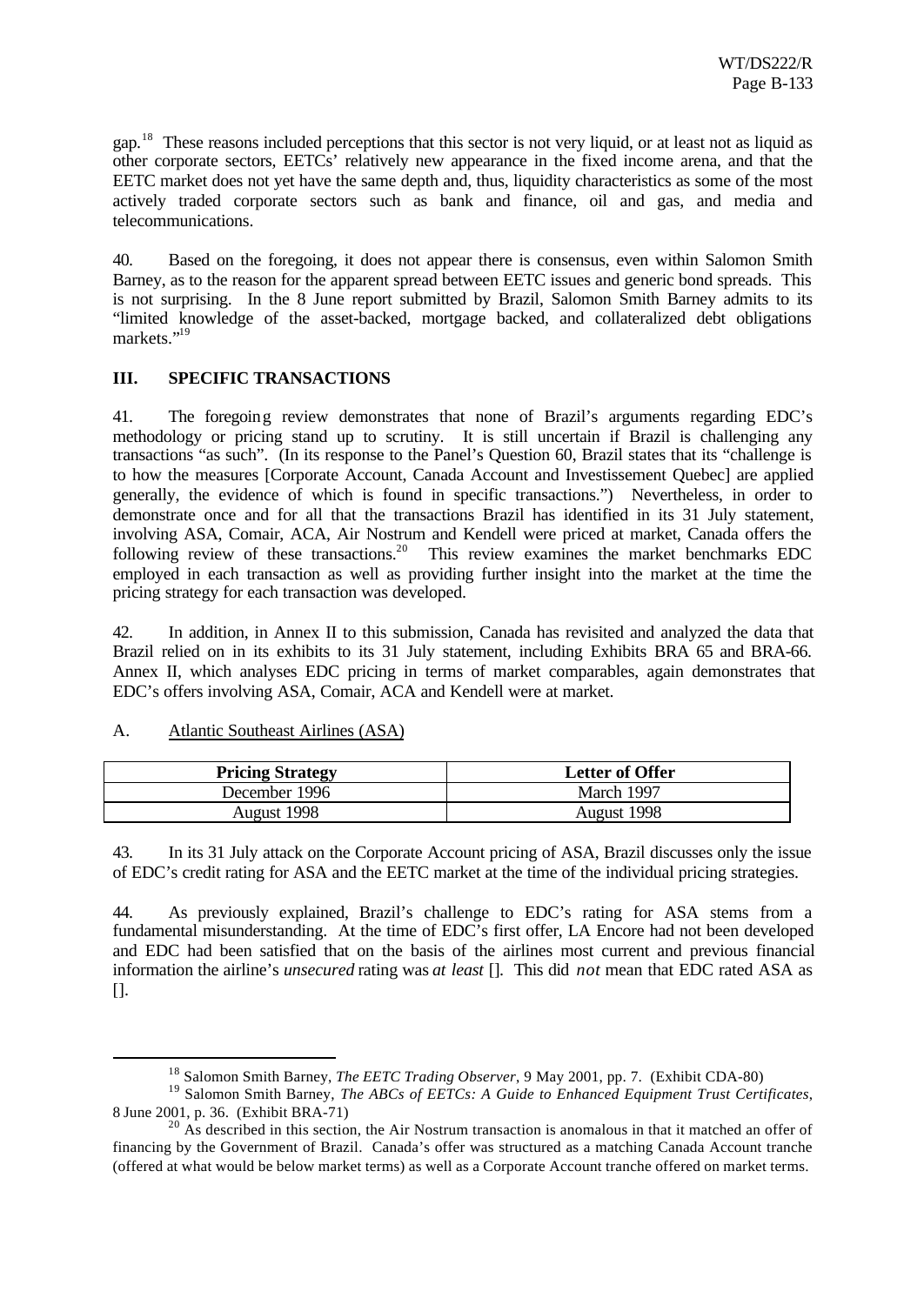45. As Brazil has noted, aircraft-secured US airline debt qualifies for special protection under Section 1110 of the US Bankruptcy Code. Section 1110 allows the lessor/conditional vendor to repossess its collateral security within 60 days of a bankruptcy claim if the collateral is an aircraft or aircraft parts.

46. The major credit rating agencies recognize legal support afforded under Section 1110 for continuing payment that does not depend directly on collateral value. As such this debt can receive a higher rating than standard secured debt. For example, Standard & Poor's differentiates by one rating designation secured debt under Section 1110 versus standard secured debt for investment grade borrowers, and differentiates by two rating designations for sub-investment grade borrowers.<sup>21</sup>

47. Brazil also disregards the elements that EDC took into account in addition to the LA Encore rating. The December 1996 ASA pricing strategy considered the pricing developed for Comair earlier the same month (discussed in greater detail below but which considered a number of non-EDC benchmarks) and compared the relative performance of each airline, as well as a number of other regional airline peers. The comparison in the ASA strategy included *inter alia* a review of revenue, net income, shareholder's equity, market capitalization and operating statistics (e.g. revenue passenger miles, available seat miles, load factors and break even load factors).

48. EDC also considered the ASA's 1994 acquisition of [] for which ASA was able to obtain financing at [] and an unconfirmed report it had received of a recent Comair financing of [] CRJ aircraft at [].

49. The pricing offered by EDC to ASA was above both these market benchmarks.

50. EDC also noted that at the time of the airline's most recent financial statements ASA had a secured, unutilized USD [] million line of credit with its local bank at [] (which would have been equivalent to 10 year UST +  $\lceil \cdot \rceil$  based on then current swap rates).

51. The pricing offered by EDC to ASA was above this market benchmark.

52. It is also noteworthy that Brazil chose to ignore the backstop support offered to EDC by [] which compensated EDC by  $\Box$  bps should the airline's (external or EDC's internally generated) credit rating [] or [] during the disbursement period. Further compensation was to be negotiated should the ASA rating [] during the disbursement period.

53. Finally, at the time of the pricing strategy, which resulted in EDC offering 10 year UST +  $\lceil \cdot \rceil$ bps to the airline, the Bloomberg Fair Market Curve (FMC) indicated the following rates for *unsecured* credits of US rated industrials:

| Ratin $\mathbf{e}^{\mu}$ | Fair Market Yield Curves <sup>23</sup> | <b>Spread</b>          |
|--------------------------|----------------------------------------|------------------------|
|                          |                                        | 10 year UST + $\lceil$ |
|                          |                                        | 10 year UST + $\Gamma$ |
|                          |                                        | 10 year UST + $\vert$  |
|                          |                                        | 10 year $UST +$        |

54. The EDC pricing was above the FMC market benchmarks for all [] credits.

<sup>21</sup> Salomon Smith Barney, *The ABCs of EETCs: A Guide to Enhanced Equipment Trust Certificates*, 8 June 2001, p. 22. (Exhibit CDA-81)

<sup>&</sup>lt;sup>22</sup> A rating scale comparison of Bloomberg to Moody and Standard & Poors is provided in Exhibit CDA-82.

<sup>&</sup>lt;sup>23</sup> See Exhibit CDA-83. Ten-year US Treasury is [].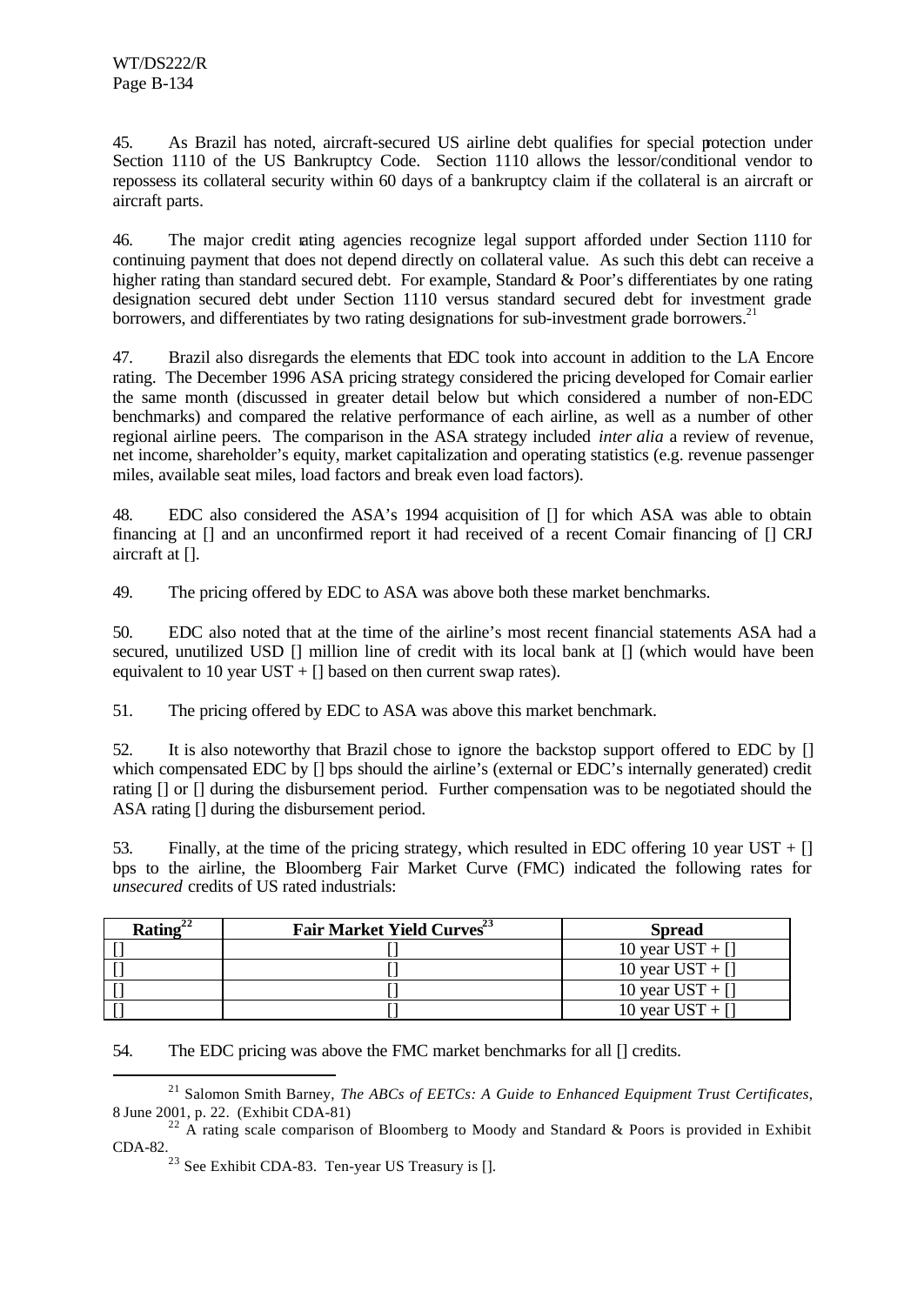55. In August 1998, EDC undertook a further review of ASA's pricing and prepared another pricing strategy which confirmed the existing UST  $+ \iint$  bps pricing. By this time, LA Encore was operational and generated an *unsecured* rating of "[]" for ASA.

56. Once again, EDC's pricing strategy considered the recent performance of ASA in comparison with its peers. The pricing strategy also discussed the airline's successful implementation of the CRJ aircraft into its operations and the company's improved financial stability.

57. EDC also referred to an August 1997 pricing strategy for Comair (discussed below) as well as the FMC. As well, EDC's assessment considered that in spite of the availability of an average life of up to [] years, ASA's ten most recent EDC supported deliveries had an average life of only [] years. Therefore EDC used as a comparable an interpolated [] year UST FMC spread for unsecured credits of US rated industrials.

| <b>Rating</b> | Fair Market Yield Curves <sup>24</sup> | <b>Spread</b>                 |
|---------------|----------------------------------------|-------------------------------|
|               |                                        | 10 year UST + $[$ ]           |
|               |                                        | 10 year UST + $\lceil \rceil$ |
|               |                                        | 10 year UST + $\lceil \rceil$ |
|               |                                        | 9 year $UST + []$ (interp)    |
|               |                                        | 9 year $UST + [ ] (interp)$   |
|               |                                        | 9 year $UST + []$ (interp)    |

58. The relevant FMC data were:

59. The EDC pricing was higher than the FMC market benchmark for all [] rated credits.

- 60. As before, [].
- B. Comair

l

| <b>Pricing Strategy</b> | <b>Letter of Offer</b> |
|-------------------------|------------------------|
| April 1996              | <b>July 1996</b>       |
| December 1996           | December 1996          |
| December 1996           | March 1997             |
| August 1997             | August 1997            |
| August 1997             | August 1997            |
| August 1997             | September 1997         |
| March 1998              | March 1998             |
| March 1998              | April 1998             |
| January 1999            | February 1999          |

61. In its 31 July attack on the Corporate Account pricing for Comair, Brazil again discusses only the issue of EDC's credit rating for Comair and the EETC market at the time of the individual pricing strategies.

62. In April 1996, EDC developed pricing for Comair. LA Encore was not available at that time. EDC determined that Comair's financial performance would warrant an *unsecured* [], based on EDC's internal methodology which considered Comair's current and previous financial statements.

<sup>24</sup> See Exhibit CDA-84. Ten-year US Treasury is [].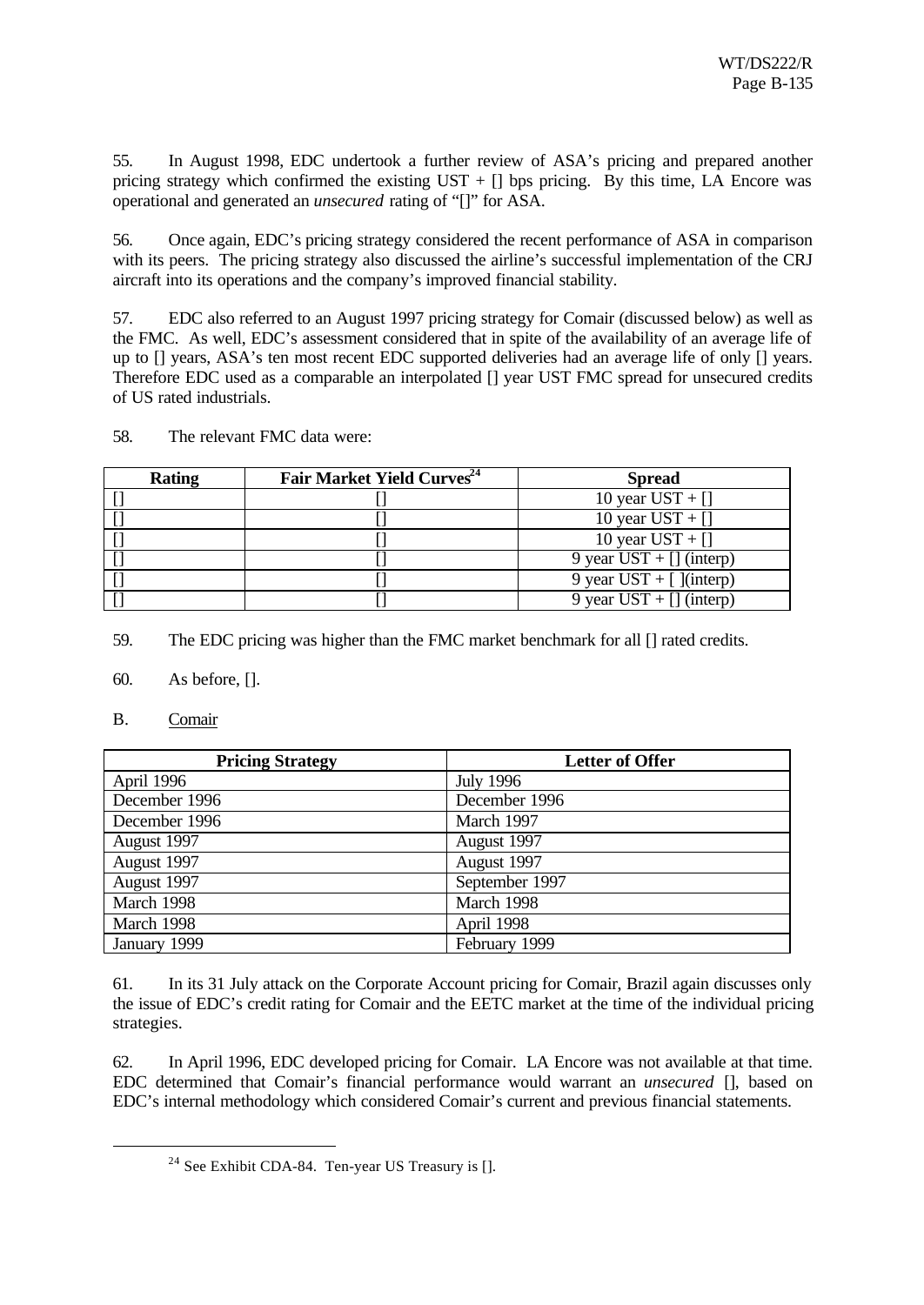63. As previously noted, the confidential nature of the financial services sector makes exact market comparables difficult to obtain or verify. However, as described in the documentation Canada previously submitted, EDC had been advised by a leading arranger in the regional aircraft industry, [], that  $[$ ] had been recently financed by  $[$ ] at an all-in rate of UST +  $[$ <sup>25</sup>. In addition, EDC was advised that a Dutch bank had financed an additional  $\iint$  purchases at UST +  $\iint$  all-in.

64. EDC's strategy also noted EDC pricing that had been indicated to other regional airlines and was in turn supported by similar pricing benchmarks. The strategy considered the performance of these airlines in comparison with Comair (in particular, the Atlantic Coast Airlines pricing indication, which is described in more detail below).

65. The then-current FMC data for unsecured credits of US [] rated industrials were as follows:

| <b>Rating</b> | <b>Fair Market Yield Curves<sup>26</sup></b> | <b>Spread</b>          |
|---------------|----------------------------------------------|------------------------|
|               |                                              | 10 year UST + $\Gamma$ |
|               |                                              | 10 year UST + $\Gamma$ |
|               |                                              | 10 year UST + $\Gamma$ |

66. EDC's offered pricing of UST +  $\Box$  was consistent with all of these market benchmarks and well above the then-current [] FMC benchmarks.

67. In December 1996, Comair asked EDC to reconsider its pricing. EDC conducted a further review which resulted in it offering  $UST + []$  to Comair. Though LA Encore was still not available, EDC determined, based on Comair's continuing strong performance, that Comair's rating would not be any less than previously determined, i.e. [].

68. This review considered not only the previous bank financings but also the financing of [] additional  $\Pi$  purchases by a number of European banks at  $\Pi$ , on  $\Pi$  year terms.<sup>27</sup>

69. At the time EDC developed this pricing strategy (6 December 1996), the FMC data for unsecured credits of US rated industrials were as follows:

| <b>Rating</b> | Fair Market Yield Curves <sup>28</sup> | <b>Spread</b>                 |
|---------------|----------------------------------------|-------------------------------|
|               |                                        | 10 year UST + $[]$            |
|               |                                        | 10 year UST + $\Gamma$        |
|               |                                        | 10 year UST + $\lceil \rceil$ |
|               |                                        | 10 year $UST + \Box$          |
|               |                                        | 10 year UST + $[$ ]           |
|               |                                        | 10 year UST + $\lceil$        |

70. The pricing offered by EDC exceeded all of these FMC market benchmarks.

71. In August 1997, Comair again asked EDC to reconsider its pricing. By this time the LA Encore system was in operation and generated an *unsecured* rating of [] for Comair.

72. The pricing strategy EDC developed considered the CRJ financings by European banks, recent  $\lceil \cdot \rceil$  closings, as well as the indication that Comair had financed  $\lceil \cdot \rceil$  CRJs at LIBOR +  $\lceil \cdot \rceil$ .

 $25$  See Exhibit CDA-59, p. 4.

 $26$  See Exhibit CDA-85. Ten-year US Treasury is [].

 $27$  Exhibit CDA-59, p. 6.

<sup>&</sup>lt;sup>28</sup> See Exhibit CDA-86. Ten-year US Treasury is  $[$ ].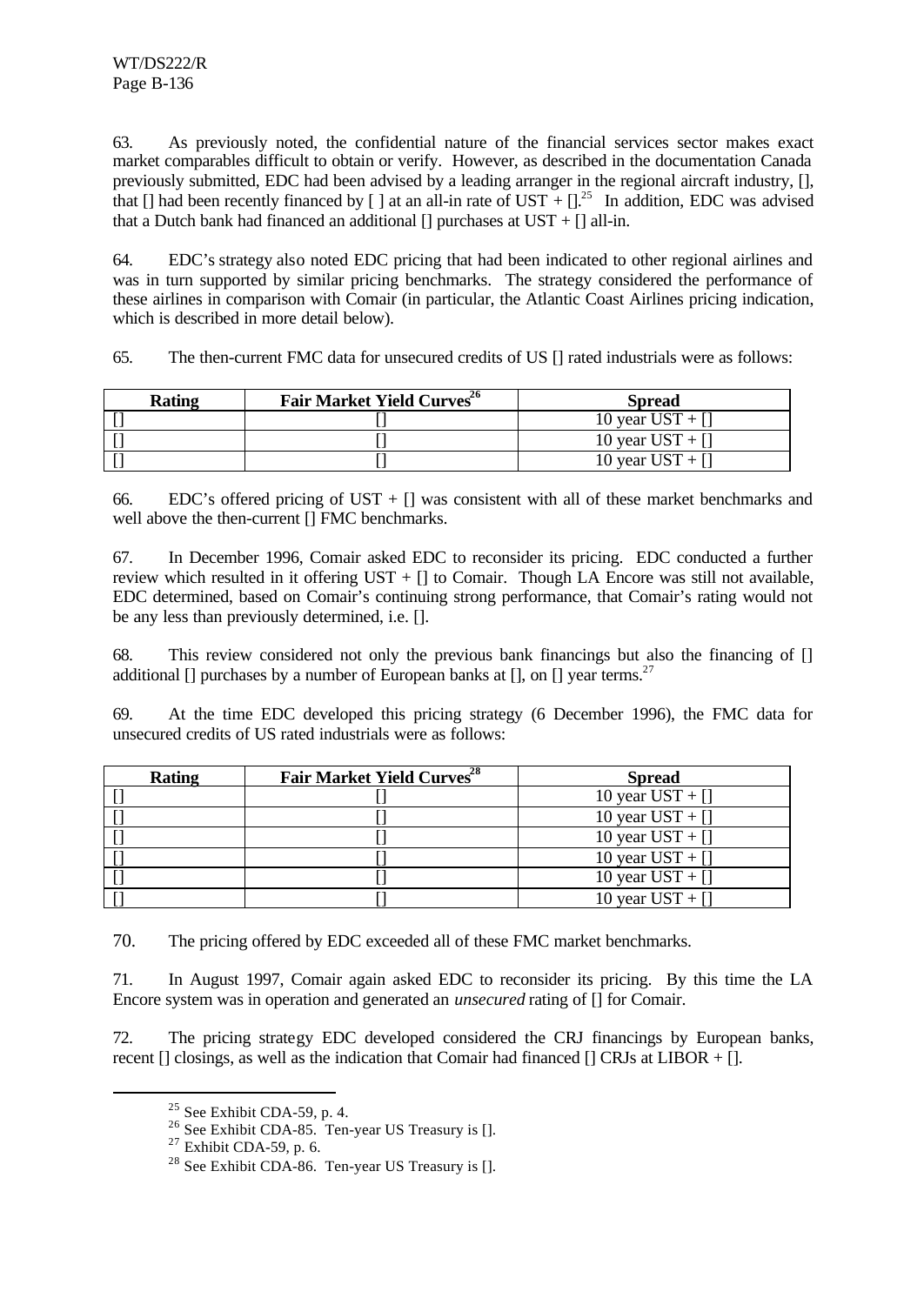73. EDC also undertook a financial comparison between ASA and Comair. It concluded that Comair was at least as creditworthy as ASA and should therefore command similar pricing. This comparison also noted the previously mentioned non-EDC ASA financings.

74. The FMC data for unsecured credits of US rated industrials at this time (8 August 1997) were as follows:

| <b>Rating</b> | Fair Market Yield Curves <sup>29</sup> | <b>Spread</b>                 |
|---------------|----------------------------------------|-------------------------------|
|               |                                        | 10 year UST + $\lceil \rceil$ |
|               |                                        | 10 year UST + $\lceil$        |
|               |                                        | 10 year UST + $[]$            |
|               |                                        | 10 year UST + $\Gamma$        |
|               |                                        | 10 year UST + $\lceil \rceil$ |
|               |                                        | 10 year UST + $\Gamma$        |

75. EDC's offered pricing of UST + [] bps was in excess of all the [] FMC market benchmarks.

76. In March 1998, at the airline's request, EDC also offered to provide Comair []financing with a [] *year* repayment term at 7 *year* UST + []. EDC deemed this appropriate based on the then-current performance of Comair itself and in comparison with ASA.

77. The FMC data for unsecured credits of US rated industrials at this time (10 March 1998) were as follows:

| <b>Rating</b> | <b>Fair Market Yield Curves</b> <sup>30</sup> | <b>Spread</b>                |
|---------------|-----------------------------------------------|------------------------------|
|               |                                               | 7 year UST + $[$ ]           |
|               |                                               | 7 year UST + $\lceil \rceil$ |
|               |                                               | 7 year UST + $[$ ]           |
|               |                                               | 7 year UST + $\lceil \rceil$ |
|               |                                               | 7 year UST + $[$ ]           |
|               |                                               | 7 year UST + $\Gamma$        |

78. EDC's offered pricing was in excess of all the [] FMC market benchmarks.

79. In early 1999, EDC developed its most recent Comair pricing strategy. At this time LA Encore had generated an unsecured rating of [] for Comair.

80. EDC's pricing strategy considered a basket of US industrials including banks, industrials and consumer goods companies with a like credit rating and actively trading bonds with a similar term to maturity as the average life of the proposed financing. The average spread on these bonds was UST +  $\prod$ .

81. This market-based average was less than the EDC offered pricing of  $UST + [1]$ .

82. EDC also considered a number of pass-through certificates (i.e. loan notes) and EETCs, including those of []. The average spread of those certificates and EETCs, which had a similar average life ([]) as that in the EDC offer to Comair, was [] bps over the ten year UST. This was less than EDC's offered pricing.

<sup>&</sup>lt;sup>29</sup> See Exhibit CDA-87. Ten-year US Treasury is  $[$ ].

<sup>30</sup> See Exhibit CDA-88. Seven-year US Treasury is [].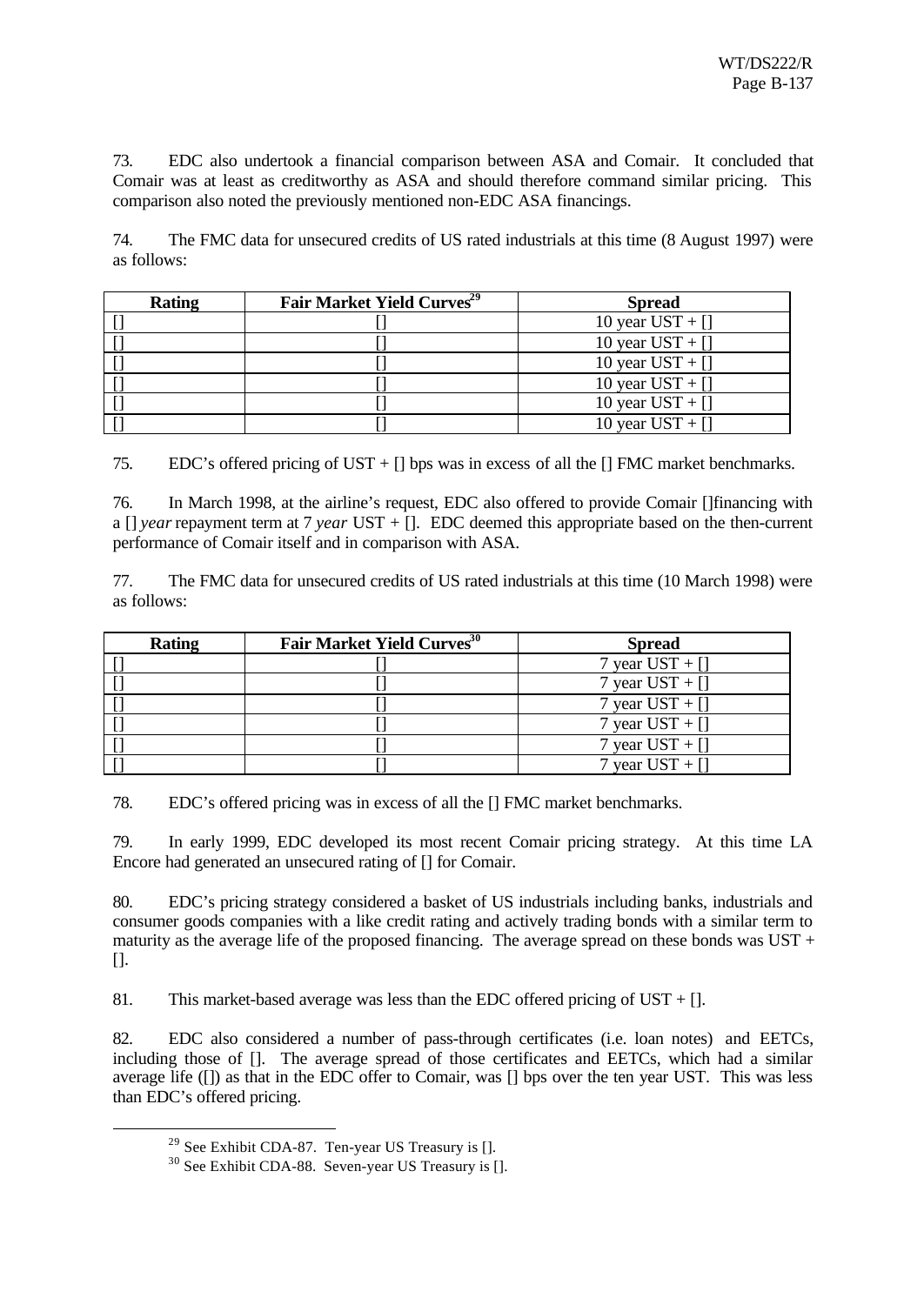83. The FMC data for unsecured credits of US rated industrials at the time of the strategy were as follows:

| Rating | Fair Market Yield Curves <sup>31</sup> | <b>Spread</b>          |
|--------|----------------------------------------|------------------------|
|        |                                        | 10 year UST + $\Gamma$ |
|        |                                        | 10 year UST + $\Gamma$ |
|        |                                        | 10 year UST + $\Gamma$ |

EDC's offered pricing of UST + [] bps was in excess of the [] to [] rated FMC market benchmarks.

#### C. Atlantic Coast Airlines (ACA)

| <b>Pricing Strategy</b> | <b>Term Sheet</b> |
|-------------------------|-------------------|
| February 1996           | February 1996     |
| <b>Pricing Strategy</b> | Letter of Offer   |
| January 1999            | <b>March 1999</b> |

84. In its 31 July attack on the Corporate Account pric ing for ACA, Brazil discusses EDC's credit rating for ACA and the EETC market at the time of the individual pricing strategies. In addition, Brazil mentions an EETC issue of ACA.

85. EDC has provided financing for the delivery of [] CRJ aircraft for Atlantic Coast Airlines (ACA) and [] CRJs for Atlantic Coast Airlines Holdings (ACAH).

86. EDC issued an indicative term sheet to ACA in 1996 at UST +  $[1]^3$ <sup>2</sup> However, in spite of ongoing discussions with the airline, agreement could not be reached regarding terms and conditions of the EDC financing structure and ACA secured financing elsewhere.

87. Subsequent to the issuance of this term sheet, EDC was advised by [], a leading aircraft financing arranger, that ACA would likely be able to secure a private placement in the UST  $+$  [] bps range or arrange debt in a USLL structure in the UST + []bps range.

88. The EDC term sheet's indicative pricing was higher than these market benchmarks.

89. In September 1997, ACA completed a EETC for a number of its CRJs and turbo-prop aircraft in the UST +  $\overline{1}$  bps range, exclusive of fees.<sup>33</sup>

90. The pricing terms and conditions for EDC's financing of ACA were established by a letter of offer dated 3 March 1999. The pricing strategy for this letter of offer was principally developed in January 1999. It provided floating rating financing at LIBOR + [] or fixed rate financing for aircraft delivered prior to 1 January 2000, at UST  $+$  [] (based on then current swap rates the fixed rate equivalent of  $L + \lceil \cdot \rceil$  was UST +  $\lceil \cdot \rceil$ ). Fixed financing rate for aircraft delivered after 1999 would be available at  $LIBOR + \Pi$  plus the applicable premium to swap floating rate to fixed rate debt.

 $31$  See Exhibit CDA-89. Ten-year US Treasury is [].

 $32$  An indicative term sheet is for discussion purposes only and is subject to further due diligence. It does not represent the final terms and conditions, including relevant pricing, which may be offered by EDC.

 $33<sup>33</sup>$ This small, illiquid EETC is not frequently traded and with the exception of the issue price does not provide a good "on the run" benchmark. For this reason, Salomon Smith Barney does not include this issue in its EETC data base. (Salomon Smith Barney, *The ABCs of EETCs: A Guide to Enhanced Equipment Trust Certificates*, 8 June 2001, p. 33 (Exhibit CDA-81).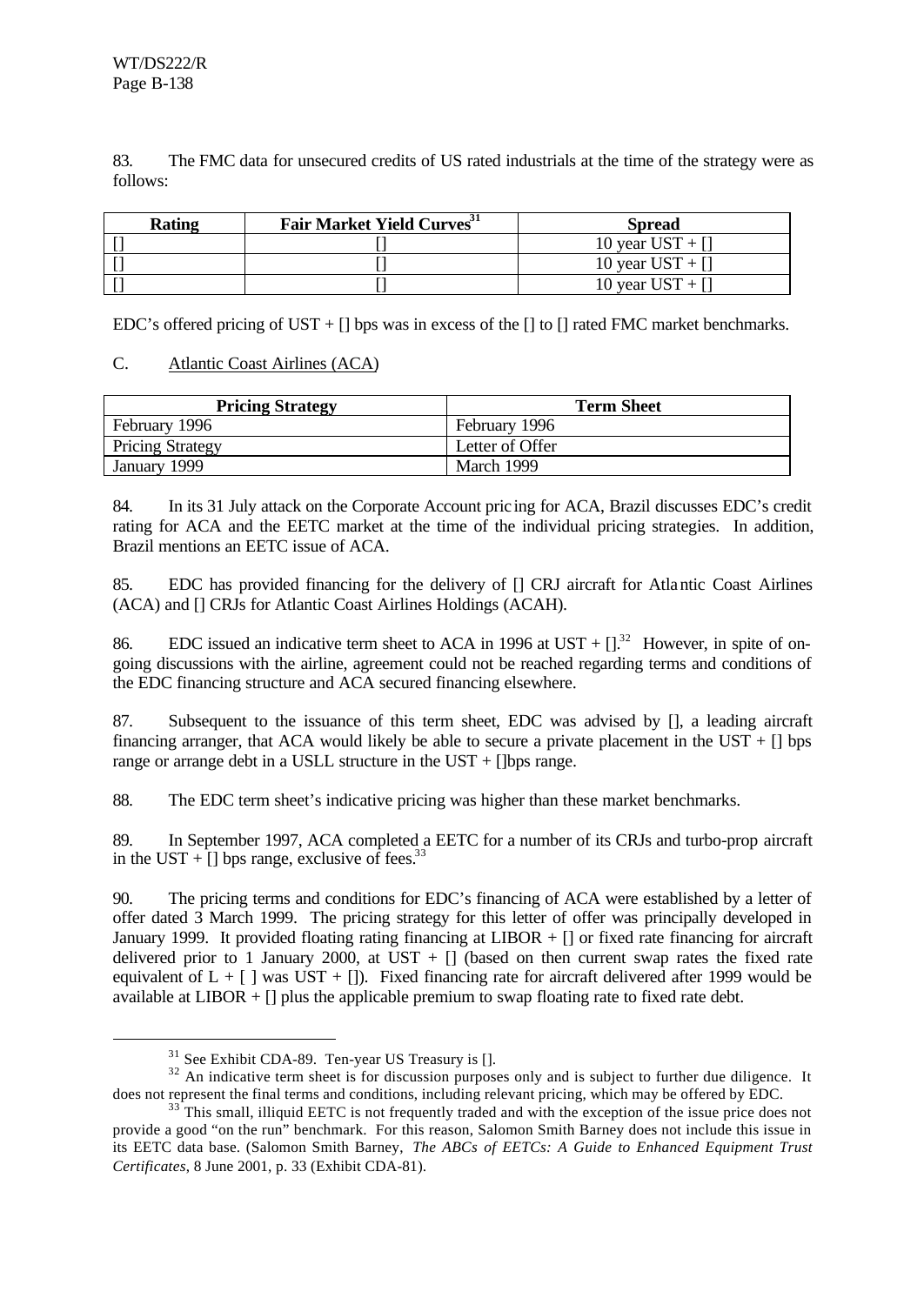91. By this time LA Encore was available and generated an *unsecured* rating of [] for ACAH, the []. EDC's pricing considered these factors as well as the financial and operating performance of the airline relative to its peers, and past and current EDC pricing for other US regional airlines.

92. The FMC data for unsecured credits of US rated industrials at the time of the strategy (12 January 1999) were as follows:

| <b>Rating</b> | <b>Fair Market Yield Curves</b> <sup>34</sup> | <b>Spread</b>                 |
|---------------|-----------------------------------------------|-------------------------------|
|               |                                               | 10 year UST + $\lceil \rceil$ |
|               |                                               | 10 year UST + $\lceil$        |
|               |                                               | 10 year UST + $\lceil$        |

93. EDC's offered pricing of UST  $+$  [], plus an up-front administration fee of [] (equivalent to  $UST + []$  all-in), was consistent with the then current  $[]$  rated FMC market benchmarks.

94. In May 2000, EDC agreed to the airline's request to a minor amendment of the [] of the March 1999 letter of offer. At that time EDC also confirmed its pricing of the credit based on a pricing review undertaken in November 1999 for ACAH. At the time of this review, ACAH had an *unsecured* LA Encore rating of [].

95. By November 1999, EDC had financed [] of ACA's [] CRJs. ACA had financed the balance by a combination of EETCs ([] aircraft), [] ([] aircraft), [] ([] aircraft) and [] ([] aircraft). EDC's pricing strategy noted that the EETC was not trading, so the current market spread was not available. However, EDC was advised that the  $\lceil \rceil$  aircraft were financed in 1998 at a rate of UST +  $\lceil \rceil$  with a  $\lceil \rceil$ year term. In addition,  $\Box$  committed to finance up to  $\Box$  CRJs in early 1999 at LIBOR  $+ \Box$  (or approximately UST +  $\begin{bmatrix} 1 \end{bmatrix}$  based on November 1999 swap rates).  $\begin{bmatrix} 1 \end{bmatrix}$ 's financing was to be made available into a USLL structure with a []-year term and a []-year average life or a direct loan with a [] year payout.

96. EDC's offered pricing was greater than all of these active market benchmarks.

97. In addition, ACA had informed EDC that it had received interest from a number of banks for its upcoming deliveries and, as such, it expected to use EDC financing for only [] of the airline's [] remaining deliveries. Clearly, if EDC pricing was below market, ACA would have sought to use EDC financing for *all* of its remaining deliveries.

98. At the time of the second pricing strategy (24 November 1999) the applicable FMC data for unsecured credits of US rated industrials were as follows:

| <b>Rating</b> | Fair Market Yield Curves <sup>35</sup> | <b>Spread</b>                 |
|---------------|----------------------------------------|-------------------------------|
|               |                                        | 10 year UST + $\lceil \rceil$ |
|               |                                        | 10 year UST + $\Gamma$        |
|               |                                        | 10 year UST + $\lceil \rceil$ |
|               |                                        | 10 year UST + $\Gamma$        |
|               |                                        | 10 year UST + $\lceil \rceil$ |
|               |                                        | 10 year UST + $\Gamma$        |

<sup>34</sup> See Exhibit CDA-90. Ten-year US Treasury is [].

<sup>35</sup> See Exhibit CDA-91. Ten-year US Treasury is [].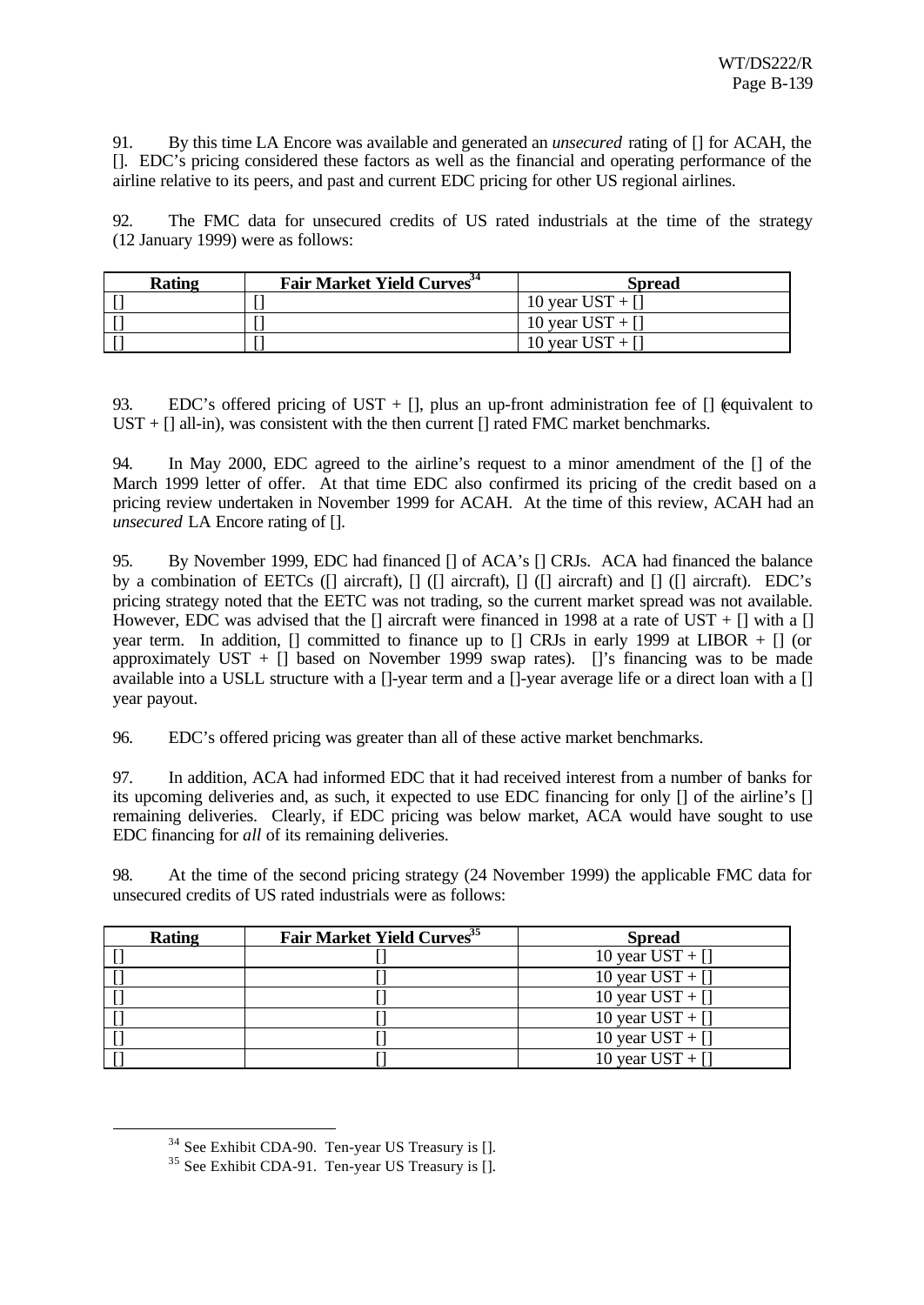99. EDC's offered pricing of UST + [], plus an up-front administration fee of [] (equivalent to  $UST + []$  all-in) was greater than all the then-current  $[]$  FMC market benchmarks.

#### D. Air Nostrum

| <b>Pricing Strategy</b> | <b>Letter of Offer</b> |
|-------------------------|------------------------|
| March 1998              | October 1998           |

100. Air Nostrum is a regional airline based in Valencia, Spain. As such, US benchmarks were not applicable. Both Embraer and Bombardier competed for this order. Air Nostrum confirmed to EDC that the Government of Brazil had offered long term financing for the Embraer contract, which was not consistent with OECD Consensus terms. Air Nostrum told EDC that Brazil's terms were:

- ? Price: USD 14.8 million (January 1998 \$)
- ? Financing: 100 per cent from BNDES at 5.13 per cent per annum (after a Proex I buydown) for 15 years to a balloon of 35 per cent.
- ? This equated to a monthly lease rate of USD 98,451.

101. On the basis of this information, EDC, with Canada Account support, provided a financing proposal which attempted to match the lease payment structure required by Air Nostrum but with a higher all-in rate than that being offered by Brazil. EDC notified the OECD of its intention to match Brazil's offer.

102. EDC's Corporate Account tranche ([] per cent loan-to-value) is the senior tranche in this transaction. It is secured by, *inter alia*: a first priority mortgage on each aircraft; an assignment of all manufacturer's warranties, and EDC being first loss payee under appropriate insurance policies. EDC's Corporate Account tranche is fully covered by the residual value of the assets.

103. Though the overall pricing was driven by Canada's desire to match the Brazilian offer and to meet Air Nostrum's lease payment structure requirements, it was also based on a review of the airline's financial and operating performance. The Corporate Account pricing was included a marketbased interest rate of the [ ].

## E. Kendell Airlines

| 104. | <b>Pricing Strategy</b> | <b>Signing of Participant Accession Agreement</b> |
|------|-------------------------|---------------------------------------------------|
|      |                         | (EDC commitment)                                  |
|      | June 1999               | August 1999                                       |

105. Kendell Airlines is the largest Australian regional airline. It is owned by Ansett Holdings Limited (AHL) which also owns and operates Ansett Australia (AA) and Ansett International Airlines. AHL and AA  $\Box$  which was arranged by  $\Box$  and  $\Box$ .

106. AHL is Australia's second largest airline. At the time of the transaction, it held a [] per cent domestic market share and had annual revenues in excess of AUD [] (approximately USD []). The airline is a member of the Star Alliance, one of the world's leading airline alliances.

107. At the time of the development of the pricing strategy for this airline, no USD benchmarks existed for Kendell or AHL and AA, []. EDC pricing largely depended upon the input of the lead arrangers [] and [] who had extensive experience in such transactions.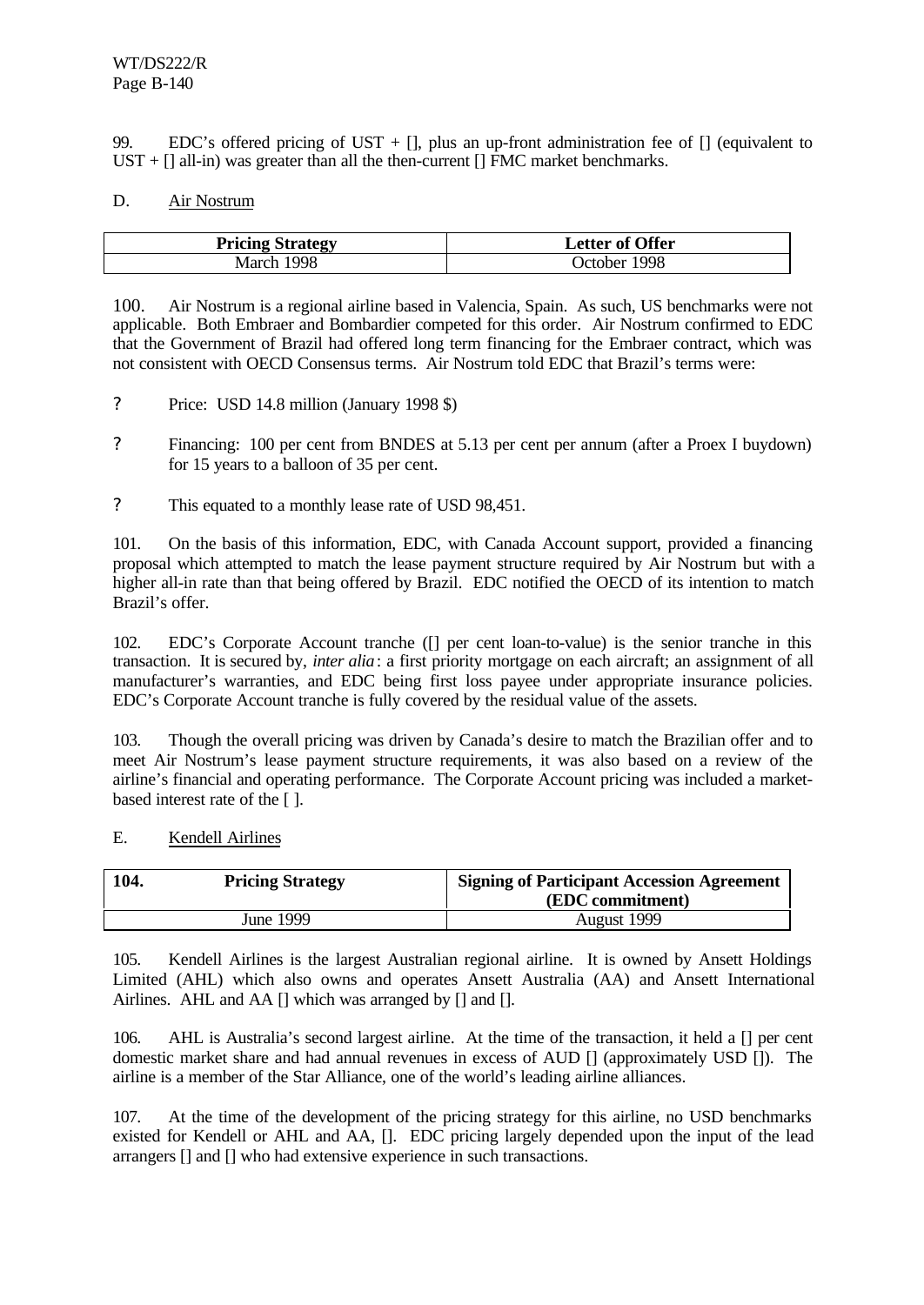108. EDC's pricing was exactly the same as the other participants in the transaction. Indeed, all terms and conditions of this credit were shared on a *pari passu* basis by all the participants. None of the terms and conditions, including pricing in the public offering or the final agreement relied on EDC's participation. Contrary to Brazil's claim, EDC was a price taker, not a price maker in this transaction. The participating private commercial banks set the interest rates.

109. Accordingly, the Kendell transaction offers an excellent empirical standard against which to test the credibility of Brazil's assertions in its 31 July 2001 statement that EDC's financing below certain EETC related data (as selected by Brazil) is necessarily below market. According to Exhibit BRA-66, a "market spread" for the Kendell transaction should have been [] over US Treasury. However, the evidence shows that, by Brazil's own estimate, Kendell was able to arrange financing for that transaction in the commercial marketplace for [] less than that. The Kendell transaction proves that Brazil's construction of "market spreads" is simply not credible.

110. EDC was also invited to participate in the second Kendell transaction by [], the transaction's arranger. At that time, EDC concluded that the risks associated with the transaction were too great in relation to the total return and declined to participate. A commercial bank syndicate, led by [], ultimately provided the requisite financing.

## **IV. INVESTISSEMENT QUÉBEC**

111. Most of the arguments Brazil makes in its 31 July 2001 statement regarding Investissement Québec (IQ) repeat arguments Brazil has made elsewhere and which Canada has already addressed. For example, Brazil contends that IQ has provided guarantees without charging a fee. This, as Canada has previously noted, is not correct.<sup>36</sup> Even when Brazil acknowledges that IQ has charged fees, as in the case of the Midway Airlines and Mesa Air transactions, it asserts that the pricing was simply [] basis points, whereas Canada has explained that the [] basis point fee is an up-front fee in addition to an annual fee of [] basis points. In its 31 July statement, Brazil does allege for the first time that CQC provided direct financing in the Midway transaction.<sup>37</sup> This is not correct. Brazil appears to have confused the equity guarantee with direct financing.

112. Brazil also argues, in its 31 July statement that the uniformity of IQ's fee is indicative of a failure to follow the market because "no market guarantor would charge the same fee to recipients with wildly varying credit ratings."<sup>38</sup> This assertion ignores the nature of the IQ guarantee and the [1<sup>39</sup> As Canada explained in its 26 July 2001 answer to the Panel's Question 47 as well as at paragraphs 67 and 68 of its Rebuttal Submission and in its answer to the Panel's Question 14, the [] does more than just greatly diminish IQ's risk exposure. In large part, the risk represented by the possible default of a particular aircraft purchaser is [], it is entirely appropriate that the fee charged to different purchasers would be the same.

## **V. CONCLUSION**

l

113. Canada has demonstrated throughout these proceedings that EDC and Investissement Québec operate on a financially-self sustaining basis and provide products that are structured and priced commercially. At the request of the Panel, Canada has provided extensive documentation, much of it commercially sensitive, demonstrating clearly that EDC goes to great lengths to establish the appropriate terms and conditions for each transaction and that these terms and conditions are

<sup>36</sup> See Canada's Rebuttal Submission, para. 66 and Canada's Answer to Question 14, para. 7.

<sup>37</sup> Brazil's 31 July Statement, para. 119.

<sup>&</sup>lt;sup>38</sup> Brazil's 31 July Statement, para. 23.

 $39$  [] (Exhibit CDA-65).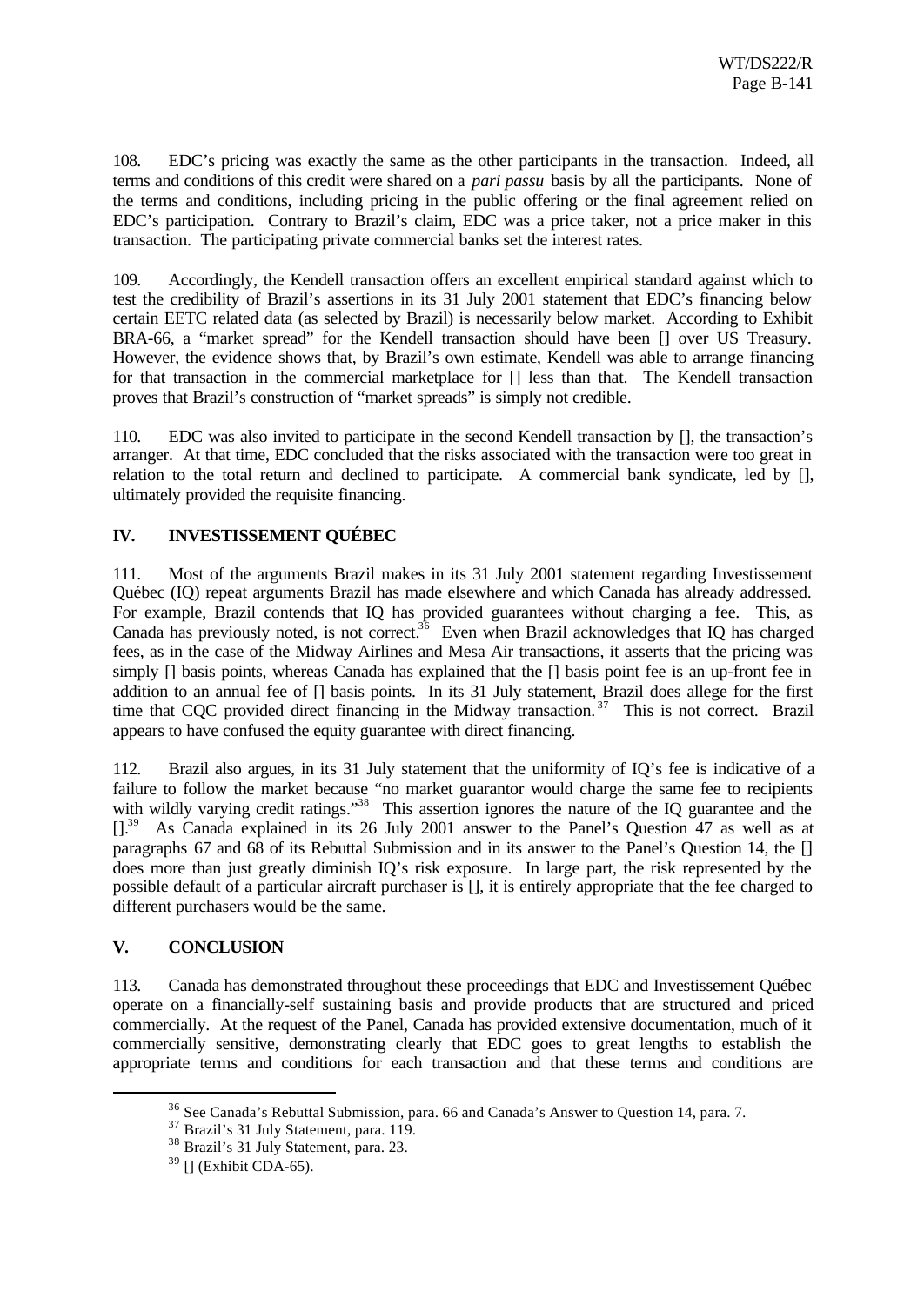consistent with those which a borrower is able to obtain for a comparable transaction in the commercial markets. Canada provided this information despite Brazil's abject failure to present a *prima facie* case that any of EDC's Corporate Account transactions were not offered on market terms. In its 31 July oral statement, Brazil attempted to manufacture a case against these transactions, and against EDC, by misrepresenting and taking out of context the evidence that Canada provided in this and other disputes. As this submission demonstrates, Brazil's case against these transactions is entirely without merit and must fail. The evidence is overwhelming that these transactions were priced on terms no more favourable than those available to the recipients in the market.

114. Canada has also provided extensive evidence regarding the operations of IQ. Brazil said very little about IQ in its 31 July statement that it had not said previously and that Canada had not already refuted. Brazil's new arguments concerning IQ are either factually incorrect or fail to recognize that IQ's risk exposure is both limited and []. Brazil has offered no credible basis, in its 31 July statement or its previous submissions, for its claim that IQ guarantees are prohibited export subsidies. This claim must also fail.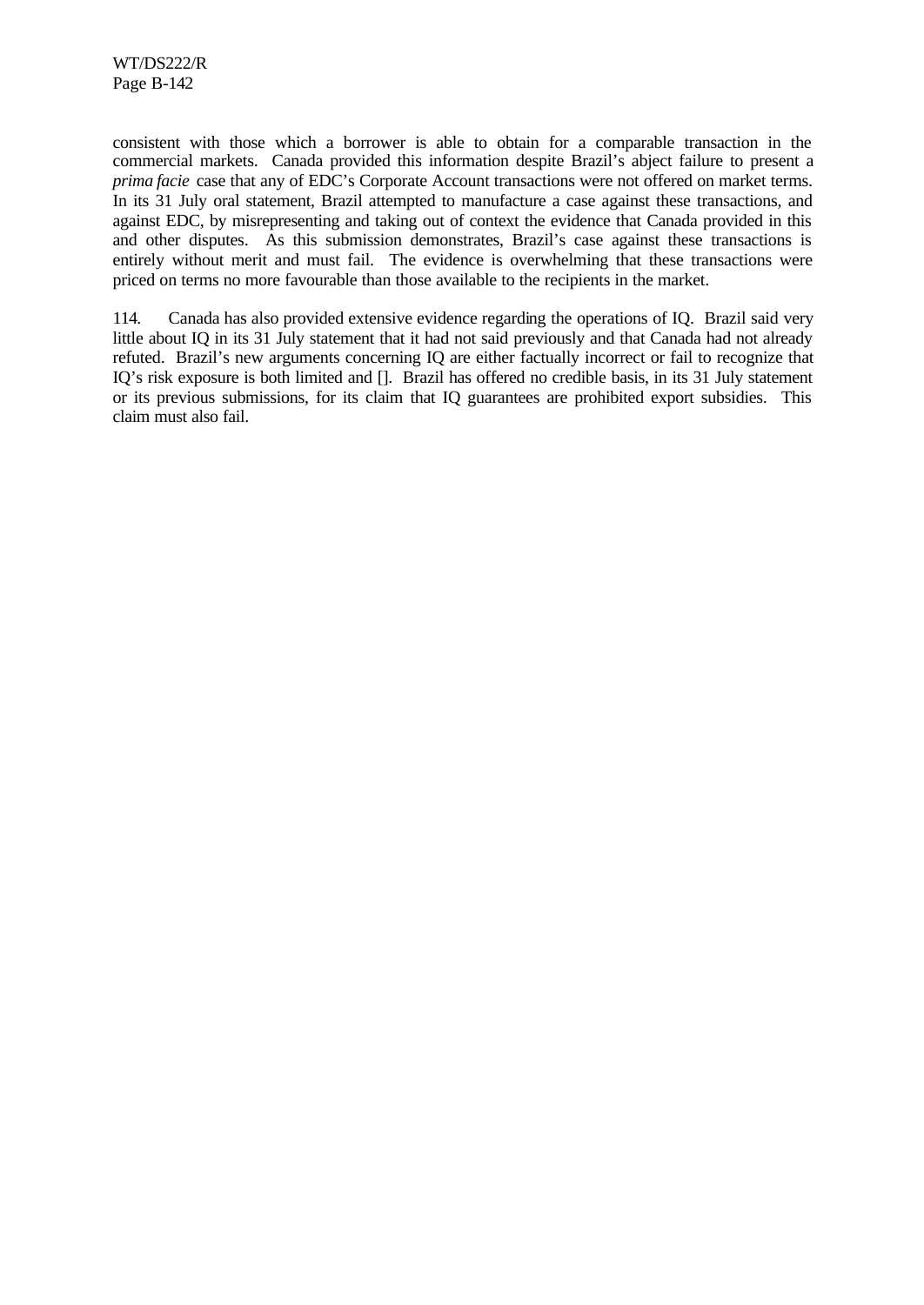## **ANNEX I**

## **BRAZIL'S PRICING METHODOLOGY IN BRA-65 IS FLAWED**

#### **I. BRAZIL'S STATED METHODOLOGY:**

"Brazil compared the spreads offered by Canada with the weighted-average of the spreads at which all EETCs issued by each airline were trading at the time of the Canadian offer."

There are several problems with this methodology outlined below.

| <b>Brazil's Methodology</b>                                      | <b>Reasons Brazil's Methodology is Flawed</b>                                                                                                                                                                                                         | <b>Recommended Approach</b>                                                                                                                                                                                                                                                                                                                                              |
|------------------------------------------------------------------|-------------------------------------------------------------------------------------------------------------------------------------------------------------------------------------------------------------------------------------------------------|--------------------------------------------------------------------------------------------------------------------------------------------------------------------------------------------------------------------------------------------------------------------------------------------------------------------------------------------------------------------------|
| 1. Use of All EETCs                                              | The use of all EETCs tracked by Morgan Stanley Dean Witter (MSDW) has meant<br>that non-airline EETCs have been included. These non-airline EETCs include [].<br>Brazil violated its own stated methodology.                                          | Only airline EETCs should have been considered.                                                                                                                                                                                                                                                                                                                          |
| 2. Use of all Tranches<br>Within an EETC to<br>Create a Weighted | By their nature, EETCs are made up of several debt tranches, all with different<br>credit ratings and terms. This has several implications.                                                                                                           | A pricing methodology must compare debt financing that is substantially similar to the loan being considered.<br>Canada's methodology compares the EDC financing to []                                                                                                                                                                                                   |
| Average Credit Spread                                            | (i) It is inappropriate to compare tranches with credit ratings significantly different<br>from the EDC financing.                                                                                                                                    | A Note on EETC Leverage: EETCs may appear to have lower loan-to-value (LTV) ratios and therefore be less<br>risky compared to bank financing. However, in the EETC market aircraft values are established by independent<br>appraisal. In the bank market LTV ratios are established relative to aircraft price. Appraisal values tend to be                             |
|                                                                  | (ii) It is inappropriate to compare tranches with repayment terms significantly<br>different from the EDC financing.                                                                                                                                  | higher than actual aircraft selling prices. Therefore on a net basis the total dollar amount being financed is<br>almost equal between the two sources of financing. For example:<br>EETC: aircraft appraisal \$20 million $*$ 70% LTV = \$14 million financing                                                                                                          |
|                                                                  | (iii) It is inappropriate to compare tranches with loan-to-value terms significantly<br>different from the EDC financing.                                                                                                                             | Bank Loan: aircraft selling price \$17.5 million $*80\%$ LTV = \$14 million financing                                                                                                                                                                                                                                                                                    |
| 3. Use of EETC Pricing<br>During 1996-1999                       | As Brazil correctly states at paragraph 62 of its 31 July statement, EETCs are a<br>relatively new financial instrument for debt financing in the aircraft sector. The<br>EETC market lacks liquidity (trading volume), which may in part explain why | Canada's methodology incorporates []. The [] reflect pricing available in a liquid market and the [] pricing<br>reflects pricing that is unbiased with regard to pricing that is negotiated with the $\left[ \cdot \right]$ .                                                                                                                                            |
|                                                                  | EETC pricing is are higher than other forms of commercial financing. There is a<br>large gap between the EETC pricing and the pricing obtained from comparable<br>corporate bond spreads and the Fair Market Curve spreads.                           | Where Canada does show EETC pricing, it uses the tranche's pricing spread at the date the EETC was issued.<br>This avoids any further distortion to the spread caused by trading in an illiquid market. However, this does not<br>eliminate the pricing problem caused by an illiquid EETC market since the spread at issue was determined<br>under the same conditions. |
| 4. Use of one Pricing<br>Source                                  | The reliance on any one piece of research, in this case EETC spreads, to complete<br>a pricing strategy can misrepresent the facts surrounding the pricing attributable to<br>a given credit rating.                                                  | In order to reduce the reliance on any one pricing source Canada's pricing methodology incorporates [].                                                                                                                                                                                                                                                                  |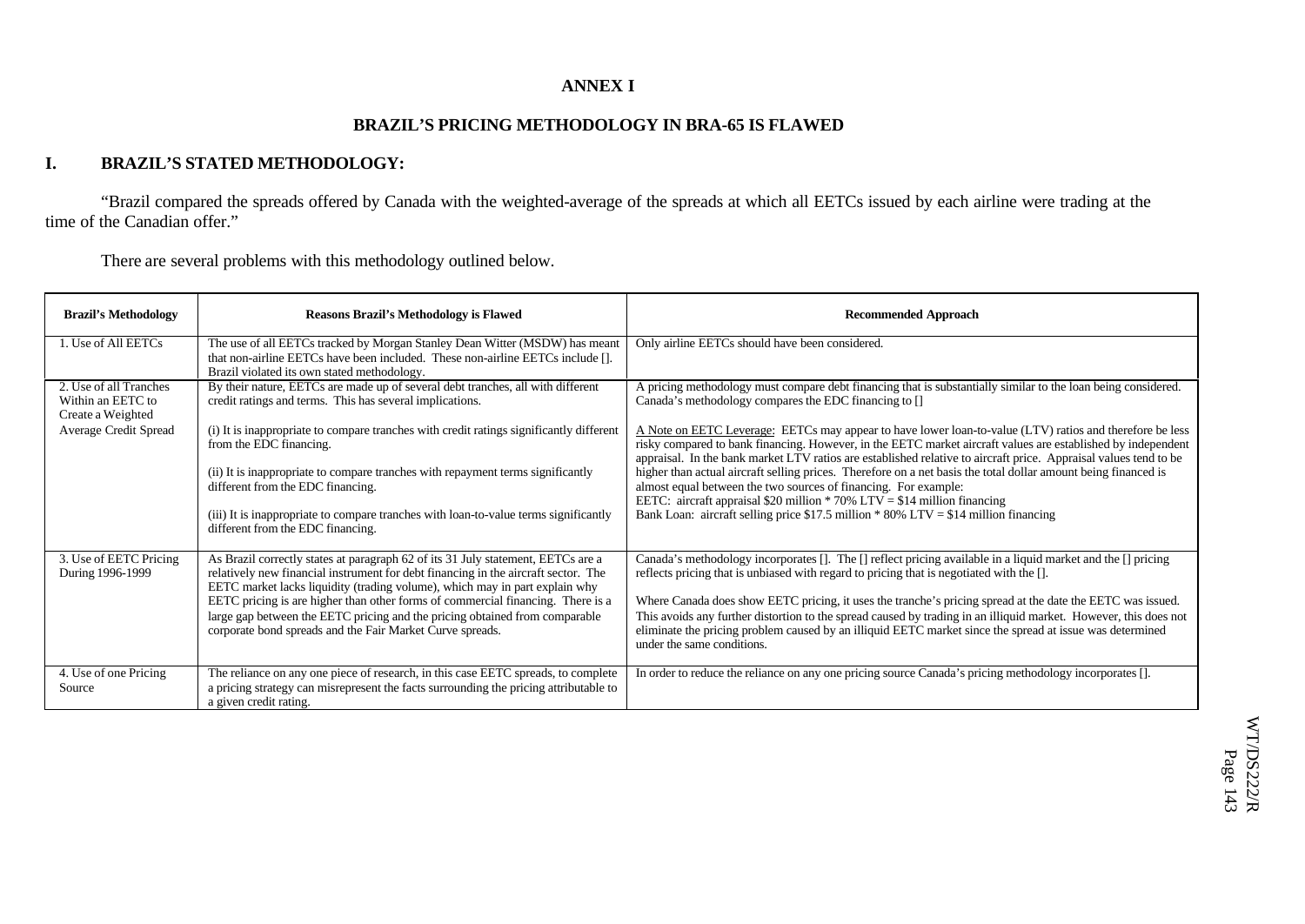## **BRAZIL'S PRICING METHODOLOGY IN BRA-66 IS FLAWED**

#### **I. BRAZIL'S STATED METHODOLOGY:**

"Brazil compared the spreads offered by Canada with an estimate of the likely spread for that transaction based on the average spreads for all EETCs in the year in which the transaction took place. For this comparison, Brazil took the average offering spreads from all EETCs issued in the year of each Canadian transaction as its starting point. We then added the impact of the credit rating of the [airline] based on Canada's ratings...this impact was calculated as plus or minus 15bps based on an analysis of all EETCs offered during the period 1996 - 1999"

| <b>Brazilian Methodology</b>                                                        | <b>Reasons Brazilian Methodology is Flawed</b>                                                                                                                                                                                                                                                                                                                                                                                                                           | <b>Recommended Approach</b>                                                                                                                                                                                                                                                                                                                                                                                                                                                                                                                                                                                                                                     |
|-------------------------------------------------------------------------------------|--------------------------------------------------------------------------------------------------------------------------------------------------------------------------------------------------------------------------------------------------------------------------------------------------------------------------------------------------------------------------------------------------------------------------------------------------------------------------|-----------------------------------------------------------------------------------------------------------------------------------------------------------------------------------------------------------------------------------------------------------------------------------------------------------------------------------------------------------------------------------------------------------------------------------------------------------------------------------------------------------------------------------------------------------------------------------------------------------------------------------------------------------------|
| 1. Timeline for Pricing<br><b>EETCs</b>                                             | Brazil has attempted to compare pricing issued at one point in time with<br>comparables from the future.<br>It is normal practice in the debt markets to price a given transaction in the<br>immediate present. This pricing may be based on comparables using<br>historical information and an expectation of possible future economic<br>changes. Actual pricing from the future is not available and could not be<br>used by EDC when it issued its financing offers. | Market pricing is achieved by reviewing market benchmark data reflective of the transaction being<br>considered. Data by its nature is historic and therefore only past transactions and currently available data<br>can be used.<br>In reviewing EETCs as a potential market benchmark, Canada considered EETCs that were issued within<br>the past 120 days from the date of the EDC offer of financing.<br>In reviewing $[]$ , Canada considered $[]$ spreads available at the approximate date of the EDC offer of<br>financing.<br>In reviewing $\left[\right]$ , Canada considered $\left[\right]$ at the approximate date of the EDC offer of financing. |
| 2. Adjustment of EETC<br>Spreads to Account for Credit<br><b>Rating Differences</b> | Canada agrees that the spreads reflected in pricing benchmarks of one credit<br>rating class can be adjusted to estimate a corresponding spread to another<br>credit rating. However, the EETC pricing being used by Brazil was flawed<br>making any further adjustment to the data useless.<br>These flaws are set out in the foregoing critique of BRA-65.                                                                                                             | Canada's methodology attempts to use EETC tranches that are within $\iint$ of the rating assigned to the<br>EDC loan.<br>There is no attempt to manipulate each benchmark's pricing, but it is understood that there is a pricing<br>difference (up or down) as a given debt product has its credit rating reduced or improved. Appendix 1 to<br>Annex II illustrates how credit spreads increase as credit ratings worsen. Appendix 1 also provides the<br>rating scale used by Standard & Poors (S&P) and Moody's Investor Service (Moodys).                                                                                                                  |

There are several problems with this methodology outlined below.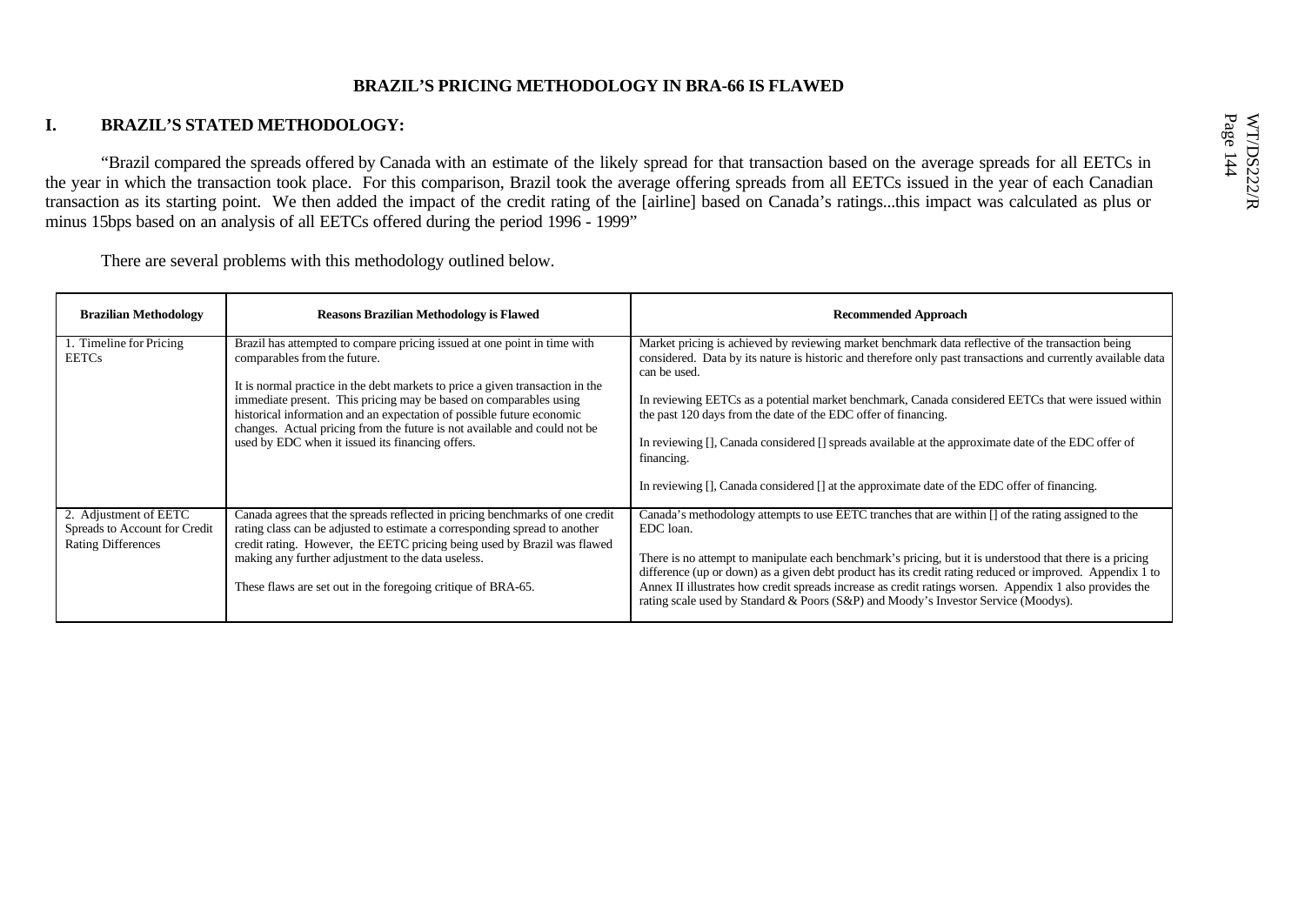# **ANNEX II**

 $[] \centering \subfloat[0]{{\includegraphics[width=0.25\textwidth]{figs-pi-1000}}% \qquad \subfloat[0]{{\includegraphics[width=0.25\textwidth]{figs-pi-1000}}% \qquad \subfloat[0]{{\includegraphics[width=0.25\textwidth]{figs-pi-1000}}% \qquad \subfloat[0]{{\includegraphics[width=0.25\textwidth]{figs-pi-1000}}% \qquad \subfloat[0]{{\includegraphics[width=0.25\textwidth]{figs-pi-1000}}% \qquad \subfloat[0]{{\includegraphics[width=0.25\textwidth]{figs-pi-1000}}% \qquad \subfloat[0]$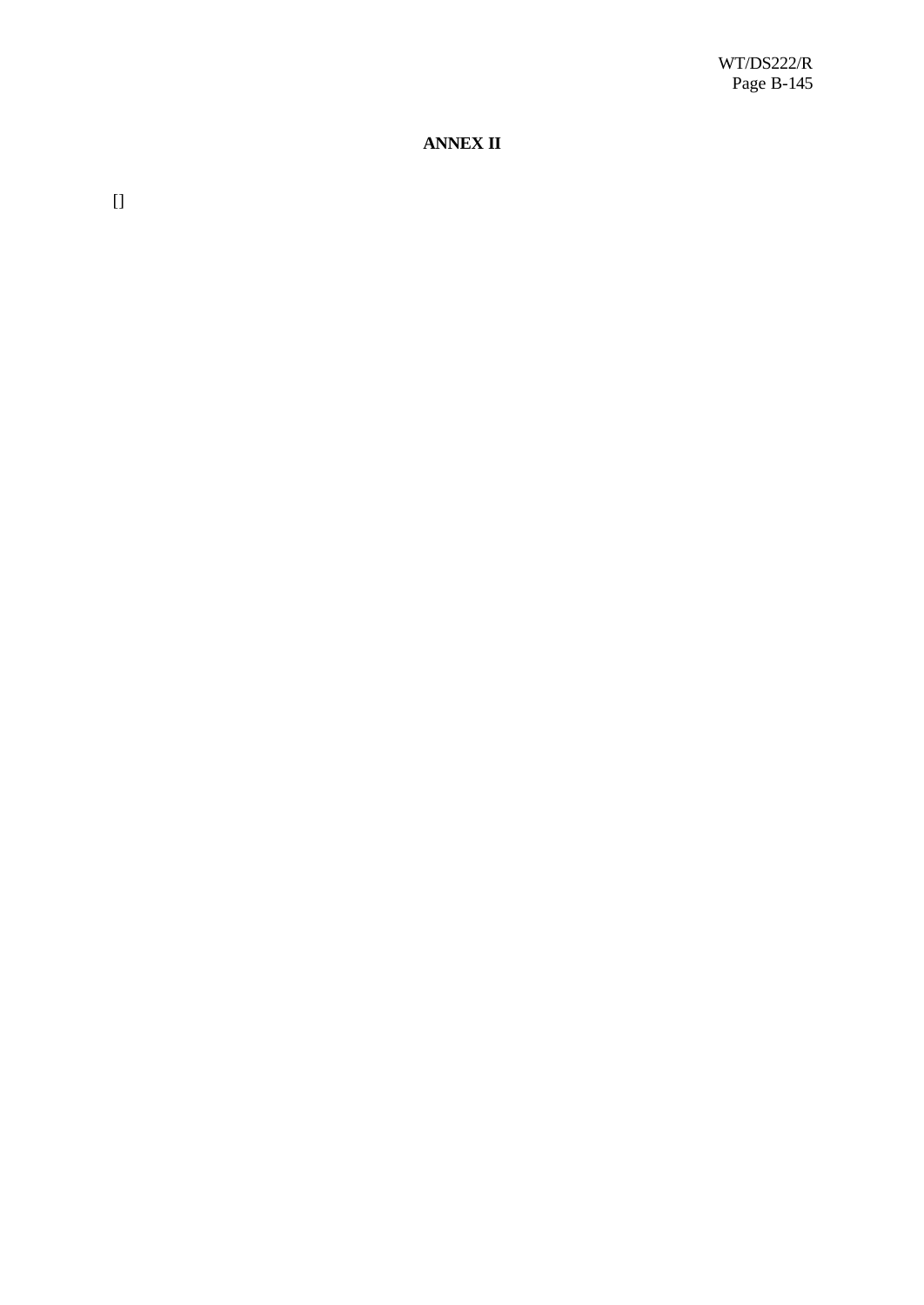# **Appendix 1**

### **Credit Rating Correlation**

| <b>Standard &amp; Poor's</b> | Moody's | A Note on Split Ratings It is not            |
|------------------------------|---------|----------------------------------------------|
| $AA+$                        | Aa1     | uncommon for a rated debt instrument (eg.    |
| AA                           | Aa2     | EETC tranche) to have a split credit rating. |
| AA-                          | Aa3     | This is where two rating                     |
| A+                           | A1      | agencies have given the same security        |
| A                            | A2      | different ratings where one rating is lower  |
| А-                           | A3      | than the other. For example, S&P could       |
| BBB+                         | Baa1    | provide a rating of BBB+ and Moody's could   |
| <b>BBB</b>                   | Baa2    | rate the same security one rating notch      |
| BBB-                         | Baa3    | lower at Baa2. In such instances, the lower  |
| $BB+$                        | Ba1     | credit rating is likely to cause the debt    |
| <b>BB</b>                    | Ba2     | instrument's yield over US T to be higher.   |
| BB-                          | Ba3     |                                              |

# **Industrial Indices (Bloomberg Fair Market Curve History) - August 14, 1998**

| <b>Credit Rating</b><br>(S&P / Moody's) | <b>Industrial Spreads in bps over</b><br>10 Year U.S. Treasury |                                                 |
|-----------------------------------------|----------------------------------------------------------------|-------------------------------------------------|
| AA/Aa2                                  | 51                                                             | Note: One of the main tenets of finance is      |
| AA-/Aa3                                 | 58                                                             | the concept of risk and return. As the risk of  |
| $A+/A1$                                 | 70                                                             | return increases so does the required           |
| A/A2                                    | 78                                                             | return. As the credit rating for a debt         |
| $A-A3$                                  | 91                                                             | instrument decreases (eg. moves from AA         |
| BBB+/Baa1                               | 102                                                            | to BB) the required spread over US T            |
| BBB/Baa2                                | 113                                                            | increases. The graph below illustrates the      |
| BBB-/Baa3                               | 129                                                            | Incremental spread for the Fair Market          |
| BB+/Ba1                                 | 180                                                            | Curve - Industrial Index as one moves           |
| BB/Ba2                                  | 219                                                            | down the credit scale. As one moves from        |
| BB-/Ba3                                 | 252                                                            | BBB to BBB- the incremental spread is<br>16bps. |

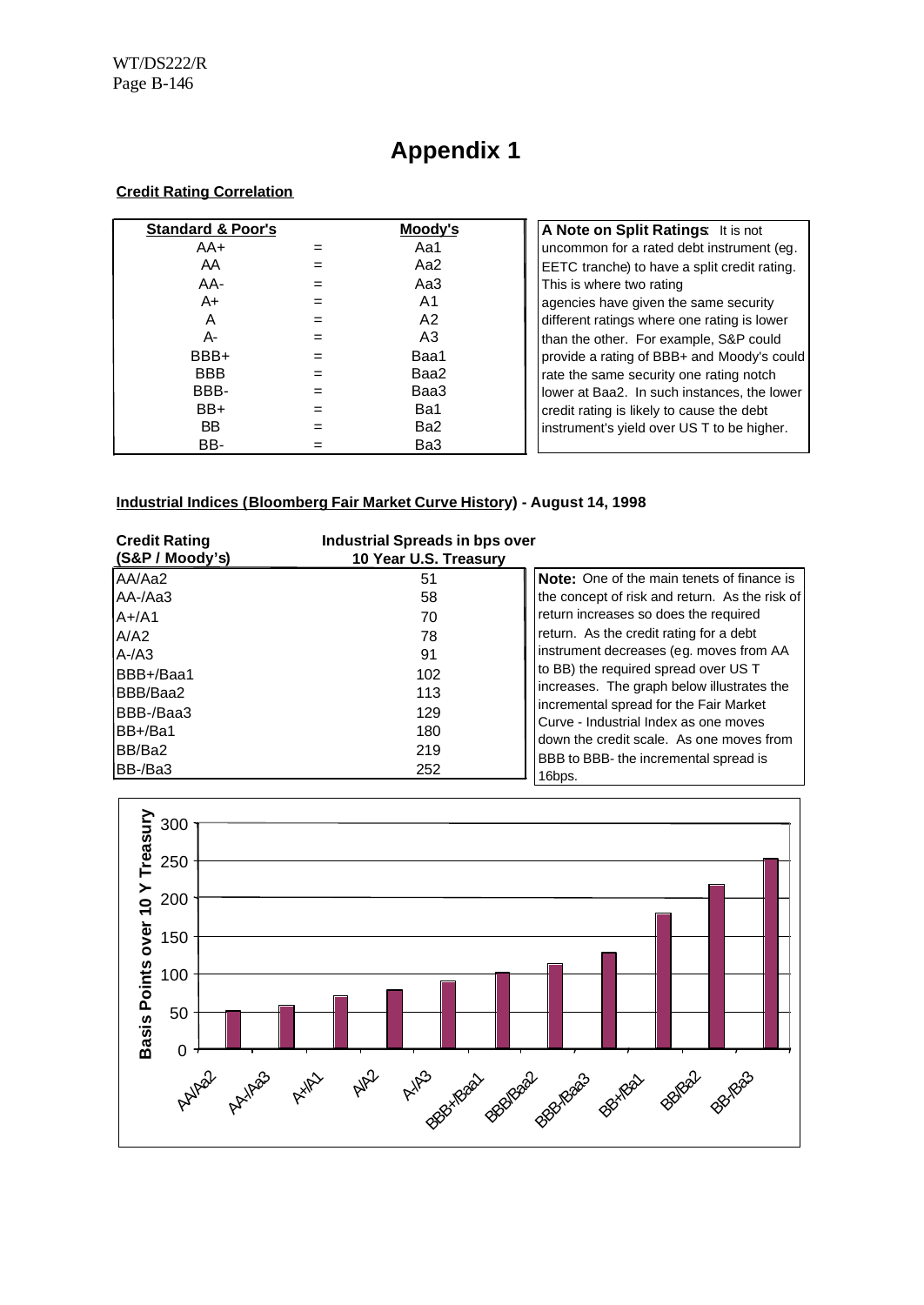# **Appendix 2**

# **Comments on the Relevance of EETC Pricing EETC's Exhibit Pricing Volitility**

"Throughout our observation of spread behaviour among the different EETC baskets we have created out of our database, we found that in any given month it is not uncommon to observe spread "anomalies" that defy common logic. This is reconcilable with the notion that EETCs are complex securities whose spread behaviour cannot be fully explained by any single variable."

Salomon Smith Barney, *The EETC Trading Observer*, 9 May 2001, p. 16. (Exhibit CDA-80)

#### **EETCs are Not Priced Consistently Even When They Are Priced At the Same Time**

| Airline /<br><b>EETC</b> Issue     | Tranche/<br>Coupon                   | $MSDW^*$<br>April 30, 2001<br><b>Tranche Spread</b><br>(bps) | SSB**<br>April 30, 2001<br><b>Tranche Spread</b><br>(bps) | <b>Difference</b><br>(bps) |
|------------------------------------|--------------------------------------|--------------------------------------------------------------|-----------------------------------------------------------|----------------------------|
| America West<br>$/1998-1$          | A/6.870%<br>B / 7.120%<br>C/7.840%   | 205<br>270<br>300                                            | 215<br>290<br>320                                         | 10<br>20<br>20             |
| Continental /<br>1997-1            | A/7.461%<br>B / 7.461%<br>C/7.420%   | 170<br>230<br>220                                            | 165<br>215<br>215                                         | $-5$<br>$-15$<br>$-5$      |
| Northwest/<br>1994-1               | A/8.26%<br>B / 9.36%                 | 210<br>285                                                   | 175<br>245                                                | $-35$<br>$-40$             |
| United<br>Airlines /<br>$2000 - 1$ | A1/7.783%<br>A2/7.730%<br>B / 8.030% | 170<br>172<br>230                                            | 163<br>160<br>235                                         | $-7$<br>$-12$<br>5         |
| US Air $/$<br>1998-1               | A/6.850%<br>B / 7.350%<br>C/6.820%   | 240<br>310<br>390                                            | 215<br>305<br>370                                         | $-25$<br>$-5$<br>$-20$     |

\*Source: Morgan Stanley Dean Witter, *EETC Market Update*, 7 June 2001, pp. 18-21. (Exhibit CDA-101) \*\*Source: Salomon Smith Barney, *The EETC Trading Observer*, 9 May 2001, pp. 37-41. (Exhibit CDA-80)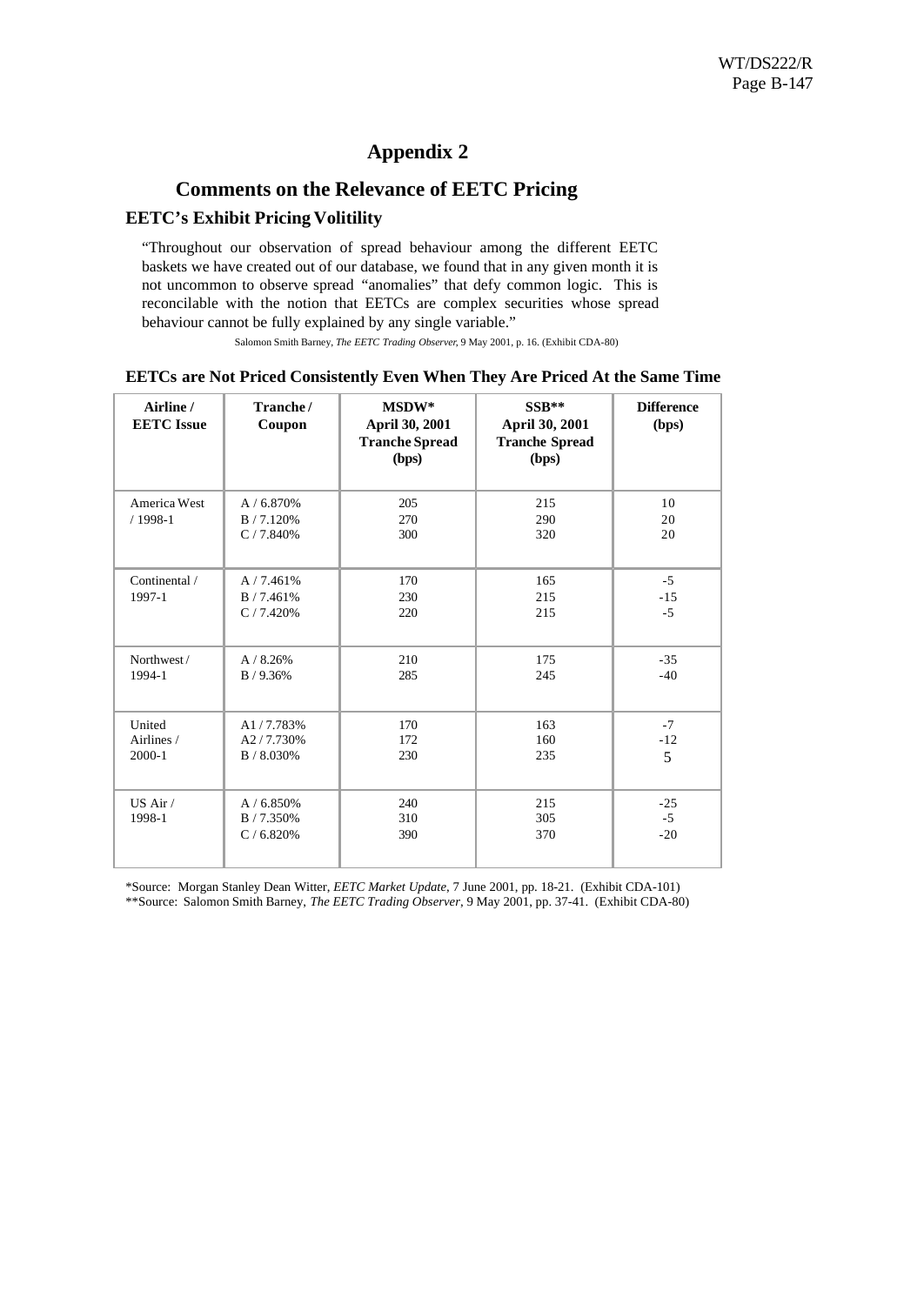# RESPONSES OF CANADA TO ADDITIONAL QUESTIONS FROM THE PANEL FOLLOWING THE SECOND MEETING OF THE PANEL

### (15 August 2001)

Following are Canada's answers to the Panel's 10 August 2001 additional questions to the parties:

**Question 74**

l

**Please comment on Brazil's contention (in response to Question 56) that under the Bombardier offer there would be "significantly lower semi-annual payments" than under the Embraer offer. Please calculate the amount of semi-annual payments for both offers, assuming a loan amount of \$1 billion and an interest rate of 6 per cent for both offers. Please also assume, in the case of Embraer's offer, that 20 per cent of the loan amount would be for [].**

1. Brazil's contention that under the Bombardier offer there would be significantly lower semiannual payments" than under the Embraer offer, is not accurate. To assess Brazil's contention, the Panel has requested that the parties calculate a "semi-annual payment" on the basis of certain assumptions. However, this too poses problems, because a number of the assumptions proposed by the Panel are not valid.

2. The assumption of an identical interest rate may be appropriate, but the assumption of an identical loan amount is not. The total loan amount will necessarily affect the amount of semi-annual payments on that loan. The total loan amount will depend on the price of the aircraft, as well as the number of aircraft being financed. Thus, in order to assess Brazil's contention, one cannot ignore the [] under Embraer's offer. As Canada has pointed out previously, one would need to compare the Bombardier offer, which involves a loan on [] aircraft, with the Embraer offer, [], as assumed in the *Brazil* – Aircraft Article 22.6 arbitration.<sup>1</sup> [] As a result, the payments under the Embraer offer would be greater than under the Bombardier offer.

3. A number of other factors also make the comparison envisaged by the Panel untenable, and illustrate the problems with Brazil's contention. For example, Brazil's contention in its response to Question 56 is necessarily based on a leveraged lease structure rather than a direct loan structure. Under a leveraged lease, loan payments and the average life of the loan are structured to optimize the costs to the borrower and the benefits to the equity investors. There is a vast array of possible repayment profiles, both in terms of amount and timing, associated with any given average life constraint. Airlines and equity investors employ very sophisticated software models to calculate and optimize the costs and benefits associated with various aircraft financing proposals. Many variables factor into these calculations, including the average life constraints imposed by lenders. The

<sup>1</sup> Canada's Answers to the Panel's Question 56, 8 August 2001, para. 1, referring to *Brazil – Export Financing Programme for Aircraft: Recourse to Arbitration by Brazil under Article 22.6 of the DSU and Article 4.11 of the SCM Agreement*, Decision by the Arbitrators, WT/DS46/ARB, adopted 12 December 2000, para. 3.79.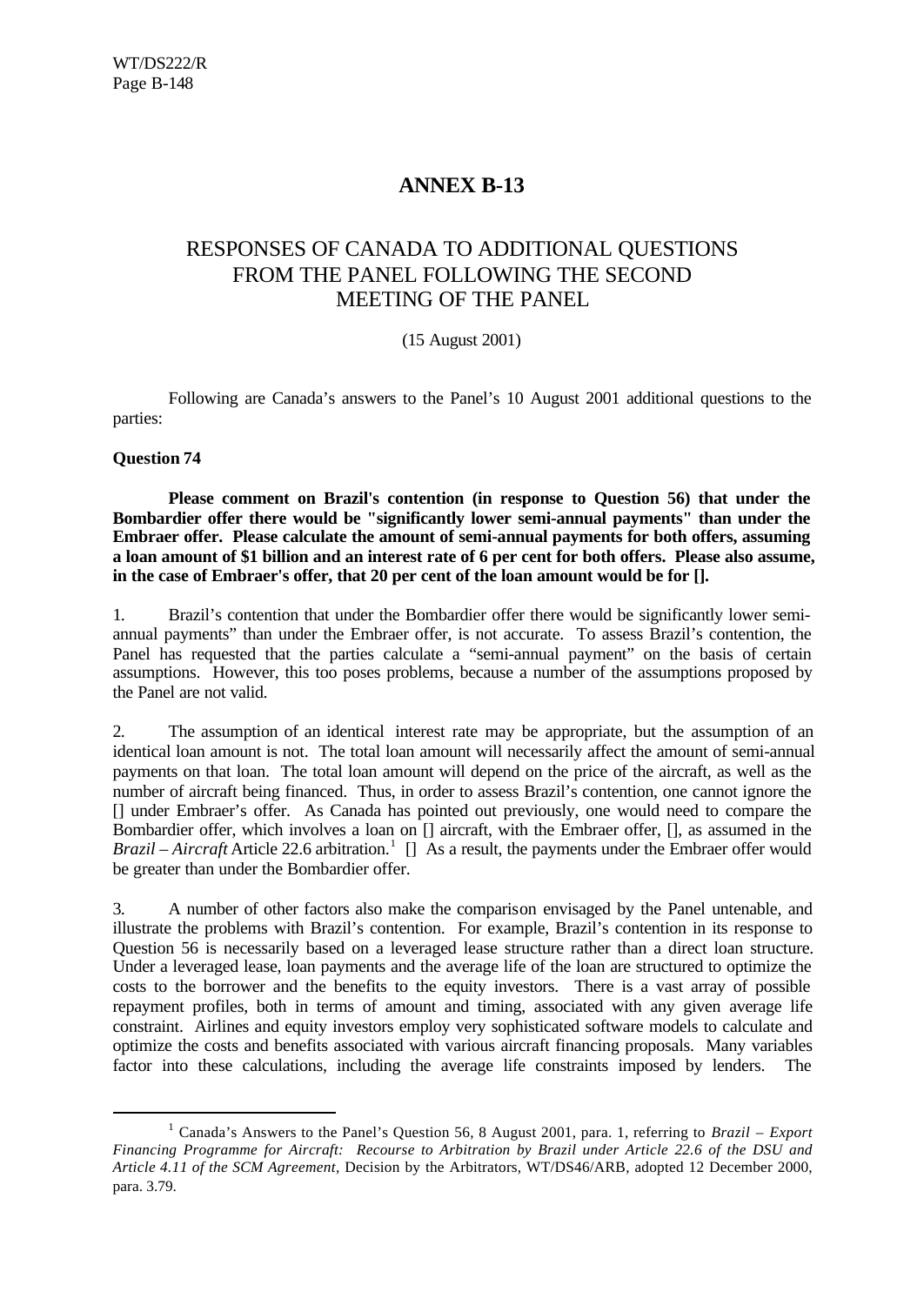repayment profile associated with loans made under a US Leveraged Lease structure can vary substantially between loans even when their average life constraints are the same.

4. Brazil has alleged in its response to Question 56, that the average life under Bombardier's offer is [] years. This is not correct. Bombardiers's offer permits a repayment profile that results in an average life of *up to* [] years, but this does not mean that the repayment profile chosen by Air Wisconsin under Bombardier's offer will have an average life of  $\Box$  years. Often, airlines and equity investors will determine, on the basis of the software model they use, that they will achieve optimal benefits (i.e. the airline will achieve the lowest cost and the equity investor will achieve the highest benefit) under a repayment profile that will result in an average life lower than [] years. A lower average life constraint would result, on average, in higher periodic payments (e.g. the semi-annual payments assumed by the Panel).

5. Furthermore, unless the lender specifically requires principal payments to be made semiannually, the amount of the loan payments in a leveraged lease structure would be very unevenly spread throughout the term and could result in no principal repayment in some years or, alternatively, periodic payments that are higher at the beginning of the term or at the end of the term. []

6. For all of the foregoing reasons, Brazil is incorrect in contending that the Bombardier offer would result in significantly lower semi-annual payments. For the same reasons, it is impossible to directly compare semi-annual loan payments under the two offers on the basis of the Panel's assumptions.

7. Nevertheless, in order to illustrate some of the problems with Brazil's contention and with the assumptions proposed by the Panel, Canada has sought to make the calculations requested by the Panel. Canada has asked for assistance from  $[]$  which, in its capacity as an advisor to airlines and equity investors, uses a software model of the sort described above.

8. Holding all other variables constant, Canada instructed [] to calculate the loan repayment profile for two offers, assuming an interest rate of 6 per cent, an average life constraint of [] years in one case and [] years in the other, and an identical loan amount of \$1 billion in each case. Even this is problematic, and less than fully realistic, because the software models used to optimise payment structures calculate the economics of a transaction on an aircraft-by-aircraft basis rather than on the gross loan amount basis in the Panel's assumption. Canada did not ask [] to incorporate the Panel's assumption that, "[]", both because it is unclear what is meant by this assumption and how it might be incorporated into the calculation.

9. The results of the calculations provided by [] in its model (attached as Exhibit CDA-102) show very different repayment profiles for the two offers. During certain years, principal repayments may not be made at all. The calculations show that in some years, the payments of principal and interest would be higher under an offer with a [] year average life constraint than one with a [] year average life constraint. Although the payments under a \$1 billion loan with the longer average life would be slightly lower on average (\$52.6 million as compared to \$53.1 million), because of the longer repayment term the airline would incur additional interest costs of some \$90 million under the offer with a  $\Box$  year average life constraint as compared to the offer with the  $\Box$  year average life.

### **Question 75**

**Relating to Canada's answer to panel question 67, is Canada of the view that the showing of the "possibility", "probability" or "expectation" of the future Brazilian government support would be sufficient to satisfy a legal element of "official support" under the OECD Arrangement in respect of "matching" provisions?**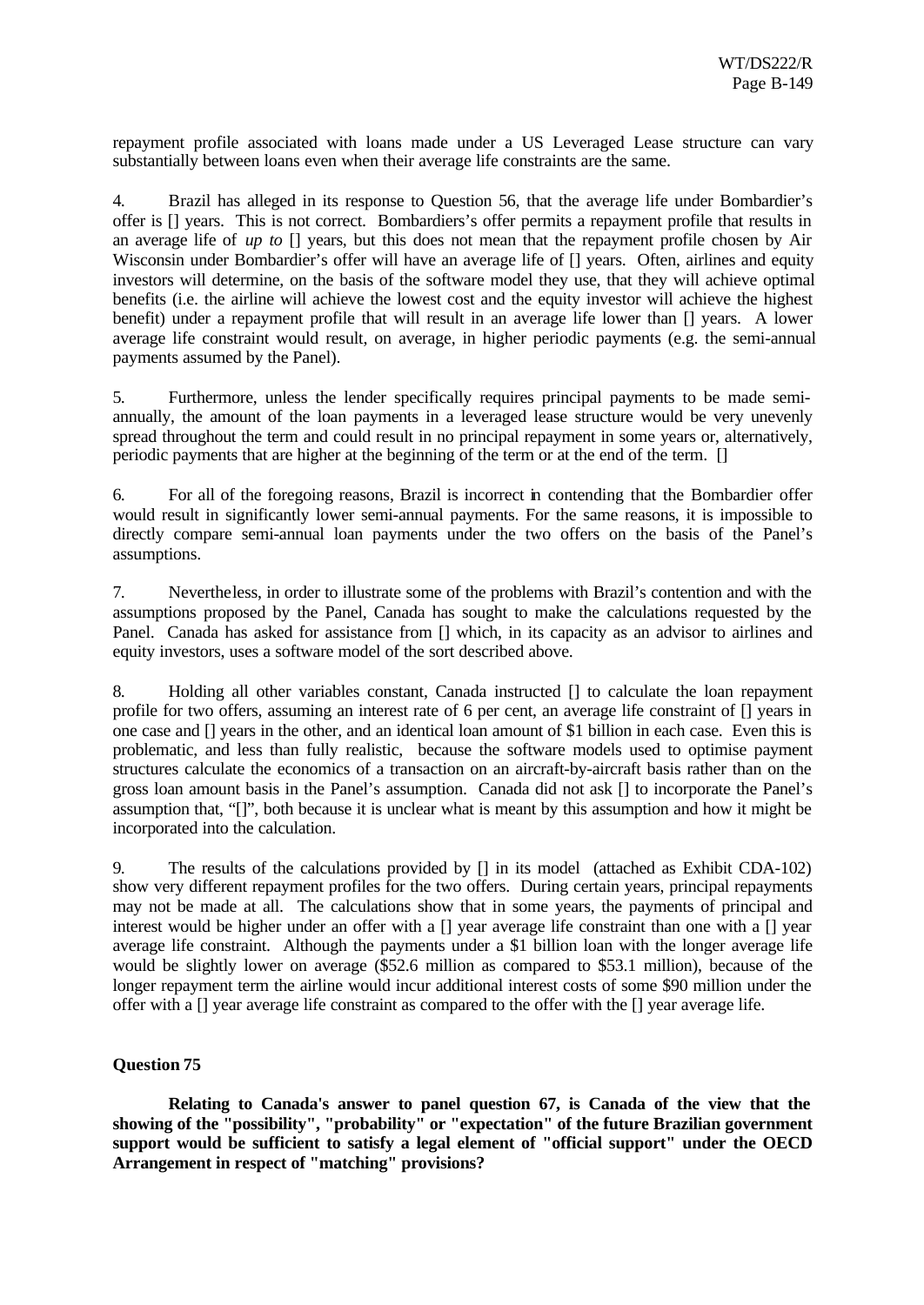l

10. Canada is not clear what the Panel means by a "legal element" of official support under the OECD Arrangement. However, if, as in this case, there is a well-founded basis for concluding that Embraer's offer was to be officially supported by the government of Brazil, that is sufficient to entitle Canada to make a matching offer under the OECD Arrangement.

11. In order to satisfy the requirements under the OECD Arrangement to match a non-Participant, one must respect the provisions of Article 53 of the OECD Arrangement, "Matching of Terms and Conditions Offered by a Non-Participant". Article 53 requires Participants to undertake the following actions: (i) to "make every effort to verify" official support, (ii) to "inform other Participants of the nature and outcome of these efforts", and (iii) to notify the other Participants.<sup>2</sup>

12. Article 53 does not require Participants to be completely certain that the initiating offer was officially supported. The drafters of the OECD Arrangement recognised that it may be impossible in a matching situation involving a non-Participant to be certain that the matched terms and conditions were officially supported because non-Participants are not subject to the notification and transparency requirements of the OECD Arrangement.

13. Instead, Article 53 requires Participants to "make every effort to verify" official support. At the end of this due diligence exercise, the Participant intending to match would be in one of the following three situations:

- ? The due diligence exercise would demonstrate that the initiating offer is not officially supported. In such a situation, there would be nothing to match.
	- ? The due diligence exercise would raise doubt as to whether the initiating offer is officially supported. Although Article 53 does not specifically address this situation, it is implicit that Participants use "good faith" when matching. This "good faith" test is consistent with the status of the OECD Arrangement as a "Gentlemen's Agreement". Proceeding with matching in this situation would not be in "good faith" and would thus be inconsistent with the OECD Arrangement.
	- ? The evidence obtained in the course of the due diligence exercise would lead to the conclusion that the initiating offer is officially supported, even though the existence of official support might not be established with 100 per cent certainty. Matching in this situation would be in "good faith" and would be consistent with the OECD Arrangement in general and the requirements of Article 53 in particular. Moreover, under the Arrangement, all other OECD Participants have an opportunity to provide their views on the appropriateness of the matching. This peer review discipline acts as a third-party check on Participants' use of matching.

14. In the Air Wisconsin transaction, Canada is in the third situation. Canada has explained how it made every effort to verify in good faith that Embraer's financing offer to Air Wisconsin was officially supported by Brazil.<sup>3</sup> Canada's efforts met the requirements of Article 53. The peer review discipline did not result in any comments by other Participants on Canada's matching notification or on the nature or outcome of its due diligence efforts. Furthermore, as described in Canada's answer to the Panel's Question 67, the evidence is very strong that Embraer's offer was to be officially supported by Brazil. Indeed, Embraer confirmed to Air Wisconsin that it expected its offer to be supported by the Government of Brazil, as described by Air Wisconsin in its letter of 7 August 2001 (Exhibit CDA-68).

<sup>&</sup>lt;sup>2</sup> Canada has fulfilled both the information and notification requirements of Article 53 of the Arrangement. See Rebuttal Submission of Canada, at para. 95.

 $3$  Most recently at paragraphs 72 – 74 of Canada's Second Oral Statement. See also Rebuttal Submission of Canada, paras. 83 – 94.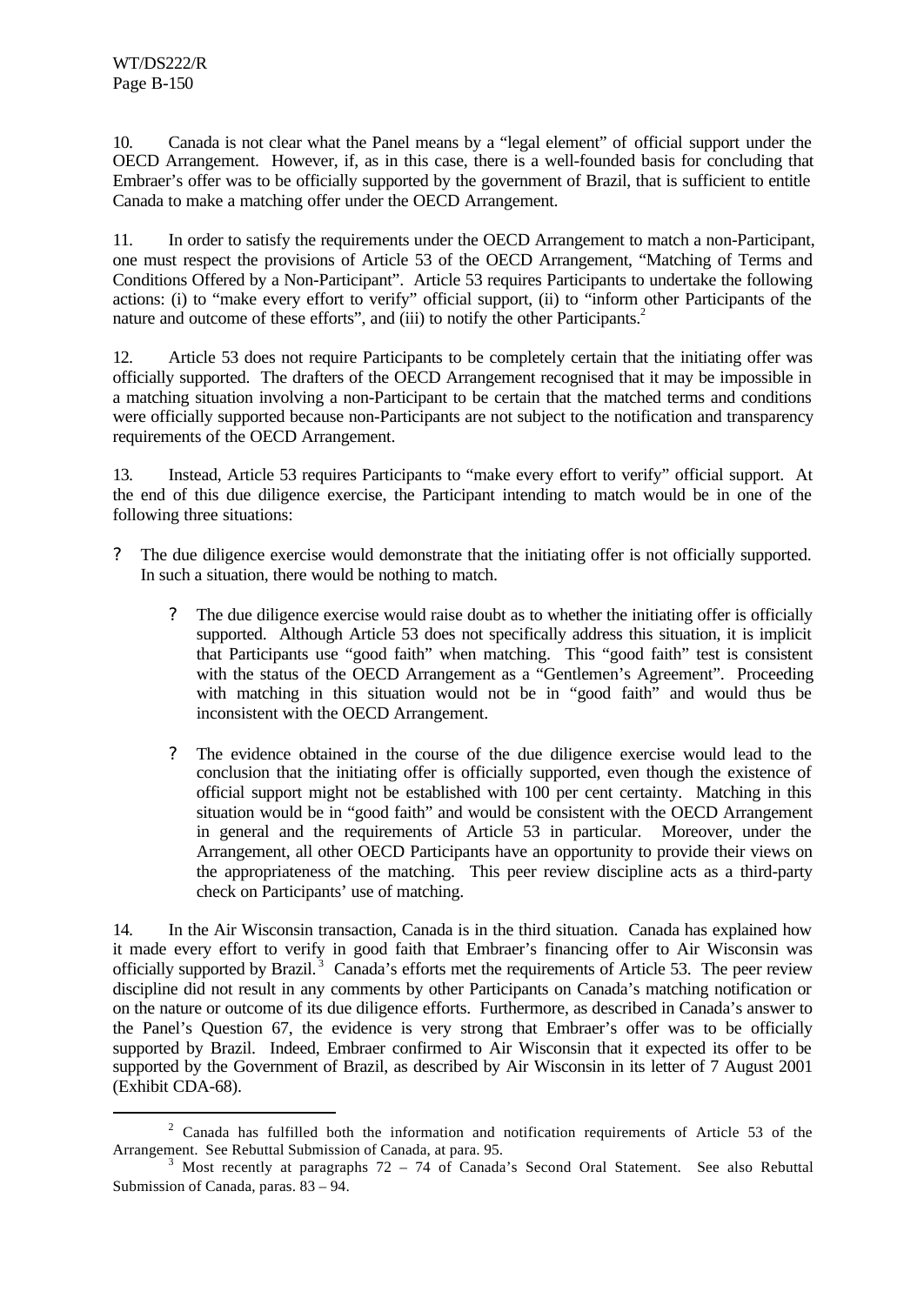15. Therefore, because Canada undertook "every effort" within the meaning of Article 53 of the Arrangement to verify Brazilian official support, and because, as a result of those efforts, Canada had a well-founded basis for concluding that Embraer's offer was to be officially supported by the Government of Brazil, Canada was entitled to make a matching offer under the OECD Arrangement.

### **Question 76**

**In response to panel question 67, Canada states that "it is simply not credible that []." Does this mean that Embraer offered financing terms and conditions that were not available in the "market"? If so, could Embraer's offer be used as a "market benchmark" in determining the "benefit" issue? Please explain.**

16. []

17. As Canada demonstrated in its 8 August 2001 answer to the Panel's Question 67, all of the evidence before the Panel points to the Brazilian Government's involvement in Embraer's offer. The only reasonable conclusion from the evidence before the Panel is that Embraer's offer was to involve Brazilian government support. That conclusion is reinforced by the fact that it is not credible that  $\Pi$ .

18. Nevertheless, if the Panel does not consider that Embraer's offer involved or was to involve Brazilian government support, []. Such financing would be, by definition, on terms available in the market.

19. Accordingly, if the Panel considers that Embraer's offer involved Brazilian government support or was to do so, it is not a "market benchmark". However, if the Panel considers that [], the offer is a "market benchmark" in determining the "benefit" issue.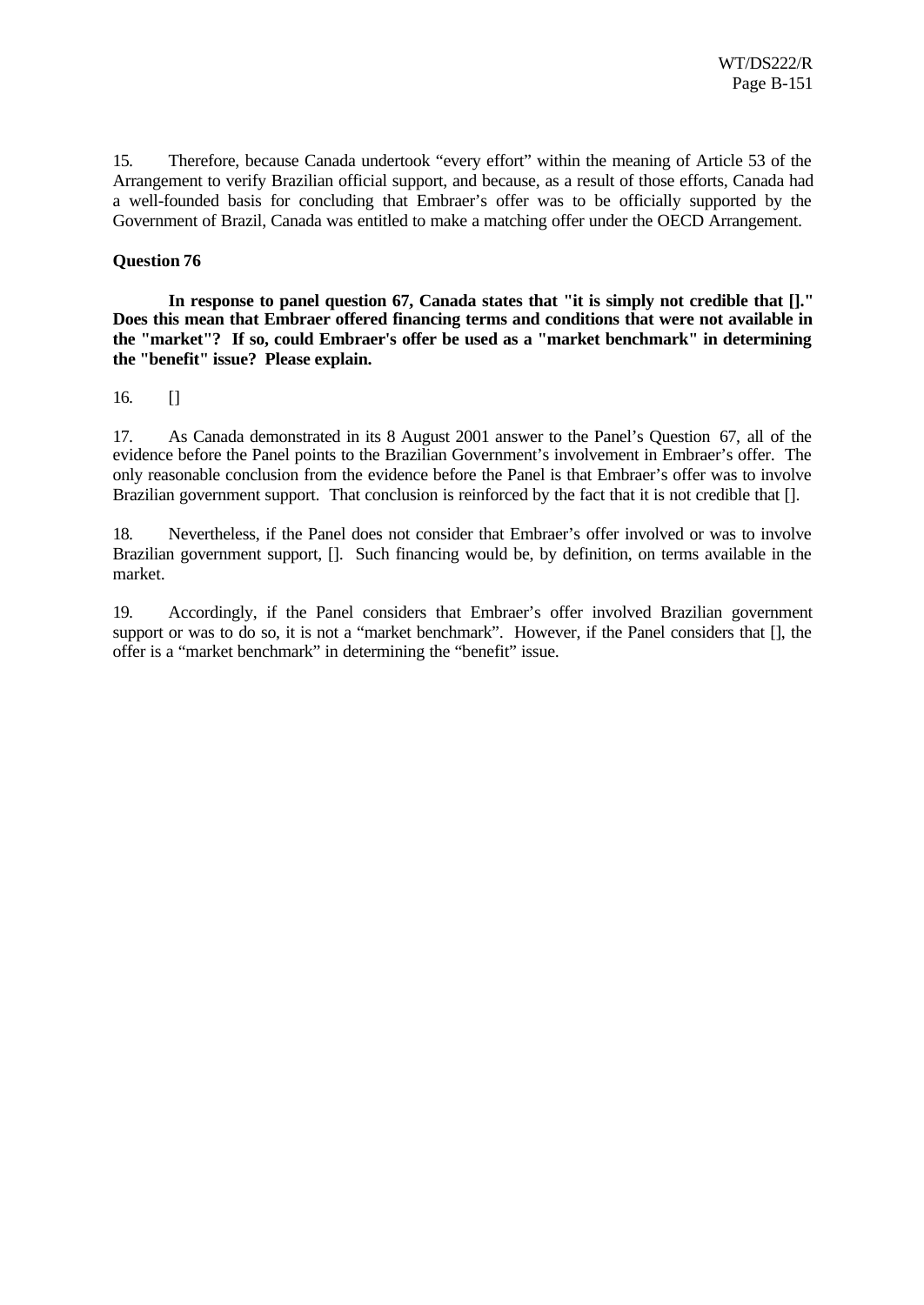# COMMENTS OF CANADA ON RESPONSES OF BRAZIL TO QUESTIONS FROM THE PANEL FOLLOWING THE SECOND MEETING OF THE PANEL

### (20 August 2001)

The following are Canada's comments on Brazil's responses to the Panel's Questions 54-62 and 73.

### **Question 54**

### **In situations in which there are several commercial transactions, at a range of prices, how does one determine the "market price"?**

1. Brazil's response does not answer the Panel's question. Brazil seeks to distinguish between sales price and the price of financing but does not explain why the Panel's question does not apply to the price of financing terms. Canada notes that Brazil does agree that the market can be determined by comparing the financing terms of a transaction with the financing terms that a commercial institution would provide for a similar transaction. In the case of Air Wisconsin, [].

### **Question 55**

**If it is commercial practice to engage in transactions at a short-term loss for long-term commercial reasons, should such transactions be treated as "market" transactions? Please explain.**

2. As Canada has noted, there is absolutely no evidence to support Brazil's speculation that [].

3. Even if Embraer had been engaging in such behavior, Brazil recognizes in its response to the question that "if it is the 'commercial practice' of a significant number of the sellers in a trade to sell below cost, then, arguably, the market has moved to that level." Presumably, how many sellers constitute a "significant number" will depend on the number of sellers in the market. In the regional jet aircraft market, where there are effectively only two players and one of them, Embraer, has approximately half of that market, the commercial practice by that one player will be "a significant number". In such an oligopolistic market, classical economic theory provides that where one of the main players lowers its price, whether or not it results in a short-term loss, that price sets the market, because the other main player is compelled to meet that lower price. In this situation, transactions at a short-term loss for long-term commercial reasons would be market transactions.

### **Question 56**

**Please analyse the significant elements of Embraer's second offer, and the Canada Account / Bombardier offer, to Air Wisconsin, and indicate how the significant elements demonstrate that such offers were, or were not, comparable.**

4. Canada has replied to this question in its own answer to Question 56.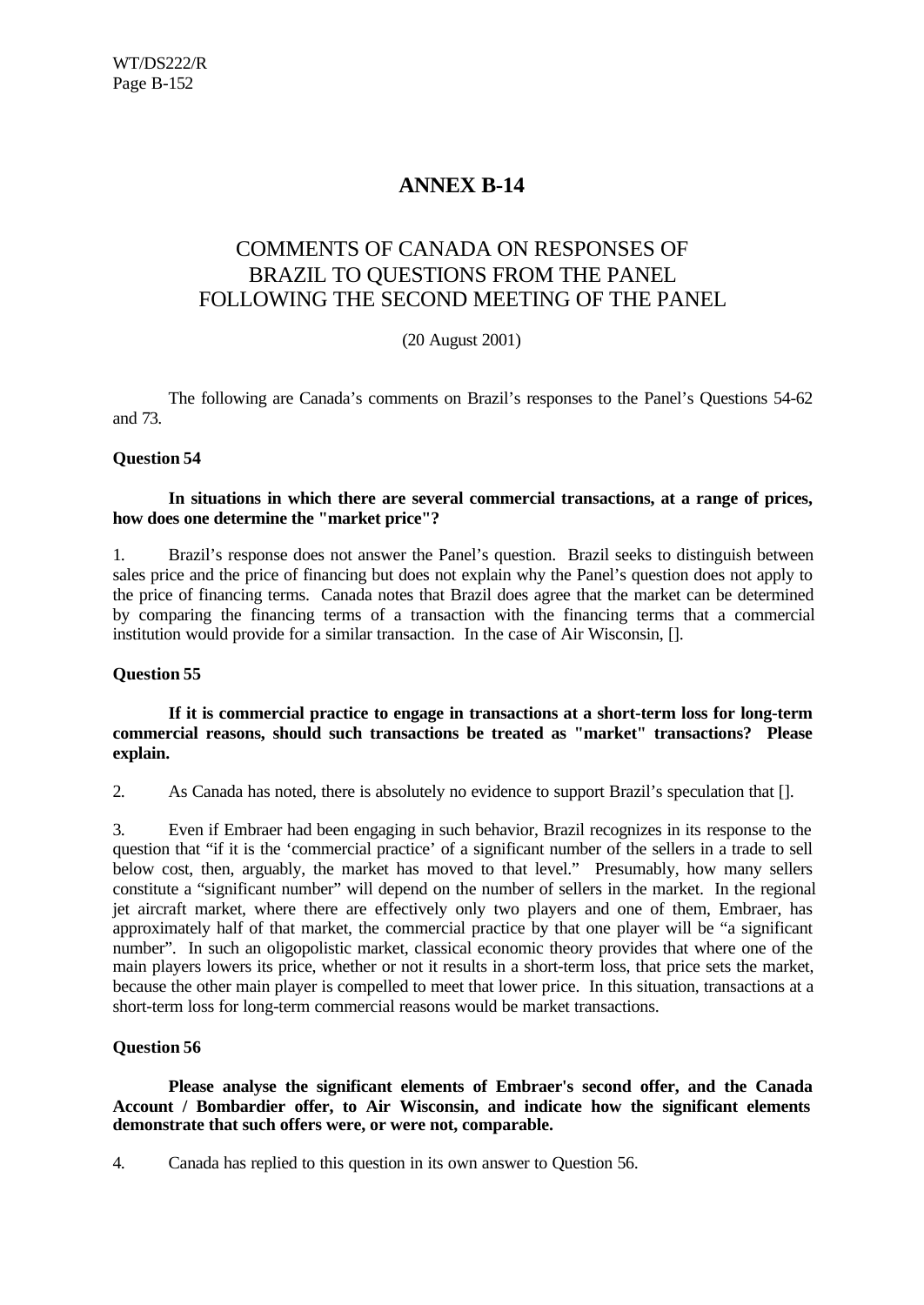### **Question 57**

l

**Brazil has expressed concern regarding the use of indices of general industrial bonds. In particular, Brazil has asserted that such ratings do not take account of the fact that there may be different risks involved in an airline company as opposed to an industrial company. Why would such different risks not be dealt with by the fact that companies are rated, so that if an airline company is higher risk than an industrial company, it will typically be rated lower?**

5. Brazil's response to this question highlights, to some extent, the difficulty in determining a single "market rate" for a transaction. As Brazil observes in the third paragraph of its response, even companies with the same credit rating could qualify for different financing spreads due to such things as collateral arrangements and competitiveness within the industry. As Brazil notes, these factors "are largely left to the discretion of the market."

6. Brazil contends that the different risks between airline companies and industrial companies are not necessarily reflected in the different ratings of the companies. It observes that:

In the event of a change in the performance of a particular bond issuer or its industry, the market will react much more immediately than will the credit ratings agencies. The result will be a discrepancy between the spreads at which similarly rated companies in different industries may trade.

7. Brazil offers no explanation as to why similar considerations could not explain the differences in terms offered to airlines with different ratings on the basis of EDC's transaction-specific assessment of risk. By assessing the individualized risk of a particular airline in a specific transaction, EDC is able to take into account what Brazil seems to consider the inaccuracies inherent in more generalized credit risk assessments.

8. Much of Brazil's response to Question 57 turns on its assertion that smaller companies will not have access to financing at the same rates as larger companies, even when they have the same credit rating. This is incorrect. Ratings are not correlated to size. For example, an airline such as Southwest, with total revenues of USD 5.6 billion is rated A by Standard  $\&$  Poors and A3 by Moody's. United, a much larger airline with total revenues of USD 19.3 billion has a sub-investment grade rating of  $BB+/Ba1$ . Continental, with market capitalization of USD 2.9 billion is rated by Moody's as Ba2 but Northwest, with market capitalization of USD 2.3 billion is rated several notches lower at B1.

9. As Canada has previously noted, rating agencies, such as Moody's and Standard and Poor's (S&P), provide ratings at the request of and are paid for by the rated firm. Companies are willing to make this expenditure when they intend to seek financing in the public debt markets. The fact that a company is not publicly rated is not necessarily an indicator of any financial weakness or defect nor is it an indicator of the size of the company; it simply indicates that the company does not require public debt financing. Many large firms, including a number of large international airlines (such as Virgin and Singapore Airlines), carry no external rating. In such cases lenders must have an alternative method of assessing the financial risk of unrated companies. Banks such as Barclays Bank, ABN

<sup>&</sup>lt;sup>1</sup> In its Second Oral Statement, Canada referred to Southwest as one of the smaller U.S. airlines, but obviously this is in relation to the other major U.S. airlines. Southwest is smaller than American, United, Delta, Northwest and Continental. Canada did not mean to suggest that Southwest was equivalent in size to some of the regional airlines, although as the Merrill Lynch commentary notes, some regional airlines, including Comair and ASA, may have equity valuations exceeding those of major U.S. airlines (Merrill Lynch, "Regional Airline Update: In Times of Economic Uncertainty, Look to Regional Airlines," 30 May 2001, p. 6 (Exhibit CDA-103)).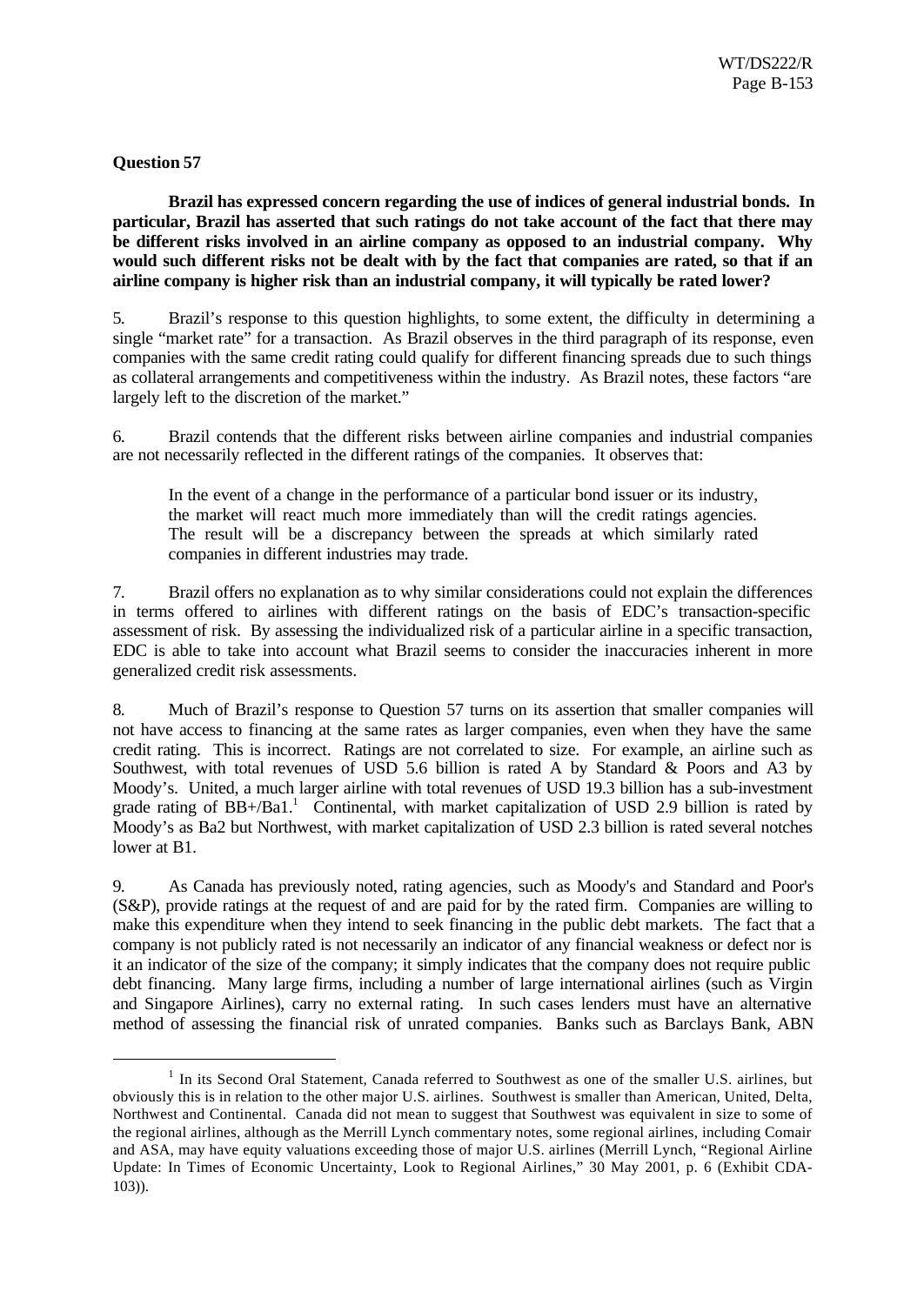Amro, LloydsTSB and EDC utilize LA Encore/Moody's Risk Advisor automated rating software to generate internal ratings in these cases.

10. Though most regional airlines are not rated, it is false to assume that their ratings would necessarily be lower than the US majors. Indeed, as the following Merrill Lynch commentary notes, in many respects the regional airlines present a lower risk than their major airline counterparts:

Historically, regional airlines have been consistently more profitable than their major counterparts. As such, the stock market has "awarded" them premium valuations visà-vis their major partners reflecting their materially better earnings performance and prospects. For example, *SkyWest with only 23 RJs, 90 turboprops and \$530 million of annual revenue has an equity market value of \$1.7 billion – more than Alaska and America West's combined \$1.1 billion!* And those two major airlines generate annual sales, in aggregate of \$3.8 billion, with a combined fleet of 233 large, jet aircraft!

We can only speculate what Comair (and ASA) would be worth at current multiples. *However, we do know that the implied equity value for 100% of ASA and Comair was roughly \$3 billion based on Delta's purchase price a few years ago – which compares to Delta's current equity value of only \$5.8 billion.<sup>2</sup>* [emphasis in original]

11. Although these comments are meant to reflect equity performance, the underlying facts are relevant to Brazil's assertions. The regional airlines have outperformed the majors in a number of key areas including revenue growth and, in terms of market capitalization, a number of the regional airlines – including Comair and ASA – are the same size if not larger than some of the US majors.

12. For all of these reasons, Brazil is wrong to suggest that regional airlines should pay more for financing than the major US airlines simply because of their sales revenues.

13. In the latter part of its response, Brazil again takes out of context Canada's discussion in the *Brazil – Aircraft* dispute of the relevance of  $EETCs$ <sup>3</sup> Canada refered to  $EETC$ 's to refute Brazil's contention that offering interest rates at the CIRR alone would never provide a material advantage to a borrower. Canada noted that certain EETC tranches are usually rated well above an airline's unsecured debt rating, but this, of course, does not mean that certain airlines cannot obtain financing in the market at interest rate spreads below those available to other airlines, depending on, among other things, the borrower's rating and the security of the debt.

14. It therefore is not at all surprising that ASA, which received an LA Encore generated unsecured rating of [], could obtain secured financing *in the market* at rates [] (see paras. 48 and 50 of Canada's Response to New Arguments in Brazil's Second Oral Statement) or that EDC would offer it financing at  $[i]$ , while  $[i]$ , which had a  $[i]$  credit rating, would have a EETC tranche trading at  $[i]$ .

# **Question 58**

### **What proportion of Embraer export sales of regional aircraft have not involved BNDES and / or PROEX support?**

15. Brazil states that approximately []% of Embraer's export sales of regional jets to date have involved neither BNDES nor PROEX support. On the basis of information provided by Brazil in the

l

 $^2$  *Id*.

<sup>&</sup>lt;sup>3</sup> See also Canada's 13 August 2001 Response to New Arguments in Brazil's Second Oral Statement, paras. 24 and 29-34.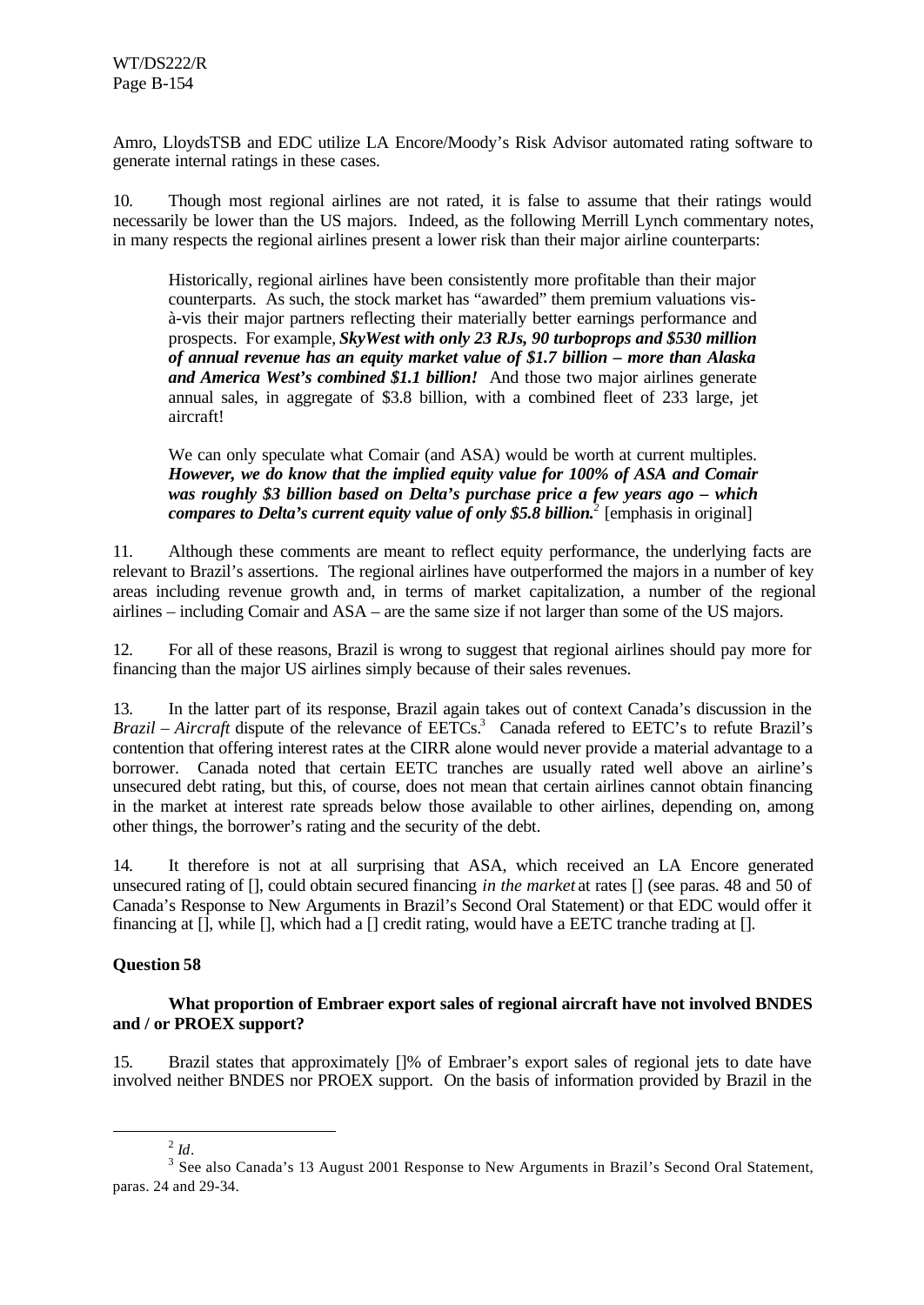*Brazil - Aircraft* dispute and by Embraer to potential investors, Canada has considerable reservations regarding the accuracy of Brazil's response.

16. In the Article 22.6 Panel proceeding in *Brazil - Aircraft*, Brazil submitted an exhibit (Exhibit Br-A-15) entitled "Embraer Order Book as of 18 November 1999 – Subsidy Per Aircraft". Canada understands that all the numbers indicated in Exhibit Br-A-15 are in respect of export sales. That exhibit, (which is provided as Canada's Exhibit CDA-104) indicates that as of 18 November 1999, Brazil had committed to provide PROEX support on []. In the 22.6 Arbitration in *Brazil – Aircraft*, the arbitrators assumed a conversion of options into firm orders at a rate of 85%.<sup>4</sup> Applying the same conversion rate to the options referred to in Brazil's exhibit results in []. This would mean PROEX subsidies alone (i.e. without including BNDES financing) being provided on a total amount of [].

17. The order book included in Embraer's Prospectus of 12 June 2001,<sup>5</sup> indicates that as of that date, Embraer had firm orders (including aircraft already delivered) for 955 regional jets. Canada understands that all of those firm orders represent export sales.

18. A simple calculation demonstrates that the [] that would receive PROEX subsidies on the basis of Exhibit Br-A-15 (now CDA-104) represent approximately []. Even assuming a more conservative 50 per cent conversion rate of options into firm orders, the numbers in Exhibit Br-A-15 indicate that PROEX subsidies would be provided on []. This would represent approximately [] per cent of Embraer's export sales.

19. As indicated, these numbers are in respect of PROEX support alone. They do not take into account BNDES-exim direct financing which, according to Exhibit  $CDA-105$ , represents approximately  $[]$  per cent of Embraer's backlog (in terms of value).<sup>7</sup> Thus, it is impossible for Canada to reconcile Brazil's response with the foregoing data on Embraer's order books.

### **Question 59**

**Brazil has argued that, in considering whether or not a benefit is conferred by Canadian support, the Panel should also consider the possibility of benefit to Bombardier. To what extent is the benefit to Bombardier different from the benefit to its customers? Could there be a benefit to Bombardier in the absence of any benefit to its customers?**

20. Canada has addressed this line of argument at paragraphs 1 to 8 of its answer to the Panel's Question 44, and has no additional comments.

### **Question 60**

l

**In response to Question 25 from the Panel, Brazil asserted that it is seeking findings in respect of specific EDC / IQ transactions. Is that still Brazil's position?**

<sup>4</sup> *Brazil – Export Financing Programme for Aircraft: Recourse to Arbitration by Brazil under Article 22.6 of the DSU and Article 4.11 of the SCM Agreement*, Decision by the Arbitrators, WT/DS46/ARB, adopted 12 December 2000, para. 3.79.

<sup>5</sup> Embraer Prospectus, 12 June 2001, pp. 74-75. (Exhibit CDA-105)

<sup>6</sup> *Id*., pp. 12-13.

<sup>&</sup>lt;sup>7</sup> In the second Article 21.5 proceeding in *Brazil – Aircraft*, Canada put into evidence a Preliiminary Prospectus of Embraer, which stated, at p. 12, that, as of March 31, 2000, approximately 51.1% of Embraer's backlog (in terms of value) was subject to financing by the BNDES-exim program. (*Brazil – Export Financing Programme for Aircraft: Second Recourse by Canada to Article 21.5 of the DSU*, Report of the Panel, WT/DS46/RW2, not yet adopted, Annex A-2, para. 13). The same Preliminary Prospectus also gave a 57.5% figure (p. 77).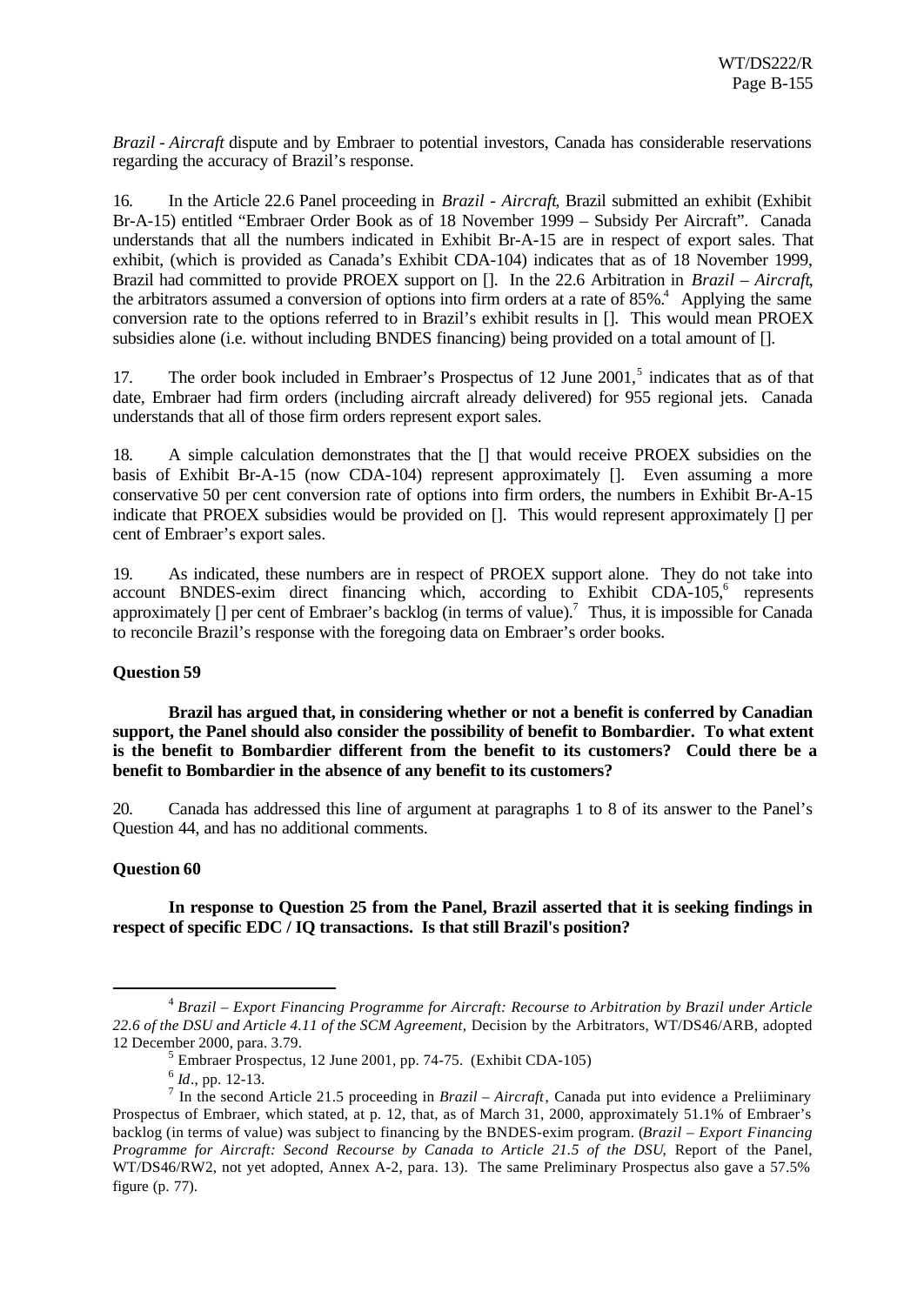21. Brazil's response to this question, is that its "challenge is to how the measures [Corporate Account, Canada Account and Investissement Quebec] are applied generally, the evidence of which is found in specific transactions." Brazil's response continues to obfuscate. Brazil seems to be asserting that it can challenge Canada's programs "as such" on the basis of how they are applied in specific transactions. It cannot do so.<sup>8</sup> Moreover, Brazil has still refused to state clearly if it is challenging any specific transactions "as applied". The Panel should find that it is not.

### **Question 61**

### **If one assumes that the second Embraer offer to Air Wisconsin was not officially supported, and that the offer was available in the market, how would the Canada Account offer to Air Wisconsin confer a benefit on Air Wisconsin?**

22. If, as the evidence strongly suggests, Embraer's offer was dependent on Brazilian government support, Canada bears the burden of showing that its offer in response was made on a matching basis. However, the question starts from the premise that the second Embraer offer to Air Wisconsin was available in the market. If the second Embraer offer to Air Wisconsin was available in the market, the burden is on Brazil to show that Canada's offer is more favourable than the second Embraer offer and is therefore more favourable than that available to the recipient in the market. Brazil has avoided answering the question as posed and has attempted instead, in the third paragraph of its response, to reverse the burden of proof. It has no legal basis for doing so.

# **Question 62**

### **The second page of the [].**

23. Canada has no comment.

# **Question 73**

**In Canada's answer to the Panel's question 56, with respect to repayment term, Canada argues that "[]". Please comment, taking into account Brazil's statement (in response to the Panel's question 56) that "[]".**

**Please also explain Brazil's contention that under the Bombardier offer there would be significantly lower semi-annual payments. Please demonstrate this, assuming a loan amount of \$1 billion and an interest rate of 6 per cent for both offers. Please also assume, in the case of Embraer's offer, that [].**

1. For the reasons set out below, Canada disagrees with the methodology Brazil has used in its calculations and the conclusions it has drawn from them. Among other things:

- ? Having made its assertion with respect to semi-annual payments, Brazil now bases its calculations on monthly payments;
- ? As Canada explained in its answer to Question 74, Brazil's contention in response to Question 56 was necessarily based on a leveraged lease structure. However, Brazil has based its calculations in part on a direct loan structure;

8

l

See Canada's Rebuttal Submission, para. 52.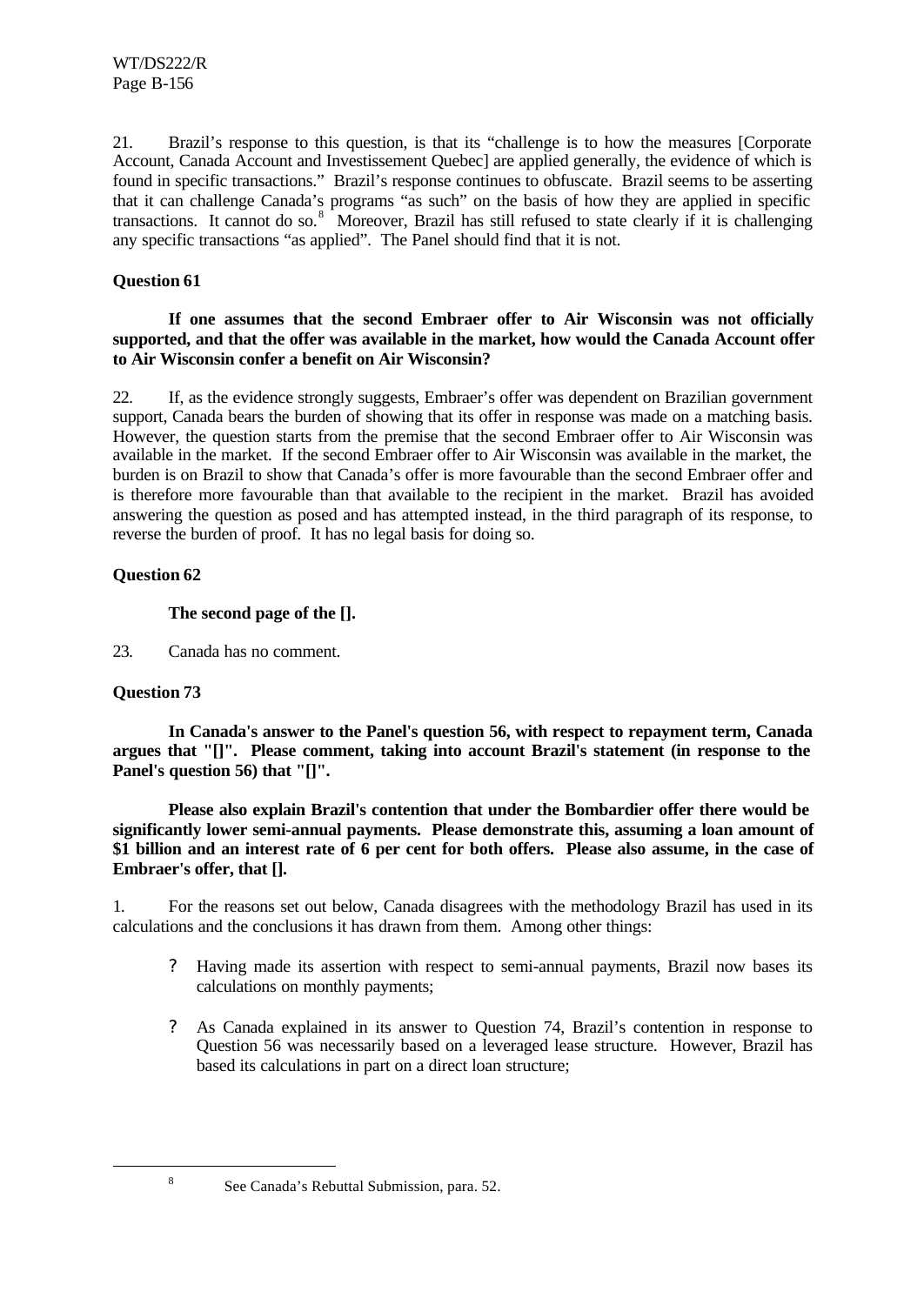? Brazil has arbitrarily assigned certain variables differently to Embraer's offer than to Bombardier's. This makes the payments under the Embraer offer seem lower and those under Bombardier's offer seem higher.

2. Brazil contended in its response to the Panel's Question 56 that under Bombardier's offer, the borrower would make significantly lower semi-annual payments. However, when asked by the Panel to explain its contention, Brazil has chosen to compare the two offers based on monthly blended loan payments in the case of the direct loan structure, and monthly lease payments in the case of the leveraged lease structure. Bombardier's offer required *semi-annual* blended loan payments under the direct loan structure, not blended monthly payments as assumed by Brazil in its calculations.

3. In its response, Brazil also makes reference to a "[]", for Canada's direct loan, which is also incorrect. As Brazil itself states in the second paragraph of its response to Question 73, "reference to an [] is generally required by lenders in a US leveraged lease structure; however, this is not required in a structure such as the straight loan." This comment is accurate. It applies to the [].

4. However, in the case of a US leveraged lease structure, the market practice is to allow the repayment profile to be "optimized" by the lessee and the equity investor (as described in Canada's response to question 74). In such cases an [] will be imposed to ensure repayment is made over an acceptable period of time.

5. In its response to Question 56, Brazil argued that there would be "significantly lower semiannual payments" under Canada's offer. It made this assertion in the context of the difference in the [] between the two offers. As stated in paragraph 3 of Canada's response to Question 74, Brazil's contention is necessarily based on a [], for the same reasons outlined in paragraph 1 above. Accordingly, Brazil's comparison of the [] in its offer, with Canada's [] is not relevant.

6. Furthermore, it is highly unrealistic to assume that Air Wisconsin will choose to finance a significant number of aircraft (if any) under Bombardier's [] because it would wish to avoid the necessity of making the required [] down payment. The same is not true of the Embraer offer, which [], making the Embraer offer more generous in this respect.

7. Brazil's calculations of payments under the [] structure in the respective offers is also misleading. First, by making its comparison on the basis of monthly [] payments, Brazil has made it difficult for the Panel to compare the calculations provided by Canada and Brazil.

8. Second, as Canada explained in its response to Question 74, there is a vast array of possible repayment profiles under a US leverage lease structure and many variables factor into the optimization models employed in the industry. Interestingly, the calculations provided by Canada and Brazil were done using the same software model. However, while Canada held all other variables constant as requested by the Panel, and compared the repayment profiles by only changing the average life, Brazil did not hold all other variables constant.

9. For example, Brazil assumed [], compared to [] per cent for Bombardier's offer. Brazil also assumed a longer lease term for Bombardier's offer ([]) than for Embraer's ([]). Then it further constrained the average life under the Embraer offer to [], although it has stated that the correct constraint is []. Each of these factors have the effect of increasing the required payment under Brazil's offer and reducing the payments under Canada's offer, thus exaggerating the difference.

10. To illustrate the effect of what Brazil has done, Canada has calculated "monthly" lease payments under both offers. Canada has employed the same model used by Canada and Brazil, has assumed an average life of [] years for Bombardier's offer and [] for Embraer's offer and has eliminated the differential assumptions Brazil made regarding [].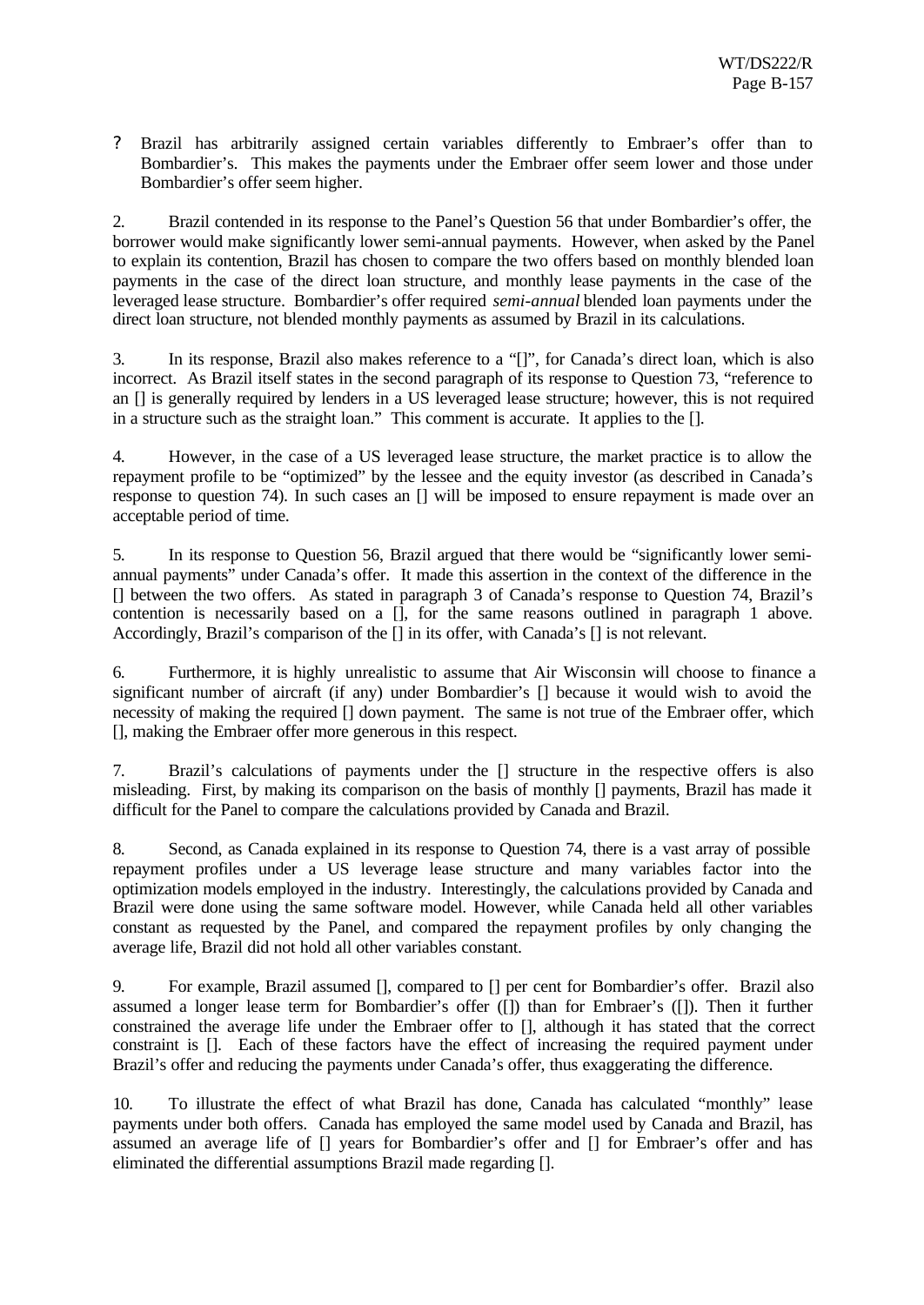11. Based on \$1 billion loan amount, the result of these calculations (below) show a monthly rent payment of \$[] for Bombardier's offer compared to \$[] for Embraer's. The difference, \$[], is much lower than the difference of \$[] calculated by Brazil. On a per aircraft basis (assuming [] aircraft) the difference amounts to just \$[] per month.

| Embraer's offer          | Bombardier's Offer       |
|--------------------------|--------------------------|
|                          |                          |
| Loan amount: \$1 billion | Loan amount: \$1 billion |
| Debt rate:<br>6%         | Debt rate:<br>6%         |
| Debt Term:               | Debt Term:               |
| Average Life:            | Average Life:            |
| Lease Term:              | Lease Term:              |
| Residual value:          | Residual value:          |
|                          |                          |
| Monthly rent:            | Monthly rent:            |

# **Brazil's Calculations With Lease Variables Held Constant**

112. Brazil's manipulation underscores the difficulty in comparing the respective payments under the two offers and dispels Brazil's assertion that the difference is "significant". It also underscores Canada's point, in paragraph 3 of its answer to Question 74, that there is a wide range of variables that can affect the actual payments under each offer.

13. Brazil's contention regarding payment amounts ignores these variables, making the comparison envisaged by the Panel problematic. Focusing for comparison, as Brazil has done, on only one element of the offer, is an inadequate basis for comparing complex financing proposals. Although any such comparison is inherently flawed, Brazil has further undermined its assertion by adjusting some of these variables to exaggerate the difference in payments under the two offers.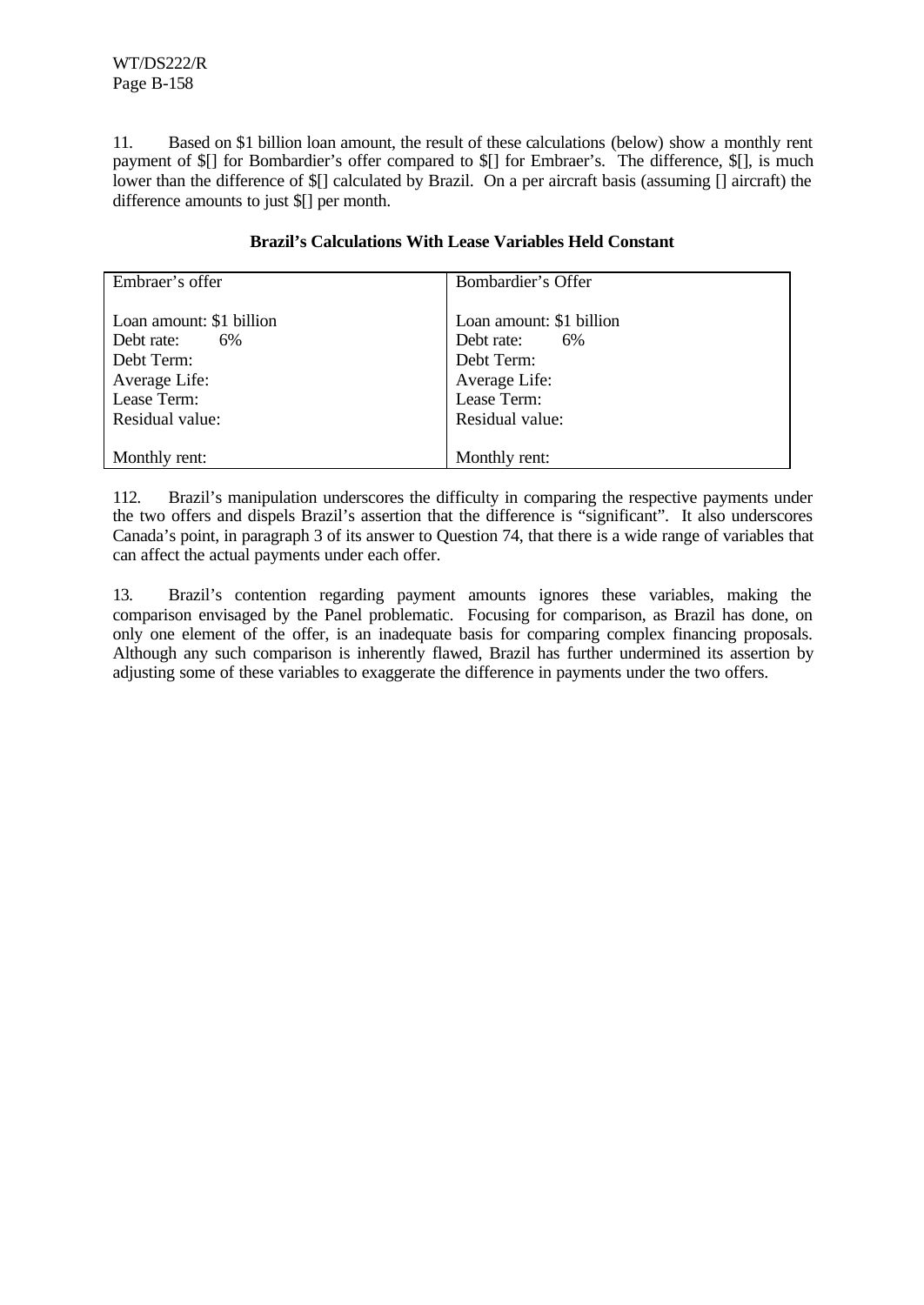# COMMENTS OF CANADA ON INTERIM REPORT OF PANEL

(26 October 2001)

#### **SECTION 1**

#### **SUBSTANTIVE COMMENTS**

#### **Para. 7.18**

The second to last sentence states that "the legal framework under which the Canada Account is operated has changed". This is not correct. The legal framework has not changed, as Canada explained in its oral response to a question by the Panel at the second meeting with the parties.

#### **Para. 7.106**

In the second line, "whether Canada Account" should read "whether Corporate Account".

#### **Para. 7.145**

In the last sentence, "... Canada assumes that because the Embraer offer was not supported by the Brazilian Government …" should be changed to "…Canada assumes that if the Embraer offer was not supported by the Brazilian Government …". This would more accurately reflect Canada's argument, which was made in the alternative to Canada's principal position that Embraer's offer was supported by the Brazilian Government.

#### **Para. 7.147**

In the fourth line, [].

#### **Paras. 7.152 and 7.316**

It is not correct that Canada Account (or Corporate Account) financing is only available for export transactions. In respect of both Corporate and Canada Account, EDC may, pursuant to the *Export Development Act* and the *Export Development Corporation Exercise of Certain Powers Regulations,* enter into "domestic financial transactions", as defined in the regulations, provided that in doing so, EDC is supporting and developing, directly or indirectly, Canada's export trade and Canadian capacity to engage in that trade and to respond to international business opportunities.

### **Para. 7.160**

The first sentence of paragraph 7.160 suggests, incorrectly, that Canada considered the Embraer offer to be a "derogation" from the *OECD Arrangement*. Canada did not refer to the Embraer offer as a "derogation". "Derogation" is a term of art used in the *Arrangement* to refer to breaches by Participants of Article 27 of the *Arrangement*, entitled "No Derogation Engagement For Export Credits". It is not possible for Brazil or Embraer to "derogate" from the Arrangement because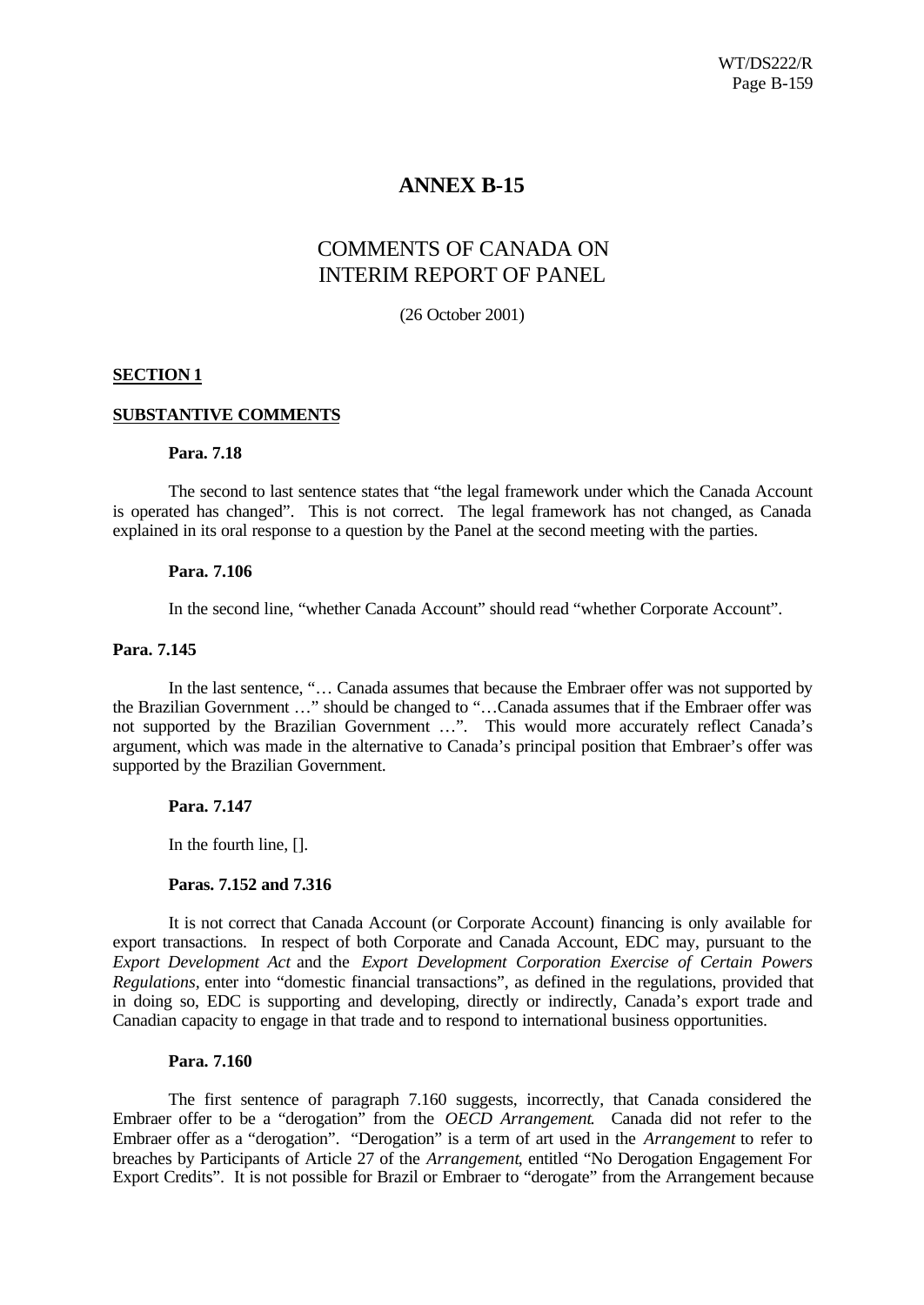neither is a party to the Arrangement. Accordingly, Canada asks that the first sentence of paragraph 7.160 be changed to read: "Neither party disputes that the Embraer offer to Air Wisconsin is not consistent with the *OECD Arrangement* …"

### **Para. 7.231**

In the fourth last sentence, it appears that "is not determined" should be "is determined".

#### **Para. 7.247**

On the basis of statements made by Canada in the first *Brazil - Aircraft* Article 21.5 proceeding, the Panel appears to have incorrectly understood that Canada regards the premium on regional aircraft as a static and definitive statement. Canada did not mean to infer that for all cases all lenders would always deem that credits secured by regional aircraft merit a premium of 20-30 bps over credits secured by large aircraft. Variations in pricing between similar but non-identical asset classes are dynamic and subject to change due to, *inter alia*, increased familiarity with various asset classes, supply and demand and geo-political events.

### **Para. 7.255**

Canada did not, and does not, reject Brazil's observation that the FMC represents an average of current pricing levels of the bonds of a wide range of similarly rated companies. However, nor was it Canada's contention that the FMC should be the *sole* benchmark for pricing transactions if other benchmarks are available. In cases where no precise benchmarks exist, the FMC can be used to demonstrate general market trends for borrowers with similar ratings. Furthermore, as Canada noted,  $\frac{1}{1}$ information regarding specific terms and conditions (including pricing) offered by other financial institutions to individual regional airlines is often limited due to the confidential nature of such financing agreements. Such information may need to be obtained from the airlines themselves or other interested parties. In these cases, the FMC may also be used to assist lenders in validating an appropriate pricing level based on information provided by the interested parties based on previous benchmarks and general market trends.

### **Para. 7.276**

On the basis of the [], the Panel has concluded, incorrectly, that EDC financing [] does not include an []. To clarify, the [] provides that the [] will include []. The [] further allows for the lowering of the fixed margin for credit risk identified in the [] on the authority of the President or Senior Vice President Finance and Chief Financial Officer. Thus, an authorized margin below the identified fixed margin is the [] for that transaction.

### **Para. 7.293**

l

In the last sentence, "ASA" should read "Comair".

### **Para. 7.392, footnote 303**

The footnote states that the existence of the IQ loan guarantee in the Air Wisconsin transaction only "came to light" in material provided to the Panel subsequent to the second substantive meeting. It suggests, incorrectly, that Canada failed to provide information when requested to do so by the Panel. In fact, the [] IQ loan guarantee is described in the details of the EDC offer, which Canada provided in the attachment to its 25 June letter to the Panel (see page 12 of the attachment).

<sup>&</sup>lt;sup>1</sup> Canada's Response to New Arguments in Brazil's Second Oral Statement, 13 August 2001, para. 16.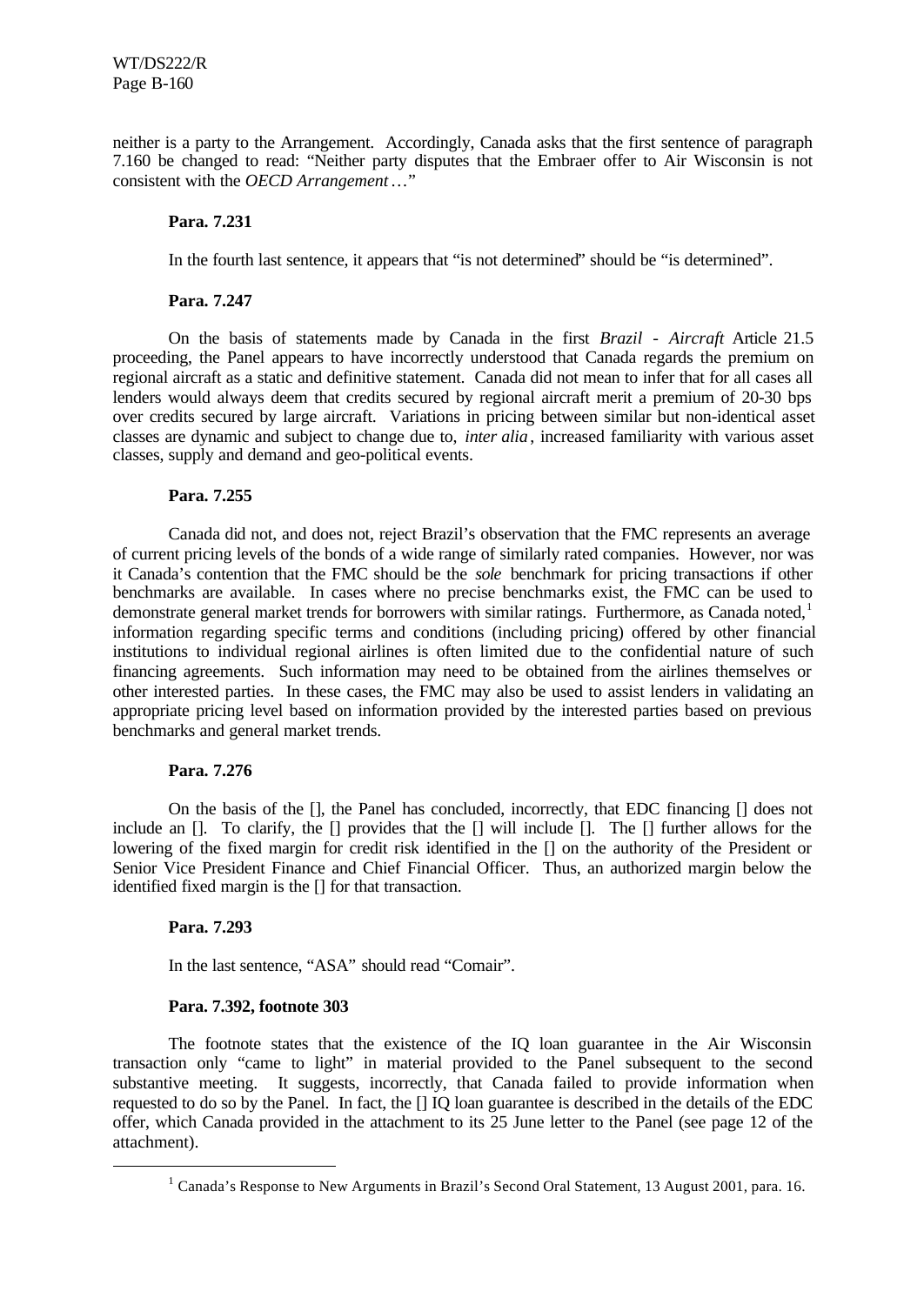# **Para. 7.387**

It appears that the last word of the second last sentence, "excluded", should read "included".

### **Para. 7.402, footnote 309**

The Panel's statement at footnote 309 is inaccurate. []

### **Paras. 7.403 and 7.404**

As described at page 12 of the attachment to Canada's 25 June letter, the [].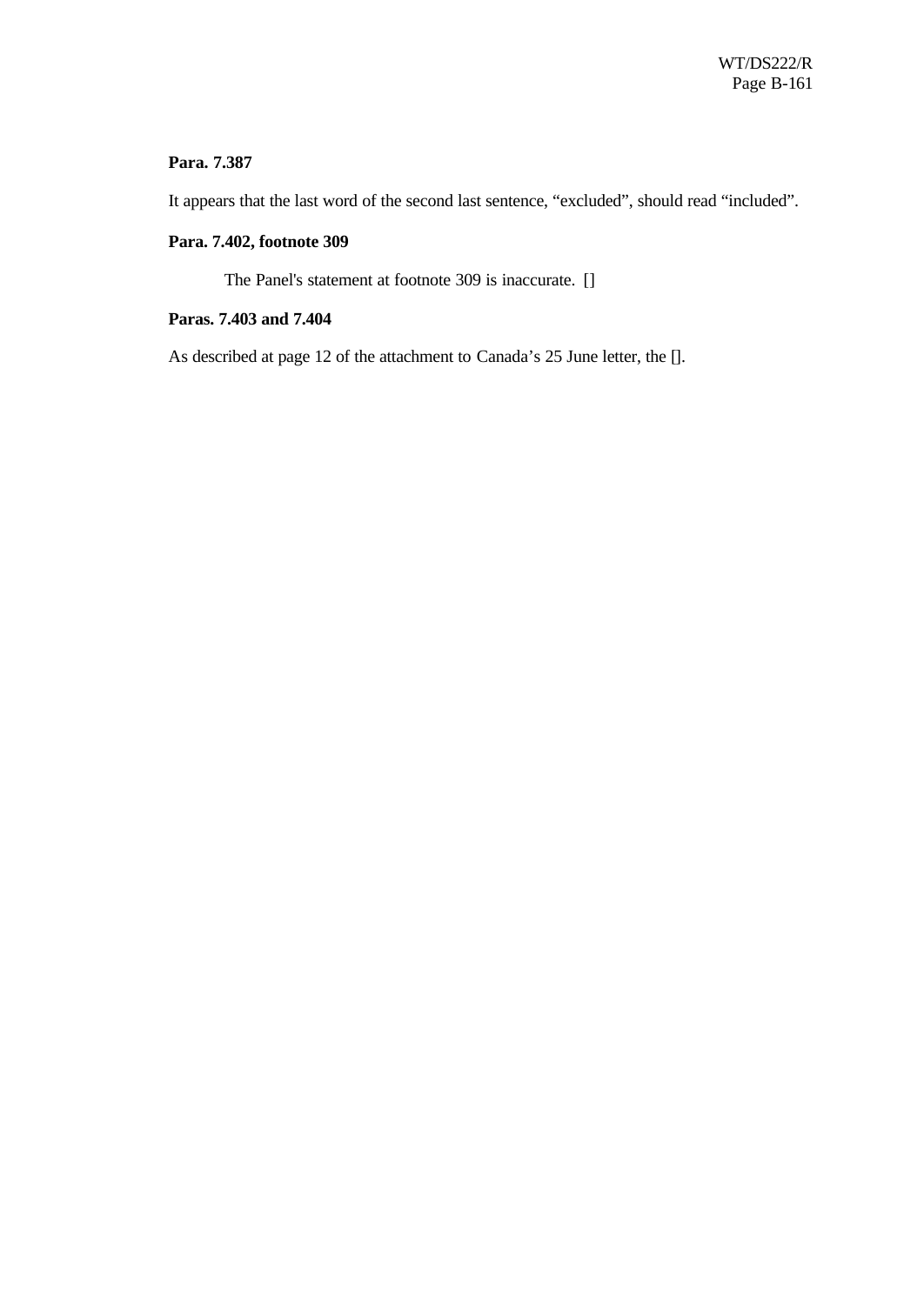# **SECTION 2**

| <b>TECHNICAL RECTIFICATIONS</b> |                                                                                    |  |
|---------------------------------|------------------------------------------------------------------------------------|--|
| PARAGRAPH                       | <b>CORRECTION</b>                                                                  |  |
|                                 | As a general comment, we note that foreign phrases (such as <i>de facto, prima</i> |  |
|                                 | facie, ex post and a fortiori) have not always been italicized. In addition,       |  |
|                                 | we note that Article 21.5 Panel and Appellate Body reports have not been           |  |
|                                 | referred to in a consistent manner.                                                |  |
| 1.5, line 7                     | "panellists" should be "panelists".                                                |  |
| 3.1, item 2, line 1             | "Panel" should be "panel".                                                         |  |
| 3.1, item 7, line 1             | "Investissement Québec" should be italicized.                                      |  |
| 7.3, item 1, line 1             | The comma after "2" should be deleted.                                             |  |
| 7.15, line 2                    | "Canada-Aircraft" should be "Canada - Aircraft".                                   |  |
| 7.15, line 6                    | "terms" should be "term".                                                          |  |
| 7.16, line 5                    | Add a period to the end of the quote.                                              |  |
| 7.17, lines 16/17               | Emphasis added is indicated but not shown.                                         |  |
| 7.18, line 3                    | It appears that the word "subject" should be inserted immediately before           |  |
|                                 | "of".                                                                              |  |
| 7.29, line 2                    | "Investissement Québec" should be italicized.                                      |  |
| 7.39, line 8                    | "EC - Bananas" should be "European Communities - Bananas"                          |  |
| $7.47$ , line 6                 | There is an extra space between "B" and "e" in "Bed".                              |  |
| 7.48, line 2                    | "in light" should be "in the light".                                               |  |
| 7.53, line 2                    | "Investissement Québec" should be italicized.                                      |  |
| 7.63, line 2                    | Insert a comma following the word "subsidies".                                     |  |
| 7.63, line 4                    | Delete the word "whether".                                                         |  |
| 7.71, line 2                    | As "ECAs" does not appear in the quotation, replace the parenthesis with           |  |
|                                 | square brackets. In addition, "with the raison d'être" should be "that have        |  |
|                                 | as the <i>raison d'être</i> ".                                                     |  |
| 7.76, line 3                    | As "ECAs" does not appear in the quotation, replace the parenthesis with           |  |
|                                 | square brackets or, in this instance, delete it. In addition, "with the raison     |  |
|                                 | d'être" should be "that have as the raison d'être".                                |  |
| 7.82, line 3                    | "realised" should be "realized".                                                   |  |
| 7.93, line 3, footnote          | It appears that the reference to footnote 43 should be a reference to footnote     |  |
| 57                              | 38.                                                                                |  |
| 7.107, line 7, footnote         | It appears that the reference to footnote 43 should be a reference to footnote     |  |
| 65                              | 38.                                                                                |  |
| 7.122, line 3, footnote         | The reference should be to the First Written Submission of Canada.                 |  |
| 77                              |                                                                                    |  |
| 7.125, lines 7 and 8            | In the statement as it appears in Canada's Answer to Question 42, no square        |  |
|                                 | brackets around the "s" in line 7 are required. Further, in line 8, a comma        |  |
|                                 | should be inserted after the word "support".                                       |  |
| 7.130, line 4                   | "panel" should be "Panel".                                                         |  |
| 7.131,<br>line,<br>last         | In line 3, "in this standard" should be added after the word "use". In line 4,     |  |
| footnote 89, lines 3, 4         | the quotation marks around "ensure" and "future" should be single rather           |  |
| and 7                           | than double. In line 7, the word "unknowable" should be inserted between           |  |
|                                 | "the" and "future".                                                                |  |
| 7.134, line 5                   | "organisations" should be "organizations".                                         |  |
| 7.135, line 10                  | The word "limited" should be inserted before the word "exception".                 |  |
| 7.141, line 2                   | The word "that" should be inserted after the word "stated". In addition, the       |  |
|                                 | comma after the word "loan" should be inside the quotation mark.                   |  |
| $7.147$ , line 8, footnote      | The reference should be to Exhibit CAN-68.                                         |  |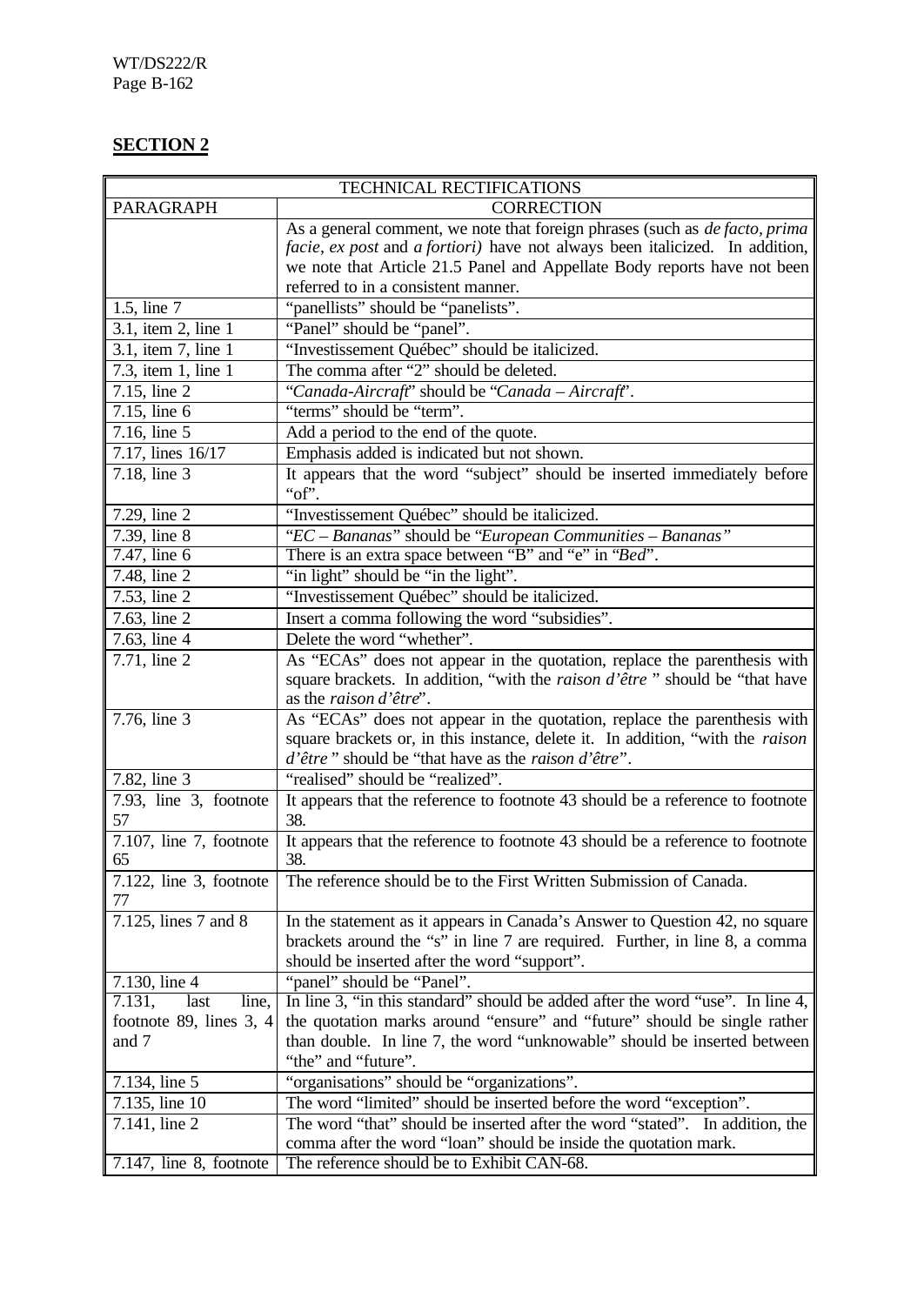|                                                   | <b>TECHNICAL RECTIFICATIONS</b>                                                 |
|---------------------------------------------------|---------------------------------------------------------------------------------|
| <b>PARAGRAPH</b>                                  | <b>CORRECTION</b>                                                               |
| 105                                               |                                                                                 |
| $7.149$ , line 4                                  | "per cent" should be "%".                                                       |
| 7.153, line 3, footnote                           | "Exhibit BRA-16" should be in brackets.                                         |
| 114                                               |                                                                                 |
| 7.151, last line                                  | The word "to" should be inserted before "respond to international               |
|                                                   | business".                                                                      |
| $7.\overline{152}$ , line 4                       | The word "to" should be inserted before "respond to international<br>business". |
| 7.152, line 6                                     | The word "was" should be in square brackets.                                    |
| 7.164, line 8, footnote                           | "47b)" should be "47 $(b)$ ".                                                   |
| 126                                               |                                                                                 |
| last<br>7.168,<br>line,                           | The footnote does not note that the emphasis was included in the original.      |
| footnote 136                                      |                                                                                 |
| 7.175, line 6                                     | The word "the" following "undercut" should be deleted.                          |
| 7.184, line 8                                     | The word "was" should be in square brackets.                                    |
| 7.184,<br>last<br>line,                           | EDC 2000 Annual Report is Exhibit BRA-22.                                       |
| footnote 148                                      |                                                                                 |
| 7.185, line 1                                     | Quotation marks should follow the word "contribution".                          |
| 7.197, lines 9, 10 and                            | The words "customisation" and "organisation" on these lines should be           |
| 11                                                | "customization" and "organization".                                             |
| 7.206, line 4, footnote                           | The footnote does not note that the emphasis was included in the original.      |
| 164                                               |                                                                                 |
| 7.207, lines 21 and 28                            | In line 21, "per cent" should be "%". In line 28, "capitalisation" should be    |
|                                                   | "capitalization".                                                               |
| 7.210, line10, footnote                           | "1997" should be inserted before "Shadow Bond".                                 |
| 172                                               |                                                                                 |
| 7.218, line<br>5<br>and                           | The comma after the word "conservative" should be inside the quotation          |
| 7.219, line 13                                    | mark.                                                                           |
| 7.218,<br>last<br>line,                           | The reference should be to Comments of Brazil on Canada's Response to           |
| 177<br>footnote<br>and<br>7.221, line 6, footnote | New Arguments in Brazil's Second Oral Statement.                                |
| 179                                               |                                                                                 |
| 7.236,<br>last<br>line,                           | The footnote does not note that the emphasis was included in the original.      |
| footnote 187                                      |                                                                                 |
| 7.243, line 6, footnote                           | The footnote does not note that the emphasis was included in the original.      |
| 196                                               |                                                                                 |
| 7.275, line 3                                     | The word "to" should be replaced with "for".                                    |
| 7.281, line 4                                     | "the [] banks" should be "[t]he [] banks".                                      |
| 7.282, last line                                  | There should be a period inserted at the end of the sentence.                   |
| 7.302, lines 6 and 7                              | "per cent" in both lines should be "%".                                         |
| 7.304, line 6, footnote                           | "[t] Joint" should be "[t]he Joint". There should be quotation marks after      |
| 249                                               | the word "Facility". In line 4, the word "financing" should be "pricing".       |
| 7.313, line 1                                     | The word "was" should be in square brackets.                                    |
| 7.315, line<br>$\overline{4}$<br>and              | The word "to" should be inserted before the word "respond" in both              |
| 7.316, line 4                                     | instances.                                                                      |
| 7.316, line 6                                     | The word "was" should be in square brackets.                                    |
| 7.329, line 4, footnote                           | Exhibit CAN-65 should be in brackets.                                           |
| 265, line 4                                       |                                                                                 |
| 7.334, line 2, footnote                           | There should be a quotation mark after "guarantees".                            |
| 266                                               |                                                                                 |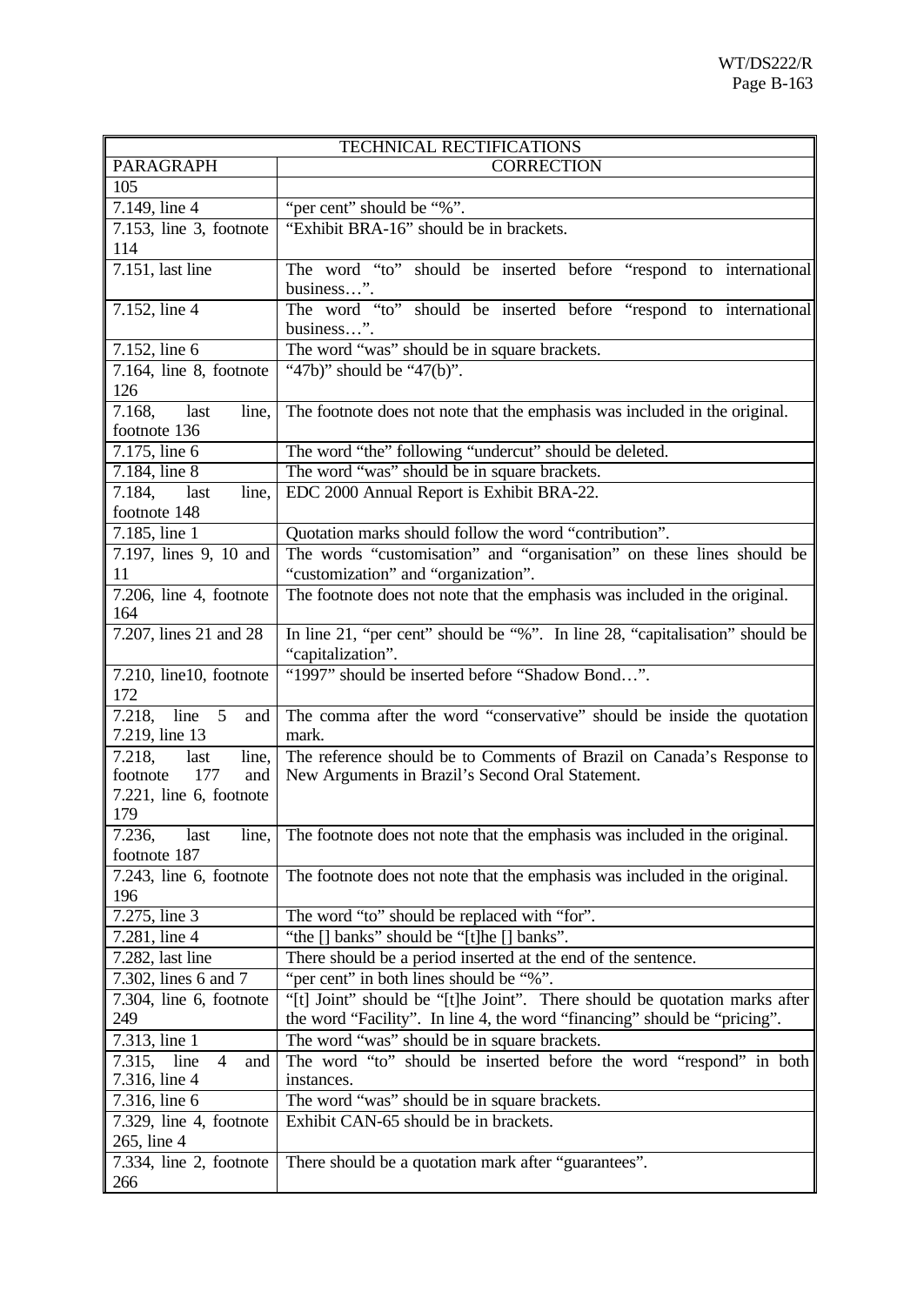| <b>TECHNICAL RECTIFICATIONS</b> |                                                                     |  |
|---------------------------------|---------------------------------------------------------------------|--|
| PARAGRAPH                       | <b>CORRECTION</b>                                                   |  |
| 7.358, line 10                  | Add a space to "toCCC".                                             |  |
| 7.366, line 11                  | The word "anticipated" was emphasized in the Appellate Body Report. |  |
| 7.374, line 15                  | "penalise" should be "penalize".                                    |  |
| $\vert$ 7.380, line 9, footnote | The reference should be to para. 9.340.                             |  |
| 297                             |                                                                     |  |
| 7.385                           | Brazil's original comment references Canada's exhibits as "Cda-XX", |  |
|                                 | whereas the references in the quote are to exhibits "Can-XX".       |  |
| 7.385, line 32                  | "95 per cent" should be "95%".                                      |  |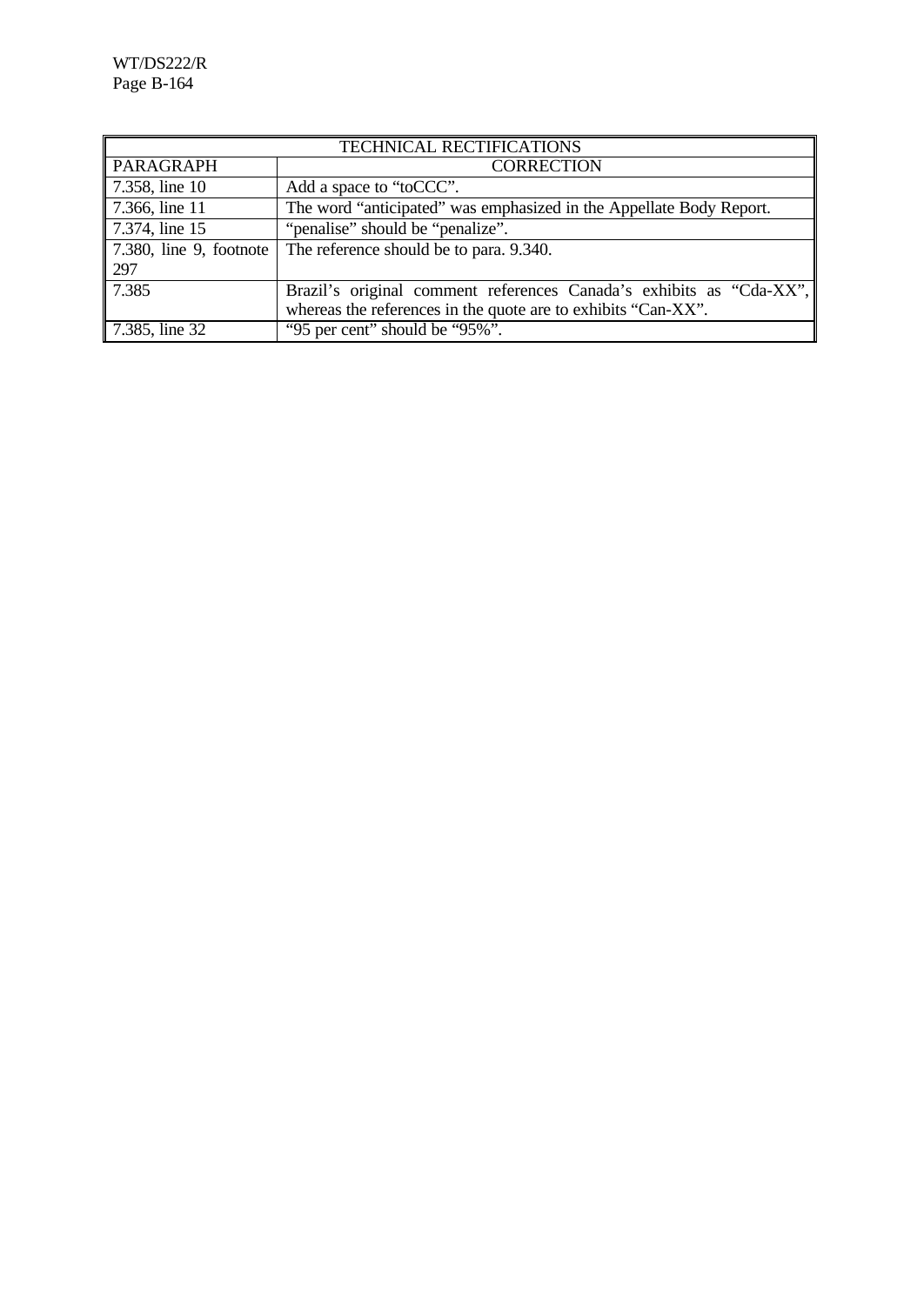# COMMENTS OF CANADA ON COMMENTS OF BRAZIL ON INTERIM REPORT OF THE PANEL

(2 November 2001)

Canada offers the following responses to three of Brazil's comments on the Interim Report of the Panel. The responses are keyed to the numbers used by Brazil in its 26 October 2001 submission.

#### *Comment 4, re. para. 7.221*

Brazil suggests that it was not using data in the same manner, or "exactly the same manner" as Canada did in the *Brazil – Aircraft – Second Article 21.5* proceeding. However, as the Panel notes in paragraph 7.221, Brazil twice cites its use of the same data in the same manner as Canada:

Thus, in April of this year, Canada considered the highest-rated EETC tranche to be a "conservative relative benchmark when compared against the spreads required for financing regional aircraft." Now that its own transactions are being measured against this standard, however, Canada describes the use of this benchmark as "fundamentally flawed."<sup>1</sup> [emphasis added]

In addition, Canada recalls that Brazil noted a number of times in its oral responses at the second meeting with the parties that it had used the same data as Canada in the same manner as Canada had.

Brazil also comments in respect of paragraph 7.221 that: "it would be inaccurate for the Panel to imply that Canada has never previously used weighted average EETC spreads as a benchmark." However, that is not what paragraph 7.221 says. The last sentence of the paragraph states that: "Canada has not sought to rely (either in these proceedings, or in *Brazil – Aircraft – Second 21.5*) on the weighted average spreads of all EETC tranches." [emphasis added]

### *Comment 5, re. para. 7.226*

Canada opposes the addition of a footnote to paragraph 7.226 as requested by Brazil. The comparison of Brazil's submission, at the Panel's request, of details concerning the Embraer offer to Air Wisconsin, with EDC's lack of access when pricing a deal to confidential information on the commercial financing of Bombardier aircraft is neither analogous nor appropriate. Moreover, EDC's arm's length relationship with Bombardier stands in contrast to the Brazilian government's position as a major shareholder in Embraer (including the so-called "golden share") and its participation on Embraer's Board of Directors.<sup>2</sup>

l

<sup>&</sup>lt;sup>1</sup> Comments by Brazil on Canada's Submission of 13 August 2001, 20 August 2001, para. 15. (Canada notes that the Interim Panel Report incorrectly cites this as "Comments of Brazil on Responses of Canada to Questions from the Panel Following the Second Meeting of the Panel".)

 $2^{2}$  Exhibit CAN-67, pp. 64, 66 and 72-3.